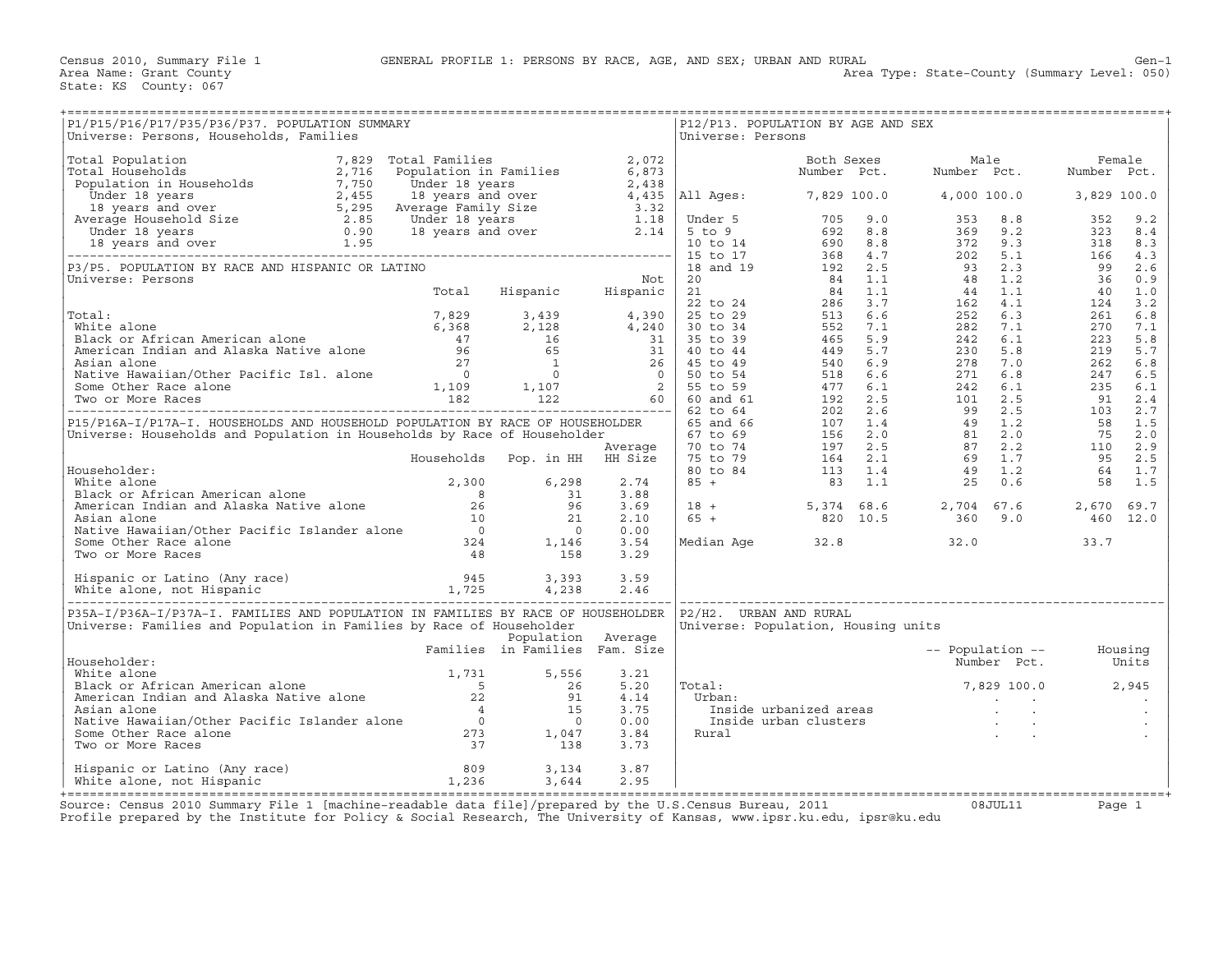Area Type: State-County (Summary Level: 050)

| ======================================<br>P38/P39. FAMILY TYPE BY PRESENCE AND AGE OF OWN<br>AND RELATED CHILDREN (*)                                                                                                                          |          |                    | P20. HOUSEHOLDS BY PRESENCE OF PEOPLE UNDER 18 BY<br>HOUSEHOLD TYPE BY AGE OF PEOPLE UNDER 18 (*)                                                                                                                                                 |                | P31. RELATIONSHIP BY HOUSEHOLD TYPE<br>FOR THE POPULATION UNDER 18 (*)                                                                                   |                                |           |                         |
|------------------------------------------------------------------------------------------------------------------------------------------------------------------------------------------------------------------------------------------------|----------|--------------------|---------------------------------------------------------------------------------------------------------------------------------------------------------------------------------------------------------------------------------------------------|----------------|----------------------------------------------------------------------------------------------------------------------------------------------------------|--------------------------------|-----------|-------------------------|
| Universe: Families                                                                                                                                                                                                                             |          |                    | Universe: Households                                                                                                                                                                                                                              |                | Universe: Persons under 18                                                                                                                               |                                |           |                         |
|                                                                                                                                                                                                                                                | Presence | Presence           | 3tal:<br>Households with one or more people<br>1,142<br>1,135<br>1,135<br>371                                                                                                                                                                     |                |                                                                                                                                                          |                                |           |                         |
|                                                                                                                                                                                                                                                | of Own   | of Related  Total: |                                                                                                                                                                                                                                                   |                | 10001:<br>In households:<br>Equivalent 2,455<br>2,455<br>Related child:<br>2,436<br>2,221<br>In husband-wife familian 2,221<br>$2,716$ Total:            |                                |           |                         |
|                                                                                                                                                                                                                                                | Children | Children           |                                                                                                                                                                                                                                                   |                |                                                                                                                                                          |                                |           |                         |
|                                                                                                                                                                                                                                                |          |                    |                                                                                                                                                                                                                                                   |                |                                                                                                                                                          |                                |           |                         |
| Total Families:                                                                                                                                                                                                                                |          |                    |                                                                                                                                                                                                                                                   |                |                                                                                                                                                          |                                |           |                         |
|                                                                                                                                                                                                                                                |          |                    |                                                                                                                                                                                                                                                   |                |                                                                                                                                                          |                                |           |                         |
|                                                                                                                                                                                                                                                |          |                    |                                                                                                                                                                                                                                                   |                | In husband-wife families 1,757                                                                                                                           |                                |           |                         |
|                                                                                                                                                                                                                                                |          |                    |                                                                                                                                                                                                                                                   |                |                                                                                                                                                          |                                |           | 464                     |
|                                                                                                                                                                                                                                                |          |                    |                                                                                                                                                                                                                                                   |                |                                                                                                                                                          |                                |           | 163                     |
| Total Families: $2,072$<br>Husband-wife families: $1,708$<br>Children under 18: 815<br>Under 6 and 6 to 17<br>6 to 17 years only 158<br>No children under 18<br>297<br>893<br>837                                                              |          |                    |                                                                                                                                                                                                                                                   |                |                                                                                                                                                          |                                |           | 301                     |
|                                                                                                                                                                                                                                                |          |                    |                                                                                                                                                                                                                                                   |                |                                                                                                                                                          |                                |           | 215                     |
|                                                                                                                                                                                                                                                |          |                    |                                                                                                                                                                                                                                                   |                |                                                                                                                                                          |                                |           | 160                     |
|                                                                                                                                                                                                                                                |          |                    | under 18:<br>Family households:<br>Husband-wife families:<br>Under 6 years only<br>Under 6 years and 6 to 17 years<br>6 to 17 years and 6 to 17 years<br>6 to 17 years only<br>Male householder:<br>Male households:<br>Male householder:<br>Male |                | no spouse present:<br>Male householder<br>Female householder<br>Other relatives:<br>Grandchild<br>Other relatives<br>onrelatives<br>onrelatives<br>Troun |                                |           | 55                      |
|                                                                                                                                                                                                                                                |          |                    |                                                                                                                                                                                                                                                   |                |                                                                                                                                                          |                                |           | 17                      |
|                                                                                                                                                                                                                                                |          |                    |                                                                                                                                                                                                                                                   |                |                                                                                                                                                          |                                |           |                         |
|                                                                                                                                                                                                                                                |          |                    |                                                                                                                                                                                                                                                   |                | In group quarters<br>Institutional                                                                                                                       |                                |           | $\circ$<br>$\mathbf{0}$ |
|                                                                                                                                                                                                                                                |          |                    | 6 to 17 years only<br>Nonfamily households:                                                                                                                                                                                                       | $\overline{7}$ | Institutional<br>Noninstitutional                                                                                                                        |                                |           | $\Omega$                |
|                                                                                                                                                                                                                                                |          |                    | Male householder:                                                                                                                                                                                                                                 | $\overline{7}$ |                                                                                                                                                          |                                |           |                         |
|                                                                                                                                                                                                                                                |          |                    | Under 6 years only                                                                                                                                                                                                                                | $\overline{3}$ |                                                                                                                                                          |                                |           |                         |
|                                                                                                                                                                                                                                                |          |                    | Under 6 years and 6 to 17 years                                                                                                                                                                                                                   | $\Omega$       |                                                                                                                                                          |                                |           |                         |
|                                                                                                                                                                                                                                                |          |                    | 6 to 17 years only                                                                                                                                                                                                                                | $\overline{4}$ | * Responses of "same-sex spouse" were                                                                                                                    |                                |           |                         |
|                                                                                                                                                                                                                                                |          |                    | Female householder:                                                                                                                                                                                                                               | $\Omega$       | edited during processing to "unmarried                                                                                                                   |                                |           |                         |
|                                                                                                                                                                                                                                                |          |                    | Under 6 years only                                                                                                                                                                                                                                | $\Omega$       | partner".                                                                                                                                                |                                |           |                         |
|                                                                                                                                                                                                                                                |          |                    | Under 6 years and 6 to 17 years<br>6 to 17 years only                                                                                                                                                                                             |                |                                                                                                                                                          |                                |           |                         |
|                                                                                                                                                                                                                                                |          |                    | 6 to 17 years only                                                                                                                                                                                                                                | $\Omega$       | P41. AGE OF GRANDCHILDREN UNDER 18 YEARS                                                                                                                 |                                |           |                         |
| P19. HOUSEHOLD SIZE, HOUSEHOLD TYPE, AND PRESENCE                                                                                                                                                                                              |          |                    | Households with no people under 18:<br>Family households. [1,574]                                                                                                                                                                                 |                | LIVING WITH A GRANDPARENT HOUSEHOLDER                                                                                                                    |                                |           |                         |
| OF OWN CHILDREN (*)                                                                                                                                                                                                                            |          |                    | Family households:                                                                                                                                                                                                                                |                | 937   Universe: Grandchildren under 18 living                                                                                                            |                                |           |                         |
| Universe: Households                                                                                                                                                                                                                           |          |                    |                                                                                                                                                                                                                                                   | 837            |                                                                                                                                                          | with a grandparent householder |           |                         |
|                                                                                                                                                                                                                                                |          |                    | Family households: 5937<br>Husband-wife families: 837<br>Other families, no spouse present: 100                                                                                                                                                   |                |                                                                                                                                                          |                                |           |                         |
| Total:                                                                                                                                                                                                                                         |          | 2,716              |                                                                                                                                                                                                                                                   |                |                                                                                                                                                          |                                |           | 160                     |
| 1-person households:                                                                                                                                                                                                                           |          | 574                |                                                                                                                                                                                                                                                   |                | Under 3 years                                                                                                                                            |                                |           | 55                      |
| Male householder                                                                                                                                                                                                                               |          | 297                |                                                                                                                                                                                                                                                   |                |                                                                                                                                                          |                                |           | 20                      |
| Female householder                                                                                                                                                                                                                             |          | 277                | Male householder<br>Female householder<br>Nonfamily households:<br>Male households:<br>Male householder<br>Female householder<br>The state of the state of the state of the state of the state of the state of the state of the state of t        |                |                                                                                                                                                          |                                |           | 9                       |
| 2-or-more-person households: 2,142<br>Family households: 2,072<br>Husband-wife families: 2,072<br>With own children under 18<br>No own children under 18<br>Other families, no spouse present: 364<br>Other families, no spouse present: 3     |          |                    | Female householder                                                                                                                                                                                                                                | 296            | onder 3 years<br>5 years<br>5 years<br>6 to 11 years<br>12 to 17 years<br>12 to 17 years                                                                 |                                |           | 48<br>2.8               |
|                                                                                                                                                                                                                                                |          |                    |                                                                                                                                                                                                                                                   |                |                                                                                                                                                          |                                |           |                         |
|                                                                                                                                                                                                                                                |          |                    |                                                                                                                                                                                                                                                   |                |                                                                                                                                                          |                                |           |                         |
|                                                                                                                                                                                                                                                |          |                    | P40. OWN CHILDREN UNDER 18 YEARS BY FAMILY TYPE AND AGE (*)                                                                                                                                                                                       |                |                                                                                                                                                          |                                |           |                         |
|                                                                                                                                                                                                                                                |          |                    | Universe: Own Children Under 18 Years                                                                                                                                                                                                             |                |                                                                                                                                                          |                                |           |                         |
|                                                                                                                                                                                                                                                |          |                    |                                                                                                                                                                                                                                                   |                | In Male                                                                                                                                                  |                                | In Female |                         |
| Male householder:                                                                                                                                                                                                                              |          | 131                |                                                                                                                                                                                                                                                   |                | In Husband Pct. Householder Pct. Householder Pct.                                                                                                        |                                |           |                         |
|                                                                                                                                                                                                                                                |          |                    |                                                                                                                                                                                                                                                   |                |                                                                                                                                                          |                                |           |                         |
|                                                                                                                                                                                                                                                |          |                    |                                                                                                                                                                                                                                                   |                |                                                                                                                                                          |                                |           |                         |
|                                                                                                                                                                                                                                                |          |                    |                                                                                                                                                                                                                                                   |                |                                                                                                                                                          |                                |           |                         |
|                                                                                                                                                                                                                                                |          |                    |                                                                                                                                                                                                                                                   |                |                                                                                                                                                          |                                |           |                         |
|                                                                                                                                                                                                                                                |          |                    |                                                                                                                                                                                                                                                   |                |                                                                                                                                                          |                                |           |                         |
|                                                                                                                                                                                                                                                |          |                    |                                                                                                                                                                                                                                                   |                |                                                                                                                                                          |                                |           |                         |
|                                                                                                                                                                                                                                                |          |                    |                                                                                                                                                                                                                                                   |                |                                                                                                                                                          |                                |           |                         |
| Mich own children under 18<br>Mich own children under 18<br>No own children under 18<br>No own children under 18<br>No own children under 18<br>Mich own children under 18<br>Mich own children under 18<br>Mich own children under 18<br>Mich |          |                    |                                                                                                                                                                                                                                                   |                |                                                                                                                                                          |                                |           |                         |
|                                                                                                                                                                                                                                                |          |                    |                                                                                                                                                                                                                                                   |                |                                                                                                                                                          |                                |           |                         |

+===================================================================================================================================================+Source: Census 2010 Summary File 1 [machine−readable data file]/prepared by the U.S.Census Bureau, 2011 08JUL11 Page 2 Profile prepared by the Institute for Policy & Social Research, The University of Kansas, www.ipsr.ku.edu, ipsr@ku.edu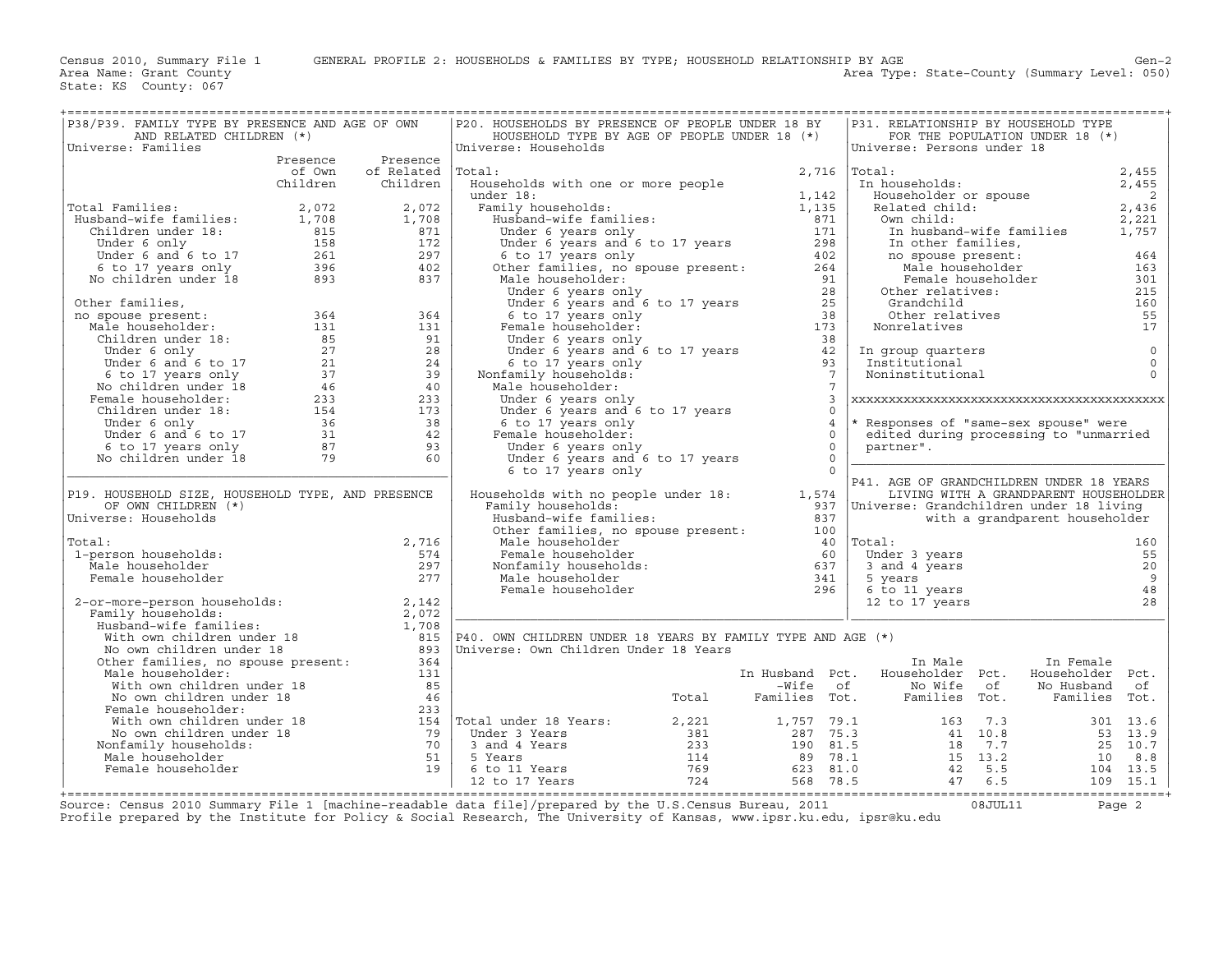| P14. SEX BY AGE FOR THE POPULATION UNDER 20 YEARS               |                            |                      |                                                                                                                                                                                                                                                                                                             |                |                                          |                                |        |                                              | P21. HOUSEHOLDS BY AGE OF HOUSEHOLDER BY HOUSEHOLD TYPE BY PRESENCE OF                                                                              |                                |                               |                      |
|-----------------------------------------------------------------|----------------------------|----------------------|-------------------------------------------------------------------------------------------------------------------------------------------------------------------------------------------------------------------------------------------------------------------------------------------------------------|----------------|------------------------------------------|--------------------------------|--------|----------------------------------------------|-----------------------------------------------------------------------------------------------------------------------------------------------------|--------------------------------|-------------------------------|----------------------|
| Universe: Population Under 20 Years                             |                            |                      |                                                                                                                                                                                                                                                                                                             |                |                                          |                                |        | RELATED CHILDREN (*)<br>Universe: Households |                                                                                                                                                     |                                |                               |                      |
|                                                                 | Total Pct.                 |                      |                                                                                                                                                                                                                                                                                                             | Male Pct.      | Female Pct.                              |                                |        |                                              |                                                                                                                                                     |                                | Total Householder Householder |                      |
|                                                                 |                            |                      |                                                                                                                                                                                                                                                                                                             |                |                                          |                                |        |                                              |                                                                                                                                                     | Households                     |                               | 15 to 64 65 and Over |
| Total:                                                          | 2,647 100.0                |                      | 1,389 100.0                                                                                                                                                                                                                                                                                                 |                | 1,258 100.0                              |                                |        |                                              |                                                                                                                                                     |                                |                               |                      |
| Under 1                                                         | 146                        | 5.5                  | 75                                                                                                                                                                                                                                                                                                          | 5.4            | 71                                       | 5.6                            | Total: |                                              |                                                                                                                                                     | 2,716                          | 2,212                         | 504                  |
| 1 year                                                          |                            | 165 6.2              | $\begin{array}{cccc} 75 & 5.4 & 0 \\ 80 & 4.3 & 2 \\ 60 & 4.2 & 5.5 \\ 77 & 5.5 & 6 \\ 9 & 5.3 & 6.0 \\ 9 & 5.3 & 6.0 \\ 9 & 5.3 & 6.0 \\ 9 & 5.3 & 6.0 \\ 9 & 5.3 & 6.0 \\ 9 & 5.3 & 6.0 \\ 9 & 5.3 & 6.4 \\ 9 & 5.3 & 6.4 \\ 9 & 5.3 & 6.4 \\ 1 & 5.3 & 2.5 \\ 9 & 4.2 & 5.3 \\ 1 & 5.3 & 2.5 \\ 1 & 5.3$ |                |                                          | 82 6.5                         |        | Family households:                           | ily households:<br>usband-wife families: [1,708]<br>With related children under 18 871<br>1,708<br>2,114x40 under 18 837                            |                                | 1,774                         | 298                  |
| 2 years                                                         |                            | 134 5.1              |                                                                                                                                                                                                                                                                                                             |                |                                          |                                |        | Husband-wife families:                       |                                                                                                                                                     |                                | 1,447                         | 261                  |
| 3 years                                                         |                            | 123 4.6              |                                                                                                                                                                                                                                                                                                             |                |                                          |                                |        |                                              |                                                                                                                                                     |                                | 861                           | 10                   |
| 4 years                                                         |                            | 137 5.2              |                                                                                                                                                                                                                                                                                                             |                |                                          |                                |        |                                              |                                                                                                                                                     |                                | 586                           | 251                  |
| 5 years                                                         |                            | 126 4.8              |                                                                                                                                                                                                                                                                                                             |                |                                          |                                |        |                                              | Other families, no spouse present: 364                                                                                                              | $364$<br>131<br>91             | 327                           | 37                   |
| 6 years                                                         |                            | 131 4.9              |                                                                                                                                                                                                                                                                                                             |                |                                          |                                |        | Male householder:                            | ale householder:<br>With related children under 18 91<br>No related children under 18 40<br>Annala householder: 233                                 |                                | 122                           | 9                    |
| 7 years                                                         |                            | 139 5.3              |                                                                                                                                                                                                                                                                                                             |                |                                          |                                |        |                                              |                                                                                                                                                     |                                | 90                            | $\mathbf 1$          |
| 8 years                                                         |                            | 148 5.6              |                                                                                                                                                                                                                                                                                                             |                |                                          |                                |        |                                              |                                                                                                                                                     |                                | 32                            | 8                    |
| 9 years                                                         |                            | 148 5.6              |                                                                                                                                                                                                                                                                                                             |                |                                          |                                |        | Female householder:                          |                                                                                                                                                     |                                | 205                           | 28                   |
| 10 years                                                        |                            | 139 5.3              |                                                                                                                                                                                                                                                                                                             |                |                                          |                                |        |                                              | With related children under 18 173<br>No related children under 18 60                                                                               |                                | 168<br>37                     | 5<br>23              |
| 11 years                                                        |                            | 136 5.1              |                                                                                                                                                                                                                                                                                                             |                |                                          |                                |        |                                              |                                                                                                                                                     |                                |                               |                      |
| 12 years                                                        |                            | 138 5.2<br>140 5.3   |                                                                                                                                                                                                                                                                                                             |                |                                          |                                |        | Nonfamily households:                        |                                                                                                                                                     |                                | 438                           | 206                  |
| 13 years<br>14 years                                            |                            | 137 5.2              |                                                                                                                                                                                                                                                                                                             |                |                                          |                                |        |                                              |                                                                                                                                                     | $644$<br>574                   | 372                           | 202                  |
| 15 years                                                        |                            | 131 4.9              |                                                                                                                                                                                                                                                                                                             |                |                                          |                                |        |                                              | Householder living alone 574<br>Householder not living alone 574<br>70                                                                              |                                | 66                            | $\overline{4}$       |
| 16 years                                                        |                            | 124 4.7              |                                                                                                                                                                                                                                                                                                             |                |                                          |                                |        |                                              |                                                                                                                                                     |                                |                               |                      |
| 17 years                                                        |                            |                      |                                                                                                                                                                                                                                                                                                             |                |                                          |                                |        |                                              | * Same-sex couple households are included in the family households category                                                                         |                                |                               |                      |
| 18 years                                                        | $113$ $4.3$<br>$113$ $4.3$ |                      |                                                                                                                                                                                                                                                                                                             |                |                                          |                                |        |                                              | if there is at least one additional person related to the householder                                                                               |                                |                               |                      |
| 19 years                                                        | 79 3.0                     |                      |                                                                                                                                                                                                                                                                                                             | $35 \quad 2.5$ | 44 3.5                                   |                                |        |                                              | by birth or adoption. Same-sex couple households with no relatives of the                                                                           |                                |                               |                      |
|                                                                 |                            |                      |                                                                                                                                                                                                                                                                                                             |                |                                          |                                |        |                                              | householder present are tabulated in nonfamily households. Responses of                                                                             |                                |                               |                      |
|                                                                 |                            |                      |                                                                                                                                                                                                                                                                                                             |                |                                          |                                |        |                                              | "same-sex spouse" were edited during processing to "unmarried partner."                                                                             |                                |                               |                      |
|                                                                 |                            |                      |                                                                                                                                                                                                                                                                                                             |                |                                          |                                |        |                                              |                                                                                                                                                     |                                |                               |                      |
|                                                                 |                            |                      |                                                                                                                                                                                                                                                                                                             |                |                                          |                                |        |                                              |                                                                                                                                                     |                                |                               |                      |
| P32. RELATIONSHIP BY AGE FOR THE POPULATION UNDER 18 YEARS (**) |                            |                      |                                                                                                                                                                                                                                                                                                             |                |                                          |                                |        |                                              |                                                                                                                                                     |                                |                               |                      |
| Universe: Population Under 18 Years                             |                            |                      |                                                                                                                                                                                                                                                                                                             |                |                                          |                                |        |                                              |                                                                                                                                                     |                                |                               |                      |
|                                                                 |                            |                      |                                                                                                                                                                                                                                                                                                             |                |                                          |                                |        |                                              | --------------------- Tn Households------------------- - ----------Group Quarters---------                                                          |                                |                               |                      |
|                                                                 |                            |                      |                                                                                                                                                                                                                                                                                                             |                | Excluding Householder/Spouse Householder |                                |        | -----Related Child-----<br>Other             |                                                                                                                                                     |                                | Institution- Noninstitution-  |                      |
|                                                                 |                            |                      | Total In Households                                                                                                                                                                                                                                                                                         |                |                                          |                                |        |                                              | or Spouse 0wn Child Relatives Nonrelatives                                                                                                          |                                | Total alized Pop.             | alized Pop.          |
|                                                                 |                            |                      |                                                                                                                                                                                                                                                                                                             |                |                                          |                                |        |                                              |                                                                                                                                                     |                                |                               |                      |
| Under 18:                                                       |                            | 2,453                |                                                                                                                                                                                                                                                                                                             | 2,453          |                                          | $2 \left( \frac{1}{2} \right)$ | 2,221  | 215                                          | 17                                                                                                                                                  | $\Omega$                       | $\Omega$                      | $\circ$              |
|                                                                 |                            |                      |                                                                                                                                                                                                                                                                                                             |                |                                          |                                | 381    |                                              | $\overline{\mathbf{3}}$                                                                                                                             | $\circ$                        | $\circ$                       | $\circ$              |
|                                                                 |                            |                      |                                                                                                                                                                                                                                                                                                             |                |                                          |                                | 233    |                                              | $\mathbf{1}$                                                                                                                                        | $\circ$                        | $\mathsf{O}\xspace$           | $\mathsf{O}\xspace$  |
|                                                                 |                            |                      |                                                                                                                                                                                                                                                                                                             |                |                                          |                                | 114    | $61$<br>$26$<br>$12$                         | $\Omega$                                                                                                                                            | $\Omega$                       | $\Omega$                      | $\mathbf 0$          |
|                                                                 |                            |                      |                                                                                                                                                                                                                                                                                                             |                |                                          |                                |        | 769<br>259<br>65                             | $7\phantom{.0}$                                                                                                                                     | $\circ$                        | $\circ$                       | $\mathsf{O}\xspace$  |
|                                                                 |                            |                      |                                                                                                                                                                                                                                                                                                             |                |                                          |                                |        | 17                                           | 2                                                                                                                                                   | $\circ$                        | $\circ$                       | $\mathbf 0$          |
|                                                                 |                            |                      |                                                                                                                                                                                                                                                                                                             |                |                                          |                                | 127    | $\overline{9}$                               | $\mathbf{1}$                                                                                                                                        | $\circ$                        | $\circ$                       | $\mathbf 0$          |
| $\frac{137}{15}$ to 17 years $\frac{137}{366}$                  |                            |                      |                                                                                                                                                                                                                                                                                                             | 366            |                                          |                                | 338    | 25                                           | $\overline{3}$                                                                                                                                      | $\Omega$                       | $\circ$                       | $\Omega$             |
|                                                                 |                            |                      |                                                                                                                                                                                                                                                                                                             |                |                                          |                                |        |                                              |                                                                                                                                                     |                                |                               |                      |
| % Under 3                                                       |                            | $18.1\%$<br>$10.6\%$ |                                                                                                                                                                                                                                                                                                             | 18.1%          |                                          |                                | 17.2%  | 28.4%                                        | 17.6%                                                                                                                                               | $\frac{1}{2}$<br>$\frac{1}{2}$ | . 응                           | . 응                  |
| % 3 and 4 years                                                 |                            |                      |                                                                                                                                                                                                                                                                                                             | 10.6%          |                                          |                                | 10.5%  | 12.1%                                        | 5.9%                                                                                                                                                |                                | $. \, \, \degree$             | . 응                  |
| % 5 years                                                       |                            | 5.1%                 |                                                                                                                                                                                                                                                                                                             | 5.1%           |                                          |                                | 5.1%   | 5.6%                                         | $0.0\%$<br>41.2%                                                                                                                                    | $\ddot{\phantom{a}}$           | . %                           | $. \circ$            |
| % 6 to 11 years                                                 |                            |                      | $34.3%$<br>11.3%                                                                                                                                                                                                                                                                                            | 34.3%          |                                          |                                | 34.6%  | 30.2%                                        |                                                                                                                                                     |                                | $. \circ$                     | $\frac{9}{6}$        |
| % 12 and 13 years                                               |                            |                      |                                                                                                                                                                                                                                                                                                             | 11.3%          |                                          |                                | 11.7%  | 7.9%                                         | 11.8%                                                                                                                                               | $. \circ$                      | . $\frac{8}{9}$               |                      |
| % 14 years                                                      |                            | 5.6%                 |                                                                                                                                                                                                                                                                                                             | 5.6%           |                                          |                                | 5.7%   | 4.2%                                         | 5.9%                                                                                                                                                | . $\frac{6}{6}$                | . $\frac{6}{6}$<br>$. \circ$  | $. \circ$            |
| % 15 to 17 years                                                |                            | 14.9%                |                                                                                                                                                                                                                                                                                                             | 14.9%          |                                          |                                | 15.2%  | 11.6%                                        | 17.6%                                                                                                                                               | . $\frac{6}{6}$                |                               | . $\frac{6}{6}$      |
|                                                                 |                            |                      |                                                                                                                                                                                                                                                                                                             |                |                                          |                                |        |                                              | ** "Spouse" represents spouse of the householder. It does not reflect all spouses in a household. Responses of "same-sex spouse" were edited during |                                |                               |                      |
|                                                                 |                            |                      |                                                                                                                                                                                                                                                                                                             |                |                                          |                                |        |                                              | processing to "unmarried partner." Nonrelatives include any household member not related to the householder. This includes unmarried partners.      |                                |                               |                      |

+===================================================================================================================================================+ Source: Census 2010 Summary File 1 [machine−readable data file]/prepared by the U.S.Census Bureau, 2011 08JUL11 Page 3 Profile prepared by the Institute for Policy & Social Research, The University of Kansas, www.ipsr.ku.edu, ipsr@ku.edu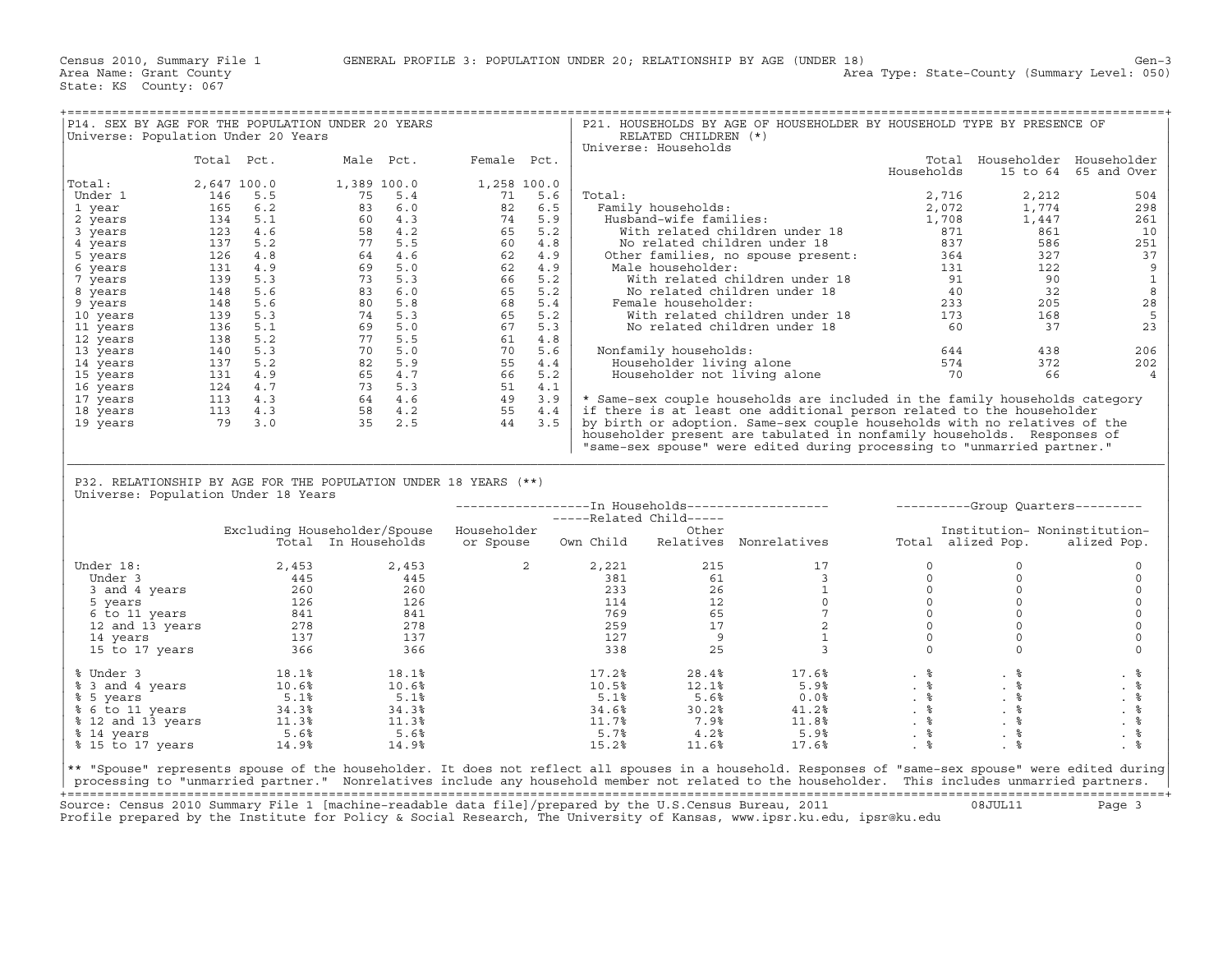| P29/P34. RELATIONSHIP BY HOUSEHOLD TYPE (*)<br>Universe: Persons                                                                                                                |                      |                         | P28/H13. HOUSEHOLD SIZE BY HOUSEHOLD TYPE (*)<br>Universe: Households                                                                                                                 |                          |          |                                                                     |             |                           |            |
|---------------------------------------------------------------------------------------------------------------------------------------------------------------------------------|----------------------|-------------------------|---------------------------------------------------------------------------------------------------------------------------------------------------------------------------------------|--------------------------|----------|---------------------------------------------------------------------|-------------|---------------------------|------------|
|                                                                                                                                                                                 | Total                | 65 and Over             |                                                                                                                                                                                       | Total<br>Households Pct. |          | Family<br>Households                                                | Pct.        | Nonfamily<br>Households   | Pct.       |
| Population in households: 7,750<br>In family households: 7,015<br>Householder: 2,072<br>Male 1,650<br>1,650                                                                     |                      | 770                     |                                                                                                                                                                                       |                          |          |                                                                     |             |                           |            |
|                                                                                                                                                                                 |                      | 559                     | Total:                                                                                                                                                                                | 2,716 100.0              |          |                                                                     | 2,072 100.0 |                           | 644 100.0  |
|                                                                                                                                                                                 |                      | 298                     | 1-person                                                                                                                                                                              |                          | 574 21.1 | $\rm N/A$                                                           |             | 574                       | 89.1       |
|                                                                                                                                                                                 |                      | 255                     | 2-person                                                                                                                                                                              |                          |          |                                                                     |             |                           | 8.2        |
| Male<br>Female<br>Spouse<br>Parent<br>Parent-in-law                                                                                                                             | 422                  | 43                      | 3-person                                                                                                                                                                              |                          |          |                                                                     |             |                           | 2.2        |
|                                                                                                                                                                                 | 1,708                | 216                     | 4-person                                                                                                                                                                              |                          |          |                                                                     |             |                           | 0.3<br>0.2 |
|                                                                                                                                                                                 | $\frac{1}{48}$<br>20 | 27<br>12                | 5-person<br>6-person                                                                                                                                                                  | 113                      |          |                                                                     |             |                           | 0.0        |
| Biological child                                                                                                                                                                | 2,487                |                         | 6-person<br>7-or-more person                                                                                                                                                          | 84                       |          |                                                                     |             |                           | 0.0        |
| Adopted child                                                                                                                                                                   | 65                   |                         |                                                                                                                                                                                       |                          |          |                                                                     |             |                           |            |
| Stepchild                                                                                                                                                                       | 123                  |                         |                                                                                                                                                                                       |                          |          |                                                                     |             |                           |            |
| Grandchild                                                                                                                                                                      | 180                  |                         | P24/P25/P26. HOUSEHOLDS BY PRESENCE OF PEOPLE (60/65/75) YEARS AND OVER, HOUSEHOLD SIZE                                                                                               |                          |          |                                                                     |             |                           |            |
| Brother or sister                                                                                                                                                               | 57                   |                         | AND HOUSEHOLD TYPE (*)                                                                                                                                                                |                          |          |                                                                     |             |                           |            |
| Son-in-law/daughter-in-law 28                                                                                                                                                   |                      |                         | Universe: Households (Total: 2,716)                                                                                                                                                   |                          |          |                                                                     |             |                           |            |
| Other relatives                                                                                                                                                                 | 85                   | 6                       |                                                                                                                                                                                       |                          | Pct.     |                                                                     | Pct.        |                           | Pct.       |
| Nonrelatives                                                                                                                                                                    | 142                  | $\Omega$                |                                                                                                                                                                                       |                          | of       |                                                                     | of          |                           | of         |
|                                                                                                                                                                                 |                      |                         |                                                                                                                                                                                       | 60+ Years Total          |          | 65+ Years Total                                                     |             | 75+ Years Total           |            |
| 10 In nonfamily households: 735<br>Male householder: 348<br>Living alone 297<br>Not living alone 51<br>Female householder: 5296<br>Living alone 277<br>In nonfamily households: |                      | 211                     | Households with one or more                                                                                                                                                           |                          |          |                                                                     |             |                           |            |
|                                                                                                                                                                                 |                      | 52                      | people 60/65/75 years & over:<br>1-person households<br>2-or-more person households:<br>549<br>Family households<br>Nonfamily households<br>536<br>13                                 |                          |          | 559<br>202<br>357<br>351                                            | 20.6        | 256                       | 9.4        |
|                                                                                                                                                                                 |                      | 51                      |                                                                                                                                                                                       |                          |          |                                                                     |             | 112                       |            |
|                                                                                                                                                                                 |                      | $\overline{1}$<br>154   |                                                                                                                                                                                       |                          |          |                                                                     |             | 144<br>141                |            |
|                                                                                                                                                                                 |                      | 151                     |                                                                                                                                                                                       |                          |          | 6                                                                   |             | $\overline{\mathbf{3}}$   |            |
|                                                                                                                                                                                 |                      | $\overline{\mathbf{3}}$ |                                                                                                                                                                                       |                          |          |                                                                     |             |                           |            |
| Living alone<br>Not living alone 19<br>Nonrelatives 91<br>Nonrelatives                                                                                                          |                      | -5                      | Households with no people                                                                                                                                                             |                          |          |                                                                     |             |                           |            |
|                                                                                                                                                                                 |                      |                         |                                                                                                                                                                                       |                          |          | 2,157                                                               | 79.4        | 2,460                     | 90.6       |
|                                                                                                                                                                                 |                      | 50                      |                                                                                                                                                                                       |                          |          | 372                                                                 |             | 462                       |            |
| Pop. in group quarters: 79<br>79                                                                                                                                                |                      | 50                      |                                                                                                                                                                                       |                          |          |                                                                     |             | 1,998                     |            |
| Noninstitutional                                                                                                                                                                | $\overline{0}$       | $\Omega$                |                                                                                                                                                                                       |                          |          | $1,785$<br>$1,721$<br>64                                            |             | 1,931                     |            |
|                                                                                                                                                                                 |                      |                         | Households with no people<br>60/65/75 years & over: 1,904 70.1<br>1-person households 311<br>2-or-more person households: 1,593<br>Family households 1,536<br>Nonfamily households 57 |                          |          | 64                                                                  |             | 67                        |            |
| P22. HOUSEHOLD TYPE BY AGE OF HOUSEHOLDER (*)                                                                                                                                   |                      |                         | P23. HOUSEHOLDS BY PRESENCE OF PEOPLE 60 YEARS                                                                                                                                        |                          |          | P27. PRESENCE OF NONRELATIVES (*)                                   |             |                           |            |
| Universe: Households                                                                                                                                                            |                      |                         | AND OVER BY HOUSEHOLD TYPE (*)<br>Universe: Households                                                                                                                                |                          |          | Universe: Households                                                |             |                           |            |
|                                                                                                                                                                                 | Family               | Nonfamily               | With One or                                                                                                                                                                           |                          | With No  | Total:                                                              |             |                           | 2,716      |
| Householder Age: Households                                                                                                                                                     |                      | Households              | More People                                                                                                                                                                           |                          | People   | Households with one or                                              |             |                           |            |
|                                                                                                                                                                                 |                      |                         | 60+ Years                                                                                                                                                                             | 60+ Years                |          | more nonrelatives                                                   |             |                           | 193        |
| 15 to 24                                                                                                                                                                        | 106                  | 34                      |                                                                                                                                                                                       |                          |          | Households with no                                                  |             |                           |            |
| 25 to 34                                                                                                                                                                        | 405                  | 86                      | Total:                                                                                                                                                                                |                          | 1,904    | nonrelatives                                                        |             |                           | 2,523      |
| 35 to 44                                                                                                                                                                        | 422                  | 62                      | Total: 812<br>Family households: 536<br>Husband-wife families 475                                                                                                                     |                          | 1,536    |                                                                     |             |                           |            |
| 45 to 54<br>55 to 59                                                                                                                                                            | 468<br>210           | 120<br>68               | Other families,                                                                                                                                                                       |                          | 1,233    |                                                                     |             |                           |            |
| 60 to 64                                                                                                                                                                        | 163                  | 68                      |                                                                                                                                                                                       |                          | 303      | PCT14. PRESENCE OF MULTIGENERATIONAL                                |             |                           |            |
| 65 to 74                                                                                                                                                                        | 182                  | 93                      |                                                                                                                                                                                       |                          | 114      | HOUSEHOLDS                                                          |             |                           |            |
| 75 to 84                                                                                                                                                                        | 104                  | 81                      |                                                                                                                                                                                       |                          | 189      | Universe: Households                                                |             |                           |            |
| $85 +$                                                                                                                                                                          | 12                   | 32                      | on transities,<br>no spouse present:<br>Male householder 17<br>Female householder 44<br>Nonfamily households 276                                                                      |                          | 368      |                                                                     |             |                           |            |
|                                                                                                                                                                                 |                      |                         |                                                                                                                                                                                       |                          |          | Total:                                                              |             |                           | 2,716      |
|                                                                                                                                                                                 |                      |                         | Same-sex couple households are included in the family households category if there is at least one                                                                                    |                          |          | Household has three                                                 |             |                           |            |
|                                                                                                                                                                                 |                      |                         | additional person related to the householder by birth or adoption. Same-sex couple couple households                                                                                  |                          |          | or more generations                                                 |             |                           | 112        |
| "same-sex spouse" were edited during processing to "unmarried partner."                                                                                                         |                      |                         | with no relatives of the householder present are tabulated in nonfamily households. Responses of                                                                                      |                          |          | er wore generations<br>Household does not have<br>three or more com |             | three or more generations | 2,604      |
|                                                                                                                                                                                 |                      |                         |                                                                                                                                                                                       |                          |          |                                                                     |             |                           |            |
|                                                                                                                                                                                 |                      |                         | Cource: Census 2010 Summary File 1 [machine_readable data file]/prepared by the U.S Census Bureau 2011 (18.III.11                                                                     |                          |          |                                                                     |             |                           |            |

Source: Census 2010 Summary File 1 [machine-readable data file]/prepared by the U.S.Census Bureau, 2011 Page 4<br>Profile prepared by the Institute for Policy & Social Research, The University of Kansas, www.ip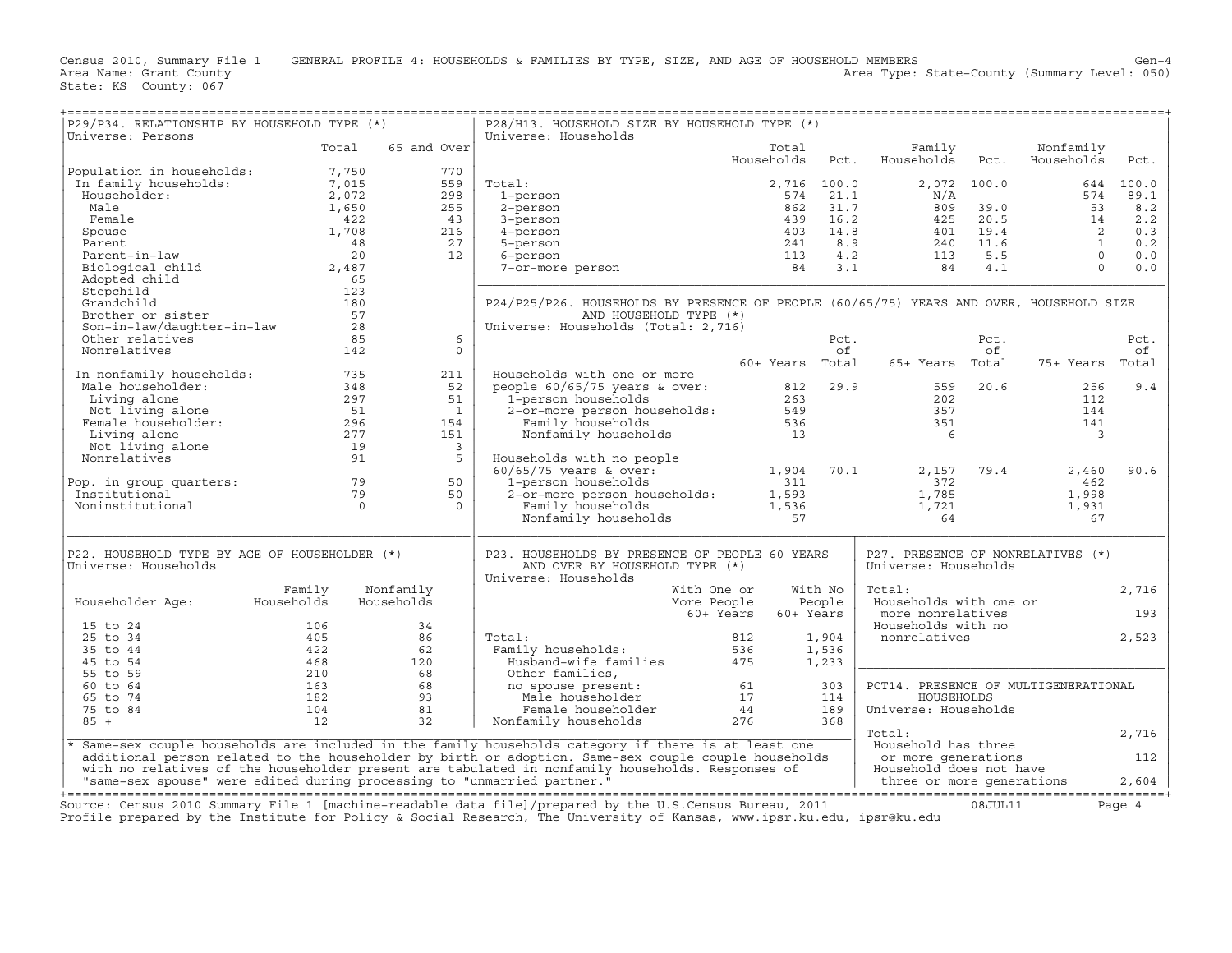| PCT15. HUSBAND-WIFE AND UNMARRIED-PARTNER HOUSEHOLDS BY SEX<br>OF PARTNERS BY PRESENCE OF RELATED AND OWN CHILDREN                                                                                                                                                          |             |     | PCT17. PRESENCE OF UNMARRIED PARTNER OF HOUSEHOLDER BY HOUSEHOLD TYPE<br>FOR THE POPULATION UNDER 18 YEARS IN HOUSEHOLDS                                                                                                                                                                                                                                                                                                                           |                                            |        |              |
|-----------------------------------------------------------------------------------------------------------------------------------------------------------------------------------------------------------------------------------------------------------------------------|-------------|-----|----------------------------------------------------------------------------------------------------------------------------------------------------------------------------------------------------------------------------------------------------------------------------------------------------------------------------------------------------------------------------------------------------------------------------------------------------|--------------------------------------------|--------|--------------|
| UNDER 18 YEARS $(**)$<br>Universe: Households                                                                                                                                                                                                                               |             |     | Universe: Population under 18 years in households (excluding householders,<br>spouses, and unmarried partners) (**)                                                                                                                                                                                                                                                                                                                                |                                            |        |              |
| Total:<br>2,716 100.0<br>ale householder:<br>ale householder:<br>With related children under 18 years<br>With wow children under 18 years<br>760<br>With own children under 18 years<br>715<br>No own children under 18 years<br>2,89<br>No related children                | 2,716 100.0 |     | Total:                                                                                                                                                                                                                                                                                                                                                                                                                                             | 2,453 100.0                                |        |              |
| Husband-wife households:                                                                                                                                                                                                                                                    |             |     |                                                                                                                                                                                                                                                                                                                                                                                                                                                    |                                            | 6.7    |              |
| Male householder:                                                                                                                                                                                                                                                           |             |     |                                                                                                                                                                                                                                                                                                                                                                                                                                                    |                                            | 6.4    |              |
|                                                                                                                                                                                                                                                                             |             |     |                                                                                                                                                                                                                                                                                                                                                                                                                                                    |                                            | 0.4    |              |
|                                                                                                                                                                                                                                                                             |             |     |                                                                                                                                                                                                                                                                                                                                                                                                                                                    |                                            | 4.0    |              |
|                                                                                                                                                                                                                                                                             |             |     |                                                                                                                                                                                                                                                                                                                                                                                                                                                    |                                            | 0.2    |              |
|                                                                                                                                                                                                                                                                             |             |     |                                                                                                                                                                                                                                                                                                                                                                                                                                                    |                                            | 1.8    |              |
| Female householder:                                                                                                                                                                                                                                                         |             |     |                                                                                                                                                                                                                                                                                                                                                                                                                                                    |                                            | 0.3    |              |
|                                                                                                                                                                                                                                                                             |             |     |                                                                                                                                                                                                                                                                                                                                                                                                                                                    |                                            | 0.0    |              |
|                                                                                                                                                                                                                                                                             |             |     |                                                                                                                                                                                                                                                                                                                                                                                                                                                    |                                            | 0.3    |              |
|                                                                                                                                                                                                                                                                             |             |     |                                                                                                                                                                                                                                                                                                                                                                                                                                                    |                                            | 0.0    |              |
|                                                                                                                                                                                                                                                                             |             |     |                                                                                                                                                                                                                                                                                                                                                                                                                                                    |                                            | 0.0    |              |
|                                                                                                                                                                                                                                                                             |             |     |                                                                                                                                                                                                                                                                                                                                                                                                                                                    |                                            |        |              |
| No related children under 18 years<br>18 Manarried-partner households:<br>Manarried-partner households:<br>126 4.6<br>With orelated children under 18 years<br>10 With related children under 18 years<br>18 Mo own children under 18 year<br>Unmarried-partner households: |             |     | No unmarried partner of householder present:<br>In family households:<br>Husband-wife families<br>Male householder, no wife present<br>Female householder, no husband present<br>The monfamily households<br>The monfamily households<br>The                                                                                                                                                                                                       |                                            |        |              |
|                                                                                                                                                                                                                                                                             |             |     |                                                                                                                                                                                                                                                                                                                                                                                                                                                    |                                            |        |              |
|                                                                                                                                                                                                                                                                             |             |     |                                                                                                                                                                                                                                                                                                                                                                                                                                                    |                                            |        |              |
|                                                                                                                                                                                                                                                                             |             |     |                                                                                                                                                                                                                                                                                                                                                                                                                                                    |                                            |        |              |
|                                                                                                                                                                                                                                                                             |             |     |                                                                                                                                                                                                                                                                                                                                                                                                                                                    |                                            |        |              |
|                                                                                                                                                                                                                                                                             |             |     |                                                                                                                                                                                                                                                                                                                                                                                                                                                    |                                            |        |              |
|                                                                                                                                                                                                                                                                             |             |     |                                                                                                                                                                                                                                                                                                                                                                                                                                                    |                                            |        |              |
|                                                                                                                                                                                                                                                                             |             |     |                                                                                                                                                                                                                                                                                                                                                                                                                                                    |                                            |        |              |
|                                                                                                                                                                                                                                                                             |             |     |                                                                                                                                                                                                                                                                                                                                                                                                                                                    |                                            |        |              |
|                                                                                                                                                                                                                                                                             |             |     | PCT16. HOUSEHOLD TYPE BY NUMBER OF PEOPLE UNDER 18 YEARS (EXCLUDING HOUSEHOLDERS,                                                                                                                                                                                                                                                                                                                                                                  |                                            |        |              |
|                                                                                                                                                                                                                                                                             |             |     |                                                                                                                                                                                                                                                                                                                                                                                                                                                    |                                            |        |              |
|                                                                                                                                                                                                                                                                             |             |     | SPOUSES, AND UNMARRIED PARTNERS $(*)$ (**)                                                                                                                                                                                                                                                                                                                                                                                                         |                                            |        |              |
|                                                                                                                                                                                                                                                                             |             |     | Universe: Households (Total: 2,716)                                                                                                                                                                                                                                                                                                                                                                                                                |                                            |        |              |
|                                                                                                                                                                                                                                                                             |             |     |                                                                                                                                                                                                                                                                                                                                                                                                                                                    |                                            |        |              |
|                                                                                                                                                                                                                                                                             |             |     |                                                                                                                                                                                                                                                                                                                                                                                                                                                    | -------- Family Households --------        |        |              |
|                                                                                                                                                                                                                                                                             |             |     |                                                                                                                                                                                                                                                                                                                                                                                                                                                    | Male                                       | Female |              |
|                                                                                                                                                                                                                                                                             |             |     |                                                                                                                                                                                                                                                                                                                                                                                                                                                    | Householder Householder Nonfamily          |        |              |
|                                                                                                                                                                                                                                                                             |             |     |                                                                                                                                                                                                                                                                                                                                                                                                                                                    | Husband/Wife No Wife No Husband Households |        |              |
|                                                                                                                                                                                                                                                                             |             |     |                                                                                                                                                                                                                                                                                                                                                                                                                                                    |                                            |        |              |
|                                                                                                                                                                                                                                                                             |             |     | Total:                                                                                                                                                                                                                                                                                                                                                                                                                                             |                                            |        | 644          |
|                                                                                                                                                                                                                                                                             |             |     |                                                                                                                                                                                                                                                                                                                                                                                                                                                    |                                            |        | 637          |
|                                                                                                                                                                                                                                                                             |             |     |                                                                                                                                                                                                                                                                                                                                                                                                                                                    |                                            |        | 6            |
|                                                                                                                                                                                                                                                                             |             |     |                                                                                                                                                                                                                                                                                                                                                                                                                                                    |                                            |        | $\mathbf{1}$ |
| All other households:                                                                                                                                                                                                                                                       | 882 32.5    |     |                                                                                                                                                                                                                                                                                                                                                                                                                                                    |                                            |        | $\circ$      |
|                                                                                                                                                                                                                                                                             |             |     | $\begin{tabular}{llllllll} \multicolumn{3}{l} \textbf{Total:} & & & & 1,708 & & 131 & & 233 \\ \textbf{With no children under 18} & & & 837 & & 40 & & 60 \\ \textbf{With two children under 18} & & & 273 & & 41 & & 70 \\ \textbf{With three children under 18} & & & 298 & & 29 & & 60 \\ \textbf{With three children under 18} & & & 208 & & 9 & & 25 \\ \textbf{With four or more children under 18} & & & 92 & & 12 & & 18 \\ \end{tabular}$ |                                            |        | $\Omega$     |
| P33. HOUSEHOLD TYPE FOR THE POPULATION UNDER 18 YEARS IN<br>HOUSEHOLDS (**)<br>Universe: Population under 18 years in households excluding<br>householders, spouses, and unmarried partners                                                                                 |             |     | * "Families" do not include same-sex married couples even if the marriage was<br>performed in a state issuing marriage certificates for same-sex couples.                                                                                                                                                                                                                                                                                          |                                            |        |              |
|                                                                                                                                                                                                                                                                             |             |     |                                                                                                                                                                                                                                                                                                                                                                                                                                                    |                                            |        |              |
| 2,453 100.0<br>In husband-wife families<br>In other families<br>Male bounce is:<br>Male bounce is:<br>Male bounce is:<br>Male bounce is:<br>Total:                                                                                                                          |             |     | ** Same-sex couple households are included in the family households category                                                                                                                                                                                                                                                                                                                                                                       |                                            |        |              |
| In family households:                                                                                                                                                                                                                                                       |             |     | if there is at least one additional person related to the householder by                                                                                                                                                                                                                                                                                                                                                                           |                                            |        |              |
|                                                                                                                                                                                                                                                                             |             |     | birth or adoption. Same-sex couple households with no relatives of the                                                                                                                                                                                                                                                                                                                                                                             |                                            |        |              |
|                                                                                                                                                                                                                                                                             |             |     | householder present are tabulated in nonfamily households. Responses of                                                                                                                                                                                                                                                                                                                                                                            |                                            |        |              |
|                                                                                                                                                                                                                                                                             |             |     | "same-sex spouse" were edited during processing to "unmarried partner."                                                                                                                                                                                                                                                                                                                                                                            |                                            |        |              |
| n other families:<br>Male householder, no spouse present<br>Female householder, no spouse present<br>356                                                                                                                                                                    |             |     |                                                                                                                                                                                                                                                                                                                                                                                                                                                    |                                            |        |              |
| $\overline{\phantom{a}}$<br>In nonfamily households                                                                                                                                                                                                                         |             | 0.3 |                                                                                                                                                                                                                                                                                                                                                                                                                                                    |                                            |        |              |
|                                                                                                                                                                                                                                                                             |             |     |                                                                                                                                                                                                                                                                                                                                                                                                                                                    |                                            |        |              |
| Source: Census 2010 Summary File 1 [machine-readable data file]/prepared by the U.S.Census Bureau, 2011                                                                                                                                                                     |             |     |                                                                                                                                                                                                                                                                                                                                                                                                                                                    | 08JUL11                                    |        | Page 5       |
| Profile prepared by the Institute for Policy & Social Research, The University of Kansas, www.ipsr.ku.edu, ipsr@ku.edu                                                                                                                                                      |             |     |                                                                                                                                                                                                                                                                                                                                                                                                                                                    |                                            |        |              |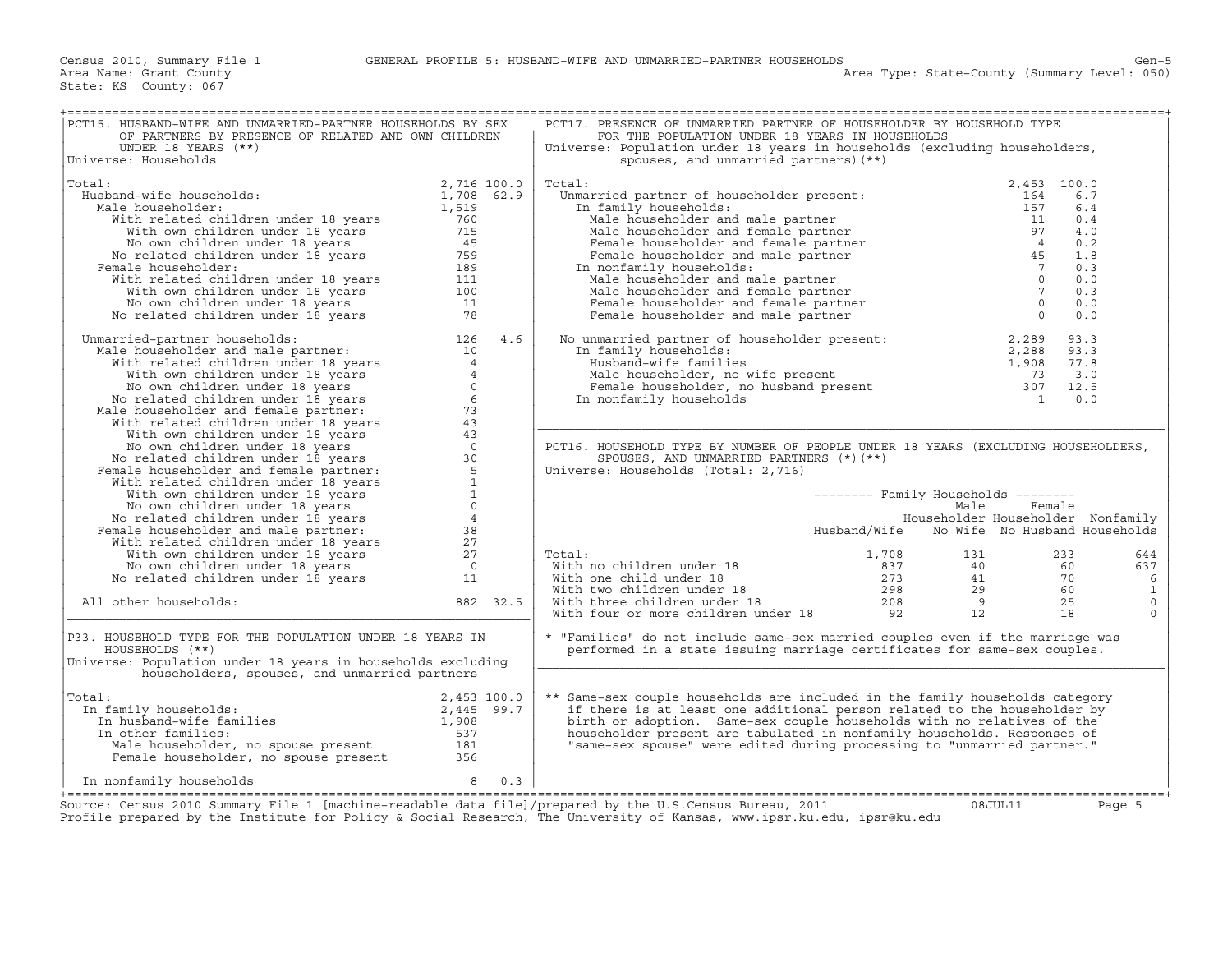Census 2010, Summary File 1 GENERAL PROFILE 6: HOUSING UNIT, TENURE, VACANCY TYPE, HOUSEHOLD SIZE, HOUSEHOLDER RACE/AGE Gen−6<br>Area Name: Grant County (Level: 050) Area Type: State-County (Summary Level: 050) State: KS County: 067

| H1/H3/H4/H5/H10/H11/H12. HOUSING UNITS AND HOUSEHOLD POPULATION                                                                                                                                                                            | BY TENURE; VACANCY STATUS BY TYPE                                          |                                                      |                                           |                                                                                               |                                                                                                                                          |                                                  | H13/H16. TENURE BY HOUSEHOLD SIZE<br>Universe: Occupied Housing Units                      |                                                     |                                                                        |                                                 |                                                         |
|--------------------------------------------------------------------------------------------------------------------------------------------------------------------------------------------------------------------------------------------|----------------------------------------------------------------------------|------------------------------------------------------|-------------------------------------------|-----------------------------------------------------------------------------------------------|------------------------------------------------------------------------------------------------------------------------------------------|--------------------------------------------------|--------------------------------------------------------------------------------------------|-----------------------------------------------------|------------------------------------------------------------------------|-------------------------------------------------|---------------------------------------------------------|
| Universe: Housing Units and Population                                                                                                                                                                                                     |                                                                            |                                                      |                                           | Average                                                                                       |                                                                                                                                          |                                                  |                                                                                            | Owner Occupied                                      |                                                                        | Renter Occupied                                 |                                                         |
|                                                                                                                                                                                                                                            | Units                                                                      | Pct.                                                 | Population HH Size                        |                                                                                               |                                                                                                                                          |                                                  | Total                                                                                      | Number Pct.                                         |                                                                        |                                                 | Number Pct.                                             |
| Total:<br>Occupied:<br>Owner occupied:<br>Owned with a mortgage/loan<br>Owned free and clear<br>Renter occupied                                                                                                                            | 2,945 100.0<br>2,716<br>2,017<br>1,268<br>43.1<br>749<br>699               | 92.2<br>68.5<br>25.4<br>23.7                         | 7,750<br>5,947<br>4,093<br>1,854<br>1,803 | 2.85<br>2.95<br>2.58                                                                          | Total Occupied Units:<br>1-person households<br>2-person households<br>3-person households<br>4-person households<br>5-person households |                                                  | 2,716<br>574<br>862<br>439<br>403                                                          | $241$<br>113                                        | 2,017 74.3<br>332 57.8<br>709 82.3<br>310 70.6<br>315 78.2<br>196 81.3 | 699<br>129<br>88                                | 25.7<br>242 42.2<br>153 17.7<br>29.4<br>21.8<br>45 18.7 |
| Vacant:<br>For rent<br>Rented, not occupied<br>For sale only<br>Sold, not occupied<br>For seasonal, recreational,<br>or occasional use<br>For migrant workers<br>Other                                                                     | 229<br>66<br>$5^{\circ}$<br>20<br>15<br>26<br>$6\overline{6}$<br>91        | 7.8<br>2.2<br>0.2<br>0.7<br>0.5<br>0.9<br>0.2<br>3.1 |                                           |                                                                                               | 6-person households<br>7+ person households                                                                                              |                                                  | 84                                                                                         |                                                     | 92 81.4<br>63 75.0                                                     | 21                                              | 18.6<br>21 25.0                                         |
| H6/H7/H14/HCT1. TENURE BY HISPANIC OR LATINO ORIGIN OF HOUSEHOLDER BY RACE OF HOUSEHOLDER<br>Universe: Occupied Housing Units                                                                                                              |                                                                            |                                                      |                                           |                                                                                               |                                                                                                                                          |                                                  | H19. TENURE BY PRESENCE OF CHILDREN<br>Universe: Occupied Housing Units                    |                                                     |                                                                        |                                                 |                                                         |
| Race of Householder                                                                                                                                                                                                                        | Number                                                                     | Total<br>Pct.<br>of<br>Total                         |                                           | Owner Occupied<br>Number Pct.<br>of<br>Race<br>Group                                          | Renter Occupied<br>Number                                                                                                                | Pct.<br>of<br>Race<br>Group                      | Total:<br>With children under 18                                                           |                                                     | Occupied                                                               | Owner<br>2,017<br>832                           | Renter<br>Occupied<br>699<br>310                        |
| Total:<br>White alone<br>Black/African American alone<br>American Ind./Alaska Native alone<br>Asian alone                                                                                                                                  | 2,300<br>$\overline{\phantom{a}}$<br>26<br>10                              | 2,716 100.0<br>84.7<br>0.3<br>1.0<br>0.4             | 2,017<br>1,743                            | 74.3<br>75.8<br>1 12.5<br>65.4<br>17<br>2<br>20.0                                             | 699<br>557<br>$\overline{7}$<br>9<br>8                                                                                                   | 25.7<br>24.2<br>87.5<br>34.6<br>80.0             | No children under 18                                                                       |                                                     |                                                                        | 1,185                                           | 389                                                     |
| Native Hawaiian/Other<br>Pacific Islander alone<br>Some Other Race alone<br>Two or More Races                                                                                                                                              | $\overline{0}$<br>324<br>48                                                | 0.0<br>11.9<br>1.8                                   |                                           | $\overline{0}$<br>223<br>68.8<br>31<br>64.6                                                   | $\circ$<br>101<br>17                                                                                                                     | 31.2<br>35.4                                     | H17. TENURE BY AGE OF HOUSEHOLDER<br>Universe: Occupied Housing Units                      |                                                     |                                                                        |                                                 |                                                         |
|                                                                                                                                                                                                                                            |                                                                            |                                                      |                                           |                                                                                               |                                                                                                                                          |                                                  | Age of<br>Householder                                                                      | Owner Occupied<br>Number                            | Pct.                                                                   | Renter Occupied<br>Number                       | Pct.                                                    |
| Hispanic or Latino                                                                                                                                                                                                                         | 945                                                                        | 34.8                                                 |                                           | 73.5<br>695                                                                                   | 250                                                                                                                                      | 26.5                                             | Total:<br>15 to 24                                                                         | 2,017 100.0<br>58                                   | 2.9                                                                    | 699<br>82                                       | 100.0<br>11.7                                           |
| Not Hispanic or Latino:<br>White alone<br>Black/African American alone<br>Black/Affican American divide<br>American Ind./Alaska Native alone 11<br>Asian alone<br>Native Hawaiian/Other<br>Pacific Islander alone<br>Some Other Race alone | 1,771<br>1,725<br>$\overline{6}$<br>10<br>$\overline{0}$<br>$\overline{1}$ | 65.2<br>63.5<br>0.2<br>0.4<br>0.4<br>0.0<br>0.0      | 1,322<br>1,304                            | 74.6<br>75.6<br>0.0<br>$\Omega$<br>5<br>45.5<br>2<br>20.0<br>$\overline{0}$<br>$\circ$<br>0.0 | 449<br>421<br>6<br>8<br>$\mathbf 0$<br>1                                                                                                 | 25.4<br>24.4<br>6 100.0<br>54.5<br>80.0<br>100.0 | 25 to 34<br>35 to 44<br>45 to 54<br>55 to 59<br>60 to 64<br>65 to 74<br>75 to 84<br>$85 +$ | 288<br>370<br>462<br>230<br>184<br>234<br>162<br>29 | 14.3<br>18.3<br>22.9<br>11.4<br>9.1<br>11.6<br>8.0<br>1.4              | 203<br>114<br>126<br>48<br>47<br>41<br>23<br>15 | 29.0<br>16.3<br>18.0<br>6.9<br>6.7<br>5.9<br>3.3<br>2.1 |
| Two or More Races                                                                                                                                                                                                                          | 18                                                                         | 0.7                                                  |                                           | 11<br>61.1                                                                                    | $7\overline{ }$                                                                                                                          | 38.9                                             |                                                                                            |                                                     |                                                                        |                                                 |                                                         |

+===================================================================================================================================================+ Source: Census 2010 Summary File 1 [machine−readable data file]/prepared by the U.S.Census Bureau, 2011 08JUL11 Page 6 Profile prepared by the Institute for Policy & Social Research, The University of Kansas, www.ipsr.ku.edu, ipsr@ku.edu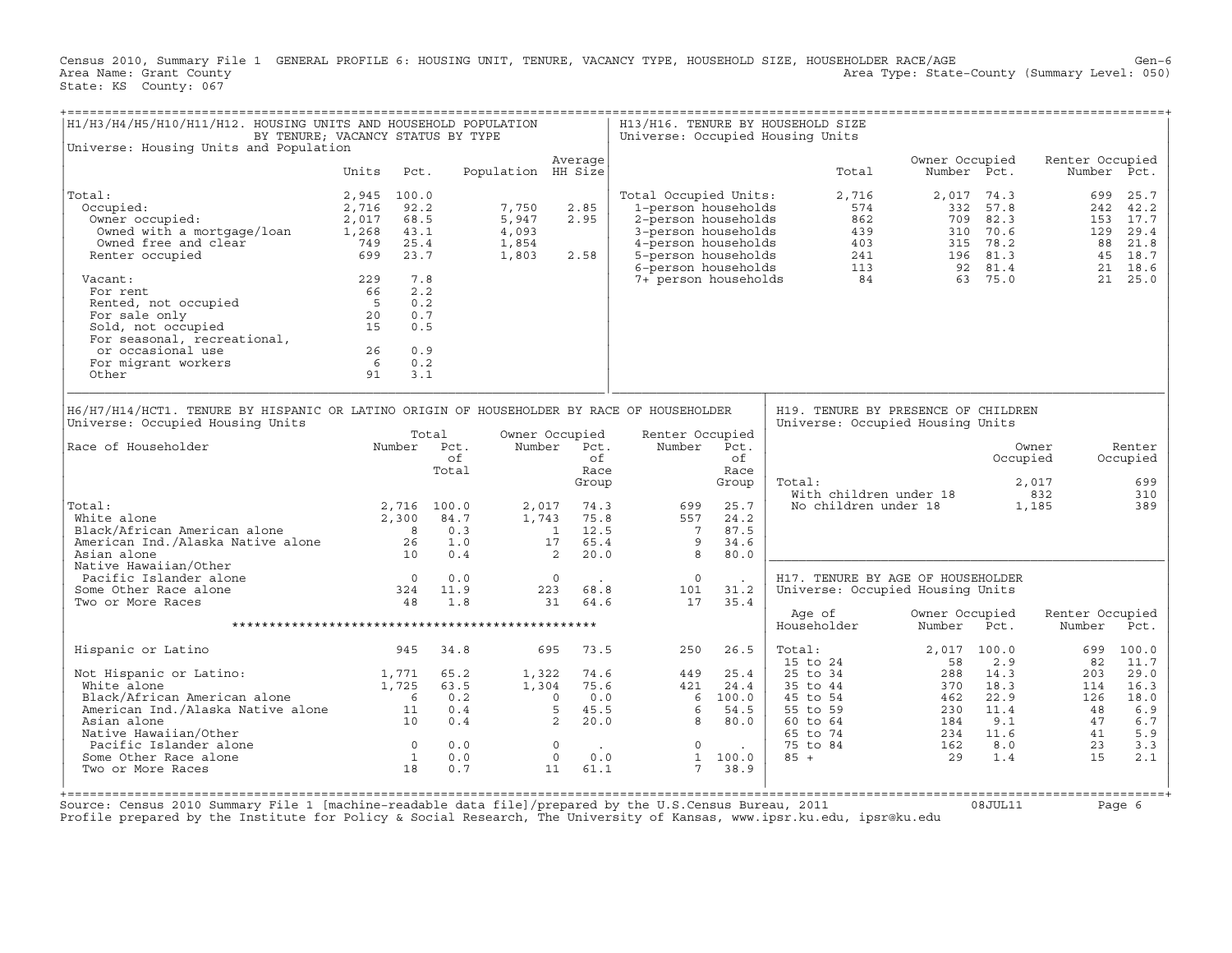Census 2010, Summary File 1 GENERAL PROFILE 7: TENURE BY HOUSEHOLD TYPE BY AGE; NONFAMILY HOUSEHOLDS; NONRELATIVES<br>Area Name: Grant County Level: 050) Area Type: State-County (Summary Level: 050) Area Type: State-County (Summary Level: 050) State: KS County: 067

| H18. TENURE BY HOUSEHOLD TYPE BY AGE OF HOUSEHOLDER (*)                                                                                                                                                                                                                                          |          |          |          |                   |        |                                                                     |  |       |                                                                                                                 |                                 |                                                                                                                                                                                                                                                                                                   |                  |
|--------------------------------------------------------------------------------------------------------------------------------------------------------------------------------------------------------------------------------------------------------------------------------------------------|----------|----------|----------|-------------------|--------|---------------------------------------------------------------------|--|-------|-----------------------------------------------------------------------------------------------------------------|---------------------------------|---------------------------------------------------------------------------------------------------------------------------------------------------------------------------------------------------------------------------------------------------------------------------------------------------|------------------|
| Universe: Occupied Housing Units                                                                                                                                                                                                                                                                 |          |          |          |                   |        |                                                                     |  |       |                                                                                                                 |                                 |                                                                                                                                                                                                                                                                                                   |                  |
|                                                                                                                                                                                                                                                                                                  |          |          |          |                   |        |                                                                     |  |       |                                                                                                                 |                                 | Householder Householder Householder Householder Pct. Householder Householder Householder Householder Pct.                                                                                                                                                                                         |                  |
|                                                                                                                                                                                                                                                                                                  |          | Any Age  | 15 to 34 |                   |        | 35 to 64 65+ 65+                                                    |  |       | Any Age 15 to 34                                                                                                |                                 | 35 to 64<br>$65+$                                                                                                                                                                                                                                                                                 | $65+$            |
| 9316 1,064 273 16.5 419 195 199 25 6.0<br>419 195 199 25 6.0<br>41 1,437 259 935 243 16.9 271 110 143 18 6.6<br>47 6 7.1 46 24 19 36.5<br>47 6 7.1 46 24 19 36.5<br>47 6 7.1 46 24 19 36.5<br>47 6 7.1 46 24 19 36.5<br>47 6 7.1 46 24 19 36<br>Family households:                               |          |          |          |                   |        |                                                                     |  |       |                                                                                                                 |                                 |                                                                                                                                                                                                                                                                                                   |                  |
|                                                                                                                                                                                                                                                                                                  |          |          |          |                   |        |                                                                     |  |       |                                                                                                                 |                                 |                                                                                                                                                                                                                                                                                                   |                  |
|                                                                                                                                                                                                                                                                                                  |          |          |          |                   |        |                                                                     |  |       |                                                                                                                 |                                 |                                                                                                                                                                                                                                                                                                   |                  |
|                                                                                                                                                                                                                                                                                                  |          |          |          |                   |        |                                                                     |  |       |                                                                                                                 |                                 |                                                                                                                                                                                                                                                                                                   |                  |
|                                                                                                                                                                                                                                                                                                  |          |          |          |                   |        |                                                                     |  |       |                                                                                                                 |                                 |                                                                                                                                                                                                                                                                                                   |                  |
| Nonfamily households:                                                                                                                                                                                                                                                                            |          |          |          |                   |        |                                                                     |  |       |                                                                                                                 |                                 | $\begin{array}{cccccccc} 364 & 30 & 182 & 152 & 41.8 & 280 & 90 & 136 & 54 & 19.3 \\ 172 & 22 & 110 & 40 & 23.3 & 176 & 69 & 95 & 12 & 6.8 \\ 149 & 15 & 95 & 39 & 26.2 & 148 & 49 & 87 & 12 & 8.1 \\ 23 & 7 & 15 & 14 & 3 & 28 & 20 & 8 & 0 & 0.0 \\ 183 & 6 & 68 & 109 & 59.6 & 94 & 15 & 37 &$ |                  |
| Male householder:                                                                                                                                                                                                                                                                                |          |          |          |                   |        |                                                                     |  |       |                                                                                                                 |                                 |                                                                                                                                                                                                                                                                                                   |                  |
| Living alone                                                                                                                                                                                                                                                                                     |          |          |          |                   |        |                                                                     |  |       |                                                                                                                 |                                 |                                                                                                                                                                                                                                                                                                   |                  |
| Not living alone<br>Female householder:                                                                                                                                                                                                                                                          |          |          |          |                   |        |                                                                     |  |       |                                                                                                                 |                                 |                                                                                                                                                                                                                                                                                                   |                  |
| Living alone                                                                                                                                                                                                                                                                                     |          |          |          |                   |        |                                                                     |  |       |                                                                                                                 |                                 |                                                                                                                                                                                                                                                                                                   |                  |
| Not living alone                                                                                                                                                                                                                                                                                 |          |          |          |                   |        |                                                                     |  |       |                                                                                                                 |                                 |                                                                                                                                                                                                                                                                                                   |                  |
|                                                                                                                                                                                                                                                                                                  |          |          |          |                   |        |                                                                     |  |       |                                                                                                                 |                                 |                                                                                                                                                                                                                                                                                                   |                  |
| HCT2/HCT3/HCT4. TENURE BY PRESENCE AND AGE OF OWN, RELATED,<br>AND TOTAL CHILDREN (EXCLUDING HOUSEHOLDERS,<br>SPOUSES, AND UNMARRIED PARTNERS)                                                                                                                                                   |          |          |          |                   |        | BY AGE OF HOUSEHOLDER (*)<br>Universe: Nonfamily Households         |  |       | PCT18. NONFAMILY HOUSEHOLDS BY SEX OF HOUSEHOLDER BY LIVING ALONE                                               | Pct.                            |                                                                                                                                                                                                                                                                                                   | Pct.             |
| Universe: Occupied Housing Units                                                                                                                                                                                                                                                                 | Own      | Related  |          | Total             |        |                                                                     |  | Total | Male                                                                                                            | оf                              | Female<br>Householder Householder Total Householder                                                                                                                                                                                                                                               | оf<br>Total      |
|                                                                                                                                                                                                                                                                                                  | Children | Children |          | Children          |        |                                                                     |  |       |                                                                                                                 |                                 |                                                                                                                                                                                                                                                                                                   |                  |
|                                                                                                                                                                                                                                                                                                  |          |          |          |                   | Total: |                                                                     |  |       | 644<br>otal: 644 348<br>Living alone: 574 297<br>Householder 15 to 64 372 246<br>Householder 65 and over 202 51 | 348 54.0                        | 296                                                                                                                                                                                                                                                                                               | 46.0             |
| Total:                                                                                                                                                                                                                                                                                           |          |          |          | 2,716<br>2,017    |        |                                                                     |  |       | 246                                                                                                             | 297 51.7<br>246 66.1<br>51 25.2 | 126                                                                                                                                                                                                                                                                                               | 277 48.3<br>33.9 |
|                                                                                                                                                                                                                                                                                                  |          |          |          | 832               |        |                                                                     |  |       |                                                                                                                 |                                 | 151                                                                                                                                                                                                                                                                                               | 74.8             |
|                                                                                                                                                                                                                                                                                                  |          |          |          | 140               |        |                                                                     |  |       |                                                                                                                 |                                 |                                                                                                                                                                                                                                                                                                   |                  |
|                                                                                                                                                                                                                                                                                                  |          |          |          | 279               |        |                                                                     |  |       |                                                                                                                 |                                 |                                                                                                                                                                                                                                                                                                   | 27.1             |
|                                                                                                                                                                                                                                                                                                  |          |          |          | 413               |        |                                                                     |  |       |                                                                                                                 |                                 |                                                                                                                                                                                                                                                                                                   | 24.2             |
| 0011:<br>0011:<br>0011 0011 0011 0012<br>12,017<br>12,017<br>12,017<br>2,017<br>2,017<br>2,017<br>2,017<br>2,017<br>2,017<br>2,017<br>2,017<br>2,017<br>2,017<br>2,017<br>2,017<br>238<br>278<br>5 123<br>278<br>5 123<br>278<br>6 to 17<br>238<br>278<br>278<br>278<br>21<br>21<br>21<br>21<br> |          |          |          | 1,185             |        |                                                                     |  |       |                                                                                                                 |                                 | Not living alone:<br>Householder 15 to 64 66 50 75.8 16<br>Householder 65 and over 4 1 25.0 3<br>$\overline{\mathbf{3}}$                                                                                                                                                                          | 75.0             |
| Renter occupied: 699<br>With children under 18: 292<br>Under 6 only 98<br>Under 6 and 6 to 17<br>5 6 to 17 years only 119<br>No children under 18<br>407<br>392<br>Renter occupied:                                                                                                              |          |          |          | 699<br>310<br>101 |        | PCT19. NONRELATIVES BY HOUSEHOLD TYPE (*)<br>Universe: Nonrelatives |  |       |                                                                                                                 |                                 |                                                                                                                                                                                                                                                                                                   |                  |
|                                                                                                                                                                                                                                                                                                  |          |          |          | 85                |        |                                                                     |  |       |                                                                                                                 | Pct.                            |                                                                                                                                                                                                                                                                                                   | Pct.             |
|                                                                                                                                                                                                                                                                                                  |          |          |          | 124               |        |                                                                     |  |       | In Total In Family                                                                                              |                                 | of In Nonfamily                                                                                                                                                                                                                                                                                   | оf               |
|                                                                                                                                                                                                                                                                                                  |          |          |          | 389               |        |                                                                     |  |       |                                                                                                                 |                                 | Households Households Total Households                                                                                                                                                                                                                                                            | Total            |
|                                                                                                                                                                                                                                                                                                  |          |          |          |                   |        |                                                                     |  |       |                                                                                                                 |                                 |                                                                                                                                                                                                                                                                                                   |                  |
|                                                                                                                                                                                                                                                                                                  |          |          |          |                   | Total: |                                                                     |  |       |                                                                                                                 |                                 |                                                                                                                                                                                                                                                                                                   |                  |
|                                                                                                                                                                                                                                                                                                  |          |          |          |                   |        |                                                                     |  |       |                                                                                                                 |                                 |                                                                                                                                                                                                                                                                                                   |                  |
|                                                                                                                                                                                                                                                                                                  |          |          |          |                   |        |                                                                     |  |       |                                                                                                                 |                                 |                                                                                                                                                                                                                                                                                                   |                  |
|                                                                                                                                                                                                                                                                                                  |          |          |          |                   |        |                                                                     |  |       |                                                                                                                 |                                 | 011:<br>Roomer or boarder<br>Roomer or boarder<br>Housemate or roommate<br>Unmarried partner<br>Unmarried partner<br>Unmarried partner<br>21 55.3<br>21 55.3<br>21 55.3<br>21 55.3<br>21 55.3<br>21 55.3<br>21 55.3<br>21 55.3<br>21 37.5<br>21 37.5                                              |                  |
|                                                                                                                                                                                                                                                                                                  |          |          |          |                   |        |                                                                     |  |       |                                                                                                                 |                                 |                                                                                                                                                                                                                                                                                                   |                  |
| * Same-sex couple households are included in the family households category if there is at least one additional person related to the householder                                                                                                                                                |          |          |          |                   |        |                                                                     |  |       |                                                                                                                 |                                 |                                                                                                                                                                                                                                                                                                   |                  |
| by birth or adoption. Same-sex couple households with no relatives of the householder present are tabulated in nonfamily households.<br>"Nonfamily households" consist of people living alone and households which do not have any members related to the householder. Nonrelatives              |          |          |          |                   |        |                                                                     |  |       |                                                                                                                 |                                 |                                                                                                                                                                                                                                                                                                   |                  |
| include any household member not related to the householder by birth, marriage, or adoption. This includes unmarried partners. Responses of                                                                                                                                                      |          |          |          |                   |        |                                                                     |  |       |                                                                                                                 |                                 |                                                                                                                                                                                                                                                                                                   |                  |
| "same-sex spouse" were edited during processing to "unmarried partner."                                                                                                                                                                                                                          |          |          |          |                   |        |                                                                     |  |       |                                                                                                                 |                                 |                                                                                                                                                                                                                                                                                                   |                  |

+===================================================================================================================================================+ Source: Census 2010 Summary File 1 [machine−readable data file]/prepared by the U.S.Census Bureau, 2011 08JUL11 Page 7 Profile prepared by the Institute for Policy & Social Research, The University of Kansas, www.ipsr.ku.edu, ipsr@ku.edu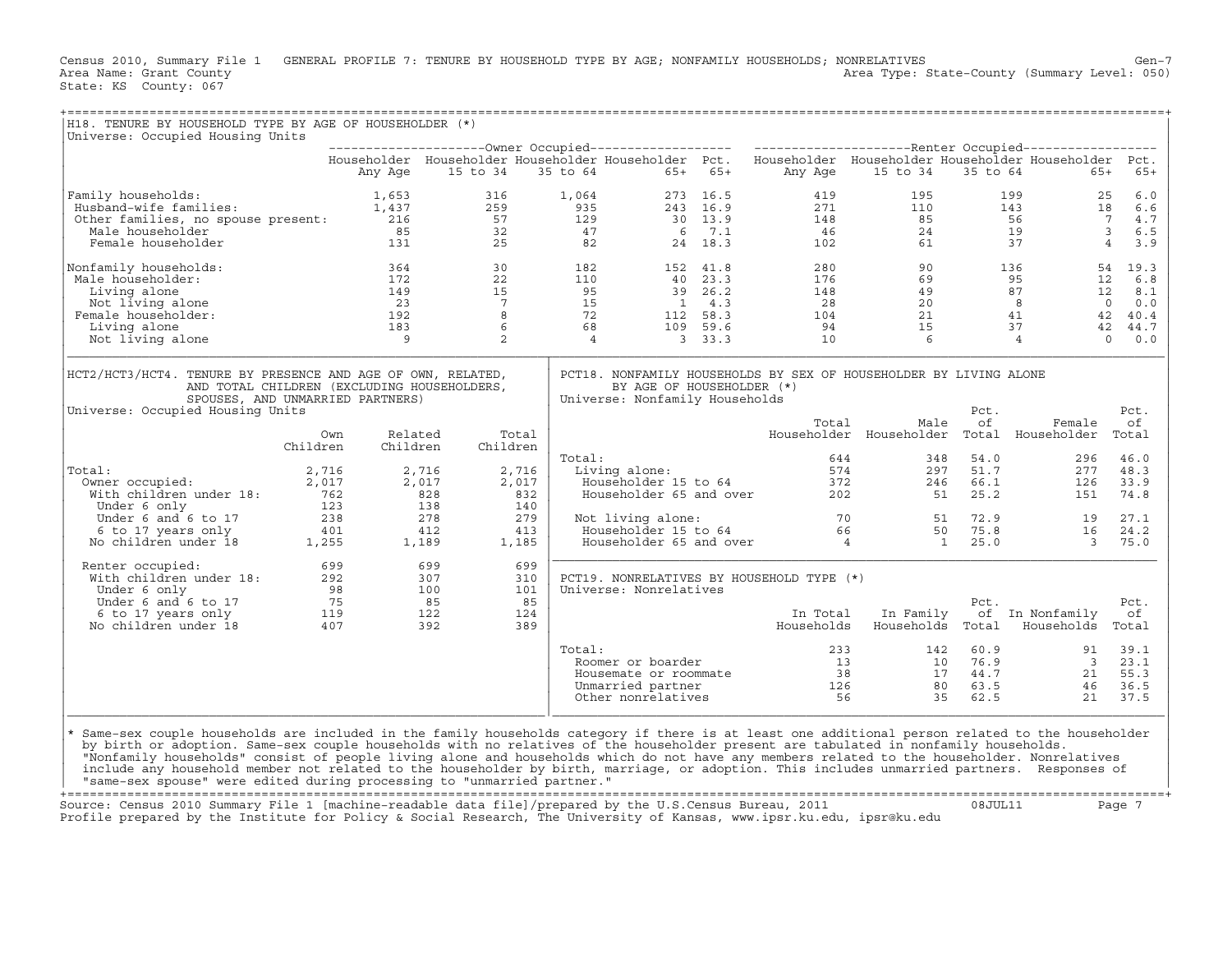Area Type: State-County (Summary Level: 050)

| PCT20/PCT21. GROUP QUARTERS POPULATION BY SEX BY AGE BY GROUP QUARTERS TYPE                                                                                         |                |                                                                            |                          |                                                                                                                                                             |                |                          |                     |
|---------------------------------------------------------------------------------------------------------------------------------------------------------------------|----------------|----------------------------------------------------------------------------|--------------------------|-------------------------------------------------------------------------------------------------------------------------------------------------------------|----------------|--------------------------|---------------------|
| Universe: Population in Group Quarters                                                                                                                              |                |                                                                            | Total 18 to 64 65 & Over |                                                                                                                                                             |                | Total 18 to 64 65 & Over |                     |
| Total:                                                                                                                                                              | 79             | 29                                                                         |                          | $50$  Male:                                                                                                                                                 | 37             | 22                       | 15                  |
| Institutionalized population: 79<br>Correctional facilities for adults: 22<br>Federal detention centers 0                                                           |                | 29                                                                         | 50                       |                                                                                                                                                             |                | 22                       | 15                  |
|                                                                                                                                                                     |                | 22                                                                         | $\Omega$                 |                                                                                                                                                             |                | 21                       | $\circ$             |
|                                                                                                                                                                     |                | $\overline{0}$                                                             | $\Omega$                 |                                                                                                                                                             |                | $\Omega$                 | $\circ$             |
| Federal prisons                                                                                                                                                     | $\overline{0}$ | $\overline{0}$                                                             | $\circ$                  | Federal prisons                                                                                                                                             | $\overline{0}$ | $\Omega$                 | $\mathsf{O}\xspace$ |
| State prisons                                                                                                                                                       | $\Omega$       | $\Omega$                                                                   | $\circ$                  | State prisons                                                                                                                                               | $\Omega$       | $\Omega$                 | $\mathbf 0$         |
|                                                                                                                                                                     |                |                                                                            |                          |                                                                                                                                                             |                |                          |                     |
|                                                                                                                                                                     |                | 22<br>22                                                                   | $\Omega$                 |                                                                                                                                                             |                | 21<br>21                 | $\mathbf 0$         |
|                                                                                                                                                                     |                | $\overline{0}$                                                             | $\circ$                  |                                                                                                                                                             | $\overline{0}$ | $\Omega$                 | $\mathbf 0$         |
| State prisons<br>Local jails and other municipal<br>confinement facilities 22<br>Correctional residential facilities 20<br>Military disciplinary barracks & jails 0 |                | $\Omega$                                                                   | $\Omega$                 | state prisons<br>Local jails and other municipal<br>confinement facilities<br>Correctional residential facilities<br>Military disciplinary barracks & jails | $\overline{0}$ | $\Omega$                 | $\Omega$            |
| Juvenile facilities:                                                                                                                                                | $\overline{0}$ | $\mathbf{0}$                                                               | $\circ$                  | Juvenile facilities:                                                                                                                                        | $\circ$        | $\Omega$                 | $\mathbf 0$         |
| Group homes for juveniles                                                                                                                                           |                |                                                                            |                          | Group homes for juveniles                                                                                                                                   |                |                          |                     |
| (non-correctional)                                                                                                                                                  | $\Omega$       | $\Omega$                                                                   | $\Omega$                 | (non-correctional)                                                                                                                                          | $\Omega$       | $\Omega$                 | $\Omega$            |
| Residential treatment centers for                                                                                                                                   | $\Omega$       | $\Omega$                                                                   |                          | Residential treatment centers for                                                                                                                           | $\Omega$       | $\Omega$                 |                     |
| juveniles (non-correctional)                                                                                                                                        |                |                                                                            | $\Omega$                 | juveniles (non-correctional)                                                                                                                                |                |                          | $\Omega$            |
| Correctional facilities intended for                                                                                                                                | $\Omega$       | $\Omega$                                                                   | $\circ$                  | Correctional facilities intended for                                                                                                                        | $\Omega$       | $\Omega$                 | $\Omega$            |
| juveniles                                                                                                                                                           |                |                                                                            |                          | juveniles                                                                                                                                                   |                |                          |                     |
| Nursing facilities/Skilled-nursing fac.                                                                                                                             | 57             | $7^{\circ}$                                                                | 50                       | Nursing facilities/Skilled-nursing fac.                                                                                                                     | 16             | $\mathbf{1}$             | 15                  |
| Other institutional facilities:                                                                                                                                     | $\circ$        | $\Omega$                                                                   | $\Omega$                 | Other institutional facilities:                                                                                                                             | $\Omega$       | $\Omega$                 | $\Omega$            |
| Mental (Psychiatric) hospitals and                                                                                                                                  |                |                                                                            |                          | Mental (Psychiatric) hospitals and                                                                                                                          |                |                          |                     |
| psychiatric units in other hospitals                                                                                                                                | $\circ$        | $\Omega$                                                                   | $\Omega$                 | psychiatric units in other hospitals                                                                                                                        | $\circ$        | $\Omega$                 | $\mathbf 0$         |
| Hospitals with patients who have no                                                                                                                                 |                |                                                                            |                          | Hospitals with patients who have no                                                                                                                         |                |                          |                     |
| usual home elsewhere                                                                                                                                                | $\Omega$       | $\Omega$                                                                   | $\Omega$                 | usual home elsewhere                                                                                                                                        | $\Omega$       | $\Omega$                 | $\Omega$            |
| In-patient hospice facilities<br>Military treatment facilities with                                                                                                 | $\circ$        | $\Omega$                                                                   | $\circ$                  | In-patient hospice facilities<br>Military treatment facilities with                                                                                         | $\Omega$       | $\Omega$                 | $\mathbf 0$         |
| assigned patients                                                                                                                                                   | $\Omega$       | $\Omega$                                                                   | $\Omega$                 | assigned patients                                                                                                                                           | $\Omega$       | $\Omega$                 | $\Omega$            |
| Residential schools for people with                                                                                                                                 |                |                                                                            |                          | Residential schools for people with                                                                                                                         |                |                          |                     |
| disabilities                                                                                                                                                        | $\Omega$       | $\Omega$                                                                   | $\Omega$                 | disabilities                                                                                                                                                | $\Omega$       | $\Omega$                 | $\Omega$            |
| Noninstitutionalized population:                                                                                                                                    | $\circ$        | $\Omega$                                                                   | $\Omega$                 |                                                                                                                                                             | $\Omega$       | $\Omega$                 | $\mathbf 0$         |
| College/University student housing                                                                                                                                  | $\Omega$       | $\Omega$                                                                   | $\Omega$                 | Noninstitutionalized population:<br>College/University student housing                                                                                      | $\Omega$       | $\Omega$                 | $\Omega$            |
|                                                                                                                                                                     |                |                                                                            |                          |                                                                                                                                                             |                |                          |                     |
| Military quarters:                                                                                                                                                  | $\Omega$       | $\Omega$                                                                   | $\Omega$                 | Military quarters:                                                                                                                                          | $\Omega$       | $\Omega$                 | $\Omega$            |
| Military barracks and dormitories                                                                                                                                   |                |                                                                            |                          | Military barracks and dormitories                                                                                                                           |                |                          |                     |
| (non-disciplinary)                                                                                                                                                  | $\circ$        | $\Omega$                                                                   | $\Omega$                 | (non-disciplinary)                                                                                                                                          | $\Omega$       | $\Omega$                 | $\Omega$            |
| Military ships                                                                                                                                                      | $\Omega$       | $\Omega$                                                                   | $\Omega$                 | Military ships                                                                                                                                              | $\Omega$       | $\Omega$                 | $\Omega$            |
| Other noninstitutional facilities:                                                                                                                                  | $\Omega$       | $\Omega$                                                                   | $\Omega$                 | Other noninstitutional facilities:                                                                                                                          | $\Omega$       | $\Omega$                 | $\Omega$            |
| Emergency and transitional shelters                                                                                                                                 |                |                                                                            |                          | Emergency and transitional shelters                                                                                                                         |                |                          |                     |
| (with sleeping facilities) for people                                                                                                                               |                |                                                                            |                          | (with sleeping facilities) for people                                                                                                                       |                |                          |                     |
| experiencing homelessness                                                                                                                                           |                | $\begin{array}{ccc} 0 & & 0 \ 0 & & 0 \ 0 & & & 0 \ 0 & & & 0 \end{array}$ | $\Omega$                 | experiencing homelessness                                                                                                                                   | $\Omega$       | $\Omega$                 | $\Omega$            |
| Group homes intended for adults                                                                                                                                     |                |                                                                            | $\circ$                  | Group homes intended for adults 0<br>Residential treatment centers, adults 0                                                                                |                | $\circ$                  | $\mathbf 0$         |
| Residential treatment centers, adults                                                                                                                               |                |                                                                            | $\circ$                  |                                                                                                                                                             |                | $\Omega$                 | $\mathsf{O}$        |
| Maritime/merchant vessels                                                                                                                                           |                |                                                                            | $\circ$                  | Maritime/merchant vessels                                                                                                                                   | $\Omega$       | $\Omega$                 | $\Omega$            |
| Workers group living quarters and                                                                                                                                   |                |                                                                            |                          | Norkers group living quarters and<br>Job Corps centers<br>Other noninstitutional facilities                                                                 |                |                          |                     |
|                                                                                                                                                                     | $\circ$        | $\circ$                                                                    | $\circ$                  |                                                                                                                                                             | $\mathbf 0$    | $\Omega$                 | $\mathsf{O}$        |
| Other noninstitutional facilities                                                                                                                                   |                | $\Omega$<br>$\Omega$                                                       | $\Omega$                 |                                                                                                                                                             | $\Omega$       | $\Omega$                 | $\Omega$            |
|                                                                                                                                                                     |                |                                                                            |                          |                                                                                                                                                             |                |                          |                     |

+===================================================================================================================================================+Source: Census 2010 Summary File 1 [machine−readable data file]/prepared by the U.S.Census Bureau, 2011 08JUL11 Page 8 Profile prepared by the Institute for Policy & Social Research, The University of Kansas, www.ipsr.ku.edu, ipsr@ku.edu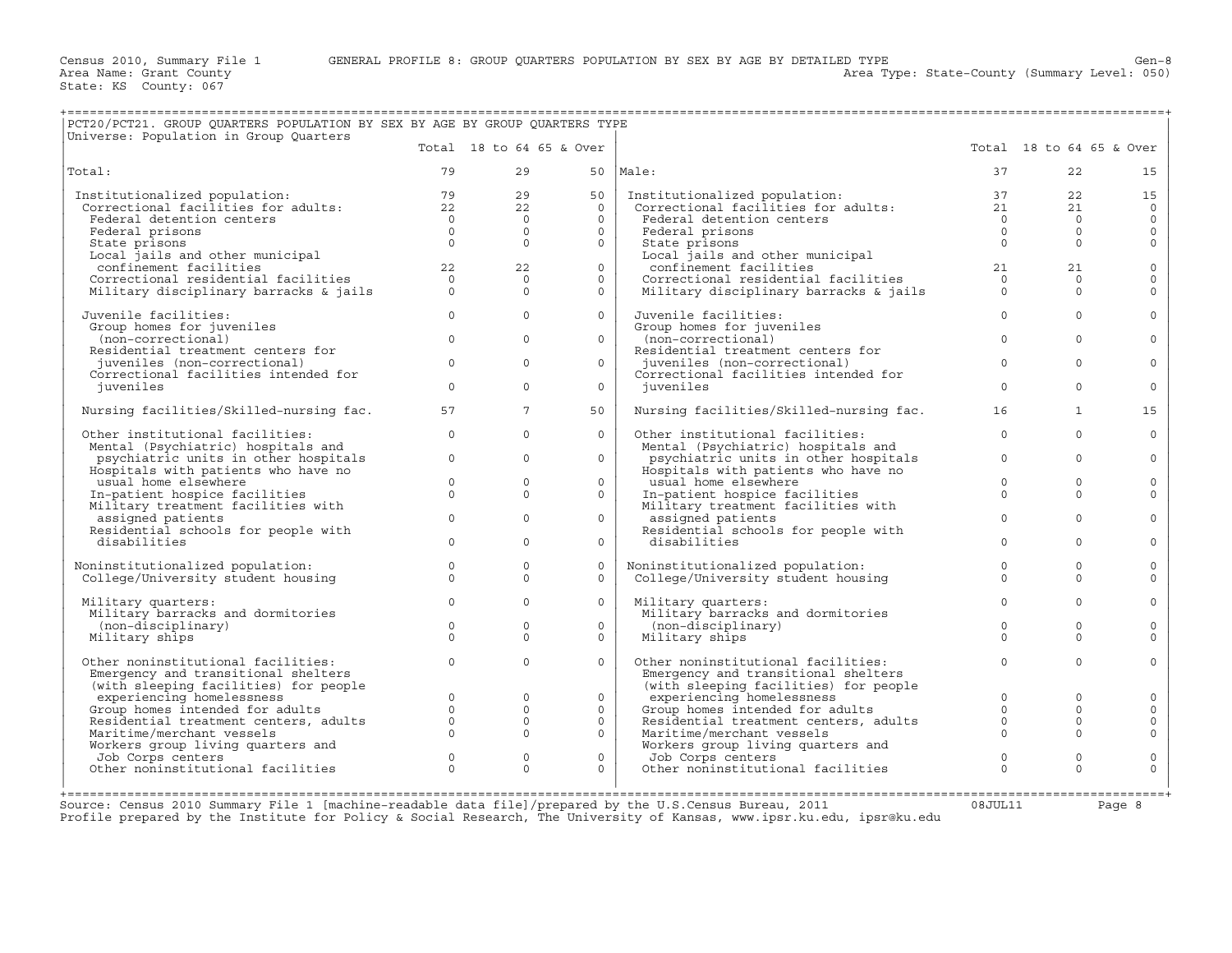| PCO1-PCO10/PCT21/P12. GROUP QUARTERS POPULATION BY SEX BY AGE BY GROUP QUARTERS TYPE (*** % OF TOTAL POPULATION IN THIS AGE GROUP)<br>Universe: Population in Group Quarters |                                                                                                                                                                                                                 |               |                |                                                   |                     |                     |              |                                                                                                         |                       |             |                     |
|------------------------------------------------------------------------------------------------------------------------------------------------------------------------------|-----------------------------------------------------------------------------------------------------------------------------------------------------------------------------------------------------------------|---------------|----------------|---------------------------------------------------|---------------------|---------------------|--------------|---------------------------------------------------------------------------------------------------------|-----------------------|-------------|---------------------|
|                                                                                                                                                                              |                                                                                                                                                                                                                 | $***$         |                |                                                   |                     |                     |              | -------------- Institutionalized Population ------------- ------ Noninstitutionalized Population ------ | College/              |             |                     |
|                                                                                                                                                                              | Group<br>Quarters                                                                                                                                                                                               | Pct.<br>Total |                | Correctional<br>Facilities                        | Juvenile            | Nursing             | Other        |                                                                                                         | University<br>Student | Military    | Other               |
|                                                                                                                                                                              | Total                                                                                                                                                                                                           | Pop.          |                | Total for Adults Facilities Facilities Facilities |                     |                     |              | Total                                                                                                   | Housing               |             | Quarters Facilities |
| Total:                                                                                                                                                                       |                                                                                                                                                                                                                 | 79 1.01       | 79             | 22                                                | $\circ$             | 57                  | 0            | $\circ$                                                                                                 | $\circ$               | $\mathbf 0$ |                     |
| Under 5 years                                                                                                                                                                |                                                                                                                                                                                                                 | $0 \t 0.00$   | $\circ$        | $\circ$                                           | $\circ$             | $\circ$             | $\mathsf{O}$ | $\circ$                                                                                                 | $\circ$               | $\circ$     | $\circ$             |
| 5 to 9 years                                                                                                                                                                 |                                                                                                                                                                                                                 | $0 \t 0.00$   | $\circ$        | $\circ$                                           | $\mathsf{O}\xspace$ | $\mathsf{O}\xspace$ | 0            | $\circ$                                                                                                 | $\mathsf{O}\xspace$   | $\Omega$    | $\Omega$            |
| 10 to 14 years                                                                                                                                                               | $0$ 0.00<br>1 0.18                                                                                                                                                                                              |               | $\circ$        | $\circ$                                           | $\circ$             | $\circ$             | $\mathbf 0$  | $\circ$                                                                                                 | $\mathbf 0$           | $\Omega$    | $\circ$             |
| 15 to 19 years                                                                                                                                                               |                                                                                                                                                                                                                 |               | <sup>1</sup>   | $\mathbf{1}$                                      | $\circ$             | $\circ$             | $\circ$      | $\circ$                                                                                                 | $\circ$               | $\Omega$    |                     |
| 20 to 24 years                                                                                                                                                               | $\begin{array}{cccc} 1 & 0.18 & 0.18 \ 2 & 0.39 & 0.54 \ 1 & 0.22 & 0.39 \ 3 & 0.54 & 1 \ 0.22 & 0 & 0.01 & 0.74 \ 2 & 0.39 & 1 & 0.21 \ 2 & 0.21 & 2 & 1.24 \ 4 & 2.03 & 5 & 3.05 \ 10 & 8.83.373 \end{array}$ |               | 13             | 13                                                | $\mathsf{O}\xspace$ | $\circ$             | $\circ$      | $\circ$                                                                                                 | $\mathsf{O}\xspace$   | $\Omega$    |                     |
| 25 to 29 years                                                                                                                                                               |                                                                                                                                                                                                                 |               | $\overline{2}$ | 2                                                 | $\circ$             | $\circ$             | 0            | $\circ$                                                                                                 | $\circ$               | $\Omega$    | $\Omega$            |
| 30 to 34 years                                                                                                                                                               |                                                                                                                                                                                                                 |               | 3              | $\mathbf{1}$                                      | $\circ$             | 2                   | 0            | $\circ$                                                                                                 | $\circ$               | $\Omega$    | $\Omega$            |
| 35 to 39 years                                                                                                                                                               |                                                                                                                                                                                                                 |               | $\mathbf{1}$   | $\mathbf{1}$                                      | $\mathsf{O}\xspace$ | $\circ$             | $\Omega$     | $\circ$                                                                                                 | $\Omega$              | $\Omega$    |                     |
| 40 to 44 years                                                                                                                                                               |                                                                                                                                                                                                                 |               | $\circ$        | $\circ$                                           | $\circ$             | $\circ$             | $\Omega$     | $\Omega$                                                                                                | $\circ$               | $\Omega$    | $\Omega$            |
| 45 to 49 years                                                                                                                                                               |                                                                                                                                                                                                                 |               | $\overline{4}$ | $\overline{3}$                                    | $\mathsf{O}\xspace$ | $\mathbf{1}$        | 0            | $\mathsf{O}\xspace$                                                                                     | $\mathsf{O}\xspace$   | $\Omega$    | $\Omega$            |
| 50 to 54 years                                                                                                                                                               |                                                                                                                                                                                                                 |               | 2              | $\mathbf{1}$                                      | $\circ$             | $\mathbf{1}$        | 0            | $\circ$                                                                                                 | $\circ$               | $\Omega$    |                     |
| 55 to 59 years                                                                                                                                                               |                                                                                                                                                                                                                 |               | $\mathbf{1}$   | $\circ$                                           | $\circ$             | $\mathbf{1}$        | 0            | $\circ$                                                                                                 | $\circ$               | $\Omega$    | 0                   |
| 60 to 64 years                                                                                                                                                               |                                                                                                                                                                                                                 |               | $\overline{a}$ | $\mathbb O$                                       | $\mathsf{O}\xspace$ | $\overline{c}$      | 0            | 0                                                                                                       | $\mathsf{O}\xspace$   | $\Omega$    | $\Omega$            |
| 65 to 69 years                                                                                                                                                               |                                                                                                                                                                                                                 |               | 3              | $\circ$                                           | $\circ$             | $\mathbf{3}$        | 0            | $\circ$                                                                                                 | $\circ$               | $\Omega$    |                     |
| 70 to 74 years                                                                                                                                                               |                                                                                                                                                                                                                 |               | $\overline{4}$ | $\circ$                                           | $\circ$             | $\overline{4}$      | 0            | $\circ$                                                                                                 | $\circ$               | $\Omega$    |                     |
| 75 to 79 years                                                                                                                                                               |                                                                                                                                                                                                                 |               | 5              | $\mathsf{O}\xspace$                               | $\mathsf{O}$        | 5                   | 0            | 0                                                                                                       | $\mathbf 0$           | $\Omega$    |                     |
| 80 to 84 years                                                                                                                                                               |                                                                                                                                                                                                                 |               | 10             | $\circ$                                           | $\circ$             | 10                  | 0            | $\circ$                                                                                                 | $\circ$               | $\Omega$    |                     |
| 85 years & over                                                                                                                                                              | 28 33.73                                                                                                                                                                                                        |               | 28             | $\circ$                                           | $\circ$             | 28                  | 0            | $\circ$                                                                                                 | $\circ$               | $\Omega$    |                     |
| Under 18 years                                                                                                                                                               | $0 \qquad 0.00$                                                                                                                                                                                                 |               | $\circ$        | $\circ$                                           | $\circ$             | $\circ$             | 0            | $\circ$                                                                                                 | $\circ$               | $\mathbf 0$ | $\Omega$            |
| 18 to 64 years                                                                                                                                                               | $29$ 0.64<br>50 6.10                                                                                                                                                                                            |               | 29             | 22                                                | $\circ$             | $7\phantom{.0}$     | 0            | $\circ$                                                                                                 | $\circ$               | $\Omega$    | $\Omega$            |
| 65 years & over                                                                                                                                                              |                                                                                                                                                                                                                 |               | 50             | $\Omega$                                          | $\Omega$            | 50                  | $\Omega$     | $\Omega$                                                                                                | $\circ$               | $\Omega$    |                     |
| Male:                                                                                                                                                                        |                                                                                                                                                                                                                 | 37 0.93       | 37             | 21                                                | $\circ$             | 16                  | 0            | $\circ$                                                                                                 | $\mathsf{O}\xspace$   | $\Omega$    |                     |
| Under 5 years                                                                                                                                                                |                                                                                                                                                                                                                 | 0 0.00        | $\Omega$       | $\Omega$                                          | $\circ$             | $\Omega$            | $\Omega$     | $\Omega$                                                                                                | $\circ$               | $\Omega$    |                     |
| 5 to 9 years                                                                                                                                                                 |                                                                                                                                                                                                                 | $0 \t 0.00$   | $\circ$        | $\circ$                                           | $\mathsf{O}$        | $\circ$             | 0            | $\circ$                                                                                                 | $\mathbf 0$           | $\Omega$    | $\Omega$            |
| 10 to 14 years                                                                                                                                                               | $\begin{bmatrix} 0 & 0.00 \\ 0 & 0.00 \\ 1 & 0.34 \end{bmatrix}$                                                                                                                                                |               | $\circ$        | $\circ$                                           | $\circ$             | $\circ$             | 0            | $\circ$                                                                                                 | $\circ$               | $\Omega$    | $\Omega$            |
| 15 to 19 years                                                                                                                                                               |                                                                                                                                                                                                                 |               | $\mathbf{1}$   | $\mathbf{1}$                                      | $\circ$             | $\Omega$            | $\Omega$     | $\Omega$                                                                                                | $\Omega$              | $\Omega$    |                     |
| 20 to 24 years                                                                                                                                                               |                                                                                                                                                                                                                 |               | 12             | 12                                                | $\mathbb O$         | $\mathsf{O}\xspace$ | 0            | 0                                                                                                       | $\mathbf 0$           | $\Omega$    |                     |
| 25 to 29 years                                                                                                                                                               |                                                                                                                                                                                                                 |               | 2              | 2                                                 | $\circ$             | $\circ$             | 0            | $\circ$                                                                                                 | $\circ$               | $\Omega$    |                     |
| 30 to 34 years                                                                                                                                                               |                                                                                                                                                                                                                 |               | 2              | $\mathbf{1}$                                      | $\circ$             | $\mathbf{1}$        | 0            | $\Omega$                                                                                                | $\circ$               | $\Omega$    |                     |
| 35 to 39 years                                                                                                                                                               |                                                                                                                                                                                                                 |               | $\mathbf{1}$   | $\mathbf{1}$                                      | $\mathbb O$         | $\circ$             | $\Omega$     | $\Omega$                                                                                                | $\mathbf 0$           | $\Omega$    |                     |
| 40 to 44 years                                                                                                                                                               |                                                                                                                                                                                                                 |               | $\circ$        | $\circ$                                           | $\circ$             | $\circ$             | $\Omega$     | $\circ$                                                                                                 | $\Omega$              | $\Omega$    | $\Omega$            |
| 45 to 49 years                                                                                                                                                               |                                                                                                                                                                                                                 |               | $\overline{3}$ | $\mathbf{3}$                                      | $\circ$             | $\circ$             | 0            | $\circ$                                                                                                 | $\Omega$              | $\Omega$    |                     |
| 50 to 54 years                                                                                                                                                               |                                                                                                                                                                                                                 |               |                | $\mathbf{1}$                                      | $\circ$             | $\circ$             | $\circ$      | $\circ$                                                                                                 | $\circ$               | $\Omega$    |                     |
| 55 to 59 years                                                                                                                                                               |                                                                                                                                                                                                                 |               | $\circ$        | $\circ$                                           | $\circ$             | $\circ$             | 0            | $\circ$                                                                                                 | $\Omega$              | $\Omega$    |                     |
| 60 to 64 years                                                                                                                                                               |                                                                                                                                                                                                                 |               | $\circ$        | $\circ$                                           | $\mathsf{O}\xspace$ | $\circ$             | 0            | 0                                                                                                       | $\circ$               | $\Omega$    | $\Omega$            |
| 65 to 69 years                                                                                                                                                               | $\begin{array}{rrrr} 1&0.34\ 12&4.72\ 2&0.79\ 2&0.71\ 1&0.41\ 0&0.00\ 3&1.08\ 1&0.37\ 0&0.00\ 0&0&0.01\ 2&1.154\ \end{array}$                                                                                   |               | 2              | $\mathsf{O}\xspace$                               | $\mathsf{O}\xspace$ | 2                   | 0            | $\circ$                                                                                                 | $\Omega$              | $\Omega$    |                     |
| 70 to 74 years                                                                                                                                                               |                                                                                                                                                                                                                 |               | $\mathbf{1}$   | $\circ$                                           | $\circ$             | $\mathbf{1}$        | 0            | $\circ$                                                                                                 | $\Omega$              | $\Omega$    |                     |
| 75 to 79 years                                                                                                                                                               |                                                                                                                                                                                                                 |               | 3              | $\circ$                                           | $\circ$             | $\mathbf{3}$        | 0            | 0                                                                                                       | $\mathsf{O}\xspace$   | $\mathbf 0$ |                     |
| 80 to 84 years                                                                                                                                                               | $\begin{array}{rrr} 1 & 1.15 \\ 3 & 4.35 \\ 4 & 8.16 \end{array}$                                                                                                                                               |               | $\overline{4}$ | $\mathbf 0$                                       | $\circ$             | $\overline{4}$      | $\circ$      | $\circ$                                                                                                 | $\Omega$              | $\Omega$    |                     |
| 85 years & over                                                                                                                                                              | $5\quad 20.00$                                                                                                                                                                                                  |               | 5              | $\circ$                                           | $\circ$             | 5                   | $\Omega$     | $\Omega$                                                                                                | $\circ$               | $\Omega$    |                     |
| Under 18 years                                                                                                                                                               |                                                                                                                                                                                                                 | $0 \t 0.00$   | $\circ$        | $\mathbf 0$                                       | $\circ$             | $\circ$             | 0            | 0                                                                                                       | $\circ$               | $\Omega$    |                     |
| 18 to 64 years                                                                                                                                                               |                                                                                                                                                                                                                 | 22 0.94       | 22             | 21                                                | $\circ$             | $\mathbf{1}$        | 0            | $\circ$                                                                                                 | $\Omega$              | $\Omega$    | $\circ$             |
| 65 years & over                                                                                                                                                              |                                                                                                                                                                                                                 | 15 4.17       | 15             | $\Omega$                                          | $\Omega$            | 15                  | $\Omega$     | $\circ$                                                                                                 | $\Omega$              | $\Omega$    | $\circ$             |

+===================================================================================================================================================+ Source: Census 2010 Summary File 1 [machine-readable data file]/prepared by the U.S.Census Bureau, 2011 Page 9<br>Profile prepared by the Institute for Policy & Social Research, The University of Kansas, www.ip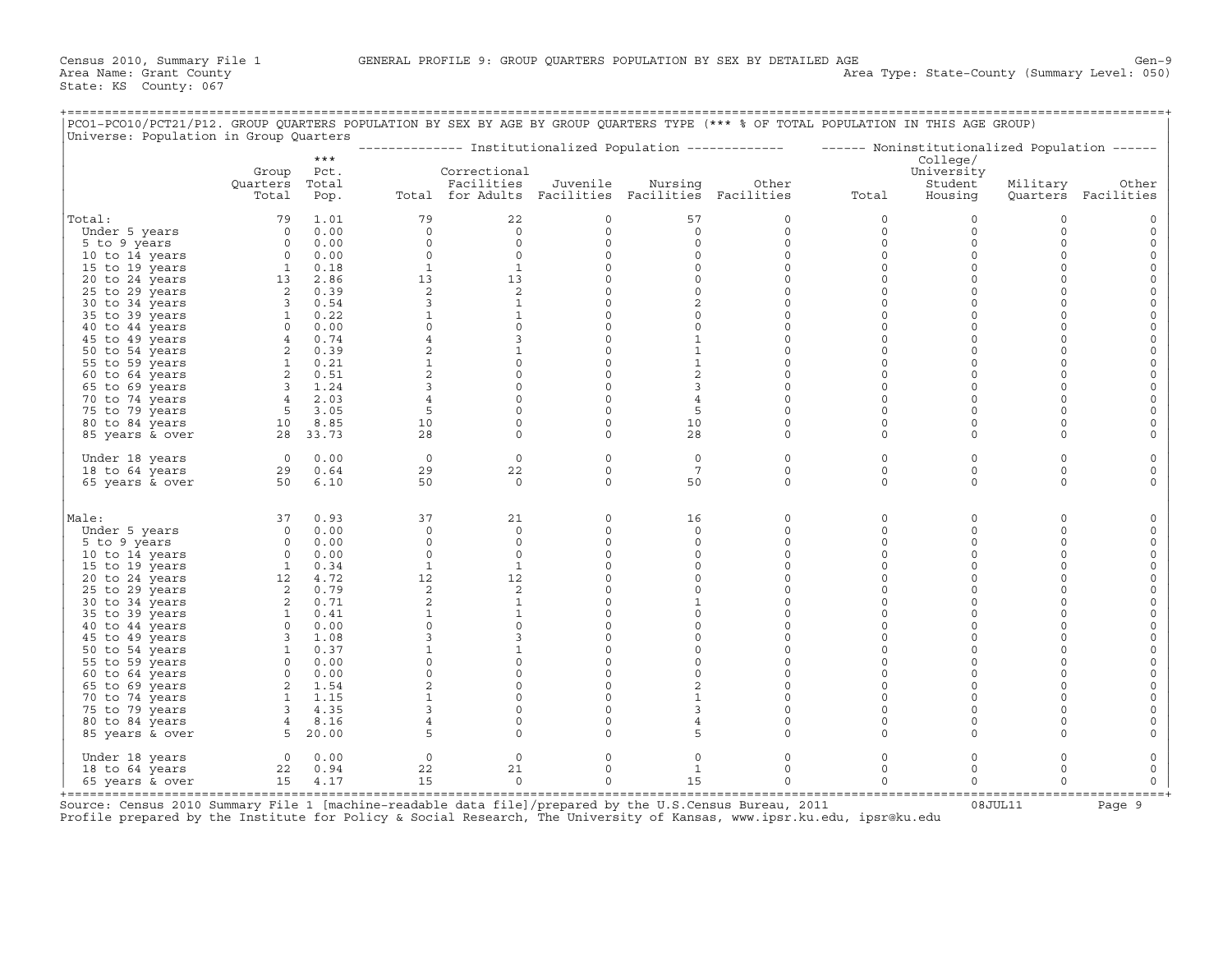|                         |                                    |              |                                                  |              |                    | Universe: Total Population (7,829; 99.0% in households and 1.0% in group quarters) |                    | P12/PCT13. AGE BY SEX BY RESIDENCE TYPE (PERSONS IN HOUSEHOLDS AND PERSONS IN GROUP QUARTERS)        |              |                        |                 |                                           |                    |                    |
|-------------------------|------------------------------------|--------------|--------------------------------------------------|--------------|--------------------|------------------------------------------------------------------------------------|--------------------|------------------------------------------------------------------------------------------------------|--------------|------------------------|-----------------|-------------------------------------------|--------------------|--------------------|
|                         |                                    |              | ------------------All Persons------------------- |              |                    |                                                                                    |                    | ----------Persons in Households----------                                                            |              |                        |                 | --------Persons in Group Quarters-------- |                    |                    |
|                         | Total Pct.                         |              | Male                                             | Female %Fem  |                    |                                                                                    | Total Pct.         | Male                                                                                                 | Female       | Total Pct.             |                 | Male                                      | Female %Fem        |                    |
| All Ages:<br>$0$ to $4$ | 7,829 100.0<br>705                 | 9.0          | 4,000<br>353                                     | 3,829<br>352 | 48.9<br>49.9       | 705                                                                                | 7,750 100.0<br>9.1 | 3,963<br>353                                                                                         | 3,787<br>352 | $\circ$                | 79 100.0<br>0.0 | 37<br>$\circ$                             | 42<br>$\circ$      | 53.2<br>$\sim$     |
| 5 to 9                  | 692                                | 8.8          | 369                                              | 323          | 46.7               | 692                                                                                | 8.9                | 369                                                                                                  | 323          | $\circ$                | 0.0             | $\circ$                                   | $\circ$            | $\bullet$          |
| 10 to 14                | 690                                | 8.8          | 372                                              | 318          | 46.1               | 690                                                                                | 8.9                | 372                                                                                                  | 318          | $\circ$                | 0.0             | $\circ$                                   | $\circ$            | $\sim$             |
| 15 to 17                | 368                                | 4.7          | 202                                              | 166          | 45.1               | 368                                                                                | 4.7                | 202                                                                                                  | 166          | $\mathbf 0$            | 0.0             | $\circ$                                   | $\circ$            | $\sim$             |
| 18 and 19               | 192                                | 2.5          | 93                                               | 99           | 51.6               | 191                                                                                | 2.5                | 92                                                                                                   | 99           | $\mathbf{1}$           | 1.3             | $\mathbf{1}$                              | $\circ$            | 0.0                |
| 20<br>21                | 84<br>84                           | 1.1<br>1.1   | 48<br>44                                         |              | 36 42.9<br>40 47.6 | 82<br>84                                                                           | 1.1<br>1.1         | 46<br>44                                                                                             | 36<br>40     | 2<br>$\circ$           | 2.5<br>0.0      | $\overline{c}$<br>$\circ$                 | $\circ$<br>$\circ$ | 0.0                |
| 22 to 24                | 286                                | 3.7          | 162                                              |              | 124 43.4           | 275                                                                                | 3.5                | 152                                                                                                  | 123          | 11                     | 13.9            | 10                                        | $\mathbf{1}$       | $\sim$ $-$<br>9.1  |
| 25 to 29                | 513                                | 6.6          | 252                                              | 261          | 50.9               | 511                                                                                | 6.6                | 250                                                                                                  | 261          | 2                      | 2.5             | 2                                         | $\circ$            | 0.0                |
| 30 to 34                | 552                                | 7.1          | 282                                              | 270          | 48.9               | 549                                                                                | 7.1                | 280                                                                                                  | 269          | 3                      | 3.8             | $\mathbf 2$                               | $\mathbf{1}$       | 33.3               |
| 35 to 39                | 465                                | 5.9          | 242                                              | 223          | 48.0               | 464                                                                                | 6.0                | 241                                                                                                  | 223          | $\mathbf{1}$           | 1.3             | $\mathbf{1}$                              | $\circ$            | 0.0                |
| 40 to 44                | 449                                | 5.7          | 230                                              | 219          | 48.8               | 449                                                                                | 5.8                | 230                                                                                                  | 219          | $\circ$                | 0.0             | $\circ$                                   | $\circ$            | $\sim$             |
| 45 to 49                | 540                                | 6.9          | 278                                              | 262          | 48.5               | 536                                                                                | 6.9                | 275                                                                                                  | 261          | $\overline{4}$         | 5.1             | $\mathbf{3}$                              | $\mathbf{1}$       | 25.0               |
| 50 to 54                | 518                                | 6.6          | 271                                              |              | 247 47.7           | 516                                                                                | 6.7                | 270                                                                                                  | 246          | 2                      | 2.5             | $\mathbf{1}$<br>$\mathbf 0$               | 1                  | 50.0               |
| 55 to 59<br>60 and 61   | 477<br>192                         | 6.1<br>2.5   | 242<br>101                                       | 235<br>91    | 49.3<br>47.4       | 476<br>191                                                                         | 6.1<br>2.5         | 242<br>101                                                                                           | 234<br>90    | $\mathbf{1}$<br>1      | 1.3<br>1.3      | $\circ$                                   |                    | 1 100.0<br>1 100.0 |
| 62 to 64                | 202                                | 2.6          | 99                                               |              | 103 51.0           | 201                                                                                | 2.6                | 99                                                                                                   | 102          | $\mathbf{1}$           | 1.3             | $\circ$                                   |                    | 1 100.0            |
| 65 and 66               | 107                                | 1.4          | 49                                               | 58           | 54.2               | 105                                                                                | 1.4                | 47                                                                                                   | 58           | 2                      | 2.5             | $\overline{c}$                            | 0                  | 0.0                |
| 67 to 69                | 156                                | 2.0          | 81                                               | 75           | 48.1               | 155                                                                                | 2.0                | 81                                                                                                   | 74           | $\mathbf{1}$           | 1.3             | $\mathbb O$                               |                    | 1 100.0            |
| 70 to 74                | 197                                | 2.5          | 87                                               |              | 110 55.8           | 193                                                                                | 2.5                | 86                                                                                                   | 107          | $\overline{4}$         | 5.1             | $\mathbf{1}$                              | $\overline{3}$     | 75.0               |
| 75 to 79                | 164                                | 2.1          | 69                                               | 95           | 57.9               | 159                                                                                | 2.1                | 66                                                                                                   | 93           | 5                      | 6.3             | 3                                         | $\overline{2}$     | 40.0               |
| 80 to 84                | 113                                | 1.4          | 49                                               |              | 64 56.6            | 103                                                                                | 1.3                | 45                                                                                                   | 58           | 10                     | 12.7            | $\overline{4}$                            | 6                  | 60.0               |
| 85 & over               | 83                                 | 1.1          | 25                                               |              | 58 69.9            | 55                                                                                 | 0.7                | 20                                                                                                   | 35           | 28                     | 35.4            | 5                                         |                    | 23 82.1            |
|                         | Additional Aggregations:           |              |                                                  |              |                    |                                                                                    |                    |                                                                                                      |              |                        |                 |                                           |                    |                    |
| $0$ to $14$             | 2,087                              | 26.7         | 1,094                                            | 993          | 47.6               | 2,087                                                                              | 26.9               | 1,094                                                                                                | 993          | $\circ$                | 0.0             | $\circ$                                   | $\circ$            | $\bullet$          |
| 5 to 14                 | 1,382                              | 17.7         | 741                                              | 641          | 46.4               | 1,382                                                                              | 17.8               | 741                                                                                                  | 641          | $\Omega$               | 0.0             | $\circ$                                   | $\circ$            | $\sim$             |
| $0$ to $17$<br>5 to 17  | 2,455<br>1,750                     | 31.4<br>22.4 | 1,296<br>943                                     | 1,159<br>807 | 47.2<br>46.1       | 2,455<br>1,750                                                                     | 31.7<br>22.6       | 1,296<br>943                                                                                         | 1,159<br>807 | $\circ$<br>$\mathbf 0$ | 0.0<br>0.0      | $\circ$<br>$\circ$                        | $\circ$<br>$\circ$ | $\sim$             |
| $0$ to $20$             | 2,731                              | 34.9         | 1,437                                            | 1,294        | 47.4               | 2,728                                                                              | 35.2               | 1,434                                                                                                | 1,294        | 3                      | 3.8             | 3                                         | $\circ$            | $\sim$<br>0.0      |
| 18 to 21                | 360                                | 4.6          | 185                                              | 175          | 48.6               | 357                                                                                | 4.6                | 182                                                                                                  | 175          | 3                      | 3.8             | $\overline{\mathbf{3}}$                   | $\circ$            | 0.0                |
| 18 to 24                | 646                                | 8.3          | 347                                              | 299          | 46.3               | 632                                                                                | 8.2                | 334                                                                                                  | 298          | 14                     | 17.7            | 13                                        | $\mathbf{1}$       | 7.1                |
| 18 to 64                | 4,554                              | 58.2         | 2,344                                            | 2,210        | 48.5               | 4,525                                                                              | 58.4               | 2,322                                                                                                | 2,203        | 29                     | 36.7            | 22                                        | $7\phantom{.0}$    | 24.1               |
| 25 to 64                | 3,908                              | 49.9         | 1,997                                            | 1,911        | 48.9               | 3,893                                                                              | 50.2               | 1,988                                                                                                | 1,905        | 15                     | 19.0            | 9                                         | 6                  | 40.0               |
| 60 & over               | 1,214                              | 15.5         | 560                                              | 654          | 53.9               | 1,162                                                                              | 15.0               | 545                                                                                                  | 617          | 52                     | 65.8            | 15                                        | 37                 | 71.2               |
| 65 & over<br>70 & over  | 820<br>557                         | 10.5<br>7.1  | 360<br>230                                       | 460<br>327   | 56.1<br>58.7       | 770<br>510                                                                         | 9.9<br>6.6         | 345<br>217                                                                                           | 425<br>293   | 50<br>47               | 63.3<br>59.5    | 15<br>13                                  | 35<br>34           | 70.0<br>72.3       |
| 75 & over               | 360                                | 4.6          | 143                                              |              | 217 60.3           | 317                                                                                | 4.1                | 131                                                                                                  | 186          |                        | 43 54.4         | 12                                        |                    | 31 72.1            |
|                         |                                    |              |                                                  |              |                    |                                                                                    |                    |                                                                                                      |              |                        |                 |                                           |                    |                    |
|                         | Universe: Total Population (7,829) |              |                                                  |              |                    |                                                                                    |                    | P13/PCT13. MEDIAN AGE BY SEX BY RESIDENCE TYPE (PERSONS IN HOUSEHOLDS AND PERSONS IN GROUP OUARTERS) |              |                        |                 |                                           |                    |                    |
|                         |                                    |              | -----------------All Persons---------------      |              |                    |                                                                                    |                    | ----------Persons in Households----------                                                            |              |                        |                 | --------Persons in Group Quarters-        |                    |                    |
|                         | Both Sexes                         |              | Male                                             | Female       |                    | Both Sexes                                                                         |                    | Male                                                                                                 | Female       | Both Sexes             |                 | Male                                      | Female             |                    |
| Median Age              |                                    | 32.8         | 32.0                                             | 33.7         |                    | 32.5                                                                               |                    | 31.8                                                                                                 | 33.3         | 78.5                   |                 | 45.8                                      |                    |                    |

+===================================================================================================================================================+

+===================================================================================================================================================+ Source: Census 2010 Summary File 1 [machine−readable data file]/prepared by the U.S.Census Bureau, 2011 08JUL11 Page 10 Profile prepared by the Institute for Policy & Social Research, The University of Kansas, www.ipsr.ku.edu, ipsr@ku.edu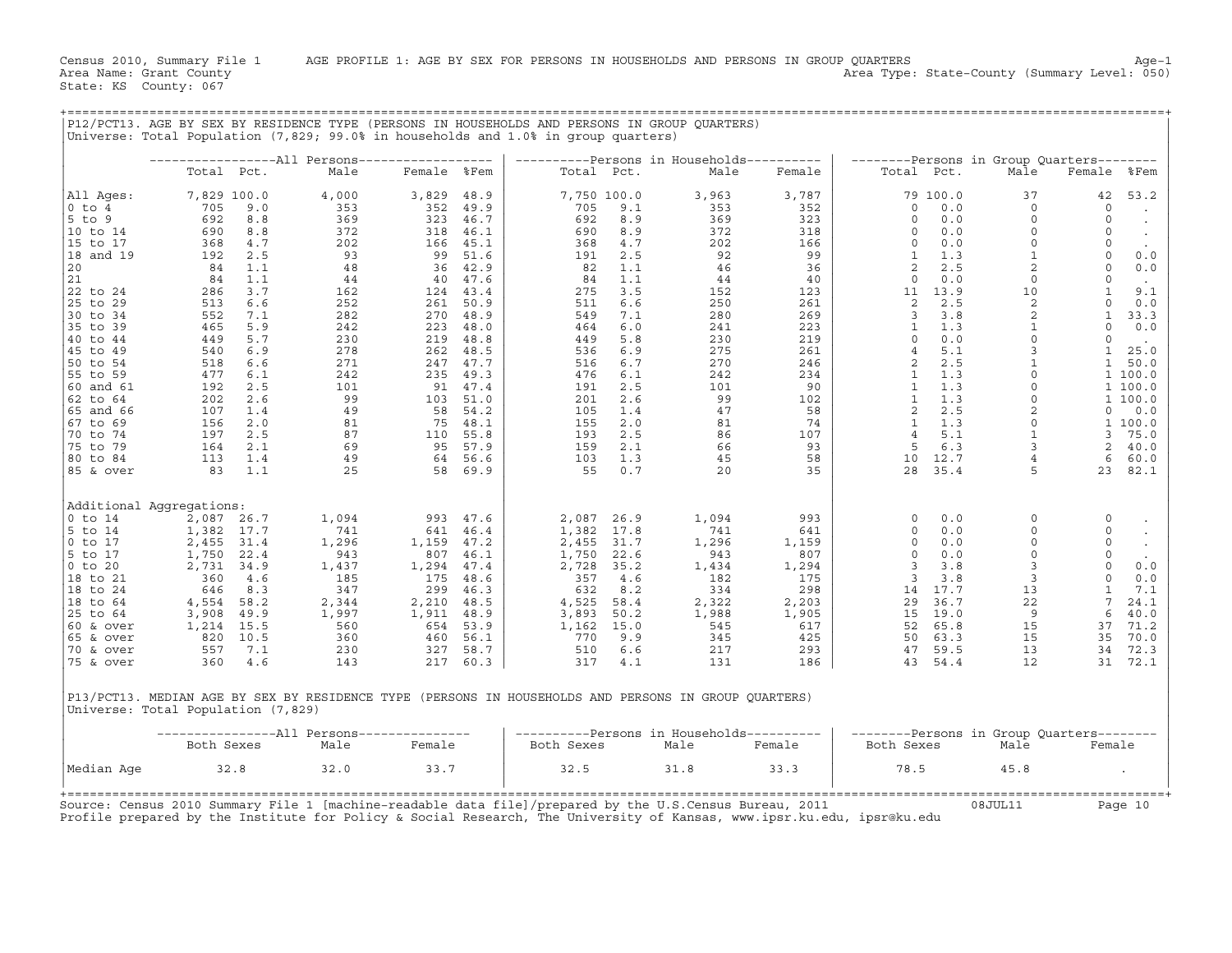Census 2010, Summary File 1 AGE PROFILE 2: FULL AGE DETAIL (ALL AGES) BY SEX, WITH MEDIANS AND ADDITIONAL AGGREGATIONS Age−2 Area Name: Grant County Area Type: State−County (Summary Level: 050) State: KS County: 067

+===================================================================================================================================================+

|                          |            |            | P12/P13/PCT12. DETAILED AGE BY SEX (INCLUDING MEDIANS): ALL RACES COMBINED<br>Universe: Persons of all races combined (7,829 or 100.0% of Total Population: 7,829) |           |                |            |            |           |           |                    |                     |              |                                  |                                        |
|--------------------------|------------|------------|--------------------------------------------------------------------------------------------------------------------------------------------------------------------|-----------|----------------|------------|------------|-----------|-----------|--------------------|---------------------|--------------|----------------------------------|----------------------------------------|
|                          | Total      | Pct.       | Male                                                                                                                                                               | Female    |                | Total      | Pct.       | Male      | Female    |                    | Total               | Pct.         | Male                             | Female                                 |
| $0$ to<br>$\overline{4}$ | 705<br>146 | 9.0        | 353                                                                                                                                                                | 352<br>71 | 40 to 44<br>40 | 449        | 5.7        | 230       | 219<br>48 | 80 to 84<br>80     | 113<br>27           | 1.4<br>0.3   | 49<br>8                          | 64                                     |
| $\circ$<br>$\mathbf{1}$  | 165        | 1.9<br>2.1 | 75<br>83                                                                                                                                                           | 82        | 41             | 87<br>94   | 1.1<br>1.2 | 39<br>50  | 44        | 81                 | 24                  | 0.3          | 11                               | 19<br>13                               |
| $\overline{c}$           | 134        | 1.7        | 60                                                                                                                                                                 | 74        | 42             | 92         | 1.2        | 46        | 46        | 82                 | 28                  | 0.4          | 10                               | 18                                     |
| 3                        | 123        | 1.6        | 58                                                                                                                                                                 | 65        | 43             | 86         | 1.1        | 51        | 35        | 83                 | 19                  | 0.2          | 12                               | $7\phantom{.0}$                        |
| $\overline{4}$           | 137        | 1.7        | 77                                                                                                                                                                 | 60        | 44             | 90         | 1.1        | 44        | 46        | 84                 | 15                  | 0.2          | 8                                | $7\phantom{.0}$                        |
| 5<br>9<br>to             | 692        | 8.8        | 369                                                                                                                                                                | 323       | 45 to 49       | 540        | 6.9        | 278       | 262       | 85 to 89           | 53                  | 0.7          | 17                               | 36                                     |
| 5                        | 126        | 1.6        | 64                                                                                                                                                                 | 62        | 45             | 91         | 1.2        | 48        | 43        | 85                 | 12                  | 0.2          | 3                                | $\overline{9}$                         |
| 6                        | 131        | 1.7        | 69                                                                                                                                                                 | 62        | 46             | 102        | 1.3        | 49        | 53        | 86                 | 16                  | 0.2          | 6                                | 10                                     |
| 7<br>8                   | 139<br>148 | 1.8<br>1.9 | 73<br>83                                                                                                                                                           | 66<br>65  | 47<br>48       | 107<br>108 | 1.4<br>1.4 | 61<br>52  | 46<br>56  | 87<br>88           | 13<br>7             | 0.2<br>0.1   | $\overline{c}$<br>$\overline{4}$ | $11$<br>$\overline{3}$                 |
| 9                        | 148        | 1.9        | 80                                                                                                                                                                 | 68        | 49             | 132        | 1.7        | 68        | 64        | 89                 | 5                   | 0.1          | $\overline{a}$                   | $\mathbf{3}$                           |
| 10 to 14                 | 690        | 8.8        | 372                                                                                                                                                                | 318       | 50 to 54       | 518        | 6.6        | 271       | 247       | 90 to 94           | 23                  | 0.3          | 6                                | 17                                     |
| 10                       | 139        | 1.8        | 74                                                                                                                                                                 | 65        | 50             | 102        | 1.3        | 50        | 52        | 90                 | 9                   | 0.1          | 3                                | 6                                      |
| 11                       | 136        | 1.7        | 69                                                                                                                                                                 | 67        | 51             | 117        | 1.5        | 65        | 52        | 91                 | $\sqrt{2}$          | 0.0          | $\Omega$                         | $\sqrt{2}$                             |
| 12                       | 138        | 1.8        | 77                                                                                                                                                                 | 61        | 52             | 84         | 1.1        | 45        | 39        | 92                 | 5                   | 0.1          | $\mathbf{1}$                     | $\overline{4}$                         |
| 13                       | 140        | 1.8        | 70                                                                                                                                                                 | 70        | 53             | 116        | 1.5        | 58        | 58        | 93                 | 4                   | 0.1          | $\mathbf{1}$                     | $\ensuremath{\mathsf{3}}$              |
| 14<br>$15$ to<br>19      | 137<br>560 | 1.7<br>7.2 | 82<br>295                                                                                                                                                          | 55<br>265 | 54<br>55 to 59 | 99<br>477  | 1.3<br>6.1 | 53<br>242 | 46<br>235 | 94<br>95 to<br>99  | 3<br>$\overline{4}$ | 0.0<br>0.1   | $\mathbf{1}$<br>$\overline{2}$   | $\overline{\mathbf{c}}$<br>$\mathbf 2$ |
| 15                       | 131        | 1.7        | 65                                                                                                                                                                 | 66        | 55             | 109        | 1.4        | 60        | 49        | 95                 | $\mathbf{1}$        | 0.0          | $\mathbf{1}$                     | $\mathsf{O}\xspace$                    |
| 16                       | 124        | 1.6        | 73                                                                                                                                                                 | 51        | 56             | 129        | 1.6        | 61        | 68        | 96                 | $\overline{2}$      | 0.0          | $\mathbf{1}$                     | $1\,$                                  |
| 17                       | 113        | 1.4        | 64                                                                                                                                                                 | 49        | 57             | 74         | 0.9        | 32        | 42        | 97                 | $\Omega$            | 0.0          | $\Omega$                         | $\mathsf{O}\xspace$                    |
| 18                       | 113        | 1.4        | 58                                                                                                                                                                 | 55        | 58             | 81         | 1.0        | 39        | 42        | 98                 | $\mathbf{1}$        | 0.0          | $\Omega$                         | $\mathbf 1$                            |
| 19                       | 79         | 1.0        | 35                                                                                                                                                                 | 44        | 59             | 84         | 1.1        | 50        | 34        | 99                 | $\circ$             | 0.0          | $\Omega$                         | $\mathbf 0$                            |
| $20$ to<br>24            | 454        | 5.8        | 254                                                                                                                                                                | 200       | 60 to 64       | 394        | 5.0        | 200       | 194       | $100 - 104$        | 3                   | 0.0          | $\Omega$                         | 3                                      |
| 20                       | 84         | 1.1        | 48                                                                                                                                                                 | 36        | 60             | 105        | 1.3        | 56        | 49        | $105 - 109$        | $\circ$<br>$\Omega$ | 0.0          | $\Omega$<br>$\Omega$             | $\mathsf{O}\xspace$                    |
| 21<br>22                 | 84<br>107  | 1.1<br>1.4 | 44<br>63                                                                                                                                                           | 40<br>44  | 61<br>62       | 87<br>80   | 1.1<br>1.0 | 45<br>39  | 42<br>41  | 110 plus           |                     | 0.0          |                                  |                                        |
| 23                       | 87         | 1.1        | 46                                                                                                                                                                 | 41        | 63             | 58         | 0.7        | 35        | 23        |                    |                     |              |                                  |                                        |
| 24                       | 92         | 1.2        | 53                                                                                                                                                                 | 39        | 64             | 64         | 0.8        | 25        | 39        | $0$ to $14$        | 2,087               | 26.7         | 1,094                            | 993                                    |
| 25 to 29                 | 513        | 6.6        | 252                                                                                                                                                                | 261       | 65 to 69       | 263        | 3.4        | 130       | 133       | 5 to 17            | 1,750               | 22.4         | 943                              | 807                                    |
| 25                       | 84         | 1.1        | 47                                                                                                                                                                 | 37        | 65             | 53         | 0.7        | 24        | 29        | 18 to 21           | 360                 | 4.6          | 185                              | 175                                    |
| 26                       | 101        | 1.3        | 51                                                                                                                                                                 | 50        | 66             | 54         | 0.7        | 25        | 29        | 18 to 24           | 646                 | 8.3          | 347                              | 299                                    |
| 27                       | 106        | 1.4        | 50                                                                                                                                                                 | 56        | 67             | 56         | 0.7        | 33        | 23        | 18 to 64           | 4,554               | 58.2         | 2,344                            | 2,210                                  |
| 28<br>29                 | 102<br>120 | 1.3<br>1.5 | 55<br>49                                                                                                                                                           | 47<br>71  | 68<br>69       | 43<br>57   | 0.5<br>0.7 | 21<br>27  | 22<br>30  | 25 to 64           | 3,908               | 49.9<br>15.5 | 1,997<br>560                     | 1,911<br>654                           |
| 30 to 34                 | 552        | 7.1        | 282                                                                                                                                                                | 270       | 70 to 74       | 197        | 2.5        | 87        | 110       | 60 plus<br>65 plus | 1,214<br>820        | 10.5         | 360                              | 460                                    |
| 30                       | 93         | 1.2        | 47                                                                                                                                                                 | 46        | 70             | 31         | 0.4        | 20        | 11        | 70 plus            | 557                 | 7.1          | 230                              | 327                                    |
| 31                       | 112        | 1.4        | 58                                                                                                                                                                 | 54        | 71             | 56         | 0.7        | 24        | 32        | 75 plus            | 360                 | 4.6          | 143                              | 217                                    |
| 32                       | 123        | 1.6        | 61                                                                                                                                                                 | 62        | 72             | 42         | 0.5        | 14        | 28        | 80 plus            | 196                 | 2.5          | 74                               | 122                                    |
| 33                       | 95         | 1.2        | 47                                                                                                                                                                 | 48        | 73             | 36         | 0.5        | 12        | 24        | 85 plus            | 83                  | 1.1          | 25                               | 58                                     |
| 34                       | 129        | 1.6        | 69                                                                                                                                                                 | 60        | 74             | 32         | 0.4        | 17        | 15        | 90 plus            | 30                  | 0.4          | $\mathsf{R}$                     | 22                                     |
| 35 to<br>39              | 465        | 5.9        | 242                                                                                                                                                                | 223       | 75 to 79       | 164        | 2.1        | 69        | 95        |                    |                     |              |                                  |                                        |
| 35<br>36                 | 109<br>98  | 1.4<br>1.3 | 59<br>53                                                                                                                                                           | 50<br>45  | 75<br>76       | 37<br>46   | 0.5<br>0.6 | 20<br>20  | 17<br>26  | All Ages           | 7,829 100.0         |              | 4,000                            | 3,829                                  |
| 37                       | 82         | 1.0        | 43                                                                                                                                                                 | 39        | 77             | 23         | 0.3        | 5         | 18        |                    |                     |              |                                  |                                        |
| 38                       | 89         | 1.1        | 45                                                                                                                                                                 | 44        | 78             | 40         | 0.5        | 16        | 24        | Median Age         | Both Sexes          |              | Male                             | Female                                 |
| 39                       | 87         | 1.1        | 42                                                                                                                                                                 | 45        | 79             | 18         | 0.2        | 8         | 10        | By Sex             | 32.8                |              | 32.0                             | 33.7                                   |
| +===========             |            |            |                                                                                                                                                                    |           |                |            |            |           |           |                    |                     |              |                                  |                                        |

Source: Census 2010 Summary File 1 [machine−readable data file]/prepared by the U.S.Census Bureau, 2011 08JUL11 Page 11 Profile prepared by the Institute for Policy & Social Research, The University of Kansas, www.ipsr.ku.edu, ipsr@ku.edu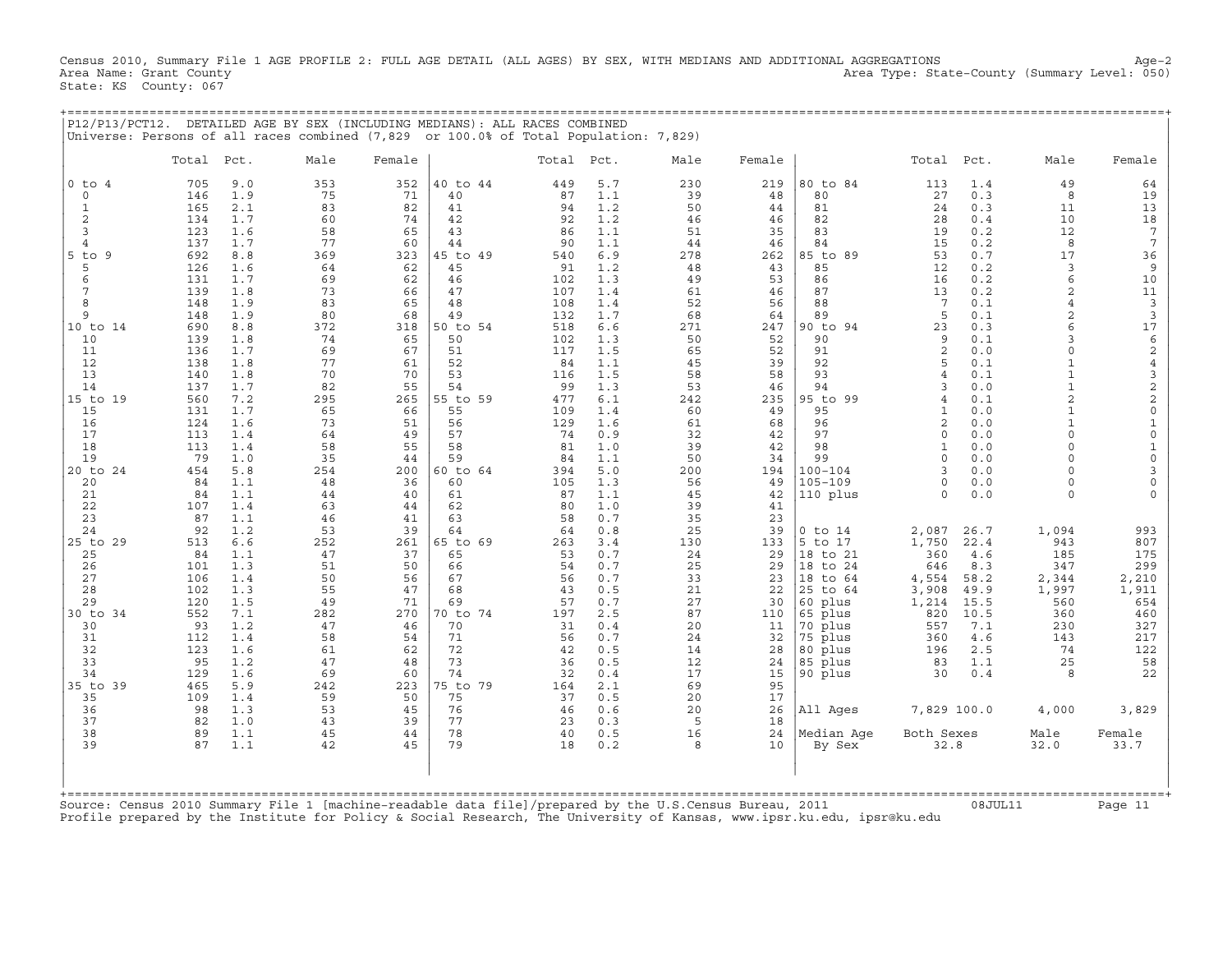|                     | Total      | Pct.       | Male      | Universe: White Alone Persons (6,368 or 81.3% of Total Population: 7,829)<br>Female |                | Total Pct. |            | Male      | Female    |                    | Total           | Pct.         | Male                     | Female                                     |
|---------------------|------------|------------|-----------|-------------------------------------------------------------------------------------|----------------|------------|------------|-----------|-----------|--------------------|-----------------|--------------|--------------------------|--------------------------------------------|
| $0$ to $4$          | 523        | 8.2        | 256       | 267                                                                                 | 40 to 44       | 356        | 5.6        | 178       | 178       | 80 to 84           | 110             | 1.7          | 48                       | 62                                         |
| $\circ$             | 110        | 1.7        | 58        | 52                                                                                  | 40             | 67         | 1.1        | 28        | 39        | 80                 | 27              | 0.4          | 8                        | 19                                         |
| 1                   | 119        | 1.9        | 60        | 59                                                                                  | 41             | 75         | 1.2        | 46        | 29        | 81                 | 23              | 0.4          | 10                       | 13                                         |
| $\mathbf{2}$        | 97         | 1.5        | 40        | 57                                                                                  | 42             | 77         | 1.2        | 34        | 43        | 82                 | 27              | 0.4          | 10                       | 17                                         |
| 3<br>$\overline{4}$ | 92<br>105  | 1.4<br>1.6 | 44<br>54  | 48<br>51                                                                            | 43<br>44       | 63<br>74   | 1.0<br>1.2 | 34<br>36  | 29<br>38  | 83<br>84           | 18<br>15        | 0.3<br>0.2   | 12<br>8                  | 6<br>$\overline{7}$                        |
| $5$ to $9$          | 532        | 8.4        | 286       | 246                                                                                 | 45 to 49       | 450        | 7.1        | 233       | 217       | 85 to 89           | 50              | 0.8          | 17                       | 33                                         |
| 5                   | 104        | 1.6        | 53        | 51                                                                                  | 45             | 71         | 1.1        | 37        | 34        | 85                 | 10              | 0.2          | 3                        | $7\phantom{.0}$                            |
| 6                   | 92         | 1.4        | 48        | 44                                                                                  | 46             | 83         | 1.3        | 41        | 42        | 86                 | 16              | 0.3          | 6                        | 10                                         |
| 7                   | 108        | 1.7        | 57        | 51                                                                                  | 47             | 92         | 1.4        | 51        | 41        | 87                 | 13              | 0.2          | $\overline{a}$           | 11                                         |
| $\mathsf{R}$        | 115        | 1.8        | 66        | 49                                                                                  | 48             | 94         | 1.5        | 46        | 48        | 88                 | $7\phantom{.0}$ | 0.1          | $\overline{4}$           | $\mathbf{3}$                               |
| 9                   | 113        | 1.8        | 62        | 51                                                                                  | 49             | 110        | 1.7        | 58        | 52        | 89                 | $\overline{4}$  | 0.1          | $\overline{c}$           | $\sqrt{2}$                                 |
| 10 to 14<br>10      | 540<br>114 | 8.5<br>1.8 | 300<br>61 | 240<br>53                                                                           | 50 to 54<br>50 | 449<br>90  | 7.1<br>1.4 | 233<br>43 | 216<br>47 | 90 to 94<br>90     | 22<br>9         | 0.3<br>0.1   | 6<br>$\mathbf{z}$        | 16                                         |
| 11                  | 104        | 1.6        | 55        | 49                                                                                  | 51             | 100        | 1.6        | 54        | 46        | 91                 | $\overline{2}$  | 0.0          | $\Omega$                 | $\epsilon$<br>$\sqrt{2}$                   |
| 12                  | 103        | 1.6        | 61        | 42                                                                                  | 52             | 74         | 1.2        | 40        | 34        | 92                 | $\overline{4}$  | 0.1          | $\mathbf{1}$             |                                            |
| 13                  | 107        | 1.7        | 55        | 52                                                                                  | 53             | 101        | 1.6        | 52        | 49        | 93                 | 4               | 0.1          |                          |                                            |
| 14                  | 112        | 1.8        | 68        | 44                                                                                  | 54             | 84         | 1.3        | 44        | 40        | 94                 | 3               | 0.0          | $\mathbf{1}$             | $\begin{array}{c} 3 \\ 3 \\ 2 \end{array}$ |
| 15 to 19            | 426        | 6.7        | 226       | 200                                                                                 | 55 to 59       | 432        | 6.8        | 220       | 212       | 95 to<br>99        | $\overline{4}$  | 0.1          | $\overline{a}$           | $\overline{c}$                             |
| 15                  | 106        | 1.7        | 51        | 55                                                                                  | 55             | 99         | 1.6        | 52        | 47        | 95                 | 1               | 0.0          | $\mathbf{1}$             | $\mathbb O$                                |
| 16<br>17            | 96<br>80   | 1.5<br>1.3 | 57<br>50  | 39<br>30                                                                            | 56<br>57       | 114<br>68  | 1.8<br>1.1 | 54<br>29  | 60<br>39  | 96<br>97           | 2<br>$\Omega$   | 0.0<br>0.0   | $\mathbf{1}$<br>$\Omega$ | $\mathbf{1}$<br>$\mathsf{O}\xspace$        |
| 18                  | 87         | 1.4        | 47        | 40                                                                                  | 58             | 75         | 1.2        | 38        | 37        | 98                 | $\mathbf{1}$    | 0.0          | $\Omega$                 | $\mathbf 1$                                |
| 19                  | 57         | 0.9        | 21        | 36                                                                                  | 59             | 76         | 1.2        | 47        | 29        | 99                 | $\mathbf 0$     | 0.0          | $\Omega$                 | $\mathsf{O}$                               |
| 20 to 24            | 340        | 5.3        | 187       | 153                                                                                 | 60 to 64       | 352        | 5.5        | 177       | 175       | $100 - 104$        | $\mathbf{z}$    | 0.0          | $\Omega$                 | 3                                          |
| 20                  | 59         | 0.9        | 35        | 24                                                                                  | 60             | 96         | 1.5        | 52        | 44        | $105 - 109$        | 0               | 0.0          | $\Omega$                 | $\mathbf 0$                                |
| 21                  | 63         | 1.0        | 31        | 32                                                                                  | 61             | 74         | 1.2        | 39        | 35        | 110 plus           | $\Omega$        | 0.0          | $\Omega$                 | $\Omega$                                   |
| 22<br>23            | 82<br>66   | 1.3<br>1.0 | 47<br>37  | 35<br>29                                                                            | 62<br>63       | 72<br>53   | 1.1<br>0.8 | 32<br>32  | 40<br>21  |                    |                 |              |                          |                                            |
| 24                  | 70         | 1.1        | 37        | 33                                                                                  | 64             | 57         | 0.9        | 22        | 35        | $0$ to $14$        | 1,595           | 25.0         | 842                      | 753                                        |
| 25 to 29            | 404        | 6.3        | 194       | 210                                                                                 | 65 to 69       | 237        | 3.7        | 115       | 122       | 5 to 17            | 1,354           | 21.3         | 744                      | 610                                        |
| 25                  | 61         | 1.0        | 34        | 27                                                                                  | 65             | 50         | 0.8        | 22        | 28        | 18 to 21           | 266             | 4.2          | 134                      | 132                                        |
| 26                  | 79         | 1.2        | 40        | 39                                                                                  | 66             | 46         | 0.7        | 24        | 22        | 18 to 24           | 484             | 7.6          | 255                      | 229                                        |
| 27                  | 88         | 1.4        | 40        | 48                                                                                  | 67             | 51         | 0.8        | 28        | 23        | 18 to 64           | 3,733           | 58.6         | 1,903                    | 1,830                                      |
| 28                  | 82         | 1.3        | 40        | 42                                                                                  | 68             | 41         | 0.6        | 19        | 22        | 25 to 64           | 3,249           | 51.0         | 1,648                    | 1,601                                      |
| 29<br>30 to 34      | 94<br>439  | 1.5<br>6.9 | 40<br>225 | 54<br>214                                                                           | 69<br>70 to 74 | 49<br>178  | 0.8<br>2.8 | 22<br>78  | 27<br>100 | 60 plus<br>65 plus | 1,110<br>758    | 17.4<br>11.9 | 510<br>333               | 600<br>425                                 |
| 30                  | 73         | 1.1        | 39        | 34                                                                                  | 70             | 29         | 0.5        | 19        | 10        | 70 plus            | 521             | 8.2          | 218                      | 303                                        |
| 31                  | 89         | 1.4        | 46        | 43                                                                                  | 71             | 48         | 0.8        | 19        | 29        | 75 plus            | 343             | 5.4          | 140                      | 203                                        |
| 32                  | 98         | 1.5        | 48        | 50                                                                                  | 72             | 38         | 0.6        | 13        | 25        | 80 plus            | 189             | 3.0          | 73                       | 116                                        |
| 33                  | 75         | 1.2        | 38        | 37                                                                                  | 73             | 33         | 0.5        | 10        | 23        | 85 plus            | 79              | 1.2          | 25                       | 54                                         |
| 34                  | 104        | 1.6        | 54        | 50                                                                                  | 74             | 30         | 0.5        | 17        | 13        | 90 plus            | 29              | 0.5          | 8                        | 21                                         |
| 35 to 39<br>35      | 367<br>92  | 5.8<br>1.4 | 188<br>48 | 179<br>44                                                                           | 75 to 79<br>75 | 154<br>33  | 2.4<br>0.5 | 67<br>18  | 87<br>15  |                    |                 |              |                          |                                            |
| 36                  | 78         | 1.2        | 44        | 34                                                                                  | 76             | 44         | 0.7        | 20        | 24        | All Ages           | $6,368$ 100.0   |              | 3,236                    | 3,132                                      |
| 37                  | 56         | 0.9        | 27        | 29                                                                                  | 77             | 22         | 0.3        | 5         | 17        |                    |                 |              |                          |                                            |
| 38                  | 73         | 1.1        | 36        | 37                                                                                  | 78             | 37         | 0.6        | 16        | 21        | Median Aqe         | Both Sexes      |              | Male                     | Female                                     |
| 39                  | 68         | 1.1        | 33        | 35                                                                                  | 79             | 18         | 0.3        | 8         | 10        | By Sex             |                 | 34.8         | 33.9                     | 35.8                                       |
|                     |            |            |           |                                                                                     |                |            |            |           |           |                    |                 |              |                          |                                            |
|                     |            |            |           |                                                                                     |                |            |            |           |           |                    |                 |              |                          |                                            |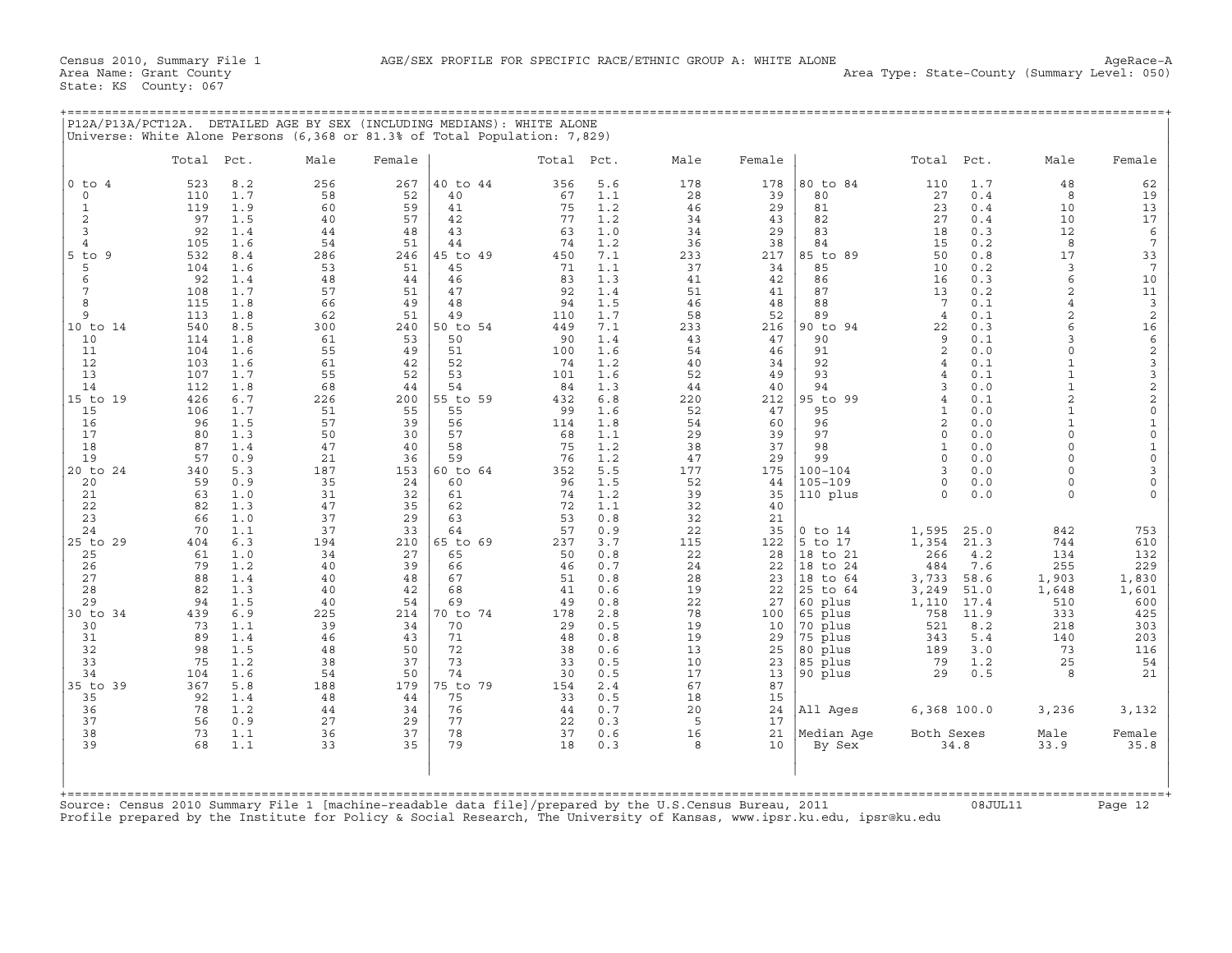|                | Total Pct.                         | Male                                   | Female                                       |                      | Total Pct. | Male                     | Female                     |                        | Total Pct.           |              | Male                 | Female                  |
|----------------|------------------------------------|----------------------------------------|----------------------------------------------|----------------------|------------|--------------------------|----------------------------|------------------------|----------------------|--------------|----------------------|-------------------------|
| $0$ to $4$     | 9<br>19.1                          | 6                                      | 40 to 44<br>3                                | 2                    | 4.3        | $\overline{a}$           | 0                          | 80 to 84               | $\circ$              | 0.0          | $\circ$              | $\Omega$                |
| $\circ$        | $\mathbf{1}$<br>2.1                | $\mathbf{1}$                           | $\mathbf 0$<br>40                            | $\circ$              | 0.0        | $\circ$                  | $\circ$                    | 80                     | $\circ$              | 0.0          | $\Omega$             |                         |
| 1              | 2<br>4.3                           | $\mathbf{1}$                           | $\mathbf{1}$<br>41                           | $\circ$              | 0.0        | $\circ$                  | $\circ$                    | 81                     | $\circ$              | 0.0          | $\Omega$<br>$\Omega$ | $\circ$                 |
| 2<br>3         | 8.5<br>4<br>$\Omega$<br>0.0        | $\overline{\mathbf{c}}$<br>$\mathbf 0$ | 2<br>42<br>$\mathbf 0$<br>43                 | 1<br>0               | 2.1<br>0.0 | $\mathbf{1}$<br>$\Omega$ | 0<br>$\mathbf 0$           | 82<br>83               | $\Omega$<br>$\Omega$ | 0.0<br>$0.0$ | $\Omega$             | $\mathbf 0$<br>$\Omega$ |
| $\overline{4}$ | 4.3<br>$\mathfrak{D}$              | $\overline{a}$                         | $\circ$<br>44                                | $\mathbf{1}$         | 2.1        | $\mathbf{1}$             | $\mathbf 0$                | 84                     | $\Omega$             | 0.0          | $\cap$               | $\Omega$                |
| $5$ to<br>9    | 8.5<br>4                           | $\overline{2}$                         | 2<br>45 to 49                                | 2                    | 4.3        | $\mathbf{1}$             | $\mathbf{1}$               | 85 to 89               | $\Omega$             | 0.0          | $\Omega$             | $\Omega$                |
| 5              | 4.3<br>$\mathfrak{D}$              |                                        | 45<br>$\mathbf{1}$                           | $\overline{2}$       | 4.3        | $\mathbf{1}$             | $\mathbf{1}$               | 85                     | $\Omega$             | 0.0          | $\Omega$             | $\Omega$                |
| 6              | 2.1<br>$\mathbf{1}$                |                                        | $\Omega$<br>46                               | $\Omega$             | 0.0        | $\Omega$                 | $\circ$                    | 86                     | $\Omega$             | 0.0          | $\Omega$             | $\Omega$                |
| 7              | 1<br>2.1                           | $\Omega$                               | 47<br>1                                      | 0                    | 0.0        | $\mathbf 0$              | 0                          | 87                     | $\Omega$             | 0.0          | $\Omega$             | $\Omega$                |
| 8              | 0.0<br>$\Omega$                    | $\Omega$                               | $\Omega$<br>48                               | $\Omega$             | 0.0        | $\Omega$                 | 0                          | 88                     | $\Omega$             | 0.0          | $\cap$               | $\Omega$                |
| 9              | 0.0<br>$\Omega$                    | $\Omega$<br>6                          | $\Omega$<br>49                               | $\Omega$             | 0.0        | $\Omega$<br>$\Omega$     | $\circ$                    | 89<br>90 to 94         | $\Omega$<br>$\Omega$ | 0.0<br>0.0   | $\Omega$<br>$\Omega$ | $\Omega$<br>$\circ$     |
| 10 to 14<br>10 | 21.3<br>10<br>8.5<br>4             | 3                                      | 50 to 54<br>4<br>1<br>50                     | 2<br>$\Omega$        | 4.3<br>0.0 | $\Omega$                 | 2<br>$\mathbf 0$           | 90                     | $\Omega$             | 0.0          | $\Omega$             | $\Omega$                |
| 11             | $\Omega$<br>0.0                    | $\Omega$                               | $\mathbf 0$<br>51                            | 2                    | 4.3        | $\Omega$                 | $\mathbf{2}$               | 91                     | $\Omega$             | $0.0$        | $\Omega$             | $\Omega$                |
| 12             | $\overline{c}$<br>4.3              | $\overline{2}$                         | 52<br>$\Omega$                               | $\circ$              | 0.0        | $\Omega$                 | 0                          | 92                     | $\Omega$             | 0.0          | $\Omega$             | $\Omega$                |
| 13             | 3<br>6.4                           |                                        | 2<br>53                                      | $\circ$              | 0.0        | $\Omega$                 | $\mathbf 0$                | 93                     | $\Omega$             | 0.0          | $\Omega$             | $\Omega$                |
| 14             | $\mathbf{1}$<br>2.1                | $\Omega$                               | 54<br>$\mathbf{1}$                           | $\Omega$             | 0.0        | $\Omega$                 | $\mathbf 0$                | 94                     | $\Omega$             | 0.0          | $\Omega$             | $\circ$                 |
| 15 to 19       | 14.9<br>7                          | 3                                      | $\overline{4}$<br>55 to 59                   | $\mathbf{1}$         | 2.1        | $\mathbf{1}$             | $\mathbf 0$                | 95 to 99               | $\Omega$             | 0.0          | $\Omega$             | $\Omega$                |
| 15             | $\Omega$<br>0.0                    | $\Omega$                               | 0<br>55                                      | $\Omega$             | 0.0        | $\Omega$                 | 0                          | 95                     | $\Omega$             | 0.0          | $\cap$               | $\Omega$                |
| 16<br>17       | 8.5<br>$\overline{4}$<br>2.1<br>1  | $\Omega$                               | 56<br>$\overline{4}$<br>$\Omega$<br>57       | $\mathbf{1}$<br>0    | 2.1<br>0.0 | $\mathbf{1}$<br>$\Omega$ | $\mathbf 0$<br>$\mathbf 0$ | 96<br>97               | $\Omega$<br>$\Omega$ | 0.0<br>0.0   | $\Omega$<br>$\Omega$ | $\circ$<br>$\Omega$     |
| 18             | 2.1<br>$\mathbf{1}$                |                                        | 58<br>$\Omega$                               | $\Omega$             | 0.0        | $\Omega$                 | $\mathbf 0$                | 98                     | $\Omega$             | 0.0          | $\Omega$             | $\Omega$                |
| 19             | 2.1<br>$\mathbf{1}$                |                                        | 59<br>$\Omega$                               | $\Omega$             | 0.0        | $\Omega$                 | $\mathbf 0$                | 99                     | $\Omega$             | 0.0          | $\Omega$             | $\Omega$                |
| 20 to 24       | 8.5<br>4                           | 3                                      | 60 to 64<br>1                                | 0                    | 0.0        | $\Omega$                 | 0                          | $100 - 104$            | $\Omega$             | 0.0          | $\Omega$             | $\Omega$                |
| 20             | 0.0<br>$\Omega$                    | $\Omega$                               | $\Omega$<br>60                               | $\Omega$             | 0.0        | $\Omega$                 | 0                          | $105 - 109$            | $\Omega$             | 0.0          | $\cap$               | $\Omega$                |
| 21             | $\Omega$<br>0.0                    | $\Omega$                               | $\mathbf 0$<br>61                            | $\circ$              | 0.0        | $\Omega$                 | $\mathbf 0$                | 110 plus               | $\Omega$             | 0.0          | $\Omega$             |                         |
| 22             | 2.1<br>1                           | $\Omega$                               | 62<br>1                                      | $\circ$              | 0.0        | $\Omega$                 | $\mathbf 0$                |                        |                      |              |                      |                         |
| 23             | 0.0<br>$\Omega$                    | $\Omega$                               | $\Omega$<br>63                               | $\Omega$             | 0.0        | $\Omega$<br>$\Omega$     | $\Omega$                   |                        |                      |              |                      |                         |
| 24<br>25 to 29 | 6.4<br>3<br>$\mathbf{1}$<br>2.1    |                                        | $\mathbf 0$<br>64<br>$\mathbf 0$<br>65 to 69 | $\Omega$<br>$\Omega$ | 0.0<br>0.0 | $\Omega$                 | 0<br>0                     | $0$ to $14$<br>5 to 17 | 23<br>19             | 48.9<br>40.4 | 14<br>9              | 9<br>10                 |
| 25             | 2.1<br>1                           |                                        | 65<br>$\Omega$                               | $\Omega$             | 0.0        | $\Omega$                 | $\Omega$                   | 18 to 21               | 2                    | 4.3          | 2                    | $\circ$                 |
| 26             | 0.0<br>$\Omega$                    | $\Omega$                               | $\circ$<br>66                                | $\Omega$             | 0.0        | $\Omega$                 | $\Omega$                   | 18<br>to 24            | 6                    | 12.8         | 5                    | $\mathbf 1$             |
| 27             | 0.0<br>$\Omega$                    | $\Omega$                               | $\Omega$<br>67                               | $\circ$              | $0.0$      | $\Omega$                 | 0                          | 18 to 64               | 19                   | 40.4         | 12                   | $\overline{7}$          |
| 28             | 0.0<br>$\cap$                      | $\Omega$                               | 68<br>$\Omega$                               | $\Omega$             | 0.0        | $\Omega$                 | 0                          | 25 to 64               | 13                   | 27.7         | 7                    | 6                       |
| 29             | 0.0<br>$\Omega$                    | $\Omega$                               | $\Omega$<br>69                               | $\Omega$             | 0.0        | $\Omega$                 | 0                          | 60 plus                | $\circ$              | 0.0          | $\Omega$             | $\circ$                 |
| 30 to 34       | 2<br>4.3                           | $\mathbf{1}$                           | $\mathbf{1}$<br>70 to 74                     | $\circ$              | 0.0        | $\Omega$                 | $\mathbf 0$                | 65 plus                | $\circ$              | 0.0          | $\Omega$             | $\mathsf O$             |
| 30             | 0.0<br>$\Omega$                    | $\Omega$<br>$\Omega$                   | 70<br>0                                      | $\Omega$             | 0.0        | $\Omega$                 | 0                          | 70 plus                | $\Omega$             | 0.0          | $\Omega$<br>$\Omega$ | $\Omega$                |
| 31<br>32       | 0.0<br>$\Omega$<br>0.0<br>$\Omega$ | $\Omega$                               | $\Omega$<br>71<br>$\circ$<br>72              | $\Omega$<br>0        | 0.0<br>0.0 | $\Omega$<br>$\mathbf 0$  | $\mathbf 0$<br>0           | 75 plus<br>80 plus     | $\Omega$<br>$\circ$  | 0.0<br>0.0   | $\Omega$             | $\Omega$<br>$\Omega$    |
| 33             | 0.0<br>$\Omega$                    | $\Omega$                               | 73<br>$\Omega$                               | $\Omega$             | 0.0        | $\Omega$                 | 0                          | 85 plus                | $\circ$              | 0.0          | $\cap$               | $\mathbf 0$             |
| 34             | 4.3<br>$\mathfrak{D}$              | $\mathbf{1}$                           | 74<br>$\mathbf{1}$                           | $\Omega$             | 0.0        | $\Omega$                 | $\mathbf 0$                | 90 plus                | $\Omega$             | 0.0          | $\Omega$             | $\Omega$                |
| 35 to 39       | 3<br>6.4                           | $\mathbf{1}$                           | 2<br>75 to 79                                | $\circ$              | 0.0        | $\Omega$                 | $\circ$                    |                        |                      |              |                      |                         |
| 35             | 0.0<br>$\Omega$                    | $\Omega$                               | 75<br>$\Omega$                               | $\Omega$             | 0.0        | $\Omega$                 | 0                          |                        |                      |              |                      |                         |
| 36             | 0.0<br>$\Omega$                    | $\Omega$                               | 76<br>$\mathbf 0$                            | $\circ$              | 0.0        | $\Omega$                 | 0                          | All Ages               |                      | 47 100.0     | 27                   | 20                      |
| 37             | $\overline{c}$<br>4.3              |                                        | $\mathbf{1}$<br>77                           | $\circ$              | 0.0        | $\Omega$                 | $\mathbf 0$                |                        |                      |              |                      |                         |
| 38             | $\mathbf{1}$<br>2.1                | $\Omega$                               | $\mathbf{1}$<br>78                           | $\circ$              | 0.0        | $\Omega$                 | $\Omega$                   | Median Aqe             | Both Sexes           |              | Male                 | Female                  |
| 39             | $\Omega$<br>0.0                    | $\Omega$                               | 79<br>$\Omega$                               | $\Omega$             | 0.0        | $\Omega$                 | 0                          | By Sex                 |                      | 16.1         | 13.5                 | 16.3                    |
|                |                                    |                                        |                                              |                      |            |                          |                            |                        |                      |              |                      |                         |

+===================================================================================================================================================+

Source: Census 2010 Summary File 1 [machine−readable data file]/prepared by the U.S.Census Bureau, 2011 08JUL11 Page 13 Profile prepared by the Institute for Policy & Social Research, The University of Kansas, www.ipsr.ku.edu, ipsr@ku.edu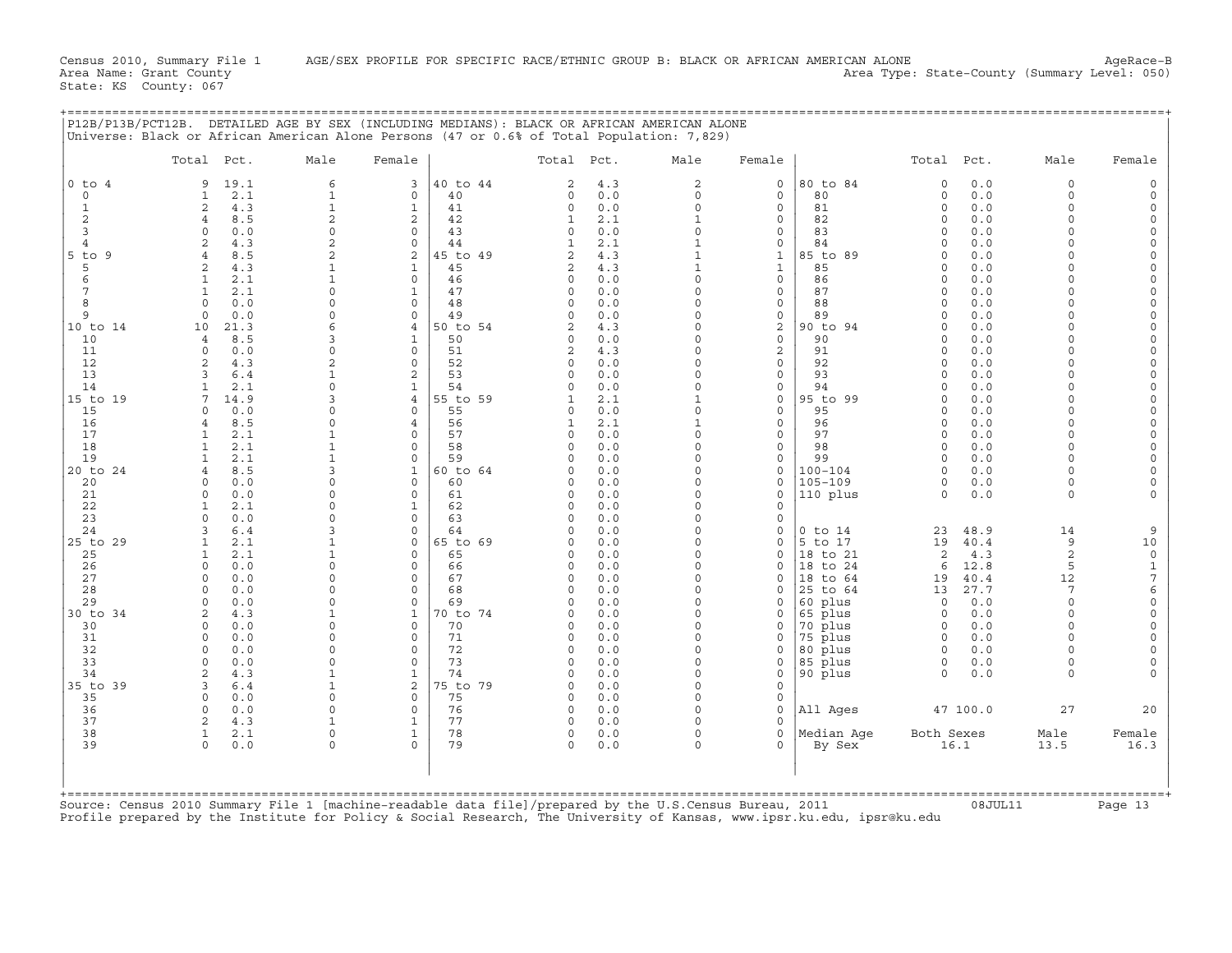Census 2010, Summary File 1 AGE/SEX PROFILE FOR SPECIFIC RACE/ETHNIC GROUP C: AMERICAN INDIAN AND ALASKA NATIVE ALONE AgeRace-C<br>Area Name: Grant County (summary Level: 050) Area Type: State-County (Summary Level: 050) State: KS County: 067

|                          | Total Pct.                     |            | Male                     | Female                       |               | Total Pct.                 |            | Male                     | Female                       |                    | Total Pct.           |            | Male                 | Female        |
|--------------------------|--------------------------------|------------|--------------------------|------------------------------|---------------|----------------------------|------------|--------------------------|------------------------------|--------------------|----------------------|------------|----------------------|---------------|
| $0$ to<br>$\overline{4}$ | 8                              | 8.3        | 3                        | 5                            | 40 to 44      | 8                          | 8.3        | 5                        | 3                            | 80 to 84           | $\mathbf{1}$         | 1.0        | $\mathbf{1}$         |               |
| $\circ$                  | $\Omega$                       | 0.0        | $\Omega$                 | $\Omega$                     | 40            | 4                          | 4.2        | $\overline{a}$           | 2                            | 80                 | $\circ$              | 0.0        | $\Omega$             |               |
| $\mathbf{1}$             | $\overline{4}$                 | 4.2        | $\mathbf{1}$             | 3                            | 41            | $\overline{c}$             | 2.1        | $\mathbf{1}$             | $\mathbf{1}$                 | 81                 | $\mathbf{1}$         | 1.0        | $\mathbf{1}$         |               |
| $\overline{c}$<br>3      | $\mathbf{1}$<br>$\overline{2}$ | 1.0<br>2.1 | $\mathbf{1}$<br>$\Omega$ | $\Omega$<br>2                | 42<br>43      | 0<br>$\overline{2}$        | 0.0        | $\mathbf 0$<br>2         | 0<br>0                       | 82<br>83           | $\Omega$<br>$\Omega$ | 0.0<br>0.0 | $\Omega$<br>$\Omega$ | $\Omega$      |
| $\overline{4}$           | $\overline{1}$                 | 1.0        | $\mathbf{1}$             | $\mathbf 0$                  | 44            | $\Omega$                   | 2.1<br>0.0 | $\Omega$                 | 0                            | 84                 | $\cap$               | 0.0        |                      | $\Omega$      |
| $5$ to<br>9              | $\mathsf{R}$                   | 8.3        |                          | $\overline{4}$               | 5 to 49       | 7                          | 7.3        | $\overline{2}$           | 5                            | 85 to 89           | $\cap$               | 0.0        |                      | $\Omega$      |
| 5                        | $\overline{a}$                 | 2.1        | $\mathbf{1}$             | $\mathbf{1}$                 | 45            | $\mathbf{1}$               | 1.0        | $\Omega$                 | $\mathbf{1}$                 | 85                 | $\Omega$             | 0.0        | $\cap$               |               |
| 6                        | $\mathbf{2}$                   | 2.1        | $\Omega$                 | 2                            | 46            | 1                          | 1.0        | $\Omega$                 | $\mathbf{1}$                 | 86                 | $\cap$               | 0.0        | $\cap$               | $\Omega$      |
| $\overline{7}$           | $\mathbf{1}$                   | 1.0        | $\mathbf{1}$             | $\circ$                      | 47            | $\overline{c}$             | 2.1        |                          | $\mathbf{1}$                 | 87                 | $\Omega$             | 0.0        | $\Omega$             |               |
| 8                        | 3                              | 3.1        |                          | $\mathbf{1}$                 | 48            | $\circ$                    | 0.0        | $\Omega$                 | 0                            | 88                 | $\cap$               | 0.0        |                      |               |
| 9                        | $\circ$                        | 0.0        | $\Omega$                 | $\mathbf 0$                  | 49            | 3                          | 3.1        | $\mathbf{1}$             | 2                            | 89                 | $\Omega$             | 0.0        | $\Omega$             |               |
| 10 to 14                 | 10                             | 10.4       |                          | 2                            | 50 to 54      |                            | 4.2        | $\overline{a}$           | $\overline{c}$               | 90 to 94           | $\Omega$             | 0.0        | $\Omega$             | $\Omega$      |
| 10                       | $\mathbf{1}$                   | 1.0        |                          | $\Omega$                     | 50            | 1                          | 1.0        |                          | 0                            | 90<br>91           | $\Omega$<br>$\Omega$ | 0.0        |                      |               |
| 11<br>12                 | $\mathbf{2}$<br>3              | 2.1<br>3.1 | $\overline{2}$           | $\mathbf{1}$<br>$\mathbf{1}$ | 51<br>52      | 1<br>1                     | 1.0<br>1.0 | $\mathbf{1}$<br>$\Omega$ | $\mathbf{0}$<br>$\mathbf{1}$ | 92                 | $\cap$               | 0.0<br>0.0 | $\Omega$             |               |
| 13                       | $\Omega$                       | 0.0        |                          | $\Omega$                     | 53            |                            | 1.0        | O                        | $\mathbf{1}$                 | 93                 | $\Omega$             | 0.0        |                      | $\Omega$      |
| 14                       | $\overline{4}$                 | 4.2        |                          | $\Omega$                     | 54            | $\Omega$                   | 0.0        | $\Omega$                 | $\mathsf{O}$                 | 94                 |                      | 0.0        |                      |               |
| 15 to 19                 | 13                             | 13.5       | 8                        | 5                            | 55 to 59      | 2                          | 2.1        | 0                        | 2                            | 95 to 99           | $\Omega$             | 0.0        | $\cap$               | $\Omega$      |
| 15                       | 2                              | 2.1        | 1                        | $\mathbf{1}$                 | 55            | $\Omega$                   | 0.0        | $\Omega$                 | $\mathbf{0}$                 | 95                 | $\Omega$             | 0.0        | $\Omega$             | $\Omega$      |
| 16                       | 2                              | 2.1        |                          | $\circ$                      | 56            | $\Omega$                   | 0.0        | $\Omega$                 | 0                            | 96                 | $\Omega$             | 0.0        | $\Omega$             |               |
| 17                       | $\overline{4}$                 | 4.2        | 3                        | $\mathbf{1}$                 | 57            | 1                          | 1.0        | $\Omega$                 | $\mathbf{1}$                 | 97                 | $\cap$               | 0.0        | $\Omega$             | $\Omega$      |
| 18                       | 2                              | 2.1        | $\overline{1}$           | $\mathbf{1}$                 | 58            | $\mathbf{1}$               | 1.0        | $\Omega$                 | $\mathbf{1}$                 | 98                 | $\Omega$             | 0.0        | $\Omega$             |               |
| 19                       | 3                              | 3.1        | $\mathbf{1}$             | 2                            | 59            | $\Omega$                   | 0.0        | $\Omega$                 | $\mathbf{0}$                 | 99                 | $\Omega$             | 0.0        | $\Omega$             | $\Omega$      |
| 20 to 24                 | 5                              | 5.2        | 3<br>$\Omega$            | 2                            | 60 to 64      | 5                          | 5.2        |                          | $\mathbf{1}$                 | $100 - 104$        | $\Omega$<br>$\Omega$ | 0.0        | $\Omega$             |               |
| 20                       | $\mathbf{1}$<br>$\circ$        | 1.0<br>0.0 | $\Omega$                 | $\mathbf{1}$<br>$\mathbf 0$  | 60<br>61      | 1<br>1                     | 1.0<br>1.0 | 1<br>$\mathbf{1}$        | $\Omega$<br>$\Omega$         | $105 - 109$        | $\Omega$             | 0.0<br>0.0 | $\Omega$<br>$\Omega$ |               |
| 21<br>22                 | -1                             | 1.0        |                          | $\Omega$                     | 62            | $\Omega$                   | 0.0        | $\Omega$                 | $\Omega$                     | 110 plus           |                      |            |                      |               |
| 23                       | $\overline{1}$                 | 1.0        | $\Omega$                 | $\mathbf{1}$                 | 63            | $\Omega$                   | 0.0        | $\Omega$                 | $\Omega$                     |                    |                      |            |                      |               |
| 24                       | $\overline{a}$                 | 2.1        | $\overline{2}$           | $\Omega$                     | 64            | 3                          | 3.1        | $\overline{2}$           | $\mathbf{1}$                 | $0$ to $14$        | 26                   | 27.1       | 15                   | 11            |
| 25 to 29                 | $\overline{4}$                 | 4.2        | $\mathbf{1}$             | 3                            | 65 to 69      | κ                          | 3.1        | $\mathbf{1}$             | $\overline{2}$               | 5 to 17            | 26                   | 27.1       | 18                   | 8             |
| 25                       | $\mathbf{1}$                   | 1.0        | $\mathbf{1}$             | $\Omega$                     | 65            | $\mathbf{1}$               | 1.0        | $\mathbf{1}$             | 0                            | 18 to 21           | 6                    | 6.3        | $\overline{2}$       | $\,4$         |
| 26                       | $\circ$                        | 0.0        | $\Omega$                 | $\mathbf 0$                  | 66            | 2                          | 2.1        | $\Omega$                 | 2                            | 18 to 24           | 10                   | 10.4       | 5                    | 5             |
| 27                       | $\mathbf 0$                    | 0.0        | $\Omega$                 | 0                            | 67            | $\mathbf 0$                | 0.0        | 0                        | $\Omega$                     | 18 to 64           | 54                   | 56.3       | 25                   | 29            |
| 28                       | $\Omega$                       | 0.0        | $\Omega$                 | $\Omega$                     | 68            | $\Omega$                   | 0.0        | $\Omega$                 | $\Omega$                     | 25 to 64           | 44                   | 45.8       | 20                   | 24            |
| 29                       | $\mathbf{z}$                   | 3.1        | $\Omega$                 | 3                            | 69            | $\Omega$                   | 0.0        | $\Omega$                 | $\Omega$                     | 60 plus            | 13                   | 13.5       | 7                    | $\epsilon$    |
| 30 to 34                 | $\overline{4}$<br>$\mathbf{1}$ | 4.2<br>1.0 | $\cap$                   | 3<br>$\mathbf{1}$            | 0 to 74<br>70 | $\mathfrak{D}$<br>$\Omega$ | 2.1<br>0.0 | 1<br>$\Omega$            | $\mathbf{1}$<br>$\Omega$     | 65 plus<br>70 plus | 8<br>5               | 8.3<br>5.2 | 3<br>$\overline{a}$  | $\frac{5}{3}$ |
| 30<br>31                 | $\overline{a}$                 | 2.1        |                          | 2                            | 71            | $\overline{c}$             | 2.1        | $\mathbf{1}$             | 1                            | 75 plus            | 3                    | 3.1        | $\mathbf{1}$         | $\mathbf 2$   |
| 32                       | $\Omega$                       | 0.0        | $\Omega$                 | $\mathbf 0$                  | 72            | $\Omega$                   | 0.0        | $\Omega$                 | $\Omega$                     | 80 plus            | $\mathbf{1}$         | 1.0        |                      | $\mathbf 0$   |
| 33                       | 1                              | 1.0        | $\mathbf{1}$             | $\Omega$                     | 73            | $\Omega$                   | 0.0        | 0                        | 0                            | 85 plus            | $\circ$              | 0.0        | $\Omega$             | $\mathbf 0$   |
| 34                       | $\circ$                        | 0.0        | $\Omega$                 | $\Omega$                     | 74            | $\Omega$                   | 0.0        | $\Omega$                 | 0                            | 90 plus            | $\Omega$             | 0.0        | $\Omega$             |               |
| 35 to 39                 | 10                             | 10.4       | 5                        | 5                            | 75 to 79      | 2                          | 2.1        | $\Omega$                 | 2                            |                    |                      |            |                      |               |
| 35                       | $\mathbf{2}$                   | 2.1        |                          | $\Omega$                     | 75            | $\Omega$                   | 0.0        | $\Omega$                 | 0                            |                    |                      |            |                      |               |
| 36                       | $\mathbf{1}$                   | 1.0        | $\Omega$                 | $\mathbf{1}$                 | 76            | 1                          | 1.0        | $\Omega$                 | $\mathbf{1}$                 | All Ages           |                      | 96 100.0   | 49                   | 47            |
| 37                       | 2                              | 2.1        | $\overline{a}$           | $\Omega$                     | 77            | $\Omega$                   | 0.0        | $\Omega$                 | $\Omega$                     |                    |                      |            |                      |               |
| 38                       | 2<br>3                         | 2.1        | $\mathbf{1}$<br>$\Omega$ | $\mathbf{1}$<br>3            | 78<br>79      | 1                          | 1.0        | $\Omega$<br>$\Omega$     | $\mathbf{1}$                 | Median Aqe         | Both Sexes           |            | Male                 | Female        |
| 39                       |                                | 3.1        |                          |                              |               | $\Omega$                   | 0.0        |                          | 0                            | By Sex             |                      | 30.0       | 24.3                 | 31.8          |
|                          |                                |            |                          |                              |               |                            |            |                          |                              |                    |                      |            |                      |               |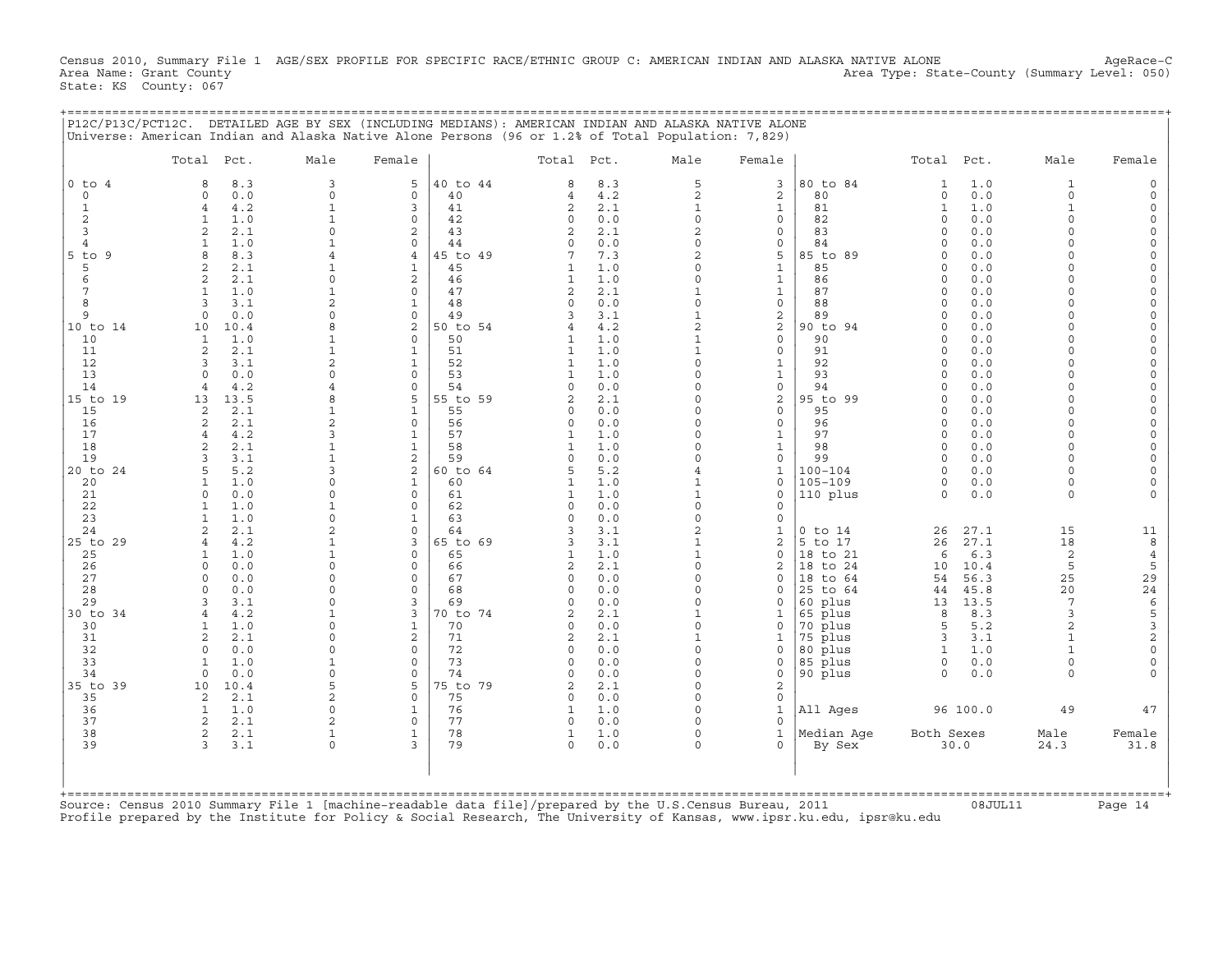|                        | Total Pct.                                    | Male               | Female                        |          | Total Pct.               |             | Male                     | Female                     |                    | Total Pct.                   |            | Male               | Female                     |
|------------------------|-----------------------------------------------|--------------------|-------------------------------|----------|--------------------------|-------------|--------------------------|----------------------------|--------------------|------------------------------|------------|--------------------|----------------------------|
| 0 to<br>$\overline{4}$ | 7.4<br>$\overline{a}$                         | $\mathbf{1}$       | $\mathbf{1}$                  | 40 to 44 | $\mathbf{1}$             | 3.7         | $\mathbf{1}$             | $\mathbf 0$                | 80 to 84           | $\circ$                      | 0.0        | $\Omega$           | $\Omega$                   |
| $\Omega$               | 0.0<br>$\Omega$                               | $\Omega$           | $\mathbf 0$                   | 40       | 0                        | 0.0         | $\Omega$                 | $\mathbf 0$                | 80                 | $\circ$                      | 0.0        | $\Omega$           |                            |
| $\mathbf{1}$           | 0.0<br>$\circ$                                | $\Omega$           | $\mathbf 0$                   | 41       | $\mathbf{1}$             | 3.7         | $\mathbf{1}$             | $\mathbf{0}$               | 81                 | $\Omega$                     | 0.0        | $\Omega$           |                            |
| 2                      | 3.7<br>$\mathbf{1}$                           | $\mathbf{1}$       | $\mathbf 0$                   | 42       | 0                        | 0.0         | $\Omega$                 | 0                          | 82                 | $\Omega$                     | 0.0        | $\Omega$           | $\Omega$                   |
| 3                      | 3.7<br>$\mathbf{1}$                           | $\Omega$           | $\mathbf{1}$                  | 43       | $\Omega$                 | 0.0         | O                        | $\mathbf 0$                | 83                 | $\Omega$                     | 0.0        | $\Omega$           | $\circ$                    |
| $\overline{4}$         | 0.0                                           | $\cap$             | $\mathbf 0$                   | 44       | $\Omega$                 | 0.0         | O                        | 0                          | 84                 | $\Omega$                     | 0.0        |                    | $\Omega$                   |
| $5$ to<br>-9           | 18.5<br>5                                     | κ                  | 2                             | 45 to 49 | $\Omega$                 | 0.0         | $\cap$<br>O              | $\mathbf 0$                | 85 to 89           | $\mathbf{1}$<br>$\Omega$     | 3.7        | $\cap$             | $\Omega$                   |
| 5<br>6                 | 3.7<br>$\mathbf{1}$<br>14.8<br>$\overline{4}$ | $\overline{c}$     | $\mathbf 0$<br>$\overline{c}$ | 45<br>46 | $\circ$<br>$\circ$       | 0.0<br>0.0  | O                        | $\mathbf 0$<br>$\mathbf 0$ | 85<br>86           | $\Omega$                     | 0.0<br>0.0 |                    | $\circ$                    |
| $7\phantom{.0}$        | 0.0<br>$\cap$                                 | $\Omega$           | $\circ$                       | 47       | 0                        | 0.0         | $\Omega$                 | $\mathsf{O}\xspace$        | 87                 | $\Omega$                     | 0.0        | $\cap$             | $\overline{0}$             |
| 8                      | 0.0<br>$\cap$                                 | $\cap$             | $\mathbf 0$                   | 48       | $\circ$                  | 0.0         | O                        | $\mathbf{0}$               | 88                 | $\Omega$                     | 0.0        | $\cap$             | $\mathsf O$                |
| 9                      | 0.0<br>$\Omega$                               | $\Omega$           | $\mathbf 0$                   | 49       | $\circ$                  | 0.0         | O                        | $\mathsf{O}\xspace$        | 89                 | $\mathbf{1}$                 | 3.7        | $\Omega$           | $\mathbf{1}$               |
| 10 to 14               | 0.0<br>$\Omega$                               | $\Omega$           | $\mathbf 0$                   | 50 to 54 | $\mathbf{1}$             | 3.7         | O                        | $\mathbf{1}$               | 90 to 94           | $\Omega$                     | 0.0        | $\Omega$           | $\circ$                    |
| 10                     | 0.0<br>$\Omega$                               | O                  | $\Omega$                      | 50       | $\Omega$                 | 0.0         | O                        | $\circ$                    | 90                 | $\Omega$                     | 0.0        | $\Omega$           | $\Omega$                   |
| 11                     | 0.0<br>$\Omega$                               |                    | $\Omega$                      | 51       | $\circ$                  | 0.0         | O                        | $\circ$                    | 91                 | $\Omega$                     | 0.0        | $\Omega$           | $\Omega$                   |
| 12                     | 0.0<br>$\Omega$                               | O                  | $\Omega$                      | 52       | $\mathbf{1}$             | 3.7         | $\Omega$                 | $\mathbf{1}$               | 92                 | $\Omega$                     | 0.0        | $\Omega$           | $\Omega$                   |
| 13                     | 0.0                                           | $\Omega$           | $\Omega$                      | 53       | $\Omega$                 | 0.0         | O                        | $\mathbf 0$                | 93                 | $\Omega$                     | 0.0        |                    | $\Omega$                   |
| 14                     | 0.0<br>$\Omega$                               | $\Omega$           | $\Omega$                      | 54       | $\Omega$                 | 0.0         | O                        | $\mathbf 0$                | 94                 | $\Omega$                     | 0.0        | $\Omega$           | $\Omega$                   |
| 15 to 19               | 3.7<br>$\mathbf{1}$                           | $\Omega$           | $\mathbf{1}$                  | 55 to 59 | $\Omega$                 | 0.0         | 0                        | $\circ$                    | 95 to 99           | $\Omega$                     | 0.0        | $\cap$             | $\Omega$                   |
| 15                     | 0.0<br>$\Omega$                               | U                  | $\mathbf 0$                   | 55       | $\Omega$                 | 0.0         | O                        | $\circ$                    | 95                 | $\Omega$                     | 0.0        | $\cap$             | $\Omega$                   |
| 16                     | 3.7<br>$\mathbf{1}$                           | $\Omega$           | $\mathbf{1}$                  | 56       | $\circ$                  | 0.0         | O                        | $\circ$                    | 96                 | $\Omega$                     | 0.0        | $\Omega$           | $\Omega$                   |
| 17                     | $\Omega$<br>0.0                               | $\cap$             | $\Omega$                      | 57       | $\Omega$                 | 0.0         | O                        | $\circ$                    | 97                 | $\Omega$                     | 0.0        | $\cap$             | $\Omega$                   |
| 18                     | 0.0<br>$\Omega$<br>$\cap$                     | $\Omega$<br>$\cap$ | $\circ$                       | 58<br>59 | $\Omega$<br>$\Omega$     | 0.0         | $\Omega$<br>$\Omega$     | $\circ$                    | 98<br>99           | $\Omega$<br>$\Omega$         | 0.0        | $\Omega$<br>$\cap$ | $\Omega$<br>$\Omega$       |
| 19<br>20 to 24         | 0.0<br>3.7                                    | $\Omega$           | $\Omega$<br>$\mathbf{1}$      | 60 to 64 | 3                        | 0.0<br>11.1 | $\overline{c}$           | $\circ$                    | $100 - 104$        | $\Omega$                     | 0.0<br>0.0 | $\Omega$           |                            |
| 20                     | 0.0<br>$\Omega$                               | $\Omega$           | $\mathbf 0$                   | 60       | 0                        | 0.0         | $\circ$                  | $\mathbf{1}$<br>$\circ$    | $105 - 109$        | $\circ$                      | 0.0        | $\Omega$           |                            |
| 21                     | 0.0<br>$\Omega$                               | $\Omega$           | $\Omega$                      | 61       | 2                        | 7.4         | $\mathbf{1}$             | $\mathbf{1}$               | 110 plus           | $\Omega$                     | 0.0        | $\Omega$           |                            |
| 22                     | 0.0                                           | $\Omega$           | $\mathbf 0$                   | 62       | $\circ$                  | 0.0         | $\circ$                  | 0                          |                    |                              |            |                    |                            |
| 23                     | 3.7<br>1                                      | $\cap$             | $\mathbf{1}$                  | 63       | $\mathbf{1}$             | 3.7         | $\mathbf{1}$             | $\circ$                    |                    |                              |            |                    |                            |
| 24                     | 0.0                                           | $\cap$             | $\mathbf 0$                   | 64       | $\Omega$                 | 0.0         | $\Omega$                 | 0                          | $0$ to $14$        | 7                            | 25.9       | $\overline{4}$     | 3                          |
| 25 to 29               | $\mathbf{z}$<br>11.1                          |                    | 2                             | 65 to 69 | $\mathbf{1}$             | 3.7         | $\Omega$                 | $\mathbf{1}$               | 5 to 17            | 6                            | 22.2       | 3                  | $\mathsf 3$                |
| 25                     | 3.7<br>1                                      | $\cap$             | $\mathbf{1}$                  | 65       | $\mathbf{1}$             | 3.7         | $\Omega$                 | $\mathbf{1}$               | 18 to 21           | $\Omega$                     | 0.0        | $\Omega$           | $\mathsf{O}\xspace$        |
| 26                     | 3.7<br>$\mathbf{1}$                           |                    | $\mathbf 0$                   | 66       | 0                        | 0.0         | O                        | $\mathbf 0$                | 18 to 24           | $\mathbf{1}$                 | 3.7        | $\Omega$           | $\mathbf{1}$               |
| 27                     | 0.0<br>$\Omega$                               | $\Omega$           | $\mathbf 0$                   | 67       | 0                        | 0.0         | $\circ$                  | $\mathbf 0$                | 18 to 64           | 16                           | 59.3       | 6                  | 10                         |
| 28                     | 0.0<br>$\Omega$                               | $\Omega$           | $\mathbf 0$                   | 68       | $\circ$                  | 0.0         | O                        | 0                          | 25 to 64           | 15                           | 55.6       |                    | $\frac{9}{3}$              |
| 29                     | 3.7<br>$\mathbf{1}$                           | $\Omega$           | $\mathbf{1}$                  | 69       | $\Omega$                 | 0.0         | O                        | $\mathbf 0$                | 60 plus            | 6                            | 22.2       | $\mathcal{R}$      |                            |
| 30 to 34               | 11.1<br>$\mathbf{z}$                          | $\Omega$           | 3                             | 70 to 74 | 1                        | 3.7         | $\mathbf{1}$             | $\Omega$                   | 65 plus            | 3                            | 11.1       |                    | $\overline{c}$             |
| 30                     | 7.4<br>$\overline{a}$<br>$\cap$               | O<br>$\cap$        | $\overline{c}$                | 70<br>71 | $\circ$                  | 0.0         | $\Omega$<br>$\mathbf{1}$ | $\mathbf 0$                | 70 plus            | $\overline{2}$               | 7.4        | $\Omega$           | $\mathbf 1$<br>$\mathbf 1$ |
| 31<br>32               | 0.0<br>0.0<br>$\Omega$                        | $\Omega$           | $\circ$<br>$\Omega$           | 72       | $\mathbf{1}$<br>$\Omega$ | 3.7<br>0.0  | $\Omega$                 | $\Omega$<br>$\Omega$       | 75 plus<br>80 plus | $\mathbf{1}$<br>$\mathbf{1}$ | 3.7<br>3.7 |                    | $\mathbf{1}$               |
| 33                     | 0.0                                           | $\Omega$           | $\mathbf 0$                   | 73       | 0                        | 0.0         | $\Omega$                 | 0                          | 85 plus            | 1                            | 3.7        | $\Omega$           | $\mathbf 1$                |
| 34                     | 3.7<br>$\mathbf{1}$                           | $\cap$             | $\mathbf{1}$                  | 74       | $\circ$                  | 0.0         | $\Omega$                 | 0                          | 90 plus            | $\Omega$                     | 0.0        | $\Omega$           | $\Omega$                   |
| 35 to 39               | 14.8                                          | 2                  | $\overline{c}$                | 75 to 79 | $\Omega$                 | 0.0         | 0                        | 0                          |                    |                              |            |                    |                            |
| 35                     | 0.0<br>$\cap$                                 | $\Omega$           | $\Omega$                      | 75       | $\circ$                  | 0.0         | $\Omega$                 | $\mathbf 0$                |                    |                              |            |                    |                            |
| 36                     | $\mathbf{1}$<br>3.7                           | $\mathbf{1}$       | $\mathbf 0$                   | 76       | $\circ$                  | 0.0         | $\Omega$                 | $\circ$                    | All Ages           |                              | 27 100.0   | 11                 | 16                         |
| 37                     | 3.7                                           | $\Omega$           | $\mathbf{1}$                  | 77       | $\Omega$                 | 0.0         | $\cap$                   | $\Omega$                   |                    |                              |            |                    |                            |
| 38                     | 3.7<br>$\mathbf{1}$                           | $\Omega$           | $\mathbf{1}$                  | 78       | 0                        | 0.0         | $\Omega$                 | $\mathbf 0$                | Median Aqe         | Both Sexes                   |            | Male               | Female                     |
| 39                     | 3.7<br>$\mathbf{1}$                           |                    | $\Omega$                      | 79       | $\Omega$                 | 0.0         | O                        | $\Omega$                   | By Sex             |                              | 30.8       | 36.5               | 30.5                       |
|                        |                                               |                    |                               |          |                          |             |                          |                            |                    |                              |            |                    |                            |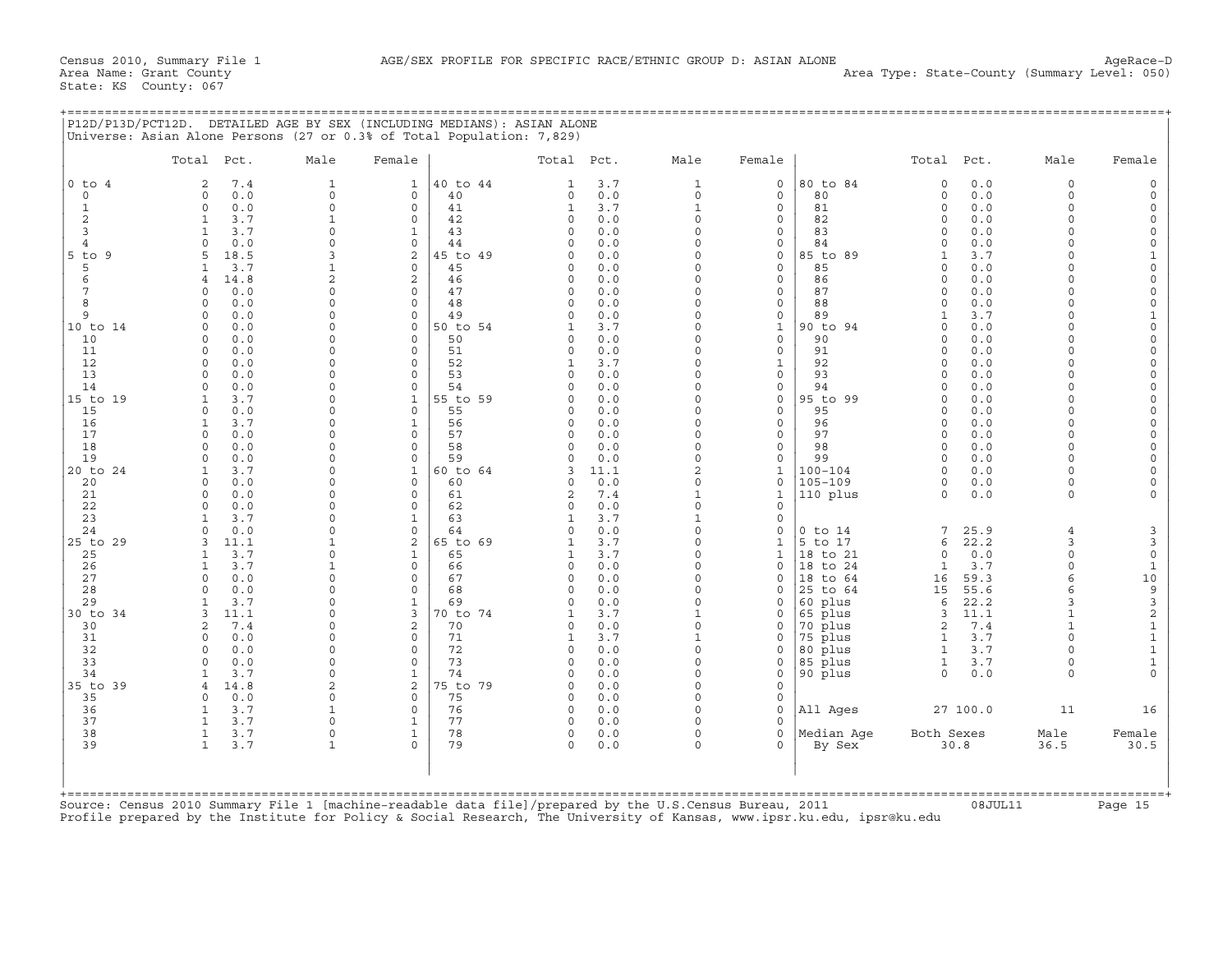Census 2010, Summary File 1 AGE/SEX PROFILE FOR SPECIFIC RACE/ETHNIC GROUP E: NAT HAWAIIAN/OTH. PACIFIC ISLANDER ALONE AgeRace-E<br>Area Name: Grant County (summary Level: 050) Area Type: State-County (Summary Level: 050) State: KS County: 067

+===================================================================================================================================================+

|                | Total Pct. | Male                 | Female                     |                | Total Pct.           |                      | Male                 | Female                       |                        | Total Pct.           |     | Male                 | Female |
|----------------|------------|----------------------|----------------------------|----------------|----------------------|----------------------|----------------------|------------------------------|------------------------|----------------------|-----|----------------------|--------|
| $0$ to $4$     | $\Omega$   | $\mathbf 0$          | 0                          | 40 to 44       | $\Omega$             | $\cdot$              | 0                    | 0                            | 80 to 84               | $\circ$              |     | $\circ$              |        |
| $\mathbf 0$    | $\Omega$   | $\circ$              | $\mathbf 0$                | 40             | $\Omega$             | $\ddot{\phantom{a}}$ | $\circ$              | $\mathbf{0}$                 | 80                     | $\circ$              |     | $\Omega$             |        |
| 1              | $\Omega$   | $\Omega$             | $\mathbf 0$                | 41             | $\Omega$             | $\cdot$              | $\Omega$             | $\mathbf{0}$                 | 81                     | $\Omega$             |     | $\Omega$             |        |
| 2<br>3         | $\Omega$   | $\Omega$             | $\mathbf 0$<br>0           | 42<br>43       | $\Omega$<br>U        |                      | $\Omega$<br>$\Omega$ | $\mathsf{O}$<br>0            | 82<br>83               | $\Omega$<br>$\Omega$ |     | $\Omega$<br>$\Omega$ |        |
| $\overline{4}$ |            |                      | $\Omega$                   | 44             |                      |                      | $\Omega$             | $\mathsf{O}$                 | 84                     | $\cap$               |     | $\cap$               |        |
| 5 to 9         |            | $\Omega$             | $\mathsf{O}$               | 45 to 49       | O                    |                      | $\Omega$             | 0                            | 85 to 89               | $\Omega$             |     | $\cap$               |        |
| 5              |            |                      | $\mathbf 0$                | 45             | O                    | $\cdot$              | $\Omega$             | 0                            | 85                     | $\Omega$             |     | $\cap$               |        |
| 6              | $\Omega$   |                      | $\mathbf 0$                | 46             | C)                   |                      | $\Omega$             | 0                            | 86                     | $\Omega$             |     | $\cap$               |        |
| 7              | $\Omega$   |                      | $\Omega$                   | 47             | $\Omega$             |                      | $\Omega$             | $\mathsf{O}$                 | 87                     | $\Omega$             |     |                      |        |
| 8              |            |                      | $\mathbf 0$                | 48             | $\Omega$             | $\bullet$            | $\Omega$             | $\mathsf{O}$                 | 88                     | $\Omega$             |     |                      |        |
| 9              |            |                      | $\Omega$                   | 49             | O                    |                      | $\Omega$             | 0                            | 89                     |                      |     |                      |        |
| 10 to 14       |            |                      | 0                          | 50 to 54       |                      |                      | $\Omega$             | 0                            | 90 to 94               | $\Omega$             |     | $\cap$               |        |
| 10             |            | $\Omega$             | $\mathbf 0$                | 50             | O                    |                      | $\Omega$             | 0                            | 90                     | $\Omega$             |     | $\cap$               |        |
| 11             |            |                      | $\Omega$                   | 51             | U                    | $\ddot{\phantom{a}}$ | $\Omega$             | 0                            | 91                     | $\Omega$<br>$\cap$   |     | ∩<br>$\cap$          |        |
| 12<br>13       |            | $\Omega$             | $\Omega$<br>$\mathbf 0$    | 52<br>53       | $\Omega$<br>$\Omega$ |                      | $\Omega$<br>$\Omega$ | $\mathsf{O}$<br>$\mathbf{0}$ | 92<br>93               | $\Omega$             |     |                      |        |
| 14             | $\cap$     | $\cap$               | $\mathbf 0$                | 54             | $\Omega$             |                      | $\Omega$             | $\mathbf{0}$                 | 94                     | $\Omega$             |     | $\Omega$             |        |
| 15 to 19       |            |                      | $\mathbf 0$                | 55 to 59       | $\cap$               |                      | $\Omega$             | 0                            | 95 to 99               | $\Omega$             |     |                      |        |
| 15             |            |                      | $\Omega$                   | 55             | U                    |                      | $\Omega$             | $\mathbf 0$                  | 95                     | $\Omega$             |     | $\cap$               |        |
| 16             | $\Omega$   | $\Omega$             | $\mathbf 0$                | 56             | $\Omega$             |                      | $\Omega$             | $\mathsf{O}$                 | 96                     | $\Omega$             |     | $\Omega$             |        |
| 17             |            | $\cap$               | $\Omega$                   | 57             | $\cap$               |                      | $\Omega$             | $\mathsf{O}$                 | 97                     | $\Omega$             |     | $\cap$               |        |
| 18             |            |                      | $\mathbf 0$                | 58             | $\Omega$             |                      | $\Omega$             | $\circ$                      | 98                     | $\Omega$             |     | $\cap$               |        |
| 19             |            |                      | $\circ$                    | 59             | $\Omega$             |                      | $\Omega$             | $\mathsf{O}$                 | 99                     | $\Omega$             |     | $\cap$               |        |
| 20 to 24       |            |                      | $\mathbf 0$                | 60 to 64       | O                    |                      | $\Omega$             | 0                            | $100 - 104$            | $\Omega$             |     | $\Omega$             |        |
| 20             |            |                      | 0                          | 60             | O                    | $\cdot$              | $\Omega$             | 0                            | $105 - 109$            | $\mathbf 0$          |     | $\Omega$             |        |
| 21             |            |                      | $\mathbf 0$                | 61             | $\Omega$             |                      | $\Omega$             | $\mathbf 0$                  | 110 plus               | $\Omega$             |     | $\Omega$             |        |
| 22             |            |                      | $\Omega$                   | 62             | $\Omega$<br>$\Omega$ |                      | $\Omega$             | $\mathbf 0$                  |                        |                      |     |                      |        |
| 23             |            | $\cap$<br>$\Omega$   | $\Omega$                   | 63             | O                    |                      | $\Omega$             | 0                            |                        |                      |     |                      |        |
| 24<br>25 to 29 |            |                      | 0<br>$\mathbf 0$           | 64<br>65 to 69 | $\Omega$             |                      | 0<br>$\Omega$        | 0<br>$\mathbf 0$             | $0$ to $14$<br>5 to 17 | 0<br>0               |     | $\circ$<br>$\Omega$  |        |
| 25             | $\Omega$   | $\Omega$             | 0                          | 65             | $\Omega$             | $\ddot{\phantom{a}}$ | $\Omega$             | 0                            | 18 to 21               | $\Omega$             |     | $\Omega$             |        |
| 26             | $\Omega$   |                      | $\Omega$                   | 66             | 0                    |                      | $\Omega$             | 0                            | 18 to 24               | $\Omega$             |     | $\Omega$             |        |
| 27             | $\Omega$   |                      | 0                          | 67             | <sup>o</sup>         |                      | $\Omega$             | 0                            | 18 to 64               | $\Omega$             |     | $\Omega$             |        |
| 28             |            |                      | $\mathbf 0$                | 68             | $\Omega$             |                      | $\Omega$             | $\mathbf 0$                  | 25 to 64               | $\Omega$             |     | $\Omega$             |        |
| 29             |            | $\Omega$             | $\Omega$                   | 69             | $\Omega$             |                      | $\Omega$             | $\mathbf 0$                  | 60 plus                | $\Omega$             |     | $\Omega$             |        |
| 30 to 34       |            | $\Omega$             | $\mathbf 0$                | 70 to 74       | $\Omega$             | $\cdot$              | $\Omega$             | 0                            | 65 plus                | $\Omega$             |     | $\Omega$             |        |
| 30             |            | $\Omega$             | $\Omega$                   | 70             | $\Omega$             | $\cdot$              | $\Omega$             | $\mathbf 0$                  | 70 plus                | $\Omega$             |     | $\cap$               |        |
| 31             | $\cap$     | $\Omega$             | $\mathbf 0$                | 71             | $\Omega$             | $\cdot$              | $\Omega$             | $\mathbf 0$                  | 75 plus                | $\circ$              |     | $\Omega$             |        |
| 32             |            |                      | $\mathbf 0$                | 72             | $\Omega$             | $\bullet$            | $\Omega$             | 0                            | 80 plus                | $\Omega$             |     | $\Omega$             |        |
| 33             | $\Omega$   | $\Omega$             | $\mathbf 0$                | 73             | $\Omega$             | $\overline{a}$       | $\Omega$             | $\mathbf 0$                  | 85 plus                | $\Omega$             |     | $\Omega$             |        |
| 34             |            |                      | $\circ$                    | 74             | $\Omega$             |                      | $\Omega$             | $\mathbf 0$                  | 90 plus                | $\Omega$             |     | $\Omega$             |        |
| 35 to 39       | $\Omega$   | $\Omega$<br>$\Omega$ | $\mathbf 0$                | 75 to 79       | $\Omega$<br>$\Omega$ |                      | $\Omega$             | $\Omega$                     |                        |                      |     |                      |        |
| 35<br>36       | $\cap$     | $\cap$               | $\mathbf 0$<br>$\mathbf 0$ | 75<br>76       | $\Omega$             |                      | $\Omega$<br>$\Omega$ | 0<br>0                       | All Ages               | $\mathsf O$          |     | $\circ$              |        |
| 37             | $\circ$    | $\Omega$             | $\mathbf 0$                | 77             | 0                    |                      | $\Omega$             | 0                            |                        |                      |     |                      |        |
| 38             | $\Omega$   | $\Omega$             | $\mathbf 0$                | 78             | 0                    |                      | $\Omega$             | $\mathbf 0$                  | Median Aqe             | Both Sexes           |     | Male                 | Female |
| 39             | $\Omega$   |                      |                            | 79             | $\Omega$             |                      | $\Omega$             | $\Omega$                     | By Sex                 |                      | 0.0 | 0.0                  | 0.0    |
|                |            |                      |                            |                |                      |                      |                      |                              |                        |                      |     |                      |        |
|                |            |                      |                            |                |                      |                      |                      |                              |                        |                      |     |                      |        |

Profile prepared by the Institute for Policy & Social Research, The University of Kansas, www.ipsr.ku.edu, ipsr@ku.edu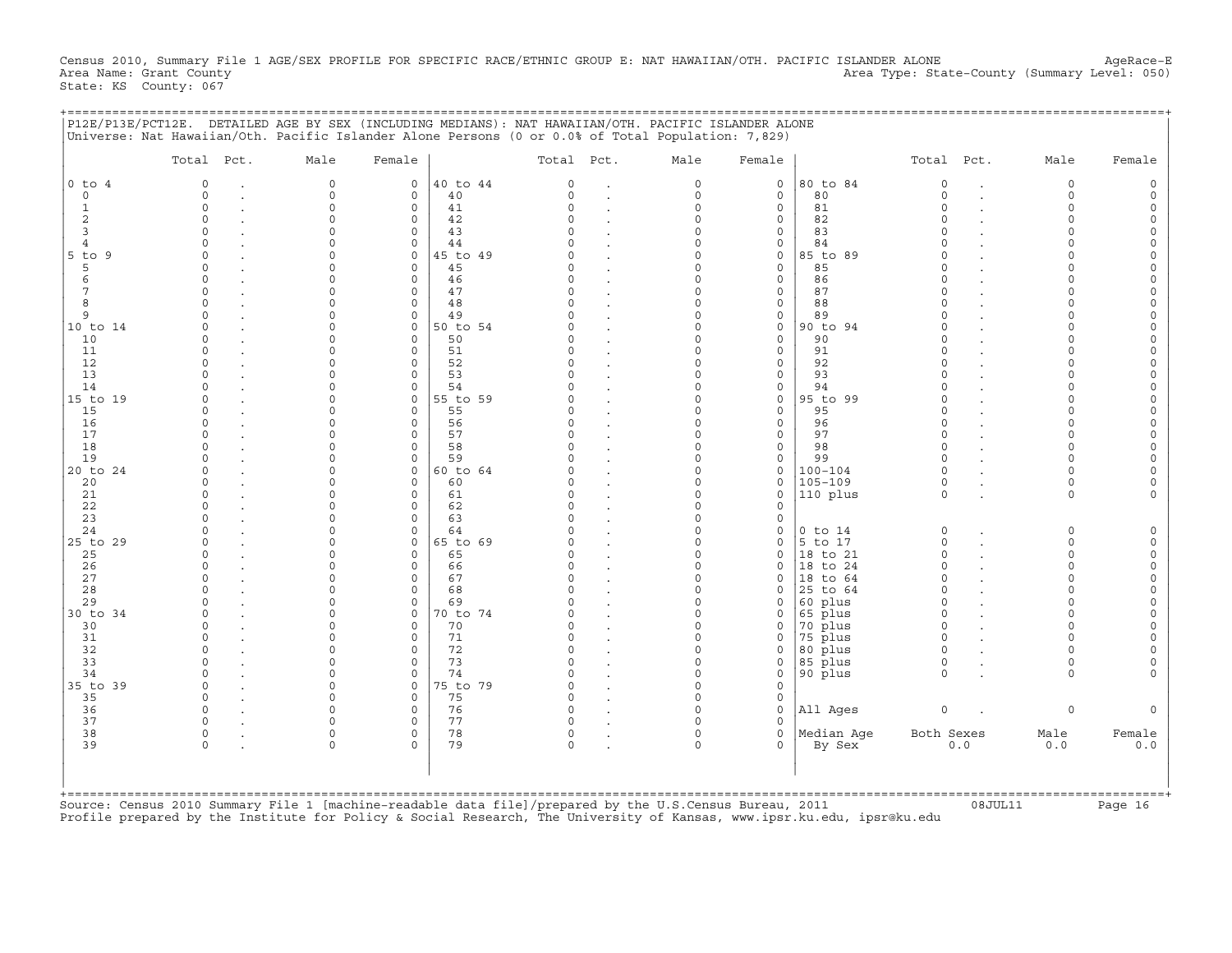| P12F/P13F/PCT12F. DETAILED AGE BY SEX (INCLUDING MEDIANS): SOME OTHER RACE ALONE                        |                 |            | Universe: Some Other Race Alone Persons (1,109 or 14.2% of Total Population: 7,829) |                       |                |                      |            |                          |                              |                        |                                    |                      |                                            |
|---------------------------------------------------------------------------------------------------------|-----------------|------------|-------------------------------------------------------------------------------------|-----------------------|----------------|----------------------|------------|--------------------------|------------------------------|------------------------|------------------------------------|----------------------|--------------------------------------------|
|                                                                                                         | Total Pct.      |            | Male                                                                                | Female                |                | Total Pct.           |            | Male                     | Female                       |                        | Total<br>Pct.                      | Male                 | Female                                     |
| $0$ to $4$                                                                                              | 132             | 11.9       | 70                                                                                  | 62                    | 40 to 44       | 75                   | 6.8        | 40                       | 35                           | 80 to 84               | 2<br>0.2                           | 0                    | 2                                          |
| $\circ$<br>1                                                                                            | 28<br>31        | 2.5<br>2.8 | 14<br>17                                                                            | 14<br>14              | 40<br>41       | 13<br>14             | 1.2<br>1.3 | $7\phantom{.0}$<br>1     | 6<br>13                      | 80<br>81               | 0.0<br>$\Omega$<br>0.0<br>$\Omega$ | $\Omega$<br>$\Omega$ | $\mathsf{O}\xspace$<br>0                   |
| 2                                                                                                       | 27              | 2.4        | 12                                                                                  | 15                    | 42             | 14                   | 1.3        | 11                       | 3                            | 82                     | 0.1<br>1                           | $\cap$               | $\mathbf{1}$                               |
| 3                                                                                                       | 21              | 1.9        | 10                                                                                  | 11                    | 43             | 19                   | 1.7        | 14                       | 5                            | 83                     | 0.1<br>1                           | $\Omega$             | $\mathbf 1$                                |
| $\overline{4}$                                                                                          | 25              | 2.3        | 17                                                                                  | 8                     | 44             | 1.5                  | 1.4        | 7                        | 8                            | 84                     | $\Omega$<br>0.0                    | $\cap$               | $\mathsf{O}\xspace$                        |
| $5$ to $9$                                                                                              | 118             | 10.6       | 59                                                                                  | 59                    | 45 to 49       | 68                   | 6.1        | 38                       | 30                           | 85 to 89               | $\overline{a}$<br>0.2              |                      | $\frac{2}{2}$                              |
| 5                                                                                                       | 15              | 1.4        | $7\phantom{.0}$                                                                     | 8                     | 45             | 14                   | 1.3        | 9                        | 5                            | 85                     | 0.2<br>$\overline{a}$              |                      |                                            |
| 6<br>7                                                                                                  | 29<br>22        | 2.6<br>2.0 | 16<br>10                                                                            | 13<br>12              | 46<br>47       | 14<br>13             | 1.3<br>1.2 | 8<br>9                   | 6<br>$\overline{4}$          | 86<br>87               | 0.0<br>$\Omega$<br>0.0<br>$\cap$   | $\cap$<br>$\cap$     | $\mathsf{O}\xspace$<br>$\mathsf{O}\xspace$ |
| 8                                                                                                       | 25              | 2.3        | 12                                                                                  | 13                    | 48             | 10                   | 0.9        | 3                        | $\overline{7}$               | 88                     | 0.0<br>$\Omega$                    | $\Omega$             | 0                                          |
| 9                                                                                                       | 27              | 2.4        | 14                                                                                  | 13                    | 49             | 17                   | 1.5        | 9                        | 8                            | 89                     | 0.0<br>$\cap$                      | $\cap$               | $\circ$                                    |
| 10 to 14                                                                                                | 114             | 10.3       | 50                                                                                  | 64                    | 50 to 54       | 58                   | 5.2        | 32                       | 26                           | 90 to 94               | 0.0<br>$\Omega$                    | $\Omega$             | $\mathsf{O}\xspace$                        |
| 10                                                                                                      | 19              | 1.7        | 9                                                                                   | 10                    | 50             | 10                   | 0.9        | 5                        | 5                            | 90                     | 0.0<br>$\cap$                      | $\cap$               | 0                                          |
| 11                                                                                                      | 25              | 2.3        | 10                                                                                  | 15                    | 51             | 12                   | 1.1        | 8                        | $\overline{4}$               | 91                     | 0.0<br>$\cap$                      |                      | $\Omega$                                   |
| 12<br>13                                                                                                | 28<br>26        | 2.5<br>2.3 | 12<br>12                                                                            | 16<br>14              | 52<br>53       | 8<br>13              | 0.7<br>1.2 | 5<br>5                   | 3<br>8                       | 92<br>93               | 0.0<br>$\cap$<br>0.0<br>$\Omega$   | $\cap$               | 0<br>0                                     |
| 14                                                                                                      | 16              | 1.4        | $7\phantom{.0}$                                                                     | 9                     | 54             | 15                   | 1.4        | 9                        | 6                            | 94                     | 0.0<br>$\Omega$                    | $\cap$               | 0                                          |
| 15 to 19                                                                                                | 96              | 8.7        | 49                                                                                  | 47                    | 55 to 59       | 35                   | 3.2        | 19                       | 16                           | 95 to 99               | 0.0<br>$\Omega$                    | $\cap$               | 0                                          |
| 15                                                                                                      | 17              | 1.5        | 10                                                                                  | 7                     | 55             | -8                   | 0.7        | 7                        | 1                            | 95                     | 0.0<br>$\cap$                      | $\cap$               | $\Omega$                                   |
| 16                                                                                                      | 20              | 1.8        | 13                                                                                  | $7\phantom{.0}$       | 56             | 11                   | 1.0        | 6                        | 5                            | 96                     | 0.0<br>$\Omega$                    | $\cap$               | 0                                          |
| 17                                                                                                      | 24              | 2.2        | 8                                                                                   | 16                    | 57             | $\overline{4}$       | 0.4        | $\overline{2}$           | 2                            | 97                     | 0.0<br>$\Omega$                    | $\cap$               | 0                                          |
| 18<br>19                                                                                                | 18<br>17        | 1.6<br>1.5 | 7<br>11                                                                             | 11<br>6               | 58<br>59       | $\overline{4}$<br>8  | 0.4<br>0.7 | $\mathbf{1}$<br>3        | 3<br>5                       | 98<br>99               | 0.0<br>$\cap$<br>0.0<br>$\Omega$   | $\cap$<br>$\cap$     | $\Omega$<br>0                              |
| 20 to 24                                                                                                | 93              | 8.4        | 55                                                                                  | 38                    | 60 to 64       | 32                   | 2.9        | 16                       | 16                           | 100-104                | 0.0<br>$\cap$                      | $\cap$               | $\Omega$                                   |
| 20                                                                                                      | 21              | 1.9        | 11                                                                                  | 10                    | 60             | 7                    | 0.6        | 2                        | 5                            | $105 - 109$            | 0.0<br>0                           | $\Omega$             | $\mathsf{O}\xspace$                        |
| 21                                                                                                      | 21              | 1.9        | 13                                                                                  | 8                     | 61             | 9                    | 0.8        | 4                        | 5                            | 110 plus               | 0.0<br>$\Omega$                    | $\Omega$             | $\Omega$                                   |
| 22                                                                                                      | 20              | 1.8        | 14                                                                                  | 6                     | 62             | 8                    | 0.7        | 7                        | $\mathbf{1}$                 |                        |                                    |                      |                                            |
| 23                                                                                                      | 15              | 1.4        | 7                                                                                   | 8                     | 63             | $\overline{4}$       | 0.4        | 2                        | 2                            |                        |                                    |                      |                                            |
| 24<br>25 to 29                                                                                          | 16<br>89        | 1.4<br>8.0 | 10<br>51                                                                            | 6<br>38               | 64<br>65 to 69 | $\overline{4}$<br>18 | 0.4<br>1.6 | $\mathbf{1}$<br>13       | 3<br>5                       | $0$ to $14$<br>5 to 17 | 32.8<br>364<br>26.4<br>293         | 179<br>140           | 185<br>153                                 |
| 25                                                                                                      | 16              | 1.4        | 10                                                                                  | 6                     | 65             | -1                   | 0.1        | $\mathbf{1}$             | $\mathbf{0}$                 | 18 to 21               | 6.9<br>77                          | 42                   | 35                                         |
| 26                                                                                                      | 18              | 1.6        | 10                                                                                  | 8                     | 66             | $\overline{4}$       | 0.4        | $\mathbf{1}$             | 3                            | 18 to 24               | 11.5<br>128                        | 73                   | 55                                         |
| 27                                                                                                      | 18              | 1.6        | 10                                                                                  | 8                     | 67             | $\overline{4}$       | 0.4        | $\overline{4}$           | $\mathbf{0}$                 | 18 to 64               | 58.2<br>645                        | 354                  | 291                                        |
| 28                                                                                                      | 17              | 1.5        | 13                                                                                  | $\overline{4}$        | 68             | $\overline{2}$       | 0.2        | $\overline{a}$           | $\Omega$                     | 25 to 64               | 46.6<br>517                        | 281                  | 236                                        |
| 29                                                                                                      | 20              | 1.8        | 8                                                                                   | 12                    | 69             | 7                    | 0.6        | 5                        | 2                            | 60 plus                | $6.4$<br>71                        | 36                   | 35                                         |
| 30 to 34<br>30                                                                                          | 90<br>12        | 8.1<br>1.1 | 46<br>5                                                                             | 44<br>$7\phantom{.0}$ | 70 to 74<br>70 | 13<br>2              | 1.2<br>0.2 | 6<br>$\mathbf{1}$        | 7<br>1                       | 65 plus<br>plus<br>70  | 3.5<br>39<br>21<br>1.9             | 20<br>7              | 19<br>14                                   |
| 31                                                                                                      | 16              | 1.4        | 9                                                                                   | $7\phantom{.0}$       | 71             | 5                    | 0.5        | 3                        | 2                            | 75 plus                | 0.7<br>8                           | $\mathbf{1}$         | $\overline{7}$                             |
| 32                                                                                                      | 22              | 2.0        | 11                                                                                  | 11                    | 72             | 2                    | 0.2        | $\Omega$                 | 2                            | 80 plus                | 4<br>0.4                           | $\Omega$             | $\overline{4}$                             |
| 33                                                                                                      | 18              | 1.6        | 7                                                                                   | 11                    | 73             | 3                    | 0.3        | $\overline{a}$           | 1                            | 85 plus                | 2<br>0.2                           | $\Omega$             | $\mathbf{2}$                               |
| 34                                                                                                      | 22              | 2.0        | 14                                                                                  | 8                     | 74             | -1                   | 0.1        | $\Omega$                 | $\mathbf{1}$                 | 90 plus                | 0.0<br>$\Omega$                    | $\Omega$             |                                            |
| 35 to 39                                                                                                | 70              | 6.3        | 39                                                                                  | 31                    | 75 to 79       | $\overline{4}$       | 0.4        | 1                        | $\overline{3}$               |                        |                                    |                      |                                            |
| 35<br>36                                                                                                | 15<br>17        | 1.4<br>1.5 | 9<br>8                                                                              | 6<br>9                | 75<br>76       | 2<br>1               | 0.2<br>0.1 | $\mathbf{1}$<br>$\Omega$ | $\mathbf{1}$<br>$\mathbf{1}$ |                        | 1,109 100.0                        | 584                  | 525                                        |
| 37                                                                                                      | 18              | 1.6        | 12                                                                                  | 6                     | 77             | $\Omega$             | 0.0        | $\cap$                   | $\Omega$                     | All Ages               |                                    |                      |                                            |
| 38                                                                                                      | $7\overline{ }$ | 0.6        | $\overline{3}$                                                                      | $\overline{4}$        | 78             | 1                    | 0.1        | $\Omega$                 | $\mathbf{1}$                 | Median Aqe             | Both Sexes                         | Male                 | Female                                     |
| 39                                                                                                      | 13              | 1.2        | 7                                                                                   |                       | 79             | $\Omega$             | 0.0        | $\cap$                   | 0                            | By Sex                 | 25.1                               | 25.9                 | 23.8                                       |
|                                                                                                         |                 |            |                                                                                     |                       |                |                      |            |                          |                              |                        |                                    |                      |                                            |
| Source: Census 2010 Summary File 1 [machine-readable data file]/prepared by the U.S.Census Bureau, 2011 |                 |            |                                                                                     |                       |                |                      |            |                          |                              |                        |                                    |                      |                                            |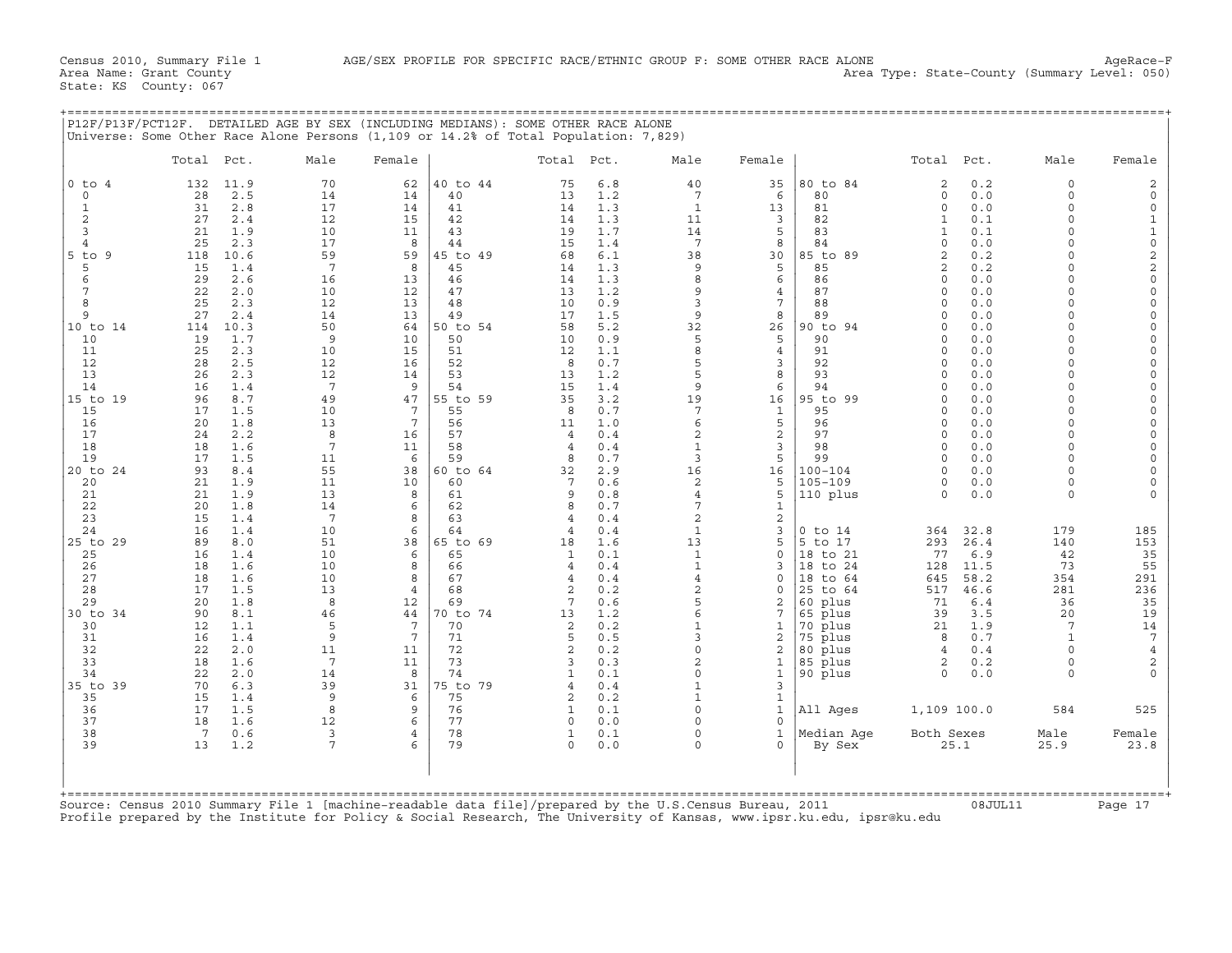+===================================================================================================================================================+

|                                                                  | Total Pct.              |                                  | Male                                                                       | Female                           |                                  | Total Pct.                      |                                 | Male                                                              | Female                                      |                                  | Total Pct.                                             |                                 | Male                                                     | Female                                       |
|------------------------------------------------------------------|-------------------------|----------------------------------|----------------------------------------------------------------------------|----------------------------------|----------------------------------|---------------------------------|---------------------------------|-------------------------------------------------------------------|---------------------------------------------|----------------------------------|--------------------------------------------------------|---------------------------------|----------------------------------------------------------|----------------------------------------------|
| $0$ to $4$<br>$\mathbf 0$<br>$\mathbf{1}$<br>$\overline{c}$<br>3 | 31<br>7<br>9<br>4<br>7  | 17.0<br>3.8<br>4.9<br>2.2<br>3.8 | 17<br>$\overline{a}$<br>$\overline{4}$<br>$\overline{4}$<br>$\overline{4}$ | 14<br>5<br>5<br>$\mathbf 0$<br>3 | 40 to 44<br>40<br>41<br>42<br>43 | 7<br>3<br>2<br>$\mathbf 0$<br>2 | 3.8<br>1.6<br>1.1<br>0.0<br>1.1 | $\overline{4}$<br>$\overline{a}$<br>$\mathbf{1}$<br>$\Omega$<br>1 | 3<br>$\mathbf{1}$<br>$\mathbf{1}$<br>0<br>1 | 80 to 84<br>80<br>81<br>82<br>83 | $\circ$<br>$\circ$<br>$\Omega$<br>$\Omega$<br>$\Omega$ | 0.0<br>0.0<br>0.0<br>0.0<br>0.0 | $\Omega$<br>$\Omega$<br>$\Omega$<br>$\Omega$<br>$\Omega$ | $\Omega$<br>$\Omega$<br>$\Omega$<br>$\Omega$ |
| $\overline{4}$                                                   | $\overline{4}$          | 2.2                              | 3                                                                          | $\mathbf{1}$                     | 44                               | $\Omega$                        | 0.0                             | $\Omega$                                                          | 0                                           | 84                               | $\cap$                                                 | 0.0                             | $\cap$                                                   |                                              |
| $5$ to<br>9                                                      | 25                      | 13.7                             | 15                                                                         | 10                               | 45 to 49                         | 13                              | 7.1                             | 4                                                                 | 9                                           | 85 to 89                         | $\circ$                                                | 0.0                             | $\Omega$                                                 |                                              |
| 5<br>6                                                           | 2<br>3                  | 1.1<br>1.6                       | $\mathbf{1}$<br>$\mathbf{2}$                                               | $\mathbf{1}$<br>$\mathbf{1}$     | 45<br>46                         | 3<br>$\overline{4}$             | 1.6<br>2.2                      | 1<br>$\Omega$                                                     | 2<br>4                                      | 85<br>86                         | 0<br>$\Omega$                                          | 0.0<br>0.0                      | $\Omega$<br>$\Omega$                                     |                                              |
| 7                                                                | $7\phantom{.0}$         | 3.8                              | 5                                                                          | 2                                | 47                               | $\Omega$                        | 0.0                             | 0                                                                 | 0                                           | 87                               | $\Omega$                                               | 0.0                             | $\Omega$                                                 | $\Omega$                                     |
| 8<br>$\mathbf{Q}$                                                | 5                       | 2.7                              | 3                                                                          | 2                                | 48                               | 4                               | 2.2                             | 3                                                                 | 1                                           | 88                               | $\Omega$                                               | 0.0                             | $\cap$<br>$\Omega$                                       | $\Omega$                                     |
| 10 to 14                                                         | 8<br>16                 | 4.4<br>8.8                       | 8                                                                          | $\overline{4}$<br>8              | 49<br>50 to 54                   | $\overline{c}$<br>4             | 1.1<br>2.2                      | $\Omega$<br>4                                                     | 2<br>$\mathbf{0}$                           | 89<br>90 to<br>94                | $\Omega$<br>1                                          | 0.0<br>0.5                      | $\Omega$                                                 | $\Omega$                                     |
| 10                                                               | $\mathbf{1}$            | 0.5                              | $\Omega$                                                                   | $\mathbf{1}$                     | 50                               | 1                               | 0.5                             | 1                                                                 | 0                                           | 90                               | $\circ$                                                | 0.0                             | $\Omega$                                                 | $\Omega$                                     |
| 11                                                               | 5                       | 2.7                              | 3                                                                          | 2                                | 51                               | 2                               | 1.1                             | 2                                                                 | 0                                           | 91                               | $\Omega$                                               | 0.0                             | $\Omega$                                                 | $\Omega$                                     |
| 12<br>13                                                         | 2<br>$\overline{4}$     | 1.1<br>2.2                       | $\Omega$<br>$\overline{2}$                                                 | 2<br>2                           | 52<br>53                         | $\Omega$<br>1                   | 0.0<br>0.5                      | $\Omega$<br>$\mathbf{1}$                                          | 0<br>0                                      | 92<br>93                         | 1<br>$\circ$                                           | 0.5<br>0.0                      | $\Omega$<br>$\Omega$                                     | $\mathbf 0$                                  |
| 14                                                               | $\overline{4}$          | 2.2                              | 3                                                                          | $\mathbf{1}$                     | 54                               | $\Omega$                        | 0.0                             | $\Omega$                                                          | 0                                           | 94                               | $\Omega$                                               | 0.0                             | $\cap$                                                   | $\Omega$                                     |
| 15 to 19                                                         | 17                      | 9.3                              | 9                                                                          | 8                                | 55 to 59                         | 7                               | 3.8                             | $\overline{2}$                                                    | 5                                           | 95 to 99                         | $\Omega$                                               | 0.0                             | $\Omega$                                                 |                                              |
| 15<br>16                                                         | 6<br>1                  | 3.3<br>0.5                       | 3<br>$\mathbf{1}$                                                          | 3<br>$\mathbf 0$                 | 55<br>56                         | 2<br>3                          | 1.1<br>1.6                      | 1<br>$\Omega$                                                     | $\mathbf{1}$<br>3                           | 95<br>96                         | $\Omega$<br>$\Omega$                                   | 0.0<br>0.0                      | $\Omega$<br>$\cap$                                       | $\Omega$<br>$\Omega$                         |
| 17                                                               | $\overline{4}$          | 2.2                              | $\overline{2}$                                                             | 2                                | 57                               | 1                               | 0.5                             | 1                                                                 | 0                                           | 97                               | $\Omega$                                               | $0.0$                           | $\Omega$                                                 | $\Omega$                                     |
| 18                                                               | 5                       | 2.7                              | $\overline{2}$                                                             | 3                                | 58                               | 1                               | 0.5                             | $\mathbf 0$                                                       | 1                                           | 98                               | $\Omega$                                               | 0.0                             | $\Omega$                                                 |                                              |
| 19<br>20 to 24                                                   | $\mathbf{1}$<br>11      | 0.5<br>6.0                       | $\mathbf{1}$<br>6                                                          | $\mathbf 0$<br>5                 | 59<br>60 to 64                   | $\Omega$<br>$\overline{a}$      | 0.0<br>1.1                      | $\Omega$<br>1                                                     | 0<br>$\mathbf{1}$                           | 99<br>$100 - 104$                | $\circ$<br>$\Omega$                                    | 0.0<br>0.0                      | $\Omega$<br>$\Omega$                                     | $\Omega$                                     |
| 20                                                               | 3                       | 1.6                              | $\overline{2}$                                                             | $\mathbf{1}$                     | 60                               | 1                               | 0.5                             | $\mathbf{1}$                                                      | $\mathbf{0}$                                | $105 - 109$                      | $\Omega$                                               | 0.0                             | $\Omega$                                                 | $\Omega$                                     |
| 21                                                               | $\mathbf 0$             | 0.0                              | $\Omega$                                                                   | 0                                | 61                               | 1                               | 0.5                             | 0                                                                 | $\mathbf{1}$                                | 110 plus                         | $\circ$                                                | 0.0                             | $\Omega$                                                 |                                              |
| 22<br>23                                                         | 3<br>$\overline{4}$     | 1.6<br>2.2                       | $\mathbf{1}$<br>$\overline{a}$                                             | 2<br>2                           | 62<br>63                         | $\Omega$<br>$\Omega$            | 0.0<br>0.0                      | $\Omega$<br>$\Omega$                                              | 0<br>$\Omega$                               |                                  |                                                        |                                 |                                                          |                                              |
| 24                                                               | 1                       | 0.5                              | $\mathbf{1}$                                                               | $\circ$                          | 64                               | $\Omega$                        | 0.0                             | 0                                                                 | 0                                           | $0$ to $14$                      | 72                                                     | 39.6                            | 40                                                       | 32                                           |
| 25 to 29                                                         | 12                      | 6.6                              | 4                                                                          | 8                                | 65 to 69                         |                                 | 2.2                             | 1                                                                 | 3                                           | 5 to 17                          | 52                                                     | 28.6                            | 29                                                       | 23                                           |
| 25<br>26                                                         | $\overline{4}$<br>3     | 2.2<br>1.6                       | 1<br>$\Omega$                                                              | 3<br>3                           | 65<br>66                         | $\Omega$<br>2                   | 0.0                             | $\Omega$<br>$\Omega$                                              | 0<br>2                                      | 18 to 21                         | 9                                                      | 4.9<br>9.3                      | 5<br>9                                                   | $\ensuremath{4}$<br>$\,$ 8 $\,$              |
| 27                                                               | $\Omega$                | 0.0                              | $\Omega$                                                                   | $\Omega$                         | 67                               | 1                               | 1.1<br>0.5                      | $\mathbf{1}$                                                      | <sup>0</sup>                                | 18 to 24<br>18 to 64             | 17<br>87                                               | 47.8                            | 44                                                       | 43                                           |
| 28                                                               | 3                       | 1.6                              |                                                                            | $\mathbf{1}$                     | 68                               | $\Omega$                        | 0.0                             | $\Omega$                                                          | $\Omega$                                    | 25 to 64                         | 70                                                     | 38.5                            | 35                                                       | 35                                           |
| 29                                                               | 2                       | 1.1                              | 1<br>9                                                                     | $\mathbf{1}$<br>5                | 69                               | 1                               | 0.5                             | $\Omega$                                                          | 1                                           | 60 plus                          | 14                                                     | 7.7                             | $\overline{4}$<br>3                                      | 10                                           |
| 30 to 34<br>30                                                   | 14<br>5                 | 7.7<br>2.7                       | 3                                                                          | 2                                | 70 to 74<br>70                   | 3<br>$\Omega$                   | 1.6<br>0.0                      | 1<br>$\Omega$                                                     | 2<br>0                                      | 65 plus<br>70 plus               | 12<br>8                                                | 6.6<br>4.4                      | $\overline{a}$                                           | 9<br>$\epsilon$                              |
| 31                                                               | 5                       | 2.7                              | 3                                                                          | 2                                | 71                               | $\Omega$                        | 0.0                             | $\Omega$                                                          | $\Omega$                                    | 75 plus                          | 5                                                      | 2.7                             | $\mathbf{1}$                                             | $\overline{4}$                               |
| 32                                                               | 3                       | 1.6                              | 2<br>$\mathbf{1}$                                                          | 1<br>$\Omega$                    | 72                               | 2<br>$\Omega$                   | 1.1                             | 1                                                                 | 1                                           | 80 plus                          | 1                                                      | 0.5                             | $\Omega$<br>$\Omega$                                     | $\mathbf{1}$                                 |
| 33<br>34                                                         | $\mathbf{1}$<br>$\circ$ | 0.5<br>0.0                       | $\Omega$                                                                   | $\circ$                          | 73<br>74                         |                                 | 0.0<br>0.5                      | $\Omega$<br>$\Omega$                                              | 0<br>$\mathbf{1}$                           | 85 plus<br>90 plus               | $\mathbf{1}$<br>$\mathbf{1}$                           | 0.5<br>0.5                      | $\Omega$                                                 | $\mathbf 1$<br>$\mathbf{1}$                  |
| 35 to 39                                                         | 11                      | 6.0                              | 7                                                                          | 4                                | 75 to 79                         | 4                               | 2.2                             | 1                                                                 | 3                                           |                                  |                                                        |                                 |                                                          |                                              |
| 35                                                               | $\Omega$                | 0.0                              | $\Omega$                                                                   | $\Omega$                         | 75                               | 2                               | 1.1                             | $\mathbf{1}$                                                      | $\mathbf{1}$                                |                                  |                                                        |                                 |                                                          |                                              |
| 36<br>37                                                         | 1<br>3                  | 0.5<br>1.6                       | $\Omega$<br>1                                                              | 1<br>2                           | 76<br>77                         | $\circ$<br>1                    | 0.0<br>0.5                      | 0<br>$\Omega$                                                     | 0<br>$\mathbf{1}$                           | All Ages                         |                                                        | 182 100.0                       | 93                                                       | 89                                           |
| 38                                                               | 5                       | 2.7                              | 5                                                                          | 0                                | 78                               | 1                               | 0.5                             | 0                                                                 | $\mathbf{1}$                                | Median Aqe                       | Both Sexes                                             |                                 | Male                                                     | Female                                       |
| 39                                                               | 2                       | 1.1                              | $\mathbf{1}$                                                               | $\mathbf{1}$                     | 79                               | $\circ$                         | 0.0                             | $\Omega$                                                          | $\Omega$                                    | By Sex                           |                                                        | 20.7                            | 18.3                                                     | 23.8                                         |
|                                                                  |                         |                                  |                                                                            |                                  |                                  |                                 |                                 |                                                                   |                                             |                                  |                                                        |                                 |                                                          |                                              |

Source: Census 2010 Summary File 1 [machine−readable data file]/prepared by the U.S.Census Bureau, 2011 08JUL11 Page 18 Profile prepared by the Institute for Policy & Social Research, The University of Kansas, www.ipsr.ku.edu, ipsr@ku.edu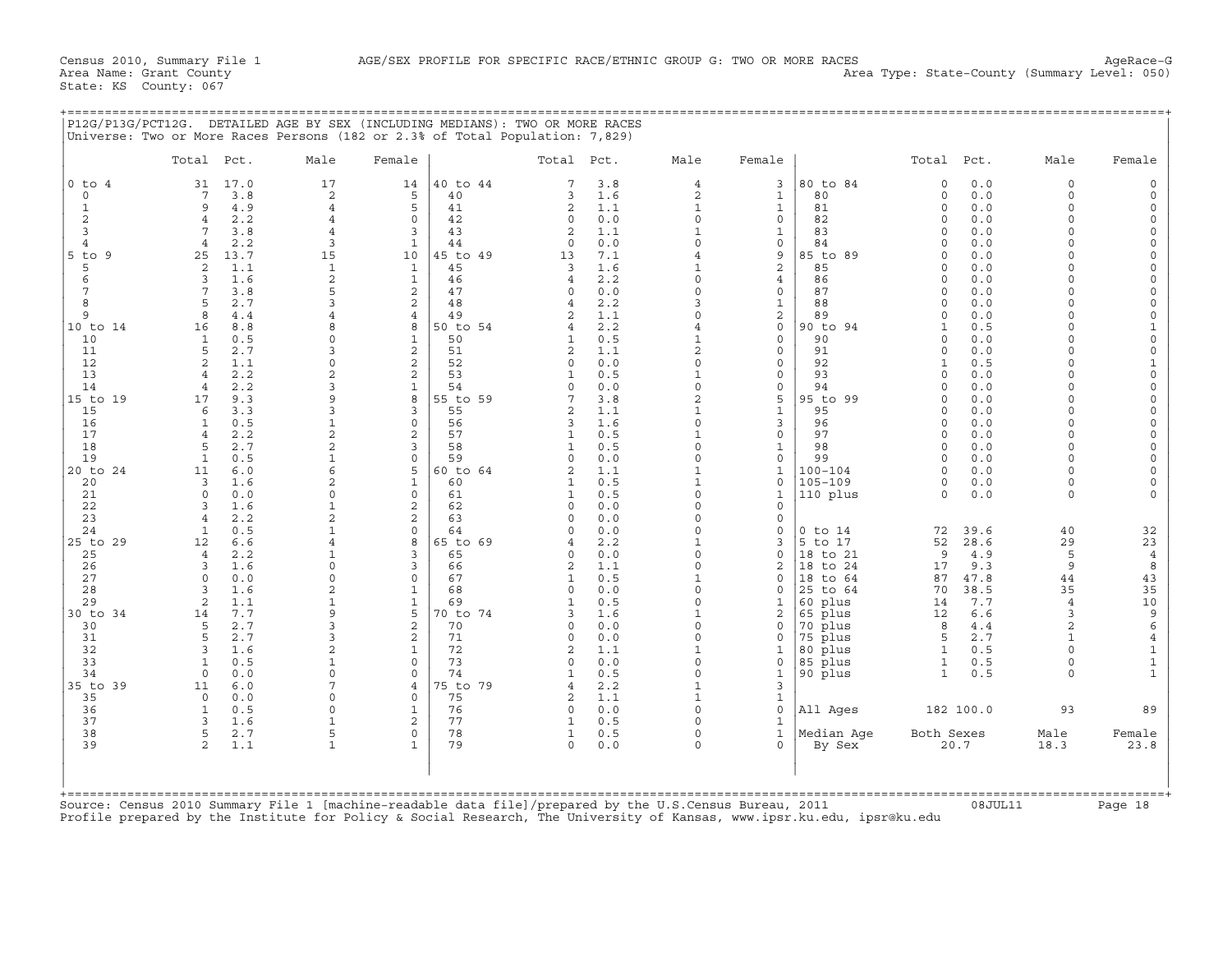|                             |            |            | P12H/P13H/PCT12H. DETAILED AGE BY SEX (INCLUDING MEDIANS): HISPANIC OR LATINO OF ANY RACE<br>Universe: Hispanic or Latino of Any Race Persons (3,439 or 43.9% of Total Population: 7,829) |           |          |              |            |                           |                     |                     |                         |             |                          |                                |
|-----------------------------|------------|------------|-------------------------------------------------------------------------------------------------------------------------------------------------------------------------------------------|-----------|----------|--------------|------------|---------------------------|---------------------|---------------------|-------------------------|-------------|--------------------------|--------------------------------|
|                             | Total Pct. |            | Male                                                                                                                                                                                      | Female    |          | Total Pct.   |            | Male                      | Female              |                     | Total                   | Pct.        | Male                     | Female                         |
| $0$ to $4$                  | 458        | 13.3       | 236                                                                                                                                                                                       | 222       | 40 to 44 | 203          | 5.9        | 115                       | 88                  | 80 to 84            | 5                       | 0.1         | $\mathbf{1}$             | 4                              |
| $\mathbf 0$<br>$\mathbf{1}$ | 98<br>101  | 2.8<br>2.9 | 51<br>49                                                                                                                                                                                  | 47<br>52  | 40<br>41 | 41<br>39     | 1.2<br>1.1 | 22<br>21                  | 19<br>18            | 80<br>81            | $\mathbf{1}$<br>$\circ$ | 0.0<br>0.0  | $\Omega$<br>$\circ$      | 1<br>0                         |
| 2                           | 91         | 2.6        | 44                                                                                                                                                                                        | 47        | 42       | 41           | 1.2        | 25                        | 16                  | 82                  | $\mathbf{1}$            | 0.0         | $\Omega$                 | $\mathbf 1$                    |
| 3                           | 77         | 2.2        | 37                                                                                                                                                                                        | 40        | 43       | 44           | 1.3        | 28                        | 16                  | 83                  | 3                       | 0.1         | 1                        | $\overline{\mathbf{c}}$        |
| $\overline{4}$              | 91         | 2.6        | 55                                                                                                                                                                                        | 36        | 44       | 38           | 1.1        | 19                        | 19                  | 84                  | $\mathbf 0$             | 0.0         | $\Omega$                 | 0                              |
| $5$ to $9$                  | 386        | 11.2       | 204                                                                                                                                                                                       | 182       | 45 to 49 | 200          | 5.8        | 106                       | 94                  | 85 to 89            | 4                       | 0.1         | 1                        | 3                              |
| 5                           | 58         | 1.7        | 29                                                                                                                                                                                        | 29        | 45       | 42           | 1.2        | 27                        | 15                  | 85                  | 2                       | 0.1         | O<br>$\cap$              | $\overline{\mathbf{c}}$        |
| 6<br>7                      | 82<br>81   | 2.4<br>2.4 | 40<br>39                                                                                                                                                                                  | 42<br>42  | 46<br>47 | 37<br>37     | 1.1<br>1.1 | 17<br>25                  | 20<br>12            | 86<br>87            | $\mathbf{1}$<br>$\circ$ | 0.0<br>0.0  | $\Omega$                 | $\mathbf{1}$<br>0              |
| 8                           | 75         | 2.2        | 46                                                                                                                                                                                        | 29        | 48       | 39           | 1.1        | 17                        | 22                  | 88                  | $\mathbf{1}$            | 0.0         | $\mathbf{1}$             | 0                              |
| 9                           | 90         | 2.6        | 50                                                                                                                                                                                        | 40        | 49       | 4.5          | 1.3        | 20                        | 25                  | 89                  | $\Omega$                | 0.0         | $\Omega$                 | $\mathbf 0$                    |
| 10 to 14                    | 389        | 11.3       | 211                                                                                                                                                                                       | 178       | 50 to 54 | 166          | 4.8        | 92                        | 74                  | 90 to 94            | $\Omega$                | 0.0         | $\Omega$                 | 0                              |
| 10                          | 68         | 2.0        | 38                                                                                                                                                                                        | 30        | 50       | 32           | 0.9        | 17                        | 15                  | 90                  | $\Omega$                | 0.0         | $\cap$                   | $\mathbf 0$                    |
| 11<br>12                    | 83<br>74   | 2.4<br>2.2 | 40<br>44                                                                                                                                                                                  | 43<br>30  | 51<br>52 | 45<br>24     | 1.3<br>0.7 | 28<br>14                  | 17<br>10            | 91<br>92            | $\Omega$<br>$\Omega$    | 0.0<br>0.0  | $\Omega$<br>$\cap$       | 0<br>$\Omega$                  |
| 13                          | 83         | 2.4        | 42                                                                                                                                                                                        | 41        | 53       | 36           | 1.0        | 18                        | 18                  | 93                  | $\Omega$                | 0.0         | $\Omega$                 | $\Omega$                       |
| 14                          | 81         | 2.4        | 47                                                                                                                                                                                        | 34        | 54       | 29           | 0.8        | 15                        | 14                  | 94                  | $\Omega$                | 0.0         | $\cap$                   | $\Omega$                       |
| 15 to 19                    | 290        | 8.4        | 165                                                                                                                                                                                       | 125       | 55 to 59 | 103          | 3.0        | 56                        | 47                  | 95 to 99            | $\Omega$                | 0.0         | $\Omega$                 | $\Omega$                       |
| 15                          | 61         | 1.8        | 32                                                                                                                                                                                        | 29        | 55       | 27           | 0.8        | 17                        | 10                  | 95                  | $\Omega$                | 0.0         | $\cap$                   | 0                              |
| 16<br>17                    | 64<br>60   | 1.9<br>1.7 | 43<br>31                                                                                                                                                                                  | 21<br>29  | 56<br>57 | 29<br>10     | 0.8        | 15<br>5                   | 14                  | 96<br>97            | $\Omega$<br>$\Omega$    | 0.0<br>0.0  | $\cap$<br>$\Omega$       | $\Omega$<br>0                  |
| 18                          | 61         | 1.8        | 37                                                                                                                                                                                        | 24        | 58       | 18           | 0.3<br>0.5 | 9                         | 5<br>9              | 98                  | $\Omega$                | 0.0         | $\cap$                   | $\Omega$                       |
| 19                          | 44         | 1.3        | 22                                                                                                                                                                                        | 22        | 59       | 19           | 0.6        | 10                        | 9                   | 99                  | $\mathbf 0$             | 0.0         | $\Omega$                 | $\mathbf 0$                    |
| 20 to 24                    | 252        | 7.3        | 139                                                                                                                                                                                       | 113       | 60 to 64 | 95           | 2.8        | 50                        | 45                  | 100-104             | $\mathbf{1}$            | 0.0         | $\Omega$                 | $\mathbf{1}$                   |
| 20                          | 52         | 1.5        | 29                                                                                                                                                                                        | 23        | 60       | 21           | 0.6        | 10                        | 11                  | $105 - 109$         | 0                       | $0.0$       | $\Omega$                 | 0                              |
| 21                          | 44         | 1.3        | 22                                                                                                                                                                                        | 22        | 61       | 23           | 0.7        | 12                        | 11                  | 110 plus            | 0                       | 0.0         | $\Omega$                 | 0                              |
| 22<br>23                    | 55<br>41   | 1.6<br>1.2 | 34<br>19                                                                                                                                                                                  | 21<br>22  | 62<br>63 | 17<br>13     | 0.5<br>0.4 | 12<br>8                   | 5<br>5              |                     |                         |             |                          |                                |
| 24                          | 60         | 1.7        | 35                                                                                                                                                                                        | 25        | 64       | 21           | 0.6        | 8                         | 13                  | $0$ to $14$         | 1,233                   | 35.9        | 651                      | 582                            |
| 25 to 29                    | 248        | 7.2        | 134                                                                                                                                                                                       | 114       | 65 to 69 | 58           | 1.7        | 25                        | 33                  | 5 to 17             | 960                     | 27.9        | 521                      | 439                            |
| 25                          | 40         | 1.2        | 23                                                                                                                                                                                        | 17        | 65       | 14           | 0.4        | 6                         | 8                   | 18 to 21            | 201                     | 5.8         | 110                      | 91                             |
| 26                          | 49         | 1.4        | 25                                                                                                                                                                                        | 24        | 66       | 13           | 0.4        | 2                         | 11                  | 18 to 24            | 357                     | 10.4        | 198                      | 159                            |
| 27                          | 48         | 1.4        | 29                                                                                                                                                                                        | 19        | 67       | 10           | 0.3        | 8                         | 2                   | 18 to 64            | 1,888                   | 54.9        | 1,023                    | 865                            |
| 28<br>29                    | 59<br>52   | 1.7<br>1.5 | 36<br>21                                                                                                                                                                                  | 23<br>31  | 68<br>69 | 7<br>14      | 0.2<br>0.4 | 3<br>6                    | $\overline{4}$<br>8 | 25 to 64<br>60 plus | 1,531<br>228            | 44.5<br>6.6 | 825<br>107               | 706<br>121                     |
| 30 to 34                    | 290        | 8.4        | 148                                                                                                                                                                                       | 142       | 70 to 74 | 38           | 1.1        | 20                        | 18                  | 65 plus             | 133                     | 3.9         | 57                       | 76                             |
| 30                          | 49         | 1.4        | 24                                                                                                                                                                                        | 25        | 70       | 7            | 0.2        | 6                         | 1                   | 70 plus             | 75                      | 2.2         | 32                       | 43                             |
| 31                          | 50         | 1.5        | 24                                                                                                                                                                                        | 26        | 71       | 9            | 0.3        | $\overline{4}$            | 5                   | plus<br>75          | 37                      | 1.1         | 12                       | 25                             |
| 32                          | 66         | 1.9        | 30                                                                                                                                                                                        | 36        | 72       | 8            | 0.2        | 2                         | 6                   | 80 plus             | 10                      | 0.3         | 2                        | 8                              |
| 33<br>34                    | 51<br>74   | 1.5<br>2.2 | 25<br>45                                                                                                                                                                                  | 26<br>29  | 73<br>74 | 6<br>8       | 0.2<br>0.2 | 5<br>3                    | $\mathbf{1}$<br>5   | 85 plus<br>90 plus  | 5<br>$\mathbf{1}$       | 0.1<br>0.0  | $\mathbf{1}$<br>$\Omega$ | $\overline{4}$<br>$\mathbf{1}$ |
| 35 to 39                    | 226        | 6.6        | 124                                                                                                                                                                                       | 102       | 75 to 79 | 27           | 0.8        | 10                        | 17                  |                     |                         |             |                          |                                |
| 35                          | 49         | 1.4        | 29                                                                                                                                                                                        | 20        | 75       | 10           | 0.3        | 6                         | $\overline{4}$      |                     |                         |             |                          |                                |
| 36                          | 56         | 1.6        | 30                                                                                                                                                                                        | 26        | 76       | 7            | 0.2        | $\overline{a}$            | 5                   | All Ages            | 3,439 100.0             |             | 1,837                    | 1,602                          |
| 37                          | 41         | 1.2        | 23                                                                                                                                                                                        | 18        | 77       | $\mathbf{1}$ | 0.0        | $\Omega$                  | $\mathbf{1}$        |                     |                         |             |                          |                                |
| 38<br>39                    | 35<br>45   | 1.0<br>1.3 | 21<br>21                                                                                                                                                                                  | 14<br>2.4 | 78<br>79 | 6<br>3       | 0.2<br>0.1 | $\circ$<br>$\overline{a}$ | 6                   | Median Age          | Both Sexes              |             | Male                     | Female                         |
|                             |            |            |                                                                                                                                                                                           |           |          |              |            |                           | $\mathbf{1}$        | By Sex              |                         | 24.1        | 23.9                     | 24.2                           |
|                             |            |            |                                                                                                                                                                                           |           |          |              |            |                           |                     |                     |                         |             |                          |                                |
|                             |            |            |                                                                                                                                                                                           |           |          |              |            |                           |                     |                     |                         |             |                          |                                |
| $COM \sim$                  |            |            | File 1 [magbine readable data file] (prepared by the H                                                                                                                                    |           |          |              |            |                           | C. Congua Puroou    | $2011$              |                         |             |                          |                                |

Source: Census 2010 Summary File 1 [machine−readable data file]/prepared by the U.S.Census Bureau, 2011 08JUL11 Page 19 Profile prepared by the Institute for Policy & Social Research, The University of Kansas, www.ipsr.ku.edu, ipsr@ku.edu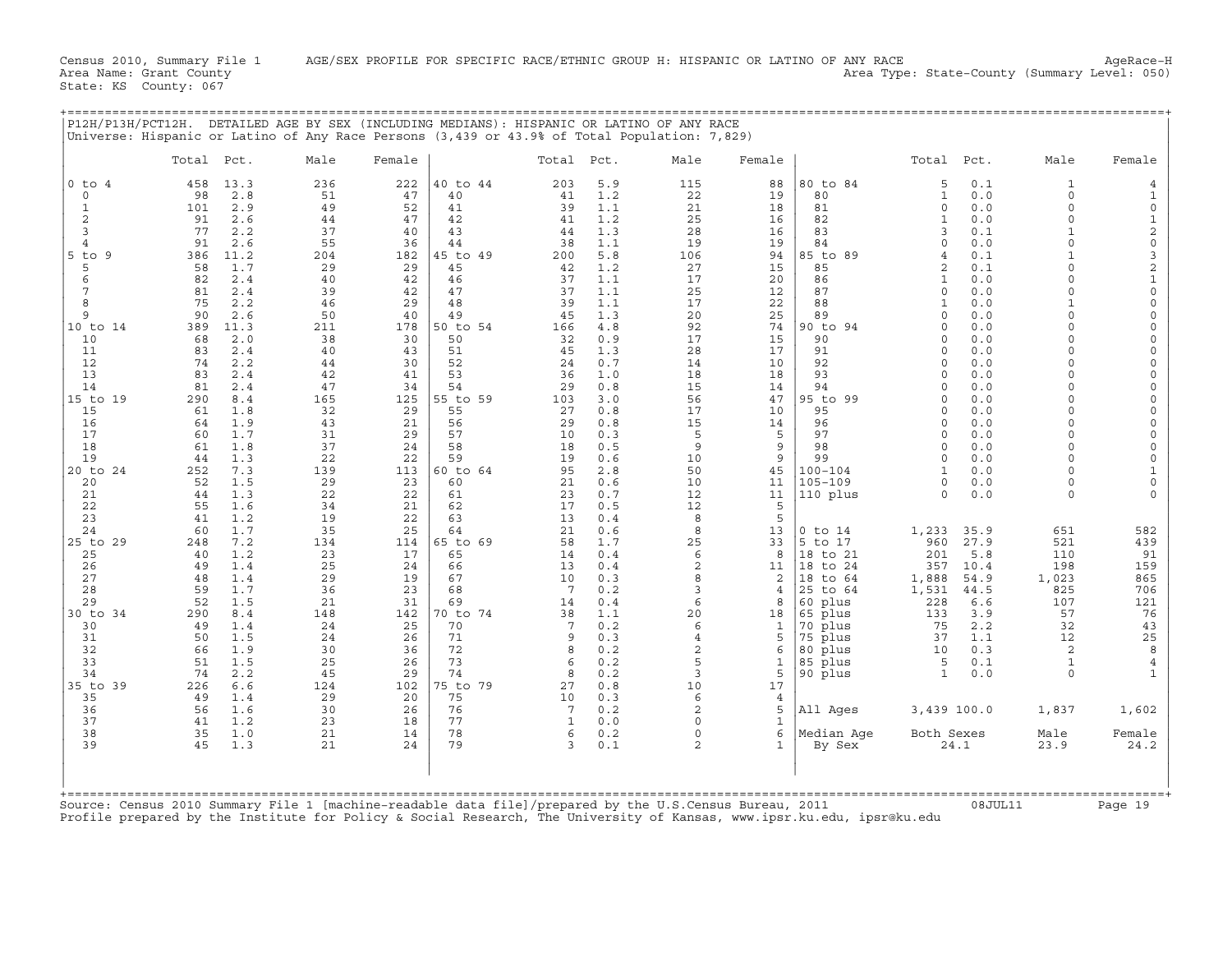Census 2010, Summary File 1 AGE/SEX PROFILE FOR SPECIFIC RACE/ETHNIC GROUP I: WHITE ALONE, NOT HISPANIC OR LATINO AgeRace-I<br>Area Name: Grant County (Eummary Level: 050) Area Type: State-County (Summary Level: 050) State: KS County: 067

+===================================================================================================================================================+

|                                                                                                                                                                                                                                                                                                                |                                                                                                                                                                                                                                                           |                                                                                                                                                                                                                                                                                             |                                                                                                                                                                                                                                                           |                                                                                                                                                                                                                                                          |                                                                                                                                                                                                                                                                                              |                                                                                                                                                                                                                                                           |                                                                                                                                                                                                                                                                                             | P12I/P13I/PCT12I. DETAILED AGE BY SEX (INCLUDING MEDIANS): WHITE ALONE, NOT HISPANIC OR LATINO<br>Universe: White Alone, Not Hispanic or Latino Persons (4,240 or 54.2% of Total Population: 7,829)                                                                   |                                                                                                                                                                                                                                                         |                                                                                                                                                                                                                                                                                                                                                                     |                                                                                                                                                                                                                                                                                                                                                                                 |                                                                                                                                                                                                                                                                                      |                                                                                                                                                                                                                                                                                                                                                                    |                                                                                                                                                                                                                                                                                                                      |
|----------------------------------------------------------------------------------------------------------------------------------------------------------------------------------------------------------------------------------------------------------------------------------------------------------------|-----------------------------------------------------------------------------------------------------------------------------------------------------------------------------------------------------------------------------------------------------------|---------------------------------------------------------------------------------------------------------------------------------------------------------------------------------------------------------------------------------------------------------------------------------------------|-----------------------------------------------------------------------------------------------------------------------------------------------------------------------------------------------------------------------------------------------------------|----------------------------------------------------------------------------------------------------------------------------------------------------------------------------------------------------------------------------------------------------------|----------------------------------------------------------------------------------------------------------------------------------------------------------------------------------------------------------------------------------------------------------------------------------------------|-----------------------------------------------------------------------------------------------------------------------------------------------------------------------------------------------------------------------------------------------------------|---------------------------------------------------------------------------------------------------------------------------------------------------------------------------------------------------------------------------------------------------------------------------------------------|-----------------------------------------------------------------------------------------------------------------------------------------------------------------------------------------------------------------------------------------------------------------------|---------------------------------------------------------------------------------------------------------------------------------------------------------------------------------------------------------------------------------------------------------|---------------------------------------------------------------------------------------------------------------------------------------------------------------------------------------------------------------------------------------------------------------------------------------------------------------------------------------------------------------------|---------------------------------------------------------------------------------------------------------------------------------------------------------------------------------------------------------------------------------------------------------------------------------------------------------------------------------------------------------------------------------|--------------------------------------------------------------------------------------------------------------------------------------------------------------------------------------------------------------------------------------------------------------------------------------|--------------------------------------------------------------------------------------------------------------------------------------------------------------------------------------------------------------------------------------------------------------------------------------------------------------------------------------------------------------------|----------------------------------------------------------------------------------------------------------------------------------------------------------------------------------------------------------------------------------------------------------------------------------------------------------------------|
|                                                                                                                                                                                                                                                                                                                | Total                                                                                                                                                                                                                                                     | Pct.                                                                                                                                                                                                                                                                                        | Male                                                                                                                                                                                                                                                      | Female                                                                                                                                                                                                                                                   |                                                                                                                                                                                                                                                                                              | Total Pct.                                                                                                                                                                                                                                                |                                                                                                                                                                                                                                                                                             | Male                                                                                                                                                                                                                                                                  | Female                                                                                                                                                                                                                                                  |                                                                                                                                                                                                                                                                                                                                                                     | Total Pct.                                                                                                                                                                                                                                                                                                                                                                      |                                                                                                                                                                                                                                                                                      | Male                                                                                                                                                                                                                                                                                                                                                               | Female                                                                                                                                                                                                                                                                                                               |
| $0$ to $4$<br>$\mathsf O$<br>1<br>$\overline{c}$<br>3<br>4<br>$5$ to<br>9<br>5<br>6<br>7<br>8<br>9<br>10 to 14<br>10<br>11<br>12<br>13<br>14<br>15 to 19<br>15<br>16<br>17<br>18<br>19<br>20 to 24<br>20<br>21<br>22<br>23<br>24<br>25 to 29<br>25<br>26<br>27<br>28<br>29<br>30 to 34<br>30<br>31<br>32<br>33 | 235<br>48<br>59<br>40<br>44<br>44<br>285<br>65<br>43<br>54<br>70<br>53<br>288<br>70<br>48<br>61<br>54<br>55<br>253<br>67<br>54<br>51<br>49<br>32<br>192<br>30<br>40<br>52<br>41<br>29<br>255<br>40<br>50<br>58<br>43<br>64<br>251<br>40<br>59<br>57<br>43 | 5.5<br>1.1<br>1.4<br>0.9<br>1.0<br>1.0<br>6.7<br>1.5<br>1.0<br>1.3<br>1.7<br>1.3<br>6.8<br>1.7<br>1.1<br>1.4<br>1.3<br>1.3<br>6.0<br>1.6<br>1.3<br>1.2<br>1.2<br>0.8<br>4.5<br>0.7<br>0.9<br>1.2<br>1.0<br>0.7<br>6.0<br>0.9<br>1.2<br>1.4<br>1.0<br>1.5<br>5.9<br>0.9<br>1.4<br>1.3<br>1.0 | 111<br>24<br>31<br>15<br>21<br>20<br>153<br>34<br>25<br>31<br>35<br>28<br>154<br>35<br>26<br>31<br>28<br>34<br>125<br>33<br>29<br>32<br>19<br>12<br>110<br>19<br>22<br>29<br>25<br>15<br>114<br>21<br>25<br>21<br>19<br>28<br>131<br>23<br>33<br>31<br>21 | 124<br>24<br>28<br>25<br>23<br>24<br>132<br>31<br>18<br>23<br>35<br>25<br>134<br>35<br>22<br>30<br>26<br>21<br>128<br>34<br>25<br>19<br>30<br>20<br>82<br>11<br>18<br>23<br>16<br>14<br>141<br>19<br>25<br>37<br>24<br>36<br>120<br>17<br>26<br>26<br>22 | 40 to 44<br>40<br>41<br>42<br>43<br>44<br>45 to 49<br>45<br>46<br>47<br>48<br>49<br>50 to 54<br>50<br>51<br>52<br>53<br>54<br>55 to 59<br>55<br>56<br>57<br>58<br>59<br>60 to 64<br>60<br>61<br>62<br>63<br>64<br>65 to 69<br>65<br>66<br>67<br>68<br>69<br>70 to 74<br>70<br>71<br>72<br>73 | 243<br>46<br>53<br>51<br>41<br>52<br>332<br>47<br>63<br>69<br>68<br>85<br>343<br>69<br>68<br>58<br>78<br>70<br>369<br>81<br>98<br>64<br>61<br>65<br>294<br>83<br>61<br>63<br>44<br>43<br>202<br>38<br>40<br>46<br>36<br>42<br>155<br>24<br>45<br>33<br>30 | 5.7<br>1.1<br>1.3<br>1.2<br>1.0<br>1.2<br>7.8<br>1.1<br>1.5<br>1.6<br>1.6<br>2.0<br>8.1<br>1.6<br>1.6<br>1.4<br>1.8<br>1.7<br>8.7<br>1.9<br>2.3<br>1.5<br>1.4<br>1.5<br>6.9<br>2.0<br>1.4<br>1.5<br>1.0<br>1.0<br>4.8<br>0.9<br>0.9<br>1.1<br>0.8<br>1.0<br>3.7<br>0.6<br>1.1<br>0.8<br>0.7 | 113<br>17<br>28<br>21<br>22<br>25<br>169<br>20<br>32<br>35<br>34<br>48<br>175<br>32<br>35<br>31<br>39<br>38<br>186<br>43<br>46<br>27<br>30<br>40<br>146<br>45<br>31<br>27<br>26<br>17<br>105<br>18<br>23<br>25<br>18<br>21<br>64<br>14<br>18<br>11<br>$7\phantom{.0}$ | 130<br>29<br>25<br>30<br>19<br>27<br>163<br>27<br>31<br>34<br>34<br>37<br>168<br>37<br>33<br>27<br>39<br>32<br>183<br>38<br>52<br>37<br>31<br>25<br>148<br>38<br>30<br>36<br>18<br>26<br>97<br>20<br>17<br>21<br>18<br>21<br>91<br>10<br>27<br>22<br>23 | 80 to 84<br>80<br>81<br>82<br>83<br>84<br>85 to 89<br>85<br>86<br>87<br>88<br>89<br>90 to<br>94<br>90<br>91<br>92<br>93<br>94<br>95 to<br>99<br>95<br>96<br>97<br>98<br>99<br>$100 - 104$<br>$105 - 109$<br>110 plus<br>$0$ to $14$<br>5 to 17<br>18 to 21<br>18 to 24<br>18 to 64<br>25 to 64<br>60 plus<br>65 plus<br>70 plus<br>75 plus<br>80<br>plus<br>85 plus | 107<br>26<br>23<br>27<br>16<br>15<br>48<br>10<br>15<br>13<br>6<br>$\overline{4}$<br>22<br>9<br>$\overline{c}$<br>$\overline{4}$<br>$\overline{4}$<br>3<br>$\overline{4}$<br>$\mathbf{1}$<br>$\overline{2}$<br>$\Omega$<br>$\mathbf{1}$<br>$\Omega$<br>$\mathbf{Z}$<br>$\Omega$<br>$\cap$<br>808<br>745<br>151<br>273<br>2,586<br>2,313<br>968<br>674<br>472<br>317<br>183<br>76 | 2.5<br>0.6<br>0.5<br>0.6<br>0.4<br>0.4<br>1.1<br>0.2<br>0.4<br>0.3<br>0.1<br>0.1<br>0.5<br>0.2<br>0.0<br>0.1<br>0.1<br>0.1<br>0.1<br>0.0<br>0.0<br>0.0<br>0.0<br>0.0<br>0.0<br>0.0<br>0.0<br>19.1<br>17.6<br>3.6<br>6.4<br>61.0<br>54.6<br>22.8<br>15.9<br>11.1<br>7.5<br>4.3<br>1.8 | 47<br>8<br>10<br>10<br>11<br>8<br>16<br>3<br>6<br>$\overline{2}$<br>3<br>2<br>6<br>3<br>$\Omega$<br>$\mathbf{1}$<br>$\mathbf{1}$<br>$\mathbf{1}$<br>$\overline{2}$<br>$\mathbf{1}$<br>$\mathbf{1}$<br>$\Omega$<br>$\Omega$<br>$\Omega$<br>$\Omega$<br>$\mathbf 0$<br>$\Omega$<br>418<br>401<br>72<br>141<br>1,287<br>1,146<br>445<br>299<br>194<br>130<br>71<br>24 | 60<br>18<br>13<br>17<br>5<br>7<br>32<br>$7\phantom{.0}$<br>9<br>11<br>$\overline{\mathbf{3}}$<br>2<br>16<br>6<br>$\frac{2}{3}$<br>3<br>2<br>$\mathbf{2}$<br>0<br>$\mathbf{1}$<br>$\circ$<br>1<br>$\circ$<br>2<br>0<br>$\Omega$<br>390<br>344<br>79<br>132<br>1,299<br>1,167<br>523<br>375<br>278<br>187<br>112<br>52 |
| 34<br>35 to 39<br>35<br>36                                                                                                                                                                                                                                                                                     | 52<br>226<br>60<br>40                                                                                                                                                                                                                                     | 1.2<br>5.3<br>1.4<br>0.9                                                                                                                                                                                                                                                                    | 23<br>112<br>30<br>22                                                                                                                                                                                                                                     | 29<br>114<br>30<br>18                                                                                                                                                                                                                                    | 74<br>75 to 79<br>75<br>76                                                                                                                                                                                                                                                                   | 23<br>134<br>27<br>39                                                                                                                                                                                                                                     | 0.5<br>3.2<br>0.6<br>0.9                                                                                                                                                                                                                                                                    | 14<br>59<br>14<br>18                                                                                                                                                                                                                                                  | 9<br>75<br>13<br>21                                                                                                                                                                                                                                     | 90 plus<br>All Ages                                                                                                                                                                                                                                                                                                                                                 | 28<br>4,240 100.0                                                                                                                                                                                                                                                                                                                                                               | 0.7                                                                                                                                                                                                                                                                                  | 8<br>2,098                                                                                                                                                                                                                                                                                                                                                         | 20<br>2,142                                                                                                                                                                                                                                                                                                          |
| 37<br>38<br>39                                                                                                                                                                                                                                                                                                 | 36<br>51<br>39                                                                                                                                                                                                                                            | 0.8<br>1.2<br>0.9                                                                                                                                                                                                                                                                           | 18<br>22<br>20                                                                                                                                                                                                                                            | 18<br>29<br>19                                                                                                                                                                                                                                           | 77<br>78<br>79                                                                                                                                                                                                                                                                               | 21<br>32<br>15                                                                                                                                                                                                                                            | 0.5<br>0.8<br>0.4                                                                                                                                                                                                                                                                           | 5<br>16<br>6                                                                                                                                                                                                                                                          | 16<br>16<br>9                                                                                                                                                                                                                                           | Median Age<br>By Sex                                                                                                                                                                                                                                                                                                                                                | Both Sexes                                                                                                                                                                                                                                                                                                                                                                      | 42.7                                                                                                                                                                                                                                                                                 | Male<br>41.8                                                                                                                                                                                                                                                                                                                                                       | Female<br>43.6                                                                                                                                                                                                                                                                                                       |
| +============                                                                                                                                                                                                                                                                                                  |                                                                                                                                                                                                                                                           |                                                                                                                                                                                                                                                                                             |                                                                                                                                                                                                                                                           |                                                                                                                                                                                                                                                          |                                                                                                                                                                                                                                                                                              |                                                                                                                                                                                                                                                           |                                                                                                                                                                                                                                                                                             |                                                                                                                                                                                                                                                                       |                                                                                                                                                                                                                                                         |                                                                                                                                                                                                                                                                                                                                                                     |                                                                                                                                                                                                                                                                                                                                                                                 |                                                                                                                                                                                                                                                                                      |                                                                                                                                                                                                                                                                                                                                                                    |                                                                                                                                                                                                                                                                                                                      |

+===================================================================================================================================================+Source: Census 2010 Summary File 1 [machine−readable data file]/prepared by the U.S.Census Bureau, 2011 08JUL11 Page 20 Profile prepared by the Institute for Policy & Social Research, The University of Kansas, www.ipsr.ku.edu, ipsr@ku.edu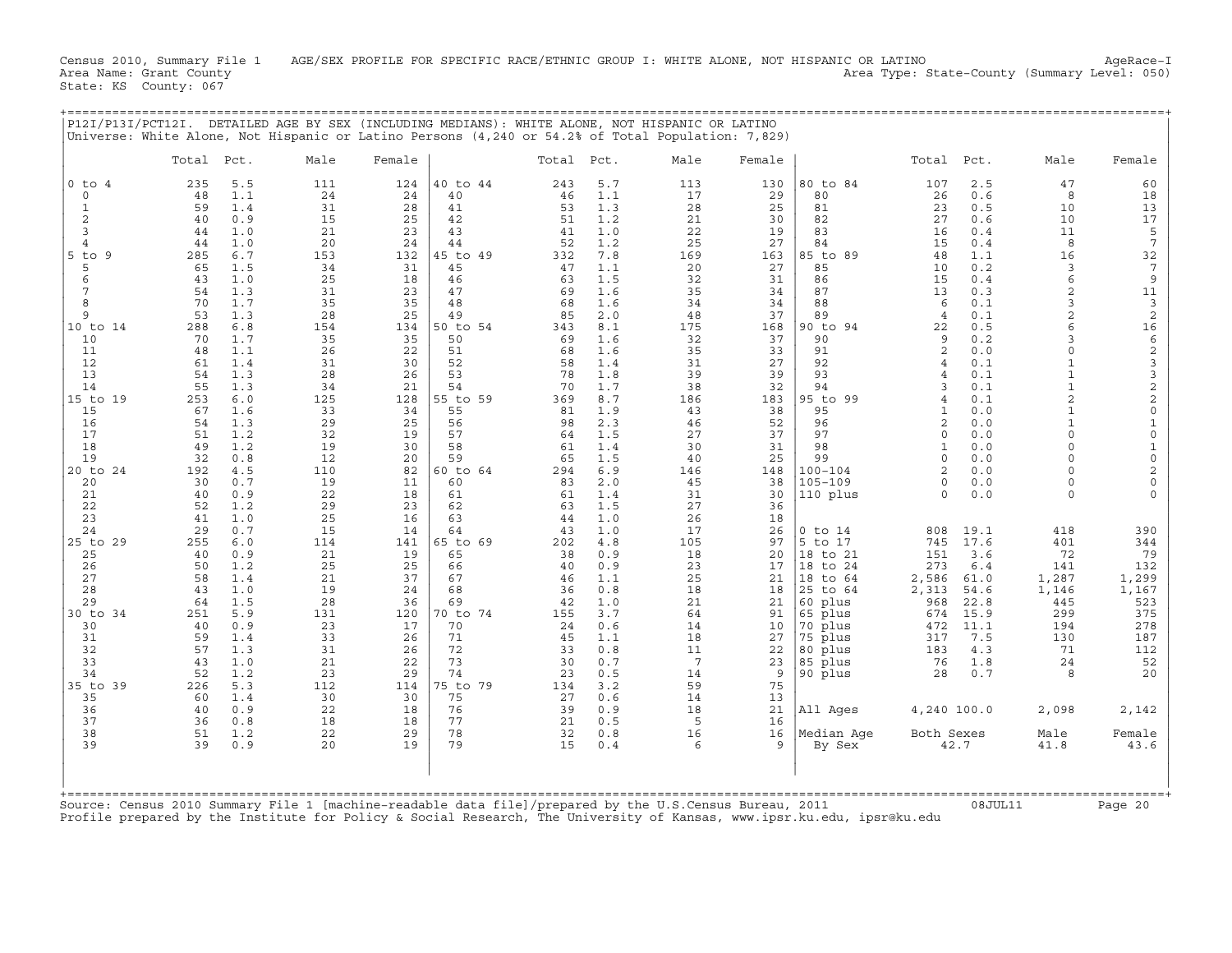Census 2010, Summary File 1 AGE/SEX PROFILE FOR SPECIFIC RACE/ETHNIC GROUP J: BLACK/AFRICAN AM ALONE, NOT HISP/LATINO AgeRace-J<br>Area Name: Grant County (summary Level: 050) Area Type: State-County (Summary Level: 050) State: KS County: 067

| P12J/P13J/PCT12J. DETAILED AGE BY SEX (INCLUDING MEDIANS): BLACK/AFRICAN AM ALONE, NOT HISP/LATINO  |  |
|-----------------------------------------------------------------------------------------------------|--|
| Illniverse: Black/African Am Alone, Not Hisp/Latino Persons (31 or 0.4% of Total Population: 7.829) |  |

|                | Total Pct.                            | Male                 | Female                     |          | Total Pct.               |            | Male                         | Female                  |                      | Total Pct.           |             | Male               | Female               |
|----------------|---------------------------------------|----------------------|----------------------------|----------|--------------------------|------------|------------------------------|-------------------------|----------------------|----------------------|-------------|--------------------|----------------------|
| $0$ to $4$     | 19.4<br>6                             | 3                    | 3                          | 40 to 44 | $\Omega$                 | 0.0        | $\circ$                      | $\circ$                 | 80 to 84             | $\Omega$             | 0.0         | $\Omega$           | $\Omega$             |
| $\circ$        | 0.0<br>$\Omega$                       | $\mathbf 0$          | $\mathbf 0$                | 40       | $\Omega$                 | 0.0        | $\circ$                      | $\mathbf 0$             | 80                   | $\circ$              | 0.0         | $\Omega$           |                      |
| $\mathbf{1}$   | 2<br>6.5                              | $\mathbf{1}$         | $\mathbf{1}$               | 41       | $\Omega$                 | 0.0        | $\circ$                      | $\circ$                 | 81                   | $\Omega$             | 0.0         | $\Omega$           |                      |
| $\overline{2}$ | 6.5<br>2                              | $\circ$              | $\mathbf{2}$               | 42       | 0                        | 0.0        | $\Omega$                     | 0                       | 82                   | $\Omega$             | 0.0         | $\Omega$           | $\Omega$             |
| 3              | 0.0<br>$\Omega$                       | $\mathbf 0$          | $\Omega$                   | 43       | $\Omega$                 | 0.0        | $\Omega$                     | $\mathbf 0$             | 83                   | $\Omega$             | 0.0         | $\Omega$           | $\Omega$             |
| $\overline{4}$ | 6.5                                   | $\overline{2}$       | $\circ$                    | 44       | $\Omega$                 | 0.0        | $\Omega$                     | 0                       | 84                   | $\Omega$<br>$\Omega$ | 0.0         |                    | $\Omega$             |
| $5$ to $9$     | 3<br>9.7                              | 1<br>$\Omega$        | 2                          | 45 to 49 | 1                        | 3.2        | $\mathbf{1}$<br>$\mathbf{1}$ | $\mathbf 0$<br>$\circ$  | 85 to 89             | $\Omega$             | 0.0<br>0.0  | $\cap$             | $\Omega$<br>$\Omega$ |
| 5<br>6         | 3.2<br>$\mathbf{1}$<br>3.2            | 1                    | $\mathbf{1}$<br>$\Omega$   | 45<br>46 | $\mathbf{1}$<br>$\Omega$ | 3.2<br>0.0 | $\Omega$                     | $\mathbf{0}$            | 85<br>86             | $\Omega$             | 0.0         | $\cap$             | $\Omega$             |
| 7              | 3.2                                   | $\Omega$             | $\mathbf{1}$               | 47       | $\Omega$                 | 0.0        | $\Omega$                     | $\circ$                 | 87                   | $\Omega$             | 0.0         | $\cap$             | $\Omega$             |
| 8              | 0.0<br>$\cap$                         | $\Omega$             | $\circ$                    | 48       | 0                        | 0.0        | $\Omega$                     | 0                       | 88                   | $\Omega$             | 0.0         | $\cap$             | $\Omega$             |
| 9              | 0.0<br>$\Omega$                       | $\Omega$             | $\mathbf 0$                | 49       | 0                        | 0.0        | $\circ$                      | $\circ$                 | 89                   | $\Omega$             | 0.0         | $\Omega$           | $\Omega$             |
| 10 to 14       | 16.1                                  | 3                    | 2                          | 50 to 54 | 2                        | 6.5        | $\Omega$                     | $\mathbf{2}$            | 90 to 94             | $\Omega$             | 0.0         | $\Omega$           | $\Omega$             |
| 10             | 3.2                                   | $\mathbf{1}$         | $\Omega$                   | 50       | $\Omega$                 | 0.0        | $\Omega$                     | $\circ$                 | 90                   | $\Omega$             | 0.0         |                    | $\Omega$             |
| 11             | 0.0<br>$\Omega$                       | $\Omega$             | $\Omega$                   | 51       | 2                        | 6.5        | $\Omega$                     | 2                       | 91                   | $\Omega$             | 0.0         |                    |                      |
| 12             | 6.5<br>2                              | $\overline{c}$       | $\Omega$                   | 52       | $\Omega$                 | 0.0        | $\Omega$                     | $\circ$                 | 92                   | $\Omega$             | 0.0         | $\Omega$           |                      |
| 13             | 6.5<br>$\mathcal{D}$                  | $\Omega$             | $\overline{c}$             | 53       | $\Omega$                 | 0.0        | $\Omega$                     | $\mathbf 0$             | 93                   | $\Omega$             | 0.0         |                    | $\Omega$             |
| 14             | 0.0                                   | $\Omega$             | $\Omega$                   | 54       | $\Omega$                 | 0.0        | $\Omega$                     | $\circ$                 | 94                   | $\Omega$             | 0.0         |                    | $\Omega$             |
| 15 to 19       | 19.4<br>6                             | $\overline{2}$       | 4                          | 55 to 59 | $\Omega$                 | 0.0        | $\Omega$                     | 0                       | 95 to 99             | $\Omega$             | 0.0         | $\cap$             | $\Omega$             |
| 15             | 0.0                                   | $\Omega$             | $\Omega$                   | 55       | $\Omega$                 | 0.0        | $\Omega$                     | $\mathbf 0$             | 95                   | $\Omega$             | 0.0         | $\cap$             | $\Omega$             |
| 16<br>17       | 12.9<br>$\overline{4}$<br>$\Omega$    | $\Omega$<br>$\Omega$ | $\overline{4}$<br>$\Omega$ | 56<br>57 | $\Omega$<br>$\Omega$     | 0.0<br>0.0 | $\Omega$<br>$\Omega$         | $\mathbf{0}$<br>$\circ$ | 96<br>97             | $\Omega$<br>$\Omega$ | 0.0<br>0.0  | $\Omega$<br>$\cap$ | $\Omega$<br>$\Omega$ |
| 18             | 0.0<br>3.2<br>$\mathbf{1}$            | $\mathbf{1}$         | $\circ$                    | 58       | $\Omega$                 | 0.0        | $\Omega$                     | $\circ$                 | 98                   | $\Omega$             | 0.0         | $\Omega$           |                      |
| 19             | 3.2                                   | $\mathbf{1}$         | $\Omega$                   | 59       | $\Omega$                 | 0.0        | $\Omega$                     | $\mathbf 0$             | 99                   | $\Omega$             | 0.0         | $\Omega$           | $\Omega$             |
| 20 to 24       | 9.7<br>3                              | 3                    | $\circ$                    | 60 to 64 | $\Omega$                 | 0.0        | $\Omega$                     | $\circ$                 | $100 - 104$          | $\Omega$             | 0.0         | $\Omega$           |                      |
| 20             | 0.0<br>$\Omega$                       | $\Omega$             | $\Omega$                   | 60       | 0                        | 0.0        | $\Omega$                     | $\mathbf 0$             | $105 - 109$          | 0                    | 0.0         | $\Omega$           |                      |
| 21             | 0.0<br>$\Omega$                       | $\Omega$             | $\circ$                    | 61       | 0                        | 0.0        | $\Omega$                     | $\mathbf 0$             | 110 plus             | $\Omega$             | 0.0         | $\Omega$           |                      |
| 22             | 0.0<br>$\Omega$                       | $\Omega$             | $\Omega$                   | 62       | $\Omega$                 | 0.0        | $\Omega$                     | $\mathbf 0$             |                      |                      |             |                    |                      |
| 23             | $\cap$<br>0.0                         | $\Omega$             | $\Omega$                   | 63       | $\Omega$                 | 0.0        | $\Omega$                     | $\mathbf 0$             |                      |                      |             |                    |                      |
| 24             | 9.7<br>3                              | 3                    | $\Omega$                   | 64       | $\Omega$                 | 0.0        | $\Omega$                     | $\mathbf 0$             | $0$ to $14$          | 14                   | 45.2        | 7                  | 7                    |
| 25 to 29       | 3.2<br>$\mathbf{1}$                   | $\mathbf{1}$         | $\Omega$                   | 65 to 69 | $\Omega$                 | 0.0        | $\Omega$                     | $\mathbf 0$             | 5 to 17              | 12                   | 38.7        | $\overline{4}$     | 8                    |
| 25             | 3.2<br>$\mathbf{1}$                   | 1                    | $\Omega$                   | 65       | $\Omega$                 | 0.0        | $\Omega$                     | $\mathbf{0}$            | 18 to 21             | 2                    | 6.5         | $\overline{c}$     | $\Omega$             |
| 26             | 0.0<br>$\Omega$                       | $\Omega$             | $\Omega$                   | 66       | $\Omega$                 | 0.0        | $\Omega$                     | $\mathbf 0$             | 18 to 24             | 5                    | 16.1        | 5                  | $\mathbf 0$          |
| 27             | 0.0<br>$\Omega$                       | $\Omega$             | $\Omega$                   | 67       | 0                        | 0.0        | $\Omega$                     | 0                       | 18 to 64             | 13                   | 41.9        | $\circ$            |                      |
| 28<br>29       | 0.0<br>0.0<br>$\Omega$                | $\Omega$<br>$\Omega$ | $\Omega$<br>$\Omega$       | 68<br>69 | $\Omega$<br>$\Omega$     | 0.0<br>0.0 | $\Omega$<br>$\Omega$         | 0<br>$\mathbf 0$        | 25 to 64<br>60 plus  | 8<br>$\circ$         | 25.8<br>0.0 | $\Omega$           | $\Omega$             |
| 30 to 34       | 6.5<br>$\mathfrak{D}$                 | 1                    | $\mathbf{1}$               | 70 to 74 | $\Omega$                 | 0.0        | $\Omega$                     | $\Omega$                | 65 plus              | $\Omega$             | 0.0         |                    |                      |
| 30             | 0.0<br>$\Omega$                       | $\Omega$             | $\Omega$                   | 70       | $\Omega$                 | 0.0        | $\Omega$                     | $\mathbf 0$             | 70 plus              | $\Omega$             | 0.0         | $\Omega$           |                      |
| 31             | 0.0<br>$\Omega$                       | $\Omega$             | $\Omega$                   | 71       | $\Omega$                 | 0.0        | $\Omega$                     | $\mathbf 0$             | 75 plus              | $\Omega$             | 0.0         |                    | $\Omega$             |
| 32             | 0.0<br>$\Omega$                       | $\Omega$             | $\Omega$                   | 72       | $\Omega$                 | 0.0        | $\Omega$                     | $\Omega$                | 80 plus              | $\Omega$             | 0.0         |                    |                      |
| 33             | $\Omega$<br>0.0                       | $\Omega$             | $\circ$                    | 73       | 0                        | 0.0        | $\Omega$                     | 0                       | 85 plus              | 0                    | 0.0         | $\Omega$           | $\Omega$             |
| 34             | 2<br>6.5                              | $\mathbf{1}$         | $\mathbf{1}$               | 74       | $\Omega$                 | 0.0        | $\Omega$                     | $\mathbf 0$             | 90 plus              | $\Omega$             | 0.0         | $\Omega$           |                      |
| 35 to 39       | 2<br>6.5                              | $\mathbf{1}$         | $\mathbf{1}$               | 75 to 79 | $\Omega$                 | 0.0        | $\Omega$                     | $\mathbf{0}$            |                      |                      |             |                    |                      |
| 35             | $\Omega$<br>0.0                       | $\Omega$             | $\Omega$                   | 75       | $\Omega$                 | 0.0        | $\Omega$                     | $\mathbf{0}$            |                      |                      |             |                    |                      |
| 36             | $\Omega$<br>0.0                       | $\Omega$             | $\circ$                    | 76       | 0                        | 0.0        | $\Omega$                     | $\mathbf{0}$            | All Aqes             |                      | 31 100.0    | 16                 | 15                   |
| 37             | 6.5<br>2                              | 1                    | $\mathbf{1}$               | 77       | $\Omega$                 | 0.0        | $\Omega$                     | $\Omega$                |                      |                      |             |                    |                      |
| 38<br>39       | $\mathbf 0$<br>0.0<br>$\Omega$<br>0.0 | $\Omega$<br>$\Omega$ | $\mathbf 0$<br>$\Omega$    | 78<br>79 | 0<br>$\Omega$            | 0.0<br>0.0 | $\circ$<br>$\Omega$          | $\circ$<br>$\Omega$     | Median Aqe<br>By Sex | Both Sexes           | 16.1        | Male<br>19.0       | Female<br>15.4       |
|                |                                       |                      |                            |          |                          |            |                              |                         |                      |                      |             |                    |                      |
|                |                                       |                      |                            |          |                          |            |                              |                         |                      |                      |             |                    | ==========+          |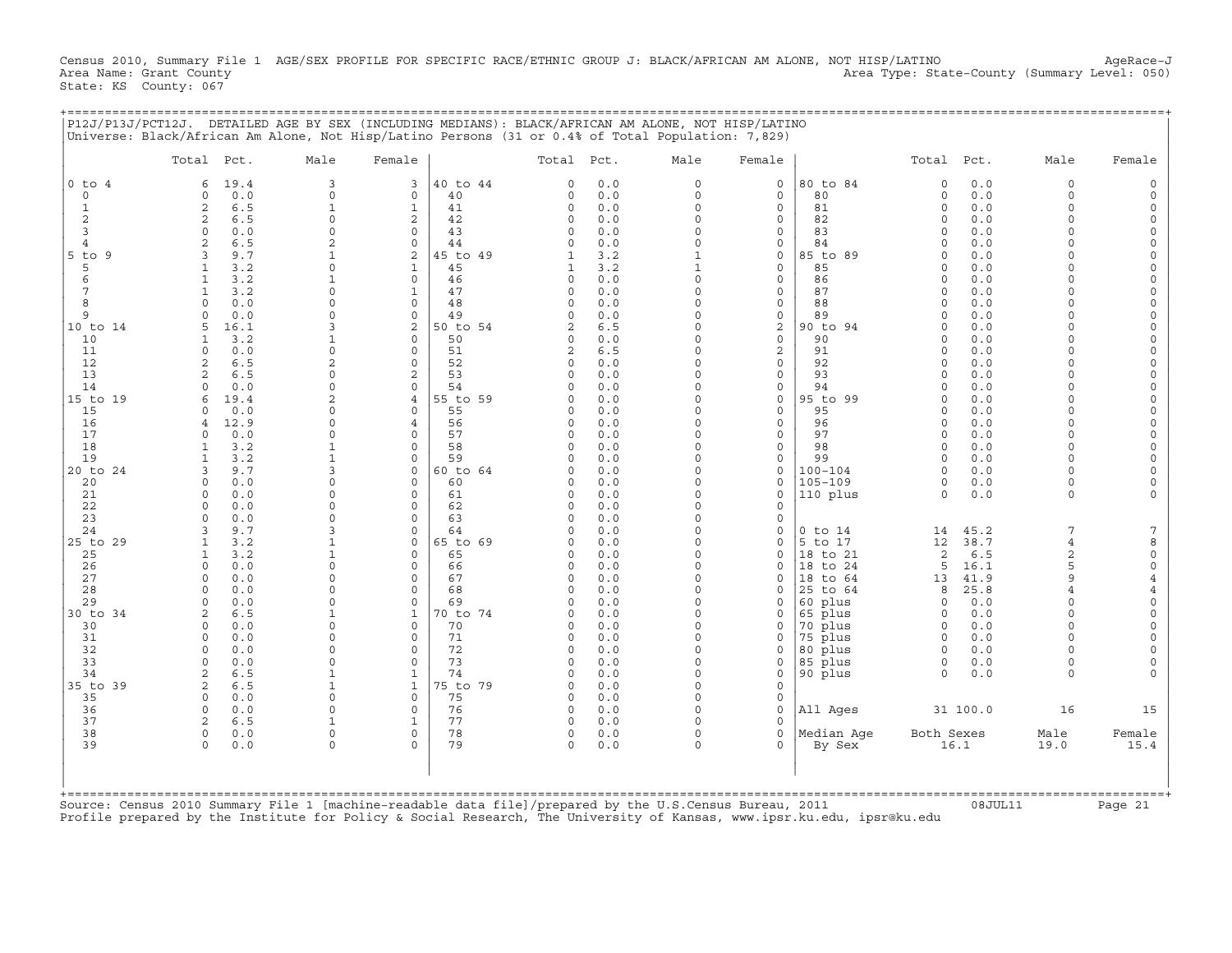Census 2010, Summary File 1 AGE/SEX PROFILE FOR SPECIFIC RACE/ETHNIC GROUP K: AM IND/ALASKA NAT ALONE, NOT HISP/LATINO AgeRace-K<br>Area Name: Grant County (summary Level: 050) Area Type: State-County (Summary Level: 050) State: KS County: 067

|                               | Total Pct.                 |            | Male                         | Female                      |          | Total Pct.               |             | Male                 | Female                      |                      | Total Pct.           |              | Male               | Female                    |
|-------------------------------|----------------------------|------------|------------------------------|-----------------------------|----------|--------------------------|-------------|----------------------|-----------------------------|----------------------|----------------------|--------------|--------------------|---------------------------|
| $0$ to $4$                    | $\circ$                    | 0.0        | $\Omega$                     | $\mathbf 0$                 | 40 to 44 | $\mathbf{1}$             | 3.2         | 1                    | $\mathbf 0$                 | 80 to 84             | $\mathbf{1}$         | 3.2          | $\mathbf{1}$       |                           |
| $\Omega$                      | $\Omega$                   | 0.0        | $\Omega$                     | $\Omega$                    | 40       | $\Omega$                 | 0.0         | $\Omega$             | $\mathbf 0$                 | 80                   | $\circ$              | 0.0          | $\Omega$           |                           |
| $\mathbf{1}$                  | $\circ$                    | 0.0        | $\Omega$                     | $\mathbf 0$                 | 41       | $\circ$                  | 0.0         | $\Omega$             | $\mathsf{O}$                | 81                   | $\mathbf{1}$         | 3.2          | $\mathbf{1}$       |                           |
| $\overline{c}$                | $\mathbf 0$                | 0.0        | $\Omega$                     | 0                           | 42       | $\Omega$                 | 0.0         |                      | 0                           | 82                   | $\Omega$             | 0.0          | $\Omega$           |                           |
| 3                             | $\Omega$<br>$\Omega$       | 0.0<br>0.0 | $\Omega$<br>$\Omega$         | $\Omega$<br>$\mathbf 0$     | 43<br>44 | $\Omega$                 | 3.2         | $\Omega$             | 0                           | 83<br>84             | $\Omega$<br>$\Omega$ | 0.0<br>0.0   | $\Omega$           | $\Omega$                  |
| $\overline{4}$<br>$5$ to<br>9 | 1                          | 3.2        | $\mathbf{1}$                 | $\Omega$                    | 45 to 49 |                          | 0.0<br>12.9 |                      | 0<br>3                      | 85 to 89             | $\Omega$             | 0.0          |                    |                           |
| 5                             | $\Omega$                   | 0.0        | $\Omega$                     | $\Omega$                    | 45       | $\mathbf{1}$             | 3.2         | $\Omega$             | $\mathbf{1}$                | 85                   | $\Omega$             | 0.0          | $\Omega$           |                           |
| 6                             | $\Omega$                   | 0.0        | $\Omega$                     | $\Omega$                    | 46       | $\Omega$                 | 0.0         | $\Omega$             | $\mathbf{0}$                | 86                   | $\Omega$             | 0.0          | $\cap$             | $\Omega$                  |
| $\overline{7}$                | $\circ$                    | 0.0        | $\Omega$                     | $\mathbf 0$                 | 47       | 1                        | 3.2         |                      | $\circ$                     | 87                   | $\Omega$             | 0.0          | $\Omega$           |                           |
| 8                             | 1                          | 3.2        | $\mathbf{1}$                 | 0                           | 48       | 0                        | 0.0         | $\Omega$             | 0                           | 88                   | $\Omega$             | 0.0          | $\Omega$           |                           |
| 9                             | $\circ$                    | 0.0        | $\Omega$                     | $\mathbf 0$                 | 49       | 2                        | 6.5         | $\Omega$             | 2                           | 89                   | $\Omega$             | 0.0          | $\Omega$           |                           |
| 10 to 14                      | $\overline{2}$             | 6.5        | $\Omega$                     | 2                           | 50 to 54 | 2                        | 6.5         |                      | 2                           | 90 to 94             | $\Omega$             | 0.0          | $\Omega$           | $\Omega$                  |
| 10<br>11                      | $\Omega$<br>1              | 0.0<br>3.2 | $\Omega$<br>$\Omega$         | $\Omega$<br>$\mathbf{1}$    | 50<br>51 | $\Omega$<br>$\Omega$     | 0.0<br>0.0  |                      | 0<br>$\mathbf 0$            | 90<br>91             | $\Omega$<br>$\Omega$ | 0.0<br>0.0   |                    |                           |
| 12                            | $\mathbf{1}$               | 3.2        | $\Omega$                     | $\mathbf{1}$                | 52       | $\mathbf{1}$             | 3.2         | $\Omega$             | $\mathbf{1}$                | 92                   | $\Omega$             | 0.0          | $\Omega$           |                           |
| 13                            | $\Omega$                   | 0.0        | $\Omega$                     | $\Omega$                    | 53       |                          | 3.2         |                      | $\mathbf{1}$                | 93                   | $\cap$               | 0.0          |                    | $\Omega$                  |
| 14                            | $\Omega$                   | 0.0        | $\Omega$                     | $\Omega$                    | 54       | $\Omega$                 | 0.0         | $\Omega$             | $\mathbf 0$                 | 94                   | $\Omega$             | 0.0          |                    |                           |
| 15 to 19                      | $\overline{4}$             | 12.9       | 2                            | 2                           | 55 to 59 | 1                        | 3.2         | $\Omega$             | $\mathbf{1}$                | 95 to 99             | 0                    | 0.0          | $\cap$             | $\Omega$                  |
| 15                            | $\Omega$                   | 0.0        | $\Omega$                     | $\Omega$                    | 55       | $\Omega$                 | 0.0         | $\Omega$             | 0                           | 95                   | $\Omega$             | 0.0          | $\Omega$           | $\Omega$                  |
| 16                            | 1                          | 3.2        | $\mathbf{1}$                 | $\mathbf 0$                 | 56       | 0                        | 0.0         |                      | $\mathsf{O}$                | 96                   | $\Omega$             | 0.0          | $\Omega$           |                           |
| 17                            | $\mathbf{1}$               | 3.2        | $\mathbf{1}$<br>$\Omega$     | $\Omega$                    | 57       | $\Omega$                 | 0.0         | $\Omega$             | $\circ$                     | 97                   | $\Omega$             | 0.0          | $\cap$<br>$\Omega$ |                           |
| 18<br>19                      | $\Omega$<br>$\overline{c}$ | 0.0<br>6.5 | $\Omega$                     | $\mathbf 0$<br>$\mathbf{2}$ | 58<br>59 | $\mathbf{1}$<br>$\Omega$ | 3.2<br>0.0  | $\Omega$<br>$\Omega$ | $\mathbf{1}$<br>$\mathbf 0$ | 98<br>99             | $\Omega$<br>$\Omega$ | 0.0<br>0.0   | $\cap$             |                           |
| 20 to 24                      | $\overline{a}$             | 6.5        | $\Omega$                     | $\overline{c}$              | 60 to 64 | $\mathfrak{D}$           | 6.5         |                      | $\circ$                     | $100 - 104$          | $\Omega$             | 0.0          | $\Omega$           |                           |
| 20                            | 1                          | 3.2        | $\Omega$                     | $\mathbf{1}$                | 60       |                          | 3.2         |                      | 0                           | $105 - 109$          | 0                    | 0.0          | $\Omega$           |                           |
| 21                            | $\Omega$                   | 0.0        | $\Omega$                     | $\Omega$                    | 61       | 1                        | 3.2         | $\mathbf{1}$         | $\mathbf 0$                 | 110 plus             | $\Omega$             | 0.0          | $\Omega$           |                           |
| 22                            | $\Omega$                   | 0.0        | $\Omega$                     | 0                           | 62       | $\Omega$                 | 0.0         | $\Omega$             | 0                           |                      |                      |              |                    |                           |
| 23                            | $\mathbf{1}$               | 3.2        | $\cap$                       | $\mathbf{1}$                | 63       | $\Omega$                 | 0.0         | $\Omega$             | $\mathbf 0$                 |                      |                      |              |                    |                           |
| 24                            | $\Omega$                   | 0.0        | $\Omega$                     | $\mathbf 0$                 | 64       | $\Omega$                 | 0.0         | $\Omega$             | 0                           | $0$ to $14$          | 3                    | 9.7          | 1                  | 2                         |
| 25 to 29                      | 3                          | 9.7        | $\mathbf{1}$<br>$\mathbf{1}$ | 2                           | 65 to 69 |                          | 3.2         | $\Omega$             | $\mathbf{1}$                | 5 to 17              | 5                    | 16.1         | 3<br>$\Omega$      | $\boldsymbol{2}$          |
| 25<br>26                      | 1<br>$\circ$               | 3.2<br>0.0 | $\Omega$                     | $\Omega$<br>$\mathbf 0$     | 65<br>66 | $\Omega$<br>1            | 0.0<br>3.2  | $\Omega$<br>$\Omega$ | $\circ$<br>1                | 18 to 21<br>18 to 24 | 3<br>$\overline{4}$  | 9.7          | $\Omega$           | $\ensuremath{\mathsf{3}}$ |
| 27                            | $\circ$                    | 0.0        | $\Omega$                     | 0                           | 67       | 0                        | 0.0         | $\Omega$             | 0                           | 18 to 64             | 22                   | 12.9<br>71.0 | 7                  | $\,4$<br>15               |
| 28                            | $\Omega$                   | 0.0        | $\Omega$                     | $\mathbf 0$                 | 68       | $\Omega$                 | 0.0         |                      | 0                           | 25 to 64             | 18                   | 58.1         | 7                  | $11\,$                    |
| 29                            | $\overline{2}$             | 6.5        | $\Omega$                     | 2                           | 69       |                          | 0.0         | $\Omega$             | 0                           | 60 plus              | 6                    | 19.4         | $\overline{4}$     | $\sqrt{2}$                |
| 30 to 34                      | $\overline{a}$             | 6.5        |                              | $\mathbf{1}$                | 70 to 74 |                          | 3.2         |                      | 0                           | 65 plus              | 4                    | 12.9         | $\overline{2}$     | $\sqrt{2}$                |
| 30                            | 1                          | 3.2        | $\Omega$                     | $\mathbf{1}$                | 70       | $\Omega$                 | 0.0         | $\Omega$             | 0                           | 70 plus              | 3                    | 9.7          | $\overline{a}$     | $\mathbf 1$               |
| 31                            | $\Omega$                   | 0.0        | $\cap$                       | $\Omega$                    | 71       | 1                        | 3.2         |                      | $\Omega$                    | 75 plus              | 2                    | 6.5          | $\mathbf{1}$       | $\mathbf 1$               |
| 32                            | $\Omega$                   | 0.0        | $\Omega$<br>$\mathbf{1}$     | $\Omega$                    | 72       | $\Omega$                 | 0.0         | $\Omega$<br>$\Omega$ | 0                           | 80 plus              | $\mathbf{1}$         | 3.2          | $\Omega$           | $\mathsf{O}\xspace$       |
| 33<br>34                      | 1<br>$\Omega$              | 3.2<br>0.0 | $\Omega$                     | 0<br>$\mathbf 0$            | 73<br>74 | $\Omega$<br>$\Omega$     | 0.0<br>0.0  | $\Omega$             | 0<br>0                      | 85 plus<br>90 plus   | 0<br>$\Omega$        | 0.0<br>0.0   | $\Omega$           | $\mathbf 0$               |
| 35 to 39                      | 3                          | 9.7        | $\mathbf{1}$                 | $\mathbf{2}$                | 75 to 79 | 1                        | 3.2         |                      | $\mathbf{1}$                |                      |                      |              |                    |                           |
| 35                            | $\Omega$                   | 0.0        | $\Omega$                     | $\Omega$                    | 75       | $\Omega$                 | 0.0         | $\Omega$             | $\mathbf{0}$                |                      |                      |              |                    |                           |
| 36                            | $\mathbf{1}$               | 3.2        | $\Omega$                     | $\mathbf{1}$                | 76       | $\Omega$                 | 0.0         | $\Omega$             | $\mathbf 0$                 | All Ages             |                      | 31 100.0     | 12                 | 19                        |
| 37                            | $\mathbf{1}$               | 3.2        | $\mathbf{1}$                 | $\Omega$                    | 77       | $\Omega$                 | 0.0         |                      | $\Omega$                    |                      |                      |              |                    |                           |
| 38                            | $\circ$                    | 0.0        | $\Omega$                     | $\mathbf 0$                 | 78       | 1                        | 3.2         | $\Omega$             | $\mathbf{1}$                | Median Aqe           | Both Sexes           |              | Male               | Female                    |
| 39                            | $\mathbf{1}$               | 3.2        | $\Omega$                     | $\mathbf{1}$                | 79       | $\Omega$                 | 0.0         | $\Omega$             | 0                           | By Sex               |                      | 37.5         | 40.0               | 36.3                      |
| +===========                  |                            |            |                              |                             |          |                          |             |                      |                             |                      |                      |              |                    |                           |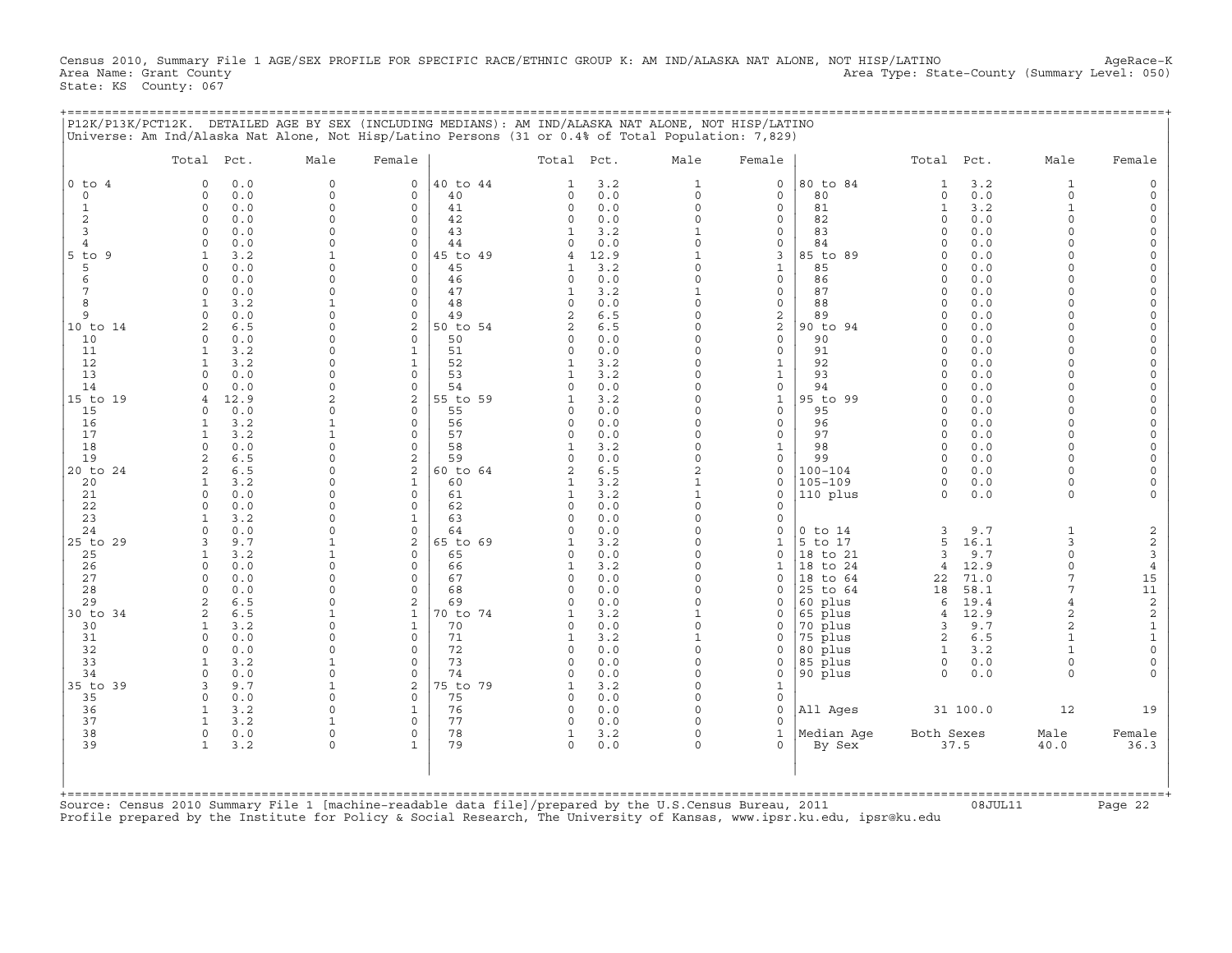Census 2010, Summary File 1 AGE/SEX PROFILE FOR SPECIFIC RACE/ETHNIC GROUP L: ASIAN ALONE, NOT HISPANIC OR LATINO AgeRace-L<br>Area Name: Grant County (summary Level: 050) Area Type: State-County (Summary Level: 050) State: KS County: 067

|                | Total Pct.               |             | Male                     | Female                   |                | Total Pct.              |            | Male                 | Female                       |                    | Total Pct.           |              | Male                 | Female                                  |
|----------------|--------------------------|-------------|--------------------------|--------------------------|----------------|-------------------------|------------|----------------------|------------------------------|--------------------|----------------------|--------------|----------------------|-----------------------------------------|
| $0$ to $4$     | -1                       | 3.8         | $\circ$                  | $\mathbf{1}$             | 40 to 44       | $\mathbf{1}$            | 3.8        | 1                    | $\mathbf 0$                  | 80 to 84           | $\circ$              | 0.0          | $\Omega$             |                                         |
| $\circ$        | $\Omega$                 | 0.0         | $\Omega$                 | $\Omega$                 | 40             | $\Omega$                | 0.0        | $\Omega$             | $\mathbf 0$                  | 80                 | $\circ$              | 0.0          | $\Omega$             |                                         |
| $\mathbf{1}$   | $\Omega$                 | 0.0         | $\Omega$                 | $\mathbf 0$              | 41             | $\mathbf{1}$            | 3.8        | $\mathbf{1}$         | $\mathbf 0$                  | 81                 | $\circ$              | 0.0          | $\Omega$             |                                         |
| 2              | $\Omega$<br>$\mathbf{1}$ | 0.0         | $\mathbf 0$<br>$\Omega$  | 0<br>$\mathbf{1}$        | 42<br>43       | $\Omega$<br>$\Omega$    | 0.0        | $\Omega$<br>$\Omega$ | 0                            | 82                 | $\Omega$<br>$\Omega$ | 0.0<br>0.0   | $\Omega$<br>$\Omega$ | $\Omega$                                |
| 3<br>4         | $\cap$                   | 3.8<br>0.0  |                          | $\mathbf 0$              | 44             |                         | 0.0<br>0.0 |                      | 0<br>0                       | 83<br>84           | $\Omega$             | 0.0          |                      | $\Omega$                                |
| $5$ to $9$     | 5                        | 19.2        | $\mathcal{R}$            | $\overline{2}$           | 45 to 49       | $\cap$                  | 0.0        | $\Omega$             | $\Omega$                     | 85 to 89           | 1                    | 3.8          |                      |                                         |
| 5              | $\mathbf{1}$             | 3.8         | $\mathbf{1}$             | $\mathbf 0$              | 45             | $\Omega$                | 0.0        | $\Omega$             | $\mathbf 0$                  | 85                 | $\Omega$             | 0.0          | $\Omega$             | $\Omega$                                |
| 6              | $\overline{4}$           | 15.4        | $\overline{2}$           | $\overline{a}$           | 46             | $\Omega$                | 0.0        | $\Omega$             | $\mathbf 0$                  | 86                 | $\Omega$             | 0.0          | $\Omega$             | $\Omega$                                |
| 7              | $\Omega$                 | 0.0         | $\Omega$                 | 0                        | 47             | $\circ$                 | 0.0        |                      | 0                            | 87                 | $\Omega$             | 0.0          | $\Omega$             | $\Omega$                                |
| 8              | $\Omega$                 | 0.0         | $\Omega$                 | 0                        | 48             | $\Omega$                | 0.0        |                      | 0                            | 88                 | 0                    | 0.0          | $\Omega$             | $\mathbf 0$                             |
| 9              |                          | 0.0         | $\Omega$<br>$\Omega$     | $\mathbf 0$<br>0         | 49<br>50 to 54 | $\Omega$                | 0.0        | $\Omega$             | $\mathbf 0$                  | 89<br>90 to 94     | 1<br>$\Omega$        | 3.8<br>0.0   | $\Omega$<br>$\Omega$ | 1<br>$\Omega$                           |
| 10 to 14<br>10 | $\Omega$                 | 0.0<br>0.0  | $\Omega$                 | $\Omega$                 | 50             | $\Omega$                | 3.8<br>0.0 |                      | $\mathbf{1}$<br>$\mathbf 0$  | 90                 | $\Omega$             | 0.0          |                      | $\Omega$                                |
| 11             | $\Omega$                 | 0.0         | $\Omega$                 | $\Omega$                 | 51             | $\Omega$                | 0.0        |                      | $\mathbf{0}$                 | 91                 | $\Omega$             | 0.0          |                      |                                         |
| 12             | $\Omega$                 | 0.0         | $\Omega$                 | $\Omega$                 | 52             | $\mathbf{1}$            | 3.8        | $\Omega$             | $\mathbf{1}$                 | 92                 | $\Omega$             | 0.0          | $\Omega$             |                                         |
| 13             | $\cap$                   | 0.0         | $\Omega$                 | $\Omega$                 | 53             | $\Omega$                | 0.0        |                      | $\Omega$                     | 93                 | $\cap$               | 0.0          |                      | $\Omega$                                |
| 14             | $\Omega$                 | 0.0         | $\Omega$                 | $\mathbf 0$              | 54             | <sup>0</sup>            | 0.0        | $\Omega$             | 0                            | 94                 | $\Omega$             | $0.0$        |                      |                                         |
| 15 to 19       | 1                        | 3.8         | $\Omega$                 | $\mathbf{1}$             | 55 to 59       | $\Omega$                | 0.0        | $\Omega$             | $\mathsf{O}$                 | 95 to 99           | 0                    | 0.0          | $\Omega$             | $\Omega$                                |
| 15             | $\Omega$<br>$\mathbf{1}$ | 0.0         | $\Omega$<br>$\Omega$     | 0                        | 55             | $\Omega$                | 0.0        | $\Omega$             | $\mathbf 0$                  | 95                 | $\Omega$<br>$\Omega$ | 0.0          | $\Omega$<br>$\Omega$ | $\Omega$                                |
| 16<br>17       | $\Omega$                 | 3.8<br>0.0  | $\Omega$                 | $\mathbf{1}$<br>$\Omega$ | 56<br>57       | 0<br>$\Omega$           | 0.0<br>0.0 |                      | $\mathsf{O}$<br>$\mathbf{0}$ | 96<br>97           | $\Omega$             | 0.0<br>0.0   | $\Omega$             |                                         |
| 18             | $\Omega$                 | 0.0         | $\Omega$                 | 0                        | 58             | $\Omega$                | 0.0        | $\Omega$             | $\mathbf{0}$                 | 98                 | $\Omega$             | 0.0          | $\Omega$             |                                         |
| 19             | $\Omega$                 | 0.0         | $\Omega$                 | 0                        | 59             | $\Omega$                | 0.0        | $\Omega$             | $\mathbf 0$                  | 99                 | $\Omega$             | 0.0          | $\Omega$             | $\Omega$                                |
| 20 to 24       |                          | 3.8         | $\Omega$                 | $\mathbf{1}$             | 60 to 64       | 3                       | 11.5       | $\overline{2}$       | $\mathbf{1}$                 | $100 - 104$        | $\Omega$             | 0.0          | $\Omega$             |                                         |
| 20             | $\Omega$                 | 0.0         | $\Omega$                 | $\Omega$                 | 60             |                         | 0.0        | $\Omega$             | 0                            | $105 - 109$        | 0                    | 0.0          | $\Omega$             |                                         |
| 21             | $\Omega$                 | 0.0         | $\Omega$                 | $\Omega$                 | 61             | 2                       | 7.7        | 1                    | $\mathbf{1}$                 | 110 plus           | 0                    | 0.0          | $\Omega$             |                                         |
| 22             | $\Omega$<br>$\mathbf{1}$ | 0.0<br>3.8  | $\Omega$<br>$\Omega$     | 0<br>$\mathbf{1}$        | 62<br>63       | $\Omega$<br>1           | 0.0        | $\Omega$             | 0<br>$\Omega$                |                    |                      |              |                      |                                         |
| 23<br>24       | $\Omega$                 | 0.0         | $\Omega$                 | $\mathbf 0$              | 64             | $\Omega$                | 3.8<br>0.0 | $\Omega$             | 0                            | $0$ to $14$        | 6                    | 23.1         | 3                    | 3                                       |
| 25 to 29       | 3                        | 11.5        | $\mathbf{1}$             | $\overline{a}$           | 65 to 69       | $\mathbf{1}$            | 3.8        | $\Omega$             | $\mathbf 1$                  | 5 to 17            | 6                    | 23.1         | 3                    | $\overline{3}$                          |
| 25             | $\mathbf{1}$             | 3.8         | $\Omega$                 | $\mathbf{1}$             | 65             |                         | 3.8        | $\Omega$             | $\mathbf 1$                  | 18 to 21           | $\circ$              | 0.0          | $\Omega$             | $\mathsf{O}\xspace$                     |
| 26             | 1                        | 3.8         | $\mathbf{1}$             | 0                        | 66             | 0                       | 0.0        |                      | 0                            | 18 to 24           | 1                    | 3.8          | $\Omega$             | $\mathbf{1}$                            |
| 27             | $\mathbf 0$              | 0.0         | $\Omega$                 | 0                        | 67             | 0                       | 0.0        | $\Omega$             | 0                            | 18 to 64           | 16                   | 61.5         | 6                    | 10                                      |
| 28             | $\Omega$                 | 0.0         | $\Omega$                 | 0                        | 68             | $\Omega$                | 0.0        |                      | $\Omega$                     | 25 to 64           | 15                   | 57.7         |                      | $\mathsf 9$                             |
| 29<br>30 to 34 | $\mathbf{1}$<br>3        | 3.8<br>11.5 | $\Omega$<br>$\Omega$     | $\mathbf{1}$<br>3        | 69<br>70 to 74 | $\Omega$<br>1           | 0.0<br>3.8 |                      | $\Omega$<br>0                | 60 plus            | 6<br>3               | 23.1<br>11.5 |                      | $\ensuremath{\mathsf{3}}$<br>$\sqrt{2}$ |
| 30             | 2                        | 7.7         | $\Omega$                 | $\overline{2}$           | 70             | $\Omega$                | 0.0        | $\Omega$             | $\Omega$                     | 65 plus<br>70 plus | $\overline{c}$       | 7.7          | $\mathbf{1}$         | $\mathbf{1}$                            |
| 31             | $\cap$                   | 0.0         | $\Omega$                 | $\Omega$                 | 71             | 1                       | 3.8        |                      | 0                            | 75 plus            | $\mathbf{1}$         | 3.8          |                      | $\mathbf 1$                             |
| 32             | $\Omega$                 | 0.0         | $\Omega$                 | 0                        | 72             | $\Omega$                | 0.0        | $\Omega$             | $\Omega$                     | 80 plus            | $\mathbf{1}$         | 3.8          |                      | $\mathbf{1}$                            |
| 33             | $\Omega$                 | 0.0         | $\Omega$                 | 0                        | 73             | $\Omega$                | 0.0        | $\Omega$             | 0                            | 85 plus            | 1                    | 3.8          | $\Omega$             | $\mathbf 1$                             |
| 34             | -1                       | 3.8         | $\Omega$                 | $\mathbf{1}$             | 74             | $\Omega$                | 0.0        | $\Omega$             | 0                            | 90 plus            | $\Omega$             | 0.0          | $\Omega$             |                                         |
| 35 to 39       | $\overline{4}$           | 15.4        | $\overline{a}$           | 2                        | 75 to 79       | $\Omega$                | 0.0        | $\Omega$             | 0                            |                    |                      |              |                      |                                         |
| 35<br>36       | $\Omega$<br>$\mathbf{1}$ | 0.0<br>3.8  | $\Omega$<br>$\mathbf{1}$ | $\Omega$<br>$\mathbf 0$  | 75<br>76       | $\Omega$<br>$\mathbf 0$ | 0.0<br>0.0 | $\Omega$<br>$\Omega$ | $\mathbf 0$<br>$\mathbf{0}$  | All Ages           |                      | 26 100.0     | 10                   | 16                                      |
| 37             | $\mathbf{1}$             | 3.8         | $\Omega$                 | $\mathbf{1}$             | 77             | $\Omega$                | 0.0        |                      | $\Omega$                     |                    |                      |              |                      |                                         |
| 38             | $\mathbf{1}$             | 3.8         | $\Omega$                 | $\mathbf{1}$             | 78             | 0                       | 0.0        | $\Omega$             | $\circ$                      | Median Aqe         | Both Sexes           |              | Male                 | Female                                  |
| 39             | 1                        | 3.8         | $\mathbf{1}$             | $\Omega$                 | 79             | $\Omega$                | 0.0        |                      | $\Omega$                     | By Sex             |                      | 33.3         | 37.5                 | 31.7                                    |
|                |                          |             |                          |                          |                |                         |            |                      |                              |                    |                      |              |                      |                                         |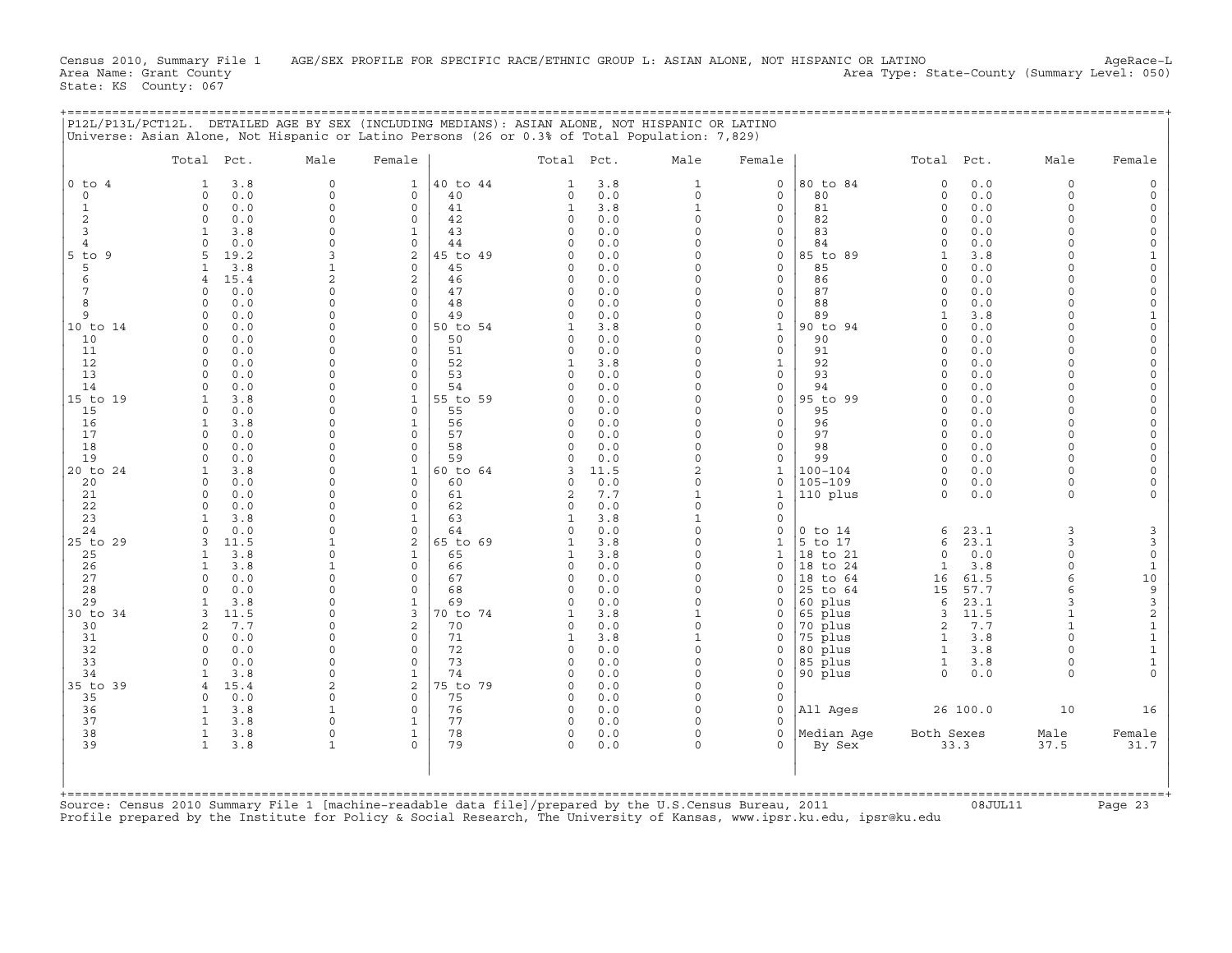Census 2010, Summary File 1 AGE/SEX PROFILE FOR SPECIFIC RACE/ETHNIC GROUP M: NAT HAWAIIAN/OPI ALONE, NOT HISP/LATINO AgeRace-M<br>Area Name: Grant County (summary Level: 050) Area Type: State-County (Summary Level: 050) State: KS County: 067

| $0$ to $4$     |          |          |                         |                |          |                      |                      |                    |                      |                      |        |
|----------------|----------|----------|-------------------------|----------------|----------|----------------------|----------------------|--------------------|----------------------|----------------------|--------|
|                | $\Omega$ | $\circ$  | $\mathbf 0$             | 40 to 44       | $\Omega$ | $\Omega$             | $\mathbf 0$          | 80 to 84           | $\circ$              | $\circ$              |        |
|                | $\Omega$ | $\Omega$ | $\mathbf 0$             | 40             | $\Omega$ | $\Omega$             | $\mathbf{0}$         | 80                 | $\Omega$             | $\Omega$             |        |
|                | $\Omega$ | $\Omega$ | $\mathbf 0$             | 41             |          | $\Omega$             | 0                    | 81                 | $\Omega$             | $\Omega$             |        |
|                | $\Omega$ | $\Omega$ | 0                       | 42             |          | $\Omega$             | 0                    | 82                 |                      | $\Omega$             |        |
|                | $\Omega$ |          | 0                       | 43             |          | $\Omega$             | 0                    | 83                 | $\cap$               | $\cap$               |        |
|                | $\cap$   |          | $\mathbf 0$             | 44             |          | $\Omega$             | 0                    | 84                 |                      |                      |        |
| $5$ to<br>9    | $\cap$   |          | $\Omega$                | 45 to 49       |          | $\Omega$             | 0                    | 85 to 89           |                      |                      |        |
|                | $\cap$   | $\cap$   | $\mathbf 0$             | 45             |          | $\Omega$             | 0                    | 85                 | $\Omega$             | $\cap$               |        |
|                | $\cap$   |          | $\mathbf 0$             | 46             |          | $\Omega$             | 0                    | 86                 | $\Omega$             | $\cap$               |        |
|                | $\Omega$ | $\cap$   | $\mathbf 0$             | 47             |          | $\Omega$             | 0                    | 87                 |                      | $\Omega$             |        |
|                |          |          | $\mathbf 0$             | 48             |          | $\Omega$             | 0                    | 88                 | $\cap$               |                      |        |
|                |          | O        | $\mathbf 0$             | 49             |          | $\Omega$             | 0                    | 89                 | $\Omega$             | $\Omega$             |        |
| 10 to 14       |          | $\cap$   | $\mathbf 0$             | 50 to 54       |          | $\Omega$             | 0                    | 90 to 94           | $\cap$               | $\Omega$             |        |
| 10             |          |          | $\Omega$                | 50             |          | $\Omega$             | 0                    | 90                 |                      |                      |        |
| 11             |          |          | $\Omega$                | 51             |          | $\Omega$             | $\mathbf 0$          | 91                 | $\Omega$             |                      |        |
| 12             |          |          | $\Omega$                | 52             |          | $\Omega$             | 0                    | 92                 | $\Omega$             |                      |        |
| 13             |          |          | $\Omega$                | 53             |          | $\Omega$             | 0                    | 93                 |                      |                      |        |
| 14             |          |          | $\mathbf 0$             | 54             |          | $\Omega$             | 0                    | 94                 |                      |                      |        |
| 15 to 19       | n        |          | 0                       | 55 to 59       |          | $\Omega$             | 0                    | 95 to 99           | $\Omega$             | $\cap$               |        |
| 15             |          |          | $\mathbf 0$             | 55             |          | $\Omega$             | $\mathbf{0}$         | 95                 | $\cap$               | $\cap$               |        |
| 16             | $\cap$   |          | $\mathbf 0$             | 56             |          | $\Omega$             | $\mathbf{0}$         | 96                 | $\Omega$             | $\Omega$             |        |
| 17             | $\cap$   |          | $\Omega$                | 57             |          | $\Omega$             | $\mathbf{0}$         | 97                 | $\cap$               | $\Omega$             |        |
| 18             |          | $\cap$   | $\mathbf 0$             | 58             |          | $\Omega$             | $\mathbf{0}$         | 98                 | $\Omega$             | $\Omega$             |        |
| 19             |          | $\cap$   | $\mathbf 0$             | 59             |          | $\Omega$             | 0                    | 99                 | $\cap$               | $\Omega$             |        |
| 20 to 24       |          |          | $\mathbf 0$             | 60 to 64       |          | $\Omega$             | $\mathbf{0}$         | $100 - 104$        | $\Omega$             | $\Omega$             |        |
| 20             |          |          | $\Omega$                | 60             |          | $\Omega$             | 0                    | $105 - 109$        | $\Omega$             | $\Omega$             |        |
| 21             | $\Omega$ |          | $\mathbf 0$             | 61             |          | $\Omega$             | 0                    | 110 plus           | $\Omega$             | $\Omega$             |        |
| 22             |          |          | $\Omega$                | 62             |          | $\Omega$             | 0                    |                    |                      |                      |        |
| 23             |          |          | $\Omega$                | 63             |          | $\Omega$             | 0                    |                    |                      |                      |        |
| 24             |          | $\cap$   | $\Omega$                | 64             |          | $\Omega$             | 0                    | $0$ to $14$        | $\Omega$             | $\Omega$             |        |
| 25 to 29       |          | $\cap$   | $\mathbf 0$             | 65 to 69       |          | $\Omega$             | 0                    | 5 to 17            | $\Omega$             | $\Omega$             |        |
| 25             | $\cap$   | $\cap$   | $\Omega$                | 65             |          | $\Omega$             | 0                    | 18 to 21           | $\cap$               | $\Omega$             |        |
| 26             | $\Omega$ |          | $\mathbf 0$             | 66             |          | $\Omega$             | 0                    | 18 to 24           | $\Omega$<br>$\Omega$ | $\Omega$<br>$\Omega$ |        |
| 27             | $\Omega$ | O        | 0                       | 67             |          | 0                    | 0                    | 18 to 64           | $\Omega$             | $\Omega$             |        |
| 28<br>29       |          |          | $\mathbf 0$             | 68             |          | $\Omega$<br>$\Omega$ | $\Omega$             | 25 to 64           | $\cap$               | $\Omega$             |        |
|                |          |          | $\mathbf 0$<br>$\Omega$ | 69             |          | $\Omega$             | $\Omega$             | 60 plus            | $\Omega$             |                      |        |
| 30 to 34<br>30 |          |          | $\Omega$                | 70 to 74<br>70 |          | $\Omega$             | $\Omega$<br>$\Omega$ | 65 plus<br>70 plus | $\Omega$             |                      |        |
| 31             | $\cap$   |          | $\Omega$                | 71             |          | $\Omega$             |                      | 75 plus            | $\Omega$             |                      |        |
| 32             |          |          | $\mathbf 0$             | 72             |          | $\Omega$             | 0<br>$\Omega$        | 80 plus            | $\Omega$             |                      |        |
| 33             |          |          | $\Omega$                | 73             |          | 0                    | 0                    | 85 plus            | $\Omega$             | $\Omega$             |        |
| 34             | $\Omega$ | $\cap$   | $\mathbf 0$             | 74             |          | $\Omega$             | 0                    | 90 plus            | $\cap$               | $\cap$               |        |
| 35 to 39       | $\Omega$ | $\cap$   | $\mathbf 0$             | 75 to 79       |          | $\Omega$             | 0                    |                    |                      |                      |        |
| 35             | $\Omega$ | $\cap$   | $\Omega$                | 75             |          | $\Omega$             | 0                    |                    |                      |                      |        |
| 36             | $\Omega$ | $\cap$   | $\mathbf 0$             | 76             | $\cap$   | $\Omega$             | $\mathbf{0}$         | All Ages           | $\circ$              | $\circ$              |        |
| 37             |          |          | $\Omega$                | 77             |          |                      | $\Omega$             |                    |                      |                      |        |
| 38             | $\circ$  | $\Omega$ | 0                       | 78             | $\Omega$ | $\Omega$             | $\mathbf{0}$         | Median Age         | Both Sexes           | Male                 | Female |
| 39             | $\Omega$ | $\cap$   | $\Omega$                | 79             |          | $\Omega$             | 0                    | By Sex             |                      |                      |        |
|                |          |          |                         |                |          |                      |                      |                    |                      |                      |        |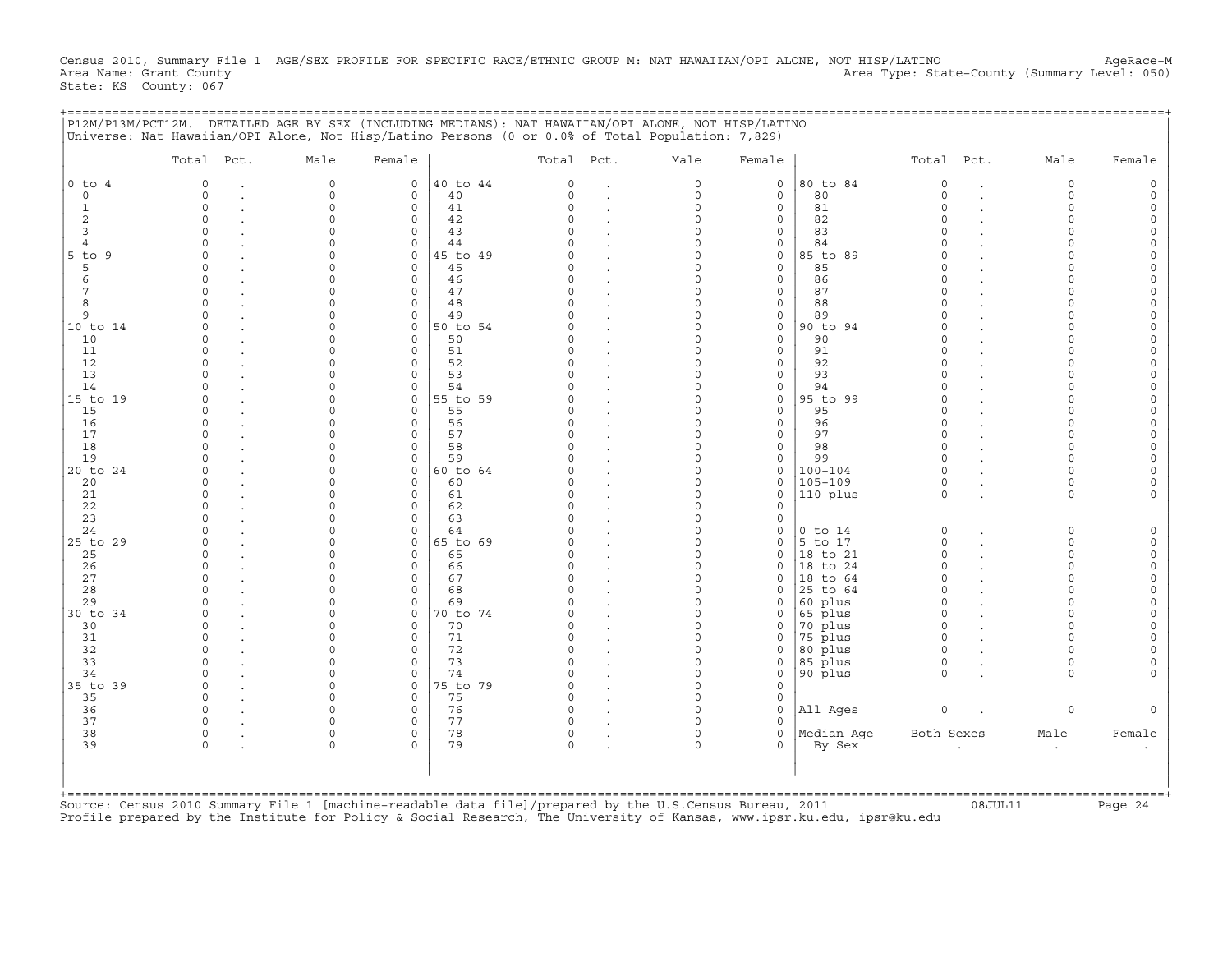Census 2010, Summary File 1 AGE/SEX PROFILE FOR SPECIFIC RACE/ETHNIC GROUP N: SOME OTHER RACE ALONE, NOT HISP/LATINO AgeRace-N<br>Area Name: Grant County Level: 050) Area Type: State-County (Summary Level: 050) Area Type: State-County (Summary Level: 050) State: KS County: 067

+===================================================================================================================================================+

|P12N/P13N/PCT12N. DETAILED AGE BY SEX (INCLUDING MEDIANS): SOME OTHER RACE ALONE, NOT HISP/LATINO | |Universe: Some Other Race Alone, Not Hisp/Latino Persons (2 or 0.0% of Total Population: 7,829) | | | | Total Pct. Male Female | Total Pct. Male Female | Total Pct. Male Female | | | | | |0 to 4 1 50.0 0 1 |40 to 44 0 0.0 0 0 |80 to 84 0 0.0 0 0 | | 0 0 0.0 0 0 | 40 0 0.0 0 0 | 80 0 0.0 0 0 | | 1 1 50.0 0 1 | 41 0 0.0 0 0 | 81 0 0.0 0 0 | | 2 0 0.0 0 0 | 42 0 0.0 0 0 | 82 0 0.0 0 0 | | 3 0 0.0 0 0 | 43 0 0.0 0 0 | 83 0 0.0 0 0 | | 4 0 0.0 0 0 | 44 0 0.0 0 0 | 84 0 0.0 0 0 | |5 to 9 0 0.0 0 0 |45 to 49 0 0.0 0 0 |85 to 89 0 0.0 0 0 | | 5 0 0.0 0 0 | 45 0 0.0 0 0 | 85 0 0.0 0 0 | | 6 0 0.0 0 0 | 46 0 0.0 0 0 | 86 0 0.0 0 0 | | 7 0 0.0 0 0 | 47 0 0.0 0 0 | 87 0 0.0 0 0 | | 8 0 0.0 0 0 | 48 0 0.0 0 0 | 88 0 0.0 0 0 | | 9 0 0.0 0 0 | 49 0 0.0 0 0 | 89 0 0.0 0 0 | |10 to 14 0 0.0 0 0 |50 to 54 1 50.0 1 0 |90 to 94 0 0.0 0 0 | | 10 0 0.0 0 0 | 50 0 0.0 0 0 | 90 0 0.0 0 0 | | 11 0 0.0 0 0 | 51 1 50.0 1 0 | 91 0 0.0 0 0 | | 12 0 0.0 0 0 | 52 0 0.0 0 0 | 92 0 0.0 0 0 | | 13 0 0.0 0 0 | 53 0 0.0 0 0 | 93 0 0.0 0 0 | | 14 0 0.0 0 0 | 54 0 0.0 0 0 | 94 0 0.0 0 0 | |15 to 19 0 0.0 0 0 |55 to 59 0 0.0 0 0 |95 to 99 0 0.0 0 0 | | 15 0 0.0 0 0 | 55 0 0.0 0 0 | 95 0 0.0 0 0 | | 16 0 0.0 0 0 | 56 0 0.0 0 0 | 96 0 0.0 0 0 | | 17 0 0.0 0 0 | 57 0 0.0 0 0 | 97 0 0.0 0 0 | | 18 0 0.0 0 0 | 58 0 0.0 0 0 | 98 0 0.0 0 0 | | 19 0 0.0 0 0 | 59 0 0.0 0 0 | 99 0 0.0 0 0 | |20 to 24 0 0.0 0 0 |60 to 64 0 0.0 0 0 |100−104 0 0.0 0 0 | | 20 0 0.0 0 0 | 60 0 0.0 0 0 |105−109 0 0.0 0 0 | | 21 0 0.0 0 0 | 61 0 0.0 0 0 |110 plus 0 0.0 0 0 | | 22 0 0.0 0 0 | 62 0 0.0 0 0 | | | 23 0 0.0 0 0 | 63 0 0.0 0 0 | | | 24 0 0.0 0 0 | 64 0 0.0 0 0 |0 to 14 1 50.0 0 1 | |25 to 29 0 0.0 0 0 |65 to 69 0 0.0 0 0 |5 to 17 0 0.0 0 0 | | 25 0 0.0 0 0 | 65 0 0.0 0 0 |18 to 21 0 0.0 0 0 | | 26 0 0.0 0 0 | 66 0 0.0 0 0 |18 to 24 0 0.0 0 0 | | 27 0 0.0 0 0 | 67 0 0.0 0 0 |18 to 64 1 50.0 1 0 | | 28 0 0.0 0 0 | 68 0 0.0 0 0 |25 to 64 1 50.0 1 0 | | 29 0 0.0 0 0 | 69 0 0.0 0 0 |60 plus 0 0.0 0 0 | |30 to 34 0 0.0 0 0 |70 to 74 0 0.0 0 0 |65 plus 0 0.0 0 0 | | 30 0 0.0 0 0 | 70 0 0.0 0 0 |70 plus 0 0.0 0 0 | | 31 0 0.0 0 0 | 71 0 0.0 0 0 |75 plus 0 0.0 0 0 | | 32 0 0.0 0 0 | 72 0 0.0 0 0 |80 plus 0 0.0 0 0 | | 33 0 0.0 0 0 | 73 0 0.0 0 0 |85 plus 0 0.0 0 0 | | 34 0 0.0 0 0 | 74 0 0.0 0 0 |90 plus 0 0.0 0 0 | |35 to 39 0 0.0 0 0 |75 to 79 0 0.0 0 0 | | | 35 0 0.0 0 0 | 75 0 0.0 0 0 | | | 36 0 0.0 0 0 | 76 0 0.0 0 0 |All Ages 2 100.0 1 1 | | 37 0 0.0 0 0 | 77 0 0.0 0 0 | | | 38 0 0.0 0 0 | 78 0 0.0 0 0 |Median Age Both Sexes Male Female | | 39 0 0.0 0 0 | 79 0 0.0 0 0 | By Sex . 52.5 . | | | | | | | | | | | +===================================================================================================================================================+Source: Census 2010 Summary File 1 [machine−readable data file]/prepared by the U.S.Census Bureau, 2011 08JUL11 Page 25

Profile prepared by the Institute for Policy & Social Research, The University of Kansas, www.ipsr.ku.edu, ipsr@ku.edu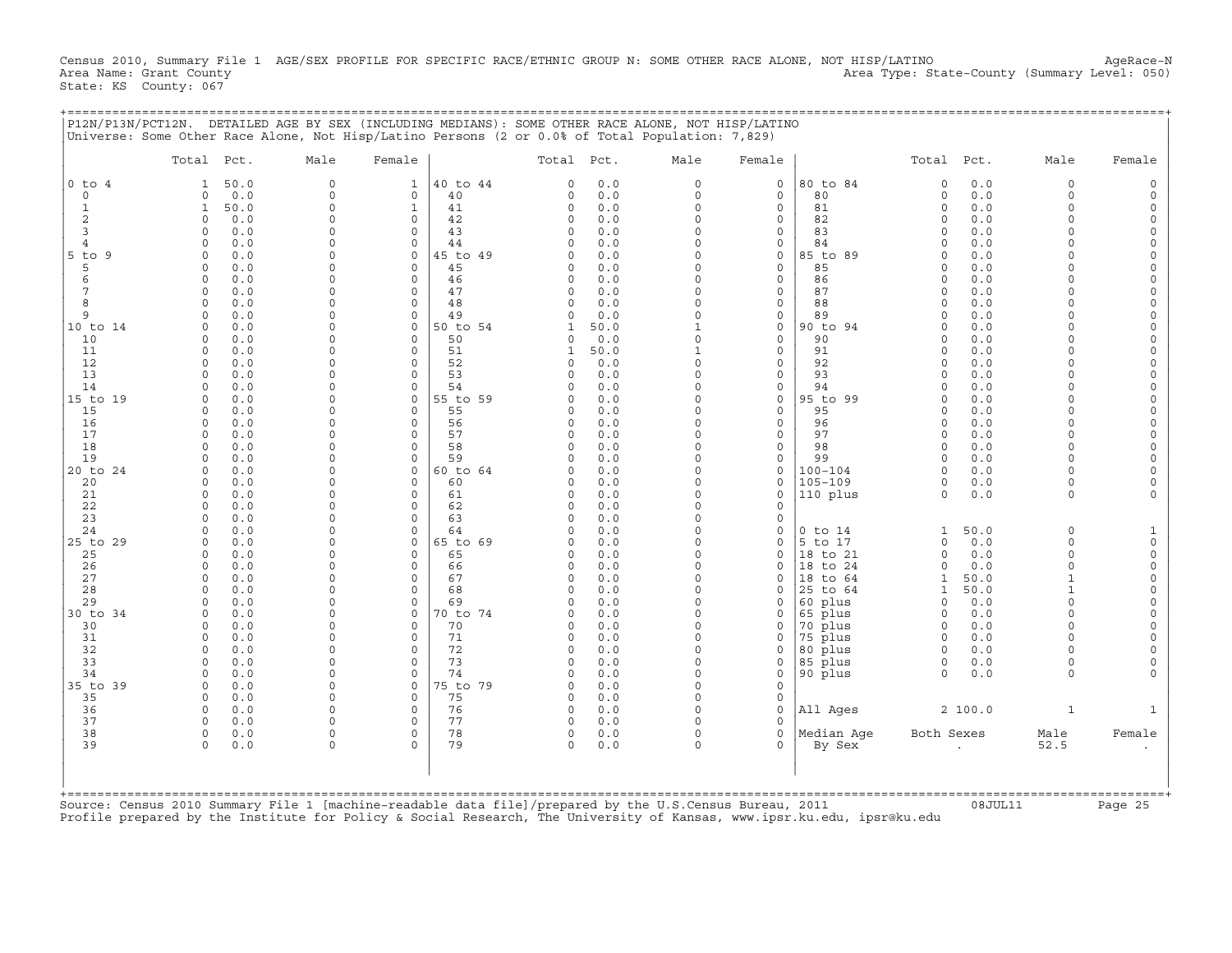Census 2010, Summary File 1 AGE/SEX PROFILE FOR SPECIFIC RACE/ETHNIC GROUP O: TWO OR MORE RACES, NOT HISPANIC/LATINO AgeRace-O<br>Area Name: Grant County (summary Level: 050) Area Type: State-County (Summary Level: 050) State: KS County: 067

|                                                                                                         | Total Pct.                 |            | Male                       | Female                   |                | Total Pct.               |              | Male                     | Female                  |                            | Total Pct.           |              | Male                 | Female                      |
|---------------------------------------------------------------------------------------------------------|----------------------------|------------|----------------------------|--------------------------|----------------|--------------------------|--------------|--------------------------|-------------------------|----------------------------|----------------------|--------------|----------------------|-----------------------------|
| $0$ to $4$                                                                                              | 4                          | 6.7        | 3                          | 1                        | 40 to 44       | $\mathbf{1}$             | 1.7          | $\Omega$                 | $\mathbf{1}$            | 80 to 84                   | $\circ$              | 0.0          | $\Omega$             |                             |
| $\Omega$                                                                                                | $\Omega$                   | 0.0        | $\Omega$                   | $\mathbf 0$              | 40             | $\circ$                  | 0.0          | $\Omega$                 | $\mathbf 0$             | 80                         | $\Omega$             | 0.0          | $\Omega$             |                             |
| $\mathbf{1}$                                                                                            | $\overline{2}$             | 3.3        | $\overline{2}$             | $\mathbf 0$              | 41             | $\mathbf{1}$             | 1.7          | $\Omega$                 | $\mathbf{1}$            | 81                         | $\Omega$             | 0.0          | $\Omega$             |                             |
| 2                                                                                                       | 1                          | 1.7        | $\mathbf{1}$               | $\Omega$                 | 42             | $\Omega$                 | 0.0          | $\Omega$                 | 0                       | 82                         | $\Omega$             | 0.0          | $\Omega$             |                             |
| 3<br>4                                                                                                  | $\mathbf{1}$<br>$\Omega$   | 1.7<br>0.0 | $\Omega$<br>$\Omega$       | 1<br>$\circ$             | 43<br>44       | $\Omega$<br>$\Omega$     | 0.0<br>0.0   | $\Omega$<br>$\Omega$     | $\mathbf 0$<br>0        | 83<br>84                   | $\Omega$<br>$\Omega$ | 0.0<br>0.0   | $\Omega$             | $\Omega$<br>$\Omega$        |
| $5$ to<br>9                                                                                             | 12                         | 20.0       |                            | $\overline{5}$           | 45 to 49       | 3                        | 5.0          | 1                        | 2                       | 85 to 89                   | $\cap$               | 0.0          |                      | $\Omega$                    |
| 5                                                                                                       | 1                          | 1.7        | $\Omega$                   | $\mathbf{1}$             | 45             | $\circ$                  | 0.0          | $\Omega$                 | $\mathbf 0$             | 85                         | $\Omega$             | 0.0          | $\cap$               | $\Omega$                    |
| 6                                                                                                       | $\overline{1}$             | 1.7        |                            | $\Omega$                 | 46             | $\overline{c}$           | 3.3          | $\Omega$                 | 2                       | 86                         | $\cap$               | 0.0          |                      | $\Omega$                    |
| 7                                                                                                       | 3                          | 5.0        |                            | $\Omega$                 | 47             | 0                        | 0.0          | $\Omega$                 | $\mathsf{O}\xspace$     | 87                         | $\Omega$             | 0.0          | $\cap$               | $\Omega$                    |
| 8                                                                                                       | 2                          | 3.3        |                            | 1                        | 48             | $\mathbf{1}$             | 1.7          |                          | $\mathbf 0$             | 88                         | $\Omega$             | 0.0          | $\cap$               | $\Omega$                    |
| 9                                                                                                       | 5                          | 8.3        | $\overline{a}$             | 3                        | 49             | $\Omega$                 | 0.0          | $\Omega$                 | $\mathbf 0$             | 89                         | $\Omega$             | 0.0          | $\Omega$             | $\mathbf 0$                 |
| 10 to 14                                                                                                | 6                          | 10.0       |                            | 2                        | 50 to 54       | 3                        | 5.0          | 3                        | 0                       | 90 to 94                   | $\mathbf{1}$         | 1.7          | $\Omega$             | $\mathbf{1}$                |
| 10                                                                                                      | $\cap$                     | 0.0        |                            | $\Omega$                 | 50             | -1                       | 1.7          | $\mathbf{1}$             | $\mathbf 0$             | 90                         | $\Omega$<br>$\Omega$ | 0.0          | $\Omega$             | $\Omega$                    |
| 11<br>12                                                                                                | 4<br>$\Omega$              | 6.7<br>0.0 |                            | 1<br>$\Omega$            | 51<br>52       | 1<br>$\Omega$            | 1.7<br>0.0   | $\mathbf{1}$<br>$\Omega$ | $\mathbf 0$<br>$\Omega$ | 91<br>92                   | $\mathbf{1}$         | 0.0<br>1.7   | $\Omega$             | $\mathbf 0$<br>$\mathbf{1}$ |
| 13                                                                                                      | 1                          | 1.7        |                            | 1                        | 53             | 1                        | 1.7          |                          | $\mathbf 0$             | 93                         | $\Omega$             | 0.0          |                      | $\Omega$                    |
| 14                                                                                                      | $\mathbf{1}$               | 1.7        |                            | $\Omega$                 | 54             | $\Omega$                 | 0.0          | $\Omega$                 | $\mathbf 0$             | 94                         | $\Omega$             | 0.0          | $\Omega$             | $\Omega$                    |
| 15 to 19                                                                                                | 6                          | 10.0       | 1                          | 5                        | 55 to 59       | 4                        | 6.7          | $\Omega$                 | $\overline{4}$          | 95 to 99                   | $\Omega$             | 0.0          | $\cap$               | $\Omega$                    |
| 15                                                                                                      | 3                          | 5.0        | $\Omega$                   | 3                        | 55             | 1                        | 1.7          | $\Omega$                 | 1                       | 95                         | $\Omega$             | 0.0          | $\cap$               | $\Omega$                    |
| 16                                                                                                      | $\Omega$                   | 0.0        | $\Omega$                   | $\Omega$                 | 56             | 2                        | 3.3          | $\Omega$                 | $\overline{a}$          | 96                         | $\Omega$             | 0.0          | $\Omega$             | $\Omega$                    |
| 17                                                                                                      | $\mathbf{1}$               | 1.7        | $\Omega$                   | $\mathbf{1}$             | 57             | $\circ$                  | 0.0          | $\Omega$                 | $\circ$                 | 97                         | $\cap$               | 0.0          | $\cap$               | $\Omega$                    |
| 18                                                                                                      | $\overline{2}$             | 3.3        | $\mathbf{1}$               | $\mathbf{1}$             | 58             | $\mathbf{1}$             | 1.7          | $\Omega$                 | $\mathbf{1}$            | 98                         | $\Omega$             | 0.0          | $\Omega$             | $\Omega$                    |
| 19                                                                                                      | $\cap$                     | 0.0        | $\Omega$                   | $\mathbf 0$              | 59             | $\Omega$                 | 0.0          | O                        | $\mathbf 0$             | 99                         | $\Omega$             | 0.0          | $\cap$               | $\Omega$                    |
| 20 to 24                                                                                                | $\overline{4}$<br>1        | 6.7<br>1.7 | $\overline{2}$<br>$\Omega$ | 2<br>1                   | 60 to 64<br>60 | $\Omega$<br>$\Omega$     | 0.0<br>$0.0$ | $\Omega$<br>$\Omega$     | $\mathbf 0$<br>0        | $100 - 104$<br>$105 - 109$ | $\Omega$<br>$\Omega$ | 0.0<br>0.0   | $\Omega$<br>$\Omega$ |                             |
| 20<br>21                                                                                                | $\Omega$                   | 0.0        | $\Omega$                   | $\Omega$                 | 61             | $\circ$                  | 0.0          | $\Omega$                 | $\mathbf 0$             | 110 plus                   | $\Omega$             | 0.0          | $\Omega$             |                             |
| 22                                                                                                      | $\cap$                     | 0.0        | $\Omega$                   | $\Omega$                 | 62             | $\Omega$                 | 0.0          | $\Omega$                 | 0                       |                            |                      |              |                      |                             |
| 23                                                                                                      | $\mathbf{z}$               | 5.0        | $\overline{a}$             | $\mathbf{1}$             | 63             | $\cap$                   | 0.0          | $\Omega$                 | $\circ$                 |                            |                      |              |                      |                             |
| 24                                                                                                      | $\Omega$                   | 0.0        | $\Omega$                   | $\circ$                  | 64             | $\Omega$                 | 0.0          | $\Omega$                 | 0                       | $0$ to $14$                | 22                   | 36.7         | 14                   | 8                           |
| 25 to 29                                                                                                | 3                          | 5.0        |                            | 2                        | 65 to 69       | 1                        | 1.7          | $\Omega$                 | 1                       | 5 to 17                    | 22                   | 36.7         | 11                   | 11                          |
| 25                                                                                                      | $\mathbf{1}$               | 1.7        |                            | $\Omega$                 | 65             | $\Omega$                 | 0.0          | $\Omega$                 | $\mathbf 0$             | 18 to 21                   | 3                    | 5.0          | $\mathbf{1}$         | $\sqrt{2}$                  |
| 26                                                                                                      | $\mathbf{1}$               | 1.7        | $\Omega$                   | 1                        | 66             | $\Omega$                 | 0.0          | $\Omega$                 | $\circ$                 | 18 to 24                   | 6                    | 10.0         | 3                    | 3                           |
| 27                                                                                                      | $\Omega$                   | 0.0        | $\Omega$                   | $\Omega$                 | 67             | 0                        | 0.0          | $\Omega$                 | 0                       | 18 to 64                   | 28                   | 46.7         | 11                   | 17                          |
| 28<br>29                                                                                                | $\Omega$<br>1              | 0.0<br>1.7 | $\Omega$<br>$\Omega$       | $\Omega$<br>$\mathbf{1}$ | 68<br>69       | $\Omega$<br>$\mathbf{1}$ | 0.0<br>1.7   | O<br>$\Omega$            | 0<br>1                  | 25 to 64                   | 22<br>6              | 36.7<br>10.0 | 8<br>$\mathbf{1}$    | 14                          |
| 30 to 34                                                                                                | 4                          | 6.7        |                            | 3                        | 70 to 74       | $\mathfrak{D}$           | 3.3          | $\mathbf{1}$             | 1                       | 60 plus<br>65 plus         | 6                    | 10.0         | $\mathbf{1}$         | 5<br>5                      |
| 30                                                                                                      | $\mathbf{1}$               | 1.7        | $\Omega$                   | $\mathbf{1}$             | 70             | $\Omega$                 | 0.0          | $\Omega$                 | $\circ$                 | 70 plus                    | 5                    | 8.3          |                      | $\overline{4}$              |
| 31                                                                                                      | 3                          | 5.0        |                            | 2                        | 71             | $\Omega$                 | 0.0          | $\Omega$                 | 0                       | 75 plus                    | 3                    | 5.0          | $\Omega$             | $\mathsf 3$                 |
| 32                                                                                                      | $\Omega$                   | 0.0        | $\Omega$                   | $\Omega$                 | 72             | $\mathbf{1}$             | 1.7          | $\mathbf{1}$             | $\circ$                 | 80 plus                    | $\mathbf{1}$         | 1.7          |                      | $\mathbf 1$                 |
| 33                                                                                                      | $\Omega$                   | 0.0        | $\Omega$                   | $\Omega$                 | 73             | $\circ$                  | 0.0          | $\Omega$                 | 0                       | 85 plus                    | 1                    | 1.7          | $\Omega$             | $\mathbf 1$                 |
| 34                                                                                                      | $\Omega$                   | 0.0        | $\Omega$                   | $\Omega$                 | 74             | $\mathbf{1}$             | 1.7          | $\Omega$                 | $\mathbf{1}$            | 90 plus                    | $\mathbf{1}$         | 1.7          | $\Omega$             | $\mathbf{1}$                |
| 35 to 39                                                                                                | 4                          | 6.7        | $\overline{2}$             | 2                        | 75 to 79       | $\overline{2}$           | 3.3          | $\Omega$                 | $\mathbf{2}$            |                            |                      |              |                      |                             |
| 35                                                                                                      | $\Omega$                   | 0.0        | $\Omega$                   | $\Omega$                 | 75             | $\circ$                  | 0.0          | $\Omega$                 | $\circ$                 |                            |                      |              |                      |                             |
| 36<br>37                                                                                                | $\Omega$<br>$\overline{1}$ | 0.0<br>1.7 | $\Omega$<br>$\Omega$       | $\Omega$                 | 76<br>77       | $\circ$<br>1             | 0.0<br>1.7   | $\Omega$<br>$\Omega$     | $\mathbf 0$             | All Ages                   |                      | 60 100.0     | 26                   | 34                          |
| 38                                                                                                      | 2                          | 3.3        | $\overline{2}$             | $\circ$                  | 78             | $\mathbf{1}$             | 1.7          | $\Omega$                 | 1<br>$\mathbf{1}$       | Median Aqe                 | Both Sexes           |              | Male                 | Female                      |
| 39                                                                                                      | $\mathbf{1}$               | 1.7        |                            |                          | 79             | $\Omega$                 | 0.0          | $\Omega$                 | $\mathbf 0$             | By Sex                     |                      | 23.0         | 13.8                 | 30.0                        |
|                                                                                                         |                            |            |                            |                          |                |                          |              |                          |                         |                            |                      |              |                      |                             |
| Source: Census 2010 Summary File 1 [machine-readable data file]/prepared by the U.S.Census Bureau, 2011 |                            |            |                            |                          |                |                          |              |                          |                         |                            |                      |              |                      | ==========+                 |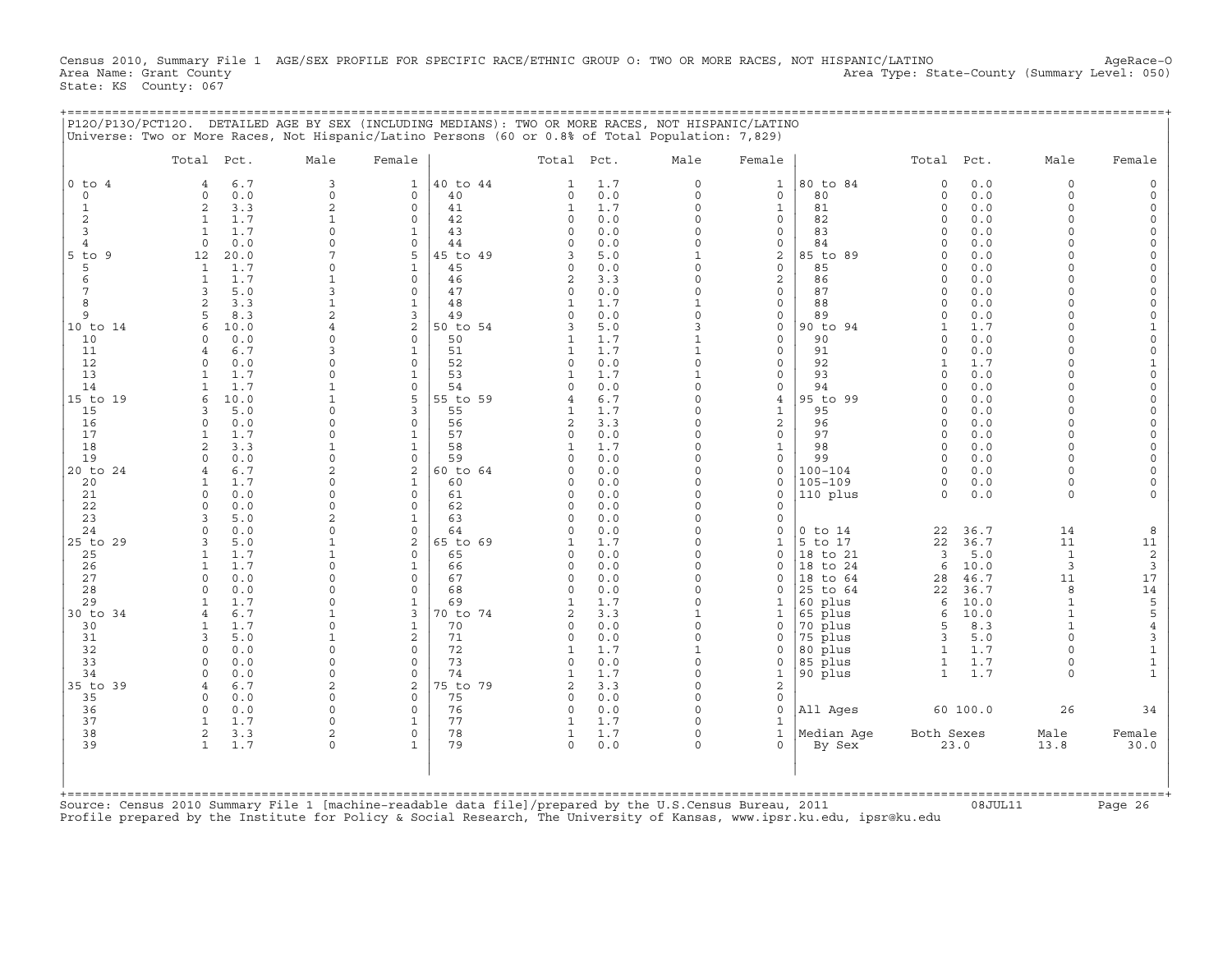| P8/P9. RACE BY HISPANIC/LATINO ETHNICITY                                                                                                                                                                                                                                                                                                  |             |     |                |              |                                                                                                                                                                                                                                                                                                                                            |
|-------------------------------------------------------------------------------------------------------------------------------------------------------------------------------------------------------------------------------------------------------------------------------------------------------------------------------------------|-------------|-----|----------------|--------------|--------------------------------------------------------------------------------------------------------------------------------------------------------------------------------------------------------------------------------------------------------------------------------------------------------------------------------------------|
| Universe: Total Population                                                                                                                                                                                                                                                                                                                | Total       |     |                |              | Hispanic or Latino Not Hispanic/Latino                                                                                                                                                                                                                                                                                                     |
|                                                                                                                                                                                                                                                                                                                                           | Number Pct. |     | Number Pct.    |              | Number Pct.                                                                                                                                                                                                                                                                                                                                |
| Total:                                                                                                                                                                                                                                                                                                                                    | 7,829 100.0 |     | 3,439 100.0    |              | 4,390 100.0<br>$\begin{array}{l cccc} \text{Number} & \text{Pct.} & \text{Number} & \text{Pct.} & \text{Number} & \text{Pct.} \\ 7, 829 & 100.0 & 3, 439 & 100.0 & 4, 390 & 100.0 \\ 7, 647 & 97.7 & 3, 317 & 96.5 & 4, 330 & 98.6 \\ 6, 368 & 81.3 & 2, 128 & 61.9 & 31 & 0.7 \\ 96 & 1.2 & 65 & 1.9 & 31 & 0.7 \\ 96 & 1.2 & 65 & 1.9 &$ |
| Population of one race:                                                                                                                                                                                                                                                                                                                   |             |     |                |              |                                                                                                                                                                                                                                                                                                                                            |
| White alone                                                                                                                                                                                                                                                                                                                               |             |     |                |              |                                                                                                                                                                                                                                                                                                                                            |
| Black or African American alone                                                                                                                                                                                                                                                                                                           |             |     |                |              |                                                                                                                                                                                                                                                                                                                                            |
| American Indian and Alaska Native alone                                                                                                                                                                                                                                                                                                   |             |     |                |              |                                                                                                                                                                                                                                                                                                                                            |
| Asian alone                                                                                                                                                                                                                                                                                                                               |             |     |                |              |                                                                                                                                                                                                                                                                                                                                            |
| Native Hawaiian and Other Pacific Islander alone                                                                                                                                                                                                                                                                                          |             |     |                |              |                                                                                                                                                                                                                                                                                                                                            |
|                                                                                                                                                                                                                                                                                                                                           |             |     |                |              |                                                                                                                                                                                                                                                                                                                                            |
| Some Other Race alone                                                                                                                                                                                                                                                                                                                     |             |     |                |              |                                                                                                                                                                                                                                                                                                                                            |
| Population of two or more races:                                                                                                                                                                                                                                                                                                          |             |     |                |              |                                                                                                                                                                                                                                                                                                                                            |
| Population of two races:                                                                                                                                                                                                                                                                                                                  |             |     |                |              |                                                                                                                                                                                                                                                                                                                                            |
| White; Black or African American                                                                                                                                                                                                                                                                                                          |             |     |                |              |                                                                                                                                                                                                                                                                                                                                            |
| White; American Indian and Alaska Native                                                                                                                                                                                                                                                                                                  |             |     |                |              |                                                                                                                                                                                                                                                                                                                                            |
| White; Asian                                                                                                                                                                                                                                                                                                                              |             |     |                |              |                                                                                                                                                                                                                                                                                                                                            |
| White; Native Hawaiian and Other Pacific Islander                                                                                                                                                                                                                                                                                         |             |     |                |              |                                                                                                                                                                                                                                                                                                                                            |
| White; Some other race                                                                                                                                                                                                                                                                                                                    |             |     |                |              |                                                                                                                                                                                                                                                                                                                                            |
| Black or African American; American Indian and Alaska Native                                                                                                                                                                                                                                                                              |             |     |                |              |                                                                                                                                                                                                                                                                                                                                            |
| Black or African American; Asian                                                                                                                                                                                                                                                                                                          |             |     |                |              |                                                                                                                                                                                                                                                                                                                                            |
| Black or African American; Native Hawaiian and Other Pacific Islander                                                                                                                                                                                                                                                                     |             |     |                |              |                                                                                                                                                                                                                                                                                                                                            |
| Black or African American; Some Other Race                                                                                                                                                                                                                                                                                                |             |     |                |              |                                                                                                                                                                                                                                                                                                                                            |
| American Indian and Alaska Native; Asian                                                                                                                                                                                                                                                                                                  |             |     |                |              |                                                                                                                                                                                                                                                                                                                                            |
| American Indian and Alaska Native; Native Hawaiian and Other Pacific Islander                                                                                                                                                                                                                                                             |             |     |                |              |                                                                                                                                                                                                                                                                                                                                            |
| American Indian and Alaska Native; Some Other Race                                                                                                                                                                                                                                                                                        |             |     |                |              |                                                                                                                                                                                                                                                                                                                                            |
| Asian; Native Hawaiian and Other Pacific Islander                                                                                                                                                                                                                                                                                         |             |     |                |              |                                                                                                                                                                                                                                                                                                                                            |
| Asian; Some Other Race                                                                                                                                                                                                                                                                                                                    |             |     |                |              |                                                                                                                                                                                                                                                                                                                                            |
| Native Hawaiian and Other Pacific Islander; Some Other Race                                                                                                                                                                                                                                                                               |             |     |                |              |                                                                                                                                                                                                                                                                                                                                            |
|                                                                                                                                                                                                                                                                                                                                           |             |     |                |              |                                                                                                                                                                                                                                                                                                                                            |
| Population of three or more races:                                                                                                                                                                                                                                                                                                        |             |     |                |              |                                                                                                                                                                                                                                                                                                                                            |
| Population of three races*                                                                                                                                                                                                                                                                                                                |             |     |                |              |                                                                                                                                                                                                                                                                                                                                            |
| Population of four races*                                                                                                                                                                                                                                                                                                                 |             |     |                |              |                                                                                                                                                                                                                                                                                                                                            |
| Population of five races*                                                                                                                                                                                                                                                                                                                 | $\Omega$    | 0.0 | $\Omega$       | 0.0          | $\circ$<br>0.0                                                                                                                                                                                                                                                                                                                             |
| Population of all six races                                                                                                                                                                                                                                                                                                               | $\Omega$    | 0.0 | $\Omega$       | 0.0          | $\Omega$<br>0.0                                                                                                                                                                                                                                                                                                                            |
| *Tables P8 and p9 also include counts for all 41 specific combinations of three, four, and five races. They are not shown here to save space.<br>For more information, contact the Census Bureau or the State Data Center which produced this report. See also Race Profile 3.<br>P6/P7. TOTAL RACES TALLIED BY HISPANIC/LATINO ETHNICITY |             |     |                |              |                                                                                                                                                                                                                                                                                                                                            |
| Universe: Total Races Tallied (8,013 or 102.4% of the total population)                                                                                                                                                                                                                                                                   |             |     |                |              |                                                                                                                                                                                                                                                                                                                                            |
| (Greater than the total population because of multiple race reporting)                                                                                                                                                                                                                                                                    |             |     |                | Hispanic     | Not Hispanic                                                                                                                                                                                                                                                                                                                               |
|                                                                                                                                                                                                                                                                                                                                           |             |     | Total          | or Latino    | or Latino                                                                                                                                                                                                                                                                                                                                  |
| Total Races Tallied:                                                                                                                                                                                                                                                                                                                      |             |     | 8,013          | 3,561        | 4,452                                                                                                                                                                                                                                                                                                                                      |
| White alone or in combination with one or more other races                                                                                                                                                                                                                                                                                |             |     | 6,013          | 2,233        | 4,300                                                                                                                                                                                                                                                                                                                                      |
| Black or African American alone or in combination with one or more other races                                                                                                                                                                                                                                                            |             |     | 62             | 20           | 42                                                                                                                                                                                                                                                                                                                                         |
| American Indian and Alaska Native alone or in combination with one or more other races                                                                                                                                                                                                                                                    |             |     | 176            | 107          | 69                                                                                                                                                                                                                                                                                                                                         |
| Asian alone or in combination with one or more other races                                                                                                                                                                                                                                                                                |             |     | 36             | $\mathbf{1}$ | 35                                                                                                                                                                                                                                                                                                                                         |
| Native Hawaiian and Other Pacific Islander alone or in combination with one or more other races                                                                                                                                                                                                                                           |             |     | $\overline{0}$ | $\circ$      |                                                                                                                                                                                                                                                                                                                                            |
| Some Other Race alone or in combination with one or more other races                                                                                                                                                                                                                                                                      |             |     | 1,206          | 1,200        | $\begin{matrix} 0 \\ 6 \end{matrix}$                                                                                                                                                                                                                                                                                                       |
|                                                                                                                                                                                                                                                                                                                                           |             |     |                |              |                                                                                                                                                                                                                                                                                                                                            |
| As a Percent of Total Race Tallies:                                                                                                                                                                                                                                                                                                       |             |     | 100.0          | 100.0        | 100.0                                                                                                                                                                                                                                                                                                                                      |
| White alone or in combination with one or more other races                                                                                                                                                                                                                                                                                |             |     | 81.5           | 62.7         | 96.6                                                                                                                                                                                                                                                                                                                                       |
| Black or African American alone or in combination with one or more other races                                                                                                                                                                                                                                                            |             |     | 0.8            | 0.6          | 0.9                                                                                                                                                                                                                                                                                                                                        |
| American Indian and Alaska Native alone or in combination with one or more other races                                                                                                                                                                                                                                                    |             |     | 2.2            | 3.0          | 1.5                                                                                                                                                                                                                                                                                                                                        |
| Asian alone or in combination with one or more other races                                                                                                                                                                                                                                                                                |             |     | 0.4            | 0.0          | 0.8                                                                                                                                                                                                                                                                                                                                        |
| Native Hawaiian and Other Pacific Islander alone or in combination with one or more other races                                                                                                                                                                                                                                           |             |     | 0.0            | 0.0          | 0.0                                                                                                                                                                                                                                                                                                                                        |
| Some Other Race alone or in combination with one or more other races                                                                                                                                                                                                                                                                      |             |     | 15.1           | 33.7         | 0.1                                                                                                                                                                                                                                                                                                                                        |
|                                                                                                                                                                                                                                                                                                                                           |             |     |                |              |                                                                                                                                                                                                                                                                                                                                            |

| P6/P7. TOTAL RACES TALLIED BY HISPANIC/LATINO ETHNICITY                                                                                                                                                                           |       |           |              |
|-----------------------------------------------------------------------------------------------------------------------------------------------------------------------------------------------------------------------------------|-------|-----------|--------------|
| Universe: Total Races Tallied (8,013 or 102.4% of the total population)                                                                                                                                                           |       |           |              |
| (Greater than the total population because of multiple race reporting)                                                                                                                                                            |       | Hispanic  | Not Hispanic |
|                                                                                                                                                                                                                                   | Total | or Latino | or Latino    |
| Total Races Tallied:                                                                                                                                                                                                              | 8,013 | 3,561     | 4,452        |
| White alone or in combination with one or more other races                                                                                                                                                                        | 6,533 | 2,233     | 4,300        |
| Black or African American alone or in combination with one or more other races                                                                                                                                                    | 62    |           | 42           |
| American Indian and Alaska Native alone or in combination with one or more other races                                                                                                                                            | 176   | 107       | 69           |
| Asian alone or in combination with one or more other races                                                                                                                                                                        | 36    |           | 35           |
| Native Hawaiian and Other Pacific Islander alone or in combination with one or more other races                                                                                                                                   |       |           |              |
| Some Other Race alone or in combination with one or more other races                                                                                                                                                              | 1,206 | 1,200     |              |
| As a Percent of Total Race Tallies:                                                                                                                                                                                               | 100.0 | 100.0     | 100.0        |
| White alone or in combination with one or more other races                                                                                                                                                                        | 81.5  | 62.7      | 96.6         |
| Black or African American alone or in combination with one or more other races                                                                                                                                                    | 0.8   | 0.6       | 0.9          |
| American Indian and Alaska Native alone or in combination with one or more other races                                                                                                                                            | 2.2   | 3.0       | 1.5          |
| Asian alone or in combination with one or more other races                                                                                                                                                                        | 0.4   | 0.0       | 0.8          |
| Native Hawaiian and Other Pacific Islander alone or in combination with one or more other races                                                                                                                                   | 0.0   | 0.0       | 0.0          |
| Some Other Race alone or in combination with one or more other races                                                                                                                                                              | 15.1  | 33.7      | 0.1          |
| Source: Census 2010 Summary File 1 [machine-readable data file]/prepared by the U.S.Census Bureau, 2011<br>Profile prepared by the Institute for Policy & Social Research, The University of Kansas, www.ipsr.ku.edu, ipsr@ku.edu |       | 08JUL11   | Page 27      |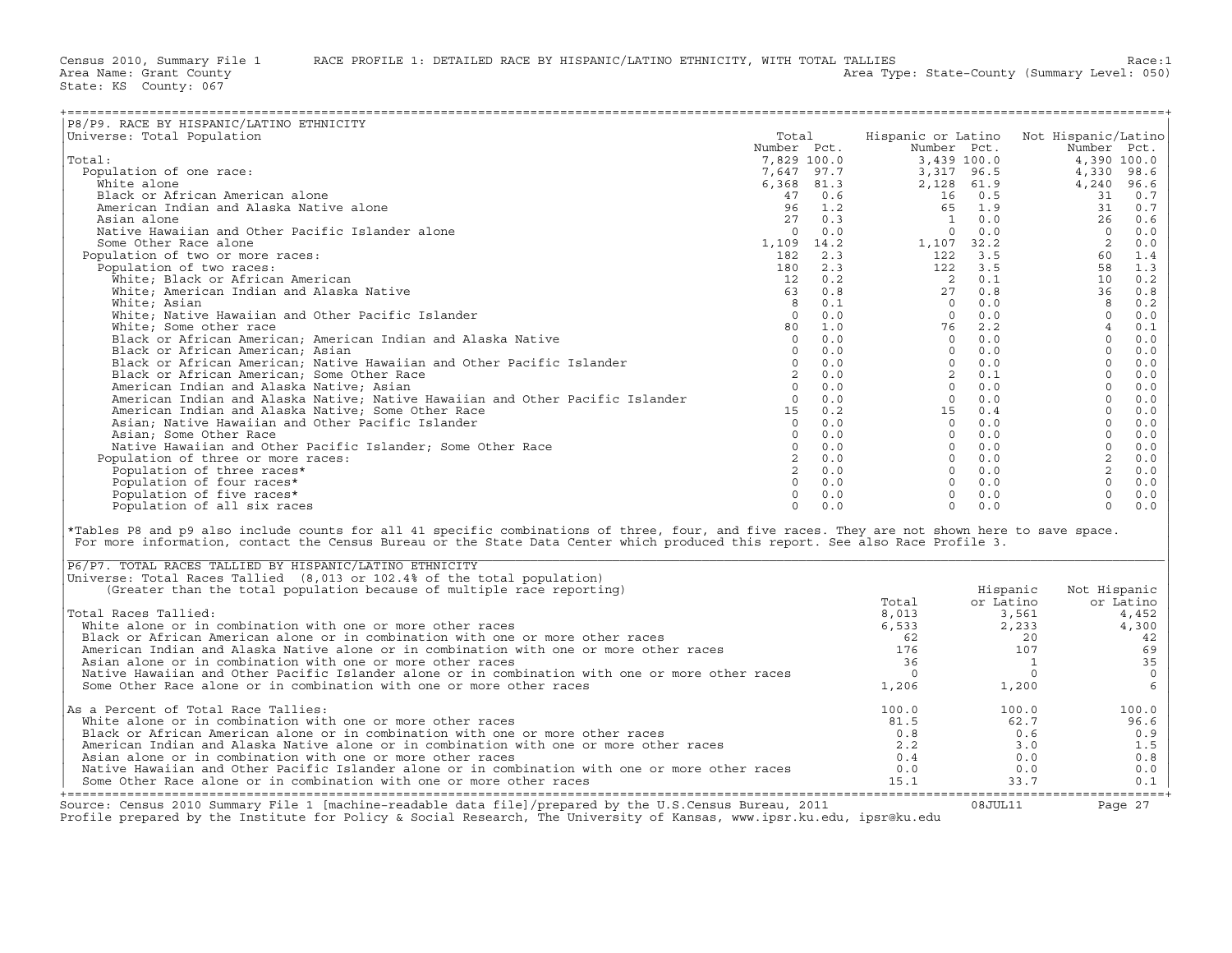Census 2010, Summary File 1 RACE PROFILE 2: DETAILED RACE BY HISP./LATINO ETHNICITY (18+); TALLIES FOR HOUSEHOLDERS<br>Area Name: Grant County (Level: 050) Area Type: State-County (Summary Level: 050) State: KS County: 067

| P10/P11. RACE BY HISPANIC/LATINO ETHNICITY FOR THE POPULATION 18 AND OVER                                                                                                                                                                                                                                                           |                 |     |                                        |             |                |                 |
|-------------------------------------------------------------------------------------------------------------------------------------------------------------------------------------------------------------------------------------------------------------------------------------------------------------------------------------|-----------------|-----|----------------------------------------|-------------|----------------|-----------------|
| Universe: Population 18 and over                                                                                                                                                                                                                                                                                                    | Total 18 & over |     | Hispanic or Latino Not Hispanic/Latino |             |                |                 |
|                                                                                                                                                                                                                                                                                                                                     | Number Pct.     |     |                                        | Number Pct. |                | Number Pct.     |
| Total 18 and over:                                                                                                                                                                                                                                                                                                                  |                 |     |                                        |             |                |                 |
| Population of one race:                                                                                                                                                                                                                                                                                                             |                 |     |                                        |             |                |                 |
| White alone                                                                                                                                                                                                                                                                                                                         |                 |     |                                        |             |                |                 |
|                                                                                                                                                                                                                                                                                                                                     |                 |     |                                        |             |                |                 |
| Black or African American alone                                                                                                                                                                                                                                                                                                     |                 |     |                                        |             |                |                 |
| American Indian and Alaska Native alone                                                                                                                                                                                                                                                                                             |                 |     |                                        |             |                |                 |
| Asian alone                                                                                                                                                                                                                                                                                                                         |                 |     |                                        |             |                |                 |
| Native Hawaiian and Other Pacific Islander alone                                                                                                                                                                                                                                                                                    |                 |     |                                        |             |                |                 |
| Some Other Race alone                                                                                                                                                                                                                                                                                                               |                 |     |                                        |             |                |                 |
| Population of two or more races:                                                                                                                                                                                                                                                                                                    |                 |     |                                        |             |                |                 |
| Population of two races:                                                                                                                                                                                                                                                                                                            |                 |     |                                        |             |                |                 |
|                                                                                                                                                                                                                                                                                                                                     |                 |     |                                        |             |                |                 |
|                                                                                                                                                                                                                                                                                                                                     |                 |     |                                        |             |                |                 |
|                                                                                                                                                                                                                                                                                                                                     |                 |     |                                        |             |                |                 |
|                                                                                                                                                                                                                                                                                                                                     |                 |     |                                        |             |                |                 |
|                                                                                                                                                                                                                                                                                                                                     |                 |     |                                        |             |                |                 |
|                                                                                                                                                                                                                                                                                                                                     |                 |     |                                        |             |                |                 |
|                                                                                                                                                                                                                                                                                                                                     |                 |     |                                        |             |                |                 |
|                                                                                                                                                                                                                                                                                                                                     |                 |     |                                        |             |                |                 |
|                                                                                                                                                                                                                                                                                                                                     |                 |     |                                        |             |                |                 |
|                                                                                                                                                                                                                                                                                                                                     |                 |     |                                        |             |                |                 |
|                                                                                                                                                                                                                                                                                                                                     |                 |     |                                        |             |                |                 |
|                                                                                                                                                                                                                                                                                                                                     |                 |     |                                        |             |                |                 |
|                                                                                                                                                                                                                                                                                                                                     |                 |     |                                        |             |                |                 |
|                                                                                                                                                                                                                                                                                                                                     |                 |     |                                        |             |                |                 |
|                                                                                                                                                                                                                                                                                                                                     |                 |     |                                        |             |                |                 |
|                                                                                                                                                                                                                                                                                                                                     |                 |     |                                        |             |                |                 |
| Population of three or more races:                                                                                                                                                                                                                                                                                                  |                 |     |                                        |             |                |                 |
|                                                                                                                                                                                                                                                                                                                                     |                 |     |                                        |             |                |                 |
|                                                                                                                                                                                                                                                                                                                                     |                 |     |                                        |             |                |                 |
|                                                                                                                                                                                                                                                                                                                                     |                 |     |                                        |             |                |                 |
| Population of all six races                                                                                                                                                                                                                                                                                                         | $\Omega$        | 0.0 | $\circ$                                | 0.0         |                | $\Omega$<br>0.0 |
| are proposed by the section and other Paris (section and other paris) (section and other paris) (section and other paris) (section and other paris) (section and other paris) (section and other paris) (section and other pa                                                                                                       |                 |     |                                        |             |                |                 |
| *Tables P10 and P11 also include counts for all 41 specific combinations of three, four, and five races. They are not shown here to save<br>space. For more information, contact the Census Bureau or the State Data Center which produced this report.<br>H8/H9. TOTAL RACES TALLIED FOR HOUSEHOLDERS BY HISPANIC/LATINO ETHNICITY |                 |     |                                        |             |                |                 |
| Universe: Total Races Tallied For Householders In Occupied Housing Units (2,765 or 101.8% of total households)                                                                                                                                                                                                                      |                 |     |                                        |             |                |                 |
| (Note: Greater than the total number of households because of multiple race reporting)                                                                                                                                                                                                                                              |                 |     |                                        | Hispanic    |                | Not Hispanic    |
|                                                                                                                                                                                                                                                                                                                                     |                 |     | Total                                  | or Latino   |                | or Latino       |
| Total Races Tallied for Householders:                                                                                                                                                                                                                                                                                               |                 |     | 2,765                                  |             | 975            | 1,790           |
| White alone or in combination with one or more other races                                                                                                                                                                                                                                                                          |                 |     | 2,342                                  |             | 599            | 1,743           |
| Black or African American alone or in combination with one or more other races                                                                                                                                                                                                                                                      |                 |     | 9                                      |             | $\overline{2}$ | $7\overline{ }$ |
| American Indian and Alaska Native alone or in combination with one or more other races                                                                                                                                                                                                                                              |                 |     | 54                                     |             | 27             | 27              |
| Asian alone or in combination with one or more other races                                                                                                                                                                                                                                                                          |                 |     | 11                                     |             | $\overline{0}$ | 11              |
| Native Hawaiian and Other Pacific Islander alone or in combination with one or more other races                                                                                                                                                                                                                                     |                 |     | $\overline{0}$                         |             | $\overline{0}$ | $\mathsf{O}$    |
| Some Other Race alone or in combination with one or more other races                                                                                                                                                                                                                                                                |                 |     | 349                                    |             | 347            | $\overline{c}$  |
|                                                                                                                                                                                                                                                                                                                                     |                 |     |                                        |             |                |                 |
| As a Percent of Total Race Tallies for Householders:                                                                                                                                                                                                                                                                                |                 |     | 100.0                                  | 100.0       |                | 100.0           |
| White alone or in combination with one or more other races                                                                                                                                                                                                                                                                          |                 |     | 84.7                                   |             | 61.4           | 97.4            |
| Black or African American alone or in combination with one or more other races                                                                                                                                                                                                                                                      |                 |     | 0.3                                    |             | 0.2            | 0.4             |
| American Indian and Alaska Native alone or in combination with one or more other races                                                                                                                                                                                                                                              |                 |     | 2.0                                    |             | 2.8            | 1.5             |
| Asian alone or in combination with one or more other races                                                                                                                                                                                                                                                                          |                 |     | 0.4                                    |             | 0.0            | 0.6             |
| Native Hawaiian and Other Pacific Islander alone or in combination with one or more other races                                                                                                                                                                                                                                     |                 |     | 0.0                                    |             | 0.0            | 0.0             |
| Some Other Race alone or in combination with one or more other races                                                                                                                                                                                                                                                                |                 |     | 12.6                                   |             | 35.6           | 0.1             |
|                                                                                                                                                                                                                                                                                                                                     |                 |     |                                        |             |                |                 |

| H8/H9. TOTAL RACES TALLIED FOR HOUSEHOLDERS BY HISPANIC/LATINO ETHNICITY                                                                                                                                                          |       |           |              |
|-----------------------------------------------------------------------------------------------------------------------------------------------------------------------------------------------------------------------------------|-------|-----------|--------------|
| Universe: Total Races Tallied For Householders In Occupied Housing Units (2,765 or 101.8% of total households)                                                                                                                    |       |           |              |
| (Note: Greater than the total number of households because of multiple race reporting)                                                                                                                                            |       | Hispanic  | Not Hispanic |
|                                                                                                                                                                                                                                   | Total | or Latino | or Latino    |
| Total Races Tallied for Householders:                                                                                                                                                                                             | 2,765 | 975       | 1,790        |
| White alone or in combination with one or more other races                                                                                                                                                                        | 2,342 | 599       | 1,743        |
| Black or African American alone or in combination with one or more other races                                                                                                                                                    |       |           |              |
| American Indian and Alaska Native alone or in combination with one or more other races                                                                                                                                            |       |           |              |
| Asian alone or in combination with one or more other races                                                                                                                                                                        |       |           |              |
| Native Hawaiian and Other Pacific Islander alone or in combination with one or more other races                                                                                                                                   |       |           |              |
| Some Other Race alone or in combination with one or more other races                                                                                                                                                              | 349   | 347       |              |
| As a Percent of Total Race Tallies for Householders:                                                                                                                                                                              | 100.0 | 100.0     | 100.0        |
| White alone or in combination with one or more other races                                                                                                                                                                        | 84.7  | 61.4      | 97.4         |
| Black or African American alone or in combination with one or more other races                                                                                                                                                    | 0.3   | 0.2       | 0.4          |
| American Indian and Alaska Native alone or in combination with one or more other races                                                                                                                                            | 2.0   | 2.8       | 1.5          |
| Asian alone or in combination with one or more other races                                                                                                                                                                        | 0.4   | 0.0       | 0.6          |
| Native Hawaiian and Other Pacific Islander alone or in combination with one or more other races                                                                                                                                   | 0.0   | 0.0       | 0.0          |
| Some Other Race alone or in combination with one or more other races                                                                                                                                                              | 12.6  | 35.6      | 0.1          |
| Source: Census 2010 Summary File 1 [machine-readable data file]/prepared by the U.S.Census Bureau, 2011<br>Profile prepared by the Institute for Policy & Social Research, The University of Kansas, www.ipsr.ku.edu, ipsr@ku.edu |       | 08JUL11   | Page 28      |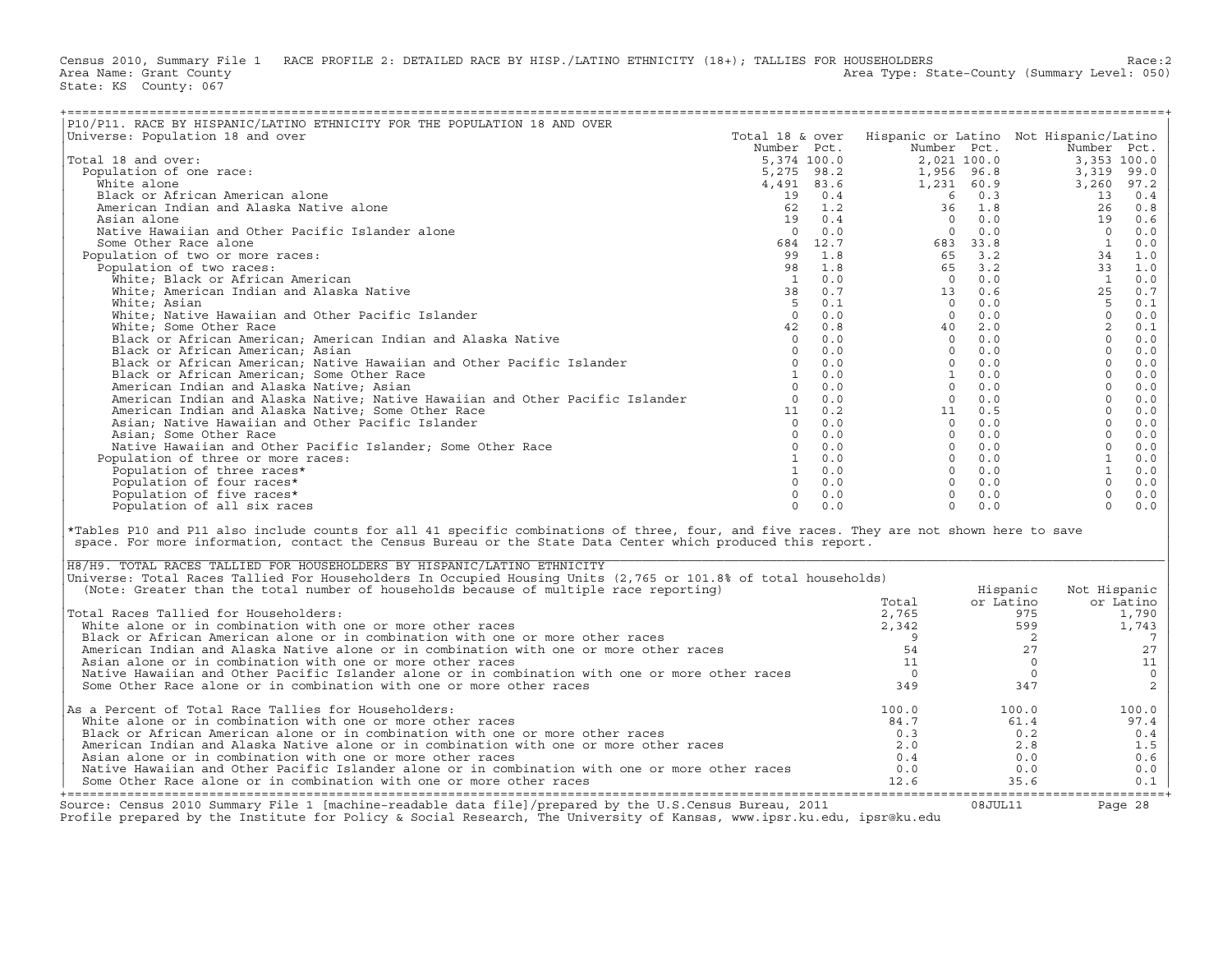Census 2010, Summary File 1 **RACE PROFILE 3: MATRIX PRESENTATION OF MUL**TIPLE RACE COMBINATIONS Race:3<br>Area Name: Grant County Level: 050) Area Type: State-County (Summary Level: 050)

| P6/P8. RACE COMBINATIONS AND<br>SHARE OF TOTAL TALLIES<br>Two Universes:                                                                                                                                                                                                                                                                                                                                                                             | White<br>(WHITTE)                                                              | Black or<br>African American<br>(BLACK)                                                                       | American Indian<br>& Alaska Native<br>(AIAN)                                                  | Asian<br>(ASIAN)                                                                         | Native Hawaiian &<br>Other Pacific<br>Islander<br>(NHPI)       | Some other race<br>(OTHER)                                                 |
|------------------------------------------------------------------------------------------------------------------------------------------------------------------------------------------------------------------------------------------------------------------------------------------------------------------------------------------------------------------------------------------------------------------------------------------------------|--------------------------------------------------------------------------------|---------------------------------------------------------------------------------------------------------------|-----------------------------------------------------------------------------------------------|------------------------------------------------------------------------------------------|----------------------------------------------------------------|----------------------------------------------------------------------------|
| Total Population (7,829)<br>and Total Races Tallied*<br>$(8,013$ or $97.7$ % of<br>the Total Population)                                                                                                                                                                                                                                                                                                                                             | Persons<br>Pct of<br>WHITE<br>or<br>Tallies<br>Tallies                         | Pct of<br>Persons<br><b>BLACK</b><br>or<br>Tallies<br>Tallies                                                 | Persons<br>Pct of<br>AIAN<br>or<br>Tallies<br>Tallies                                         | Persons<br>Pct of<br>ASIAN<br>or<br>Tallies<br>Tallies                                   | Persons<br>Pct of<br>NHPI<br>or<br>Tallies<br>Tallies          | Pct of<br>Persons<br>OTHER<br>or<br>Tallies<br>Tallies                     |
| -----------------------------------<br>One Race Alone                                                                                                                                                                                                                                                                                                                                                                                                | ------------------<br>6,368 97.5                                               | ------------------<br>47 75.8                                                                                 | ------------------<br>96 54.5                                                                 | ==================<br>27 75.0                                                            | ==================<br>0                                        | ==================<br>1,109 92.0                                           |
| Two-Race combinations (15 in<br>all, each presented twice)--<br>Total Tallies*                                                                                                                                                                                                                                                                                                                                                                       | 163<br>2.5                                                                     | 14 22.6                                                                                                       | 78 44.3                                                                                       | 8<br>22.2                                                                                | $\mathbf 0$                                                    | 97<br>8.0                                                                  |
| WHITE and<br>BLACK and<br>AIAN and<br>ASIAN and<br>NHPI and<br>OTHER and                                                                                                                                                                                                                                                                                                                                                                             | $- - - -$<br>0.2<br>12<br>63<br>1.0<br>8<br>0.1<br>$\circ$<br>0.0<br>80<br>1.2 | 12 19.4<br>$- - - -$<br>0.0<br>$\mathbf{0}$<br>$\Omega$<br>0.0<br>0.0<br>$\mathbf 0$<br>$\overline{2}$<br>3.2 | 63<br>35.8<br>$\Omega$<br>0.0<br>_________<br>$\Omega$<br>0.0<br>$\Omega$<br>0.0<br>8.5<br>15 | 22.2<br>8<br>$\Omega$<br>0.0<br>0.0<br>0<br>$- - -$<br>0.0<br>$\circ$<br>$\Omega$<br>0.0 | $\Omega$<br>$\Omega$<br>$\mathbf 0$<br>$\Omega$<br>$\mathbf 0$ | 6.6<br>80<br>2<br>0.2<br>15<br>1.2<br>$\circ$<br>0.0<br>$\Omega$<br>0.0    |
| Three-Race combinations (20,<br>each presented three times)--<br>Total Tallies*                                                                                                                                                                                                                                                                                                                                                                      | 2<br>0.0                                                                       | $1 \quad 1.6$                                                                                                 | $\overline{a}$<br>1.1                                                                         | 2.8<br>1                                                                                 | 0                                                              | $\circ$<br>0.0                                                             |
| WHITE; BLACK; and<br>WHITE; AIAN; and<br>WHITE; ASIAN; and<br>WHITE; NHPI; and<br>WHITE; OTHER; and                                                                                                                                                                                                                                                                                                                                                  |                                                                                | 1.6<br>$\mathbf{1}$<br>0.0<br>$\Omega$<br>0.0<br>$\circ$<br>0.0<br>$\Omega$                                   | 0.6<br>$\mathbf{1}$<br>0.6<br>$\mathbf{1}$<br>$\Omega$<br>0.0<br>$\Omega$<br>0.0              | $\circ$<br>0.0<br>2.8<br>1<br>$\frac{1}{2}$<br>$\circ$<br>0.0<br>0.0<br>$\Omega$         | $\overline{0}$<br>$\Omega$<br>$\Omega$<br>$\Omega$             | 0.0<br>$\mathbf 0$<br>$\Omega$<br>0.0<br>$\Omega$<br>0.0<br>$\circ$<br>0.0 |
| BLACK; AIAN; and<br>BLACK; ASIAN; and<br>BLACK; NHPI; and<br>BLACK; OTHER; and                                                                                                                                                                                                                                                                                                                                                                       | 0.0<br>$\mathbf{1}$<br>$\Omega$<br>0.0<br>$\circ$<br>0.0<br>$\Omega$<br>0.0    |                                                                                                               | $- - -$<br>$\Omega$<br>0.0<br>$\Omega$<br>0.0<br>$\Omega$<br>0.0                              | $\circ$<br>0.0<br>$\circ$<br>0.0<br>$\Omega$<br>0.0                                      | $\Omega$<br>$\cap$<br>$\Omega$                                 | $\circ$<br>0.0<br>$\Omega$<br>0.0<br>$\circ$<br>0.0                        |
| AIAN; ASIAN; and<br>AIAN; NHPI; and<br>AIAN; OTHER; and                                                                                                                                                                                                                                                                                                                                                                                              | $0.0$<br>$\mathbf{1}$<br>$\Omega$<br>0.0<br>0.0<br>$\circ$                     | $\Omega$<br>0.0<br>0.0<br>$\Omega$<br>0.0<br>$\Omega$                                                         |                                                                                               | $\Omega$<br>0.0<br>$\circ$<br>0.0                                                        | $\Omega$<br>$\mathbf 0$                                        | 0.0<br>$\circ$<br>$\Omega$<br>0.0                                          |
| ASIAN; NHPI; and<br>ASIAN; OTHER; and                                                                                                                                                                                                                                                                                                                                                                                                                | 0.0<br>$\circ$<br>0.0<br>$\circ$                                               | 0.0<br>$\mathbf 0$<br>0.0<br>$\Omega$                                                                         | 0.0<br>0<br>0.0<br>$\Omega$                                                                   |                                                                                          | $\Omega$                                                       | $\circ$<br>0.0                                                             |
| NHPI; OTHER; and                                                                                                                                                                                                                                                                                                                                                                                                                                     | $\circ$<br>0.0                                                                 | 0.0<br>$\mathbf 0$                                                                                            | 0.0<br>0                                                                                      | $\circ$<br>0.0                                                                           |                                                                |                                                                            |
| Four Races (15)--Total Tallies*:<br>Five Races (6)--Total Tallies*:<br>Six Races (1)--Total Tallies*:                                                                                                                                                                                                                                                                                                                                                | $\overline{0}$<br>0.0<br>0.0<br>$\circ$<br>$\Omega$<br>0.0                     | $\overline{\circ}$<br>0.0<br>0.0<br>$\circ$<br>$\Omega$<br>0.0                                                | 0.0<br>$\overline{0}$<br>0.0<br>0<br>$\Omega$<br>0.0                                          | 0.0<br>$\overline{0}$<br>0<br>0.0<br>$\Omega$<br>0.0                                     | $\overline{0}$<br>$\mathsf{O}\xspace$<br>$\Omega$              | 0.0<br>$\overline{0}$<br>$\circ$<br>0.0<br>$\Omega$<br>0.0                 |
| Total Tallies* for each race<br>alone or in any combination:                                                                                                                                                                                                                                                                                                                                                                                         | $6,533$ 100.0                                                                  | 62 100.0                                                                                                      | 176 100.0                                                                                     | 36 100.0                                                                                 | 0                                                              | 1,206 100.0                                                                |
| *Notes: Summing across Total Tallies rows would give results greater than the corresponding population counts because of multiple counting (e.g.,<br>each person of three races would be counted three times). Detail is not shown for the four-race and five-race combinations. Each Percent shown<br>represents that combination's share of total tallies for the race indicated in the column header. See Race Profile 1 for Grand Total Tallies. |                                                                                |                                                                                                               |                                                                                               |                                                                                          |                                                                |                                                                            |

+===================================================================================================================================================+ Source: Census 2010 Summary File 1 [machine−readable data file]/prepared by the U.S.Census Bureau, 2011 08JUL11 Page 29 Profile prepared by the Institute for Policy & Social Research, The University of Kansas, www.ipsr.ku.edu, ipsr@ku.edu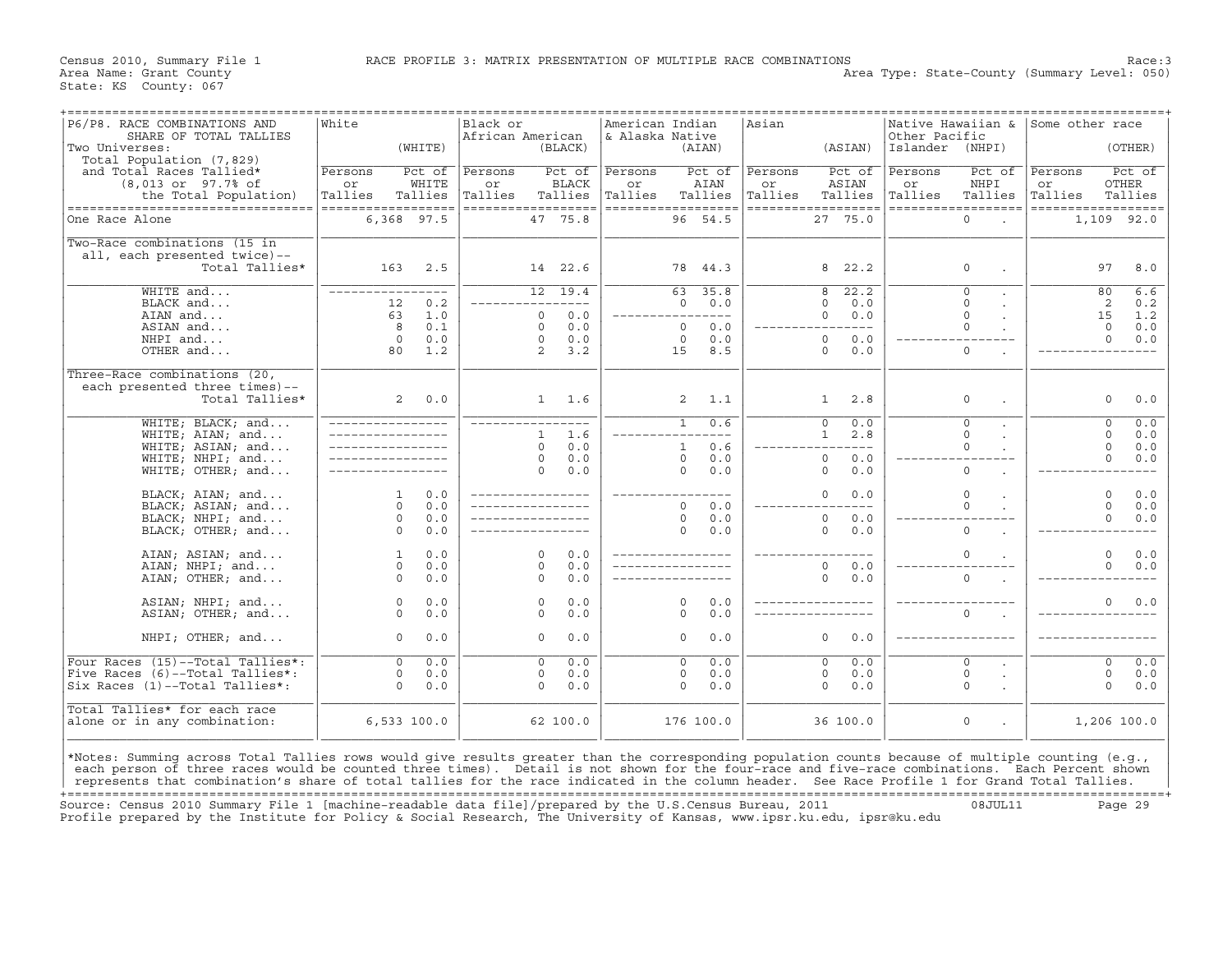Census 2010, Summary File 1 RACE PROFILE 4: DETAILED NATIVE AMERICAN, ASIAN, PACIFIC ISLANDER, & HISP/LATINO SUBGROUPS Race:4<br>Area Name: Grant County (evel: 050) Area Type: State-County (Summary Level: 050) Area Type: State-County (Summary Level: 050) State: KS County: 067

| PCT1. AMERICAN INDIAN AND ALASKA NATIVE BY TRIBE                                                                                                                                                                                                                  |                                                                                                                                |                                                                                                                                                                                                                                                                                                                           |                             |                                                           |                         |                                                                                                                                                                          |
|-------------------------------------------------------------------------------------------------------------------------------------------------------------------------------------------------------------------------------------------------------------------|--------------------------------------------------------------------------------------------------------------------------------|---------------------------------------------------------------------------------------------------------------------------------------------------------------------------------------------------------------------------------------------------------------------------------------------------------------------------|-----------------------------|-----------------------------------------------------------|-------------------------|--------------------------------------------------------------------------------------------------------------------------------------------------------------------------|
| Universe: Persons who are American Indian and Alaska Native Alone                                                                                                                                                                                                 |                                                                                                                                |                                                                                                                                                                                                                                                                                                                           |                             |                                                           |                         |                                                                                                                                                                          |
| Total:<br>vocar.<br>With one tribe specified: 55 Cree<br>American Indian tribe: 50 Creek                                                                                                                                                                          | 96<br>(An additional 80 persons are Native American in combination with other races.)                                          | ali<br>Alione tribe specified:<br>Apache of Delaware of Delay<br>Apache of Delay<br>Apache of Delay<br>Apache of Delay<br>Canadian Prench Amer. Indian<br>Canadian Indian of Microsofter of Microsofter of Microsofter of Microsofter<br>Chris                                                                            |                             |                                                           |                         | $\mathbb O$<br>$\frac{3}{5}$<br>$\begin{matrix} 0 \\ 0 \\ 0 \end{matrix}$<br>$\begin{matrix} 0 \\ 0 \\ 0 \end{matrix}$<br>$\mathsf{O}$<br>$\mathsf{O}$<br>41<br>$\Omega$ |
| PCT5/PCT7. ASIAN POPULATION--DETAILED GROUPS                                                                                                                                                                                                                      |                                                                                                                                | PCT8. NATIVE HAWAIIAN AND OTHER PACIFIC                                                                                                                                                                                                                                                                                   |                             | PCT11. HISPANIC/LATINO BY SPECIFIC                        |                         |                                                                                                                                                                          |
| Two Universes: (1) Persons who are Asian Alone, and                                                                                                                                                                                                               | (2) Total Asian Tallies reported by all persons*                                                                               | ISLANDER POPULATION--DETAILED GROUPS<br>Univ.: Persons who are Native Hawaiian and<br>other Pacific Islander Alone                                                                                                                                                                                                        |                             | ORIGIN<br>Univ.: Hispanic/Latino population **            |                         |                                                                                                                                                                          |
|                                                                                                                                                                                                                                                                   | Persons(1) Pct. Tallies*(2)                                                                                                    |                                                                                                                                                                                                                                                                                                                           |                             | Total Hispanic/Latino 3,439 100.0                         |                         |                                                                                                                                                                          |
| Versons (1) Pct. Tallies<br>Only one group specified:<br>Asian Indian<br>Asian Indian<br>27 100.0<br>27 100.0<br>27 100.0<br>27 100.0<br>27 100.0<br>27 100.0<br>27 100.0<br>27 100.0<br>27 100.0<br>27 100.0<br>27 100.0<br>27 100.0<br>27 10.0<br>27 10.0<br>27 | 36                                                                                                                             |                                                                                                                                                                                                                                                                                                                           | Persons Pct.                | Mexican<br>Puerto Rican                                   | 3,226 93.8              |                                                                                                                                                                          |
|                                                                                                                                                                                                                                                                   | $---$                                                                                                                          |                                                                                                                                                                                                                                                                                                                           |                             |                                                           | $7\overline{ }$         | 0.2                                                                                                                                                                      |
|                                                                                                                                                                                                                                                                   | 2                                                                                                                              | Total:<br>Total:<br>Only one group specified:                                                                                                                                                                                                                                                                             | 0 100.0                     | Cuban                                                     | $\overline{3}$          | 0.1                                                                                                                                                                      |
|                                                                                                                                                                                                                                                                   | $\Omega$                                                                                                                       |                                                                                                                                                                                                                                                                                                                           | $\circ$<br>$\sim 100$       | Dominican Republic<br>Central American                    |                         | 0.0                                                                                                                                                                      |
|                                                                                                                                                                                                                                                                   | $\circ$                                                                                                                        | Polynesian:                                                                                                                                                                                                                                                                                                               | $\overline{0}$<br>$\sim 10$ | Central American                                          |                         |                                                                                                                                                                          |
|                                                                                                                                                                                                                                                                   | $\Omega$                                                                                                                       | olynesian:<br>Native Hawaiian 0<br>Samoan 0<br>Tongan 0<br>Other Polynesian 0<br>Guamanian or Chamorro 0<br>Marshallese 0<br>0                                                                                                                                                                                            | $\sim 10$                   | entrar American<br>excluding Mexican: 42                  |                         | 1.2                                                                                                                                                                      |
|                                                                                                                                                                                                                                                                   | $\Omega$                                                                                                                       |                                                                                                                                                                                                                                                                                                                           | $\sim 10$                   | Costa Rican                                               | $\bigcap$               | 0.0                                                                                                                                                                      |
|                                                                                                                                                                                                                                                                   | $7\phantom{.0}$                                                                                                                |                                                                                                                                                                                                                                                                                                                           | $\sim$                      | Guatemalan                                                | 10                      | 0.3                                                                                                                                                                      |
|                                                                                                                                                                                                                                                                   | 9                                                                                                                              |                                                                                                                                                                                                                                                                                                                           | $\sim 100$                  | Honduran                                                  | 24                      | 0.7                                                                                                                                                                      |
|                                                                                                                                                                                                                                                                   | $\circ$                                                                                                                        | Micronesian:                                                                                                                                                                                                                                                                                                              |                             | Honduran<br>Nicaraguan<br>Panamanian<br>Salvadoran        | $\overline{\mathbf{0}}$ | 0.0                                                                                                                                                                      |
|                                                                                                                                                                                                                                                                   | $\Omega$                                                                                                                       |                                                                                                                                                                                                                                                                                                                           | $\sim 100$                  | Panamanian<br>Salvadoran 8<br>Other Cent. American 8<br>4 | $\overline{0}$          | 0.0                                                                                                                                                                      |
|                                                                                                                                                                                                                                                                   | 5                                                                                                                              |                                                                                                                                                                                                                                                                                                                           | $\sim$ $\sim$               |                                                           |                         | 0.2                                                                                                                                                                      |
|                                                                                                                                                                                                                                                                   | $7\phantom{.0}$<br>$\Omega$                                                                                                    |                                                                                                                                                                                                                                                                                                                           |                             |                                                           |                         | 0.0                                                                                                                                                                      |
|                                                                                                                                                                                                                                                                   | $0 \t 0.0$<br>$\Omega$                                                                                                         |                                                                                                                                                                                                                                                                                                                           |                             | South American:                                           | $\overline{0}$          | 0.1                                                                                                                                                                      |
| Malaysian<br>Nepalese                                                                                                                                                                                                                                             | $\begin{array}{ccc} 0 & 0.0 \ 1 & 3.7 \ 0 & 0.0 \ 0 & 0.0 \ 1 & 3.7 \ 0 & 0.0 \ 1 & 3.7 \ 0 & 0.0 \end{array}$<br>$\mathbf{1}$ | Marshallese<br>Other Micronesian<br>Melanesian: 0<br>Fijian 0<br>Other Melanesian 0<br>No subgroup specified 0<br>More than one specified 0<br>.                                                                                                                                                                          |                             | Argentinean<br>Bolivian                                   | $\overline{0}$          | 0.0<br>0.0                                                                                                                                                               |
| Pakistani                                                                                                                                                                                                                                                         | $\Omega$                                                                                                                       |                                                                                                                                                                                                                                                                                                                           |                             | Chilean                                                   | $\overline{0}$          | 0.0                                                                                                                                                                      |
| Sri Lankan                                                                                                                                                                                                                                                        | $\Omega$                                                                                                                       |                                                                                                                                                                                                                                                                                                                           |                             | Colombian                                                 | $\sim$ 1                | 0.0                                                                                                                                                                      |
| Taiwanese                                                                                                                                                                                                                                                         | $\mathbf{1}$                                                                                                                   |                                                                                                                                                                                                                                                                                                                           |                             | Ecuadorian                                                | $\Omega$                | 0.0                                                                                                                                                                      |
|                                                                                                                                                                                                                                                                   | $\Omega$                                                                                                                       |                                                                                                                                                                                                                                                                                                                           |                             | Paraguayan                                                | $\Omega$                | 0.0                                                                                                                                                                      |
|                                                                                                                                                                                                                                                                   | $\overline{4}$                                                                                                                 | **Hispanic/Latino persons can be of any race                                                                                                                                                                                                                                                                              |                             | Peruvian                                                  | $\mathbf{1}$            | 0.0                                                                                                                                                                      |
|                                                                                                                                                                                                                                                                   | $\mathbf{0}$                                                                                                                   |                                                                                                                                                                                                                                                                                                                           |                             | Uruquayan                                                 | $\overline{2}$          | 0.1                                                                                                                                                                      |
| Taiwanese 1 3.7<br>Thai 0 0.0<br>Vietnamese 2 7.4<br>Other specified subgroup 2 7.4<br>No subgroup specified 0 0.0<br>More than one specified 0 0.0                                                                                                               | $\Omega$                                                                                                                       |                                                                                                                                                                                                                                                                                                                           |                             | Venezuelan                                                | $\bigcap$               | 0.0                                                                                                                                                                      |
|                                                                                                                                                                                                                                                                   |                                                                                                                                |                                                                                                                                                                                                                                                                                                                           |                             |                                                           |                         |                                                                                                                                                                          |
|                                                                                                                                                                                                                                                                   |                                                                                                                                |                                                                                                                                                                                                                                                                                                                           |                             |                                                           |                         |                                                                                                                                                                          |
|                                                                                                                                                                                                                                                                   |                                                                                                                                |                                                                                                                                                                                                                                                                                                                           |                             |                                                           |                         |                                                                                                                                                                          |
|                                                                                                                                                                                                                                                                   |                                                                                                                                |                                                                                                                                                                                                                                                                                                                           |                             |                                                           |                         |                                                                                                                                                                          |
|                                                                                                                                                                                                                                                                   |                                                                                                                                |                                                                                                                                                                                                                                                                                                                           |                             |                                                           |                         |                                                                                                                                                                          |
|                                                                                                                                                                                                                                                                   |                                                                                                                                | Nore than one specified $\begin{array}{ l l l l }\n\hline\n\end{array}$ More than one specified $\begin{array}{ l l l l }\n\hline\n\end{array}$ More than one specified $\begin{array}{ l l l l }\n\hline\n\end{array}$ o $\begin{array}{ l l l }\n\hline\n\end{array}$ More than one specified $\begin{array}{ l l l }\$ |                             |                                                           |                         |                                                                                                                                                                          |
|                                                                                                                                                                                                                                                                   |                                                                                                                                |                                                                                                                                                                                                                                                                                                                           |                             |                                                           |                         |                                                                                                                                                                          |

+===================================================================================================================================================+Source: Census 2010 Summary File 1 [machine−readable data file]/prepared by the U.S.Census Bureau, 2011 08JUL11 Page 30 Profile prepared by the Institute for Policy & Social Research, The University of Kansas, www.ipsr.ku.edu, ipsr@ku.edu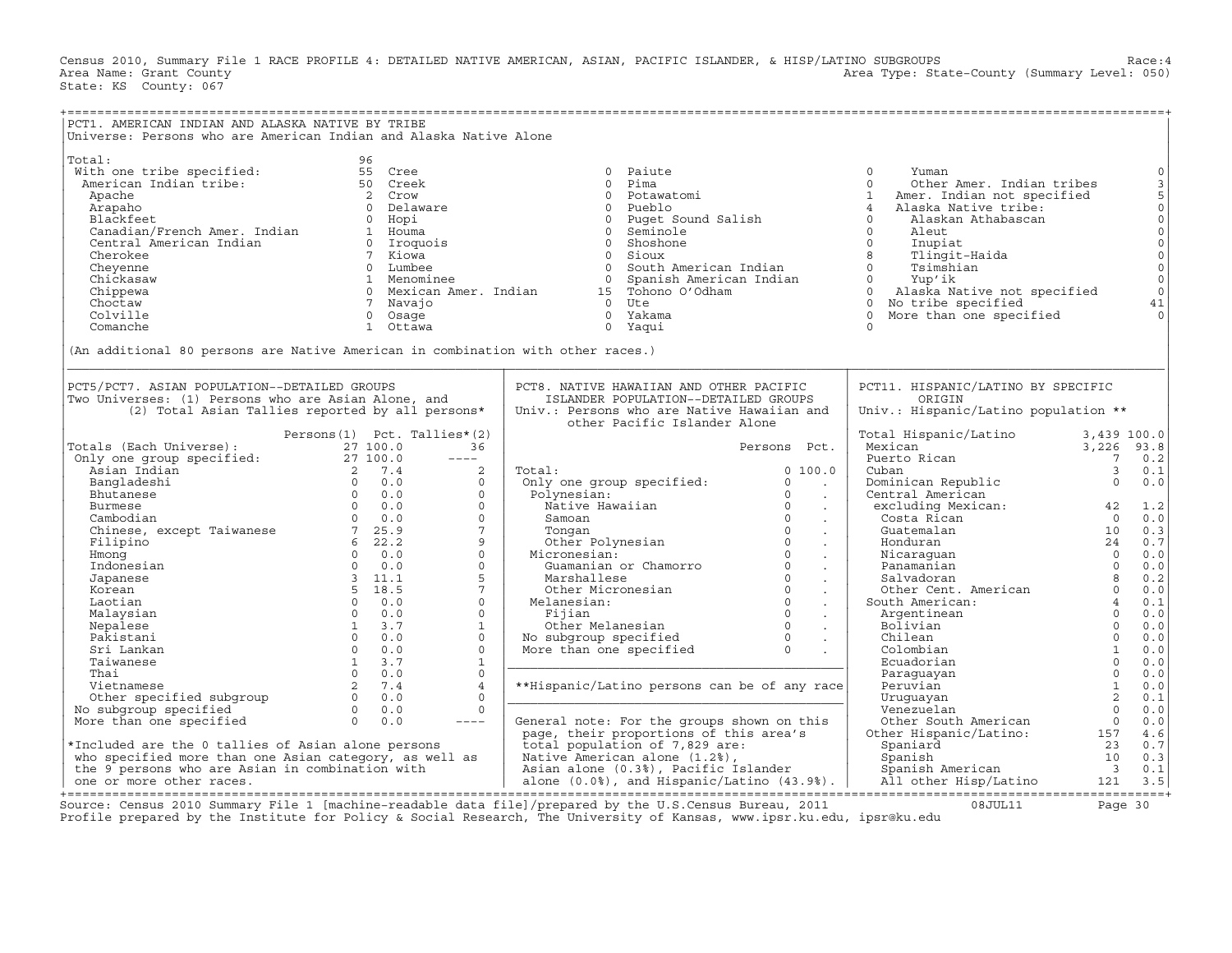| P29/P29A. POPULATION SUMMARY BY RESIDENCE TYPE FOR DESIGNATED UNIVERSE<br>Universe: PERSONS Who Are White Alone                                                                                                                                         |                                                                                                                                                                                                |                                    |                                                                             |                                      |                      |             | P38A/39A. FAMILY TYPE BY PRESENCE AND AGE OF OWN OR RELATED CHILDREN<br>Universe: Families With A Householder Who Is                                                                                                                                                                                                        |                               |                                   |                             |
|---------------------------------------------------------------------------------------------------------------------------------------------------------------------------------------------------------------------------------------------------------|------------------------------------------------------------------------------------------------------------------------------------------------------------------------------------------------|------------------------------------|-----------------------------------------------------------------------------|--------------------------------------|----------------------|-------------|-----------------------------------------------------------------------------------------------------------------------------------------------------------------------------------------------------------------------------------------------------------------------------------------------------------------------------|-------------------------------|-----------------------------------|-----------------------------|
|                                                                                                                                                                                                                                                         |                                                                                                                                                                                                |                                    |                                                                             |                                      |                      |             | White Alone $(**)$ $(***)$                                                                                                                                                                                                                                                                                                  |                               |                                   |                             |
| Total Persons:<br>In Households(*)<br>In Group Quarters                                                                                                                                                                                                 |                                                                                                                                                                                                | Population<br>6,368<br>6,291<br>77 | 81.3% of<br>81.2% of<br>97.5% of                                            | As % of Population of all Races      | 7,829<br>7,750<br>79 |             | By Presence of:                                                                                                                                                                                                                                                                                                             | Own Children<br>Families Pct. | Related Children<br>Families Pct. |                             |
| P16-18A/P36-37A. HOUSEHOLDS/POPULATION IN HOUSEHOLDS BY HOUSEHOLD TYPE<br>Universe: HOUSEHOLDERS Who Are White Alone                                                                                                                                    |                                                                                                                                                                                                |                                    |                                                                             |                                      |                      |             | All families:<br>$\begin{tabular}{ll} \bf 11\ families: & \tt 1,731\ 100.0 \\ \bf 1,447\ 83.6 \\ \bf 1,447\ 83.6 \\ \bf 1,447\ 83.6 \\ \bf 1,447\ 83.6 \\ \bf 1,447\ 83.6 \\ \bf 1,447\ 83.6 \\ \bf 1,447\ 83.6 \\ \bf 1,447\ 83.6 \\ \bf 1,447\ 83.6 \\ \bf 1,447\ 83.6 \\ \bf 1,447\ 83.6 \\ \bf 1,47\ 823\ 7.1 \\ \bf 1$ |                               | 1,447<br>684                      | 1,731 100.0<br>83.6<br>39.5 |
|                                                                                                                                                                                                                                                         |                                                                                                                                                                                                |                                    | Households                                                                  | Population (**)                      | Average<br>Size      |             |                                                                                                                                                                                                                                                                                                                             |                               | 136                               | 7.9<br>227 13.1             |
|                                                                                                                                                                                                                                                         |                                                                                                                                                                                                |                                    |                                                                             |                                      | 2.74                 |             |                                                                                                                                                                                                                                                                                                                             |                               |                                   | 321 18.5                    |
|                                                                                                                                                                                                                                                         |                                                                                                                                                                                                |                                    |                                                                             |                                      | 0.82                 |             |                                                                                                                                                                                                                                                                                                                             |                               |                                   | 763 44.1                    |
|                                                                                                                                                                                                                                                         |                                                                                                                                                                                                |                                    |                                                                             |                                      | 1.92                 |             |                                                                                                                                                                                                                                                                                                                             |                               |                                   | 284 16.4                    |
|                                                                                                                                                                                                                                                         |                                                                                                                                                                                                |                                    |                                                                             |                                      | 3.21                 |             | Male householder:                                                                                                                                                                                                                                                                                                           |                               | 93                                | 5.4                         |
| Total Households (**)<br>Under 18 years<br>18 years and over<br>Tamily Households (***)<br>Total Households (***)<br>1,731<br>1,731<br>5,556<br>18 years and over<br>1,869<br>18 years and over<br>1,869<br>1,869<br>Nonfamily Households<br>569<br>638 |                                                                                                                                                                                                |                                    |                                                                             |                                      | 1.08<br>2.13         |             |                                                                                                                                                                                                                                                                                                                             |                               | 62<br>19                          | 3.6<br>1.1                  |
|                                                                                                                                                                                                                                                         |                                                                                                                                                                                                |                                    |                                                                             |                                      | 1.12                 |             |                                                                                                                                                                                                                                                                                                                             |                               | 14                                | 0.8                         |
|                                                                                                                                                                                                                                                         |                                                                                                                                                                                                |                                    |                                                                             |                                      |                      |             |                                                                                                                                                                                                                                                                                                                             |                               | 29                                | 1.7                         |
| P12A/P13A. POPULATION BY AGE AND SEX                                                                                                                                                                                                                    |                                                                                                                                                                                                |                                    |                                                                             |                                      |                      |             |                                                                                                                                                                                                                                                                                                                             |                               | 31                                | 1.8                         |
| Universe: Persons Who Are White Alone (*)                                                                                                                                                                                                               |                                                                                                                                                                                                |                                    |                                                                             |                                      |                      |             | Female householder:                                                                                                                                                                                                                                                                                                         |                               |                                   | 191 11.0                    |
|                                                                                                                                                                                                                                                         |                                                                                                                                                                                                |                                    |                                                                             |                                      |                      |             |                                                                                                                                                                                                                                                                                                                             |                               | 136                               | 7.9                         |
|                                                                                                                                                                                                                                                         | ---Both Sexes---                                                                                                                                                                               |                                    |                                                                             | ------Male------    -----Female----- |                      |             |                                                                                                                                                                                                                                                                                                                             |                               | 31                                | 1.8                         |
|                                                                                                                                                                                                                                                         | Number Pct.                                                                                                                                                                                    |                                    | Number Pct.                                                                 |                                      | Number Pct.          |             |                                                                                                                                                                                                                                                                                                                             |                               | 30<br>75                          | 1.7<br>4.3                  |
| All Ages:                                                                                                                                                                                                                                               | $6,368$ 100.0                                                                                                                                                                                  |                                    | 3,236 100.0                                                                 |                                      |                      | 3,132 100.0 |                                                                                                                                                                                                                                                                                                                             |                               | 55                                | 3.2                         |
| Under 5                                                                                                                                                                                                                                                 |                                                                                                                                                                                                | 8.2                                | 256                                                                         | 7.9                                  | 267                  | 8.5         |                                                                                                                                                                                                                                                                                                                             |                               |                                   |                             |
| $5$ to $9$                                                                                                                                                                                                                                              |                                                                                                                                                                                                | 8.4                                |                                                                             | 8.8                                  | 246                  | 7.9         |                                                                                                                                                                                                                                                                                                                             |                               |                                   |                             |
| 10 to 14                                                                                                                                                                                                                                                |                                                                                                                                                                                                | 8.5                                | $286$<br>$300$<br>$158$<br>$68$<br>$31$<br>$121$<br>$194$<br>$225$<br>$288$ | 9.3                                  | 240                  | 7.7         | P31A. RELATIONSHIP BY HOUSEHOLD TYPE FOR THE POPULATION UNDER 18 YEARS                                                                                                                                                                                                                                                      |                               |                                   |                             |
| 15 to 17                                                                                                                                                                                                                                                |                                                                                                                                                                                                | 4.4                                |                                                                             | 4.9                                  | 124                  | 4.0         | Universe: Persons under 18 who are                                                                                                                                                                                                                                                                                          |                               |                                   |                             |
| 18 and 19<br>20                                                                                                                                                                                                                                         |                                                                                                                                                                                                | 2.3<br>0.9                         |                                                                             | 2.1<br>1.1                           | 76<br>24             | 2.4<br>0.8  | White Alone $(*)$ $(***)$                                                                                                                                                                                                                                                                                                   |                               |                                   |                             |
| 21                                                                                                                                                                                                                                                      |                                                                                                                                                                                                | 1.0                                |                                                                             | 1.0                                  | 32                   | 1.0         |                                                                                                                                                                                                                                                                                                                             |                               | Pct.                              |                             |
| 22 to 24                                                                                                                                                                                                                                                |                                                                                                                                                                                                | 3.4                                |                                                                             | 3.7                                  | 97                   | 3.1         |                                                                                                                                                                                                                                                                                                                             |                               | 100.0                             |                             |
| 25 to 29                                                                                                                                                                                                                                                |                                                                                                                                                                                                | 6.3                                |                                                                             | 6.0                                  | 210                  | 6.7         |                                                                                                                                                                                                                                                                                                                             |                               | 100.0                             |                             |
| 30 to 34                                                                                                                                                                                                                                                |                                                                                                                                                                                                | 6.9                                |                                                                             | 7.0                                  | 214                  | 6.8         |                                                                                                                                                                                                                                                                                                                             |                               | 0.1                               |                             |
| 35 to 39                                                                                                                                                                                                                                                |                                                                                                                                                                                                | 5.8                                | 188                                                                         | 5.8                                  | 179                  | 5.7         |                                                                                                                                                                                                                                                                                                                             |                               | 99.2                              |                             |
| 40 to 44                                                                                                                                                                                                                                                |                                                                                                                                                                                                | 5.6                                |                                                                             | 5.5                                  | 178                  | 5.7         |                                                                                                                                                                                                                                                                                                                             |                               | 91.2                              |                             |
| 45 to 49<br>50 to 54                                                                                                                                                                                                                                    |                                                                                                                                                                                                | 7.1<br>7.1                         |                                                                             | 7.2<br>7.2                           | 217<br>216           | 6.9<br>6.9  |                                                                                                                                                                                                                                                                                                                             |                               | 72.8<br>18.4                      |                             |
| 55 to 59                                                                                                                                                                                                                                                |                                                                                                                                                                                                | 6.8                                |                                                                             | 6.8                                  | $\frac{211}{79}$     | 6.8         |                                                                                                                                                                                                                                                                                                                             |                               | 6.6                               |                             |
| 60 and 61                                                                                                                                                                                                                                               |                                                                                                                                                                                                | 2.7                                |                                                                             | 2.8                                  |                      | 2.5         |                                                                                                                                                                                                                                                                                                                             |                               | 11.8                              |                             |
| 62 to 64                                                                                                                                                                                                                                                |                                                                                                                                                                                                | 2.9                                |                                                                             | 2.7                                  |                      | 3.1         |                                                                                                                                                                                                                                                                                                                             |                               | 8.0                               |                             |
| 65 and 66                                                                                                                                                                                                                                               |                                                                                                                                                                                                | 1.5                                |                                                                             | 1.4                                  | 50                   | 1.6         |                                                                                                                                                                                                                                                                                                                             |                               | 6.0                               |                             |
| 67 to 69                                                                                                                                                                                                                                                |                                                                                                                                                                                                | 2.2                                | $188$<br>$178$<br>$233$<br>$220$<br>$91$<br>$86$<br>$69$<br>$78$<br>$67$    | 2.1                                  | 72                   | 2.3         |                                                                                                                                                                                                                                                                                                                             |                               | 2.0                               |                             |
| 70 to 74                                                                                                                                                                                                                                                |                                                                                                                                                                                                | 2.8                                |                                                                             | 2.4                                  | 100                  | 3.2         |                                                                                                                                                                                                                                                                                                                             |                               | 0.7                               |                             |
| 75 to 79<br>80 to 84                                                                                                                                                                                                                                    |                                                                                                                                                                                                | 2.4<br>1.7                         | 48                                                                          | 2.1<br>1.5                           | 87<br>62             | 2.8<br>2.0  |                                                                                                                                                                                                                                                                                                                             |                               | 0.0<br>0.0                        |                             |
| 85 plus                                                                                                                                                                                                                                                 | $\begin{array}{r} 6\, ,\, 368 \\ 523 \\ 532 \\ 282 \\ 144 \\ 63 \\ 218 \\ 404 \\ 439 \\ 366 \\ 356 \\ 450 \\ 432 \\ 170 \\ 182 \\ 170 \\ 182 \\ 194 \\ 178 \\ 154 \\ 110 \\ 19 \\ \end{array}$ | 1.2                                | 25                                                                          | 0.8                                  | 54                   | 1.7         |                                                                                                                                                                                                                                                                                                                             |                               | 0.0                               |                             |
| $0$ to $17$                                                                                                                                                                                                                                             | 1,877                                                                                                                                                                                          | 29.5                               | 1,000                                                                       | 30.9                                 | 877                  | 28.0        | Note: (*) Tables with PERSONS as the universe enumerate persons according                                                                                                                                                                                                                                                   |                               |                                   |                             |
| 18 to 64                                                                                                                                                                                                                                                | 3,733                                                                                                                                                                                          | 58.6                               |                                                                             | 58.8                                 | 1,830                | 58.4        | to their own race or ethnic category. (**) Tables with HOUSEHOLDS or                                                                                                                                                                                                                                                        |                               |                                   |                             |
| 65 plus                                                                                                                                                                                                                                                 | $3,733$<br>758                                                                                                                                                                                 | 11.9                               | $1,903$<br>333                                                              | 10.3                                 | 425                  | 13.6        | HOUSEHOLDERS as the universe enumerate persons in households according                                                                                                                                                                                                                                                      |                               |                                   |                             |
| Median Aqe                                                                                                                                                                                                                                              | 34.8                                                                                                                                                                                           |                                    | 33.9                                                                        |                                      | 35.8                 |             | to the race or ethnic category of the householder. (***) Responses of<br>'same-sex spouse' were edited during processing to 'unmarried partner.'                                                                                                                                                                            |                               |                                   |                             |

+===================================================================================================================================================+Source: Census 2010 Summary File 1 [machine−readable data file]/prepared by the U.S.Census Bureau, 2011 08JUL11 Page 31 Profile prepared by the Institute for Policy & Social Research, The University of Kansas, www.ipsr.ku.edu, ipsr@ku.edu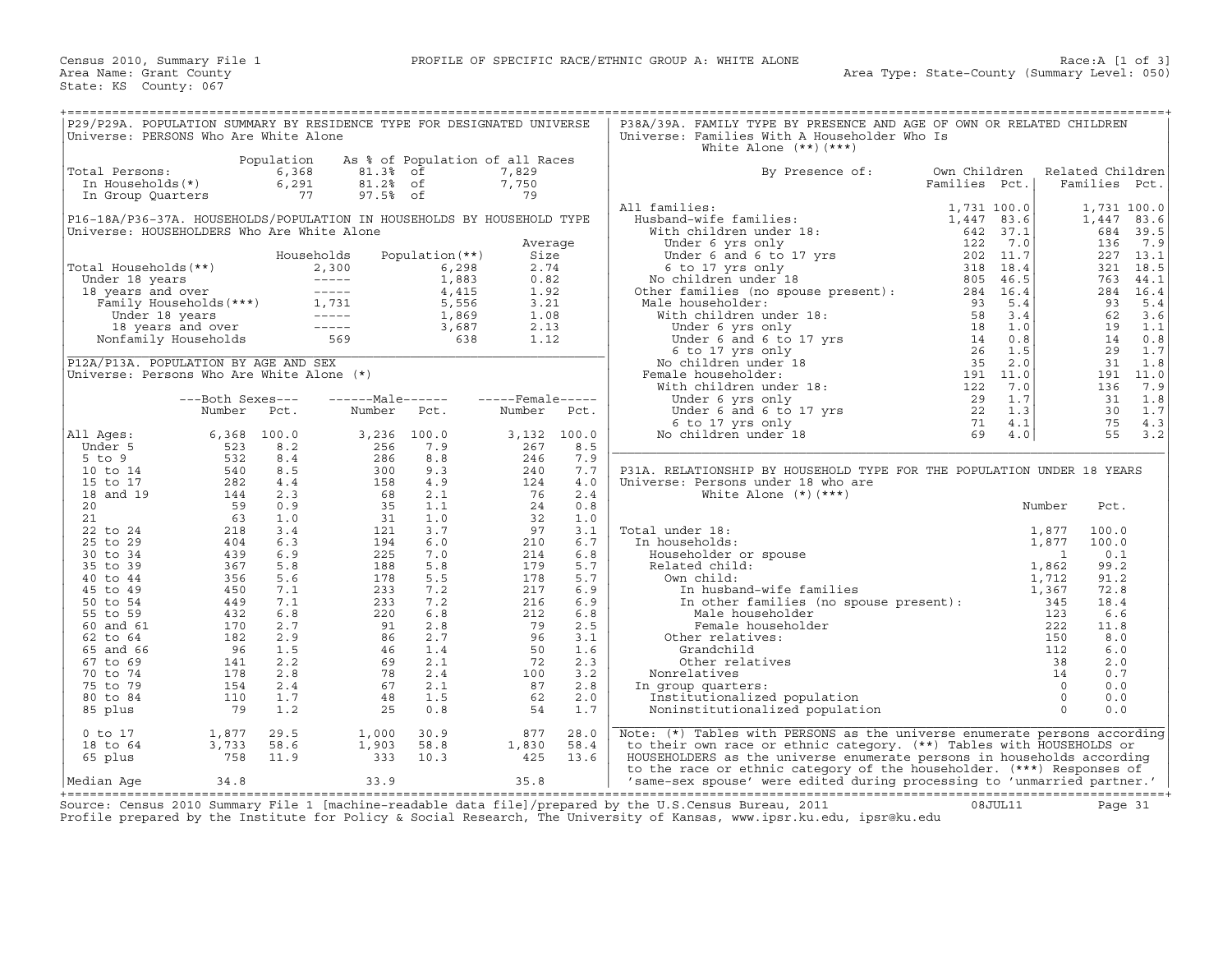Census 2010, Summary File 1 **PROFILE OF SPECIFIC RACE/ETHNIC GROUP A: WHITE ALONE** Area Name: Grant County State: KS County: 067

| Total:<br>In households:<br>In family households:<br>Householder:<br>Male<br>Female<br>Spouse<br>Parent<br>Parent-in-law<br>Child:<br>Biological<br>Adopted<br>Step<br>Grandchild<br>Brother or sister<br>Son-in-law/daughter-in-law<br>Other relatives (#)<br>Nonrelatives<br>In nonfamily households:<br>Male householder:<br>Living alone<br>Not living alone<br>Female householder:<br>Living alone<br>Not living alone<br>Nonrelatives<br>In group quarters: | All Ages<br>Number<br>6,368<br>6,291<br>5,650<br>1,731<br>1,387<br>344<br>1,452<br>30<br>18<br>2,070<br>1,932<br>42<br>96<br>130<br>44<br>19<br>57<br>99<br>641 | Pct.<br>100.0<br>98.8<br>88.7<br>27.2<br>21.8<br>5.4<br>22.8<br>0.5<br>0.3<br>32.5<br>30.3<br>0.7<br>1.5<br>2.0<br>0.7<br>0.3 |        | 65 years and over<br>Number<br>758<br>708<br>510<br>276<br>238<br>38<br>207<br>14<br>10 | Pct.<br>100.0<br>93.4<br>67.3<br>36.4<br>31.4<br>5.0<br>27.3<br>1.8<br>1.3 | Total:<br>Household has 3 or more generations<br>Household does not have $\vec{3}$ + generations<br>PCT19A. NONRELATIVES BY HOUSEHOLD TYPE (*) (***)<br>Universe: Nonrelatives who are<br>White Alone (Total: 171) |                |          | Number<br>2,300 100.0<br>81<br>2,219 | Pct.<br>3.5<br>96.5 |
|-------------------------------------------------------------------------------------------------------------------------------------------------------------------------------------------------------------------------------------------------------------------------------------------------------------------------------------------------------------------------------------------------------------------------------------------------------------------|-----------------------------------------------------------------------------------------------------------------------------------------------------------------|-------------------------------------------------------------------------------------------------------------------------------|--------|-----------------------------------------------------------------------------------------|----------------------------------------------------------------------------|--------------------------------------------------------------------------------------------------------------------------------------------------------------------------------------------------------------------|----------------|----------|--------------------------------------|---------------------|
|                                                                                                                                                                                                                                                                                                                                                                                                                                                                   |                                                                                                                                                                 |                                                                                                                               |        |                                                                                         |                                                                            |                                                                                                                                                                                                                    |                |          |                                      |                     |
|                                                                                                                                                                                                                                                                                                                                                                                                                                                                   |                                                                                                                                                                 |                                                                                                                               |        |                                                                                         |                                                                            |                                                                                                                                                                                                                    |                |          |                                      |                     |
|                                                                                                                                                                                                                                                                                                                                                                                                                                                                   |                                                                                                                                                                 |                                                                                                                               |        |                                                                                         |                                                                            |                                                                                                                                                                                                                    |                |          |                                      |                     |
|                                                                                                                                                                                                                                                                                                                                                                                                                                                                   |                                                                                                                                                                 |                                                                                                                               |        |                                                                                         |                                                                            |                                                                                                                                                                                                                    |                |          |                                      |                     |
|                                                                                                                                                                                                                                                                                                                                                                                                                                                                   |                                                                                                                                                                 |                                                                                                                               |        |                                                                                         |                                                                            |                                                                                                                                                                                                                    |                |          |                                      |                     |
|                                                                                                                                                                                                                                                                                                                                                                                                                                                                   |                                                                                                                                                                 |                                                                                                                               |        |                                                                                         |                                                                            |                                                                                                                                                                                                                    |                |          |                                      |                     |
|                                                                                                                                                                                                                                                                                                                                                                                                                                                                   |                                                                                                                                                                 |                                                                                                                               |        |                                                                                         |                                                                            |                                                                                                                                                                                                                    |                |          |                                      |                     |
|                                                                                                                                                                                                                                                                                                                                                                                                                                                                   |                                                                                                                                                                 |                                                                                                                               |        |                                                                                         |                                                                            |                                                                                                                                                                                                                    |                |          |                                      |                     |
|                                                                                                                                                                                                                                                                                                                                                                                                                                                                   |                                                                                                                                                                 |                                                                                                                               |        |                                                                                         |                                                                            |                                                                                                                                                                                                                    |                |          |                                      |                     |
|                                                                                                                                                                                                                                                                                                                                                                                                                                                                   |                                                                                                                                                                 |                                                                                                                               |        |                                                                                         |                                                                            |                                                                                                                                                                                                                    |                |          |                                      |                     |
|                                                                                                                                                                                                                                                                                                                                                                                                                                                                   |                                                                                                                                                                 |                                                                                                                               |        |                                                                                         |                                                                            |                                                                                                                                                                                                                    |                |          |                                      |                     |
|                                                                                                                                                                                                                                                                                                                                                                                                                                                                   |                                                                                                                                                                 |                                                                                                                               |        |                                                                                         |                                                                            |                                                                                                                                                                                                                    |                |          |                                      |                     |
|                                                                                                                                                                                                                                                                                                                                                                                                                                                                   |                                                                                                                                                                 |                                                                                                                               |        |                                                                                         |                                                                            |                                                                                                                                                                                                                    |                |          |                                      |                     |
|                                                                                                                                                                                                                                                                                                                                                                                                                                                                   |                                                                                                                                                                 |                                                                                                                               |        |                                                                                         |                                                                            |                                                                                                                                                                                                                    |                |          |                                      |                     |
|                                                                                                                                                                                                                                                                                                                                                                                                                                                                   |                                                                                                                                                                 |                                                                                                                               |        |                                                                                         |                                                                            |                                                                                                                                                                                                                    | In Family      |          | In Nonfamily                         |                     |
|                                                                                                                                                                                                                                                                                                                                                                                                                                                                   |                                                                                                                                                                 |                                                                                                                               |        |                                                                                         |                                                                            |                                                                                                                                                                                                                    | Households     |          | Households                           |                     |
|                                                                                                                                                                                                                                                                                                                                                                                                                                                                   |                                                                                                                                                                 |                                                                                                                               |        |                                                                                         |                                                                            |                                                                                                                                                                                                                    | Number Pct.    |          | Number                               | Pct.                |
|                                                                                                                                                                                                                                                                                                                                                                                                                                                                   |                                                                                                                                                                 |                                                                                                                               |        |                                                                                         |                                                                            |                                                                                                                                                                                                                    |                |          |                                      |                     |
|                                                                                                                                                                                                                                                                                                                                                                                                                                                                   |                                                                                                                                                                 |                                                                                                                               |        |                                                                                         |                                                                            | Nonrelatives:                                                                                                                                                                                                      |                | 99 100.0 |                                      | 72 100.0            |
|                                                                                                                                                                                                                                                                                                                                                                                                                                                                   |                                                                                                                                                                 |                                                                                                                               |        |                                                                                         |                                                                            | Roomer or boarder                                                                                                                                                                                                  | 8              | 8.1      | $\overline{\mathbf{3}}$              | 4.2                 |
|                                                                                                                                                                                                                                                                                                                                                                                                                                                                   |                                                                                                                                                                 | 0.9                                                                                                                           |        | $\overline{\mathbf{3}}$                                                                 | 0.4                                                                        | Housemate or roommate                                                                                                                                                                                              | 8 <sup>8</sup> | 8.1      | 15                                   | 20.8                |
|                                                                                                                                                                                                                                                                                                                                                                                                                                                                   |                                                                                                                                                                 | 1.6                                                                                                                           |        | $\Omega$                                                                                | 0.0                                                                        | Unmarried partner                                                                                                                                                                                                  | 54             | 54.5     | 37                                   | 51.4                |
|                                                                                                                                                                                                                                                                                                                                                                                                                                                                   |                                                                                                                                                                 | 10.1                                                                                                                          |        | 198                                                                                     | 26.1                                                                       | Other nonrelatives                                                                                                                                                                                                 |                | 29 29.3  | 17                                   | 23.6                |
|                                                                                                                                                                                                                                                                                                                                                                                                                                                                   | 301                                                                                                                                                             | 4.7                                                                                                                           |        | 50                                                                                      | 6.6                                                                        |                                                                                                                                                                                                                    |                |          |                                      |                     |
|                                                                                                                                                                                                                                                                                                                                                                                                                                                                   | 264                                                                                                                                                             | 4.1                                                                                                                           |        | 49                                                                                      | 6.5                                                                        |                                                                                                                                                                                                                    |                |          |                                      |                     |
|                                                                                                                                                                                                                                                                                                                                                                                                                                                                   | 37                                                                                                                                                              | 0.6                                                                                                                           |        | $\overline{1}$                                                                          | 0.1                                                                        |                                                                                                                                                                                                                    |                |          |                                      |                     |
|                                                                                                                                                                                                                                                                                                                                                                                                                                                                   | 268                                                                                                                                                             | 4.2                                                                                                                           |        | 143                                                                                     | 18.9                                                                       | H17A. HOUSING UNITS BY HOUSEHOLDER'S AGE AND TENURE                                                                                                                                                                |                |          |                                      |                     |
|                                                                                                                                                                                                                                                                                                                                                                                                                                                                   | 251<br>3.9<br>140<br>18.5                                                                                                                                       |                                                                                                                               |        |                                                                                         |                                                                            | Universe: Occupied Housing Units With A Householder Who Is                                                                                                                                                         |                |          |                                      |                     |
|                                                                                                                                                                                                                                                                                                                                                                                                                                                                   | 17                                                                                                                                                              | 0.3                                                                                                                           |        | $\overline{\mathbf{3}}$                                                                 |                                                                            |                                                                                                                                                                                                                    |                |          |                                      |                     |
|                                                                                                                                                                                                                                                                                                                                                                                                                                                                   | 72                                                                                                                                                              |                                                                                                                               |        | $-5$                                                                                    | 0.4                                                                        | White Alone $(**)$                                                                                                                                                                                                 |                |          |                                      |                     |
|                                                                                                                                                                                                                                                                                                                                                                                                                                                                   |                                                                                                                                                                 | 1.1                                                                                                                           |        |                                                                                         | 0.7                                                                        |                                                                                                                                                                                                                    |                |          |                                      |                     |
|                                                                                                                                                                                                                                                                                                                                                                                                                                                                   | 77                                                                                                                                                              | 1.2                                                                                                                           |        | 50                                                                                      | 6.6                                                                        | Age of                                                                                                                                                                                                             | Owner Occupied |          | Renter Occupied                      |                     |
| Institutionalized                                                                                                                                                                                                                                                                                                                                                                                                                                                 | 77                                                                                                                                                              | 1.2                                                                                                                           |        | 50                                                                                      | 6.6                                                                        | Householder                                                                                                                                                                                                        | Number         | Pct.     | Number Pct.                          |                     |
| Noninstitutionalized                                                                                                                                                                                                                                                                                                                                                                                                                                              | $\overline{0}$                                                                                                                                                  | 0.0                                                                                                                           |        | $\circ$                                                                                 | 0.0                                                                        |                                                                                                                                                                                                                    |                |          |                                      |                     |
|                                                                                                                                                                                                                                                                                                                                                                                                                                                                   |                                                                                                                                                                 |                                                                                                                               |        |                                                                                         |                                                                            | All Ages:                                                                                                                                                                                                          | 1,743 100.0    |          |                                      | 557 100.0           |
| (#) For 65 yrs & over, includes children, siblings, etc. not shown separately                                                                                                                                                                                                                                                                                                                                                                                     |                                                                                                                                                                 |                                                                                                                               |        |                                                                                         |                                                                            | 15 to 24                                                                                                                                                                                                           | 40             | 2.3      | 59                                   | 10.6                |
|                                                                                                                                                                                                                                                                                                                                                                                                                                                                   |                                                                                                                                                                 |                                                                                                                               |        |                                                                                         |                                                                            | 25 to 34                                                                                                                                                                                                           | 240            | 13.8     | 156                                  | 28.0                |
|                                                                                                                                                                                                                                                                                                                                                                                                                                                                   |                                                                                                                                                                 |                                                                                                                               |        |                                                                                         |                                                                            | 35 to 44                                                                                                                                                                                                           | 291            | 16.7     | 87                                   | 15.6                |
|                                                                                                                                                                                                                                                                                                                                                                                                                                                                   |                                                                                                                                                                 |                                                                                                                               |        |                                                                                         |                                                                            | 45 to 54                                                                                                                                                                                                           | 397            | 22.8     | 102                                  | 18.3                |
| P18A. HOUSEHOLD TYPE                                                                                                                                                                                                                                                                                                                                                                                                                                              |                                                                                                                                                                 |                                                                                                                               |        |                                                                                         |                                                                            | 55 to 59                                                                                                                                                                                                           | 210            | 12.0     | 42                                   | 7.5                 |
| Universe: Households with a Householder Who is                                                                                                                                                                                                                                                                                                                                                                                                                    |                                                                                                                                                                 |                                                                                                                               |        |                                                                                         |                                                                            | 60 to 64                                                                                                                                                                                                           | 167            | 9.6      | 40                                   | 7.2                 |
| White Alone $(**)$                                                                                                                                                                                                                                                                                                                                                                                                                                                |                                                                                                                                                                 |                                                                                                                               |        |                                                                                         |                                                                            | 65 to 74                                                                                                                                                                                                           | 215            | 12.3     | 35                                   | 6.3                 |
|                                                                                                                                                                                                                                                                                                                                                                                                                                                                   |                                                                                                                                                                 |                                                                                                                               | Number | Pct.                                                                                    |                                                                            | 75 to 84                                                                                                                                                                                                           | 155            | 8.9      | 22                                   | 3.9                 |
|                                                                                                                                                                                                                                                                                                                                                                                                                                                                   |                                                                                                                                                                 |                                                                                                                               |        |                                                                                         |                                                                            | 85 and over                                                                                                                                                                                                        | 28             | 1.6      | 14                                   | 2.5                 |
| Total:                                                                                                                                                                                                                                                                                                                                                                                                                                                            |                                                                                                                                                                 |                                                                                                                               |        | 2,300 100.0                                                                             |                                                                            |                                                                                                                                                                                                                    |                |          |                                      |                     |
| Family households (***) :                                                                                                                                                                                                                                                                                                                                                                                                                                         |                                                                                                                                                                 |                                                                                                                               | 1,731  | 75.3                                                                                    |                                                                            |                                                                                                                                                                                                                    |                |          |                                      |                     |
| Husband-wife families                                                                                                                                                                                                                                                                                                                                                                                                                                             |                                                                                                                                                                 |                                                                                                                               | 1,447  | 62.9                                                                                    |                                                                            | Note: (*) Tables with PERSONS as the universe enumerate persons                                                                                                                                                    |                |          |                                      |                     |
|                                                                                                                                                                                                                                                                                                                                                                                                                                                                   |                                                                                                                                                                 |                                                                                                                               |        |                                                                                         |                                                                            |                                                                                                                                                                                                                    |                |          |                                      |                     |
| Other families:<br>her families:<br>Male householder, no wife present 93<br>Female householder, no husband present 191<br>569                                                                                                                                                                                                                                                                                                                                     |                                                                                                                                                                 |                                                                                                                               | 284    | 12.3                                                                                    |                                                                            | according to their own race or ethnic category. (**) Tables with<br>HOUSEHOLDS or HOUSEHOLDERS as the universe enumerate persons in                                                                                |                |          |                                      |                     |
| Male householder, no wife present                                                                                                                                                                                                                                                                                                                                                                                                                                 |                                                                                                                                                                 |                                                                                                                               |        | 4.0                                                                                     |                                                                            |                                                                                                                                                                                                                    |                |          |                                      |                     |
|                                                                                                                                                                                                                                                                                                                                                                                                                                                                   |                                                                                                                                                                 |                                                                                                                               |        | 8.3                                                                                     |                                                                            | households according to the race or ethnic category of the                                                                                                                                                         |                |          |                                      |                     |
| Nonfamily households:                                                                                                                                                                                                                                                                                                                                                                                                                                             |                                                                                                                                                                 |                                                                                                                               | 569    | 24.7                                                                                    |                                                                            | householder. (***) Responses of 'same-sex spouse' were edited                                                                                                                                                      |                |          |                                      |                     |
| Householder living alone                                                                                                                                                                                                                                                                                                                                                                                                                                          |                                                                                                                                                                 |                                                                                                                               | 515    | 22.4                                                                                    |                                                                            | during processing to 'unmarried partner.'                                                                                                                                                                          |                |          |                                      |                     |
| Householder not living alone                                                                                                                                                                                                                                                                                                                                                                                                                                      |                                                                                                                                                                 |                                                                                                                               | 54     | 2.3                                                                                     |                                                                            |                                                                                                                                                                                                                    |                |          |                                      |                     |
|                                                                                                                                                                                                                                                                                                                                                                                                                                                                   |                                                                                                                                                                 |                                                                                                                               |        |                                                                                         |                                                                            |                                                                                                                                                                                                                    |                |          |                                      |                     |
|                                                                                                                                                                                                                                                                                                                                                                                                                                                                   |                                                                                                                                                                 |                                                                                                                               |        |                                                                                         |                                                                            |                                                                                                                                                                                                                    |                |          |                                      |                     |
|                                                                                                                                                                                                                                                                                                                                                                                                                                                                   |                                                                                                                                                                 |                                                                                                                               |        |                                                                                         |                                                                            |                                                                                                                                                                                                                    |                |          |                                      |                     |
| Source: Census 2010 Summary File 1 [machine-readable data file]/prepared by the U.S.Census Bureau, 2011<br>Profile prepared by the Institute for Policy & Social Research, The University of Kansas, www.ipsr.ku.edu, ipsr@ku.edu                                                                                                                                                                                                                                 |                                                                                                                                                                 |                                                                                                                               |        |                                                                                         |                                                                            |                                                                                                                                                                                                                    |                |          | 08JUL11                              | Page 32             |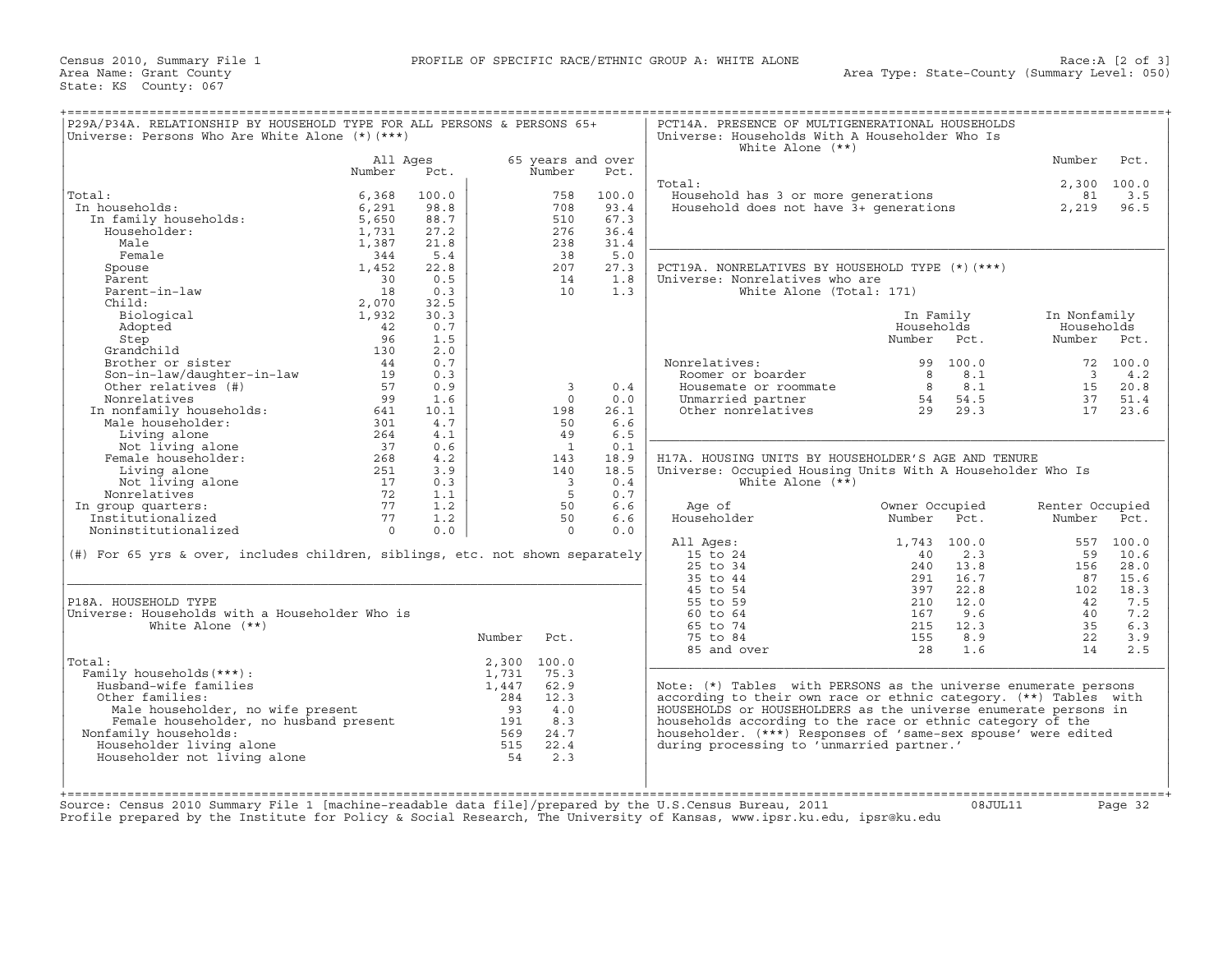## +===================================================================================================================================================+

|                             | All<br>Households | Pct.                  | Family<br>Households    | Pct. | Nonfamily<br>Households | Pct.  | Owner<br>Occupied | Pct.  | Renter<br>Occupied | Pct.        |
|-----------------------------|-------------------|-----------------------|-------------------------|------|-------------------------|-------|-------------------|-------|--------------------|-------------|
| household sizes:<br>All     | 2,300             | 100.0                 | 1,731 100.0             |      | 569                     | 100.0 | ⊥,743             | 100.0 | 557                | 100.0       |
| 1-person households         | 515               | 22.4                  | (Family always >1 pers) |      | 515                     | 90.5  | 308               | 17.7  | 207                | 37.2        |
| 2-person households         | 783               | 34.0                  | 741                     | 42.8 | 42                      | 7.4   | 658               | 37.8  | 125                | 22.4        |
| 3-person households         | 357               | 15.5                  | 347                     | 20.0 | 10                      | 1.8   | 260               | 14.9  | 97                 | 17.4        |
| 4-person households         | 317               | 13.8                  | 316                     | 18.3 |                         | 0.2   | 251               | 14.4  | 66                 | 11.8        |
| 5-person households         | 188               | 8.2                   | 187                     | 10.8 |                         | 0.2   | 156               | 9.0   | 32                 | 5.7         |
| 6-person households         | 84                | $\sim$ $\sim$<br>ن. د | 84                      | 4.9  |                         | 0.0   | 69                | 4.0   |                    | 2.7         |
| 7-or-more person households | 56                |                       | 56                      | 3.2  |                         | 0.0   | 41                | 2.4   |                    | $2 \cdot 7$ |

|                                | Total<br>Population | Pct.          | Families | Pct.                      | Nonfamilies | Pct.                      | In Owner<br>Occupied | Pct. | In Renter<br>Occupied | Pct.                      |
|--------------------------------|---------------------|---------------|----------|---------------------------|-------------|---------------------------|----------------------|------|-----------------------|---------------------------|
| Total population in households | 6,298               | 100.0         | 5,556    | 88.2                      | 638         | 10.1                      | 4,917                | 78.1 |                       | 1,381 21.9                |
| Under 18 years                 | 1,883               | 100.0         | 1,869    | 99.3                      |             |                           |                      |      |                       |                           |
| 18 years and over              |                     | 4,415 100.0   | 3,687    | 83.5                      |             |                           |                      |      |                       |                           |
| Average Household Size         | 2.74                | $- - - - - -$ | 3.21     | $------$                  |             | $\qquad \qquad - - - - -$ | 2.82                 |      | 2.48                  | $\qquad \qquad - - - - -$ |
| Under 18 years                 | 0.82                | $------$      | 1.08     | $\qquad \qquad - - - - -$ |             |                           |                      |      |                       |                           |
| 18 years and over              | 1.92                | $------$      |          | $------$                  |             |                           |                      |      |                       |                           |

| P28A/H16A. HOUSEHOLDS (OCCUPIED HOUSING UNITS) BY HOUSEHOLD SIZE BY TYPE AND BY TENURE<br>Universe: Households (Occupied Housing Units) With A Householder Who Is White Alone (**) (***)                                                                                                                                                                                                                                                                                                                                                                                                                                                                         |                          |      |                                                      |                               |                                                                                                                                                                                                                                                                                            |                                                                                                           |                                                                                                                                                                                                                                                                                                                                                                                              |                                                                                                         |                                                                                        |                                   |
|------------------------------------------------------------------------------------------------------------------------------------------------------------------------------------------------------------------------------------------------------------------------------------------------------------------------------------------------------------------------------------------------------------------------------------------------------------------------------------------------------------------------------------------------------------------------------------------------------------------------------------------------------------------|--------------------------|------|------------------------------------------------------|-------------------------------|--------------------------------------------------------------------------------------------------------------------------------------------------------------------------------------------------------------------------------------------------------------------------------------------|-----------------------------------------------------------------------------------------------------------|----------------------------------------------------------------------------------------------------------------------------------------------------------------------------------------------------------------------------------------------------------------------------------------------------------------------------------------------------------------------------------------------|---------------------------------------------------------------------------------------------------------|----------------------------------------------------------------------------------------|-----------------------------------|
|                                                                                                                                                                                                                                                                                                                                                                                                                                                                                                                                                                                                                                                                  | All<br>Households        | Pct. | Family<br>Households                                 | Pct.                          | Nonfamily<br>Households                                                                                                                                                                                                                                                                    | Pct.                                                                                                      | Owner<br>Occupied                                                                                                                                                                                                                                                                                                                                                                            | Pct.                                                                                                    | Renter<br>Occupied                                                                     | Pct.                              |
| All household sizes:<br>11 nouseholds<br>2, 300 100, 2, 300 100, 0<br>2, 22.4<br>2, person households<br>3-person households<br>4-person households<br>6-person households<br>6-person households<br>56 2.4<br>7-or-more person households<br>56 2.4                                                                                                                                                                                                                                                                                                                                                                                                             | 2,300 100.0              |      |                                                      |                               |                                                                                                                                                                                                                                                                                            |                                                                                                           | 1,743<br>308<br>658<br>260<br>251                                                                                                                                                                                                                                                                                                                                                            | 100.0<br>17.7<br>37.8<br>14.9<br>14.4                                                                   | 557<br>125<br>97<br>66 11.8                                                            | 100.0<br>207 37.2<br>22.4<br>17.4 |
|                                                                                                                                                                                                                                                                                                                                                                                                                                                                                                                                                                                                                                                                  |                          |      |                                                      |                               |                                                                                                                                                                                                                                                                                            |                                                                                                           | 156<br>41                                                                                                                                                                                                                                                                                                                                                                                    | 9.0<br>69 4.0<br>2.4                                                                                    | $\begin{array}{ccc} & & & \mathbf{60} & - \\ & & & 32 & \\ 15 & & & 15 \\ \end{array}$ | 5.7<br>2.7<br>2.7                 |
| P16A/P17A/P36A/P37A/H11A/H12A. POPULATION IN HOUSEHOLDS AND AVERAGE HOUSEHOLD SIZE BY TYPE AND BY TENURE<br>Universe: Population in Households (Occupied Housing Units) With A Householder Who Is White Alone (**)                                                                                                                                                                                                                                                                                                                                                                                                                                               |                          |      |                                                      |                               |                                                                                                                                                                                                                                                                                            |                                                                                                           |                                                                                                                                                                                                                                                                                                                                                                                              |                                                                                                         |                                                                                        |                                   |
|                                                                                                                                                                                                                                                                                                                                                                                                                                                                                                                                                                                                                                                                  | Total<br>Population Pct. |      | In<br>Families Pct.                                  |                               | In<br>Nonfamilies Pct.                                                                                                                                                                                                                                                                     |                                                                                                           | In Owner<br>Occupied Pct.                                                                                                                                                                                                                                                                                                                                                                    |                                                                                                         | In Renter<br>Occupied Pct.                                                             |                                   |
|                                                                                                                                                                                                                                                                                                                                                                                                                                                                                                                                                                                                                                                                  |                          |      | 5,556 88.2<br>1,869 99.3<br>3,687 83.5<br>3.21 ----- |                               |                                                                                                                                                                                                                                                                                            | 638 10.1<br>_______________<br>----- -----                                                                | 4,917<br>$\frac{1}{2}$<br>$------$                                                                                                                                                                                                                                                                                                                                                           | 78.1<br>$\frac{1}{2}$<br>$\qquad \qquad - - - - -$                                                      | 1,381 21.9<br>$\frac{1}{2}$                                                            |                                   |
| $\begin{tabular}{ l l } \hline \texttt{Total population in households} & 6,298 100.0 \\ \hline \texttt{Under 18 years} & 1,883 100.0 \\ \hline 18 years and over & 4,415 100.0 \\ \hline \texttt{Average Household Size} & 2.74 & --- \\ \hline \texttt{Under 18 years} & 0.82 --- \\ \hline \texttt{18 years and over} & 1.92 --- \\ \hline \end{tabular}$                                                                                                                                                                                                                                                                                                      |                          |      | $1.08$ -----                                         | $2.13$ -----                  | $1.12$ -----                                                                                                                                                                                                                                                                               | $\begin{array}{cccccc} - & - & - & - & - & - & - \\ & - & - & - & - & - \\ & & - & - & - & - \end{array}$ | $\frac{1}{2} \frac{1}{2} \frac{1}{2} \frac{1}{2} \frac{1}{2} \frac{1}{2} \frac{1}{2} \frac{1}{2} \frac{1}{2} \frac{1}{2} \frac{1}{2} \frac{1}{2} \frac{1}{2} \frac{1}{2} \frac{1}{2} \frac{1}{2} \frac{1}{2} \frac{1}{2} \frac{1}{2} \frac{1}{2} \frac{1}{2} \frac{1}{2} \frac{1}{2} \frac{1}{2} \frac{1}{2} \frac{1}{2} \frac{1}{2} \frac{1}{2} \frac{1}{2} \frac{1}{2} \frac{1}{2} \frac{$ | $2.82$ -----<br>$\begin{array}{cccccc} - & - & - & - & - & - & - \\ & - & - & - & - & - \\ \end{array}$ | $2.48$ -----                                                                           |                                   |
| Note: Family household numbers include nonrelatives living with families.                                                                                                                                                                                                                                                                                                                                                                                                                                                                                                                                                                                        |                          |      |                                                      |                               |                                                                                                                                                                                                                                                                                            |                                                                                                           |                                                                                                                                                                                                                                                                                                                                                                                              |                                                                                                         |                                                                                        |                                   |
| PCT20/PCT22A. GROUP QUARTERS POPULATION BY SEX BY AGE BY GROUP QUARTERS TYPE<br>Universe: Population in group quarters for persons who are White Alone $(*)$                                                                                                                                                                                                                                                                                                                                                                                                                                                                                                     |                          |      |                                                      |                               |                                                                                                                                                                                                                                                                                            |                                                                                                           |                                                                                                                                                                                                                                                                                                                                                                                              |                                                                                                         |                                                                                        |                                   |
|                                                                                                                                                                                                                                                                                                                                                                                                                                                                                                                                                                                                                                                                  |                          |      | $---$ All Ages $---$                                 |                               |                                                                                                                                                                                                                                                                                            | Pct. of                                                                                                   |                                                                                                                                                                                                                                                                                                                                                                                              | Pct. of                                                                                                 | -------------------- 18 Years and Over ----------------------                          | Pct. of                           |
|                                                                                                                                                                                                                                                                                                                                                                                                                                                                                                                                                                                                                                                                  |                          |      | Number                                               | Pct.                          |                                                                                                                                                                                                                                                                                            | All                                                                                                       | All<br>Total Ages Male                                                                                                                                                                                                                                                                                                                                                                       | Total<br>$18+$                                                                                          | Female                                                                                 | Total<br>$18+$                    |
| All types of group quarters:<br>Institutionalized population:<br>Correctional facilities for adults<br>Juvenile facilities                                                                                                                                                                                                                                                                                                                                                                                                                                                                                                                                       |                          |      | 77<br>77<br>22<br>$\overline{0}$                     | 100.0<br>100.0<br>28.6<br>0.0 | $\begin{array}{cccc} 77 & 100.0 & 36 & 46.8 \\ 77 & 100.0 & 36 & 46.8 \\ 22 & 28.6 & 21 & 27.3 \\ 0 & 0.0 & 0 & 0.0 \\ 55 & 71.4 & 15 & 19.5 \\ 0 & 0.0 & 0 & 0.0 \\ 0 & 0.0 & 0 & 0.0 \\ 0 & 0.0 & 0 & 0.0 \\ 0 & 0.0 & 0 & 0.0 \\ 0 & 0.0 & 0 & 0.0 \\ 0 & 0.0 & 0 & 0.0 \\ \end{array}$ |                                                                                                           |                                                                                                                                                                                                                                                                                                                                                                                              |                                                                                                         | 41<br>41<br>1<br>$\begin{array}{c} 1 \\ 0 \\ 40 \end{array}$                           | 53.2<br>53.2<br>1.3<br>0.0        |
| Nursing facilities/skilled-nursing facilities 55<br>Other institutional facilities<br>Noninstitutionalized population:                                                                                                                                                                                                                                                                                                                                                                                                                                                                                                                                           |                          |      | $\overline{0}$<br>$\overline{0}$                     | 71.4<br>0.0<br>0.0            |                                                                                                                                                                                                                                                                                            |                                                                                                           |                                                                                                                                                                                                                                                                                                                                                                                              |                                                                                                         | $\overline{0}$<br>$\Omega$                                                             | 51.9<br>0.0<br>0.0                |
| College/university student housing<br>Military quarters<br>Other noninstitutional facilities                                                                                                                                                                                                                                                                                                                                                                                                                                                                                                                                                                     |                          |      | $\Omega$<br>$\Omega$                                 | $0 \qquad 0.0$<br>0.0<br>0.0  |                                                                                                                                                                                                                                                                                            |                                                                                                           |                                                                                                                                                                                                                                                                                                                                                                                              |                                                                                                         | $\overline{0}$<br>$\overline{0}$<br>$\Omega$                                           | 0.0<br>0.0<br>0.0                 |
| Note: (*) Tables with PERSONS as the universe enumerate persons according to their own race or ethnic category. (**) Tables with HOUSEHOLDS<br>or HOUSEHOLDERS as the universe enumerate persons in households according to the race or ethnic category of the householder.<br>(***) Same-sex couple households are included in the family households category if there is at least one additional person<br>related to householder by birth or adoption. Same-sex couple households with no relatives of the householder present are tabulated<br>in nonfamily households. Responses of 'same-sex spouse' were edited during processing to 'unmarried partner.' |                          |      |                                                      |                               |                                                                                                                                                                                                                                                                                            |                                                                                                           |                                                                                                                                                                                                                                                                                                                                                                                              |                                                                                                         |                                                                                        |                                   |

+===================================================================================================================================================+ Source: Census 2010 Summary File 1 [machine−readable data file]/prepared by the U.S.Census Bureau, 2011 08JUL11 Page 33 Profile prepared by the Institute for Policy & Social Research, The University of Kansas, www.ipsr.ku.edu, ipsr@ku.edu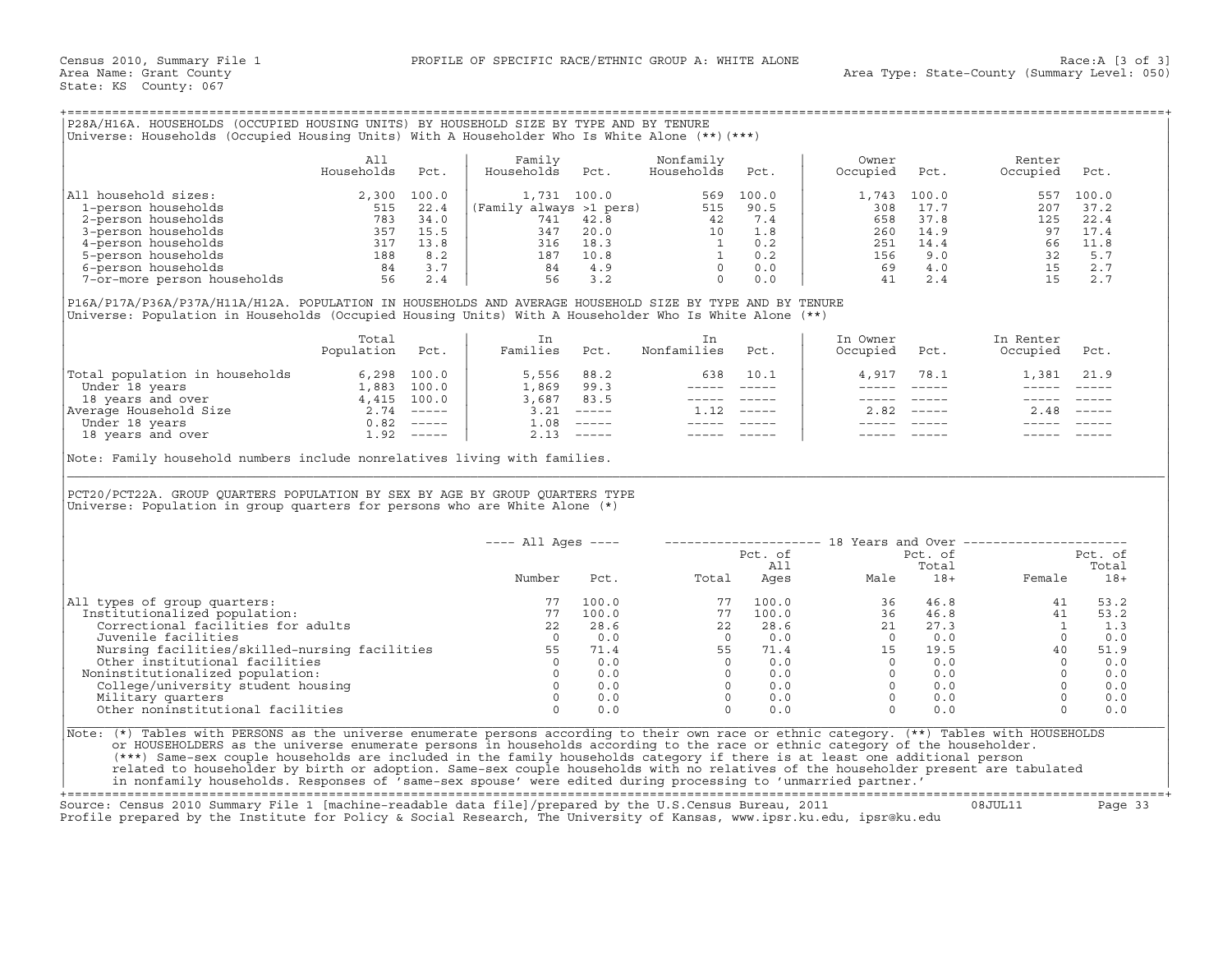| Universe: PERSONS Who Are Black or African American Alone      |                                                                |            | P29/P29B. POPULATION SUMMARY BY RESIDENCE TYPE FOR DESIGNATED UNIVERSE                                                                                                                                                                                            |                   |                                 |         | P38B/39B. FAMILY TYPE BY PRESENCE AND AGE OF OWN OR RELATED CHILDREN<br>Universe: Families With A Householder Who Is<br>Black or African American Alone (**)(***)                                                                                                                                                                                                                                                                                                                                                      |               |                  |        |
|----------------------------------------------------------------|----------------------------------------------------------------|------------|-------------------------------------------------------------------------------------------------------------------------------------------------------------------------------------------------------------------------------------------------------------------|-------------------|---------------------------------|---------|------------------------------------------------------------------------------------------------------------------------------------------------------------------------------------------------------------------------------------------------------------------------------------------------------------------------------------------------------------------------------------------------------------------------------------------------------------------------------------------------------------------------|---------------|------------------|--------|
|                                                                |                                                                | Population |                                                                                                                                                                                                                                                                   |                   | As % of Population of all Races |         |                                                                                                                                                                                                                                                                                                                                                                                                                                                                                                                        |               |                  |        |
| Total Persons:                                                 |                                                                |            | $0.6%$ of                                                                                                                                                                                                                                                         |                   | 7,829                           |         | By Presence of:<br>Own Children                                                                                                                                                                                                                                                                                                                                                                                                                                                                                        |               | Related Children |        |
|                                                                |                                                                |            | $0.6%$ of                                                                                                                                                                                                                                                         |                   | 7,750                           |         |                                                                                                                                                                                                                                                                                                                                                                                                                                                                                                                        | Families Pct. | Families Pct.    |        |
|                                                                | UCCLE PERSONS: AT ALL PRINCIPAL AT A 47<br>In Group Quarters 0 |            | $0.0%$ of                                                                                                                                                                                                                                                         |                   | 79                              |         |                                                                                                                                                                                                                                                                                                                                                                                                                                                                                                                        |               |                  |        |
|                                                                |                                                                |            |                                                                                                                                                                                                                                                                   |                   |                                 |         | All families:                                                                                                                                                                                                                                                                                                                                                                                                                                                                                                          |               |                  | 5100.0 |
|                                                                |                                                                |            |                                                                                                                                                                                                                                                                   |                   |                                 |         |                                                                                                                                                                                                                                                                                                                                                                                                                                                                                                                        |               | $\overline{4}$   |        |
|                                                                |                                                                |            | P16-18B/P36-37B. HOUSEHOLDS/POPULATION IN HOUSEHOLDS BY HOUSEHOLD TYPE                                                                                                                                                                                            |                   |                                 |         |                                                                                                                                                                                                                                                                                                                                                                                                                                                                                                                        |               |                  | 80.0   |
| Universe: HOUSEHOLDERS Who Are Black or African American Alone |                                                                |            |                                                                                                                                                                                                                                                                   |                   |                                 |         |                                                                                                                                                                                                                                                                                                                                                                                                                                                                                                                        |               | $\overline{4}$   | 80.0   |
|                                                                |                                                                |            |                                                                                                                                                                                                                                                                   |                   |                                 | Average |                                                                                                                                                                                                                                                                                                                                                                                                                                                                                                                        |               | $\overline{2}$   | 40.0   |
|                                                                |                                                                |            | Households                                                                                                                                                                                                                                                        | Population $(**)$ | Size                            |         |                                                                                                                                                                                                                                                                                                                                                                                                                                                                                                                        |               | $\mathbf{1}$     | 20.0   |
| Total Households(**)                                           |                                                                |            |                                                                                                                                                                                                                                                                   |                   |                                 |         |                                                                                                                                                                                                                                                                                                                                                                                                                                                                                                                        |               | 1                | 20.0   |
|                                                                |                                                                |            |                                                                                                                                                                                                                                                                   |                   |                                 |         |                                                                                                                                                                                                                                                                                                                                                                                                                                                                                                                        |               | $\Omega$         | 0.0    |
|                                                                |                                                                |            |                                                                                                                                                                                                                                                                   |                   |                                 |         |                                                                                                                                                                                                                                                                                                                                                                                                                                                                                                                        |               | $\mathbf{1}$     | 20.0   |
|                                                                |                                                                |            |                                                                                                                                                                                                                                                                   |                   |                                 |         |                                                                                                                                                                                                                                                                                                                                                                                                                                                                                                                        |               | $\mathbf{0}$     | 0.0    |
|                                                                |                                                                |            |                                                                                                                                                                                                                                                                   |                   |                                 |         |                                                                                                                                                                                                                                                                                                                                                                                                                                                                                                                        |               | $\Omega$         | 0.0    |
|                                                                |                                                                |            | otal Households (**)<br>Under 18 years<br>18 years and over<br>18 years and over<br>16 2.00<br>18 years and over<br>16 2.00<br>16 2.00<br>16 3.20<br>Under 18 years<br>16 3.20<br>16 3.20<br>16 3.20<br>16 3.20<br>16 3.20<br>16 3.20<br>16 3.20<br>16 3.20<br>16 |                   |                                 |         | All families:<br>Husband-wife families:<br>With children under 18:<br>Under 6 yrs only<br>Under 6 and 6 to 17 yrs<br>Concerned and 6 to 17 yrs<br>No children under 18<br>No children under 18<br>No children under 18:<br>Under 6 yrs only<br>Und                                                                                                                                                                                                                                                                     |               | $\overline{0}$   | 0.0    |
|                                                                |                                                                |            |                                                                                                                                                                                                                                                                   |                   |                                 |         |                                                                                                                                                                                                                                                                                                                                                                                                                                                                                                                        |               | $\overline{0}$   | 0.0    |
|                                                                |                                                                |            |                                                                                                                                                                                                                                                                   |                   |                                 |         |                                                                                                                                                                                                                                                                                                                                                                                                                                                                                                                        |               | $\overline{0}$   | 0.0    |
| P12B/P13B. POPULATION BY AGE AND SEX                           |                                                                |            |                                                                                                                                                                                                                                                                   |                   |                                 |         |                                                                                                                                                                                                                                                                                                                                                                                                                                                                                                                        |               | $\Omega$         | 0.0    |
|                                                                |                                                                |            | Universe: Persons Who Are Black or African American Alone (*)                                                                                                                                                                                                     |                   |                                 |         |                                                                                                                                                                                                                                                                                                                                                                                                                                                                                                                        |               | $\mathbf{1}$     | 20.0   |
|                                                                |                                                                |            |                                                                                                                                                                                                                                                                   |                   |                                 |         |                                                                                                                                                                                                                                                                                                                                                                                                                                                                                                                        |               | $\mathbf{1}$     | 20.0   |
|                                                                | ---Both Sexes---                                               |            | $---Male----$                                                                                                                                                                                                                                                     |                   | $---$ Female -----              |         |                                                                                                                                                                                                                                                                                                                                                                                                                                                                                                                        |               | $\mathbf 0$      | 0.0    |
|                                                                |                                                                |            |                                                                                                                                                                                                                                                                   |                   |                                 |         |                                                                                                                                                                                                                                                                                                                                                                                                                                                                                                                        |               | <sup>1</sup>     |        |
|                                                                | Number Pct.                                                    |            | Number Pct.                                                                                                                                                                                                                                                       |                   | Number                          | Pct.    |                                                                                                                                                                                                                                                                                                                                                                                                                                                                                                                        |               |                  | 20.0   |
|                                                                |                                                                |            |                                                                                                                                                                                                                                                                   |                   |                                 |         | Under 6 and 6 to 17 yrs<br>Under 6 and 6 to 17 yrs<br>6 to 17 yrs only<br>5 children under 18<br>1 20.0<br>1 20.0<br>0 0.0<br>1 20.0<br>0 0.0<br>0 0.0                                                                                                                                                                                                                                                                                                                                                                 |               | $\Omega$         | 0.0    |
| All Aqes:                                                      |                                                                |            |                                                                                                                                                                                                                                                                   |                   |                                 |         | No children under 18                                                                                                                                                                                                                                                                                                                                                                                                                                                                                                   |               | $\Omega$         | 0.0    |
|                                                                |                                                                |            |                                                                                                                                                                                                                                                                   |                   |                                 |         |                                                                                                                                                                                                                                                                                                                                                                                                                                                                                                                        |               |                  |        |
|                                                                |                                                                |            |                                                                                                                                                                                                                                                                   |                   |                                 |         |                                                                                                                                                                                                                                                                                                                                                                                                                                                                                                                        |               |                  |        |
|                                                                |                                                                |            |                                                                                                                                                                                                                                                                   |                   |                                 |         | P31B. RELATIONSHIP BY HOUSEHOLD TYPE FOR THE POPULATION UNDER 18 YEARS                                                                                                                                                                                                                                                                                                                                                                                                                                                 |               |                  |        |
|                                                                |                                                                |            |                                                                                                                                                                                                                                                                   |                   |                                 |         | Universe: Persons under 18 who are                                                                                                                                                                                                                                                                                                                                                                                                                                                                                     |               |                  |        |
|                                                                |                                                                |            |                                                                                                                                                                                                                                                                   |                   |                                 |         |                                                                                                                                                                                                                                                                                                                                                                                                                                                                                                                        |               |                  |        |
|                                                                |                                                                |            |                                                                                                                                                                                                                                                                   |                   |                                 |         |                                                                                                                                                                                                                                                                                                                                                                                                                                                                                                                        |               |                  |        |
|                                                                |                                                                |            |                                                                                                                                                                                                                                                                   |                   |                                 |         |                                                                                                                                                                                                                                                                                                                                                                                                                                                                                                                        |               |                  |        |
|                                                                |                                                                |            |                                                                                                                                                                                                                                                                   |                   |                                 |         | Total under 18:                                                                                                                                                                                                                                                                                                                                                                                                                                                                                                        |               |                  |        |
|                                                                |                                                                |            |                                                                                                                                                                                                                                                                   |                   |                                 |         | In households:                                                                                                                                                                                                                                                                                                                                                                                                                                                                                                         |               |                  |        |
|                                                                |                                                                |            |                                                                                                                                                                                                                                                                   |                   |                                 |         | Householder or spouse                                                                                                                                                                                                                                                                                                                                                                                                                                                                                                  |               |                  |        |
|                                                                |                                                                |            |                                                                                                                                                                                                                                                                   |                   |                                 |         | Related child:                                                                                                                                                                                                                                                                                                                                                                                                                                                                                                         |               |                  |        |
|                                                                |                                                                |            |                                                                                                                                                                                                                                                                   |                   |                                 |         | Own child:                                                                                                                                                                                                                                                                                                                                                                                                                                                                                                             |               |                  |        |
|                                                                |                                                                |            |                                                                                                                                                                                                                                                                   |                   |                                 |         |                                                                                                                                                                                                                                                                                                                                                                                                                                                                                                                        |               |                  |        |
|                                                                |                                                                |            |                                                                                                                                                                                                                                                                   |                   |                                 |         |                                                                                                                                                                                                                                                                                                                                                                                                                                                                                                                        |               |                  |        |
|                                                                |                                                                |            |                                                                                                                                                                                                                                                                   |                   |                                 |         |                                                                                                                                                                                                                                                                                                                                                                                                                                                                                                                        |               |                  |        |
|                                                                |                                                                |            |                                                                                                                                                                                                                                                                   |                   |                                 |         |                                                                                                                                                                                                                                                                                                                                                                                                                                                                                                                        |               |                  |        |
|                                                                |                                                                |            |                                                                                                                                                                                                                                                                   |                   |                                 |         |                                                                                                                                                                                                                                                                                                                                                                                                                                                                                                                        |               |                  |        |
|                                                                |                                                                |            |                                                                                                                                                                                                                                                                   |                   |                                 |         | Other relatives:                                                                                                                                                                                                                                                                                                                                                                                                                                                                                                       |               |                  |        |
|                                                                |                                                                |            |                                                                                                                                                                                                                                                                   |                   |                                 |         |                                                                                                                                                                                                                                                                                                                                                                                                                                                                                                                        |               |                  |        |
|                                                                |                                                                |            |                                                                                                                                                                                                                                                                   |                   |                                 |         |                                                                                                                                                                                                                                                                                                                                                                                                                                                                                                                        |               |                  |        |
|                                                                |                                                                |            |                                                                                                                                                                                                                                                                   |                   |                                 |         | Nonrelatives                                                                                                                                                                                                                                                                                                                                                                                                                                                                                                           |               |                  |        |
|                                                                |                                                                |            |                                                                                                                                                                                                                                                                   |                   |                                 |         | In group quarters:                                                                                                                                                                                                                                                                                                                                                                                                                                                                                                     |               |                  |        |
|                                                                |                                                                |            |                                                                                                                                                                                                                                                                   |                   |                                 |         | Institutionalized population                                                                                                                                                                                                                                                                                                                                                                                                                                                                                           |               |                  |        |
|                                                                |                                                                |            |                                                                                                                                                                                                                                                                   |                   |                                 |         | Noninstitutionalized population                                                                                                                                                                                                                                                                                                                                                                                                                                                                                        |               |                  |        |
| 0 to 17                                                        | 28                                                             | 59.6       | 15                                                                                                                                                                                                                                                                | 55.6              | 13                              | 65.0    | $\begin{tabular}{c} \hline & \textit{JSEHOLD T1.}\\ \hline \textit{JSEHOLD T1.}\\ \hline \textit{J1} & \textit{J2} & \textit{N} \textit{to} \textit{in} \\ \hline \textit{child:}\\ \hline \textit{J1} & \textit{J2} & \textit{J3} \\ \hline \textit{J2} & \textit{J4} & \textit{J5} \\ \hline \textit{J1} & \textit{J2} & \textit{J5} \\ \hline \textit{J2} & \textit{J4} & \textit{J5} \\ \hline \textit{M1} & \textit{J1} & \textit{J$<br>Note: (*) Tables with PERSONS as the universe enumerate persons according |               |                  |        |
| 18 to 64                                                       | $\begin{array}{c} 19 \\ 0 \end{array}$                         | 40.4       | 12                                                                                                                                                                                                                                                                | 44.4              | $7\overline{ }$                 | 35.0    | to their own race or ethnic category. (**) Tables with HOUSEHOLDS or                                                                                                                                                                                                                                                                                                                                                                                                                                                   |               |                  |        |
| 65 plus                                                        |                                                                | 0.0        | $\overline{0}$                                                                                                                                                                                                                                                    | 0.0               | $\Omega$                        | 0.0     | HOUSEHOLDERS as the universe enumerate persons in households according                                                                                                                                                                                                                                                                                                                                                                                                                                                 |               |                  |        |
|                                                                |                                                                |            |                                                                                                                                                                                                                                                                   |                   |                                 |         | to the race or ethnic category of the householder. (***) Responses of                                                                                                                                                                                                                                                                                                                                                                                                                                                  |               |                  |        |
| Median Aqe                                                     | 16.1                                                           |            | 13.5                                                                                                                                                                                                                                                              |                   | 16.3                            |         | 'same-sex spouse' were edited during processing to 'unmarried partner.'                                                                                                                                                                                                                                                                                                                                                                                                                                                |               |                  |        |
|                                                                |                                                                |            |                                                                                                                                                                                                                                                                   |                   |                                 |         |                                                                                                                                                                                                                                                                                                                                                                                                                                                                                                                        |               |                  |        |

+===================================================================================================================================================+Source: Census 2010 Summary File 1 [machine−readable data file]/prepared by the U.S.Census Bureau, 2011 08JUL11 Page 34 Profile prepared by the Institute for Policy & Social Research, The University of Kansas, www.ipsr.ku.edu, ipsr@ku.edu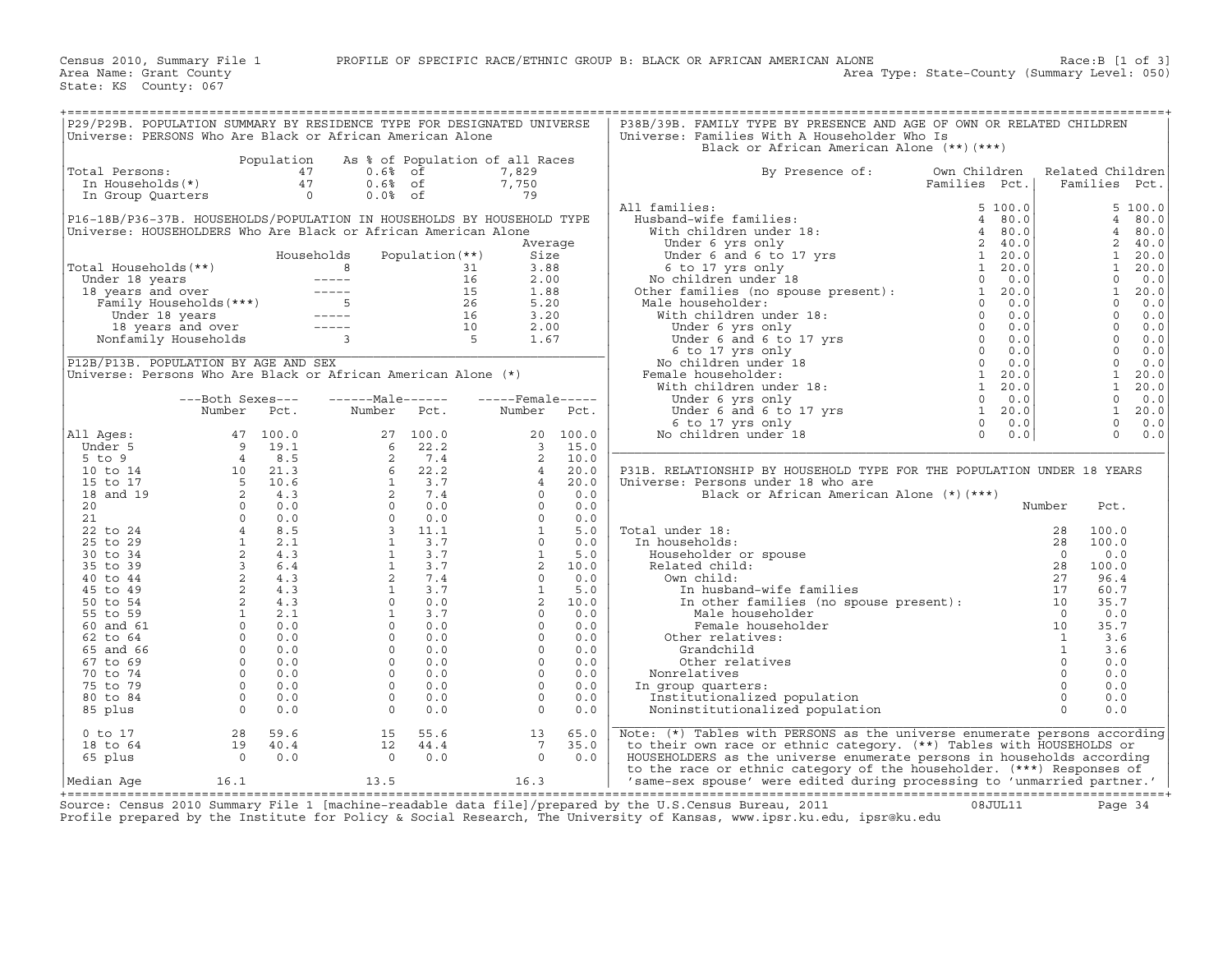Area Name: Grant County Area Type: State−County (Summary Level: 050)

| P29B/P34B. RELATIONSHIP BY HOUSEHOLD TYPE FOR ALL PERSONS & PERSONS 65+<br>Universe: Persons Who Are Black or African American Alone (*) (***)                                                                                                      |                                |       |                                                                            |                   |                      | PCT14B. PRESENCE OF MULTIGENERATIONAL HOUSEHOLDS<br>Universe: Households With A Householder Who Is            | Black or African American Alone (**)                 |                    |            |
|-----------------------------------------------------------------------------------------------------------------------------------------------------------------------------------------------------------------------------------------------------|--------------------------------|-------|----------------------------------------------------------------------------|-------------------|----------------------|---------------------------------------------------------------------------------------------------------------|------------------------------------------------------|--------------------|------------|
|                                                                                                                                                                                                                                                     | All Ages                       |       |                                                                            | 65 years and over |                      |                                                                                                               |                                                      | Number             | Pct.       |
|                                                                                                                                                                                                                                                     | Number                         | Pct.  |                                                                            | Number            | Pct.                 |                                                                                                               |                                                      |                    |            |
|                                                                                                                                                                                                                                                     |                                |       |                                                                            |                   |                      | Total:                                                                                                        |                                                      |                    | 8 100.0    |
| Total:                                                                                                                                                                                                                                              | 47                             | 100.0 |                                                                            | $\Omega$          |                      | Household has 3 or more generations<br>Household does not have 3+ generations                                 |                                                      | $\Omega$           | 0.0        |
| In households:                                                                                                                                                                                                                                      | 47                             | 100.0 |                                                                            | $\cap$            |                      |                                                                                                               |                                                      |                    | 8 100.0    |
| In family households:                                                                                                                                                                                                                               | 42                             | 89.4  |                                                                            | $\Omega$          | $\sim$               |                                                                                                               |                                                      |                    |            |
| Householder:                                                                                                                                                                                                                                        | $5^{\circ}$                    | 10.6  |                                                                            | $\Omega$          | $\sim$               |                                                                                                               |                                                      |                    |            |
| Male                                                                                                                                                                                                                                                | $\overline{3}$                 | 6.4   |                                                                            | $\Omega$          | $\ddot{\phantom{a}}$ |                                                                                                               |                                                      |                    |            |
| Female                                                                                                                                                                                                                                              | 2                              | 4.3   |                                                                            | $\Omega$          | $\ddot{\phantom{a}}$ |                                                                                                               |                                                      |                    |            |
| Spouse                                                                                                                                                                                                                                              | $\overline{4}$                 | 8.5   |                                                                            | $\Omega$          |                      | PCT19B. NONRELATIVES BY HOUSEHOLD TYPE (*) (***)                                                              |                                                      |                    |            |
| Parent                                                                                                                                                                                                                                              | $\Omega$                       | 0.0   |                                                                            | $\Omega$          |                      | Universe: Nonrelatives who are                                                                                |                                                      |                    |            |
| Parent-in-law                                                                                                                                                                                                                                       | $\Omega$                       | 0.0   |                                                                            | $\cap$            |                      |                                                                                                               |                                                      |                    |            |
|                                                                                                                                                                                                                                                     |                                |       |                                                                            |                   |                      |                                                                                                               | Black or African American Alone (Total: 4)           |                    |            |
| Child:                                                                                                                                                                                                                                              | 30                             | 63.8  |                                                                            |                   |                      |                                                                                                               |                                                      |                    |            |
| Biological                                                                                                                                                                                                                                          | 25                             | 53.2  |                                                                            |                   |                      |                                                                                                               | In Family                                            | In Nonfamily       |            |
| Adopted                                                                                                                                                                                                                                             | $\overline{\mathbf{3}}$        | 6.4   |                                                                            |                   |                      |                                                                                                               | Households                                           | Households         |            |
| Step                                                                                                                                                                                                                                                | 2                              | 4.3   |                                                                            |                   |                      |                                                                                                               | Number Pct.                                          | Number Pct.        |            |
| Grandchild                                                                                                                                                                                                                                          | $\mathbf{1}$                   | 2.1   |                                                                            |                   |                      |                                                                                                               |                                                      |                    |            |
| Grandchild<br>Brother or sister<br>Son-in-law/daughter-in-law<br>Other relatives (#)<br>Other relatives (#)<br>Monrelatives (#)<br>Monrelatives 2<br>In nonfamily households:<br>The Material State (1)<br>Materials (1)<br>Materials (1)<br>Temale |                                | 0.0   |                                                                            |                   |                      | Nonrelatives:<br>onrelatives:<br>Roomer or boarder                                                            | $\begin{array}{cc} 2 & 100.0 \\ 0 & 0.0 \end{array}$ |                    | 2, 100.0   |
|                                                                                                                                                                                                                                                     |                                | 0.0   |                                                                            |                   |                      |                                                                                                               |                                                      |                    | $0 \t 0.0$ |
|                                                                                                                                                                                                                                                     | $0 \qquad \qquad$              | 0.0   |                                                                            | $\Omega$          |                      |                                                                                                               |                                                      | $\Omega$           | 0.0        |
|                                                                                                                                                                                                                                                     |                                | 4.3   |                                                                            | $\Omega$          | $\sim$               | Housemate or roommate $\begin{array}{ccc} 0 & 0.0 \\ 0 & 0.0 \\ 0 & 0.0 \\ 0 & 0.0 \\ 0 & 0.0 \\ \end{array}$ |                                                      | $\frac{1}{1}$ 50.0 |            |
|                                                                                                                                                                                                                                                     |                                | 10.6  |                                                                            | $\Omega$          |                      |                                                                                                               |                                                      |                    |            |
|                                                                                                                                                                                                                                                     | $1 \qquad \qquad$              | 2.1   |                                                                            | $\Omega$          |                      |                                                                                                               |                                                      |                    |            |
|                                                                                                                                                                                                                                                     |                                | 0.0   |                                                                            | $\Omega$          | $\sim$               |                                                                                                               |                                                      |                    |            |
|                                                                                                                                                                                                                                                     | $1 \quad \cdots$               | 2.1   |                                                                            | $\Omega$          | $\mathbf{r}$         |                                                                                                               |                                                      |                    |            |
|                                                                                                                                                                                                                                                     |                                | 4.3   |                                                                            | $\Omega$          |                      | H17B. HOUSING UNITS BY HOUSEHOLDER'S AGE AND TENURE                                                           |                                                      |                    |            |
| Living alone                                                                                                                                                                                                                                        | $2 \left( \frac{1}{2} \right)$ | 4.3   |                                                                            | $\Omega$          |                      | Universe: Occupied Housing Units With A Householder Who Is                                                    |                                                      |                    |            |
| Not living alone                                                                                                                                                                                                                                    | $0 \qquad \qquad$              | 0.0   |                                                                            | $\Omega$          |                      |                                                                                                               | Black or African American Alone (**)                 |                    |            |
|                                                                                                                                                                                                                                                     | $\overline{2}$                 | 4.3   |                                                                            | $\Omega$          | $\sim$               |                                                                                                               |                                                      |                    |            |
| Nonrelatives                                                                                                                                                                                                                                        |                                |       |                                                                            |                   |                      |                                                                                                               |                                                      |                    |            |
| In group quarters:                                                                                                                                                                                                                                  | $\Omega$                       | 0.0   |                                                                            | $\Omega$          |                      | Age of                                                                                                        | Owner Occupied<br>Number Pct.                        | Renter Occupied    |            |
| Institutionalized                                                                                                                                                                                                                                   | $\Omega$                       | 0.0   |                                                                            | $\Omega$          |                      | Householder                                                                                                   |                                                      | Number Pct.        |            |
| Noninstitutionalized                                                                                                                                                                                                                                | $\Omega$                       | 0.0   |                                                                            | $\Omega$          | $\sim$               |                                                                                                               |                                                      |                    |            |
|                                                                                                                                                                                                                                                     |                                |       |                                                                            |                   |                      | All Ages:                                                                                                     | 1 100.0                                              |                    | 7 100.0    |
| (#) For 65 yrs & over, includes children, siblings, etc. not shown separately                                                                                                                                                                       |                                |       |                                                                            |                   |                      | 15 to 24                                                                                                      | 0.0<br>$\Omega$                                      |                    | $1 \t14.3$ |
|                                                                                                                                                                                                                                                     |                                |       |                                                                            |                   |                      | 25 to 34                                                                                                      | 0.0<br>$\Omega$                                      | 2                  | 28.6       |
|                                                                                                                                                                                                                                                     |                                |       |                                                                            |                   |                      | 35 to 44                                                                                                      | 1 100.0                                              | $\mathbf{2}$       | 28.6       |
|                                                                                                                                                                                                                                                     |                                |       |                                                                            |                   |                      | 45 to 54                                                                                                      | 0.0<br>$\Omega$                                      | $\overline{2}$     | 28.6       |
| P18B. HOUSEHOLD TYPE                                                                                                                                                                                                                                |                                |       |                                                                            |                   |                      | 55 to 59                                                                                                      | $0 \qquad 0.0$                                       | $\Omega$           | 0.0        |
| Universe: Households with a Householder Who is                                                                                                                                                                                                      |                                |       |                                                                            |                   |                      | 60 to 64                                                                                                      | $0 \t 0.0$                                           | $\Omega$           | 0.0        |
| Black or African American Alone (**)                                                                                                                                                                                                                |                                |       |                                                                            |                   |                      | 65 to 74                                                                                                      | $0 \t 0.0$                                           | $\overline{0}$     | 0.0        |
|                                                                                                                                                                                                                                                     |                                |       | Number Pct.                                                                |                   |                      | 75 to 84                                                                                                      | $\Omega$<br>0.0                                      | $\Omega$           | 0.0        |
|                                                                                                                                                                                                                                                     |                                |       |                                                                            |                   |                      | 85 and over                                                                                                   | $\Omega$<br>0.0                                      | $\Omega$           | 0.0        |
| Total:                                                                                                                                                                                                                                              |                                |       |                                                                            | 8 100.0           |                      |                                                                                                               |                                                      |                    |            |
| Family households (***) :                                                                                                                                                                                                                           |                                |       |                                                                            | 5, 62.5           |                      |                                                                                                               |                                                      |                    |            |
| Husband-wife families                                                                                                                                                                                                                               |                                |       |                                                                            | 4 50.0            |                      | Note: (*) Tables with PERSONS as the universe enumerate persons                                               |                                                      |                    |            |
| Other families:                                                                                                                                                                                                                                     |                                |       |                                                                            |                   |                      | according to their own race or ethnic category. (**) Tables with                                              |                                                      |                    |            |
| Male householder, no wife present                                                                                                                                                                                                                   |                                |       | $\begin{bmatrix} 1 & 12.5 \\ 0 & 0.0 \\ 1 & 12.5 \\ 2 & 2.5 \end{bmatrix}$ |                   |                      | HOUSEHOLDS or HOUSEHOLDERS as the universe enumerate persons in                                               |                                                      |                    |            |
| Male householder, no wife present<br>Female householder, no husband present<br>Family households:                                                                                                                                                   |                                |       |                                                                            |                   |                      | households according to the race or ethnic category of the                                                    |                                                      |                    |            |
|                                                                                                                                                                                                                                                     |                                |       |                                                                            |                   |                      |                                                                                                               |                                                      |                    |            |
| Nonfamily households:                                                                                                                                                                                                                               |                                |       |                                                                            |                   |                      | householder. (***) Responses of 'same-sex spouse' were edited                                                 |                                                      |                    |            |
| Householder living alone                                                                                                                                                                                                                            |                                |       |                                                                            |                   |                      | during processing to 'unmarried partner.'                                                                     |                                                      |                    |            |
| Householder not living alone                                                                                                                                                                                                                        |                                |       | $\begin{array}{ccc} 3 & 3/1.5 \\ 2 & 25.0 \\ 1 & 12.5 \end{array}$         |                   |                      |                                                                                                               |                                                      |                    |            |
|                                                                                                                                                                                                                                                     |                                |       |                                                                            |                   |                      |                                                                                                               |                                                      |                    |            |
|                                                                                                                                                                                                                                                     |                                |       |                                                                            |                   |                      |                                                                                                               |                                                      |                    |            |
|                                                                                                                                                                                                                                                     |                                |       |                                                                            |                   |                      | 2010 Summary File 1 [machine-readable data file]/prepared by the U.S. Census Bureau, 2011                     |                                                      |                    |            |

Source: Census 2010 Summary File 1 [machine−readable data file]/prepared by the U.S.Census Bureau, 2011 08JUL11 Page 35 Profile prepared by the Institute for Policy & Social Research, The University of Kansas, www.ipsr.ku.edu, ipsr@ku.edu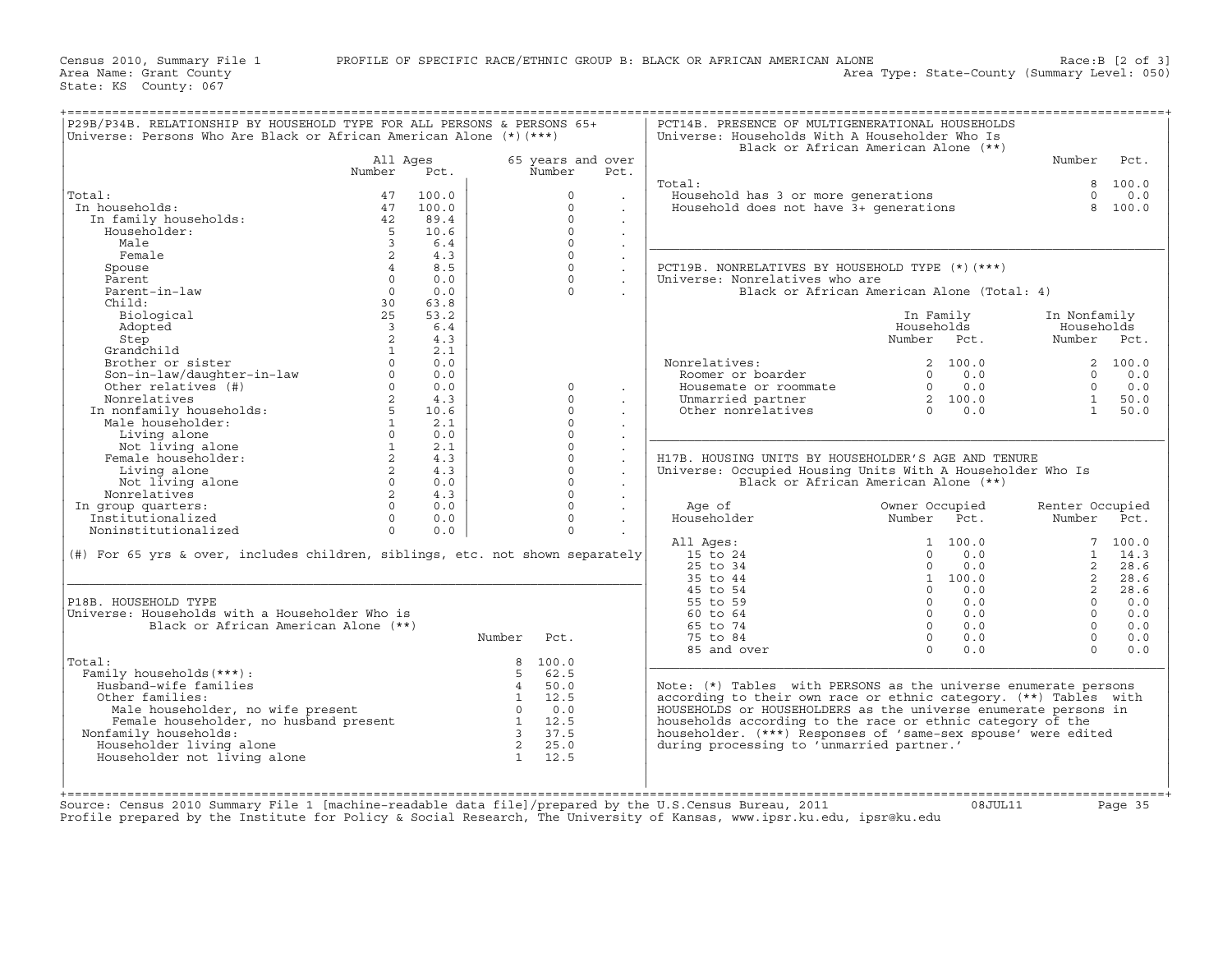|                                                                                                                                                                                                                                                                                                                        | All<br>Households | Pct. | Family<br>Households Pct. |       | Nonfamily<br>Households Pct. | Owner<br>Occupied Pct.                                                                                                                                                                                                                 |                                                 | Renter<br>Occupied Pct.                                                                                                                                                                                                                                                                                                                                                                      |      |
|------------------------------------------------------------------------------------------------------------------------------------------------------------------------------------------------------------------------------------------------------------------------------------------------------------------------|-------------------|------|---------------------------|-------|------------------------------|----------------------------------------------------------------------------------------------------------------------------------------------------------------------------------------------------------------------------------------|-------------------------------------------------|----------------------------------------------------------------------------------------------------------------------------------------------------------------------------------------------------------------------------------------------------------------------------------------------------------------------------------------------------------------------------------------------|------|
| All household sizes:                                                                                                                                                                                                                                                                                                   |                   |      |                           |       |                              |                                                                                                                                                                                                                                        |                                                 |                                                                                                                                                                                                                                                                                                                                                                                              |      |
|                                                                                                                                                                                                                                                                                                                        |                   |      |                           |       |                              |                                                                                                                                                                                                                                        |                                                 |                                                                                                                                                                                                                                                                                                                                                                                              |      |
|                                                                                                                                                                                                                                                                                                                        |                   |      |                           |       |                              |                                                                                                                                                                                                                                        |                                                 |                                                                                                                                                                                                                                                                                                                                                                                              |      |
|                                                                                                                                                                                                                                                                                                                        |                   |      |                           |       |                              |                                                                                                                                                                                                                                        |                                                 |                                                                                                                                                                                                                                                                                                                                                                                              |      |
|                                                                                                                                                                                                                                                                                                                        |                   |      |                           |       |                              |                                                                                                                                                                                                                                        |                                                 |                                                                                                                                                                                                                                                                                                                                                                                              |      |
|                                                                                                                                                                                                                                                                                                                        |                   |      |                           |       |                              |                                                                                                                                                                                                                                        |                                                 |                                                                                                                                                                                                                                                                                                                                                                                              |      |
|                                                                                                                                                                                                                                                                                                                        |                   |      |                           |       |                              |                                                                                                                                                                                                                                        |                                                 |                                                                                                                                                                                                                                                                                                                                                                                              |      |
|                                                                                                                                                                                                                                                                                                                        |                   |      |                           |       |                              |                                                                                                                                                                                                                                        |                                                 |                                                                                                                                                                                                                                                                                                                                                                                              |      |
|                                                                                                                                                                                                                                                                                                                        |                   |      |                           |       |                              |                                                                                                                                                                                                                                        |                                                 |                                                                                                                                                                                                                                                                                                                                                                                              |      |
| P16B/P17B/P36B/P37B/H11B/H12B. POPULATION IN HOUSEHOLDS AND AVERAGE HOUSEHOLD SIZE BY TYPE AND BY TENURE<br>Universe: Population in Households (Occupied Housing Units) With A Householder Who Is Black or African American Alone (**)                                                                                 |                   |      |                           |       |                              |                                                                                                                                                                                                                                        |                                                 |                                                                                                                                                                                                                                                                                                                                                                                              |      |
|                                                                                                                                                                                                                                                                                                                        | Total             |      | In                        |       | In                           | In Owner                                                                                                                                                                                                                               |                                                 | In Renter                                                                                                                                                                                                                                                                                                                                                                                    |      |
|                                                                                                                                                                                                                                                                                                                        | Population Pct.   |      | Families Pct.             |       | Nonfamilies Pct.             | Occupied Pct.                                                                                                                                                                                                                          |                                                 | Occupied Pct.                                                                                                                                                                                                                                                                                                                                                                                |      |
|                                                                                                                                                                                                                                                                                                                        |                   |      |                           |       |                              | $\overline{3}$                                                                                                                                                                                                                         | 9.7                                             | 28                                                                                                                                                                                                                                                                                                                                                                                           | 90.3 |
|                                                                                                                                                                                                                                                                                                                        |                   |      |                           |       |                              |                                                                                                                                                                                                                                        |                                                 | $\frac{1}{2} \frac{1}{2} \frac{1}{2} \frac{1}{2} \frac{1}{2} \frac{1}{2} \frac{1}{2} \frac{1}{2} \frac{1}{2} \frac{1}{2} \frac{1}{2} \frac{1}{2} \frac{1}{2} \frac{1}{2} \frac{1}{2} \frac{1}{2} \frac{1}{2} \frac{1}{2} \frac{1}{2} \frac{1}{2} \frac{1}{2} \frac{1}{2} \frac{1}{2} \frac{1}{2} \frac{1}{2} \frac{1}{2} \frac{1}{2} \frac{1}{2} \frac{1}{2} \frac{1}{2} \frac{1}{2} \frac{$ |      |
|                                                                                                                                                                                                                                                                                                                        |                   |      |                           |       |                              |                                                                                                                                                                                                                                        |                                                 |                                                                                                                                                                                                                                                                                                                                                                                              |      |
|                                                                                                                                                                                                                                                                                                                        |                   |      |                           |       |                              |                                                                                                                                                                                                                                        |                                                 |                                                                                                                                                                                                                                                                                                                                                                                              |      |
|                                                                                                                                                                                                                                                                                                                        |                   |      |                           |       |                              |                                                                                                                                                                                                                                        | $3.00$ -----                                    | $4.00$ -----                                                                                                                                                                                                                                                                                                                                                                                 |      |
|                                                                                                                                                                                                                                                                                                                        |                   |      |                           |       |                              |                                                                                                                                                                                                                                        |                                                 |                                                                                                                                                                                                                                                                                                                                                                                              |      |
| Total population in households<br>Under 18 years<br>18 years and over 15 100.0<br>Average Household Size 3.88 -----<br>18 years and over 15 2.00 -----<br>18 years and over 18 years<br>18 years and over 18 years<br>18 years and over 1<br>Note: Family household numbers include nonrelatives living with families. |                   |      |                           |       |                              |                                                                                                                                                                                                                                        |                                                 |                                                                                                                                                                                                                                                                                                                                                                                              |      |
|                                                                                                                                                                                                                                                                                                                        |                   |      |                           |       |                              |                                                                                                                                                                                                                                        |                                                 |                                                                                                                                                                                                                                                                                                                                                                                              |      |
| PCT20/PCT22B. GROUP QUARTERS POPULATION BY SEX BY AGE BY GROUP QUARTERS TYPE<br>Universe: Population in group quarters for persons who are Black or African American Alone (*)                                                                                                                                         |                   |      |                           |       |                              | ---- All Ages ----    --------------------    18 Years and Over ----------------                                                                                                                                                       |                                                 |                                                                                                                                                                                                                                                                                                                                                                                              |      |
|                                                                                                                                                                                                                                                                                                                        |                   |      |                           |       |                              |                                                                                                                                                                                                                                        |                                                 |                                                                                                                                                                                                                                                                                                                                                                                              |      |
|                                                                                                                                                                                                                                                                                                                        |                   |      |                           |       |                              |                                                                                                                                                                                                                                        |                                                 |                                                                                                                                                                                                                                                                                                                                                                                              |      |
|                                                                                                                                                                                                                                                                                                                        |                   |      | Number                    |       |                              | Pct. of Pct. of Pct. of Pct. of Pct. of Pct. of Pct. of All Total Total Total Pct. $\frac{1}{10}$ Pct. of Pct. of Pct. of Pct. of Pct. of Pct. of Pct. of Pct. of Pct. of Pct. of Pct. of Pct. of Pct. of Pct. $\frac{1}{10}$ Pcmale 1 |                                                 |                                                                                                                                                                                                                                                                                                                                                                                              |      |
|                                                                                                                                                                                                                                                                                                                        |                   |      |                           | 100.0 |                              |                                                                                                                                                                                                                                        | $\sim$                                          | $\circ$                                                                                                                                                                                                                                                                                                                                                                                      |      |
|                                                                                                                                                                                                                                                                                                                        |                   |      |                           |       |                              | $\sigma_{\rm{max}}=0.01$ and $\sigma_{\rm{max}}=0.01$                                                                                                                                                                                  |                                                 | $\circ$                                                                                                                                                                                                                                                                                                                                                                                      |      |
| Institutionalized population:                                                                                                                                                                                                                                                                                          |                   |      |                           |       |                              |                                                                                                                                                                                                                                        |                                                 | $\Omega$                                                                                                                                                                                                                                                                                                                                                                                     |      |
|                                                                                                                                                                                                                                                                                                                        |                   |      | $\overline{0}$            |       |                              |                                                                                                                                                                                                                                        |                                                 | $\circ$                                                                                                                                                                                                                                                                                                                                                                                      |      |
|                                                                                                                                                                                                                                                                                                                        |                   |      |                           |       |                              |                                                                                                                                                                                                                                        |                                                 | $\circ$                                                                                                                                                                                                                                                                                                                                                                                      |      |
|                                                                                                                                                                                                                                                                                                                        |                   |      |                           |       |                              |                                                                                                                                                                                                                                        |                                                 | $\Omega$                                                                                                                                                                                                                                                                                                                                                                                     |      |
|                                                                                                                                                                                                                                                                                                                        |                   |      |                           |       |                              |                                                                                                                                                                                                                                        |                                                 |                                                                                                                                                                                                                                                                                                                                                                                              |      |
| Noninstitutionalized population:                                                                                                                                                                                                                                                                                       |                   |      |                           |       |                              |                                                                                                                                                                                                                                        | $\begin{matrix} 0 & & \cdot \end{matrix}$       | $\mathsf{O}\xspace$                                                                                                                                                                                                                                                                                                                                                                          |      |
|                                                                                                                                                                                                                                                                                                                        |                   |      |                           |       |                              |                                                                                                                                                                                                                                        | $\begin{matrix} 0 & \cdot & \cdot \end{matrix}$ | $\circ$                                                                                                                                                                                                                                                                                                                                                                                      |      |
| All types of group quarters:                                                                                                                                                                                                                                                                                           |                   |      |                           |       |                              | $\Omega$                                                                                                                                                                                                                               |                                                 | $\Omega$                                                                                                                                                                                                                                                                                                                                                                                     |      |
| rycz – and ized population:<br>correctional facilities for adults<br>Juvenile facilities (and it is a local of the probability of the institutional facilities<br>(bther institutional facilities (b) .<br>(c) .<br>College/university s<br>Other noninstitutional facilities                                          |                   |      | $\Omega$                  |       |                              |                                                                                                                                                                                                                                        |                                                 | $\Omega$                                                                                                                                                                                                                                                                                                                                                                                     |      |
| Note: (*) Tables with PERSONS as the universe enumerate persons according to their own race or ethnic category. (**) Tables with HOUSEHOLDS                                                                                                                                                                            |                   |      |                           |       |                              |                                                                                                                                                                                                                                        |                                                 |                                                                                                                                                                                                                                                                                                                                                                                              |      |

| All<br>Aqes | Male | Total<br>$18+$ | Female | Total<br>$18+$                                                                                                                    |
|-------------|------|----------------|--------|-----------------------------------------------------------------------------------------------------------------------------------|
|             |      |                |        |                                                                                                                                   |
|             |      |                |        |                                                                                                                                   |
|             |      |                |        |                                                                                                                                   |
|             |      |                |        |                                                                                                                                   |
|             |      |                |        |                                                                                                                                   |
|             |      |                |        |                                                                                                                                   |
|             |      |                |        |                                                                                                                                   |
|             |      |                |        |                                                                                                                                   |
|             |      |                |        |                                                                                                                                   |
|             |      |                |        |                                                                                                                                   |
|             |      |                |        |                                                                                                                                   |
|             |      |                |        |                                                                                                                                   |
|             |      |                |        | Tables with PERSONS as the universe enumerate persons according to their own race or ethnic category. (**) Tables with HOUSEHOLDS |

+===================================================================================================================================================+ Source: Census 2010 Summary File 1 [machine−readable data file]/prepared by the U.S.Census Bureau, 2011 08JUL11 Page 36

Profile prepared by the Institute for Policy & Social Research, The University of Kansas, www.ipsr.ku.edu, ipsr@ku.edu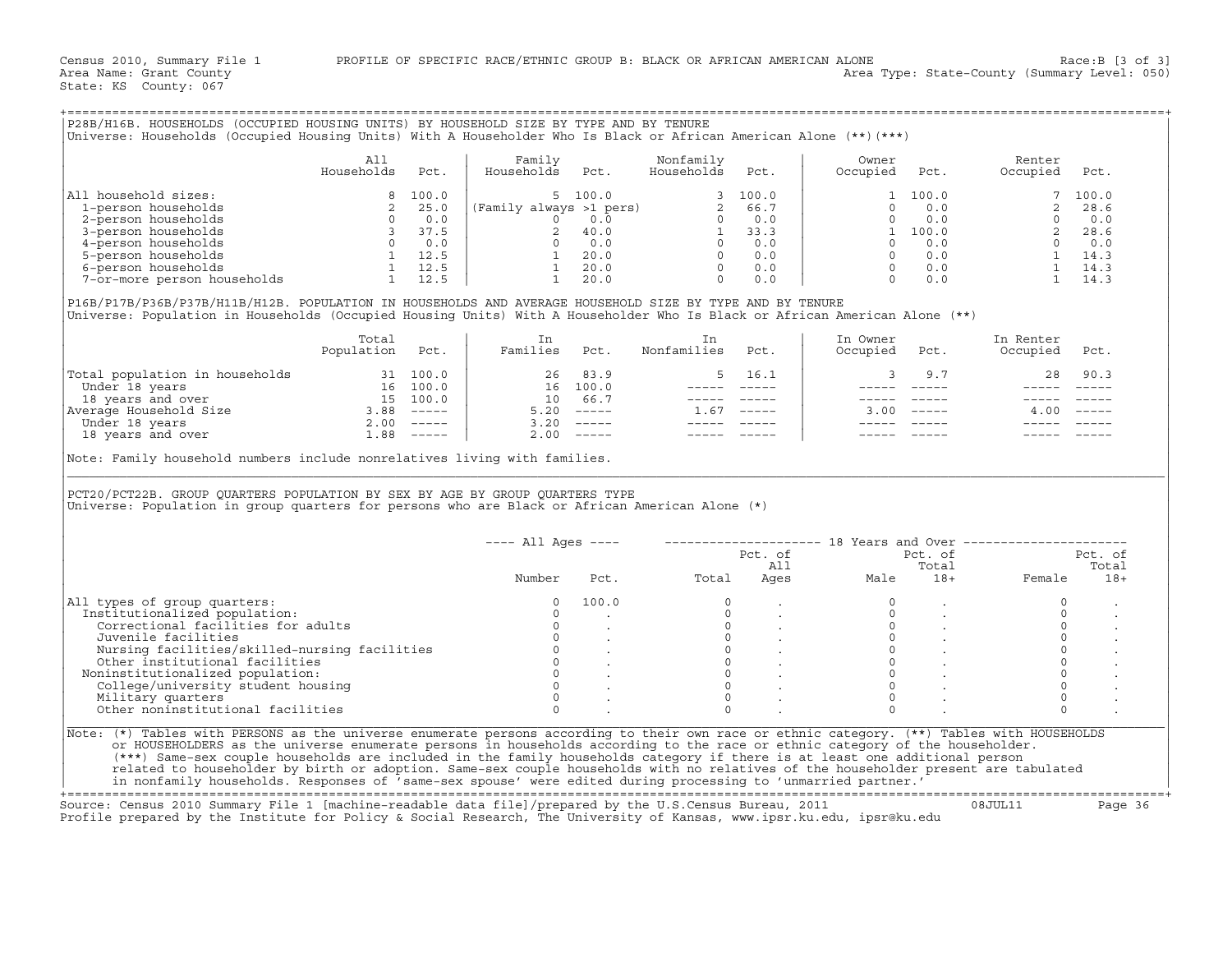Census 2010, Summary File 1 PROFILE OF SPECIFIC RACE/ETHNIC GROUP C: AMERICAN INDIAN AND ALASKA NATIVE ALONE Race:C [1 of 3]<br>Area Name: Grant County Level: 050) Area Type: State-County (Summary Level: 050) Area Type: State-County (Summary Level: 050)

State: KS County: 067

| P29/P29C. POPULATION SUMMARY BY RESIDENCE TYPE FOR DESIGNATED UNIVERSE                                                                                                                                                                          |                                                                |            |                                                                                                                                                                                                                                                                                        |                 |                   |      | P38C/39C. FAMILY TYPE BY PRESENCE AND AGE OF OWN OR RELATED CHILDREN                                                                                                                                                                                           |          |                         |            |
|-------------------------------------------------------------------------------------------------------------------------------------------------------------------------------------------------------------------------------------------------|----------------------------------------------------------------|------------|----------------------------------------------------------------------------------------------------------------------------------------------------------------------------------------------------------------------------------------------------------------------------------------|-----------------|-------------------|------|----------------------------------------------------------------------------------------------------------------------------------------------------------------------------------------------------------------------------------------------------------------|----------|-------------------------|------------|
| Universe: PERSONS Who Are American Indian and Alaska Native Alone                                                                                                                                                                               |                                                                |            |                                                                                                                                                                                                                                                                                        |                 |                   |      | Universe: Families With A Householder Who Is                                                                                                                                                                                                                   |          |                         |            |
|                                                                                                                                                                                                                                                 |                                                                |            |                                                                                                                                                                                                                                                                                        |                 |                   |      | American Indian and Alaska Native Alone (**) (***)                                                                                                                                                                                                             |          |                         |            |
|                                                                                                                                                                                                                                                 |                                                                |            | Population As % of Population of all Races                                                                                                                                                                                                                                             |                 |                   |      |                                                                                                                                                                                                                                                                |          |                         |            |
| Total Persons:                                                                                                                                                                                                                                  | otal Persons: 96<br>In Households(*) 96<br>In Group Quarters 0 |            | 96 1.2% of<br>96 1.2% of<br>0 0.0% of                                                                                                                                                                                                                                                  |                 | 7,829             |      | By Presence of:<br>Own Children                                                                                                                                                                                                                                |          | Related Children        |            |
|                                                                                                                                                                                                                                                 |                                                                |            |                                                                                                                                                                                                                                                                                        |                 | 7,750             |      | Families Pct.                                                                                                                                                                                                                                                  |          | Families Pct.           |            |
|                                                                                                                                                                                                                                                 |                                                                |            | $0.0%$ of                                                                                                                                                                                                                                                                              |                 | 79                |      |                                                                                                                                                                                                                                                                |          |                         |            |
|                                                                                                                                                                                                                                                 |                                                                |            |                                                                                                                                                                                                                                                                                        |                 |                   |      | All families:                                                                                                                                                                                                                                                  | 22 100.0 |                         | 22 100.0   |
| P16-18C/P36-37C. HOUSEHOLDS/POPULATION IN HOUSEHOLDS BY HOUSEHOLD TYPE                                                                                                                                                                          |                                                                |            |                                                                                                                                                                                                                                                                                        |                 |                   |      |                                                                                                                                                                                                                                                                |          |                         | 17 77.3    |
| Universe: HOUSEHOLDERS Who Are American Indian and Alaska Native Alone                                                                                                                                                                          |                                                                |            |                                                                                                                                                                                                                                                                                        |                 |                   |      |                                                                                                                                                                                                                                                                |          | 12                      | 54.5       |
|                                                                                                                                                                                                                                                 |                                                                |            |                                                                                                                                                                                                                                                                                        |                 | Average           |      |                                                                                                                                                                                                                                                                |          | $\mathbf{1}$            | 4.5        |
|                                                                                                                                                                                                                                                 |                                                                | Households |                                                                                                                                                                                                                                                                                        | Population (**) | Size              |      |                                                                                                                                                                                                                                                                |          | 8                       | 36.4       |
|                                                                                                                                                                                                                                                 |                                                                |            |                                                                                                                                                                                                                                                                                        |                 | 3.69              |      |                                                                                                                                                                                                                                                                |          | $\overline{\mathbf{3}}$ | 13.6       |
|                                                                                                                                                                                                                                                 |                                                                |            |                                                                                                                                                                                                                                                                                        |                 | 1.50              |      |                                                                                                                                                                                                                                                                |          | 5                       | 22.7       |
|                                                                                                                                                                                                                                                 |                                                                |            |                                                                                                                                                                                                                                                                                        |                 | 2.19              |      |                                                                                                                                                                                                                                                                |          | 5                       | 22.7       |
|                                                                                                                                                                                                                                                 |                                                                |            |                                                                                                                                                                                                                                                                                        |                 | 4.14              |      |                                                                                                                                                                                                                                                                |          | $\overline{2}$          | 9.1        |
|                                                                                                                                                                                                                                                 |                                                                |            |                                                                                                                                                                                                                                                                                        |                 | 1.77              |      |                                                                                                                                                                                                                                                                |          | $\mathbf{1}$            | 4.5        |
| Total Households (**)<br>Under 18 years<br>18 years and over<br>Family Households (***)<br>Under 18 years ------<br>Family Households (***)<br>22 91<br>Under 18 years<br>18 years and over<br>18 years and over<br>Nonfamily Households<br>4 5 |                                                                |            |                                                                                                                                                                                                                                                                                        |                 | 2.36              |      |                                                                                                                                                                                                                                                                |          |                         | $0 \t 0.0$ |
|                                                                                                                                                                                                                                                 |                                                                |            |                                                                                                                                                                                                                                                                                        |                 | 1.25              |      |                                                                                                                                                                                                                                                                |          | $\Omega$                | 0.0        |
|                                                                                                                                                                                                                                                 |                                                                |            |                                                                                                                                                                                                                                                                                        |                 |                   |      |                                                                                                                                                                                                                                                                |          | $\mathbf{1}$            | 4.5        |
| P12C/P13C. POPULATION BY AGE AND SEX                                                                                                                                                                                                            |                                                                |            |                                                                                                                                                                                                                                                                                        |                 |                   |      |                                                                                                                                                                                                                                                                |          | <sup>1</sup>            | 4.5        |
| Universe: Persons Who Are American Indian and Alaska Native Alone (*)                                                                                                                                                                           |                                                                |            |                                                                                                                                                                                                                                                                                        |                 |                   |      |                                                                                                                                                                                                                                                                |          |                         | 3, 13.6    |
|                                                                                                                                                                                                                                                 |                                                                |            |                                                                                                                                                                                                                                                                                        |                 |                   |      |                                                                                                                                                                                                                                                                |          | $\overline{a}$          | 9.1        |
|                                                                                                                                                                                                                                                 | ---Both Sexes---                                               |            | ------Male------                                                                                                                                                                                                                                                                       |                 | $---$ Female----- |      |                                                                                                                                                                                                                                                                |          | $\Omega$                | 0.0        |
|                                                                                                                                                                                                                                                 | Number Pct.                                                    |            | Number                                                                                                                                                                                                                                                                                 | Pct.            | Number Pct.       |      |                                                                                                                                                                                                                                                                |          | $\mathbf{1}$            | 4.5        |
|                                                                                                                                                                                                                                                 |                                                                |            |                                                                                                                                                                                                                                                                                        |                 |                   |      |                                                                                                                                                                                                                                                                |          | $\mathbf{1}$            | 4.5        |
| All Ages:                                                                                                                                                                                                                                       |                                                                |            |                                                                                                                                                                                                                                                                                        |                 |                   |      |                                                                                                                                                                                                                                                                |          | $\mathbf{1}$            | 4.5        |
| Under 5                                                                                                                                                                                                                                         |                                                                |            |                                                                                                                                                                                                                                                                                        |                 |                   |      |                                                                                                                                                                                                                                                                |          |                         |            |
| $5$ to $9$                                                                                                                                                                                                                                      |                                                                |            |                                                                                                                                                                                                                                                                                        |                 |                   |      |                                                                                                                                                                                                                                                                |          |                         |            |
| 10 to 14                                                                                                                                                                                                                                        |                                                                |            |                                                                                                                                                                                                                                                                                        |                 |                   |      | P31C. RELATIONSHIP BY HOUSEHOLD TYPE FOR THE POPULATION UNDER 18 YEARS                                                                                                                                                                                         |          |                         |            |
| 15 to 17                                                                                                                                                                                                                                        |                                                                |            |                                                                                                                                                                                                                                                                                        |                 |                   |      | Universe: Persons under 18 who are                                                                                                                                                                                                                             |          |                         |            |
| 18 and 19                                                                                                                                                                                                                                       |                                                                |            |                                                                                                                                                                                                                                                                                        |                 |                   |      |                                                                                                                                                                                                                                                                |          |                         |            |
| 20 <sub>o</sub>                                                                                                                                                                                                                                 |                                                                |            |                                                                                                                                                                                                                                                                                        |                 |                   |      |                                                                                                                                                                                                                                                                |          | Pct.                    |            |
| 21                                                                                                                                                                                                                                              |                                                                |            |                                                                                                                                                                                                                                                                                        |                 |                   |      |                                                                                                                                                                                                                                                                |          |                         |            |
| 22 to 24                                                                                                                                                                                                                                        |                                                                |            |                                                                                                                                                                                                                                                                                        |                 |                   |      | Total under 18:                                                                                                                                                                                                                                                |          | 100.0                   |            |
| 25 to 29                                                                                                                                                                                                                                        |                                                                |            |                                                                                                                                                                                                                                                                                        |                 |                   |      | In households:                                                                                                                                                                                                                                                 |          | 100.0                   |            |
| 30 to 34                                                                                                                                                                                                                                        |                                                                |            |                                                                                                                                                                                                                                                                                        |                 |                   |      | Householder or spouse                                                                                                                                                                                                                                          |          | 0.0                     |            |
| 35 to 39                                                                                                                                                                                                                                        |                                                                |            |                                                                                                                                                                                                                                                                                        |                 |                   |      | Related child:                                                                                                                                                                                                                                                 |          | 100.0                   |            |
| 40 to 44                                                                                                                                                                                                                                        |                                                                |            |                                                                                                                                                                                                                                                                                        |                 |                   |      | Own child:                                                                                                                                                                                                                                                     |          | 76.5                    |            |
| 45 to 49                                                                                                                                                                                                                                        |                                                                |            |                                                                                                                                                                                                                                                                                        |                 |                   |      |                                                                                                                                                                                                                                                                |          | 70.6                    |            |
| 50 to 54                                                                                                                                                                                                                                        |                                                                |            |                                                                                                                                                                                                                                                                                        |                 |                   |      |                                                                                                                                                                                                                                                                |          | 5.9                     |            |
| 55 to 59                                                                                                                                                                                                                                        |                                                                |            |                                                                                                                                                                                                                                                                                        |                 |                   |      |                                                                                                                                                                                                                                                                |          | 2.9                     |            |
| 60 and 61                                                                                                                                                                                                                                       |                                                                |            |                                                                                                                                                                                                                                                                                        |                 |                   |      |                                                                                                                                                                                                                                                                |          | 2.9                     |            |
| 62 to 64                                                                                                                                                                                                                                        |                                                                |            |                                                                                                                                                                                                                                                                                        |                 |                   |      | Other relatives:                                                                                                                                                                                                                                               |          | 23.5                    |            |
| 65 and 66                                                                                                                                                                                                                                       |                                                                |            |                                                                                                                                                                                                                                                                                        |                 |                   |      |                                                                                                                                                                                                                                                                |          | 23.5                    |            |
| 67 to 69                                                                                                                                                                                                                                        |                                                                |            |                                                                                                                                                                                                                                                                                        |                 |                   |      |                                                                                                                                                                                                                                                                |          | 0.0                     |            |
| 70 to 74                                                                                                                                                                                                                                        |                                                                |            |                                                                                                                                                                                                                                                                                        |                 |                   |      | Nonrelatives                                                                                                                                                                                                                                                   |          | 0.0                     |            |
| 75 to 79                                                                                                                                                                                                                                        |                                                                |            |                                                                                                                                                                                                                                                                                        |                 |                   |      | In group quarters:                                                                                                                                                                                                                                             |          | 0.0                     |            |
| 80 to 84                                                                                                                                                                                                                                        |                                                                |            |                                                                                                                                                                                                                                                                                        |                 | $\Omega$          | 0.0  | Institutionalized population                                                                                                                                                                                                                                   |          | 0.0                     |            |
| 85 plus                                                                                                                                                                                                                                         |                                                                |            |                                                                                                                                                                                                                                                                                        |                 | $\Omega$          | 0.0  | Noninstitutionalized population                                                                                                                                                                                                                                |          | 0.0                     |            |
|                                                                                                                                                                                                                                                 |                                                                |            | Number Pct.<br>96 100.0<br>8 8.3<br>8 8.3<br>10 10.4<br>8 16.2<br>10 10.4<br>8 16.3<br>8 8.3<br>4 16.3<br>8 8.3<br>6 12.2<br>8 16.3<br>9 0.0<br>0 0.0<br>4 4.2<br>4 4.2<br>1 2.0<br>10 10.4<br>4 4.2<br>3 6.1<br>4 4.2<br>1 2.0<br>10 10.4<br>4 4.2<br>3 6.1<br>4 4.2<br>1 2.0<br>10 0 |                 |                   |      | AB A<br>SKA Native Alo.<br>or spouse<br>child:<br>An child:<br>In husband-wife families<br>In other families (no spouse present):<br>Male householder<br>renale householder<br>relatives:<br>Alil<br>clatives<br>child<br>clatives<br>S:<br>ed population<br>a |          |                         |            |
| $0$ to $17$                                                                                                                                                                                                                                     | $34$ $35.4$<br>$54$ $56.3$<br>$8$ $8.3$                        |            | 21                                                                                                                                                                                                                                                                                     | 42.9            | 13                | 27.7 | Note: $(*)$ Tables with PERSONS as the universe enumerate persons according                                                                                                                                                                                    |          |                         |            |
| 18 to 64                                                                                                                                                                                                                                        |                                                                |            | 25                                                                                                                                                                                                                                                                                     | 51.0            | 29                | 61.7 | to their own race or ethnic category. (**) Tables with HOUSEHOLDS or                                                                                                                                                                                           |          |                         |            |
| 65 plus                                                                                                                                                                                                                                         |                                                                |            | $\overline{\phantom{a}}$                                                                                                                                                                                                                                                               | 6.1             | 5                 | 10.6 | HOUSEHOLDERS as the universe enumerate persons in households according                                                                                                                                                                                         |          |                         |            |
|                                                                                                                                                                                                                                                 |                                                                |            |                                                                                                                                                                                                                                                                                        |                 |                   |      | to the race or ethnic category of the householder. (***) Responses of                                                                                                                                                                                          |          |                         |            |
| Median Aqe                                                                                                                                                                                                                                      | 30.0                                                           |            | 24.3                                                                                                                                                                                                                                                                                   |                 | 31.8              |      | 'same-sex spouse' were edited during processing to 'unmarried partner.'                                                                                                                                                                                        |          |                         |            |
|                                                                                                                                                                                                                                                 |                                                                |            |                                                                                                                                                                                                                                                                                        |                 |                   |      |                                                                                                                                                                                                                                                                |          |                         |            |

+===================================================================================================================================================+Source: Census 2010 Summary File 1 [machine−readable data file]/prepared by the U.S.Census Bureau, 2011 08JUL11 Page 37 Profile prepared by the Institute for Policy & Social Research, The University of Kansas, www.ipsr.ku.edu, ipsr@ku.edu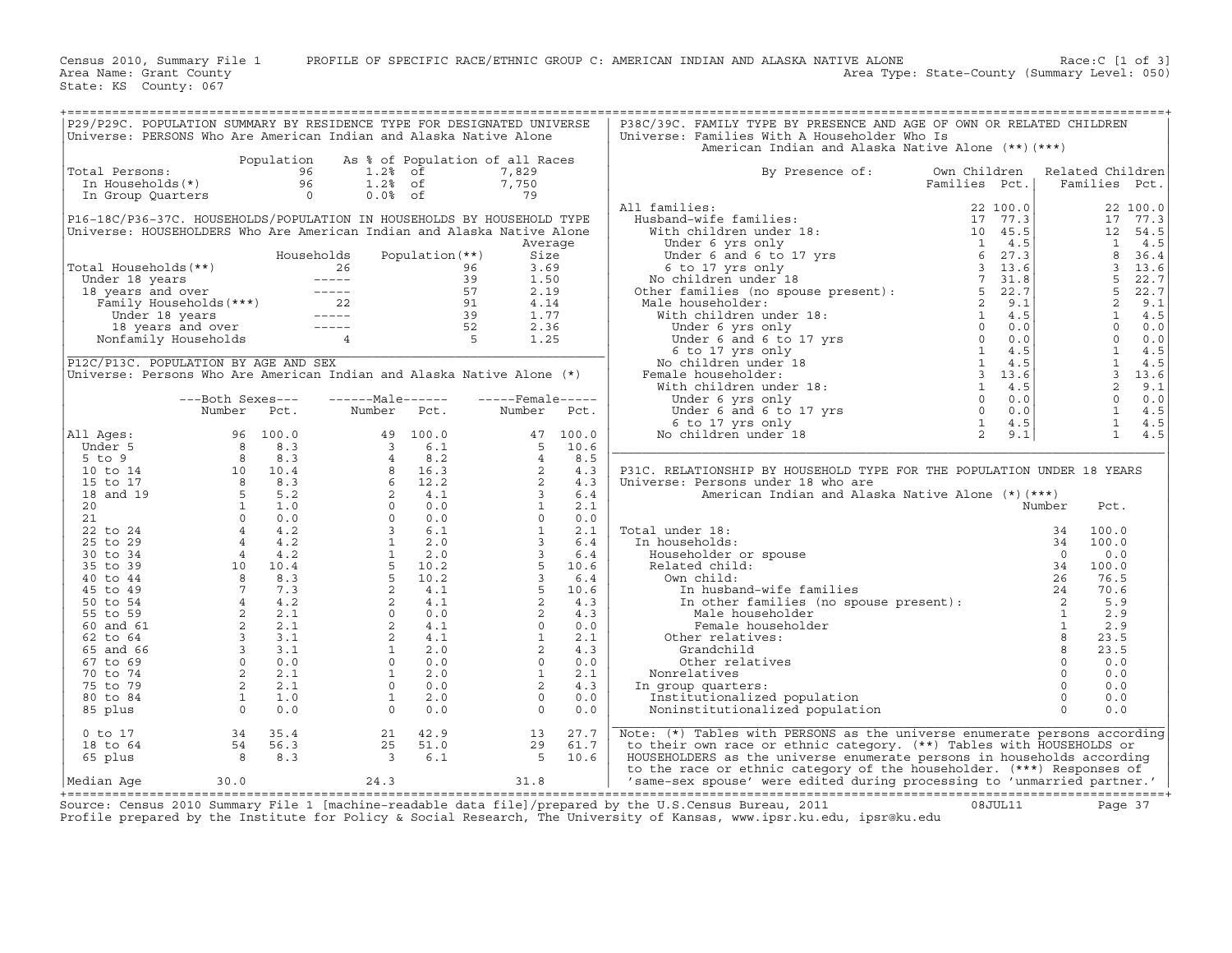Census 2010, Summary File 1 PROFILE OF SPECIFIC RACE/ETHNIC GROUP C: AMERICAN INDIAN AND ALASKA NATIVE ALONE Race:C [2 of 3]<br>Area Name: Grant County Level: 050) Area Type: State-County (Summary Level: 050) Area Type: State-County (Summary Level: 050)

State: KS County: 067

| Universe: Persons Who Are American Indian and Alaska Native Alone (*) (***)                 |                         |               |        |                 |                           | Universe: Households With A Householder Who Is<br>American Indian and Alaska Native Alone (**) |                         |               |                 |          |
|---------------------------------------------------------------------------------------------|-------------------------|---------------|--------|-----------------|---------------------------|------------------------------------------------------------------------------------------------|-------------------------|---------------|-----------------|----------|
|                                                                                             | All Ages                | Pct.          |        | Number          | 65 years and over<br>Pct. |                                                                                                |                         |               | Number          | Pct.     |
|                                                                                             | Number                  |               |        |                 |                           | Total:                                                                                         |                         |               |                 | 26 100.0 |
| Total:                                                                                      | 96                      | 100.0         |        | 8               | 100.0                     | Household has 3 or more generations                                                            |                         |               |                 | 3 11.5   |
| In households:                                                                              | 96                      | 100.0         |        | 8               | 100.0                     | Household does not have 3+ generations<br>Household does not have 3+ generations               |                         |               |                 | 23 88.5  |
| In family households:                                                                       | 90                      | 93.8          |        | $7\overline{ }$ | 87.5                      |                                                                                                |                         |               |                 |          |
| Householder:                                                                                | 22                      | 22.9          |        | $\overline{4}$  | 50.0                      |                                                                                                |                         |               |                 |          |
| Male                                                                                        | 19                      | 19.8          |        | $\mathbf{3}$    | 37.5                      |                                                                                                |                         |               |                 |          |
| Female                                                                                      | $\overline{\mathbf{3}}$ | 3.1           |        | 1               | 12.5                      |                                                                                                |                         |               |                 |          |
| Spouse                                                                                      | 20                      | 20.8          |        | $\overline{3}$  | 37.5                      | PCT19C. NONRELATIVES BY HOUSEHOLD TYPE (*) (***)                                               |                         |               |                 |          |
| Parent                                                                                      | $\Omega$                | 0.0           |        | $\Omega$        | 0.0                       | Universe: Nonrelatives who are                                                                 |                         |               |                 |          |
| Parent-in-law                                                                               | $\Omega$                | 0.0           |        | $\Omega$        | 0.0                       | American Indian and Alaska Native Alone (Total: 4)                                             |                         |               |                 |          |
| Child:                                                                                      | 34                      | 35.4          |        |                 |                           |                                                                                                |                         |               |                 |          |
|                                                                                             | 33                      | 34.4          |        |                 |                           |                                                                                                |                         |               |                 |          |
| Biological                                                                                  |                         |               |        |                 |                           |                                                                                                | In Family               |               | In Nonfamily    |          |
| Adopted                                                                                     | $\Omega$                | 0.0           |        |                 |                           |                                                                                                | Households              |               | Households      |          |
| Step                                                                                        | $\mathbf{1}$            | 1.0           |        |                 |                           |                                                                                                | Number Pct.             |               | Number Pct.     |          |
| Grandchild                                                                                  | 8                       | 8.3           |        |                 |                           |                                                                                                |                         |               |                 |          |
| Brother or sister<br>Brother or sister<br>Son-in-law/daughter-in-law<br>Other relatives (#) | $\circ$                 | 0.0           |        |                 |                           | Nonrelatives:                                                                                  |                         | 2 100.0       |                 | 2 100.0  |
|                                                                                             | 2                       | 2.1           |        |                 |                           | Roomer or boarder                                                                              | $\Omega$                | 0.0           | $\Omega$        | 0.0      |
|                                                                                             | $2^{\circ}$             | 2.1           |        | $\circ$         | 0.0                       | Housemate or roommate                                                                          |                         | $0 \t 0.0$    | 1               | 50.0     |
| Nonrelatives                                                                                | 2                       | 2.1           |        | $\Omega$        | 0.0                       | Unmarried partner                                                                              |                         | 2 100.0       | $\mathbf{1}$    | 50.0     |
| In nonfamily households:<br>Male householder:<br>Liwing alone                               | $6\overline{}$          | 6.3           |        | $\mathbf{1}$    | 12.5                      | Other nonrelatives                                                                             | $\Omega$                | 0.0           | $\Omega$        | 0.0      |
|                                                                                             |                         | $1 \quad 1.0$ |        | $\Omega$        | 0.0                       |                                                                                                |                         |               |                 |          |
| Living alone                                                                                | $1 \quad \blacksquare$  | 1.0           |        | $\circ$         | 0.0                       |                                                                                                |                         |               |                 |          |
| Not living alone                                                                            | $\Omega$                | 0.0           |        | $\Omega$        | 0.0                       |                                                                                                |                         |               |                 |          |
| Female householder:                                                                         |                         | $3 \t3.1$     |        | $\mathbf{1}$    | 12.5                      | H17C. HOUSING UNITS BY HOUSEHOLDER'S AGE AND TENURE                                            |                         |               |                 |          |
| Living alone                                                                                | $2^{\circ}$             | 2.1           |        | $\mathbf{1}$    | 12.5                      | Universe: Occupied Housing Units With A Householder Who Is                                     |                         |               |                 |          |
| Not living alone                                                                            | 1                       | 1.0           |        | $\circ$         | 0.0                       | American Indian and Alaska Native Alone (**)                                                   |                         |               |                 |          |
| Nonrelatives                                                                                | $\overline{2}$          | 2.1           |        | $\Omega$        | 0.0                       |                                                                                                |                         |               |                 |          |
| In group quarters:                                                                          | $\circ$                 | 0.0           |        | $\circ$         | 0.0                       | Age of                                                                                         | Owner Occupied          |               | Renter Occupied |          |
| Institutionalized                                                                           | $\overline{0}$          | 0.0           |        | $\circ$         | 0.0                       | Householder                                                                                    | Number                  | Pct.          | Number Pct.     |          |
| Noninstitutionalized                                                                        | $\Omega$                | 0.0           |        | $\circ$         | 0.0                       |                                                                                                |                         |               |                 |          |
|                                                                                             |                         |               |        |                 |                           | All Ages:                                                                                      |                         | 17 100.0      |                 | 9 100.0  |
| (#) For 65 yrs & over, includes children, siblings, etc. not shown separately               |                         |               |        |                 |                           | 15 to 24                                                                                       |                         | $1 \quad 5.9$ |                 | 2, 22, 2 |
|                                                                                             |                         |               |        |                 |                           | 25 to 34                                                                                       | $\Omega$                | 0.0           | $\mathbf{1}$    | 11.1     |
|                                                                                             |                         |               |        |                 |                           | 35 to 44                                                                                       | 5                       | 29.4          |                 | 44.4     |
|                                                                                             |                         |               |        |                 |                           | 45 to 54                                                                                       |                         | 3 17.6        | $\overline{2}$  | 22.2     |
| P18C. HOUSEHOLD TYPE                                                                        |                         |               |        |                 |                           | 55 to 59                                                                                       | $\overline{0}$          | 0.0           | $\Omega$        | 0.0      |
| Universe: Households with a Householder Who is                                              |                         |               |        |                 |                           | 60 to 64                                                                                       |                         | 3 17.6        | $\Omega$        | 0.0      |
| American Indian and Alaska Native Alone (**)                                                |                         |               |        |                 |                           | 65 to 74                                                                                       |                         | 2 11.8        | $\Omega$        | 0.0      |
|                                                                                             |                         |               | Number | Pct.            |                           | 75 to 84                                                                                       | $\overline{\mathbf{3}}$ | 17.6          | $\Omega$        | 0.0      |
|                                                                                             |                         |               |        |                 |                           | 85 and over                                                                                    |                         | $0 \t 0.0$    | $\Omega$        | 0.0      |
| Total:                                                                                      |                         |               |        | 26 100.0        |                           |                                                                                                |                         |               |                 |          |
| Family households (***):                                                                    |                         |               | 22     | 84.6            |                           |                                                                                                |                         |               |                 |          |
| Husband-wife families                                                                       |                         |               | 17     | 65.4            |                           | Note: $(*)$ Tables with PERSONS as the universe enumerate persons                              |                         |               |                 |          |
|                                                                                             |                         |               |        |                 |                           |                                                                                                |                         |               |                 |          |
| Other families:                                                                             |                         |               |        |                 |                           | according to their own race or ethnic category. (**) Tables with                               |                         |               |                 |          |
|                                                                                             |                         |               |        |                 |                           | HOUSEHOLDS or HOUSEHOLDERS as the universe enumerate persons in                                |                         |               |                 |          |
|                                                                                             |                         |               |        |                 |                           | households according to the race or ethnic category of the                                     |                         |               |                 |          |
| Nonfamily households:                                                                       |                         |               |        |                 |                           | householder. (***) Responses of 'same-sex spouse' were edited                                  |                         |               |                 |          |
| Householder living alone                                                                    |                         |               |        |                 |                           | during processing to 'unmarried partner.'                                                      |                         |               |                 |          |
| Householder not living alone                                                                |                         |               |        |                 |                           |                                                                                                |                         |               |                 |          |
|                                                                                             |                         |               |        |                 |                           |                                                                                                |                         |               |                 |          |
|                                                                                             |                         |               |        |                 |                           |                                                                                                |                         |               |                 |          |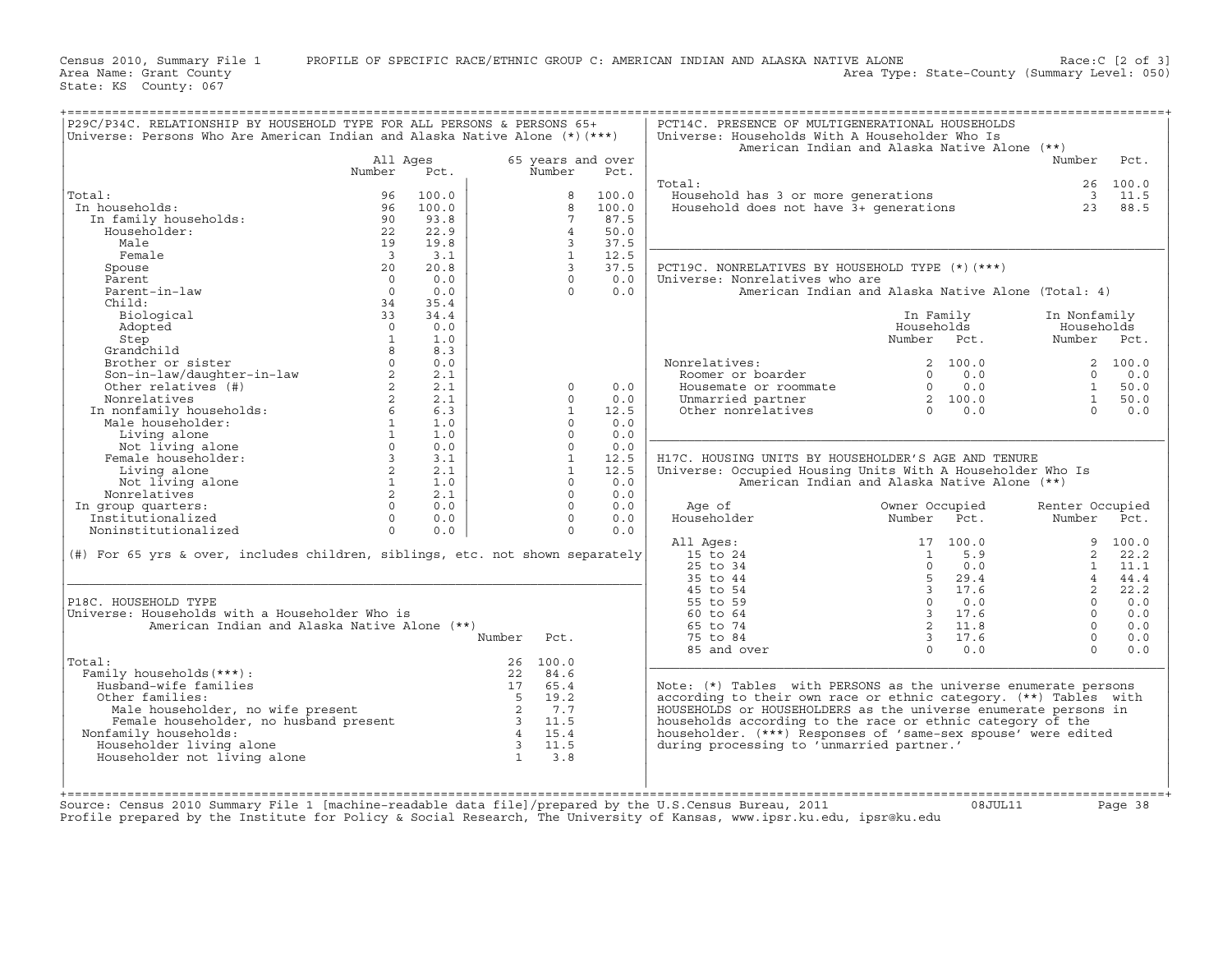Census 2010, Summary File 1 PROFILE OF SPECIFIC RACE/ETHNIC GROUP C: AMERICAN INDIAN AND ALASKA NATIVE ALONE Race:C [3 of 3]<br>Area Name: Grant County Level: 050) Area Type: State-County (Summary Level: 050) Area Type: State-County (Summary Level: 050)

State: KS County: 067

|                                                                                                                                    | All        |       | Family                  |          | Nonfamily   |       | Owner    |       | Renter    |
|------------------------------------------------------------------------------------------------------------------------------------|------------|-------|-------------------------|----------|-------------|-------|----------|-------|-----------|
|                                                                                                                                    | Households | Pct.  | Households              | Pct.     | Households  | Pct.  | Occupied | Pct.  | Occupied  |
| All household sizes:                                                                                                               | 26         | 100.0 |                         | 22 100.0 |             | 100.0 | 17       | 100.0 | 9         |
| 1-person households                                                                                                                |            | 11.5  | (Family always >1 pers) |          |             | 75.0  |          | 11.8  |           |
| 2-person households                                                                                                                |            | 34.6  | 8                       | 36.4     |             | 25.0  |          | 29.4  |           |
| 3-person households                                                                                                                |            | 7.7   |                         | 9.1      |             | 0.0   |          | 0.0   |           |
| 4-person households                                                                                                                |            | 3.8   |                         | 4.5      |             | 0.0   |          | 5.9   | $\circ$   |
| 5-person households                                                                                                                |            | 23.1  |                         | 27.3     |             | 0.0   |          | 23.5  |           |
| 6-person households                                                                                                                |            | 3.8   |                         | 4.5      |             | 0.0   |          | 5.9   | $\Omega$  |
| 7-or-more person households                                                                                                        |            | 15.4  |                         | 18.2     |             | 0.0   |          | 23.5  | $\Omega$  |
| P16C/P17C/P36C/P37C/H11C/H12C. POPULATION IN HOUSEHOLDS AND AVERAGE HOUSEHOLD SIZE BY TYPE AND BY TENURE                           |            |       |                         |          |             |       |          |       |           |
| Universe: Population in Households (Occupied Housing Units) With A Householder Who Is American Indian and Alaska Native Alone (**) |            |       |                         |          |             |       |          |       |           |
|                                                                                                                                    | Total      |       | In                      |          | In          |       | In Owner |       | In Renter |
|                                                                                                                                    | Population | Pct.  | Families                | Pct.     | Nonfamilies | Pct.  | Occupied | Pct.  | Occupied  |

| Total population in households |       | 96 100.0      | 91          | 94.8                      | 5.2           | 71 | 74.0   |      | 25 26.0       |
|--------------------------------|-------|---------------|-------------|---------------------------|---------------|----|--------|------|---------------|
| Under 18 years                 | 39    | 100.0         | 39          | 100.0                     |               |    |        |      |               |
| 18 years and over              | 57    | 100.0         | 52          | 91.2                      |               |    |        |      |               |
| Average Household Size         | .69   | $- - - - - -$ | 4.14        | $\qquad \qquad - - - - -$ | $- - - - - -$ |    | $   -$ | 2.78 | $\frac{1}{2}$ |
| Under 18 years                 |       | $\frac{1}{2}$ | <b>1.77</b> | $-----$                   |               |    |        |      |               |
| 18 years and over              | $-19$ | $- - - - - -$ | 2.36        | $------$                  |               |    |        |      |               |
|                                |       |               |             |                           |               |    |        |      |               |

+===================================================================================================================================================+

| P28C/H16C. HOUSEHOLDS (OCCUPIED HOUSING UNITS) BY HOUSEHOLD SIZE BY TYPE AND BY TENURE<br>Universe: Households (Occupied Housing Units) With A Householder Who Is American Indian and Alaska Native Alone (**)(***)                            |                   |      |                                                                                                                                                                                                                                                                               |                                                                                              |                                                                                                                                                                                                                                                                                                                                                                                              |             |                                |                                                                                                                                                                                                                                                                                                                                                                                              |                                                                                                                               |                |
|------------------------------------------------------------------------------------------------------------------------------------------------------------------------------------------------------------------------------------------------|-------------------|------|-------------------------------------------------------------------------------------------------------------------------------------------------------------------------------------------------------------------------------------------------------------------------------|----------------------------------------------------------------------------------------------|----------------------------------------------------------------------------------------------------------------------------------------------------------------------------------------------------------------------------------------------------------------------------------------------------------------------------------------------------------------------------------------------|-------------|--------------------------------|----------------------------------------------------------------------------------------------------------------------------------------------------------------------------------------------------------------------------------------------------------------------------------------------------------------------------------------------------------------------------------------------|-------------------------------------------------------------------------------------------------------------------------------|----------------|
|                                                                                                                                                                                                                                                | All<br>Households | Pct. | Family<br>Households                                                                                                                                                                                                                                                          | Pct.                                                                                         | Nonfamily<br>Households                                                                                                                                                                                                                                                                                                                                                                      | Pct.        | Owner<br>Occupied              | Pct.                                                                                                                                                                                                                                                                                                                                                                                         | Renter<br>Occupied                                                                                                            | Pct.           |
| All household sizes:                                                                                                                                                                                                                           |                   |      | $\begin{array}{c cccc} 26 & 100.0 & 22 & 100.0 & 4 & 100.0 \\ 3 & 11.5 & 5 & 8 & 36.4 & 1 & 25.0 \\ 9 & 34.6 & 8 & 36.4 & 1 & 25.0 \\ 2 & 7.7 & 2 & 9.1 & 0 & 0.0 \\ 1 & 3.8 & 1 & 4.5 & 0 & 0.0 \\ 1 & 3.8 & 1 & 4.5 & 0 & 0.0 \\ 4 & 15.4 & 4 & 18.2 & 0 & 0.0 \end{array}$ |                                                                                              |                                                                                                                                                                                                                                                                                                                                                                                              |             | 17                             | 100.0                                                                                                                                                                                                                                                                                                                                                                                        | 9                                                                                                                             | 100.0          |
| 1-person households                                                                                                                                                                                                                            |                   |      |                                                                                                                                                                                                                                                                               |                                                                                              |                                                                                                                                                                                                                                                                                                                                                                                              |             |                                | 2 11.8                                                                                                                                                                                                                                                                                                                                                                                       |                                                                                                                               |                |
| 2-person households                                                                                                                                                                                                                            |                   |      |                                                                                                                                                                                                                                                                               |                                                                                              |                                                                                                                                                                                                                                                                                                                                                                                              |             | $5^{\circ}$                    | 29.4                                                                                                                                                                                                                                                                                                                                                                                         |                                                                                                                               |                |
| 3-person households                                                                                                                                                                                                                            |                   |      |                                                                                                                                                                                                                                                                               |                                                                                              |                                                                                                                                                                                                                                                                                                                                                                                              |             |                                | $0 \t 0.0$                                                                                                                                                                                                                                                                                                                                                                                   |                                                                                                                               |                |
| 4-person households                                                                                                                                                                                                                            |                   |      |                                                                                                                                                                                                                                                                               |                                                                                              |                                                                                                                                                                                                                                                                                                                                                                                              |             |                                |                                                                                                                                                                                                                                                                                                                                                                                              |                                                                                                                               |                |
| 5-person households                                                                                                                                                                                                                            |                   |      |                                                                                                                                                                                                                                                                               |                                                                                              |                                                                                                                                                                                                                                                                                                                                                                                              |             |                                | $\frac{1}{4}$ 5.9                                                                                                                                                                                                                                                                                                                                                                            |                                                                                                                               |                |
|                                                                                                                                                                                                                                                |                   |      |                                                                                                                                                                                                                                                                               |                                                                                              |                                                                                                                                                                                                                                                                                                                                                                                              |             |                                | $1 \quad 5.9$                                                                                                                                                                                                                                                                                                                                                                                |                                                                                                                               |                |
| 6-person households<br>7-or-more person households<br>1 3.8<br>1 15.4                                                                                                                                                                          |                   |      |                                                                                                                                                                                                                                                                               |                                                                                              |                                                                                                                                                                                                                                                                                                                                                                                              |             |                                | $4$ 23.5                                                                                                                                                                                                                                                                                                                                                                                     | $\begin{array}{cccc} 1 & 11.1 \\ 4 & 44.4 \\ 2 & 22.2 \\ 0 & 0.0 \\ 2 & 22.2 \\ 0 & 0.0 \\ 0 & 0.0 \\ 0 & 0.0 \\ \end{array}$ |                |
| P16C/P17C/P36C/P37C/H11C/H12C. POPULATION IN HOUSEHOLDS AND AVERAGE HOUSEHOLD SIZE BY TYPE AND BY TENURE<br>Universe: Population in Households (Occupied Housing Units) With A Householder Who Is American Indian and Alaska Native Alone (**) | Total             |      | In                                                                                                                                                                                                                                                                            |                                                                                              | In                                                                                                                                                                                                                                                                                                                                                                                           |             | In Owner                       |                                                                                                                                                                                                                                                                                                                                                                                              | In Renter                                                                                                                     |                |
|                                                                                                                                                                                                                                                | Population Pct.   |      | Families Pct.                                                                                                                                                                                                                                                                 |                                                                                              | Nonfamilies                                                                                                                                                                                                                                                                                                                                                                                  | Pct.        | Occupied                       | Pct.                                                                                                                                                                                                                                                                                                                                                                                         | Occupied                                                                                                                      | Pct.           |
| Total population in households<br>Under 18 years 39 100.0<br>18 years and over 57 100.0<br>Nerage Household Size 3.69 -----<br>Under 18 years and over 2.19 -----                                                                              |                   |      |                                                                                                                                                                                                                                                                               | 91 94.8                                                                                      | 5                                                                                                                                                                                                                                                                                                                                                                                            | 5.2         | 71                             | 74.0                                                                                                                                                                                                                                                                                                                                                                                         | 25                                                                                                                            | 26.0           |
|                                                                                                                                                                                                                                                |                   |      |                                                                                                                                                                                                                                                                               | 39 100.0                                                                                     |                                                                                                                                                                                                                                                                                                                                                                                              | ----- ----- |                                | $\frac{1}{2}$                                                                                                                                                                                                                                                                                                                                                                                |                                                                                                                               |                |
|                                                                                                                                                                                                                                                |                   |      |                                                                                                                                                                                                                                                                               | 52 91.2                                                                                      |                                                                                                                                                                                                                                                                                                                                                                                              |             |                                | $\frac{1}{2} \frac{1}{2} \frac{1}{2} \frac{1}{2} \frac{1}{2} \frac{1}{2} \frac{1}{2} \frac{1}{2} \frac{1}{2} \frac{1}{2} \frac{1}{2} \frac{1}{2} \frac{1}{2} \frac{1}{2} \frac{1}{2} \frac{1}{2} \frac{1}{2} \frac{1}{2} \frac{1}{2} \frac{1}{2} \frac{1}{2} \frac{1}{2} \frac{1}{2} \frac{1}{2} \frac{1}{2} \frac{1}{2} \frac{1}{2} \frac{1}{2} \frac{1}{2} \frac{1}{2} \frac{1}{2} \frac{$ |                                                                                                                               |                |
|                                                                                                                                                                                                                                                |                   |      |                                                                                                                                                                                                                                                                               | $4.14$ -----                                                                                 | $1.25$ -----                                                                                                                                                                                                                                                                                                                                                                                 |             |                                | $4.18$ -----                                                                                                                                                                                                                                                                                                                                                                                 | $2.78$ -----                                                                                                                  |                |
|                                                                                                                                                                                                                                                |                   |      |                                                                                                                                                                                                                                                                               | $1.77$ -----                                                                                 | $\begin{array}{cccccc} - & - & - & - & - & - & - \\ & - & - & - & - & - \\ & & - & - & - & - \end{array}$                                                                                                                                                                                                                                                                                    |             |                                |                                                                                                                                                                                                                                                                                                                                                                                              |                                                                                                                               |                |
|                                                                                                                                                                                                                                                |                   |      |                                                                                                                                                                                                                                                                               | $2.36$ -----                                                                                 | $\frac{1}{2} \frac{1}{2} \frac{1}{2} \frac{1}{2} \frac{1}{2} \frac{1}{2} \frac{1}{2} \frac{1}{2} \frac{1}{2} \frac{1}{2} \frac{1}{2} \frac{1}{2} \frac{1}{2} \frac{1}{2} \frac{1}{2} \frac{1}{2} \frac{1}{2} \frac{1}{2} \frac{1}{2} \frac{1}{2} \frac{1}{2} \frac{1}{2} \frac{1}{2} \frac{1}{2} \frac{1}{2} \frac{1}{2} \frac{1}{2} \frac{1}{2} \frac{1}{2} \frac{1}{2} \frac{1}{2} \frac{$ |             |                                |                                                                                                                                                                                                                                                                                                                                                                                              |                                                                                                                               |                |
| PCT20/PCT22C. GROUP QUARTERS POPULATION BY SEX BY AGE BY GROUP QUARTERS TYPE<br>Universe: Population in group quarters for persons who are American Indian and Alaska Native Alone (*)                                                         |                   |      |                                                                                                                                                                                                                                                                               |                                                                                              |                                                                                                                                                                                                                                                                                                                                                                                              |             |                                |                                                                                                                                                                                                                                                                                                                                                                                              |                                                                                                                               |                |
|                                                                                                                                                                                                                                                |                   |      | $---$ All Ages $---$                                                                                                                                                                                                                                                          |                                                                                              |                                                                                                                                                                                                                                                                                                                                                                                              |             |                                |                                                                                                                                                                                                                                                                                                                                                                                              | -------------------- 18 Years and Over ------------------                                                                     |                |
|                                                                                                                                                                                                                                                |                   |      |                                                                                                                                                                                                                                                                               |                                                                                              |                                                                                                                                                                                                                                                                                                                                                                                              |             |                                | Pct. of                                                                                                                                                                                                                                                                                                                                                                                      |                                                                                                                               | Pct. of        |
|                                                                                                                                                                                                                                                |                   |      | Number                                                                                                                                                                                                                                                                        |                                                                                              | Pct.<br>Total                                                                                                                                                                                                                                                                                                                                                                                |             | Pct. of<br>All<br>Ages<br>Male | Total<br>$18+$                                                                                                                                                                                                                                                                                                                                                                               | Female                                                                                                                        | Total<br>$18+$ |
| All types of group quarters:                                                                                                                                                                                                                   |                   |      | 0                                                                                                                                                                                                                                                                             | 100.0                                                                                        | $\circ$                                                                                                                                                                                                                                                                                                                                                                                      |             |                                |                                                                                                                                                                                                                                                                                                                                                                                              | $\mathbf 0$                                                                                                                   |                |
| Institutionalized population:                                                                                                                                                                                                                  |                   |      | $\Omega$                                                                                                                                                                                                                                                                      |                                                                                              | $\Omega$                                                                                                                                                                                                                                                                                                                                                                                     |             | $\mathbf 0$                    |                                                                                                                                                                                                                                                                                                                                                                                              | $\circ$                                                                                                                       |                |
| Correctional facilities for adults                                                                                                                                                                                                             |                   |      | $\circ$                                                                                                                                                                                                                                                                       |                                                                                              |                                                                                                                                                                                                                                                                                                                                                                                              |             | $\circ$                        |                                                                                                                                                                                                                                                                                                                                                                                              | $\circ$                                                                                                                       |                |
| Juvenile facilities                                                                                                                                                                                                                            |                   |      | $\Omega$                                                                                                                                                                                                                                                                      |                                                                                              |                                                                                                                                                                                                                                                                                                                                                                                              |             | $\circ$                        | $\sim$                                                                                                                                                                                                                                                                                                                                                                                       | $\circ$                                                                                                                       |                |
| Nursing facilities/skilled-nursing facilities                                                                                                                                                                                                  |                   |      |                                                                                                                                                                                                                                                                               |                                                                                              |                                                                                                                                                                                                                                                                                                                                                                                              |             | $\Omega$                       |                                                                                                                                                                                                                                                                                                                                                                                              | $\circ$                                                                                                                       |                |
| Other institutional facilities                                                                                                                                                                                                                 |                   |      |                                                                                                                                                                                                                                                                               | $\begin{matrix} 0 & & & & \\ 0 & & & & \\ 0 & & & & \\ 0 & & & & \\ & & & & \\ \end{matrix}$ | $\begin{matrix}0\\0\\0\\0\\0\end{matrix}$                                                                                                                                                                                                                                                                                                                                                    |             | $\circ$                        |                                                                                                                                                                                                                                                                                                                                                                                              | $\circ$                                                                                                                       |                |
| Noninstitutionalized population:                                                                                                                                                                                                               |                   |      |                                                                                                                                                                                                                                                                               |                                                                                              | $\circ$                                                                                                                                                                                                                                                                                                                                                                                      |             | $\circ$                        |                                                                                                                                                                                                                                                                                                                                                                                              | $\circ$                                                                                                                       |                |
| College/university student housing                                                                                                                                                                                                             |                   |      |                                                                                                                                                                                                                                                                               |                                                                                              | $\overline{0}$                                                                                                                                                                                                                                                                                                                                                                               |             | $\Omega$                       |                                                                                                                                                                                                                                                                                                                                                                                              | $\Omega$                                                                                                                      |                |
| Military quarters                                                                                                                                                                                                                              |                   |      |                                                                                                                                                                                                                                                                               |                                                                                              | $\Omega$                                                                                                                                                                                                                                                                                                                                                                                     |             | $\Omega$                       |                                                                                                                                                                                                                                                                                                                                                                                              | $\circ$                                                                                                                       |                |
| Other noninstitutional facilities                                                                                                                                                                                                              |                   |      | $\Omega$                                                                                                                                                                                                                                                                      |                                                                                              | $\cap$                                                                                                                                                                                                                                                                                                                                                                                       |             | $\Omega$                       |                                                                                                                                                                                                                                                                                                                                                                                              | $\Omega$                                                                                                                      |                |
|                                                                                                                                                                                                                                                |                   |      |                                                                                                                                                                                                                                                                               |                                                                                              |                                                                                                                                                                                                                                                                                                                                                                                              |             |                                |                                                                                                                                                                                                                                                                                                                                                                                              |                                                                                                                               |                |

+===================================================================================================================================================+ Source: Census 2010 Summary File 1 [machine−readable data file]/prepared by the U.S.Census Bureau, 2011 08JUL11 Page 39 Profile prepared by the Institute for Policy & Social Research, The University of Kansas, www.ipsr.ku.edu, ipsr@ku.edu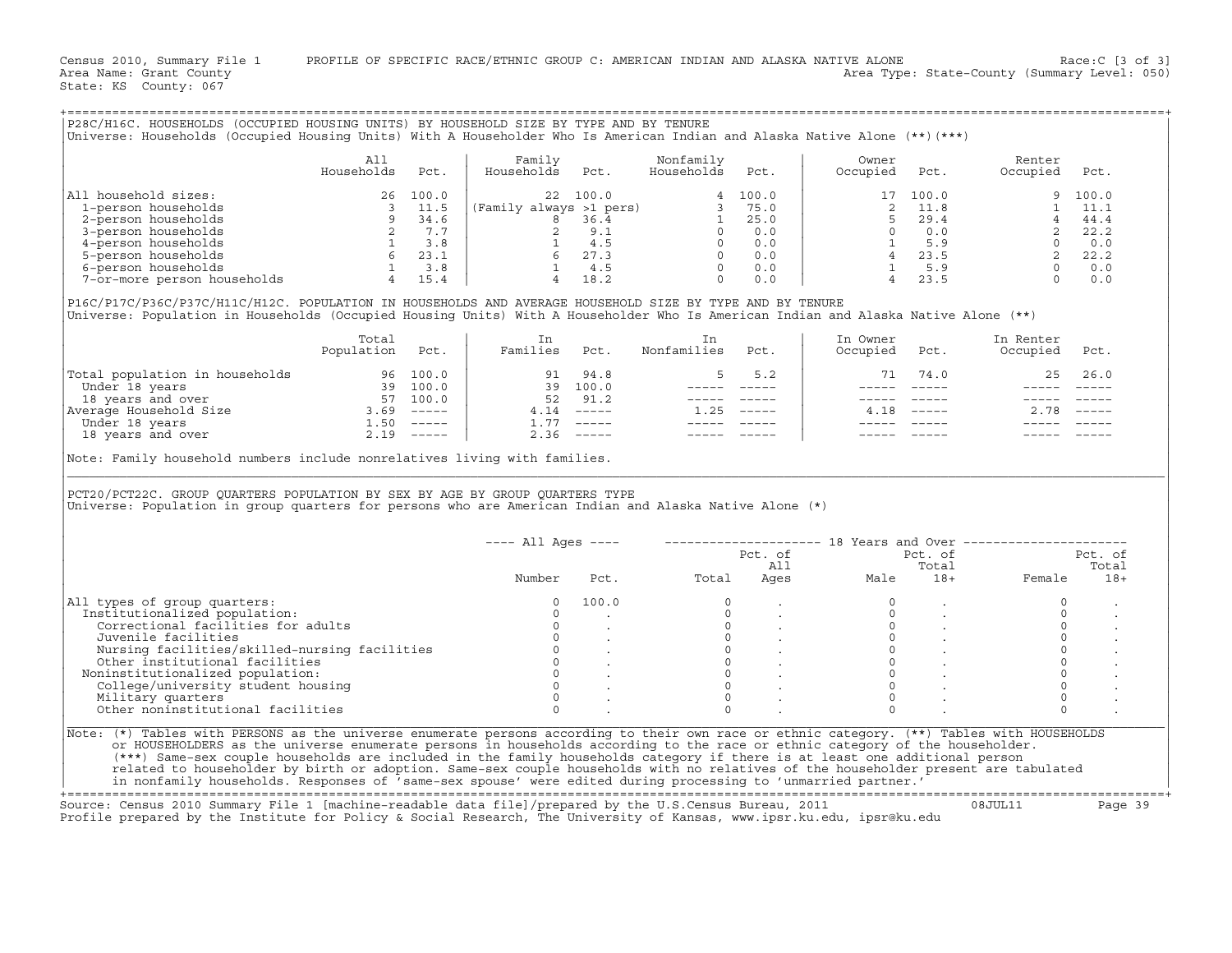| P29/P29D. POPULATION SUMMARY BY RESIDENCE TYPE FOR DESIGNATED UNIVERSE<br>Universe: PERSONS Who Are Asian Alone                                                                                 |                                                                                                                                                                                                                                                                          |                                              |                                                                                                                                                                                                                             |                                        |                                                                                                                                                                                                                                                                                                                          |                 | P38D/39D. FAMILY TYPE BY PRESENCE AND AGE OF OWN OR RELATED CHILDREN<br>Universe: Families With A Householder Who Is<br>Asian Alone $(**)$ $(***)$                                                                                                                                                                                                                                                                                                                                                                                                                           |                |                         |
|-------------------------------------------------------------------------------------------------------------------------------------------------------------------------------------------------|--------------------------------------------------------------------------------------------------------------------------------------------------------------------------------------------------------------------------------------------------------------------------|----------------------------------------------|-----------------------------------------------------------------------------------------------------------------------------------------------------------------------------------------------------------------------------|----------------------------------------|--------------------------------------------------------------------------------------------------------------------------------------------------------------------------------------------------------------------------------------------------------------------------------------------------------------------------|-----------------|------------------------------------------------------------------------------------------------------------------------------------------------------------------------------------------------------------------------------------------------------------------------------------------------------------------------------------------------------------------------------------------------------------------------------------------------------------------------------------------------------------------------------------------------------------------------------|----------------|-------------------------|
|                                                                                                                                                                                                 |                                                                                                                                                                                                                                                                          | Population                                   |                                                                                                                                                                                                                             |                                        | As % of Population of all Races                                                                                                                                                                                                                                                                                          |                 |                                                                                                                                                                                                                                                                                                                                                                                                                                                                                                                                                                              |                |                         |
|                                                                                                                                                                                                 |                                                                                                                                                                                                                                                                          | 27                                           | $0.3%$ of                                                                                                                                                                                                                   |                                        | 7,829                                                                                                                                                                                                                                                                                                                    |                 |                                                                                                                                                                                                                                                                                                                                                                                                                                                                                                                                                                              | Own Children   |                         |
| Total Persons:                                                                                                                                                                                  |                                                                                                                                                                                                                                                                          |                                              |                                                                                                                                                                                                                             |                                        |                                                                                                                                                                                                                                                                                                                          |                 | By Presence of:                                                                                                                                                                                                                                                                                                                                                                                                                                                                                                                                                              |                | Related Children        |
| In Households(*)                                                                                                                                                                                |                                                                                                                                                                                                                                                                          | $\begin{array}{c} 27 \\ 27 \\ 0 \end{array}$ | $0.3%$ of                                                                                                                                                                                                                   |                                        | 7,750                                                                                                                                                                                                                                                                                                                    |                 |                                                                                                                                                                                                                                                                                                                                                                                                                                                                                                                                                                              | Families Pct.  | Families<br>Pct.        |
| In Group Quarters                                                                                                                                                                               |                                                                                                                                                                                                                                                                          |                                              | $0.0%$ of                                                                                                                                                                                                                   |                                        | 79                                                                                                                                                                                                                                                                                                                       |                 |                                                                                                                                                                                                                                                                                                                                                                                                                                                                                                                                                                              |                |                         |
|                                                                                                                                                                                                 |                                                                                                                                                                                                                                                                          |                                              |                                                                                                                                                                                                                             |                                        |                                                                                                                                                                                                                                                                                                                          |                 | All families:                                                                                                                                                                                                                                                                                                                                                                                                                                                                                                                                                                | 4 100.0        | 4 100.0                 |
| P16-18D/P36-37D. HOUSEHOLDS/POPULATION IN HOUSEHOLDS BY HOUSEHOLD TYPE                                                                                                                          |                                                                                                                                                                                                                                                                          |                                              |                                                                                                                                                                                                                             |                                        |                                                                                                                                                                                                                                                                                                                          |                 |                                                                                                                                                                                                                                                                                                                                                                                                                                                                                                                                                                              |                | $\mathbf{3}$<br>75.0    |
| Universe: HOUSEHOLDERS Who Are Asian Alone                                                                                                                                                      |                                                                                                                                                                                                                                                                          |                                              |                                                                                                                                                                                                                             |                                        |                                                                                                                                                                                                                                                                                                                          |                 |                                                                                                                                                                                                                                                                                                                                                                                                                                                                                                                                                                              |                | 3<br>75.0               |
|                                                                                                                                                                                                 |                                                                                                                                                                                                                                                                          |                                              |                                                                                                                                                                                                                             |                                        |                                                                                                                                                                                                                                                                                                                          |                 |                                                                                                                                                                                                                                                                                                                                                                                                                                                                                                                                                                              |                | $\Omega$<br>0.0         |
|                                                                                                                                                                                                 |                                                                                                                                                                                                                                                                          |                                              |                                                                                                                                                                                                                             |                                        |                                                                                                                                                                                                                                                                                                                          | Average         |                                                                                                                                                                                                                                                                                                                                                                                                                                                                                                                                                                              |                |                         |
|                                                                                                                                                                                                 |                                                                                                                                                                                                                                                                          |                                              | Households                                                                                                                                                                                                                  | Population (**)                        |                                                                                                                                                                                                                                                                                                                          | Size            |                                                                                                                                                                                                                                                                                                                                                                                                                                                                                                                                                                              |                | $\mathbf{1}$<br>25.0    |
| Total Households (**)                                                                                                                                                                           |                                                                                                                                                                                                                                                                          |                                              |                                                                                                                                                                                                                             |                                        | 21                                                                                                                                                                                                                                                                                                                       | 2.10            |                                                                                                                                                                                                                                                                                                                                                                                                                                                                                                                                                                              |                | 2<br>50.0               |
|                                                                                                                                                                                                 |                                                                                                                                                                                                                                                                          |                                              |                                                                                                                                                                                                                             |                                        | $5^{\circ}$                                                                                                                                                                                                                                                                                                              | 0.50            |                                                                                                                                                                                                                                                                                                                                                                                                                                                                                                                                                                              |                | $\Omega$<br>0.0         |
|                                                                                                                                                                                                 |                                                                                                                                                                                                                                                                          |                                              |                                                                                                                                                                                                                             |                                        | 16                                                                                                                                                                                                                                                                                                                       | 1.60            |                                                                                                                                                                                                                                                                                                                                                                                                                                                                                                                                                                              |                | $\mathbf{1}$<br>25.0    |
|                                                                                                                                                                                                 |                                                                                                                                                                                                                                                                          |                                              |                                                                                                                                                                                                                             |                                        | 15                                                                                                                                                                                                                                                                                                                       | 3.75            |                                                                                                                                                                                                                                                                                                                                                                                                                                                                                                                                                                              |                | 0.0<br>$\circ$          |
|                                                                                                                                                                                                 |                                                                                                                                                                                                                                                                          |                                              |                                                                                                                                                                                                                             |                                        | $\overline{5}$                                                                                                                                                                                                                                                                                                           | 1.25            |                                                                                                                                                                                                                                                                                                                                                                                                                                                                                                                                                                              |                | $\Omega$<br>0.0         |
| 10<br>18 years and over<br>Family Households (***)<br>19 Under 18 years<br>18 years and over<br>18 years and over<br>18 years and over<br>18 years and over<br>19 sears and over<br>Nonfamily " | Under 18 years<br>18 years and over ---<br>11 Monseholds                                                                                                                                                                                                                 |                                              |                                                                                                                                                                                                                             |                                        |                                                                                                                                                                                                                                                                                                                          |                 | $\begin{tabular}{ll} All families: & \begin{tabular}{ll} 1.1 families: & \begin{tabular}{ll} 4.100.0 \\ \text{Wish} & \text{children under 18:} \\ \text{Wich children under 18: & \begin{tabular}{ll} 3.75.0 \\ \text{Under 6 yrs only} \\ \text{Under 6 and 6 to 17 yrs} \\ \text{6 to 17 yrs only} \\ \text{No children under 18 \\ \text{Other families (no space present): & \begin{tabular}{ll} 2.50.0 \\ \text{Other families (no space present): \\ \text{Male householder:} \\ \text{With children under 18: & \begin{tabular}{ll} 0.000 \\ \text{Under 6 yrs only$ |                | $\circ$<br>0.0          |
|                                                                                                                                                                                                 |                                                                                                                                                                                                                                                                          |                                              |                                                                                                                                                                                                                             | $\begin{array}{c} 10 \\ 6 \end{array}$ |                                                                                                                                                                                                                                                                                                                          | 2.50            |                                                                                                                                                                                                                                                                                                                                                                                                                                                                                                                                                                              |                |                         |
|                                                                                                                                                                                                 | Nonfamily Households                                                                                                                                                                                                                                                     |                                              | 6                                                                                                                                                                                                                           |                                        |                                                                                                                                                                                                                                                                                                                          | 1.00            |                                                                                                                                                                                                                                                                                                                                                                                                                                                                                                                                                                              |                | $\Omega$<br>0.0         |
|                                                                                                                                                                                                 |                                                                                                                                                                                                                                                                          |                                              |                                                                                                                                                                                                                             |                                        |                                                                                                                                                                                                                                                                                                                          |                 |                                                                                                                                                                                                                                                                                                                                                                                                                                                                                                                                                                              |                | $\Omega$<br>0.0         |
| P12D/P13D. POPULATION BY AGE AND SEX                                                                                                                                                            |                                                                                                                                                                                                                                                                          |                                              |                                                                                                                                                                                                                             |                                        |                                                                                                                                                                                                                                                                                                                          |                 |                                                                                                                                                                                                                                                                                                                                                                                                                                                                                                                                                                              |                | $\mathbf 0$<br>0.0      |
| Universe: Persons Who Are Asian Alone (*)                                                                                                                                                       |                                                                                                                                                                                                                                                                          |                                              |                                                                                                                                                                                                                             |                                        |                                                                                                                                                                                                                                                                                                                          |                 |                                                                                                                                                                                                                                                                                                                                                                                                                                                                                                                                                                              |                | $\mathbf{1}$<br>25.0    |
|                                                                                                                                                                                                 |                                                                                                                                                                                                                                                                          |                                              |                                                                                                                                                                                                                             |                                        |                                                                                                                                                                                                                                                                                                                          |                 |                                                                                                                                                                                                                                                                                                                                                                                                                                                                                                                                                                              |                | $\mathbf{1}$<br>25.0    |
|                                                                                                                                                                                                 | ---Both Sexes---                                                                                                                                                                                                                                                         |                                              | ------Male------                                                                                                                                                                                                            |                                        | -----Female-----                                                                                                                                                                                                                                                                                                         |                 |                                                                                                                                                                                                                                                                                                                                                                                                                                                                                                                                                                              | $1 \quad 25.0$ | $\mathbf{1}$<br>25.0    |
|                                                                                                                                                                                                 |                                                                                                                                                                                                                                                                          |                                              |                                                                                                                                                                                                                             |                                        |                                                                                                                                                                                                                                                                                                                          |                 | Under 6 yrs only                                                                                                                                                                                                                                                                                                                                                                                                                                                                                                                                                             |                |                         |
|                                                                                                                                                                                                 | Number Pct.                                                                                                                                                                                                                                                              |                                              | Number                                                                                                                                                                                                                      | Pct.                                   | Number                                                                                                                                                                                                                                                                                                                   | Pct.            |                                                                                                                                                                                                                                                                                                                                                                                                                                                                                                                                                                              | 0.0            | $\Omega$<br>0.0         |
|                                                                                                                                                                                                 |                                                                                                                                                                                                                                                                          |                                              |                                                                                                                                                                                                                             |                                        |                                                                                                                                                                                                                                                                                                                          |                 |                                                                                                                                                                                                                                                                                                                                                                                                                                                                                                                                                                              | 0.0            | $\mathbf 0$<br>0.0      |
| All Ages:                                                                                                                                                                                       |                                                                                                                                                                                                                                                                          | 27 100.0                                     |                                                                                                                                                                                                                             | 11 100.0                               |                                                                                                                                                                                                                                                                                                                          | 16 100.0        | No children under 18                                                                                                                                                                                                                                                                                                                                                                                                                                                                                                                                                         | 0.0            | $\Omega$<br>0.0         |
| Under 5                                                                                                                                                                                         |                                                                                                                                                                                                                                                                          |                                              | <sup>1</sup>                                                                                                                                                                                                                | 9.1                                    | <sup>1</sup>                                                                                                                                                                                                                                                                                                             | 6.3             |                                                                                                                                                                                                                                                                                                                                                                                                                                                                                                                                                                              |                |                         |
| 5 to 9                                                                                                                                                                                          |                                                                                                                                                                                                                                                                          |                                              |                                                                                                                                                                                                                             | 27.3                                   |                                                                                                                                                                                                                                                                                                                          |                 |                                                                                                                                                                                                                                                                                                                                                                                                                                                                                                                                                                              |                |                         |
| 10 to 14                                                                                                                                                                                        |                                                                                                                                                                                                                                                                          |                                              |                                                                                                                                                                                                                             | 0.0                                    |                                                                                                                                                                                                                                                                                                                          |                 | P31D. RELATIONSHIP BY HOUSEHOLD TYPE FOR THE POPULATION UNDER 18 YEARS                                                                                                                                                                                                                                                                                                                                                                                                                                                                                                       |                |                         |
|                                                                                                                                                                                                 |                                                                                                                                                                                                                                                                          |                                              |                                                                                                                                                                                                                             | 0.0                                    |                                                                                                                                                                                                                                                                                                                          |                 |                                                                                                                                                                                                                                                                                                                                                                                                                                                                                                                                                                              |                |                         |
| 15 to 17                                                                                                                                                                                        |                                                                                                                                                                                                                                                                          |                                              |                                                                                                                                                                                                                             |                                        |                                                                                                                                                                                                                                                                                                                          |                 | Universe: Persons under 18 who are                                                                                                                                                                                                                                                                                                                                                                                                                                                                                                                                           |                |                         |
| 18 and 19                                                                                                                                                                                       |                                                                                                                                                                                                                                                                          |                                              |                                                                                                                                                                                                                             | 0.0<br>$\Omega$                        |                                                                                                                                                                                                                                                                                                                          |                 | Asian Alone (*) (***)                                                                                                                                                                                                                                                                                                                                                                                                                                                                                                                                                        |                |                         |
| 20                                                                                                                                                                                              |                                                                                                                                                                                                                                                                          |                                              |                                                                                                                                                                                                                             | 0.0                                    |                                                                                                                                                                                                                                                                                                                          |                 |                                                                                                                                                                                                                                                                                                                                                                                                                                                                                                                                                                              |                | Number<br>Pct.          |
| 21                                                                                                                                                                                              |                                                                                                                                                                                                                                                                          |                                              |                                                                                                                                                                                                                             | $\overline{0}$<br>0.0                  |                                                                                                                                                                                                                                                                                                                          |                 |                                                                                                                                                                                                                                                                                                                                                                                                                                                                                                                                                                              |                |                         |
| 22 to 24                                                                                                                                                                                        |                                                                                                                                                                                                                                                                          |                                              |                                                                                                                                                                                                                             | $0 \t 0.0$                             |                                                                                                                                                                                                                                                                                                                          |                 | Total under 18:                                                                                                                                                                                                                                                                                                                                                                                                                                                                                                                                                              |                | 8<br>100.0              |
| 25 to 29                                                                                                                                                                                        |                                                                                                                                                                                                                                                                          |                                              |                                                                                                                                                                                                                             | 9.1                                    |                                                                                                                                                                                                                                                                                                                          |                 | In households:                                                                                                                                                                                                                                                                                                                                                                                                                                                                                                                                                               |                | 8<br>100.0              |
| 30 to 34                                                                                                                                                                                        |                                                                                                                                                                                                                                                                          |                                              |                                                                                                                                                                                                                             | 0.0                                    |                                                                                                                                                                                                                                                                                                                          |                 | Householder or spouse                                                                                                                                                                                                                                                                                                                                                                                                                                                                                                                                                        |                | $\circ$<br>0.0          |
| 35 to 39                                                                                                                                                                                        |                                                                                                                                                                                                                                                                          |                                              |                                                                                                                                                                                                                             | 2 18.2                                 |                                                                                                                                                                                                                                                                                                                          |                 | Related child:                                                                                                                                                                                                                                                                                                                                                                                                                                                                                                                                                               |                | $7\overline{ }$<br>87.5 |
|                                                                                                                                                                                                 |                                                                                                                                                                                                                                                                          |                                              |                                                                                                                                                                                                                             |                                        |                                                                                                                                                                                                                                                                                                                          |                 |                                                                                                                                                                                                                                                                                                                                                                                                                                                                                                                                                                              |                |                         |
| 40 to 44                                                                                                                                                                                        |                                                                                                                                                                                                                                                                          |                                              |                                                                                                                                                                                                                             | 9.1                                    |                                                                                                                                                                                                                                                                                                                          |                 | Own child:                                                                                                                                                                                                                                                                                                                                                                                                                                                                                                                                                                   |                | $7\overline{ }$<br>87.5 |
| 45 to 49                                                                                                                                                                                        |                                                                                                                                                                                                                                                                          |                                              |                                                                                                                                                                                                                             | 0.0                                    |                                                                                                                                                                                                                                                                                                                          |                 |                                                                                                                                                                                                                                                                                                                                                                                                                                                                                                                                                                              |                | 6<br>75.0               |
| 50 to 54                                                                                                                                                                                        | $\begin{array}{cccc} 27& 100.0\\ 2& 7.4\\ 5& 18.5\\ 0& 0.0\\ 1& 3.7\\ 0& 0.0\\ 0& 0.0\\ 0& 0.0\\ 0& 0.0\\ 1& 3.7\\ 3& 11.1\\ 4& 14.8\\ 1& 3.7\\ 0& 0.0\\ 1& 3.7\\ 0& 0.0\\ 1& 3.7\\ 0& 0.0\\ 2& 7.4\\ 1& 3.7\\ 0& 0.0\\ 2& 7.4\\ 1& 3.7\\ 0& 0.0\\ 1& 3.7\\ \end{array}$ |                                              | $\begin{bmatrix} 1 \\ 3 \\ 0 \\ 0 \\ 0 \\ 0 \\ 0 \\ 1 \\ 0 \\ 0 \\ 0 \\ 1 \\ 1 \\ 0 \\ 0 \\ 1 \\ 1 \\ 0 \\ 0 \\ 1 \\ 1 \\ 0 \\ 0 \\ 1 \\ 1 \\ 0 \\ 0 \\ 1 \\ 1 \\ 0 \\ 0 \\ 1 \\ 1 \\ 0 \\ 0 \\ 1 \\ 1 \\ 0 \\ 0 \\ 1 \\ 1$ | 0.0                                    | $\begin{array}{cccc} 1 & 6.3 \\ 1 & 6.3 \\ 2 & 12.5 \\ 0 & 0.0 \\ 1 & 6.3 \\ 0 & 0.0 \\ 0 & 0.0 \\ 0 & 0.0 \\ 1 & 6.3 \\ 2 & 12.5 \\ 2 & 12.5 \\ 2 & 12.5 \\ 0 & 0.0 \\ 1 & 6.3 \\ 0 & 0.0 \\ 1 & 6.3 \\ 0 & 0.0 \\ 1 & 6.3 \\ 0 & 0.0 \\ 0 & 0.0 \\ 0 & 0.0 \\ 0 & 0.0 \\ 0 & 0.0 \\ 0 & 0.0 \\ 0 & 0.0 \\ 0 & 0.0 \\ $ |                 | wn child:<br>In husband-wife families<br>In other families (no spouse present):<br>Male beveebelder                                                                                                                                                                                                                                                                                                                                                                                                                                                                          |                | $\mathbf{1}$<br>12.5    |
| 55 to 59                                                                                                                                                                                        |                                                                                                                                                                                                                                                                          |                                              |                                                                                                                                                                                                                             | $\Omega$<br>0.0                        |                                                                                                                                                                                                                                                                                                                          |                 | Male householder                                                                                                                                                                                                                                                                                                                                                                                                                                                                                                                                                             |                | $\Omega$<br>0.0         |
| 60 and 61                                                                                                                                                                                       |                                                                                                                                                                                                                                                                          |                                              |                                                                                                                                                                                                                             | 9.1                                    |                                                                                                                                                                                                                                                                                                                          |                 | Female householder                                                                                                                                                                                                                                                                                                                                                                                                                                                                                                                                                           |                | $\mathbf{1}$<br>12.5    |
| 62 to 64                                                                                                                                                                                        |                                                                                                                                                                                                                                                                          |                                              |                                                                                                                                                                                                                             | 9.1                                    |                                                                                                                                                                                                                                                                                                                          |                 | Other relatives:                                                                                                                                                                                                                                                                                                                                                                                                                                                                                                                                                             |                | $\Omega$<br>0.0         |
|                                                                                                                                                                                                 |                                                                                                                                                                                                                                                                          |                                              |                                                                                                                                                                                                                             | $\Omega$<br>0.0                        |                                                                                                                                                                                                                                                                                                                          |                 |                                                                                                                                                                                                                                                                                                                                                                                                                                                                                                                                                                              |                | $\circ$<br>0.0          |
| 65 and 66                                                                                                                                                                                       |                                                                                                                                                                                                                                                                          |                                              |                                                                                                                                                                                                                             |                                        |                                                                                                                                                                                                                                                                                                                          |                 | Grandchild                                                                                                                                                                                                                                                                                                                                                                                                                                                                                                                                                                   |                |                         |
| 67 to 69                                                                                                                                                                                        |                                                                                                                                                                                                                                                                          |                                              |                                                                                                                                                                                                                             | 0.0                                    |                                                                                                                                                                                                                                                                                                                          |                 | Other relatives                                                                                                                                                                                                                                                                                                                                                                                                                                                                                                                                                              |                | $\circ$<br>0.0          |
| 70 to 74                                                                                                                                                                                        | $\frac{1}{1}$                                                                                                                                                                                                                                                            | 3.7                                          |                                                                                                                                                                                                                             | 9.1                                    | $\Omega$                                                                                                                                                                                                                                                                                                                 | 0.0             | Nonrelatives                                                                                                                                                                                                                                                                                                                                                                                                                                                                                                                                                                 |                | $\mathbf{1}$<br>12.5    |
| 75 to 79                                                                                                                                                                                        | $\overline{0}$                                                                                                                                                                                                                                                           | 0.0                                          |                                                                                                                                                                                                                             | 0.0                                    |                                                                                                                                                                                                                                                                                                                          | $\circ$<br>0.0  | In group quarters:                                                                                                                                                                                                                                                                                                                                                                                                                                                                                                                                                           |                | $\circ$<br>0.0          |
| 80 to 84                                                                                                                                                                                        | $\Omega$                                                                                                                                                                                                                                                                 | 0.0                                          | $\begin{array}{c} 1 \\ 0 \\ 0 \end{array}$                                                                                                                                                                                  | 0.0                                    |                                                                                                                                                                                                                                                                                                                          | $\Omega$<br>0.0 | Institutionalized population                                                                                                                                                                                                                                                                                                                                                                                                                                                                                                                                                 |                | $\Omega$<br>0.0         |
| 85 plus                                                                                                                                                                                         | $\mathbf{1}$                                                                                                                                                                                                                                                             | 3.7                                          | $\circ$                                                                                                                                                                                                                     | 0.0                                    | <sup>1</sup>                                                                                                                                                                                                                                                                                                             | 6.3             | Noninstitutionalized population                                                                                                                                                                                                                                                                                                                                                                                                                                                                                                                                              |                | $\Omega$<br>0.0         |
|                                                                                                                                                                                                 |                                                                                                                                                                                                                                                                          |                                              |                                                                                                                                                                                                                             |                                        |                                                                                                                                                                                                                                                                                                                          |                 |                                                                                                                                                                                                                                                                                                                                                                                                                                                                                                                                                                              |                |                         |
|                                                                                                                                                                                                 |                                                                                                                                                                                                                                                                          |                                              |                                                                                                                                                                                                                             |                                        |                                                                                                                                                                                                                                                                                                                          |                 |                                                                                                                                                                                                                                                                                                                                                                                                                                                                                                                                                                              |                |                         |
| 0 to 17                                                                                                                                                                                         | 8                                                                                                                                                                                                                                                                        | 29.6                                         | 4                                                                                                                                                                                                                           | 36.4                                   | $\overline{4}$                                                                                                                                                                                                                                                                                                           | 25.0            | Note: (*) Tables with PERSONS as the universe enumerate persons according                                                                                                                                                                                                                                                                                                                                                                                                                                                                                                    |                |                         |
| 18 to 64                                                                                                                                                                                        | 16                                                                                                                                                                                                                                                                       | 59.3                                         | 6                                                                                                                                                                                                                           | 54.5                                   | 10                                                                                                                                                                                                                                                                                                                       | 62.5            | to their own race or ethnic category. (**) Tables with HOUSEHOLDS or                                                                                                                                                                                                                                                                                                                                                                                                                                                                                                         |                |                         |
| 65 plus                                                                                                                                                                                         | $\overline{\phantom{a}}$                                                                                                                                                                                                                                                 | 11.1                                         | <sup>1</sup>                                                                                                                                                                                                                | 9.1                                    | 2                                                                                                                                                                                                                                                                                                                        | 12.5            | HOUSEHOLDERS as the universe enumerate persons in households according                                                                                                                                                                                                                                                                                                                                                                                                                                                                                                       |                |                         |
|                                                                                                                                                                                                 |                                                                                                                                                                                                                                                                          |                                              |                                                                                                                                                                                                                             |                                        |                                                                                                                                                                                                                                                                                                                          |                 | to the race or ethnic category of the householder. (***) Responses of                                                                                                                                                                                                                                                                                                                                                                                                                                                                                                        |                |                         |
| Median Aqe                                                                                                                                                                                      | 30.8                                                                                                                                                                                                                                                                     |                                              | 36.5                                                                                                                                                                                                                        |                                        | 30.5                                                                                                                                                                                                                                                                                                                     |                 | 'same-sex spouse' were edited during processing to 'unmarried partner.'                                                                                                                                                                                                                                                                                                                                                                                                                                                                                                      |                |                         |
|                                                                                                                                                                                                 |                                                                                                                                                                                                                                                                          |                                              |                                                                                                                                                                                                                             |                                        |                                                                                                                                                                                                                                                                                                                          |                 |                                                                                                                                                                                                                                                                                                                                                                                                                                                                                                                                                                              |                |                         |

+===================================================================================================================================================+ Source: Census 2010 Summary File 1 [machine−readable data file]/prepared by the U.S.Census Bureau, 2011 08JUL11 Page 40 Profile prepared by the Institute for Policy & Social Research, The University of Kansas, www.ipsr.ku.edu, ipsr@ku.edu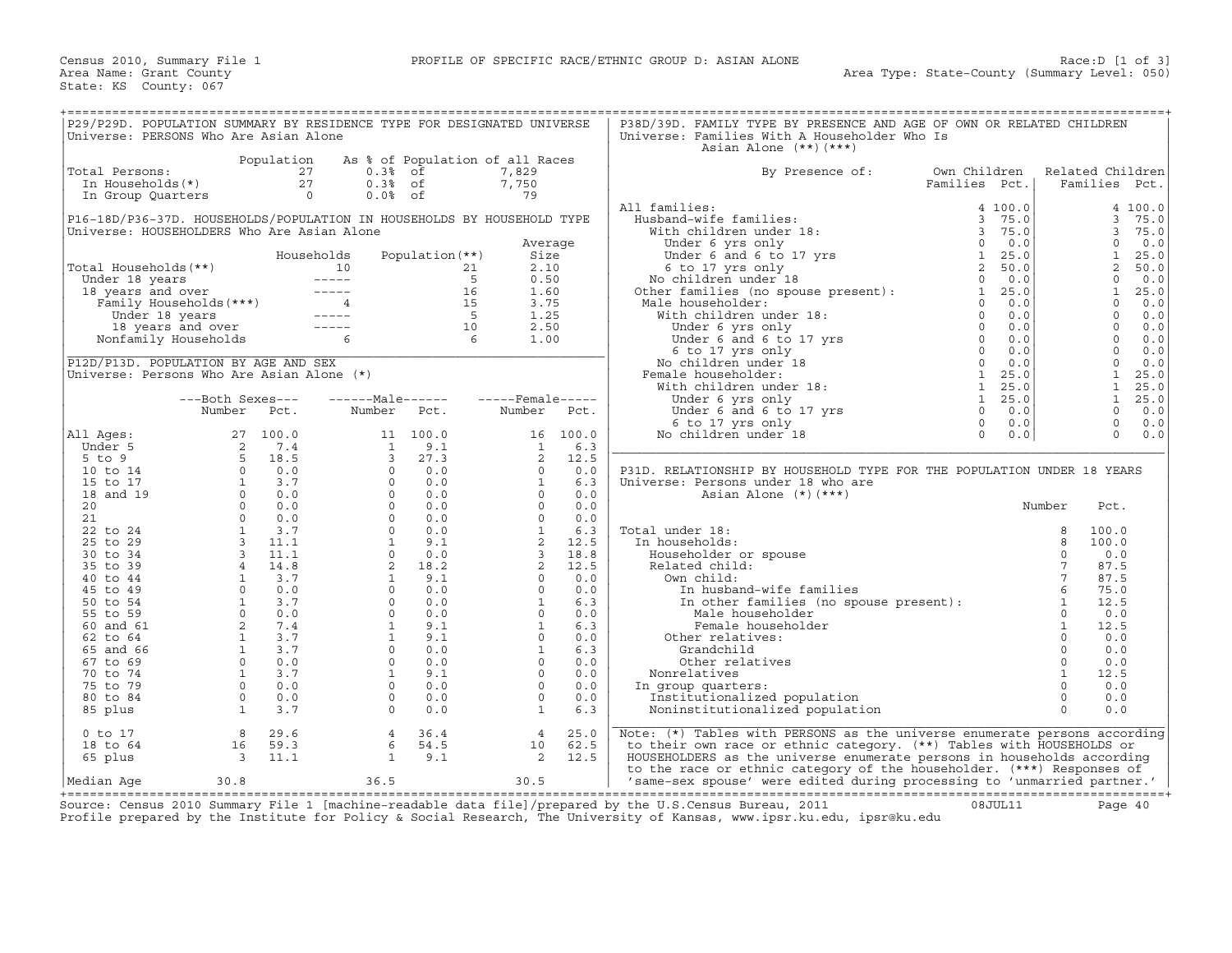| P29D/P34D. RELATIONSHIP BY HOUSEHOLD TYPE FOR ALL PERSONS & PERSONS 65+<br>Universe: Persons Who Are Asian Alone $(*)$ $(***)$                                                                                                                                                                                                                                          |                   |                                                                |                   |                |                   | PCT14D. PRESENCE OF MULTIGENERATIONAL HOUSEHOLDS<br>Universe: Households With A Householder Who Is<br>Asian Alone (**) |                                                                                  |                 |                |
|-------------------------------------------------------------------------------------------------------------------------------------------------------------------------------------------------------------------------------------------------------------------------------------------------------------------------------------------------------------------------|-------------------|----------------------------------------------------------------|-------------------|----------------|-------------------|------------------------------------------------------------------------------------------------------------------------|----------------------------------------------------------------------------------|-----------------|----------------|
|                                                                                                                                                                                                                                                                                                                                                                         | All Ages          |                                                                |                   |                | 65 years and over |                                                                                                                        |                                                                                  | Number          | Pct.           |
|                                                                                                                                                                                                                                                                                                                                                                         | Number            | Pct.                                                           |                   | Number         | Pct.              |                                                                                                                        |                                                                                  |                 |                |
|                                                                                                                                                                                                                                                                                                                                                                         |                   |                                                                |                   |                |                   | Total:                                                                                                                 |                                                                                  |                 | 10 100.0       |
| Total:                                                                                                                                                                                                                                                                                                                                                                  | 27                | 100.0                                                          |                   | 3              | 100.0             | Household has 3 or more generations<br>Household does not have 3+ generations                                          |                                                                                  |                 | 1 10.0         |
| In households:                                                                                                                                                                                                                                                                                                                                                          | 27                | 100.0                                                          |                   | $\overline{3}$ | 100.0             |                                                                                                                        |                                                                                  |                 | 9 90.0         |
| In family households:                                                                                                                                                                                                                                                                                                                                                   | 20                | 74.1                                                           |                   | 2              | 66.7              |                                                                                                                        |                                                                                  |                 |                |
| Householder:                                                                                                                                                                                                                                                                                                                                                            | $\overline{4}$    | 14.8                                                           |                   | $\Omega$       | 0.0               |                                                                                                                        |                                                                                  |                 |                |
| Male                                                                                                                                                                                                                                                                                                                                                                    | 2                 | 7.4                                                            |                   | $\Omega$       | 0.0               |                                                                                                                        |                                                                                  |                 |                |
| Female                                                                                                                                                                                                                                                                                                                                                                  | $\overline{2}$    | 7.4                                                            |                   | $\Omega$       | 0.0               |                                                                                                                        |                                                                                  |                 |                |
| Spouse                                                                                                                                                                                                                                                                                                                                                                  |                   | 22.2                                                           |                   | $\Omega$       | 0.0               | PCT19D. NONRELATIVES BY HOUSEHOLD TYPE (*) (***)                                                                       |                                                                                  |                 |                |
| Parent                                                                                                                                                                                                                                                                                                                                                                  | 2                 | 7.4                                                            |                   | 2              | 66.7              | Universe: Nonrelatives who are                                                                                         |                                                                                  |                 |                |
| Parent-in-law                                                                                                                                                                                                                                                                                                                                                           | $\Omega$          | 0.0                                                            |                   | $\cap$         | 0.0               | Asian Alone (Total: 2)                                                                                                 |                                                                                  |                 |                |
| Child:                                                                                                                                                                                                                                                                                                                                                                  | $7^{\circ}$       | 25.9                                                           |                   |                |                   |                                                                                                                        |                                                                                  |                 |                |
| Biological                                                                                                                                                                                                                                                                                                                                                              | 6                 | 22.2                                                           |                   |                |                   |                                                                                                                        | In Family                                                                        | In Nonfamily    |                |
| Adopted                                                                                                                                                                                                                                                                                                                                                                 | 1                 | 3.7                                                            |                   |                |                   |                                                                                                                        | Households                                                                       | Households      |                |
| Step                                                                                                                                                                                                                                                                                                                                                                    | $\Omega$          | 0.0                                                            |                   |                |                   |                                                                                                                        | Number Pct.                                                                      | Number Pct.     |                |
| Grandchild                                                                                                                                                                                                                                                                                                                                                              | $\Omega$          | 0.0                                                            |                   |                |                   |                                                                                                                        |                                                                                  |                 |                |
| Brother or sister                                                                                                                                                                                                                                                                                                                                                       | $\Omega$          | 0.0                                                            |                   |                |                   | Nonrelatives:                                                                                                          | 1 100.0                                                                          |                 | 1 100.0        |
| Son-in-law/daughter-in-law<br>Son-in-law/daughter-in-law<br>Nonrolatives (#)                                                                                                                                                                                                                                                                                            | $\Omega$          | 0.0                                                            |                   |                |                   | Roomer or boarder                                                                                                      | $\begin{bmatrix} 0 & 0 & 0 \\ 0 & 0 & 0 \\ 0 & 0 & 0 \\ 0 & 0 & 0 \end{bmatrix}$ |                 | $0 \t 0.0$     |
|                                                                                                                                                                                                                                                                                                                                                                         | $0 \qquad \qquad$ | 0.0                                                            |                   | $\Omega$       | 0.0               | Housemate or roommate                                                                                                  |                                                                                  |                 | $0 \t 0.0$     |
|                                                                                                                                                                                                                                                                                                                                                                         |                   | 3.7                                                            |                   | $\Omega$       | 0.0               | Unmarried partner                                                                                                      |                                                                                  |                 | 1 100.0        |
|                                                                                                                                                                                                                                                                                                                                                                         |                   | 25.9                                                           |                   | $\mathbf{1}$   | 33.3              | Other nonrelatives                                                                                                     | 1 100.0                                                                          | $\Omega$        | 0.0            |
|                                                                                                                                                                                                                                                                                                                                                                         | $\overline{4}$    | 14.8                                                           |                   | $\Omega$       | 0.0               |                                                                                                                        |                                                                                  |                 |                |
|                                                                                                                                                                                                                                                                                                                                                                         |                   | 14.8                                                           |                   | $\Omega$       | 0.0               |                                                                                                                        |                                                                                  |                 |                |
|                                                                                                                                                                                                                                                                                                                                                                         |                   | $0 \t 0.0$                                                     |                   | $\Omega$       | 0.0               |                                                                                                                        |                                                                                  |                 |                |
| 1<br>Nonrelatives<br>In nonfamily households:<br>Male householder:<br>Living alone<br>Not living alone<br>Female householder:<br>2<br>2<br>2                                                                                                                                                                                                                            |                   |                                                                |                   | <sup>1</sup>   | 33.3              | H17D. HOUSING UNITS BY HOUSEHOLDER'S AGE AND TENURE                                                                    |                                                                                  |                 |                |
| Living alone                                                                                                                                                                                                                                                                                                                                                            |                   | $\begin{array}{ccc} 2 & 7.4 \\ 2 & 7.4 \\ 0 & 0.0 \end{array}$ |                   | $\mathbf{1}$   | 33.3              | Universe: Occupied Housing Units With A Householder Who Is                                                             |                                                                                  |                 |                |
| Not living alone                                                                                                                                                                                                                                                                                                                                                        | $0 \qquad \qquad$ | 0.0                                                            |                   | $\Omega$       | 0.0               | Asian Alone (**)                                                                                                       |                                                                                  |                 |                |
| Nonrelatives                                                                                                                                                                                                                                                                                                                                                            | 1                 | 3.7                                                            |                   | $\Omega$       | 0.0               |                                                                                                                        |                                                                                  |                 |                |
| In group quarters:                                                                                                                                                                                                                                                                                                                                                      | $\Omega$          | 0.0                                                            |                   | $\Omega$       | 0.0               | Age of                                                                                                                 | Owner Occupied                                                                   | Renter Occupied |                |
| Institutionalized                                                                                                                                                                                                                                                                                                                                                       | $0 \qquad \qquad$ | 0.0                                                            |                   | $\circ$        | 0.0               | Householder                                                                                                            | Number Pct.                                                                      | Number Pct.     |                |
| Noninstitutionalized                                                                                                                                                                                                                                                                                                                                                    | $\Omega$          | 0.0                                                            |                   | $\Omega$       | 0.0               |                                                                                                                        |                                                                                  |                 |                |
|                                                                                                                                                                                                                                                                                                                                                                         |                   |                                                                |                   |                |                   | All Ages:                                                                                                              | 2 100.0                                                                          |                 | 8 100.0        |
| (#) For 65 yrs & over, includes children, siblings, etc. not shown separately                                                                                                                                                                                                                                                                                           |                   |                                                                |                   |                |                   | 15 to 24                                                                                                               | 0.0<br>$\Omega$                                                                  |                 | $1 \quad 12.5$ |
|                                                                                                                                                                                                                                                                                                                                                                         |                   |                                                                |                   |                |                   | $25$ to $34$                                                                                                           | $\Omega$<br>0.0                                                                  | $\mathbf{2}$    | 25.0           |
|                                                                                                                                                                                                                                                                                                                                                                         |                   |                                                                |                   |                |                   | 35 to 44                                                                                                               | 2 100.0                                                                          | $2^{\circ}$     | 25.0           |
|                                                                                                                                                                                                                                                                                                                                                                         |                   |                                                                |                   |                |                   | 45 to 54                                                                                                               | $0 \t 0.0$                                                                       |                 | $0 \t 0.0$     |
| P18D. HOUSEHOLD TYPE                                                                                                                                                                                                                                                                                                                                                    |                   |                                                                |                   |                |                   | 55 to 59                                                                                                               | $0 \qquad 0.0$                                                                   | $\Omega$        | 0.0            |
| Universe: Households with a Householder Who is                                                                                                                                                                                                                                                                                                                          |                   |                                                                |                   |                |                   | 60 to 64                                                                                                               | $0 \qquad 0.0$                                                                   | $\overline{2}$  | 25.0           |
| Asian Alone (**)                                                                                                                                                                                                                                                                                                                                                        |                   |                                                                |                   |                |                   | 65 to 74                                                                                                               | 0.0<br>$\Omega$                                                                  | $\Omega$        | 0.0            |
|                                                                                                                                                                                                                                                                                                                                                                         |                   |                                                                | Number            | Pct.           |                   | 75 to 84                                                                                                               | $\Omega$<br>0.0                                                                  | $\Omega$        | 0.0            |
|                                                                                                                                                                                                                                                                                                                                                                         |                   |                                                                |                   |                |                   | 85 and over                                                                                                            | $\Omega$<br>0.0                                                                  |                 | 1 12.5         |
| Total:                                                                                                                                                                                                                                                                                                                                                                  |                   |                                                                |                   | 10 100.0       |                   |                                                                                                                        |                                                                                  |                 |                |
| Family households (***) :                                                                                                                                                                                                                                                                                                                                               |                   |                                                                |                   | $4 \t 40.0$    |                   |                                                                                                                        |                                                                                  |                 |                |
| Husband-wife families                                                                                                                                                                                                                                                                                                                                                   |                   |                                                                |                   | 30.0           |                   | Note: $(*)$ Tables with PERSONS as the universe enumerate persons                                                      |                                                                                  |                 |                |
| $\frac{1}{2}$<br>$\frac{1}{2}$<br>$\frac{1}{2}$<br>$\frac{1}{2}$<br>$\frac{1}{2}$<br>$\frac{1}{2}$<br>$\frac{1}{2}$<br>$\frac{1}{2}$<br>$\frac{1}{2}$<br>$\frac{1}{2}$<br>$\frac{1}{2}$<br>$\frac{1}{2}$<br>$\frac{1}{2}$<br>$\frac{1}{2}$<br>$\frac{1}{2}$<br>$\frac{1}{2}$<br>$\frac{1}{2}$<br>$\frac{1}{2}$<br>$\frac{1}{2}$<br>$\frac{1}{2}$<br><br>Other families: |                   |                                                                |                   |                |                   | according to their own race or ethnic category. (**) Tables with                                                       |                                                                                  |                 |                |
|                                                                                                                                                                                                                                                                                                                                                                         |                   |                                                                |                   |                |                   | HOUSEHOLDS or HOUSEHOLDERS as the universe enumerate persons in                                                        |                                                                                  |                 |                |
|                                                                                                                                                                                                                                                                                                                                                                         |                   |                                                                |                   |                |                   | households according to the race or ethnic category of the                                                             |                                                                                  |                 |                |
| Nonfamily households:                                                                                                                                                                                                                                                                                                                                                   |                   |                                                                |                   |                |                   | householder. (***) Responses of 'same-sex spouse' were edited                                                          |                                                                                  |                 |                |
| Householder living alone                                                                                                                                                                                                                                                                                                                                                |                   |                                                                |                   |                |                   | during processing to 'unmarried partner.'                                                                              |                                                                                  |                 |                |
| Householder not living alone                                                                                                                                                                                                                                                                                                                                            |                   |                                                                | $6 60.0$<br>0 0.0 |                |                   |                                                                                                                        |                                                                                  |                 |                |
|                                                                                                                                                                                                                                                                                                                                                                         |                   |                                                                |                   |                |                   |                                                                                                                        |                                                                                  |                 |                |
|                                                                                                                                                                                                                                                                                                                                                                         |                   |                                                                |                   |                |                   |                                                                                                                        |                                                                                  |                 |                |
|                                                                                                                                                                                                                                                                                                                                                                         |                   |                                                                |                   |                |                   |                                                                                                                        |                                                                                  |                 |                |
| Source: Census 2010 Summary File 1 [machine-readable data file]/prepared by the U.S.Census Bureau, 2011                                                                                                                                                                                                                                                                 |                   |                                                                |                   |                |                   |                                                                                                                        | 08JUL11                                                                          |                 | Page 41        |
|                                                                                                                                                                                                                                                                                                                                                                         |                   |                                                                |                   |                |                   | Profile prepared by the Institute for Policy & Social Research, The University of Kansas, www.ipsr.ku.edu, ipsr@ku.edu |                                                                                  |                 |                |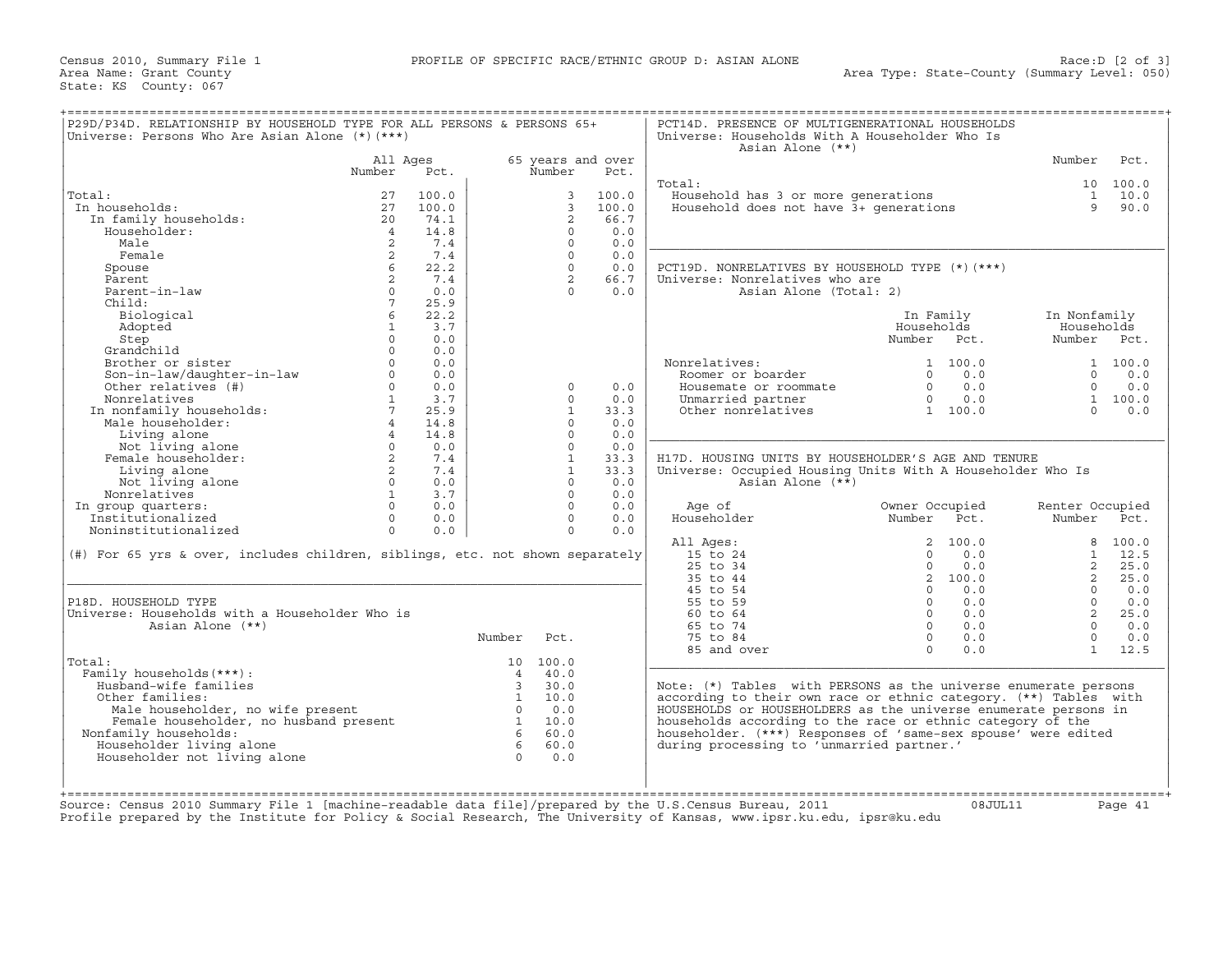## +===================================================================================================================================================+

|                             | Al]<br>Households | Pct.  | Family<br>Households    | Pct.    | Nonfamily<br>Households | Pct.    | Owner<br>Occupied | Pct.  | Renter<br>Occupied | Pct.    |
|-----------------------------|-------------------|-------|-------------------------|---------|-------------------------|---------|-------------------|-------|--------------------|---------|
| household sizes:<br>All     | 10                | 100.0 |                         | 4 100.0 |                         | 6 100.0 |                   | 100.0 |                    | 8 100.0 |
| 1-person households         |                   | 60.0  | (Family always >1 pers) |         | 6                       | 100.0   |                   | 0.0   |                    | 75.0    |
| 2-person households         |                   | 10.0  |                         | 25.0    |                         | 0.0     |                   | 0.0   |                    | 12.5    |
| 3-person households         |                   | 10.0  |                         | 25.0    |                         | 0.0     |                   | 0.0   |                    | 12.5    |
| 4-person households         |                   | 10.0  |                         | 25.0    |                         | 0.0     |                   | 50.0  |                    | 0.0     |
| 5-person households         |                   | 0.0   |                         | 0.0     |                         | 0.0     |                   | 0.0   |                    | 0.0     |
| 6-person households         |                   | 10.0  |                         | 25.0    |                         | 0.0     |                   | 50.0  |                    | 0.0     |
| 7-or-more person households |                   | 0.0   |                         | 0.0     |                         | 0.0     |                   | 0.0   |                    | 0.0     |

|                                | Total<br>Population | Pct.     | Families  | Pct.                      | Nonfamilies | Pct.        | In Owner<br>Occupied | Pct. | In Renter<br>Occupied | Pct.     |
|--------------------------------|---------------------|----------|-----------|---------------------------|-------------|-------------|----------------------|------|-----------------------|----------|
| Total population in households | 21                  | 100.0    | 15        | 71.4                      | 6.          | 28.6        | 10                   | 47.6 |                       | 52.4     |
| Under 18 years                 | 5.                  | 100.0    |           | 5, 100.0                  |             |             |                      |      |                       |          |
| 18 years and over              | 16                  | 100.0    | 10        | 62.5                      |             |             |                      |      |                       |          |
| Average Household Size         | 2.10                | $------$ | 3.75      | $------$                  | .00         | $- - - - -$ | 5.00                 |      | 1.38                  | $------$ |
| Under 18 years                 | 0.50                | $------$ | $\pm$ .25 | $\qquad \qquad - - - - -$ |             |             |                      |      |                       |          |
| 18 years and over              | 60                  | $------$ | 2.50      | $\qquad \qquad - - - - -$ |             |             |                      |      |                       |          |

|                                                                                                                                                                                                                                                                                                                                |                                                                                                                                                                                                                                                                                                                                                                                                                       |      | Universe: Households (Occupied Housing Units) With A Householder Who Is Asian Alone (**) (***)                                                    |                                                          |                                                                            |                                                                                                           |                     |                                                                                                                                                                                                                                                                                                                                                                                              |                                                                    |         |
|--------------------------------------------------------------------------------------------------------------------------------------------------------------------------------------------------------------------------------------------------------------------------------------------------------------------------------|-----------------------------------------------------------------------------------------------------------------------------------------------------------------------------------------------------------------------------------------------------------------------------------------------------------------------------------------------------------------------------------------------------------------------|------|---------------------------------------------------------------------------------------------------------------------------------------------------|----------------------------------------------------------|----------------------------------------------------------------------------|-----------------------------------------------------------------------------------------------------------|---------------------|----------------------------------------------------------------------------------------------------------------------------------------------------------------------------------------------------------------------------------------------------------------------------------------------------------------------------------------------------------------------------------------------|--------------------------------------------------------------------|---------|
|                                                                                                                                                                                                                                                                                                                                | All<br>Households                                                                                                                                                                                                                                                                                                                                                                                                     | Pct. | Family<br>Households                                                                                                                              | Pct.                                                     | Nonfamily<br>Households                                                    | Pct.                                                                                                      | Owner<br>Occupied   | Pct.                                                                                                                                                                                                                                                                                                                                                                                         | Renter<br>Occupied                                                 | Pct.    |
| All household sizes:                                                                                                                                                                                                                                                                                                           | $\begin{array}{c c} 10 & 100.0 \\ 6 & 60.0 \\ 1 & 10.0 \\ 1 & 10.0 \\ 1 & 10.0 \\ 0 & 0.0 \\ 1 & 10.0 \\ \end{array} \quad \  \  \left  \begin{array}{c} \text{Fan} \\ \text{Fan} \\ \text{Fan} \\ \text{Fan} \\ \text{Fan} \\ \text{Fan} \\ \text{Fan} \\ \text{Fan} \\ \text{Fan} \\ \text{Fan} \\ \text{Fan} \\ \text{Fan} \\ \text{Fan} \\ \text{Fan} \\ \text{Fan} \\ \text{Fan} \\ \text{Fan} \\ \text{Fan} \\$ |      |                                                                                                                                                   | 4 100.0                                                  |                                                                            | 6, 100.0                                                                                                  |                     | 100.0                                                                                                                                                                                                                                                                                                                                                                                        | 8                                                                  | 100.0   |
| 1-person households                                                                                                                                                                                                                                                                                                            |                                                                                                                                                                                                                                                                                                                                                                                                                       |      |                                                                                                                                                   |                                                          |                                                                            |                                                                                                           | $\Omega$            | 0.0                                                                                                                                                                                                                                                                                                                                                                                          | 6                                                                  | 75.0    |
| 2-person households                                                                                                                                                                                                                                                                                                            |                                                                                                                                                                                                                                                                                                                                                                                                                       |      |                                                                                                                                                   |                                                          |                                                                            |                                                                                                           | $\Omega$            | 0.0                                                                                                                                                                                                                                                                                                                                                                                          |                                                                    | 12.5    |
| 3-person households                                                                                                                                                                                                                                                                                                            |                                                                                                                                                                                                                                                                                                                                                                                                                       |      |                                                                                                                                                   |                                                          |                                                                            |                                                                                                           |                     | $0 \qquad 0.0$                                                                                                                                                                                                                                                                                                                                                                               |                                                                    | 12.5    |
| 4-person households                                                                                                                                                                                                                                                                                                            |                                                                                                                                                                                                                                                                                                                                                                                                                       |      |                                                                                                                                                   |                                                          |                                                                            |                                                                                                           |                     | 1 50.0                                                                                                                                                                                                                                                                                                                                                                                       |                                                                    | 0.0     |
| 5-person households                                                                                                                                                                                                                                                                                                            |                                                                                                                                                                                                                                                                                                                                                                                                                       |      |                                                                                                                                                   |                                                          |                                                                            |                                                                                                           |                     | $0 \qquad 0.0$                                                                                                                                                                                                                                                                                                                                                                               |                                                                    | 0.0     |
|                                                                                                                                                                                                                                                                                                                                |                                                                                                                                                                                                                                                                                                                                                                                                                       |      |                                                                                                                                                   |                                                          |                                                                            |                                                                                                           |                     | 1 50.0                                                                                                                                                                                                                                                                                                                                                                                       |                                                                    | 0.0     |
| 6-person households<br>7-or-more person households<br>0 0.0                                                                                                                                                                                                                                                                    |                                                                                                                                                                                                                                                                                                                                                                                                                       |      | (Family always >1 pers)<br>1 25.0<br>1 25.0<br>1 25.0<br>0 0.0<br>1 25.0<br>0 0.0<br>1 25.0<br>0 0.0<br>0 0.0<br>0 0.0<br>0 0.0<br>0 0.0<br>0 0.0 |                                                          |                                                                            |                                                                                                           |                     | $0 \t 0.0$                                                                                                                                                                                                                                                                                                                                                                                   | $\begin{bmatrix} 1 & 1 \\ 1 & 1 \\ 0 \\ 0 \\ 0 \\ 0 \end{bmatrix}$ | 0.0     |
| P16D/P17D/P36D/P37D/H11D/H12D. POPULATION IN HOUSEHOLDS AND AVERAGE HOUSEHOLD SIZE BY TYPE AND BY TENURE<br>Universe: Population in Households (Occupied Housing Units) With A Householder Who Is Asian Alone (**)                                                                                                             |                                                                                                                                                                                                                                                                                                                                                                                                                       |      |                                                                                                                                                   |                                                          |                                                                            |                                                                                                           |                     |                                                                                                                                                                                                                                                                                                                                                                                              |                                                                    |         |
|                                                                                                                                                                                                                                                                                                                                | Total                                                                                                                                                                                                                                                                                                                                                                                                                 |      | In                                                                                                                                                |                                                          | In                                                                         |                                                                                                           | In Owner            |                                                                                                                                                                                                                                                                                                                                                                                              | In Renter                                                          |         |
|                                                                                                                                                                                                                                                                                                                                | Population Pct.                                                                                                                                                                                                                                                                                                                                                                                                       |      | Families Pct.                                                                                                                                     |                                                          | Nonfamilies                                                                | Pct.                                                                                                      | Occupied            | Pct.                                                                                                                                                                                                                                                                                                                                                                                         | Occupied                                                           | Pct.    |
| $\begin{tabular}{ l l } \hline \texttt{Total population in households} & 21 100.0 \\ \hline \texttt{Under 18 years} & 5 100.0 \\ \texttt{18 years and over} & 16 100.0 \\ \texttt{Average Household Size} & 2.10  \\\hline \texttt{Under 18 years} & 0.50  \\\hline \texttt{18 years and over} & 1.60  \\\hline \end{tabular}$ |                                                                                                                                                                                                                                                                                                                                                                                                                       |      |                                                                                                                                                   | 15 71.4                                                  | 6                                                                          | 28.6                                                                                                      |                     | 10 47.6                                                                                                                                                                                                                                                                                                                                                                                      | 11                                                                 | 52.4    |
|                                                                                                                                                                                                                                                                                                                                |                                                                                                                                                                                                                                                                                                                                                                                                                       |      |                                                                                                                                                   | 5 100.0                                                  |                                                                            | ----- ----- <b>-</b>                                                                                      |                     | $\frac{1}{2} \frac{1}{2} \frac{1}{2} \frac{1}{2} \frac{1}{2} \frac{1}{2} \frac{1}{2} \frac{1}{2} \frac{1}{2} \frac{1}{2} \frac{1}{2} \frac{1}{2} \frac{1}{2} \frac{1}{2} \frac{1}{2} \frac{1}{2} \frac{1}{2} \frac{1}{2} \frac{1}{2} \frac{1}{2} \frac{1}{2} \frac{1}{2} \frac{1}{2} \frac{1}{2} \frac{1}{2} \frac{1}{2} \frac{1}{2} \frac{1}{2} \frac{1}{2} \frac{1}{2} \frac{1}{2} \frac{$ |                                                                    |         |
|                                                                                                                                                                                                                                                                                                                                |                                                                                                                                                                                                                                                                                                                                                                                                                       |      | 10 62.5                                                                                                                                           |                                                          |                                                                            | ----- -----                                                                                               |                     |                                                                                                                                                                                                                                                                                                                                                                                              |                                                                    |         |
|                                                                                                                                                                                                                                                                                                                                |                                                                                                                                                                                                                                                                                                                                                                                                                       |      |                                                                                                                                                   | $3.75$ $---$                                             | $1.00$ -----                                                               |                                                                                                           |                     | $5.00$ -----                                                                                                                                                                                                                                                                                                                                                                                 | $1.38$ -----                                                       |         |
|                                                                                                                                                                                                                                                                                                                                |                                                                                                                                                                                                                                                                                                                                                                                                                       |      |                                                                                                                                                   | $1.25$ -----                                             |                                                                            | $\begin{array}{cccccc} - & - & - & - & - & - & - \\ & - & - & - & - & - \\ & & - & - & - & - \end{array}$ |                     |                                                                                                                                                                                                                                                                                                                                                                                              |                                                                    |         |
|                                                                                                                                                                                                                                                                                                                                |                                                                                                                                                                                                                                                                                                                                                                                                                       |      |                                                                                                                                                   | $2.50$ -----                                             | $------$                                                                   |                                                                                                           |                     |                                                                                                                                                                                                                                                                                                                                                                                              |                                                                    |         |
| Note: Family household numbers include nonrelatives living with families.                                                                                                                                                                                                                                                      |                                                                                                                                                                                                                                                                                                                                                                                                                       |      |                                                                                                                                                   |                                                          |                                                                            |                                                                                                           |                     |                                                                                                                                                                                                                                                                                                                                                                                              |                                                                    |         |
|                                                                                                                                                                                                                                                                                                                                |                                                                                                                                                                                                                                                                                                                                                                                                                       |      |                                                                                                                                                   |                                                          |                                                                            |                                                                                                           |                     |                                                                                                                                                                                                                                                                                                                                                                                              |                                                                    |         |
|                                                                                                                                                                                                                                                                                                                                |                                                                                                                                                                                                                                                                                                                                                                                                                       |      | $---$ All Ages $---$                                                                                                                              |                                                          |                                                                            |                                                                                                           |                     |                                                                                                                                                                                                                                                                                                                                                                                              | -------------------- 18 Years and Over ----------------------      |         |
|                                                                                                                                                                                                                                                                                                                                |                                                                                                                                                                                                                                                                                                                                                                                                                       |      |                                                                                                                                                   |                                                          |                                                                            | Pct. of                                                                                                   |                     | Pct. of                                                                                                                                                                                                                                                                                                                                                                                      |                                                                    | Pct. of |
|                                                                                                                                                                                                                                                                                                                                |                                                                                                                                                                                                                                                                                                                                                                                                                       |      |                                                                                                                                                   |                                                          |                                                                            |                                                                                                           |                     | Total                                                                                                                                                                                                                                                                                                                                                                                        |                                                                    | Total   |
|                                                                                                                                                                                                                                                                                                                                |                                                                                                                                                                                                                                                                                                                                                                                                                       |      | Number                                                                                                                                            | Pct.                                                     | Total                                                                      |                                                                                                           | All<br>Ages<br>Male | $18+$                                                                                                                                                                                                                                                                                                                                                                                        | Female                                                             | $18+$   |
|                                                                                                                                                                                                                                                                                                                                |                                                                                                                                                                                                                                                                                                                                                                                                                       |      | $\circ$                                                                                                                                           | 100.0                                                    | $\circ$                                                                    |                                                                                                           | $\mathbf 0$         |                                                                                                                                                                                                                                                                                                                                                                                              | $\circ$                                                            |         |
|                                                                                                                                                                                                                                                                                                                                |                                                                                                                                                                                                                                                                                                                                                                                                                       |      | $\Omega$                                                                                                                                          |                                                          |                                                                            |                                                                                                           | $\Omega$            |                                                                                                                                                                                                                                                                                                                                                                                              | $\Omega$                                                           |         |
| Correctional facilities for adults                                                                                                                                                                                                                                                                                             |                                                                                                                                                                                                                                                                                                                                                                                                                       |      | $\circ$                                                                                                                                           |                                                          |                                                                            |                                                                                                           | $\circ$             |                                                                                                                                                                                                                                                                                                                                                                                              | $\circ$                                                            |         |
| Juvenile facilities                                                                                                                                                                                                                                                                                                            |                                                                                                                                                                                                                                                                                                                                                                                                                       |      |                                                                                                                                                   | $0 \qquad \qquad$                                        |                                                                            |                                                                                                           |                     | $\overline{0}$ and $\overline{0}$<br>$\sim$                                                                                                                                                                                                                                                                                                                                                  | $\circ$                                                            |         |
| Nursing facilities/skilled-nursing facilities                                                                                                                                                                                                                                                                                  |                                                                                                                                                                                                                                                                                                                                                                                                                       |      | $\circ$                                                                                                                                           |                                                          |                                                                            |                                                                                                           | $\Omega$            |                                                                                                                                                                                                                                                                                                                                                                                              | $\circ$                                                            |         |
| Other institutional facilities                                                                                                                                                                                                                                                                                                 |                                                                                                                                                                                                                                                                                                                                                                                                                       |      |                                                                                                                                                   |                                                          |                                                                            |                                                                                                           | $\circ$             |                                                                                                                                                                                                                                                                                                                                                                                              | $\circ$                                                            |         |
|                                                                                                                                                                                                                                                                                                                                |                                                                                                                                                                                                                                                                                                                                                                                                                       |      |                                                                                                                                                   | $\begin{matrix} 0 & & \cdot \\ 0 & & \cdot \end{matrix}$ | $\begin{bmatrix} 0 \\ 0 \\ 0 \\ 0 \\ 0 \\ 0 \\ 0 \end{bmatrix}$<br>$\circ$ |                                                                                                           | $\Omega$            |                                                                                                                                                                                                                                                                                                                                                                                              | $\mathsf{O}\xspace$                                                |         |
| College/university student housing                                                                                                                                                                                                                                                                                             |                                                                                                                                                                                                                                                                                                                                                                                                                       |      | $\Omega$                                                                                                                                          |                                                          | $\Omega$                                                                   |                                                                                                           | $\Omega$            |                                                                                                                                                                                                                                                                                                                                                                                              | $\Omega$                                                           |         |
| Institutionalized population:<br>Noninstitutionalized population:<br>Military quarters                                                                                                                                                                                                                                         |                                                                                                                                                                                                                                                                                                                                                                                                                       |      | $\Omega$                                                                                                                                          |                                                          | $\Omega$                                                                   |                                                                                                           | $\Omega$            |                                                                                                                                                                                                                                                                                                                                                                                              | $\circ$                                                            |         |
| PCT20/PCT22D. GROUP QUARTERS POPULATION BY SEX BY AGE BY GROUP QUARTERS TYPE<br>Universe: Population in group quarters for persons who are Asian Alone $(*)$<br>All types of group quarters:<br>Other noninstitutional facilities                                                                                              |                                                                                                                                                                                                                                                                                                                                                                                                                       |      | $\Omega$                                                                                                                                          |                                                          | $\cap$                                                                     |                                                                                                           | $\Omega$            |                                                                                                                                                                                                                                                                                                                                                                                              | $\Omega$                                                           |         |
|                                                                                                                                                                                                                                                                                                                                |                                                                                                                                                                                                                                                                                                                                                                                                                       |      |                                                                                                                                                   |                                                          |                                                                            |                                                                                                           |                     |                                                                                                                                                                                                                                                                                                                                                                                              |                                                                    |         |
| Note: (*) Tables with PERSONS as the universe enumerate persons according to their own race or ethnic category. (**) Tables with HOUSEHOLDS                                                                                                                                                                                    |                                                                                                                                                                                                                                                                                                                                                                                                                       |      |                                                                                                                                                   |                                                          |                                                                            |                                                                                                           |                     |                                                                                                                                                                                                                                                                                                                                                                                              |                                                                    |         |
| or HOUSEHOLDERS as the universe enumerate persons in households according to the race or ethnic category of the householder.                                                                                                                                                                                                   |                                                                                                                                                                                                                                                                                                                                                                                                                       |      |                                                                                                                                                   |                                                          |                                                                            |                                                                                                           |                     |                                                                                                                                                                                                                                                                                                                                                                                              |                                                                    |         |
| (***) Same-sex couple households are included in the family households category if there is at least one additional person<br>related to householder by birth or adoption. Same-sex couple households with no relatives of the householder present are tabulated                                                               |                                                                                                                                                                                                                                                                                                                                                                                                                       |      |                                                                                                                                                   |                                                          |                                                                            |                                                                                                           |                     |                                                                                                                                                                                                                                                                                                                                                                                              |                                                                    |         |

+===================================================================================================================================================+ Source: Census 2010 Summary File 1 [machine−readable data file]/prepared by the U.S.Census Bureau, 2011 08JUL11 Page 42

Profile prepared by the Institute for Policy & Social Research, The University of Kansas, www.ipsr.ku.edu, ipsr@ku.edu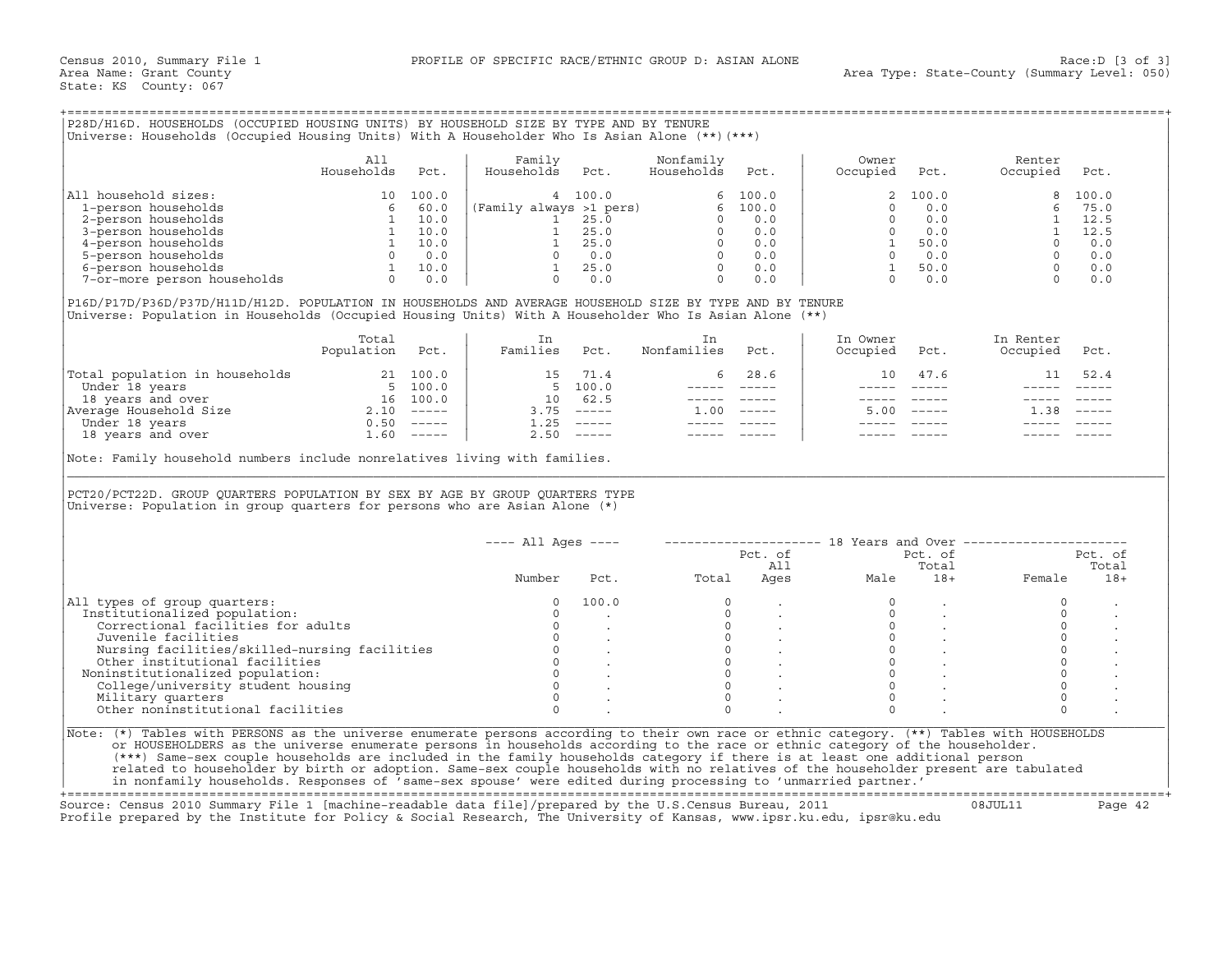Census 2010, Summary File 1 PROFILE OF SPECIFIC RACE/ETHNIC GROUP E: NAT HAWAIIAN/OTH PACIFIC ISLANDER ALONE Race:E [1 of 3]<br>Area Name: Grant County Level: 050) Area Type: State-County (Summary Level: 050) Area Type: State-County (Summary Level: 050)

State: KS County: 067

| P29/P29E. POPULATION SUMMARY BY RESIDENCE TYPE FOR DESIGNATED UNIVERSE |                                           |                             |                                                                                                                                                                              |                                 |                   |                      | P38E/39E. FAMILY TYPE BY PRESENCE AND AGE OF OWN OR RELATED CHILDREN                                                                                                                                                                    |               |                             |          |                     |                      |
|------------------------------------------------------------------------|-------------------------------------------|-----------------------------|------------------------------------------------------------------------------------------------------------------------------------------------------------------------------|---------------------------------|-------------------|----------------------|-----------------------------------------------------------------------------------------------------------------------------------------------------------------------------------------------------------------------------------------|---------------|-----------------------------|----------|---------------------|----------------------|
|                                                                        |                                           |                             |                                                                                                                                                                              |                                 |                   |                      |                                                                                                                                                                                                                                         |               |                             |          |                     |                      |
| Universe: PERSONS Who Are Nat Hawaiian/Oth Pacific Islander Alone      |                                           |                             |                                                                                                                                                                              |                                 |                   |                      | Universe: Families With A Householder Who Is                                                                                                                                                                                            |               |                             |          |                     |                      |
|                                                                        |                                           |                             |                                                                                                                                                                              |                                 |                   |                      | Nat Hawaiian/Oth Pacific Islander Alone (**) (***)                                                                                                                                                                                      |               |                             |          |                     |                      |
|                                                                        |                                           | Population                  |                                                                                                                                                                              | As % of Population of all Races |                   |                      |                                                                                                                                                                                                                                         |               |                             |          |                     |                      |
| Total Persons:                                                         |                                           |                             | $\Omega$<br>$0.0%$ of                                                                                                                                                        |                                 | 7,829             |                      | By Presence of:                                                                                                                                                                                                                         | Own Children  |                             |          | Related Children    |                      |
|                                                                        |                                           |                             | $0.0%$ of                                                                                                                                                                    |                                 | 7,750             |                      |                                                                                                                                                                                                                                         | Families Pct. |                             |          | Families Pct.       |                      |
|                                                                        |                                           |                             |                                                                                                                                                                              |                                 |                   |                      |                                                                                                                                                                                                                                         |               |                             |          |                     |                      |
|                                                                        |                                           |                             | $0.0%$ of                                                                                                                                                                    |                                 | 79                |                      |                                                                                                                                                                                                                                         |               |                             |          |                     |                      |
|                                                                        |                                           |                             |                                                                                                                                                                              |                                 |                   |                      | All families:                                                                                                                                                                                                                           | $\circ$       | $\sim$                      |          | $\mathbf 0$         |                      |
| P16-18E/P36-37E. HOUSEHOLDS/POPULATION IN HOUSEHOLDS BY HOUSEHOLD TYPE |                                           |                             |                                                                                                                                                                              |                                 |                   |                      |                                                                                                                                                                                                                                         | $\Omega$      | $\mathcal{L}^{\mathcal{L}}$ |          | $\Omega$            |                      |
| Universe: HOUSEHOLDERS Who Are Nat Hawaiian/Oth Pacific Islander Alone |                                           |                             |                                                                                                                                                                              |                                 |                   |                      |                                                                                                                                                                                                                                         | $\Omega$      | $\mathcal{L}^{\mathcal{L}}$ |          | $\Omega$            | $\Box$               |
|                                                                        |                                           |                             |                                                                                                                                                                              |                                 | Average           |                      |                                                                                                                                                                                                                                         | $\Omega$      | $\mathcal{L}^{\pm}$         |          | $\circ$             |                      |
|                                                                        |                                           |                             |                                                                                                                                                                              |                                 |                   |                      |                                                                                                                                                                                                                                         | $\Omega$      |                             |          |                     | $\ddot{\phantom{a}}$ |
|                                                                        |                                           |                             | Households                                                                                                                                                                   | Population $(**)$               | Size              |                      |                                                                                                                                                                                                                                         |               | $\mathcal{L}^{\pm}$         |          | $\circ$             |                      |
| Total Households(**)                                                   |                                           |                             | $\Omega$                                                                                                                                                                     | $\circ$                         | 0.00              |                      |                                                                                                                                                                                                                                         | $\circ$       | $\sim$                      |          | $\overline{0}$      | $\ddot{\phantom{a}}$ |
|                                                                        |                                           |                             |                                                                                                                                                                              | $\Omega$                        | 0.00              |                      |                                                                                                                                                                                                                                         | $\Omega$      | $\sim$                      |          | $\mathbf 0$         | $\ddot{\phantom{a}}$ |
|                                                                        |                                           |                             |                                                                                                                                                                              | $\Omega$                        | 0.00              |                      | In Idmittes:<br>Husband-wife families:<br>With children under 18:<br>Under 6 yrs only<br>Under 6 and 6 to 17 yrs<br>6 to 17 yrs<br>6 to 17 yrs only<br>No children under 18<br>Other families (no spouse present):<br>Mala boucabalder: | $\Omega$      | $\sim$                      |          | $\Omega$            | $\mathbb{Z}^2$       |
|                                                                        |                                           |                             |                                                                                                                                                                              | $\Omega$                        | 0.00              |                      | Male householder:                                                                                                                                                                                                                       | $\Omega$      |                             |          | $\circ$             |                      |
|                                                                        |                                           |                             | otal Households (**)<br>Under 18 years<br>18 years and over<br>18 years and over<br>Tamily Households (***)<br>0<br>Under 18 years<br>18 years and over<br>19 years and over |                                 |                   |                      |                                                                                                                                                                                                                                         | $\Omega$      | $\sim$                      |          | $\mathbf 0$         | $\ddot{\phantom{a}}$ |
|                                                                        |                                           |                             |                                                                                                                                                                              | $\Omega$                        | 0.00              |                      | With children under 18:                                                                                                                                                                                                                 |               | $\sim$                      |          |                     | $\mathcal{L}$        |
|                                                                        |                                           |                             |                                                                                                                                                                              | $\Omega$                        | 0.00              |                      |                                                                                                                                                                                                                                         | $\Omega$      | $\sim$                      |          | $\mathbf 0$         |                      |
|                                                                        | 18 years and over<br>Nonfamily Households |                             | $\Omega$                                                                                                                                                                     | $\overline{0}$                  | $\sim 10^{-10}$   |                      |                                                                                                                                                                                                                                         | $\circ$       | $\sim$                      |          | $\mathbf 0$         | $\ddot{\phantom{a}}$ |
|                                                                        |                                           |                             |                                                                                                                                                                              |                                 |                   |                      |                                                                                                                                                                                                                                         | $\Omega$      | $\sim$                      |          | $\Omega$            | $\mathcal{L}$        |
| P12E/P13E. POPULATION BY AGE AND SEX                                   |                                           |                             |                                                                                                                                                                              |                                 |                   |                      | Under 6 yrs only<br>Under 6 and 6 to 17 yrs<br>6 to 17 yrs only<br>lo children under 18<br>aale householder:<br>Vith children under 18:<br>No children under 18                                                                         | $\Omega$      | $\mathbb{Z}^{\mathbb{Z}}$   |          | $\mathsf{O}\xspace$ |                      |
|                                                                        |                                           |                             |                                                                                                                                                                              |                                 |                   |                      |                                                                                                                                                                                                                                         | $\Omega$      |                             |          | $\mathbf 0$         |                      |
| Universe: Persons Who Are Nat Hawaiian/Oth Pacific Islander Alone (*)  |                                           |                             |                                                                                                                                                                              |                                 |                   |                      | Female householder:                                                                                                                                                                                                                     |               | $\sim$                      |          |                     |                      |
|                                                                        |                                           |                             |                                                                                                                                                                              |                                 |                   |                      | With children under 18:                                                                                                                                                                                                                 | $\Omega$      | $\sim$                      |          | $\mathbf 0$         |                      |
|                                                                        | ---Both Sexes---                          |                             | $---Maxe---$                                                                                                                                                                 |                                 | $---$ Female----- |                      | Under 6 yrs only                                                                                                                                                                                                                        | $\Omega$      | $\mathcal{L}^{\pm}$         |          | $\mathsf{O}\xspace$ |                      |
|                                                                        | Number Pct.                               |                             | Number Pct.                                                                                                                                                                  |                                 | Number Pct.       |                      | Under $\frac{1}{2}$ and $\frac{1}{6}$ to 17 yrs                                                                                                                                                                                         | $\circ$       | $\sim$                      |          | $\mathbf 0$         |                      |
|                                                                        |                                           |                             |                                                                                                                                                                              |                                 |                   |                      | 6 to 17 yrs only                                                                                                                                                                                                                        | $\Omega$      |                             |          | $\circ$             |                      |
|                                                                        | $\Omega$                                  |                             | $\Omega$                                                                                                                                                                     |                                 | $\mathbf 0$       |                      | No children under 18                                                                                                                                                                                                                    | $\Omega$      |                             |          | $\Omega$            |                      |
| All Ages:                                                              |                                           | $\sim 100$                  |                                                                                                                                                                              | $\sim$                          |                   | $\bullet$            |                                                                                                                                                                                                                                         |               |                             |          |                     |                      |
| Under 5                                                                | $\Omega$                                  | <b>Contract</b>             | $\Omega$                                                                                                                                                                     | $\sim 100$                      | $\Omega$          | $\sim$               |                                                                                                                                                                                                                                         |               |                             |          |                     |                      |
| $5$ to $9$                                                             | $\Omega$                                  | $\sim 100$ km s $^{-1}$     | $\Omega$                                                                                                                                                                     | $\sim$                          | $\Omega$          |                      |                                                                                                                                                                                                                                         |               |                             |          |                     |                      |
| 10 to 14                                                               |                                           | $\overline{0}$ .            | $\circ$                                                                                                                                                                      | $\sim 10$                       | $\mathsf{O}$      | $\Box$               | P31E. RELATIONSHIP BY HOUSEHOLD TYPE FOR THE POPULATION UNDER 18 YEARS                                                                                                                                                                  |               |                             |          |                     |                      |
| 15 to 17                                                               |                                           | $\overline{0}$ .            | $\circ$                                                                                                                                                                      | $\mathbb{R}^2$                  | $\circ$           |                      | Universe: Persons under 18 who are                                                                                                                                                                                                      |               |                             |          |                     |                      |
| 18 and 19                                                              | $\Omega$                                  | $\sim 100$ km s $^{-1}$     | $\Omega$                                                                                                                                                                     |                                 | $\Omega$          | $\sim$               | Nat Hawaiian/Oth Pacific Islander Alone (*) (***)                                                                                                                                                                                       |               |                             |          |                     |                      |
| 20                                                                     | $\mathsf{O}$                              | <b>Contract</b>             | $\circ$                                                                                                                                                                      | $\mathcal{L}$                   | $\circ$           |                      |                                                                                                                                                                                                                                         |               |                             | Number   | Pct.                |                      |
|                                                                        |                                           |                             |                                                                                                                                                                              |                                 |                   | $\bullet$            |                                                                                                                                                                                                                                         |               |                             |          |                     |                      |
| 21                                                                     | $\circ$                                   | $\sim 100$ km $^{-1}$       | $\circ$                                                                                                                                                                      | $\mathcal{L}^{\mathcal{L}}$     | $\circ$           |                      |                                                                                                                                                                                                                                         |               |                             |          |                     |                      |
| 22 to 24                                                               | $\Omega$                                  | $\sim 100$                  | $\Omega$                                                                                                                                                                     | $\mathbb{Z}^2$                  | $\circ$           | $\ddot{\phantom{a}}$ | Total under 18:                                                                                                                                                                                                                         |               |                             | $\Omega$ |                     |                      |
| 25 to 29                                                               | $\Omega$                                  | $\sim$                      | $\Omega$                                                                                                                                                                     |                                 | $\circ$           |                      | In households:                                                                                                                                                                                                                          |               |                             | $\Omega$ |                     |                      |
| 30 to 34                                                               | $\circ$                                   | $\sim 10^{11}$ km s $^{-1}$ | $\circ$                                                                                                                                                                      | $\sim$                          | $\circ$           | $\ddot{\phantom{a}}$ | Householder or spouse                                                                                                                                                                                                                   |               |                             | $\Omega$ |                     |                      |
| 35 to 39                                                               | $\circ$                                   | $\sim 100$                  | $\circ$                                                                                                                                                                      | $\sim$                          | $\circ$           |                      | Related child:                                                                                                                                                                                                                          |               |                             |          |                     |                      |
|                                                                        | $\Omega$                                  |                             | $\Omega$                                                                                                                                                                     |                                 |                   | $\blacksquare$       |                                                                                                                                                                                                                                         |               |                             |          |                     |                      |
| 40 to 44                                                               |                                           | $\sim 100$ km s $^{-1}$     |                                                                                                                                                                              | $\mathcal{L}$                   | $\mathbf{0}$      |                      | Own child:                                                                                                                                                                                                                              |               |                             |          |                     |                      |
| 45 to 49                                                               | $\circ$                                   | $\sim 100$ km s $^{-1}$     | $\circ$                                                                                                                                                                      | $\mathcal{L}$                   | $\circ$           |                      | In husband-wife families                                                                                                                                                                                                                |               |                             | $\Omega$ |                     |                      |
| 50 to 54                                                               | $\Omega$                                  | $\sim 100$ km s $^{-1}$     | $\Omega$                                                                                                                                                                     | $\sim$                          | $\circ$           |                      | In other families (no spouse present):                                                                                                                                                                                                  |               |                             |          |                     |                      |
| 55 to 59                                                               | $\Omega$                                  | $\sim 10^{-11}$             | $\Omega$                                                                                                                                                                     | $\sim$                          | $\circ$           |                      | Male householder                                                                                                                                                                                                                        |               |                             |          |                     |                      |
| 60 and 61                                                              | $\circ$                                   | $\sim 100$ km s $^{-1}$     | $\circ$                                                                                                                                                                      | $\mathcal{L}$                   | $\circ$           | $\sim$               | Female householder                                                                                                                                                                                                                      |               |                             | $\Omega$ |                     |                      |
|                                                                        | $\circ$                                   |                             | $\circ$                                                                                                                                                                      |                                 | $\circ$           |                      |                                                                                                                                                                                                                                         |               |                             | $\Omega$ |                     |                      |
| 62 to 64                                                               |                                           | $\ddot{\phantom{0}}$        |                                                                                                                                                                              | $\sim$                          |                   |                      | Other relatives:                                                                                                                                                                                                                        |               |                             |          |                     |                      |
| 65 and 66                                                              | $\Omega$                                  | $\sim 100$                  | $\Omega$                                                                                                                                                                     | $\sim$                          | $\Omega$          |                      | Grandchild                                                                                                                                                                                                                              |               |                             | $\Omega$ |                     |                      |
| 67 to 69                                                               | $\mathsf{O}$                              | <b>Contract</b>             | $\circ$                                                                                                                                                                      | $\sim$                          | $\circ$           |                      | Other relatives                                                                                                                                                                                                                         |               |                             |          |                     |                      |
| 70 to 74                                                               | $\Omega$                                  | $\sim 10^{11}$ km s $^{-1}$ | $\circ$                                                                                                                                                                      | $\sim$                          | $\circ$           | $\ddot{\phantom{a}}$ | Nonrelatives                                                                                                                                                                                                                            |               |                             |          |                     |                      |
| 75 to 79                                                               | $\circ$                                   | $\sim 10$                   | $\circ$                                                                                                                                                                      | $\sim$                          | $\circ$           | $\sim$               | In group quarters:                                                                                                                                                                                                                      |               |                             | $\Omega$ |                     |                      |
| 80 to 84                                                               | $\Omega$                                  |                             | $\Omega$                                                                                                                                                                     |                                 | $\Omega$          |                      |                                                                                                                                                                                                                                         |               |                             | $\Omega$ |                     |                      |
|                                                                        |                                           | $\frac{1}{2}$               |                                                                                                                                                                              | $\ddot{\cdot}$                  |                   |                      | Institutionalized population                                                                                                                                                                                                            |               |                             |          |                     |                      |
| 85 plus                                                                | $\Omega$                                  |                             | $\Omega$                                                                                                                                                                     |                                 | $\Omega$          |                      | Noninstitutionalized population                                                                                                                                                                                                         |               |                             | $\Omega$ |                     |                      |
|                                                                        |                                           |                             |                                                                                                                                                                              |                                 |                   |                      |                                                                                                                                                                                                                                         |               |                             |          |                     |                      |
| $0$ to $17$                                                            | $\circ$                                   | $\sim 10$                   | $\circ$                                                                                                                                                                      |                                 | $\circ$           |                      | Note: (*) Tables with PERSONS as the universe enumerate persons according                                                                                                                                                               |               |                             |          |                     |                      |
| 18 to 64                                                               | $\circ$                                   | $\mathcal{L}$               | $\circ$                                                                                                                                                                      | $\mathbb{Z}^2$                  | $\circ$           | $\sim$               | to their own race or ethnic category. (**) Tables with HOUSEHOLDS or                                                                                                                                                                    |               |                             |          |                     |                      |
| 65 plus                                                                | $\Omega$                                  |                             | $\Omega$                                                                                                                                                                     |                                 | $\Omega$          |                      | HOUSEHOLDERS as the universe enumerate persons in households according                                                                                                                                                                  |               |                             |          |                     |                      |
|                                                                        |                                           |                             |                                                                                                                                                                              |                                 |                   |                      | to the race or ethnic category of the householder. (***) Responses of                                                                                                                                                                   |               |                             |          |                     |                      |
|                                                                        |                                           |                             |                                                                                                                                                                              |                                 |                   |                      |                                                                                                                                                                                                                                         |               |                             |          |                     |                      |
| Median Aqe                                                             | 0.0                                       |                             | 0.0                                                                                                                                                                          |                                 | 0.0               |                      | 'same-sex spouse' were edited during processing to 'unmarried partner.'                                                                                                                                                                 |               |                             |          |                     |                      |

+===================================================================================================================================================+ Source: Census 2010 Summary File 1 [machine−readable data file]/prepared by the U.S.Census Bureau, 2011 08JUL11 Page 43 Profile prepared by the Institute for Policy & Social Research, The University of Kansas, www.ipsr.ku.edu, ipsr@ku.edu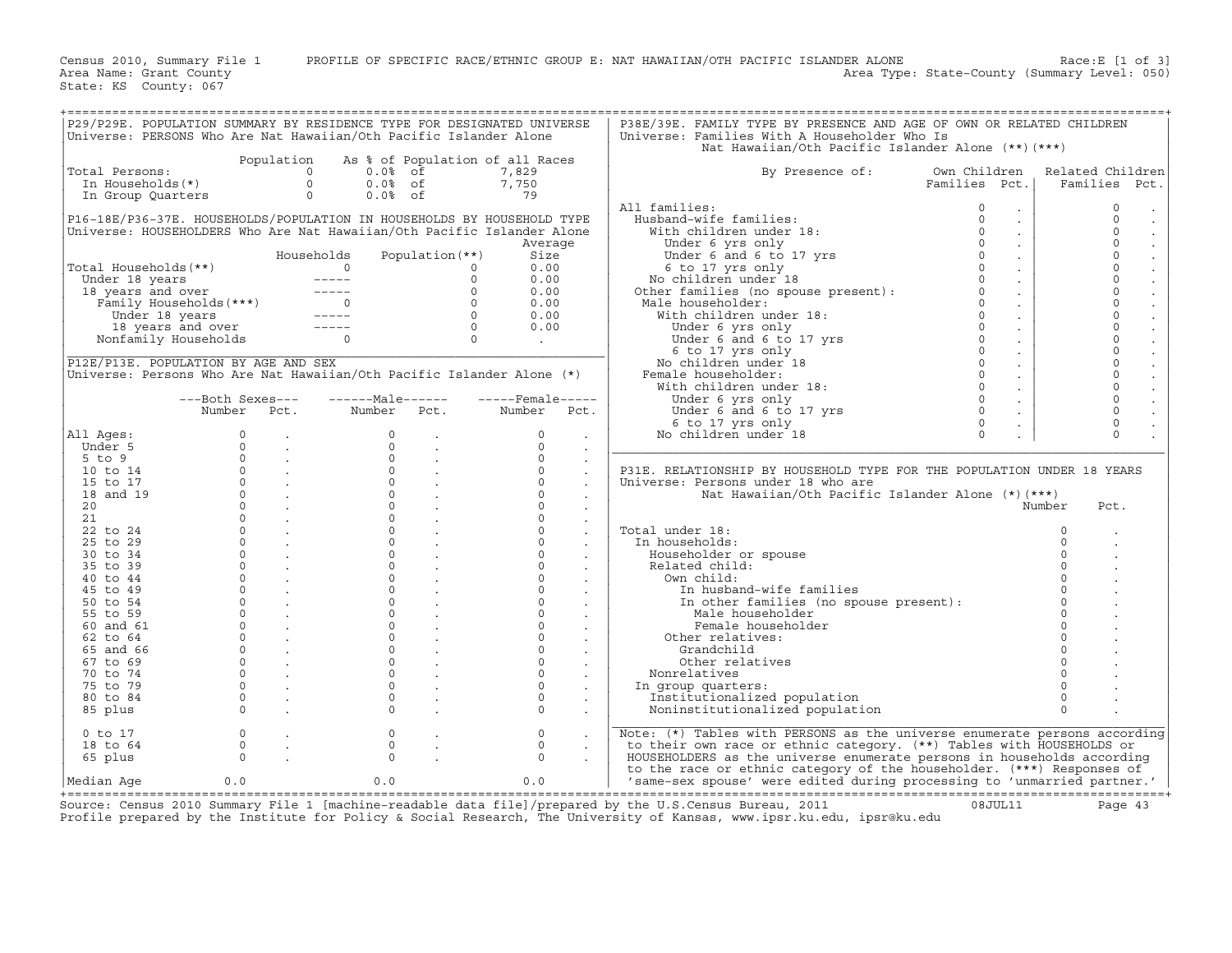Census 2010, Summary File 1 PROFILE OF SPECIFIC RACE/ETHNIC GROUP E: NAT HAWAIIAN/OTH PACIFIC ISLANDER ALONE Race:E [2 of 3]<br>Area Name: Grant County Level: 050) Area Type: State-County (Summary Level: 050) Area Type: State-County (Summary Level: 050)

State: KS County: 067

| Universe: Persons Who Are Nat Hawaiian/Oth Pacific Islander Alone (*)(***)                                                                                                                 |                                        | P29E/P34E. RELATIONSHIP BY HOUSEHOLD TYPE FOR ALL PERSONS & PERSONS 65+ | PCT14E. PRESENCE OF MULTIGENERATIONAL HOUSEHOLDS<br>Universe: Households With A Householder Who Is |                                                                   |                                             |
|--------------------------------------------------------------------------------------------------------------------------------------------------------------------------------------------|----------------------------------------|-------------------------------------------------------------------------|----------------------------------------------------------------------------------------------------|-------------------------------------------------------------------|---------------------------------------------|
|                                                                                                                                                                                            |                                        |                                                                         |                                                                                                    | Nat Hawaiian/Oth Pacific Islander Alone (**)                      |                                             |
|                                                                                                                                                                                            | All Ages                               | 65 years and over                                                       |                                                                                                    |                                                                   | Number<br>Pct.                              |
|                                                                                                                                                                                            | Number<br>Pct.                         | Number<br>Pct.                                                          |                                                                                                    |                                                                   |                                             |
|                                                                                                                                                                                            |                                        |                                                                         | Total:                                                                                             |                                                                   | 0 100.0                                     |
| Total:                                                                                                                                                                                     | $\Omega$<br>$\sim$                     | $\Omega$                                                                | Household has 3 or more generations<br>Household does not have 3+ generations                      |                                                                   | $\Omega$                                    |
| In households:                                                                                                                                                                             | $\Omega$<br>$\ddot{\phantom{0}}$       | $\Omega$                                                                | $\mathbf{r}$                                                                                       |                                                                   | $\Omega$                                    |
| In family households:                                                                                                                                                                      | $\Omega$<br>$\mathcal{L}^{\text{max}}$ | $\Omega$                                                                |                                                                                                    |                                                                   |                                             |
| Householder:                                                                                                                                                                               | $\Omega$<br>$\mathcal{L}^{\text{max}}$ | $\Omega$                                                                |                                                                                                    |                                                                   |                                             |
| Male                                                                                                                                                                                       | $\Omega$<br>$\sim$                     | $\Omega$                                                                |                                                                                                    |                                                                   |                                             |
| Female                                                                                                                                                                                     | $\circ$<br>$\sim$                      | $\circ$                                                                 |                                                                                                    |                                                                   |                                             |
| Spouse                                                                                                                                                                                     | $\Omega$<br>$\sim$                     | $\Omega$                                                                | PCT19E. NONRELATIVES BY HOUSEHOLD TYPE (*) (***)<br>$\sim 10^{-11}$                                |                                                                   |                                             |
| Parent                                                                                                                                                                                     | $\Omega$<br>$\sim$                     | $\Omega$                                                                | Universe: Nonrelatives who are<br>$\mathcal{L}^{\mathcal{L}}$                                      |                                                                   |                                             |
| Parent-in-law                                                                                                                                                                              | $\Omega$<br>$\mathbf{r}$               | $\Omega$                                                                |                                                                                                    | Nat Hawaiian/Oth Pacific Islander Alone (Total: 0)                |                                             |
| Child:                                                                                                                                                                                     | $\cap$                                 |                                                                         |                                                                                                    |                                                                   |                                             |
|                                                                                                                                                                                            | $\sim$<br>$\Omega$                     |                                                                         |                                                                                                    |                                                                   |                                             |
| Biological                                                                                                                                                                                 | $\mathcal{L}^{\pm}$<br>$\Omega$        |                                                                         |                                                                                                    | In Family<br>Households                                           | In Nonfamily                                |
| Adopted                                                                                                                                                                                    | $\mathcal{L}^{\pm}$<br>$\Omega$        |                                                                         |                                                                                                    |                                                                   | Households                                  |
| Step                                                                                                                                                                                       | $\ddot{\phantom{a}}$<br>$\Omega$       |                                                                         |                                                                                                    | Number Pct.                                                       | Number Pct.                                 |
| Grandchild                                                                                                                                                                                 | $\sim$                                 |                                                                         |                                                                                                    |                                                                   |                                             |
| Brother or sister                                                                                                                                                                          | $\Omega$<br>$\mathcal{L}^{\text{max}}$ |                                                                         | Nonrelatives:<br>nrelatives:<br>Roomer or boarder                                                  | 0 100.0                                                           | 0 100.0                                     |
| Son-in-law/daughter-in-law                                                                                                                                                                 | $\Omega$<br>$\sim$                     |                                                                         |                                                                                                    | $\Omega$<br>$\sim$ $\sim$ $\sim$                                  | $\Omega$                                    |
| Other relatives (#)                                                                                                                                                                        | $\Omega$<br>$\sim$                     | $\Omega$                                                                | Housemate or roommate                                                                              | $\Omega$<br>$\mathbb{R}^{\mathbb{Z}}$                             | $\Omega$                                    |
| Nonrelatives                                                                                                                                                                               | $\Omega$<br>$\mathcal{L}^{\text{max}}$ | $\circ$                                                                 | Unmarried partner                                                                                  | $\begin{matrix}0\\0\end{matrix}$                                  | $\Omega$                                    |
| In nonfamily households:                                                                                                                                                                   | $\Omega$<br>$\mathcal{L}^{\text{max}}$ | $\mathsf{O}$                                                            | Other nonrelatives                                                                                 |                                                                   | $\Omega$                                    |
| Male householder:                                                                                                                                                                          | $\circ$<br>$\sim$                      | $\circ$                                                                 |                                                                                                    |                                                                   |                                             |
| Living alone                                                                                                                                                                               | $\circ$<br>$\sim$                      | $\circ$                                                                 | $\sim$                                                                                             |                                                                   |                                             |
| Not living alone                                                                                                                                                                           | $\Omega$<br>$\sim$                     | $\circ$                                                                 |                                                                                                    |                                                                   |                                             |
| Female householder:                                                                                                                                                                        | $\Omega$<br>$\sim$                     | $\mathsf{O}$                                                            | H17E. HOUSING UNITS BY HOUSEHOLDER'S AGE AND TENURE                                                |                                                                   |                                             |
| Living alone                                                                                                                                                                               | $^{\circ}$<br>$\sim$                   | $\circ$                                                                 | Universe: Occupied Housing Units With A Householder Who Is<br>$\sim$                               |                                                                   |                                             |
| Not living alone                                                                                                                                                                           | $\Omega$<br>$\sim$                     | $\mathsf{O}$                                                            |                                                                                                    | Nat Hawaiian/Oth Pacific Islander Alone (**)                      |                                             |
|                                                                                                                                                                                            |                                        |                                                                         |                                                                                                    |                                                                   |                                             |
| Nonrelatives                                                                                                                                                                               | $\Omega$<br>$\mathcal{L}^{\text{max}}$ | $\Omega$                                                                |                                                                                                    |                                                                   |                                             |
|                                                                                                                                                                                            | $\Omega$<br>$\sim$                     | $\Omega$                                                                | Age of                                                                                             | Owner Occupied                                                    |                                             |
| In group quarters:                                                                                                                                                                         | $\Omega$                               | $\Omega$                                                                |                                                                                                    |                                                                   |                                             |
|                                                                                                                                                                                            | $\sim$<br>$\Omega$                     | $\Omega$                                                                | Householder                                                                                        | Number Pct.                                                       |                                             |
| Juditers:<br>Institutionalized<br>Noningtituti<br>Noninstitutionalized                                                                                                                     |                                        |                                                                         |                                                                                                    | $\Omega$<br>100.0                                                 |                                             |
|                                                                                                                                                                                            |                                        |                                                                         | All Ages:                                                                                          | $\Omega$                                                          |                                             |
|                                                                                                                                                                                            |                                        |                                                                         | 15 to 24                                                                                           | $\sim$                                                            |                                             |
|                                                                                                                                                                                            |                                        |                                                                         | $25$ to $34$                                                                                       | $\Omega$                                                          | $\Omega$                                    |
|                                                                                                                                                                                            |                                        |                                                                         | 35 to 44                                                                                           |                                                                   | $\Omega$                                    |
|                                                                                                                                                                                            |                                        |                                                                         | 45 to 54                                                                                           |                                                                   | $\Omega$                                    |
|                                                                                                                                                                                            |                                        |                                                                         | 55 to 59                                                                                           |                                                                   | $\Omega$                                    |
|                                                                                                                                                                                            |                                        |                                                                         | 60 to 64                                                                                           | $\begin{bmatrix} 0 \\ 0 \\ 0 \\ 0 \\ 0 \end{bmatrix}$<br>$\Omega$ | $\Omega$                                    |
| Nat Hawaiian/Oth Pacific Islander Alone (**)                                                                                                                                               |                                        |                                                                         | 65 to 74                                                                                           | $\Omega$                                                          | $\Omega$                                    |
|                                                                                                                                                                                            |                                        | Number<br>Pct.                                                          | 75 to 84                                                                                           | $\Omega$                                                          | $\circ$                                     |
|                                                                                                                                                                                            |                                        |                                                                         | 85 and over                                                                                        | $\Omega$                                                          | $\Omega$                                    |
|                                                                                                                                                                                            |                                        | 0, 100, 0                                                               |                                                                                                    |                                                                   |                                             |
| Family households (***) :                                                                                                                                                                  |                                        | $\Omega$                                                                |                                                                                                    |                                                                   |                                             |
| Husband-wife families                                                                                                                                                                      |                                        | $\Omega$<br>$\sim$                                                      | Note: (*) Tables with PERSONS as the universe enumerate persons                                    |                                                                   |                                             |
| Other families:                                                                                                                                                                            |                                        | $\Omega$                                                                | according to their own race or ethnic category. (**) Tables with                                   |                                                                   |                                             |
| Male householder, no wife present                                                                                                                                                          |                                        | $0 \qquad \qquad .$                                                     | HOUSEHOLDS or HOUSEHOLDERS as the universe enumerate persons in                                    |                                                                   |                                             |
| Female householder, no husband present                                                                                                                                                     |                                        | $\Omega$<br>$\sim$ $\sim$                                               | households according to the race or ethnic category of the                                         |                                                                   |                                             |
| (#) For 65 yrs & over, includes children, siblings, etc. not shown separately<br>P18E. HOUSEHOLD TYPE<br>Universe: Households with a Householder Who is<br>Total:<br>Nonfamily households: |                                        | $\Omega$                                                                | householder. (***) Responses of 'same-sex spouse' were edited                                      |                                                                   |                                             |
| Householder living alone                                                                                                                                                                   |                                        | $\Omega$<br>$\sim$                                                      | during processing to 'unmarried partner.'                                                          |                                                                   |                                             |
| Householder not living alone                                                                                                                                                               |                                        |                                                                         |                                                                                                    |                                                                   | Renter Occupied<br>Number Pct.<br>0, 100, 0 |

+===================================================================================================================================================+

+===================================================================================================================================================+ Source: Census 2010 Summary File 1 [machine−readable data file]/prepared by the U.S.Census Bureau, 2011 08JUL11 Page 44 Profile prepared by the Institute for Policy & Social Research, The University of Kansas, www.ipsr.ku.edu, ipsr@ku.edu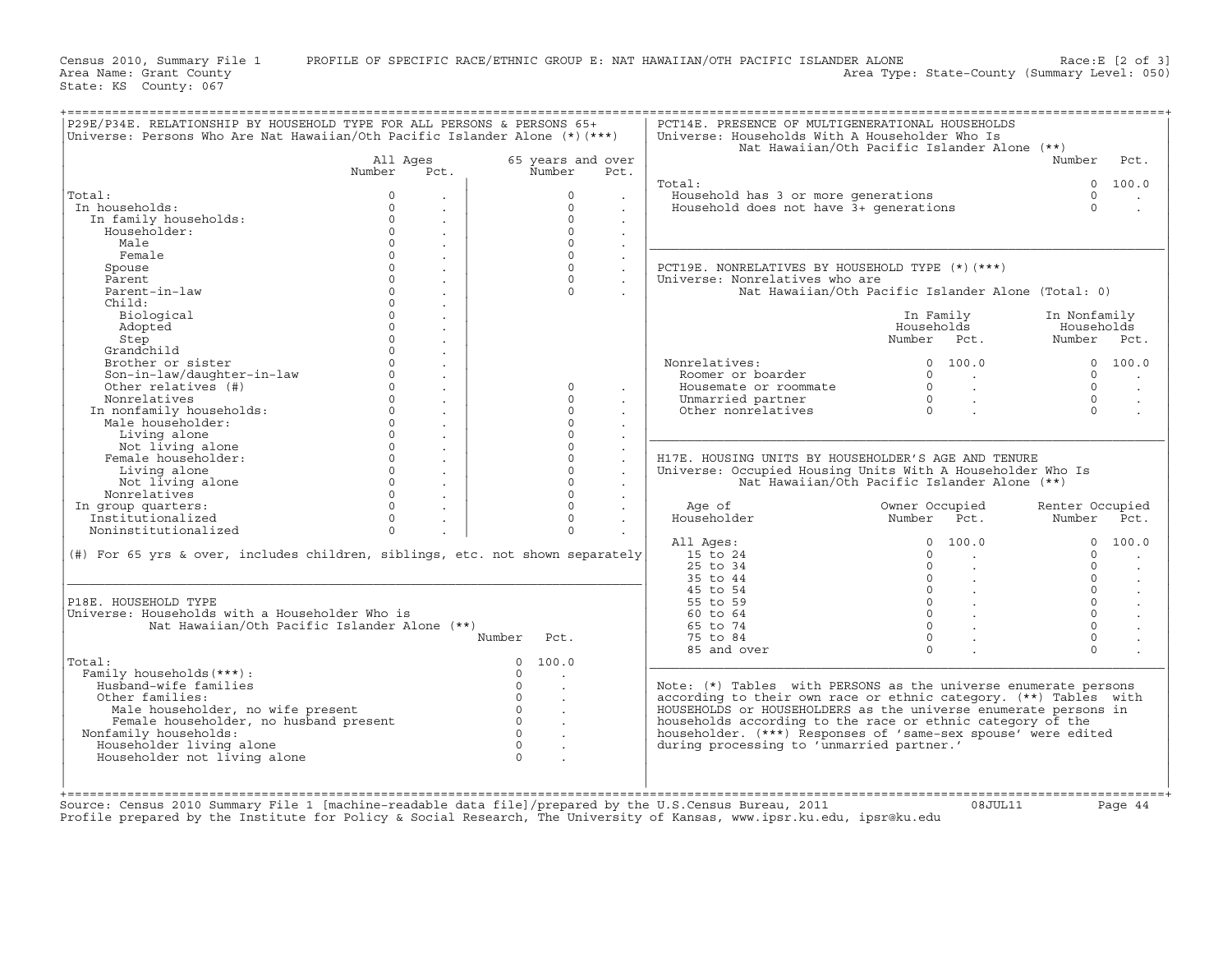|                                                                                                                                                                                                                                                                                                                                                                                                                                                                                                         | All             |                      | Family                                                                                                                                                                                                |       | Nonfamily         |                                                                                                                                                                            | Owner                                                                                |                                                                         | Renter              |         |
|---------------------------------------------------------------------------------------------------------------------------------------------------------------------------------------------------------------------------------------------------------------------------------------------------------------------------------------------------------------------------------------------------------------------------------------------------------------------------------------------------------|-----------------|----------------------|-------------------------------------------------------------------------------------------------------------------------------------------------------------------------------------------------------|-------|-------------------|----------------------------------------------------------------------------------------------------------------------------------------------------------------------------|--------------------------------------------------------------------------------------|-------------------------------------------------------------------------|---------------------|---------|
|                                                                                                                                                                                                                                                                                                                                                                                                                                                                                                         | Households      | Pct.                 | Households                                                                                                                                                                                            | Pct.  | Households        | Pct.                                                                                                                                                                       | Occupied                                                                             | Pct.                                                                    | Occupied            | Pct.    |
| All household sizes:                                                                                                                                                                                                                                                                                                                                                                                                                                                                                    | $\circ$         | $\ddot{\phantom{0}}$ |                                                                                                                                                                                                       |       |                   |                                                                                                                                                                            |                                                                                      |                                                                         | $\mathbf 0$         |         |
| 1-person households                                                                                                                                                                                                                                                                                                                                                                                                                                                                                     |                 |                      |                                                                                                                                                                                                       |       |                   |                                                                                                                                                                            | $\circ$                                                                              |                                                                         | $\Omega$            |         |
| 2-person households                                                                                                                                                                                                                                                                                                                                                                                                                                                                                     |                 |                      |                                                                                                                                                                                                       |       |                   |                                                                                                                                                                            |                                                                                      |                                                                         | $\mathbf 0$         |         |
| 3-person households                                                                                                                                                                                                                                                                                                                                                                                                                                                                                     |                 |                      |                                                                                                                                                                                                       |       |                   |                                                                                                                                                                            |                                                                                      |                                                                         | $\circ$             |         |
| 4-person households                                                                                                                                                                                                                                                                                                                                                                                                                                                                                     |                 |                      |                                                                                                                                                                                                       |       |                   |                                                                                                                                                                            |                                                                                      | $\begin{matrix} 0 & & \\ 0 & & \end{matrix}$                            | $\circ$             |         |
| 5-person households                                                                                                                                                                                                                                                                                                                                                                                                                                                                                     |                 |                      |                                                                                                                                                                                                       |       |                   |                                                                                                                                                                            |                                                                                      | $\overline{0}$ .                                                        |                     |         |
| 6-person households                                                                                                                                                                                                                                                                                                                                                                                                                                                                                     |                 |                      |                                                                                                                                                                                                       |       |                   |                                                                                                                                                                            | $\Omega$                                                                             |                                                                         |                     |         |
| 7-or-more person households                                                                                                                                                                                                                                                                                                                                                                                                                                                                             |                 |                      | $\begin{array}{c cc} 0 & . & . & . & . & . & . & . & . \ 0 & . & . & . & . & . & . & . \ 0 & . & . & . & . & . & . & . \ 0 & . & . & . & . & . & . & . \ 0 & . & . & . & . & . & . & . \ \end{array}$ |       |                   |                                                                                                                                                                            |                                                                                      |                                                                         |                     |         |
| P16E/P17E/P36E/P37E/H11E/H12E. POPULATION IN HOUSEHOLDS AND AVERAGE HOUSEHOLD SIZE BY TYPE AND BY TENURE                                                                                                                                                                                                                                                                                                                                                                                                |                 |                      |                                                                                                                                                                                                       |       |                   |                                                                                                                                                                            |                                                                                      |                                                                         |                     |         |
| Universe: Population in Households (Occupied Housing Units) With A Householder Who Is Nat Hawaiian/Oth Pacific Islander Alone (**)                                                                                                                                                                                                                                                                                                                                                                      |                 |                      |                                                                                                                                                                                                       |       |                   |                                                                                                                                                                            |                                                                                      |                                                                         |                     |         |
|                                                                                                                                                                                                                                                                                                                                                                                                                                                                                                         | Total           |                      | In                                                                                                                                                                                                    |       | In                |                                                                                                                                                                            | In Owner                                                                             |                                                                         | In Renter           |         |
|                                                                                                                                                                                                                                                                                                                                                                                                                                                                                                         | Population Pct. |                      | Families Pct.                                                                                                                                                                                         |       | Nonfamilies       | Pct.                                                                                                                                                                       | Occupied                                                                             | Pct.                                                                    | Occupied            | Pct.    |
| $\begin{tabular}{ l l l } \hline \texttt{Total population in households} & \multicolumn{4}{ l }{} \hline \texttt{Total population in households} & \multicolumn{4}{ l }{} \hline \texttt{Under 18 years} & \multicolumn{4}{ l }{} \hline \texttt{Under 18 years} & \multicolumn{4}{ l }{} \hline \texttt{M} & \multicolumn{4}{ l }{} \hline \texttt{M} & \multicolumn{4}{ l }{} \hline \texttt{M} & \multicolumn{4}{ l }{} \hline \texttt{M} & \multicolumn{4}{ l }{} \hline \texttt{M} & \multicolumn$ |                 |                      |                                                                                                                                                                                                       |       | $\circ$           | <b>Contract Contract</b>                                                                                                                                                   | 0                                                                                    |                                                                         | $\circ$             |         |
|                                                                                                                                                                                                                                                                                                                                                                                                                                                                                                         |                 |                      |                                                                                                                                                                                                       |       | $\frac{1}{2}$     |                                                                                                                                                                            |                                                                                      | ______ ____                                                             | $- - - - -$         |         |
|                                                                                                                                                                                                                                                                                                                                                                                                                                                                                                         |                 |                      |                                                                                                                                                                                                       |       |                   |                                                                                                                                                                            |                                                                                      |                                                                         |                     |         |
|                                                                                                                                                                                                                                                                                                                                                                                                                                                                                                         |                 |                      |                                                                                                                                                                                                       |       | <b>Contractor</b> |                                                                                                                                                                            |                                                                                      | $0.00$ -----                                                            | 0.00                |         |
|                                                                                                                                                                                                                                                                                                                                                                                                                                                                                                         |                 |                      |                                                                                                                                                                                                       |       |                   |                                                                                                                                                                            |                                                                                      |                                                                         |                     |         |
|                                                                                                                                                                                                                                                                                                                                                                                                                                                                                                         |                 |                      |                                                                                                                                                                                                       |       |                   |                                                                                                                                                                            |                                                                                      |                                                                         |                     |         |
|                                                                                                                                                                                                                                                                                                                                                                                                                                                                                                         |                 |                      |                                                                                                                                                                                                       |       |                   |                                                                                                                                                                            |                                                                                      |                                                                         |                     |         |
|                                                                                                                                                                                                                                                                                                                                                                                                                                                                                                         |                 |                      |                                                                                                                                                                                                       |       |                   |                                                                                                                                                                            |                                                                                      |                                                                         |                     |         |
| Note: Family household numbers include nonrelatives living with families.<br>PCT20/PCT22E. GROUP OUARTERS POPULATION BY SEX BY AGE BY GROUP OUARTERS TYPE<br>Universe: Population in group quarters for persons who are Nat Hawaiian/Oth Pacific Islander Alone (*)                                                                                                                                                                                                                                     |                 |                      | $---$ All Ages $---$                                                                                                                                                                                  |       |                   |                                                                                                                                                                            |                                                                                      |                                                                         |                     |         |
|                                                                                                                                                                                                                                                                                                                                                                                                                                                                                                         |                 |                      |                                                                                                                                                                                                       |       |                   | Pct. of                                                                                                                                                                    | ------------------- 18 Years and Over -------------------<br>Pct. of Pct. of Pct. of |                                                                         | Pct. of             | Pct. of |
|                                                                                                                                                                                                                                                                                                                                                                                                                                                                                                         |                 |                      |                                                                                                                                                                                                       |       |                   |                                                                                                                                                                            |                                                                                      | Total                                                                   |                     | Total   |
|                                                                                                                                                                                                                                                                                                                                                                                                                                                                                                         |                 |                      | Number                                                                                                                                                                                                | Pct.  | Total             |                                                                                                                                                                            | All<br>Ages<br>Male                                                                  |                                                                         | 18+ Female          | $18+$   |
| All types of group quarters:                                                                                                                                                                                                                                                                                                                                                                                                                                                                            |                 |                      | $\circ$                                                                                                                                                                                               | 100.0 | $\circ$           |                                                                                                                                                                            | $\circ$                                                                              |                                                                         | $\circ$             |         |
|                                                                                                                                                                                                                                                                                                                                                                                                                                                                                                         |                 |                      | $\circ$                                                                                                                                                                                               |       |                   |                                                                                                                                                                            | $\circ$                                                                              |                                                                         | $\circ$             |         |
| Correctional facilities for adults                                                                                                                                                                                                                                                                                                                                                                                                                                                                      |                 |                      | $\circ$                                                                                                                                                                                               |       |                   |                                                                                                                                                                            |                                                                                      |                                                                         | $\circ$             |         |
| Institutionalized population:<br>Juvenile facilities                                                                                                                                                                                                                                                                                                                                                                                                                                                    |                 |                      | $\mathbf{0}$                                                                                                                                                                                          |       |                   |                                                                                                                                                                            |                                                                                      |                                                                         | $\mathbb O$         |         |
| Nursing facilities/skilled-nursing facilities                                                                                                                                                                                                                                                                                                                                                                                                                                                           |                 |                      |                                                                                                                                                                                                       |       |                   |                                                                                                                                                                            |                                                                                      |                                                                         | $\mathsf{O}\xspace$ |         |
| Other institutional facilities                                                                                                                                                                                                                                                                                                                                                                                                                                                                          |                 |                      |                                                                                                                                                                                                       |       |                   |                                                                                                                                                                            |                                                                                      |                                                                         | $\mathbb O$         |         |
|                                                                                                                                                                                                                                                                                                                                                                                                                                                                                                         |                 |                      |                                                                                                                                                                                                       |       |                   |                                                                                                                                                                            | $\circ$                                                                              | $\begin{matrix} 0 & & \cdot \\ 0 & & \cdot \\ 0 & & \cdot \end{matrix}$ | $\mathsf{O}\xspace$ |         |
| Noninstitutionalized population:<br>College/university student housing                                                                                                                                                                                                                                                                                                                                                                                                                                  |                 |                      |                                                                                                                                                                                                       |       | $\Omega$          | $\begin{array}{ccccc} 0 & & & & & & \\ 0 & & & & & & \\ 0 & & & & & & \\ 0 & & & & & & \\ 0 & & & & & & \\ 0 & & & & & & \\ 0 & & & & & & \\ 0 & & & & & & \\ \end{array}$ | $\Omega$                                                                             |                                                                         | $\circ$             |         |
|                                                                                                                                                                                                                                                                                                                                                                                                                                                                                                         |                 |                      | $\mathbf 0$                                                                                                                                                                                           |       | $\Omega$          |                                                                                                                                                                            | $\mathbf 0$                                                                          |                                                                         | $\circ$             |         |
| Military quarters<br>Other noninstitutional facilities                                                                                                                                                                                                                                                                                                                                                                                                                                                  |                 |                      | $\Omega$                                                                                                                                                                                              |       |                   |                                                                                                                                                                            | $\Omega$                                                                             |                                                                         |                     |         |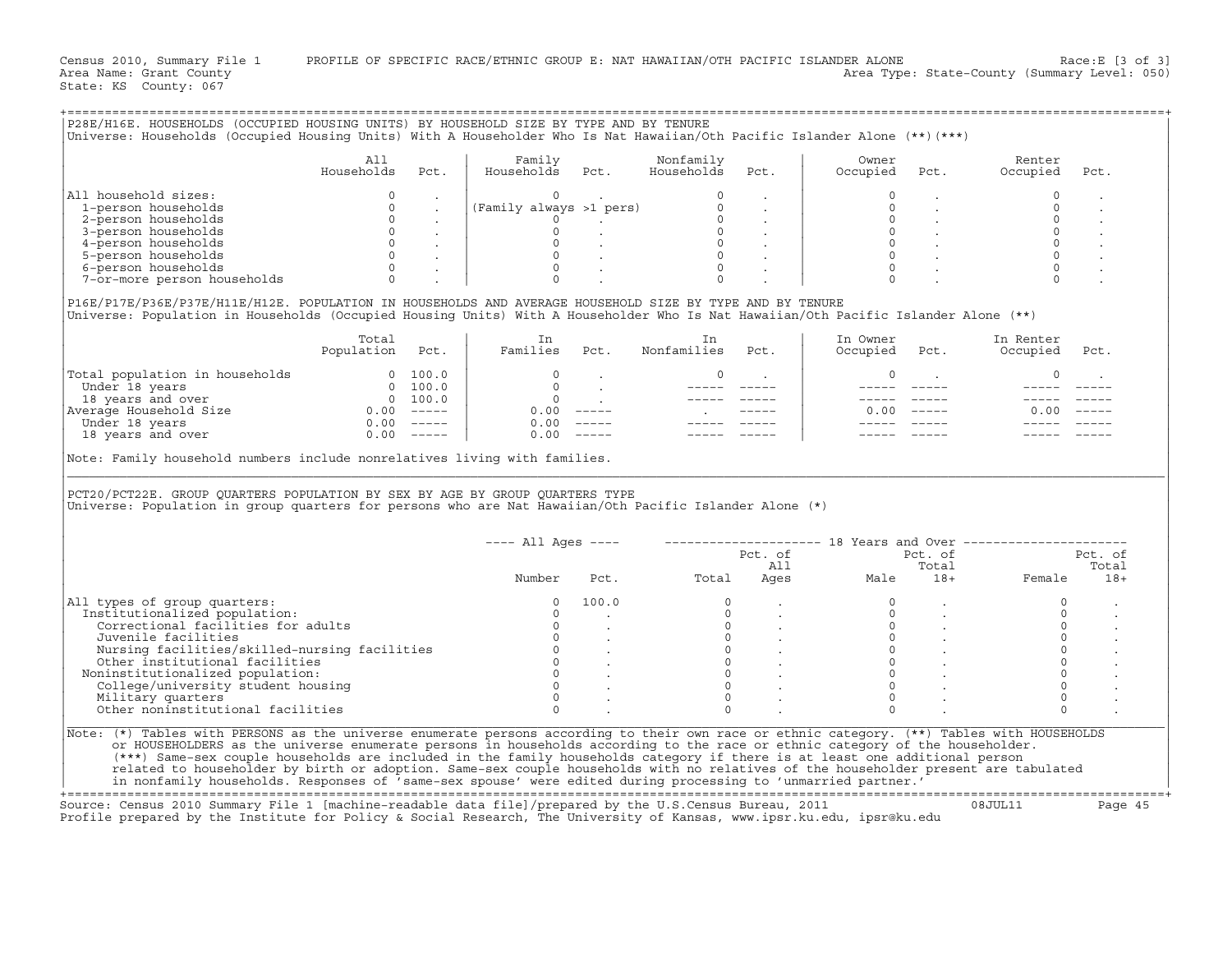| P29/P29F. POPULATION SUMMARY BY RESIDENCE TYPE FOR DESIGNATED UNIVERSE                                                                                                                                                                               |                                                                     |            |                                                                     |                                 |                    |           | P38F/39F. FAMILY TYPE BY PRESENCE AND AGE OF OWN OR RELATED CHILDREN                                                                                                                                                                                                                                                                                                                                                                              |               |           |                  |                 |           |
|------------------------------------------------------------------------------------------------------------------------------------------------------------------------------------------------------------------------------------------------------|---------------------------------------------------------------------|------------|---------------------------------------------------------------------|---------------------------------|--------------------|-----------|---------------------------------------------------------------------------------------------------------------------------------------------------------------------------------------------------------------------------------------------------------------------------------------------------------------------------------------------------------------------------------------------------------------------------------------------------|---------------|-----------|------------------|-----------------|-----------|
| Universe: PERSONS Who Are Some Other Race Alone                                                                                                                                                                                                      |                                                                     |            |                                                                     |                                 |                    |           | Universe: Families With A Householder Who Is                                                                                                                                                                                                                                                                                                                                                                                                      |               |           |                  |                 |           |
|                                                                                                                                                                                                                                                      |                                                                     |            |                                                                     |                                 |                    |           | Some Other Race Alone (**) (***)                                                                                                                                                                                                                                                                                                                                                                                                                  |               |           |                  |                 |           |
|                                                                                                                                                                                                                                                      |                                                                     | Population |                                                                     | As % of Population of all Races |                    |           |                                                                                                                                                                                                                                                                                                                                                                                                                                                   |               |           |                  |                 |           |
| Total Persons:                                                                                                                                                                                                                                       |                                                                     | 1,109      | 14.2% of                                                            |                                 | 7,829              |           | By Presence of:                                                                                                                                                                                                                                                                                                                                                                                                                                   | Own Children  |           | Related Children |                 |           |
| In Households(*)                                                                                                                                                                                                                                     |                                                                     | 1,107      | 14.3% of                                                            |                                 | 7,750              |           |                                                                                                                                                                                                                                                                                                                                                                                                                                                   | Families Pct. |           |                  | Families Pct.   |           |
| In Group Quarters                                                                                                                                                                                                                                    |                                                                     | 2          | $2.5%$ of                                                           |                                 | 79                 |           |                                                                                                                                                                                                                                                                                                                                                                                                                                                   |               |           |                  |                 |           |
|                                                                                                                                                                                                                                                      |                                                                     |            |                                                                     |                                 |                    |           | All families:                                                                                                                                                                                                                                                                                                                                                                                                                                     |               | 273 100.0 |                  |                 | 273 100.0 |
| P16-18F/P36-37F. HOUSEHOLDS/POPULATION IN HOUSEHOLDS BY HOUSEHOLD TYPE                                                                                                                                                                               |                                                                     |            |                                                                     |                                 |                    |           |                                                                                                                                                                                                                                                                                                                                                                                                                                                   |               |           |                  | 211             | 77.3      |
| Universe: HOUSEHOLDERS Who Are Some Other Race Alone                                                                                                                                                                                                 |                                                                     |            |                                                                     |                                 |                    |           |                                                                                                                                                                                                                                                                                                                                                                                                                                                   |               |           |                  | 149             | 54.6      |
|                                                                                                                                                                                                                                                      |                                                                     |            |                                                                     |                                 | Average            |           |                                                                                                                                                                                                                                                                                                                                                                                                                                                   |               |           |                  | 29              | 10.6      |
|                                                                                                                                                                                                                                                      |                                                                     |            | Households                                                          | Population (**)                 | Size               |           |                                                                                                                                                                                                                                                                                                                                                                                                                                                   |               |           |                  | 55              | 20.1      |
| Total Households(**)                                                                                                                                                                                                                                 |                                                                     |            |                                                                     |                                 | 3.54               |           |                                                                                                                                                                                                                                                                                                                                                                                                                                                   |               |           |                  | 65              | 23.8      |
|                                                                                                                                                                                                                                                      |                                                                     |            |                                                                     |                                 | 1.39               |           |                                                                                                                                                                                                                                                                                                                                                                                                                                                   |               |           |                  | 62              | 22.7      |
| otal Households (**)<br>Under 18 years 1,146<br>18 years and over 18 years 1,146<br>Tamily Households (***)<br>1,047<br>1,146<br>18 years 18 years 1,004<br>1,149<br>1,149<br>18 years and over 18 years 18 years 598<br>Nonfamily Households 51<br> |                                                                     |            |                                                                     |                                 | 2.15               |           |                                                                                                                                                                                                                                                                                                                                                                                                                                                   |               |           |                  | 62              | 22.7      |
|                                                                                                                                                                                                                                                      |                                                                     |            |                                                                     |                                 | 3.84               |           |                                                                                                                                                                                                                                                                                                                                                                                                                                                   |               |           |                  |                 | 29 10.6   |
|                                                                                                                                                                                                                                                      |                                                                     |            |                                                                     |                                 | 1.64               |           |                                                                                                                                                                                                                                                                                                                                                                                                                                                   |               |           |                  | 23              | 8.4       |
|                                                                                                                                                                                                                                                      |                                                                     |            |                                                                     |                                 | 2.19               |           |                                                                                                                                                                                                                                                                                                                                                                                                                                                   |               |           |                  | $\overline{8}$  | 2.9       |
|                                                                                                                                                                                                                                                      |                                                                     |            |                                                                     |                                 | 1.29               |           |                                                                                                                                                                                                                                                                                                                                                                                                                                                   |               |           |                  | $\overline{R}$  | 2.9       |
|                                                                                                                                                                                                                                                      |                                                                     |            |                                                                     |                                 |                    |           |                                                                                                                                                                                                                                                                                                                                                                                                                                                   |               |           |                  | $7\overline{ }$ | 2.6       |
| P12F/P13F. POPULATION BY AGE AND SEX                                                                                                                                                                                                                 |                                                                     |            |                                                                     |                                 |                    |           |                                                                                                                                                                                                                                                                                                                                                                                                                                                   |               |           |                  | 6               | 2.2       |
| Universe: Persons Who Are Some Other Race Alone (*)                                                                                                                                                                                                  |                                                                     |            |                                                                     |                                 |                    |           |                                                                                                                                                                                                                                                                                                                                                                                                                                                   |               |           |                  | 33              | 12.1      |
|                                                                                                                                                                                                                                                      |                                                                     |            |                                                                     |                                 |                    |           |                                                                                                                                                                                                                                                                                                                                                                                                                                                   |               |           |                  | 29              | 10.6      |
|                                                                                                                                                                                                                                                      | ---Both Sexes---                                                    |            | $---Male----$                                                       |                                 | $---$ Female ----- |           |                                                                                                                                                                                                                                                                                                                                                                                                                                                   |               |           |                  | $5^{\circ}$     | 1.8       |
|                                                                                                                                                                                                                                                      | Number                                                              | Pct.       | Number                                                              | Pct.                            | Number             | Pct.      |                                                                                                                                                                                                                                                                                                                                                                                                                                                   |               |           |                  | 10              | 3.7       |
|                                                                                                                                                                                                                                                      |                                                                     |            |                                                                     |                                 |                    |           |                                                                                                                                                                                                                                                                                                                                                                                                                                                   |               |           |                  | 14              | 5.1       |
| All Aqes:                                                                                                                                                                                                                                            | 1,109                                                               | 100.0      |                                                                     | 584 100.0                       |                    | 525 100.0 |                                                                                                                                                                                                                                                                                                                                                                                                                                                   |               |           |                  | $\overline{4}$  | 1.5       |
| Under 5                                                                                                                                                                                                                                              | 132                                                                 | 11.9       | 70                                                                  | 12.0                            | 62                 | 11.8      | $\begin{tabular}{ll} \bf 111 families: & \tt 273 100.0 \\ \bf 1011 finite in under 18: & \tt 211 77.3 \\ \text{With children under 18: & \tt 139 50.9 \\ \text{Under 6 and 6 to 17 yrs} & \tt 29 10.6 \\ \text{Under 6 and 6 to 17 yrs} & \tt 47 17.2 \\ \text{So to 17 yrs} & \tt 47 17.2 \\ \text{No children under 18: & \tt 52 26.4 \\ \text{Other families (no spouse present): & \tt 62 22.7 \\ \text{Male householder: & \tt 29 10.6 \\ \$ |               |           |                  |                 |           |
| $5$ to $9$                                                                                                                                                                                                                                           | 118                                                                 | 10.6       | 59                                                                  | 10.1                            | 59                 | 11.2      |                                                                                                                                                                                                                                                                                                                                                                                                                                                   |               |           |                  |                 |           |
| 10 to 14                                                                                                                                                                                                                                             | 114                                                                 | 10.3       | 50<br>$\begin{array}{c} 50 \\ 31 \\ 18 \\ 11 \end{array}$           | 8.6                             | 64                 | 12.2      | P31F. RELATIONSHIP BY HOUSEHOLD TYPE FOR THE POPULATION UNDER 18 YEARS                                                                                                                                                                                                                                                                                                                                                                            |               |           |                  |                 |           |
| 15 to 17                                                                                                                                                                                                                                             | 61<br>$61$<br>35<br>21<br>21<br>51<br>53<br>82                      | 5.5        |                                                                     | 5.3                             | 30                 | 5.7       | Universe: Persons under 18 who are                                                                                                                                                                                                                                                                                                                                                                                                                |               |           |                  |                 |           |
| 18 and 19                                                                                                                                                                                                                                            |                                                                     | 3.2        |                                                                     | 3.1                             | 17                 | 3.2       | Some Other Race Alone $(*)$ $(***)$                                                                                                                                                                                                                                                                                                                                                                                                               |               |           |                  |                 |           |
| 20                                                                                                                                                                                                                                                   |                                                                     | 1.9        |                                                                     | 1.9                             | 10                 | 1.9       |                                                                                                                                                                                                                                                                                                                                                                                                                                                   |               |           | Number           | Pct.            |           |
| 21                                                                                                                                                                                                                                                   |                                                                     | 1.9        | 13                                                                  | 2.2                             | 8                  | 1.5       |                                                                                                                                                                                                                                                                                                                                                                                                                                                   |               |           |                  |                 |           |
| 22 to 24                                                                                                                                                                                                                                             |                                                                     | 4.6        | 31                                                                  | 5.3                             | 20                 | 3.8       | Total under 18:                                                                                                                                                                                                                                                                                                                                                                                                                                   |               |           | 425              | 100.0           |           |
| 25 to 29                                                                                                                                                                                                                                             |                                                                     | 8.0        | 51                                                                  | 8.7                             | 38                 | 7.2       | In households:                                                                                                                                                                                                                                                                                                                                                                                                                                    |               |           | 425              | 100.0           |           |
| 30 to 34                                                                                                                                                                                                                                             | $\frac{90}{70}$                                                     | 8.1        | 46                                                                  | 7.9                             | 44                 | 8.4       | Householder or spouse                                                                                                                                                                                                                                                                                                                                                                                                                             |               |           | $\overline{1}$   | 0.2             |           |
| 35 to 39                                                                                                                                                                                                                                             |                                                                     | 6.3        | 39                                                                  | 6.7                             | 31                 | 5.9       | Related child:                                                                                                                                                                                                                                                                                                                                                                                                                                    |               |           | 422              | 99.3            |           |
| 40 to 44                                                                                                                                                                                                                                             |                                                                     | 6.8        | 40                                                                  | 6.8                             | 35                 | 6.7       | Own child:                                                                                                                                                                                                                                                                                                                                                                                                                                        |               |           | 379              | 89.2            |           |
| 45 to 49                                                                                                                                                                                                                                             |                                                                     | 6.1        | 38                                                                  | 6.5                             | 30                 | 5.7       | In husband-wife families                                                                                                                                                                                                                                                                                                                                                                                                                          |               |           | 290              | 68.2            |           |
| 50 to 54                                                                                                                                                                                                                                             | $\begin{array}{r} 68 \\ 58 \\ 35 \\ 16 \end{array}$                 | 5.2        | $\begin{array}{r} 38 \\ 32 \\ 19 \\ 6 \\ 10 \\ 2 \\ 11 \end{array}$ | 5.5                             | 26                 | 5.0       | In nubband wife families (no spouse present):<br>Weblack families (no spouse present):                                                                                                                                                                                                                                                                                                                                                            |               |           | 89               | 20.9            |           |
| 55 to 59                                                                                                                                                                                                                                             |                                                                     | 3.2        |                                                                     | 3.3                             | 16                 | 3.0       | Male householder                                                                                                                                                                                                                                                                                                                                                                                                                                  |               |           | 33               | 7.8             |           |
| 60 and 61                                                                                                                                                                                                                                            |                                                                     | 1.4        |                                                                     | 1.0                             | 10                 | 1.9       | Female householder                                                                                                                                                                                                                                                                                                                                                                                                                                |               |           | 56               | 13.2            |           |
| 62 to 64                                                                                                                                                                                                                                             |                                                                     | 1.4        |                                                                     | 1.7                             | - 6                | 1.1       | Other relatives:                                                                                                                                                                                                                                                                                                                                                                                                                                  |               |           | 43               | 10.1            |           |
| 65 and 66                                                                                                                                                                                                                                            |                                                                     | 0.5        |                                                                     | 0.3                             | $\frac{3}{2}$      | 0.6       | Grandchild                                                                                                                                                                                                                                                                                                                                                                                                                                        |               |           | 26               | 6.1             |           |
| 67 to 69                                                                                                                                                                                                                                             | $\begin{array}{c}\n 12 \\  -5 \\  13 \\  \hline\n 15\n \end{array}$ | 1.2        |                                                                     | 1.9                             |                    | 0.4       | Other relatives                                                                                                                                                                                                                                                                                                                                                                                                                                   |               |           | 17               | 4.0             |           |
| 70 to 74                                                                                                                                                                                                                                             | 13                                                                  | 1.2        | - 6                                                                 | 1.0                             | $7^{\circ}$        | 1.3       | Nonrelatives                                                                                                                                                                                                                                                                                                                                                                                                                                      |               |           | 2                | 0.5             |           |
| 75 to 79                                                                                                                                                                                                                                             | $\overline{4}$                                                      | 0.4        | $\sim$ 1                                                            | 0.2                             | $\overline{3}$     | 0.6       | In group quarters:                                                                                                                                                                                                                                                                                                                                                                                                                                |               |           | $\Omega$         | 0.0             |           |
| 80 to 84                                                                                                                                                                                                                                             | $\overline{\phantom{a}}$                                            | 0.2        | $\circ$                                                             | 0.0                             | $\overline{a}$     | 0.4       | Institutionalized population                                                                                                                                                                                                                                                                                                                                                                                                                      |               |           | $\circ$          | 0.0             |           |
| 85 plus                                                                                                                                                                                                                                              | $\overline{\phantom{a}}$                                            | 0.2        | $\overline{0}$                                                      | 0.0                             | 2                  | 0.4       | Noninstitutionalized population                                                                                                                                                                                                                                                                                                                                                                                                                   |               |           | $\Omega$         | 0.0             |           |
|                                                                                                                                                                                                                                                      |                                                                     |            |                                                                     |                                 |                    |           |                                                                                                                                                                                                                                                                                                                                                                                                                                                   |               |           |                  |                 |           |
| $0$ to $17$                                                                                                                                                                                                                                          | 425                                                                 | 38.3       | 210                                                                 | 36.0                            | 215                | 41.0      | Note: (*) Tables with PERSONS as the universe enumerate persons according                                                                                                                                                                                                                                                                                                                                                                         |               |           |                  |                 |           |
| 18 to 64                                                                                                                                                                                                                                             | 645                                                                 | 58.2       | 354                                                                 | 60.6                            | 291                | 55.4      | to their own race or ethnic category. (**) Tables with HOUSEHOLDS or                                                                                                                                                                                                                                                                                                                                                                              |               |           |                  |                 |           |
| 65 plus                                                                                                                                                                                                                                              | 39                                                                  | 3.5        | 20                                                                  | 3.4                             | 19                 | 3.6       | HOUSEHOLDERS as the universe enumerate persons in households according                                                                                                                                                                                                                                                                                                                                                                            |               |           |                  |                 |           |
|                                                                                                                                                                                                                                                      | 25.1                                                                |            | 25.9                                                                |                                 | 23.8               |           | to the race or ethnic category of the householder. (***) Responses of                                                                                                                                                                                                                                                                                                                                                                             |               |           |                  |                 |           |
| Median Aqe                                                                                                                                                                                                                                           |                                                                     |            |                                                                     |                                 |                    |           | 'same-sex spouse' were edited during processing to 'unmarried partner.'                                                                                                                                                                                                                                                                                                                                                                           |               |           |                  |                 |           |

+===================================================================================================================================================+ Source: Census 2010 Summary File 1 [machine−readable data file]/prepared by the U.S.Census Bureau, 2011 08JUL11 Page 46 Profile prepared by the Institute for Policy & Social Research, The University of Kansas, www.ipsr.ku.edu, ipsr@ku.edu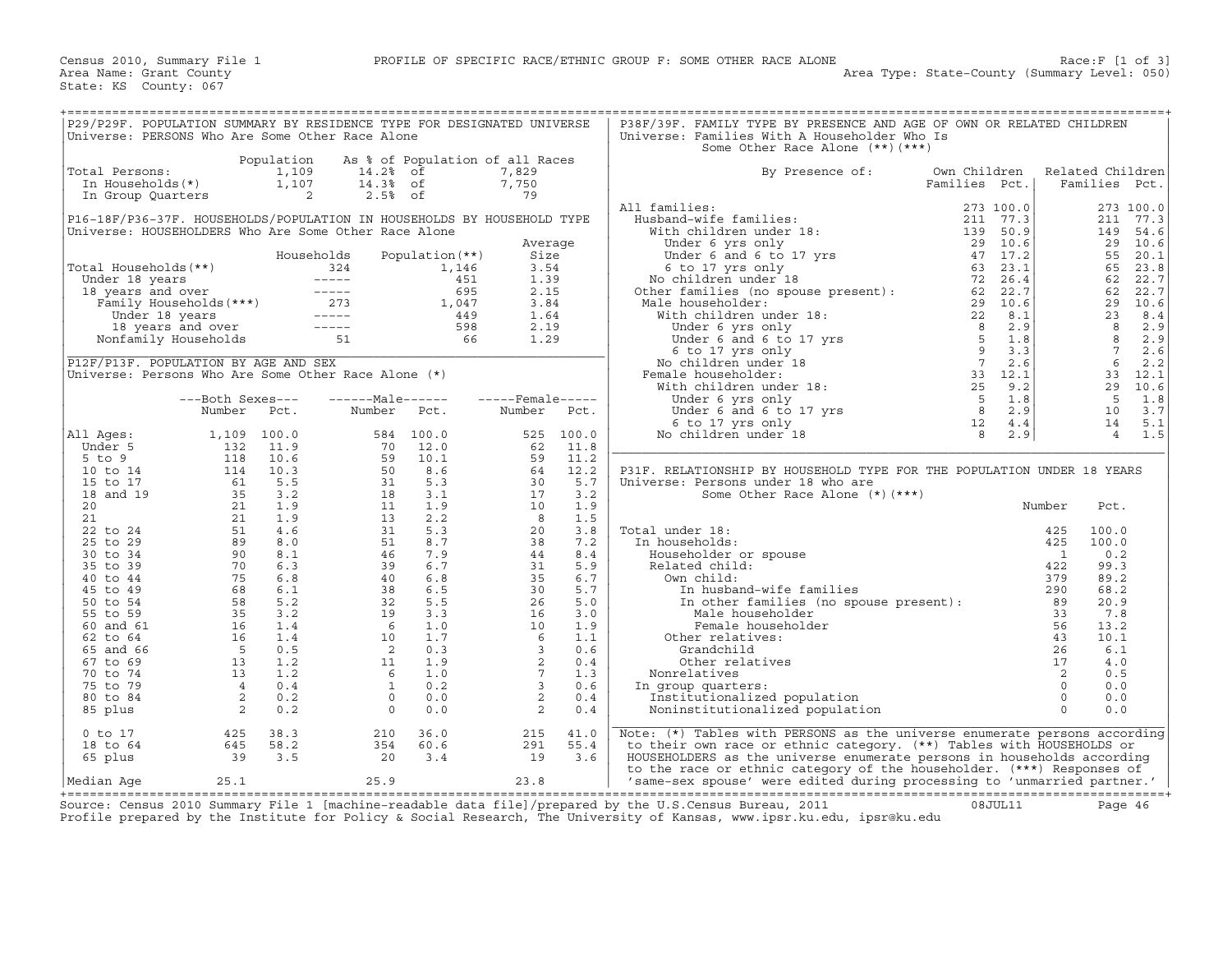| Universe: Persons Who Are Some Other Race Alone $(*)$ $(***)$                                           |                            |       |         |                         |                           | Universe: Households With A Householder Who Is<br>Some Other Race Alone (**) |                                   |                 |           |
|---------------------------------------------------------------------------------------------------------|----------------------------|-------|---------|-------------------------|---------------------------|------------------------------------------------------------------------------|-----------------------------------|-----------------|-----------|
|                                                                                                         | All Ages<br>Number         | Pct.  |         | Number                  | 65 years and over<br>Pct. |                                                                              |                                   | Number          | Pct.      |
|                                                                                                         |                            |       |         |                         |                           | Total:                                                                       |                                   |                 | 324 100.0 |
| Total:                                                                                                  | 1,109                      | 100.0 |         | 39                      | 100.0                     | Household has 3 or more generations                                          |                                   | 23              | 7.1       |
| In households:                                                                                          | 1,107                      | 99.8  |         | 39                      | 100.0                     | Household does not have 3+ generations                                       |                                   | 301             | 92.9      |
| In family households:                                                                                   | 1,043                      | 94.0  |         | 33                      | 84.6                      |                                                                              |                                   |                 |           |
| Householder:                                                                                            | 273                        | 24.6  |         | 15                      | 38.5                      |                                                                              |                                   |                 |           |
| Male                                                                                                    | 211                        | 19.0  |         | 12                      | 30.8                      |                                                                              |                                   |                 |           |
| Female                                                                                                  | 62                         | 5.6   |         | $\overline{\mathbf{3}}$ | 7.7                       |                                                                              |                                   |                 |           |
|                                                                                                         |                            |       |         | $\overline{4}$          | 10.3                      |                                                                              |                                   |                 |           |
| Spouse                                                                                                  | 198                        | 17.9  |         |                         |                           | PCT19F. NONRELATIVES BY HOUSEHOLD TYPE $(*)$ (***)                           |                                   |                 |           |
| Parent                                                                                                  | 14                         | 1.3   |         | 9<br>$\overline{2}$     | 23.1                      | Universe: Nonrelatives who are                                               |                                   |                 |           |
| Parent-in-law                                                                                           | $\overline{\phantom{0}}^2$ | 0.2   |         |                         | 5.1                       |                                                                              | Some Other Race Alone (Total: 48) |                 |           |
| Child:                                                                                                  | 450                        | 40.6  |         |                         |                           |                                                                              |                                   |                 |           |
| Biological                                                                                              | 417                        | 37.6  |         |                         |                           |                                                                              | In Family                         | In Nonfamily    |           |
| Adopted                                                                                                 | 14                         | 1.3   |         |                         |                           |                                                                              | Households                        | Households      |           |
| Step                                                                                                    | 19                         | 1.7   |         |                         |                           |                                                                              | Number<br>Pct.                    | Number Pct.     |           |
| Grandchild                                                                                              | 27                         | 2.4   |         |                         |                           |                                                                              |                                   |                 |           |
| Brother or sister                                                                                       | 13                         | 1.2   |         |                         |                           | Nonrelatives:                                                                | 35 100.0                          |                 | 13 100.0  |
| Son-in-law/daughter-in-law                                                                              | 6                          | 0.5   |         |                         |                           | Roomer or boarder                                                            | 5.7<br>2                          | $\Omega$        | 0.0       |
| Other relatives (#)                                                                                     | 25                         | 2.3   |         | $\overline{3}$          | 7.7                       | Housemate or roommate                                                        | 9 <sup>1</sup><br>25.7            | $\overline{4}$  | 30.8      |
| Nonrelatives                                                                                            | 35                         | 3.2   |         | $\Omega$                | 0.0                       | Unmarried partner                                                            | 19<br>54.3                        | 6               | 46.2      |
| Numeriality households:<br>Male householder:<br>Living alone<br>Not living alone<br>Female householder: | 64                         | 5.8   |         | 6                       | 15.4                      | Other nonrelatives                                                           | 5 <sup>1</sup><br>14.3            | $\overline{3}$  | 23.1      |
|                                                                                                         | 35                         | 3.2   |         | $\mathbf{1}$            | 2.6                       |                                                                              |                                   |                 |           |
|                                                                                                         | 25                         | 2.3   |         | $\mathbf{1}$            | 2.6                       |                                                                              |                                   |                 |           |
|                                                                                                         | 10                         | 0.9   |         | $\Omega$                | 0.0                       |                                                                              |                                   |                 |           |
|                                                                                                         | 16                         | 1.4   |         | 5                       | 12.8                      | H17F. HOUSING UNITS BY HOUSEHOLDER'S AGE AND TENURE                          |                                   |                 |           |
| Living alone                                                                                            | 15                         | 1.4   |         | 5                       | 12.8                      | Universe: Occupied Housing Units With A Householder Who Is                   |                                   |                 |           |
| Not living alone                                                                                        | $\overline{1}$             | 0.1   |         | $\Omega$                | 0.0                       | Some Other Race Alone (**)                                                   |                                   |                 |           |
|                                                                                                         | 13                         | 1.2   |         | $\Omega$                | 0.0                       |                                                                              |                                   |                 |           |
| Nonrelatives                                                                                            |                            |       |         | $\Omega$                | 0.0                       |                                                                              |                                   |                 |           |
| In group quarters:                                                                                      | 2                          | 0.2   |         |                         |                           | Age of                                                                       | Owner Occupied                    | Renter Occupied |           |
| Institutionalized                                                                                       | 2                          | 0.2   |         | $\Omega$                | 0.0                       | Householder                                                                  | Number<br>Pct.                    | Number          | Pct.      |
| Noninstitutionalized                                                                                    | $\Omega$                   | 0.0   |         | $\Omega$                | 0.0                       |                                                                              |                                   |                 |           |
|                                                                                                         |                            |       |         |                         |                           | All Ages:                                                                    | 223 100.0                         |                 | 101 100.0 |
| $(\#)$ For 65 yrs & over, includes children, siblings, etc. not shown separately                        |                            |       |         |                         |                           | 15 to 24                                                                     | 6.7<br>15                         | 18              | 17.8      |
|                                                                                                         |                            |       |         |                         |                           | 25 to 34                                                                     | 19.3<br>43                        | 36              | 35.6      |
|                                                                                                         |                            |       |         |                         |                           | 35 to 44                                                                     | 27.4<br>61                        | 17              | 16.8      |
|                                                                                                         |                            |       |         |                         |                           | 45 to 54                                                                     | 25.6<br>57                        | 16              | 15.8      |
| P18F. HOUSEHOLD TYPE                                                                                    |                            |       |         |                         |                           | 55 to 59                                                                     | 18<br>8.1                         | 5               | 5.0       |
| Universe: Households with a Householder Who is                                                          |                            |       |         |                         |                           | 60 to 64                                                                     | 5.8<br>13                         | $\overline{4}$  | 4.0       |
|                                                                                                         |                            |       |         |                         |                           | 65 to 74                                                                     | 13<br>5.8                         | 5               | 5.0       |
| Some Other Race Alone (**)                                                                              |                            |       | Number  | Pct.                    |                           | 75 to 84                                                                     | $\overline{\mathbf{3}}$<br>1.3    | $\Omega$        | 0.0       |
|                                                                                                         |                            |       |         |                         |                           | 85 and over                                                                  | $\Omega$<br>0.0                   | $\Omega$        | 0.0       |
|                                                                                                         |                            |       |         | 324 100.0               |                           |                                                                              |                                   |                 |           |
|                                                                                                         |                            |       |         | 84.3                    |                           |                                                                              |                                   |                 |           |
|                                                                                                         |                            |       |         |                         |                           | Note: (*) Tables with PERSONS as the universe enumerate persons              |                                   |                 |           |
| Family households (***) :                                                                               |                            |       | 273     |                         |                           |                                                                              |                                   |                 |           |
| Husband-wife families                                                                                   |                            |       | 211     | 65.1                    |                           |                                                                              |                                   |                 |           |
| Other families:                                                                                         |                            |       | 62      | 19.1                    |                           | according to their own race or ethnic category. (**) Tables with             |                                   |                 |           |
| Male householder, no wife present                                                                       |                            |       | 29      | 9.0                     |                           | HOUSEHOLDS or HOUSEHOLDERS as the universe enumerate persons in              |                                   |                 |           |
| Female householder, no husband present                                                                  |                            |       | 33 10.2 |                         |                           | households according to the race or ethnic category of the                   |                                   |                 |           |
| Total:<br>Nonfamily households:                                                                         |                            |       |         | 51 15.7                 |                           | householder. (***) Responses of 'same-sex spouse' were edited                |                                   |                 |           |
| Householder living alone                                                                                |                            |       | 40      | 12.3                    |                           | during processing to 'unmarried partner.'                                    |                                   |                 |           |
| Householder not living alone                                                                            |                            |       | 11      | 3.4                     |                           |                                                                              |                                   |                 |           |
|                                                                                                         |                            |       |         |                         |                           |                                                                              |                                   |                 |           |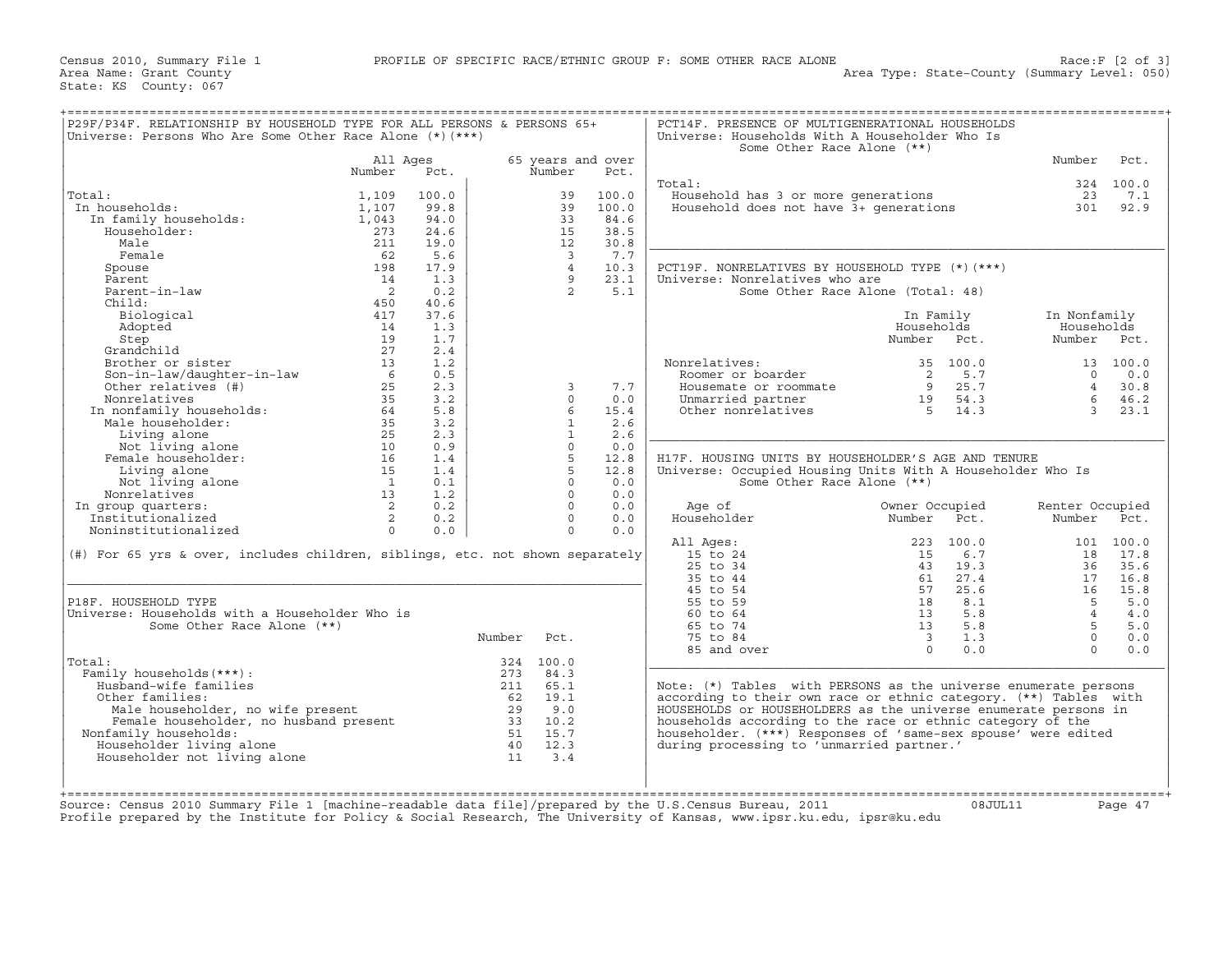| P28F/H16F. HOUSEHOLDS (OCCUPIED HOUSING UNITS) BY HOUSEHOLD SIZE BY TYPE AND BY TENURE<br>Universe: Households (Occupied Housing Units) With A Householder Who Is Some Other Race Alone (**)(***) |                   |       |                         |       |                         |       |                   |       |                    |       |
|---------------------------------------------------------------------------------------------------------------------------------------------------------------------------------------------------|-------------------|-------|-------------------------|-------|-------------------------|-------|-------------------|-------|--------------------|-------|
|                                                                                                                                                                                                   | All<br>Households | Pct.  | Family<br>Households    | Pct.  | Nonfamily<br>Households | Pct.  | Owner<br>Occupied | Pct.  | Renter<br>Occupied | Pct.  |
| All household sizes:                                                                                                                                                                              | 324               | 100.0 | 273                     | 100.0 | 51                      | 100.0 | 223               | 100.0 | 101                | 100.0 |
| 1-person households                                                                                                                                                                               | 40                | 12.3  | (Family always >1 pers) |       | 40                      | 78.4  | 19                | 8.5   | 21                 | 20.8  |
| 2-person households                                                                                                                                                                               | 57                | 17.6  | 49                      | 17.9  |                         | 15.7  | 40                | 17.9  |                    | 16.8  |
| 3-person households                                                                                                                                                                               | 70                | 21.6  | 68                      | 24.9  |                         | 3.9   | 46                | 20.6  | 2.4                | 23.8  |
| 4-person households                                                                                                                                                                               | 72                | 22.2  | 71                      | 26.0  |                         | 2.0   | 52                | 23.3  | 20                 | 19.8  |
| 5-person households                                                                                                                                                                               | 41                | 12.7  | 41                      | 15.0  |                         | 0.0   | 32                | 14.3  |                    | 8.9   |
| 6-person households                                                                                                                                                                               | 24                | 7.4   | 24                      | 8.8   |                         | 0.0   | 19                | 8.5   |                    | 5.0   |
| 7-or-more person households                                                                                                                                                                       | 20                | 6.2   | 20                      | 7.3   |                         | 0.0   | 15                | 6.7   |                    | 5.0   |

|                                | Total<br>Population | Pct.          | Families | Pct.                      | Nonfamilies | Pct.                      | In Owner<br>Occupied | Pct. | In Renter<br>Occupied | Pct.                      |
|--------------------------------|---------------------|---------------|----------|---------------------------|-------------|---------------------------|----------------------|------|-----------------------|---------------------------|
| Total population in households | 1,146               | 100.0         | ⊥,047    | 91.4                      | 66          | 5.8                       | 827                  | 72.2 | 319                   | 27.8                      |
| Under 18 years                 | 451                 | 100.0         | 449      | 99.6                      |             |                           |                      |      |                       |                           |
| 18 years and over              | 695                 | 100.0         | 598      | 86.0                      |             |                           |                      |      |                       |                           |
| Average Household Size         | 3.54                | $------$      | 3.84     | $\qquad \qquad - - - - -$ | .29         | $\qquad \qquad - - - - -$ |                      |      |                       | $\qquad \qquad - - - - -$ |
| Under 18 years                 | ⊥.39                | $\frac{1}{2}$ | . . 64   | $\qquad \qquad - - - - -$ |             |                           |                      |      |                       |                           |
| 18 years and over              |                     | $- - - - - -$ | 2.19     |                           |             |                           |                      |      |                       |                           |

| P28F/H16F. HOUSEHOLDS (OCCUPIED HOUSING UNITS) BY HOUSEHOLD SIZE BY TYPE AND BY TENURE<br>Universe: Households (Occupied Housing Units) With A Householder Who Is Some Other Race Alone (**) (***)                                                                                                                                                                                                                                                                                                                                              |                          |      |                                         |              |                         |                |                                                                                                                                                                                                                                                                                                                           |                                           |                            |                |
|-------------------------------------------------------------------------------------------------------------------------------------------------------------------------------------------------------------------------------------------------------------------------------------------------------------------------------------------------------------------------------------------------------------------------------------------------------------------------------------------------------------------------------------------------|--------------------------|------|-----------------------------------------|--------------|-------------------------|----------------|---------------------------------------------------------------------------------------------------------------------------------------------------------------------------------------------------------------------------------------------------------------------------------------------------------------------------|-------------------------------------------|----------------------------|----------------|
|                                                                                                                                                                                                                                                                                                                                                                                                                                                                                                                                                 | All<br>Households        | Pct. | Family<br>Households                    | Pct.         | Nonfamily<br>Households | Pct.           | Owner<br>Occupied                                                                                                                                                                                                                                                                                                         | Pct.                                      | Renter<br>Occupied         | Pct.           |
| All household sizes:                                                                                                                                                                                                                                                                                                                                                                                                                                                                                                                            |                          |      |                                         |              |                         |                | 223                                                                                                                                                                                                                                                                                                                       | 100.0                                     |                            | 101 100.0      |
|                                                                                                                                                                                                                                                                                                                                                                                                                                                                                                                                                 |                          |      |                                         |              |                         |                |                                                                                                                                                                                                                                                                                                                           |                                           |                            |                |
|                                                                                                                                                                                                                                                                                                                                                                                                                                                                                                                                                 |                          |      |                                         |              |                         |                |                                                                                                                                                                                                                                                                                                                           |                                           |                            |                |
|                                                                                                                                                                                                                                                                                                                                                                                                                                                                                                                                                 |                          |      |                                         |              |                         |                |                                                                                                                                                                                                                                                                                                                           |                                           |                            |                |
|                                                                                                                                                                                                                                                                                                                                                                                                                                                                                                                                                 |                          |      |                                         |              |                         |                |                                                                                                                                                                                                                                                                                                                           |                                           |                            |                |
|                                                                                                                                                                                                                                                                                                                                                                                                                                                                                                                                                 |                          |      |                                         |              |                         |                |                                                                                                                                                                                                                                                                                                                           |                                           |                            |                |
|                                                                                                                                                                                                                                                                                                                                                                                                                                                                                                                                                 |                          |      |                                         |              |                         |                |                                                                                                                                                                                                                                                                                                                           |                                           |                            |                |
|                                                                                                                                                                                                                                                                                                                                                                                                                                                                                                                                                 |                          |      |                                         |              |                         |                | $\begin{array}{cccc} 223 & 100 \times 6 & 121 & 20.8 \\ 19 & 8.5 & 21 & 20.8 \\ 40 & 17.9 & 17 & 16.8 \\ 46 & 20.6 & 24 & 23.8 \\ 52 & 23.3 & 20 & 19.8 \\ 32 & 14.3 & 9 & 8.9 \\ 19 & 8.5 & 5 & 5.0 \\ 15 & 6.7 & 5 & 5.0 \end{array}$                                                                                   |                                           |                            |                |
| P16F/P17F/P36F/P37F/H11F/H12F. POPULATION IN HOUSEHOLDS AND AVERAGE HOUSEHOLD SIZE BY TYPE AND BY TENURE<br>Universe: Population in Households (Occupied Housing Units) With A Householder Who Is Some Other Race Alone (**)                                                                                                                                                                                                                                                                                                                    |                          |      |                                         |              |                         |                |                                                                                                                                                                                                                                                                                                                           |                                           |                            |                |
|                                                                                                                                                                                                                                                                                                                                                                                                                                                                                                                                                 | Total<br>Population Pct. |      | In<br>Families Pct.                     |              | In<br>Nonfamilies Pct.  |                | In Owner<br>Occupied                                                                                                                                                                                                                                                                                                      | Pct.                                      | In Renter<br>Occupied Pct. |                |
| Total population in households 1,146 100.0<br>Under 18 years 451 100.0<br>18 years and over 695 100.0<br>Nerage Household Size 3.54 -----<br>Under 18 years and over 1.39 -----<br>1.39 -----<br>1.39 -----<br>2.15 -----                                                                                                                                                                                                                                                                                                                       |                          |      | 1,047 91.4                              |              | 66                      | 5.8            | 827                                                                                                                                                                                                                                                                                                                       | 72.2                                      |                            | 319 27.8       |
|                                                                                                                                                                                                                                                                                                                                                                                                                                                                                                                                                 |                          |      |                                         | 449 99.6     |                         | ----- -----    |                                                                                                                                                                                                                                                                                                                           |                                           |                            |                |
|                                                                                                                                                                                                                                                                                                                                                                                                                                                                                                                                                 |                          |      | 598 86.0                                |              |                         | ----- -----    | $------$                                                                                                                                                                                                                                                                                                                  | $\qquad \qquad - - - - -$                 |                            |                |
|                                                                                                                                                                                                                                                                                                                                                                                                                                                                                                                                                 |                          |      |                                         | $3.84$ ----- | $1.29$ -----            |                |                                                                                                                                                                                                                                                                                                                           | $3.71$ -----                              | $3.16$ -----               |                |
|                                                                                                                                                                                                                                                                                                                                                                                                                                                                                                                                                 |                          |      |                                         | $1.64$ ----- |                         | ______________ |                                                                                                                                                                                                                                                                                                                           |                                           |                            |                |
|                                                                                                                                                                                                                                                                                                                                                                                                                                                                                                                                                 |                          |      |                                         | $2.19$ ----- |                         |                |                                                                                                                                                                                                                                                                                                                           |                                           |                            |                |
| PCT20/PCT22F. GROUP QUARTERS POPULATION BY SEX BY AGE BY GROUP QUARTERS TYPE<br>Universe: Population in group quarters for persons who are Some Other Race Alone (*)                                                                                                                                                                                                                                                                                                                                                                            |                          |      |                                         |              |                         |                |                                                                                                                                                                                                                                                                                                                           |                                           |                            |                |
|                                                                                                                                                                                                                                                                                                                                                                                                                                                                                                                                                 |                          |      | $---$ All Ages $---$                    |              |                         |                |                                                                                                                                                                                                                                                                                                                           |                                           |                            |                |
|                                                                                                                                                                                                                                                                                                                                                                                                                                                                                                                                                 |                          |      |                                         |              |                         | Pct. of        |                                                                                                                                                                                                                                                                                                                           | Pct. of                                   |                            | Pct. of        |
|                                                                                                                                                                                                                                                                                                                                                                                                                                                                                                                                                 |                          |      |                                         |              |                         |                |                                                                                                                                                                                                                                                                                                                           |                                           |                            | Total          |
|                                                                                                                                                                                                                                                                                                                                                                                                                                                                                                                                                 |                          |      | Number                                  | Pct.         |                         |                |                                                                                                                                                                                                                                                                                                                           |                                           |                            | Female 18+     |
| All types of group quarters:                                                                                                                                                                                                                                                                                                                                                                                                                                                                                                                    |                          |      | 2                                       | 100.0        |                         |                | $\begin{array}{cccccc} 2 & 100.0 & & & 1 & 50.0 \\ 2 & 100.0 & & & 1 & 50.0 \\ 0 & 0.0 & & & 0 & 0.0 \\ 0 & 0.0 & & & 0 & 0.0 \\ 2 & 100.0 & & & 1 & 50.0 \\ 0 & 0.0 & & & 1 & 50.0 \\ 0 & 0.0 & & & 0 & 0.0 \\ 0 & 0.0 & & & 0 & 0.0 \\ 0 & 0.0 & & & 0 & 0.0 \\ 0 & 0.0 & & & 0 & 0.0 \\ 0 & 0.0 & & & 0 & 0.0 \\ 0 & $ | $\begin{bmatrix} 50.0 \\ 0 \end{bmatrix}$ | $\mathbf{1}$               | 50.0           |
| Institutionalized population:                                                                                                                                                                                                                                                                                                                                                                                                                                                                                                                   |                          |      |                                         | 100.0        |                         |                |                                                                                                                                                                                                                                                                                                                           |                                           | $\mathbf{1}$               | 50.0           |
| Correctional facilities for adults                                                                                                                                                                                                                                                                                                                                                                                                                                                                                                              |                          |      | $\begin{array}{c}\n0 \\ 0\n\end{array}$ | 0.0          |                         |                |                                                                                                                                                                                                                                                                                                                           |                                           | $\circ$                    | 0.0            |
| Juvenile facilities                                                                                                                                                                                                                                                                                                                                                                                                                                                                                                                             |                          |      | $\overline{0}$                          | 0.0          |                         |                |                                                                                                                                                                                                                                                                                                                           |                                           | $\Omega$                   | 0.0            |
|                                                                                                                                                                                                                                                                                                                                                                                                                                                                                                                                                 |                          |      |                                         |              |                         |                |                                                                                                                                                                                                                                                                                                                           |                                           | 1                          | 50.0           |
|                                                                                                                                                                                                                                                                                                                                                                                                                                                                                                                                                 |                          |      |                                         |              |                         |                |                                                                                                                                                                                                                                                                                                                           |                                           | $\Omega$                   | 0.0            |
| Noninstitutionalized population:                                                                                                                                                                                                                                                                                                                                                                                                                                                                                                                |                          |      |                                         |              |                         |                |                                                                                                                                                                                                                                                                                                                           |                                           |                            | $0 \t 0.0$     |
|                                                                                                                                                                                                                                                                                                                                                                                                                                                                                                                                                 |                          |      |                                         |              |                         |                |                                                                                                                                                                                                                                                                                                                           |                                           |                            | $0 \qquad 0.0$ |
| University and facilities<br>Nursing facilities and the contract of the other institutional facilities<br>Other institutionalized population: 0 0.0<br>College/university student housing 0 0.0<br>Military quarters 0 0.0                                                                                                                                                                                                                                                                                                                      |                          |      |                                         |              |                         |                |                                                                                                                                                                                                                                                                                                                           |                                           | $\Omega$                   | 0.0            |
| Other noninstitutional facilities                                                                                                                                                                                                                                                                                                                                                                                                                                                                                                               |                          |      | $\Omega$                                | 0.0          | $\Omega$                | 0.0            | $\overline{0}$                                                                                                                                                                                                                                                                                                            | 0.0                                       | $\Omega$                   | 0.0            |
| Note: (*) Tables with PERSONS as the universe enumerate persons according to their own race or ethnic category. (**) Tables with HOUSEHOLDS<br>or HOUSEHOLDERS as the universe enumerate persons in households according to the race or ethnic category of the householder.<br>(***) Same-sex couple households are included in the family households category if there is at least one additional person<br>related to householder by birth or adoption. Same-sex couple households with no relatives of the householder present are tabulated |                          |      |                                         |              |                         |                | in nonfamily households. Responses of 'same-sex spouse' were edited during processing to 'unmarried partner.'                                                                                                                                                                                                             |                                           |                            |                |

+===================================================================================================================================================+

Source: Census 2010 Summary File 1 [machine−readable data file]/prepared by the U.S.Census Bureau, 2011 08JUL11 Page 48 Profile prepared by the Institute for Policy & Social Research, The University of Kansas, www.ipsr.ku.edu, ipsr@ku.edu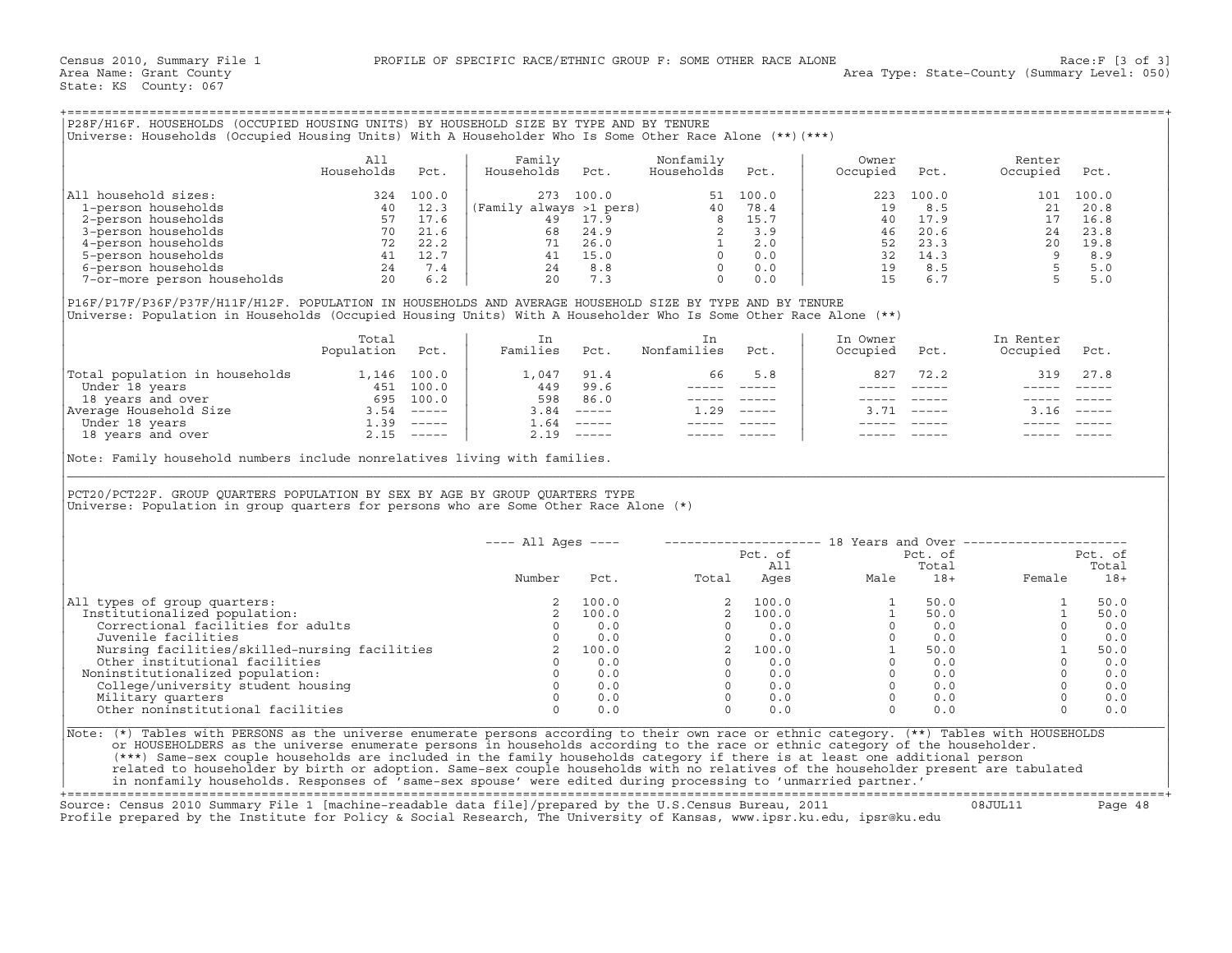| P29/P29G. POPULATION SUMMARY BY RESIDENCE TYPE FOR DESIGNATED UNIVERSE<br>Universe: PERSONS Who Are Two or More Races                                                                                                                |                              |            |                                                                                                                                                                                                                                                                                                           |                        |                                                                                                                                                                                                                                                                                                     |          | P38G/39G. FAMILY TYPE BY PRESENCE AND AGE OF OWN OR RELATED CHILDREN<br>Universe: Families With A Householder Who Is<br>Two or More Races $(**)$ $(***)$                                                                                                            |               |                      |                                     |              |
|--------------------------------------------------------------------------------------------------------------------------------------------------------------------------------------------------------------------------------------|------------------------------|------------|-----------------------------------------------------------------------------------------------------------------------------------------------------------------------------------------------------------------------------------------------------------------------------------------------------------|------------------------|-----------------------------------------------------------------------------------------------------------------------------------------------------------------------------------------------------------------------------------------------------------------------------------------------------|----------|---------------------------------------------------------------------------------------------------------------------------------------------------------------------------------------------------------------------------------------------------------------------|---------------|----------------------|-------------------------------------|--------------|
|                                                                                                                                                                                                                                      |                              | Population |                                                                                                                                                                                                                                                                                                           |                        | As % of Population of all Races                                                                                                                                                                                                                                                                     |          |                                                                                                                                                                                                                                                                     |               |                      |                                     |              |
| Total Persons:<br>otal Persons: 182<br>In Households(*) 182<br>In Group Quarters 0                                                                                                                                                   |                              |            | $2.3%$ of                                                                                                                                                                                                                                                                                                 |                        | 7,829                                                                                                                                                                                                                                                                                               |          | By Presence of:                                                                                                                                                                                                                                                     | Own Children  |                      | Related Children                    |              |
|                                                                                                                                                                                                                                      |                              |            |                                                                                                                                                                                                                                                                                                           | $2.3%$ of<br>$0.0%$ of | טכ <i>ו</i> , <i>ו</i> '<br>79                                                                                                                                                                                                                                                                      |          |                                                                                                                                                                                                                                                                     | Families Pct. |                      | Families Pct.                       |              |
|                                                                                                                                                                                                                                      |                              |            |                                                                                                                                                                                                                                                                                                           |                        |                                                                                                                                                                                                                                                                                                     |          | 11 families:<br>Husband-wife families:<br>With children under 18:<br>Under 6 yrs only<br>Under 6 and 6 to 17 yrs<br>6 to 17 yrs and<br>Condition under 18<br>6 to 17 yrs only<br>No children under 18<br>Other families (no spouse present):<br>Ma<br>All families: |               |                      |                                     | 37 100.0     |
| P16-18G/P36-37G. HOUSEHOLDS/POPULATION IN HOUSEHOLDS BY HOUSEHOLD TYPE                                                                                                                                                               |                              |            |                                                                                                                                                                                                                                                                                                           |                        |                                                                                                                                                                                                                                                                                                     |          |                                                                                                                                                                                                                                                                     |               |                      | 26                                  | 70.3         |
| Universe: HOUSEHOLDERS Who Are Two or More Races                                                                                                                                                                                     |                              |            |                                                                                                                                                                                                                                                                                                           |                        |                                                                                                                                                                                                                                                                                                     |          |                                                                                                                                                                                                                                                                     |               |                      | 19                                  | 51.4         |
|                                                                                                                                                                                                                                      |                              |            |                                                                                                                                                                                                                                                                                                           |                        | Average                                                                                                                                                                                                                                                                                             |          |                                                                                                                                                                                                                                                                     |               |                      |                                     | 4 10.8       |
|                                                                                                                                                                                                                                      |                              |            | Households                                                                                                                                                                                                                                                                                                | Population $(**)$      | Size                                                                                                                                                                                                                                                                                                |          |                                                                                                                                                                                                                                                                     |               |                      | 5                                   | 13.5         |
| Total Households(**)                                                                                                                                                                                                                 |                              |            |                                                                                                                                                                                                                                                                                                           |                        | 3.29                                                                                                                                                                                                                                                                                                |          |                                                                                                                                                                                                                                                                     |               |                      | 10                                  | 27.0         |
| Votal Households (**)<br>Under 18 years 158<br>18 years and over 18 years 18 years 18 years 18 years 18 years 18 years 18 years 18 years 16<br>Under 18 years 18 years 18 years 18 years and over 18 years 18 years 18 years 18 year |                              |            |                                                                                                                                                                                                                                                                                                           |                        | 1.27                                                                                                                                                                                                                                                                                                |          |                                                                                                                                                                                                                                                                     |               |                      | $\overline{7}$                      | 18.9         |
|                                                                                                                                                                                                                                      |                              |            |                                                                                                                                                                                                                                                                                                           |                        | 2.02                                                                                                                                                                                                                                                                                                |          |                                                                                                                                                                                                                                                                     |               |                      | 11                                  | 29.7         |
|                                                                                                                                                                                                                                      |                              |            |                                                                                                                                                                                                                                                                                                           |                        | 3.73<br>1.62                                                                                                                                                                                                                                                                                        |          |                                                                                                                                                                                                                                                                     |               |                      | $7\overline{ }$<br>$5^{\circ}$      | 18.9<br>13.5 |
|                                                                                                                                                                                                                                      |                              |            |                                                                                                                                                                                                                                                                                                           |                        | 2.11                                                                                                                                                                                                                                                                                                |          |                                                                                                                                                                                                                                                                     |               |                      | $\mathbf{1}$                        | 2.7          |
|                                                                                                                                                                                                                                      |                              |            |                                                                                                                                                                                                                                                                                                           |                        | 1.36                                                                                                                                                                                                                                                                                                |          |                                                                                                                                                                                                                                                                     |               |                      | 2                                   | 5.4          |
|                                                                                                                                                                                                                                      |                              |            |                                                                                                                                                                                                                                                                                                           |                        |                                                                                                                                                                                                                                                                                                     |          |                                                                                                                                                                                                                                                                     |               |                      | 2                                   | 5.4          |
| P12G/P13G. POPULATION BY AGE AND SEX                                                                                                                                                                                                 |                              |            |                                                                                                                                                                                                                                                                                                           |                        |                                                                                                                                                                                                                                                                                                     |          |                                                                                                                                                                                                                                                                     |               |                      | $\overline{a}$                      | 5.4          |
| Universe: Persons Who Are Two or More Races (*)                                                                                                                                                                                      |                              |            |                                                                                                                                                                                                                                                                                                           |                        |                                                                                                                                                                                                                                                                                                     |          |                                                                                                                                                                                                                                                                     |               |                      | $\overline{4}$                      | 10.8         |
|                                                                                                                                                                                                                                      |                              |            |                                                                                                                                                                                                                                                                                                           |                        |                                                                                                                                                                                                                                                                                                     |          |                                                                                                                                                                                                                                                                     |               |                      |                                     | 4 10.8       |
|                                                                                                                                                                                                                                      | ---Both Sexes---             |            | $---Male----$                                                                                                                                                                                                                                                                                             |                        | $---$ Female-----                                                                                                                                                                                                                                                                                   |          |                                                                                                                                                                                                                                                                     |               |                      | $\mathbf{1}$                        | 2.7          |
|                                                                                                                                                                                                                                      | Number Pct.                  |            |                                                                                                                                                                                                                                                                                                           | Number Pct.            | Number                                                                                                                                                                                                                                                                                              | Pct.     |                                                                                                                                                                                                                                                                     |               |                      | $\mathbf{0}$                        | 0.0          |
| All Aqes:                                                                                                                                                                                                                            |                              |            |                                                                                                                                                                                                                                                                                                           |                        |                                                                                                                                                                                                                                                                                                     | 89 100.0 |                                                                                                                                                                                                                                                                     |               |                      | $\overline{\mathbf{3}}$<br>$\Omega$ | 8.1<br>0.0   |
| Under 5                                                                                                                                                                                                                              |                              |            |                                                                                                                                                                                                                                                                                                           |                        | 14                                                                                                                                                                                                                                                                                                  | 15.7     |                                                                                                                                                                                                                                                                     |               |                      |                                     |              |
| $5$ to $9$                                                                                                                                                                                                                           |                              |            |                                                                                                                                                                                                                                                                                                           |                        |                                                                                                                                                                                                                                                                                                     |          |                                                                                                                                                                                                                                                                     |               |                      |                                     |              |
| 10 to 14                                                                                                                                                                                                                             |                              |            |                                                                                                                                                                                                                                                                                                           |                        |                                                                                                                                                                                                                                                                                                     |          | P31G. RELATIONSHIP BY HOUSEHOLD TYPE FOR THE POPULATION UNDER 18 YEARS                                                                                                                                                                                              |               |                      |                                     |              |
| 15 to 17                                                                                                                                                                                                                             |                              |            |                                                                                                                                                                                                                                                                                                           |                        |                                                                                                                                                                                                                                                                                                     |          | Universe: Persons under 18 who are                                                                                                                                                                                                                                  |               |                      |                                     |              |
| 18 and 19                                                                                                                                                                                                                            |                              |            |                                                                                                                                                                                                                                                                                                           |                        |                                                                                                                                                                                                                                                                                                     |          | Two or More Races $(*)$ $(***)$                                                                                                                                                                                                                                     |               |                      |                                     |              |
| 20                                                                                                                                                                                                                                   |                              |            |                                                                                                                                                                                                                                                                                                           |                        |                                                                                                                                                                                                                                                                                                     |          |                                                                                                                                                                                                                                                                     |               |                      | Pct.                                |              |
| 21                                                                                                                                                                                                                                   |                              |            |                                                                                                                                                                                                                                                                                                           |                        |                                                                                                                                                                                                                                                                                                     |          |                                                                                                                                                                                                                                                                     |               |                      |                                     |              |
| 22 to 24<br>25 to 29                                                                                                                                                                                                                 |                              |            |                                                                                                                                                                                                                                                                                                           |                        |                                                                                                                                                                                                                                                                                                     |          | Total under 18:<br>In households:                                                                                                                                                                                                                                   |               |                      | 100.0<br>100.0                      |              |
| 30 to 34                                                                                                                                                                                                                             |                              |            |                                                                                                                                                                                                                                                                                                           |                        |                                                                                                                                                                                                                                                                                                     |          | Householder or spouse                                                                                                                                                                                                                                               |               |                      | 0.0                                 |              |
| 35 to 39                                                                                                                                                                                                                             |                              |            |                                                                                                                                                                                                                                                                                                           |                        |                                                                                                                                                                                                                                                                                                     |          | Related child:                                                                                                                                                                                                                                                      |               |                      | 100.0                               |              |
| 40 to 44                                                                                                                                                                                                                             |                              |            |                                                                                                                                                                                                                                                                                                           |                        |                                                                                                                                                                                                                                                                                                     |          | Own child:                                                                                                                                                                                                                                                          |               |                      | 84.3                                |              |
| 45 to 49                                                                                                                                                                                                                             |                              |            |                                                                                                                                                                                                                                                                                                           |                        |                                                                                                                                                                                                                                                                                                     |          |                                                                                                                                                                                                                                                                     |               |                      | 63.9                                |              |
| 50 to 54                                                                                                                                                                                                                             |                              |            |                                                                                                                                                                                                                                                                                                           |                        |                                                                                                                                                                                                                                                                                                     |          |                                                                                                                                                                                                                                                                     |               |                      | 20.5                                |              |
| 55 to 59                                                                                                                                                                                                                             |                              |            |                                                                                                                                                                                                                                                                                                           |                        |                                                                                                                                                                                                                                                                                                     |          |                                                                                                                                                                                                                                                                     |               |                      | 7.2                                 |              |
| 60 and 61                                                                                                                                                                                                                            |                              |            |                                                                                                                                                                                                                                                                                                           |                        |                                                                                                                                                                                                                                                                                                     |          | Two of Franchise<br>(er 18:<br>seholds:<br>eholder or spouse<br>ted child:<br>In husband-wife families<br>In other families<br>In other families<br>(no spouse present):<br>Male householder<br>(no spouse present):<br>11<br>Male householder<br>11<br>13          |               |                      | 13.3                                |              |
| 62 to 64                                                                                                                                                                                                                             |                              |            |                                                                                                                                                                                                                                                                                                           |                        |                                                                                                                                                                                                                                                                                                     |          | Other relatives:                                                                                                                                                                                                                                                    |               |                      | 15.7                                |              |
| 65 and 66<br>67 to 69                                                                                                                                                                                                                |                              |            |                                                                                                                                                                                                                                                                                                           |                        |                                                                                                                                                                                                                                                                                                     |          | Grandchild<br>Other relatives                                                                                                                                                                                                                                       |               | 13<br>$\overline{0}$ | 15.7<br>0.0                         |              |
| 70 to 74                                                                                                                                                                                                                             |                              |            |                                                                                                                                                                                                                                                                                                           |                        |                                                                                                                                                                                                                                                                                                     |          | Nonrelatives                                                                                                                                                                                                                                                        |               | $\circ$              | 0.0                                 |              |
| 75 to 79                                                                                                                                                                                                                             |                              |            |                                                                                                                                                                                                                                                                                                           |                        |                                                                                                                                                                                                                                                                                                     |          | In group quarters:                                                                                                                                                                                                                                                  |               | $\Omega$             | 0.0                                 |              |
| 80 to 84                                                                                                                                                                                                                             |                              |            |                                                                                                                                                                                                                                                                                                           |                        | $14$ 15.7<br>$10$ 11.2<br>$8$ 9.0<br>$5$ 5.6<br>$3$ 3.4<br>$1$ 1.1<br>$0$ 0.0<br>$4$ 4.5<br>$9.0$<br>$6$ 5 5.6<br>$4$ 4.5<br>$9.0$<br>$10.0$<br>$6$ 5 5.6<br>$4$ 4.5<br>$10.1$<br>$0.0$<br>$0.0$<br>$0.0$<br>$0.0$<br>$0.0$<br>$0.0$<br>$0.0$<br>$0.0$<br>$0.0$<br>$0.0$<br>$0.0$<br>$\overline{0}$ | 0.0      | Institutionalized population                                                                                                                                                                                                                                        |               | $\Omega$             | 0.0                                 |              |
| 85 plus                                                                                                                                                                                                                              |                              |            | $\begin{array}{cccc} 93 & 100.0 \\ 17 & 18.3 \\ 15 & 16.1 \\ 8 & 8.6 \\ 6 & 6.5 \\ 2 & 2.2 \\ 2 & 0 & 0.0 \\ 4 & 4.3 \\ 4 & 4.3 \\ 4 & 4.3 \\ 4 & 4.3 \\ 4 & 4.3 \\ 4 & 4.3 \\ 4 & 4.3 \\ 2 & 2.2 \\ 1 & 1.1 \\ 0 & 0.0 \\ 0 & 0.0 \\ 1 & 1.1 \\ 1 & 1.1 \\ 1 & 1.1 \\ 0 & 0.0 \\ 0 & 0.0 \\ \end{array}$ |                        | $\begin{matrix}0\\1\end{matrix}$                                                                                                                                                                                                                                                                    | 1.1      | Noninstitutionalized population                                                                                                                                                                                                                                     |               | $\Omega$             | 0.0                                 |              |
| $0$ to 17                                                                                                                                                                                                                            | 83 45.6<br>87 47.8<br>12 6.6 |            | 46                                                                                                                                                                                                                                                                                                        | 49.5                   | 37                                                                                                                                                                                                                                                                                                  | 41.6     | Note: (*) Tables with PERSONS as the universe enumerate persons according                                                                                                                                                                                           |               |                      |                                     |              |
| 18 to 64                                                                                                                                                                                                                             |                              |            |                                                                                                                                                                                                                                                                                                           |                        | 43                                                                                                                                                                                                                                                                                                  | 48.3     | to their own race or ethnic category. (**) Tables with HOUSEHOLDS or                                                                                                                                                                                                |               |                      |                                     |              |
| 65 plus                                                                                                                                                                                                                              |                              |            | $\frac{44}{3}$ $\frac{3 \cdot 2}{3 \cdot 2}$                                                                                                                                                                                                                                                              |                        | $9 \t 10.1$                                                                                                                                                                                                                                                                                         |          | HOUSEHOLDERS as the universe enumerate persons in households according                                                                                                                                                                                              |               |                      |                                     |              |
| Median Age                                                                                                                                                                                                                           | 20.7                         |            | $18.3$ 23.8                                                                                                                                                                                                                                                                                               |                        |                                                                                                                                                                                                                                                                                                     |          | to the race or ethnic category of the householder. (***) Responses of<br>'same-sex spouse' were edited during processing to 'unmarried partner.'                                                                                                                    |               |                      |                                     |              |
|                                                                                                                                                                                                                                      |                              |            |                                                                                                                                                                                                                                                                                                           |                        |                                                                                                                                                                                                                                                                                                     |          |                                                                                                                                                                                                                                                                     |               |                      |                                     |              |

+===================================================================================================================================================+Source: Census 2010 Summary File 1 [machine−readable data file]/prepared by the U.S.Census Bureau, 2011 08JUL11 Page 49 Profile prepared by the Institute for Policy & Social Research, The University of Kansas, www.ipsr.ku.edu, ipsr@ku.edu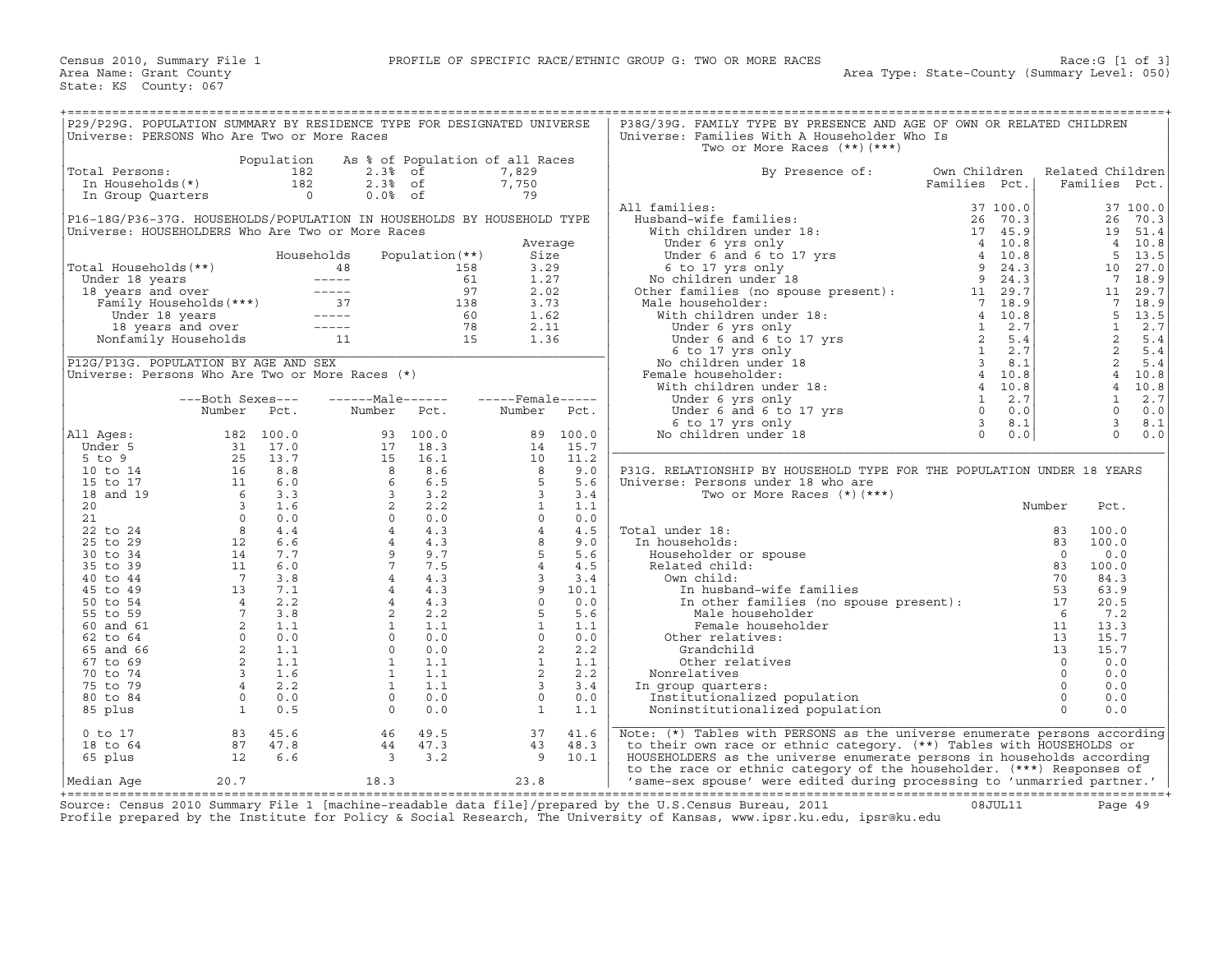| P29G/P34G. RELATIONSHIP BY HOUSEHOLD TYPE FOR ALL PERSONS & PERSONS 65+<br>Universe: Persons Who Are Two or More Races $(*)$ $(***)$                                                                                                                       |                      | =================== |             |                   |                   | PCT14G. PRESENCE OF MULTIGENERATIONAL HOUSEHOLDS<br>Universe: Households With A Householder Who Is<br>Two or More Races (**) |                                                     |                                                                    |                 |            |
|------------------------------------------------------------------------------------------------------------------------------------------------------------------------------------------------------------------------------------------------------------|----------------------|---------------------|-------------|-------------------|-------------------|------------------------------------------------------------------------------------------------------------------------------|-----------------------------------------------------|--------------------------------------------------------------------|-----------------|------------|
|                                                                                                                                                                                                                                                            | All Ages             |                     |             |                   | 65 years and over |                                                                                                                              |                                                     |                                                                    | Number          | Pct.       |
|                                                                                                                                                                                                                                                            | Number               | Pct.                |             | Number            | Pct.              |                                                                                                                              |                                                     |                                                                    |                 |            |
|                                                                                                                                                                                                                                                            |                      |                     |             |                   |                   | Total:                                                                                                                       |                                                     |                                                                    |                 | 48 100.0   |
| Total:                                                                                                                                                                                                                                                     | 182                  | 100.0               |             | 12                | 100.0             | Household has 3 or more generations 4<br>Household does not have 3+ generations 44                                           |                                                     |                                                                    |                 | 8.3        |
| In households:                                                                                                                                                                                                                                             | 182                  | 100.0               |             | 12                | 100.0             |                                                                                                                              |                                                     |                                                                    |                 | 91.7       |
| In family households:                                                                                                                                                                                                                                      | 170                  | 93.4                |             | $7\overline{7}$   | 58.3              |                                                                                                                              |                                                     |                                                                    |                 |            |
| Householder:                                                                                                                                                                                                                                               | 37                   | 20.3                |             | $\overline{3}$    | 25.0              |                                                                                                                              |                                                     |                                                                    |                 |            |
| Male                                                                                                                                                                                                                                                       | 28                   | 15.4                |             | 2                 | 16.7              |                                                                                                                              |                                                     |                                                                    |                 |            |
| Female                                                                                                                                                                                                                                                     | $\overline{9}$<br>28 | 4.9<br>15.4         |             | $\mathbf{1}$<br>2 | 8.3<br>16.7       |                                                                                                                              |                                                     |                                                                    |                 |            |
| Spouse<br>Parent                                                                                                                                                                                                                                           | $\overline{2}$       | 1.1                 |             | 2                 | 16.7              | PCT19G. NONRELATIVES BY HOUSEHOLD TYPE (*)(***)<br>Universe: Nonrelatives who are                                            |                                                     |                                                                    |                 |            |
| Parent-in-law                                                                                                                                                                                                                                              | $\Omega$             | 0.0                 |             | $\cap$            | 0.0               | Two or More Races (Total: 4)                                                                                                 |                                                     |                                                                    |                 |            |
| Child:                                                                                                                                                                                                                                                     | 84                   | 46.2                |             |                   |                   |                                                                                                                              |                                                     |                                                                    |                 |            |
| Biological                                                                                                                                                                                                                                                 | 74                   | 40.7                |             |                   |                   |                                                                                                                              | In Family                                           |                                                                    | In Nonfamily    |            |
| Adopted                                                                                                                                                                                                                                                    | 5                    | 2.7                 |             |                   |                   |                                                                                                                              | Households                                          |                                                                    | Households      |            |
| Step                                                                                                                                                                                                                                                       | $-5$                 | 2.7                 |             |                   |                   |                                                                                                                              | Number Pct.                                         |                                                                    | Number Pct.     |            |
| Grandchild                                                                                                                                                                                                                                                 | 14                   | 7.7                 |             |                   |                   |                                                                                                                              |                                                     |                                                                    |                 |            |
| Brother or sister                                                                                                                                                                                                                                          | $\overline{0}$       | 0.0                 |             |                   |                   | Nonrelatives:                                                                                                                |                                                     | 3 100.0                                                            |                 | 1 100.0    |
|                                                                                                                                                                                                                                                            |                      | 0.5                 |             |                   |                   | Roomer or boarder                                                                                                            |                                                     | $0 \t 0.0$                                                         |                 | $0 \t 0.0$ |
|                                                                                                                                                                                                                                                            |                      | 0.5                 |             | $\Omega$          | 0.0               | Housemate or roommate                                                                                                        |                                                     |                                                                    |                 | 1 100.0    |
|                                                                                                                                                                                                                                                            |                      |                     |             | $\Omega$          | 0.0               | Unmarried partner                                                                                                            |                                                     |                                                                    | $\Omega$        | 0.0        |
|                                                                                                                                                                                                                                                            |                      |                     |             |                   | 41.7              | Other nonrelatives                                                                                                           |                                                     | $\begin{bmatrix} 0 & 0.0 \\ 3 & 100.0 \\ 0 & 0.0 \end{bmatrix}$    | $\Omega$        | 0.0        |
|                                                                                                                                                                                                                                                            |                      |                     |             | $\mathbf{1}$      | 8.3               |                                                                                                                              |                                                     |                                                                    |                 |            |
|                                                                                                                                                                                                                                                            |                      |                     |             | $\mathbf{1}$      | 8.3               |                                                                                                                              |                                                     |                                                                    |                 |            |
|                                                                                                                                                                                                                                                            |                      |                     |             | $\Omega$          | 0.0               |                                                                                                                              |                                                     |                                                                    |                 |            |
|                                                                                                                                                                                                                                                            |                      |                     |             | $\overline{4}$    | 33.3              | H17G, HOUSING UNITS BY HOUSEHOLDER'S AGE AND TENURE                                                                          |                                                     |                                                                    |                 |            |
| Other relatives<br>In nonfamily households:<br>Male householder:<br>Male householder:<br>Living alone<br>Not living alone<br>Female householder:<br>Female householder:<br>5 2.7<br>Living alone<br>5 2.7<br>Living alone<br>5 2.7<br>Living alone<br>5 2. |                      |                     |             | $\overline{4}$    | 33.3              | Universe: Occupied Housing Units With A Householder Who Is                                                                   |                                                     |                                                                    |                 |            |
| Not living alone                                                                                                                                                                                                                                           | $0 \qquad \qquad$    | 0.0                 |             | $\Omega$          | 0.0               | Two or More Races (**)                                                                                                       |                                                     |                                                                    |                 |            |
| Nonrelatives                                                                                                                                                                                                                                               | 1                    | 0.5                 |             | $\Omega$          | 0.0               |                                                                                                                              |                                                     |                                                                    |                 |            |
| In group quarters:                                                                                                                                                                                                                                         |                      | $0 \t 0.0$          |             | $\Omega$          | 0.0               | Age of                                                                                                                       | Owner Occupied                                      |                                                                    | Renter Occupied |            |
| Institutionalized                                                                                                                                                                                                                                          |                      | $0 \qquad 0.0$      |             | $\Omega$          | 0.0               | Householder                                                                                                                  | Number Pct.                                         |                                                                    | Number Pct.     |            |
| Noninstitutionalized                                                                                                                                                                                                                                       | $\Omega$             | 0.0                 |             | $\Omega$          | 0.0               |                                                                                                                              |                                                     |                                                                    |                 |            |
|                                                                                                                                                                                                                                                            |                      |                     |             |                   |                   | All Ages:                                                                                                                    | 31 100.0                                            |                                                                    |                 | 17 100.0   |
| (#) For 65 yrs & over, includes children, siblings, etc. not shown separately                                                                                                                                                                              |                      |                     |             |                   |                   | 15 to 24                                                                                                                     | 2 6.5                                               |                                                                    | $\frac{1}{2}$   | 5.9        |
|                                                                                                                                                                                                                                                            |                      |                     |             |                   |                   | $25$ to $34$                                                                                                                 | $5 \t16.1$                                          |                                                                    | 6               | 35.3       |
|                                                                                                                                                                                                                                                            |                      |                     |             |                   |                   | 35 to 44                                                                                                                     |                                                     | $\begin{array}{ccc} 5 & 16.1 \\ 10 & 32.3 \\ 5 & 16.1 \end{array}$ |                 | $2 \t11.8$ |
|                                                                                                                                                                                                                                                            |                      |                     |             |                   |                   | 45 to 54                                                                                                                     | $\begin{bmatrix} 5 & 16.1 \\ 2 & 6.5 \end{bmatrix}$ |                                                                    | $4\overline{4}$ | 23.5       |
| P18G. HOUSEHOLD TYPE                                                                                                                                                                                                                                       |                      |                     |             |                   |                   | 55 to 59                                                                                                                     |                                                     |                                                                    | $\overline{1}$  | 5.9        |
| Universe: Households with a Householder Who is                                                                                                                                                                                                             |                      |                     |             |                   |                   | 60 to 64                                                                                                                     | $1 \t 3.2$                                          |                                                                    | $\mathbf{1}$    | 5.9        |
| Two or More Races (**)                                                                                                                                                                                                                                     |                      |                     |             |                   |                   | 65 to 74                                                                                                                     | 4 12.9                                              |                                                                    | $\sim$ 1        | 5.9        |
|                                                                                                                                                                                                                                                            |                      |                     | Number Pct. |                   |                   | 75 to 84                                                                                                                     | $1 \t3.2$                                           |                                                                    | $\frac{1}{2}$   | 5.9        |
|                                                                                                                                                                                                                                                            |                      |                     |             |                   |                   | 85 and over                                                                                                                  | $1 \quad \cdots$                                    | 3.2                                                                | $\Omega$        | 0.0        |
| Total:                                                                                                                                                                                                                                                     |                      |                     |             | 48 100.0          |                   |                                                                                                                              |                                                     |                                                                    |                 |            |
| Family households (***) :                                                                                                                                                                                                                                  |                      |                     | 37          | 77.1              |                   |                                                                                                                              |                                                     |                                                                    |                 |            |
| Husband-wife families                                                                                                                                                                                                                                      |                      |                     |             | 26 54.2           |                   | Note: $(*)$ Tables with PERSONS as the universe enumerate persons                                                            |                                                     |                                                                    |                 |            |
| Other families:                                                                                                                                                                                                                                            |                      |                     |             |                   |                   | according to their own race or ethnic category. (**) Tables with                                                             |                                                     |                                                                    |                 |            |
|                                                                                                                                                                                                                                                            |                      |                     |             |                   |                   | HOUSEHOLDS or HOUSEHOLDERS as the universe enumerate persons in                                                              |                                                     |                                                                    |                 |            |
|                                                                                                                                                                                                                                                            |                      |                     |             |                   |                   | households according to the race or ethnic category of the<br>householder. (***) Responses of 'same-sex spouse' were edited  |                                                     |                                                                    |                 |            |
| Nonfamily households:                                                                                                                                                                                                                                      |                      |                     |             |                   |                   |                                                                                                                              |                                                     |                                                                    |                 |            |
| Householder living alone<br>Householder not living alone                                                                                                                                                                                                   |                      |                     |             |                   |                   | during processing to 'unmarried partner.'                                                                                    |                                                     |                                                                    |                 |            |
|                                                                                                                                                                                                                                                            |                      |                     |             |                   |                   |                                                                                                                              |                                                     |                                                                    |                 |            |
| male nouseholder, no wife present<br>Female householder, no husband present<br>7 14.6<br>7 14.6<br>7 14.6<br>7 14.8.3<br>1 22.9<br>16.7<br>16.7<br>16.7<br>16.7                                                                                            |                      |                     |             |                   |                   |                                                                                                                              |                                                     |                                                                    |                 |            |
|                                                                                                                                                                                                                                                            |                      |                     |             |                   |                   |                                                                                                                              |                                                     |                                                                    |                 |            |
| Source: Census 2010 Summary File 1 [machine-readable data file]/prepared by the U.S.Census Bureau, 2011                                                                                                                                                    |                      |                     |             |                   |                   |                                                                                                                              |                                                     | 08JUL11                                                            |                 | Page 50    |
| Profile prepared by the Institute for Policy & Social Research, The University of Kansas, www.ipsr.ku.edu, ipsr@ku.edu                                                                                                                                     |                      |                     |             |                   |                   |                                                                                                                              |                                                     |                                                                    |                 |            |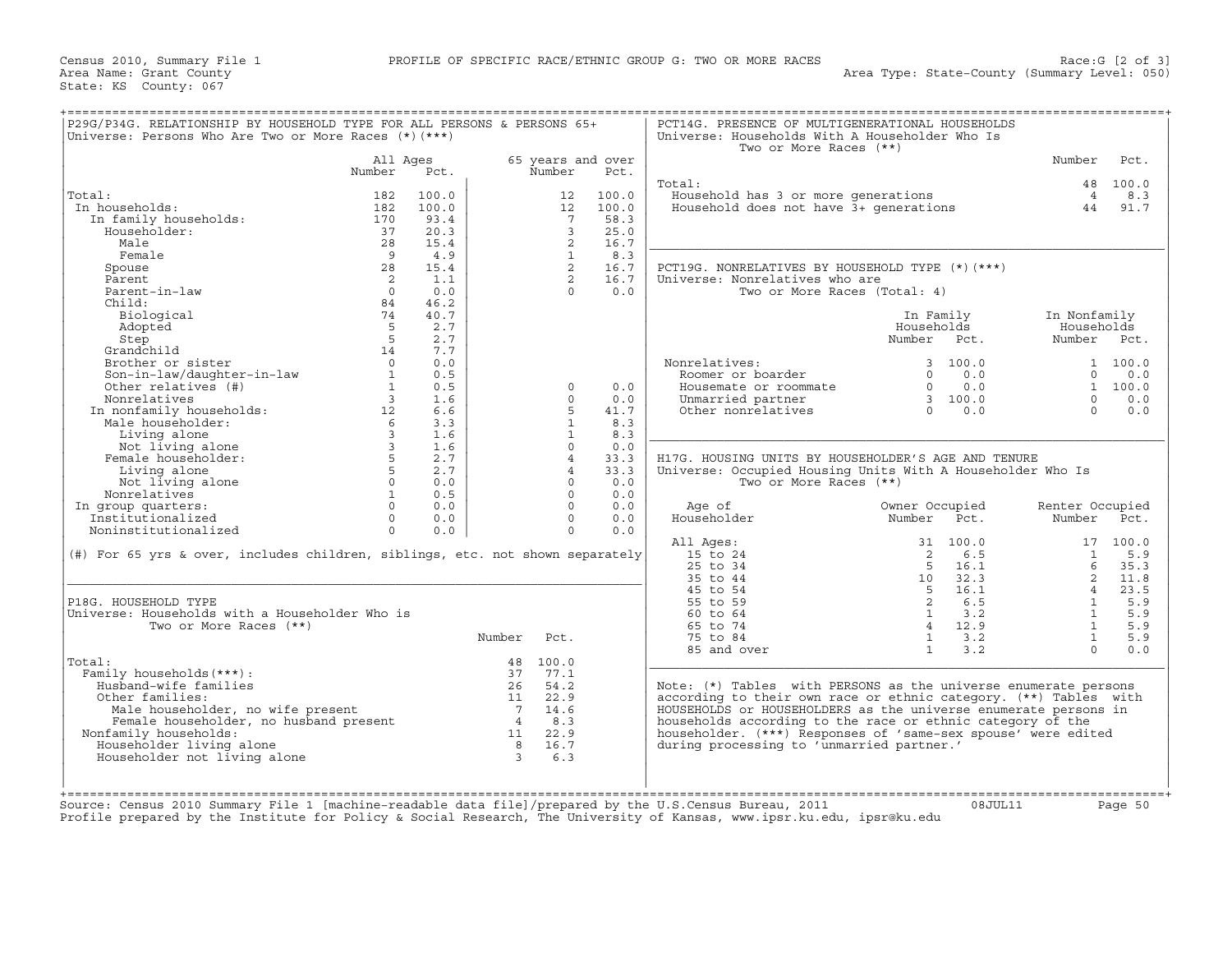| P28G/H16G. HOUSEHOLDS (OCCUPIED HOUSING UNITS) BY HOUSEHOLD SIZE BY TYPE AND BY TENURE<br>(Universe: Households (Occupied Housing Units) With A Householder Who Is Two or More Races (**)(***) |                   |                                                             |                                           |                                                     |                         |                                                          |                   |                                                           |                    |                                                            |
|------------------------------------------------------------------------------------------------------------------------------------------------------------------------------------------------|-------------------|-------------------------------------------------------------|-------------------------------------------|-----------------------------------------------------|-------------------------|----------------------------------------------------------|-------------------|-----------------------------------------------------------|--------------------|------------------------------------------------------------|
|                                                                                                                                                                                                | All<br>Households | Pct.                                                        | Family<br>Households                      | Pct.                                                | Nonfamily<br>Households | Pct.                                                     | Owner<br>Occupied | Pct.                                                      | Renter<br>Occupied | Pct.                                                       |
| All household sizes:<br>1-person households<br>2-person households<br>3-person households<br>4-person households<br>5-person households<br>6-person households<br>7-or-more person households  | 48                | 100.0<br>16.7<br>25.0<br>12.5<br>25.0<br>10.4<br>4.2<br>6.3 | 37<br>(Family always >1 pers)<br>10<br>12 | 100.0<br>27.0<br>13.5<br>32.4<br>13.5<br>5.4<br>8.1 |                         | 100.0<br>72.7<br>18.2<br>9.1<br>0.0<br>0.0<br>0.0<br>0.0 | 31<br>1 O         | 100.0<br>9.7<br>19.4<br>9.7<br>32.3<br>12.9<br>6.5<br>9.7 |                    | 100.0<br>29.4<br>35.3<br>17.6<br>11.8<br>5.9<br>0.0<br>0.0 |

|                                | Total<br>Population | Pct.          | Families | Pct.                      | Nonfamilies | Pct. | In Owner<br>Occupied | Pct. | In Renter<br>Occupied | Pct.                      |
|--------------------------------|---------------------|---------------|----------|---------------------------|-------------|------|----------------------|------|-----------------------|---------------------------|
| Total population in households | 158                 | 100.0         | 138      | 87.3                      | 15.         | 9.5  | 119                  | 75.3 | 39                    | 24.7                      |
| Under 18 years                 | 61                  | 100.0         | 60       | 98.4                      |             |      |                      |      |                       |                           |
| 18 years and over              | 97                  | 100.0         | 78       | 80.4                      |             |      |                      |      |                       |                           |
| Average Household Size         | 3.29                | $------$      | 3.73     | $\qquad \qquad - - - - -$ | .36         |      | 3.84                 |      | 2.29                  | $\qquad \qquad - - - - -$ |
| Under 18 years                 |                     | $\frac{1}{2}$ | 1.62     | $------$                  |             |      |                      |      |                       |                           |
| 18 years and over              | 2.02                | $\frac{1}{2}$ | 2.11     | $- - - - - -$             |             |      |                      |      |                       |                           |

|                                                                                                                                                                                                                                                                                                                                                                                                                                                                                                    |                   |      | Universe: Households (Occupied Housing Units) With A Householder Who Is Two or More Races (**) (***) | P28G/H16G. HOUSEHOLDS (OCCUPIED HOUSING UNITS) BY HOUSEHOLD SIZE BY TYPE AND BY TENURE |                                                                                   |      |                                      |                                                          |                                                            |         |
|----------------------------------------------------------------------------------------------------------------------------------------------------------------------------------------------------------------------------------------------------------------------------------------------------------------------------------------------------------------------------------------------------------------------------------------------------------------------------------------------------|-------------------|------|------------------------------------------------------------------------------------------------------|----------------------------------------------------------------------------------------|-----------------------------------------------------------------------------------|------|--------------------------------------|----------------------------------------------------------|------------------------------------------------------------|---------|
|                                                                                                                                                                                                                                                                                                                                                                                                                                                                                                    | All<br>Households | Pct. | Family<br>Households                                                                                 | Pct.                                                                                   | Nonfamily<br>Households                                                           | Pct. | Owner<br>Occupied                    | Pct.                                                     | Renter<br>Occupied                                         | Pct.    |
| All household sizes:                                                                                                                                                                                                                                                                                                                                                                                                                                                                               |                   |      |                                                                                                      |                                                                                        |                                                                                   |      |                                      |                                                          |                                                            |         |
|                                                                                                                                                                                                                                                                                                                                                                                                                                                                                                    |                   |      |                                                                                                      |                                                                                        |                                                                                   |      |                                      |                                                          |                                                            |         |
|                                                                                                                                                                                                                                                                                                                                                                                                                                                                                                    |                   |      |                                                                                                      |                                                                                        |                                                                                   |      |                                      |                                                          |                                                            |         |
|                                                                                                                                                                                                                                                                                                                                                                                                                                                                                                    |                   |      |                                                                                                      |                                                                                        |                                                                                   |      |                                      |                                                          |                                                            |         |
|                                                                                                                                                                                                                                                                                                                                                                                                                                                                                                    |                   |      |                                                                                                      |                                                                                        |                                                                                   |      |                                      |                                                          |                                                            |         |
|                                                                                                                                                                                                                                                                                                                                                                                                                                                                                                    |                   |      |                                                                                                      |                                                                                        |                                                                                   |      |                                      |                                                          |                                                            |         |
|                                                                                                                                                                                                                                                                                                                                                                                                                                                                                                    |                   |      |                                                                                                      |                                                                                        |                                                                                   |      |                                      |                                                          |                                                            |         |
|                                                                                                                                                                                                                                                                                                                                                                                                                                                                                                    |                   |      |                                                                                                      |                                                                                        |                                                                                   |      |                                      |                                                          |                                                            |         |
| P16G/P17G/P36G/P37G/H11G/H12G. POPULATION IN HOUSEHOLDS AND AVERAGE HOUSEHOLD SIZE BY TYPE AND BY TENURE<br>Universe: Population in Households (Occupied Housing Units) With A Householder Who Is Two or More Races (**)                                                                                                                                                                                                                                                                           |                   |      |                                                                                                      |                                                                                        |                                                                                   |      |                                      |                                                          |                                                            |         |
|                                                                                                                                                                                                                                                                                                                                                                                                                                                                                                    | Total             |      | In                                                                                                   |                                                                                        | In                                                                                |      | In Owner                             |                                                          | In Renter                                                  |         |
|                                                                                                                                                                                                                                                                                                                                                                                                                                                                                                    | Population Pct.   |      | Families Pct.                                                                                        |                                                                                        | Nonfamilies                                                                       | Pct. | Occupied                             | Pct.                                                     | Occupied                                                   | Pct.    |
| $\begin{tabular}{ l l l l l } \hline \texttt{Total population in households} & \multicolumn{1}{ l l } \hline \texttt{Total population in households} & \multicolumn{1}{ l } \hline \texttt{Under 18 years} & \multicolumn{1}{ l } \hline \texttt{Under 18 years} & \multicolumn{1}{ l } \hline \texttt{M} & \multicolumn{1}{ l } \hline \texttt{M} & \multicolumn{1}{ l } \hline \texttt{M} & \multicolumn{1}{ l } \hline \texttt{M} & \multicolumn{1}{ l } \hline \texttt{M} & \multicolumn{1}{ $ |                   |      |                                                                                                      |                                                                                        | 15                                                                                | 9.5  | 119                                  | 75.3                                                     | 39                                                         | 24.7    |
|                                                                                                                                                                                                                                                                                                                                                                                                                                                                                                    |                   |      |                                                                                                      |                                                                                        |                                                                                   |      | $\frac{1}{2}$                        | $\frac{1}{2}$                                            |                                                            |         |
|                                                                                                                                                                                                                                                                                                                                                                                                                                                                                                    |                   |      |                                                                                                      |                                                                                        |                                                                                   |      | $------$                             | $\qquad \qquad - - - - -$                                | $\qquad \qquad - - - - -$                                  |         |
|                                                                                                                                                                                                                                                                                                                                                                                                                                                                                                    |                   |      |                                                                                                      |                                                                                        | $1.36$ -----                                                                      |      |                                      | $3.84$ -----                                             | 2.29                                                       |         |
|                                                                                                                                                                                                                                                                                                                                                                                                                                                                                                    |                   |      |                                                                                                      |                                                                                        |                                                                                   |      |                                      |                                                          |                                                            |         |
|                                                                                                                                                                                                                                                                                                                                                                                                                                                                                                    |                   |      |                                                                                                      |                                                                                        |                                                                                   |      |                                      |                                                          |                                                            |         |
| PCT20/PCT22G. GROUP QUARTERS POPULATION BY SEX BY AGE BY GROUP QUARTERS TYPE<br>Universe: Population in group quarters for persons who are Two or More Races $(*)$                                                                                                                                                                                                                                                                                                                                 |                   |      |                                                                                                      |                                                                                        |                                                                                   |      |                                      |                                                          |                                                            |         |
|                                                                                                                                                                                                                                                                                                                                                                                                                                                                                                    |                   |      | ---- All Ages ----                                                                                   |                                                                                        |                                                                                   |      |                                      |                                                          | --------------------- 18 Years and Over ------------------ |         |
|                                                                                                                                                                                                                                                                                                                                                                                                                                                                                                    |                   |      |                                                                                                      |                                                                                        |                                                                                   |      | Pct. of<br>All<br>Ages Male          |                                                          | Pct. of                                                    | Pct. of |
|                                                                                                                                                                                                                                                                                                                                                                                                                                                                                                    |                   |      |                                                                                                      |                                                                                        |                                                                                   |      |                                      | Total                                                    |                                                            | Total   |
|                                                                                                                                                                                                                                                                                                                                                                                                                                                                                                    |                   |      | Number                                                                                               | Pct.                                                                                   | Total                                                                             |      |                                      |                                                          | 18+ Female                                                 | $18+$   |
|                                                                                                                                                                                                                                                                                                                                                                                                                                                                                                    |                   |      | $\mathbf 0$                                                                                          | 100.0                                                                                  | $\circ$                                                                           |      | $\circ$                              |                                                          | $\circ$                                                    |         |
|                                                                                                                                                                                                                                                                                                                                                                                                                                                                                                    |                   |      |                                                                                                      |                                                                                        |                                                                                   |      |                                      |                                                          |                                                            |         |
|                                                                                                                                                                                                                                                                                                                                                                                                                                                                                                    |                   |      | $\Omega$                                                                                             |                                                                                        |                                                                                   |      | $\mathbf{0}$                         |                                                          | $\circ$                                                    |         |
| Institutionalized population:<br>Correctional facilities for adults                                                                                                                                                                                                                                                                                                                                                                                                                                |                   |      | $\circ$                                                                                              |                                                                                        |                                                                                   |      | $\circ$                              |                                                          | $\circ$                                                    |         |
| Juvenile facilities                                                                                                                                                                                                                                                                                                                                                                                                                                                                                |                   |      |                                                                                                      | $0 \qquad \qquad$                                                                      |                                                                                   |      |                                      |                                                          | $\circ$                                                    |         |
|                                                                                                                                                                                                                                                                                                                                                                                                                                                                                                    |                   |      |                                                                                                      |                                                                                        |                                                                                   |      | $\begin{matrix} 0 \\ 0 \end{matrix}$ | $\sim$                                                   | $\circ$                                                    |         |
|                                                                                                                                                                                                                                                                                                                                                                                                                                                                                                    |                   |      |                                                                                                      |                                                                                        |                                                                                   |      |                                      |                                                          | $\circ$                                                    |         |
| Noninstitutionalized population:                                                                                                                                                                                                                                                                                                                                                                                                                                                                   |                   |      |                                                                                                      |                                                                                        |                                                                                   |      |                                      |                                                          | $\mathsf{O}\xspace$                                        |         |
|                                                                                                                                                                                                                                                                                                                                                                                                                                                                                                    |                   |      |                                                                                                      |                                                                                        | $\begin{bmatrix} 0 \\ 0 \\ 0 \\ 0 \\ 0 \\ 0 \\ 0 \end{bmatrix}$<br>$\overline{0}$ |      | $\Omega$                             | $\begin{matrix} 0 & & \cdot \\ 0 & & \cdot \end{matrix}$ | $\circ$                                                    |         |
| Juvenile facilities<br>Nursing facilities/skilled-nursing facilities<br>Other institutional facilities<br>oninstitutionalized population:<br>College/university student housing<br>0 .<br>College/university student housing<br>0 .<br>Military quarters                                                                                                                                                                                                                                           |                   |      | $\Omega$                                                                                             |                                                                                        | $\Omega$                                                                          |      | $\Omega$                             |                                                          | $\circ$                                                    |         |
| All types of group quarters:<br>Other noninstitutional facilities                                                                                                                                                                                                                                                                                                                                                                                                                                  |                   |      | $\Omega$                                                                                             |                                                                                        | $\cap$                                                                            |      | $\cap$                               |                                                          | $\Omega$                                                   |         |

+===================================================================================================================================================+ Source: Census 2010 Summary File 1 [machine−readable data file]/prepared by the U.S.Census Bureau, 2011 08JUL11 Page 51

Profile prepared by the Institute for Policy & Social Research, The University of Kansas, www.ipsr.ku.edu, ipsr@ku.edu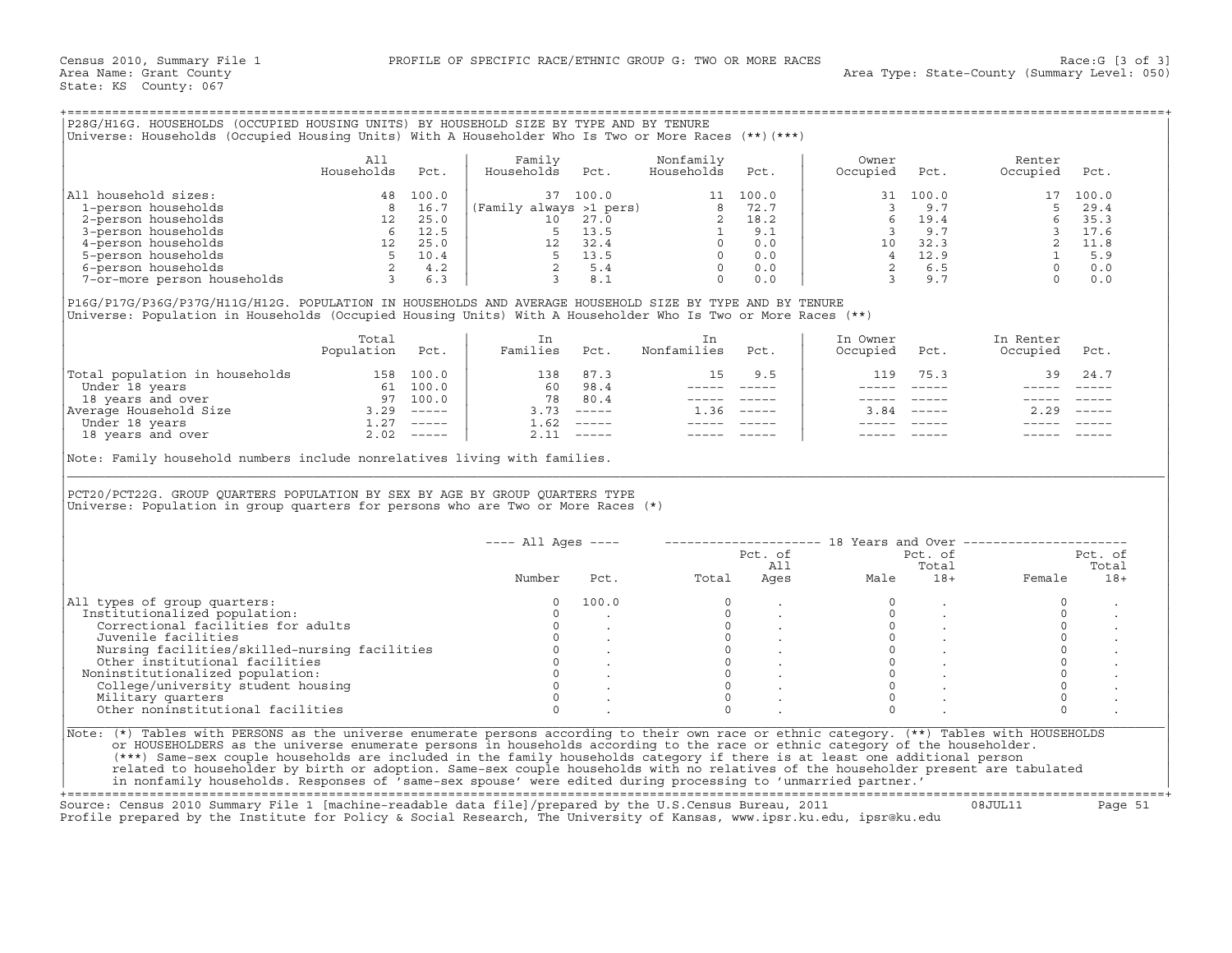| P29/P29H. POPULATION SUMMARY BY RESIDENCE TYPE FOR DESIGNATED UNIVERSE<br>Universe: PERSONS Who Are Hispanic or Latino of Any Race |             |                                                                                                                                                                                                                                                  |                         |      | P38H/39H. FAMILY TYPE BY PRESENCE AND AGE OF OWN OR RELATED CHILDREN<br>Universe: Families With A Householder Who Is<br>Hispanic or Latino of Any Race (**) (***) |               |        |                  |  |
|------------------------------------------------------------------------------------------------------------------------------------|-------------|--------------------------------------------------------------------------------------------------------------------------------------------------------------------------------------------------------------------------------------------------|-------------------------|------|-------------------------------------------------------------------------------------------------------------------------------------------------------------------|---------------|--------|------------------|--|
|                                                                                                                                    |             | Population As % of Population of all Races                                                                                                                                                                                                       |                         |      |                                                                                                                                                                   |               |        |                  |  |
| Total Persons:                                                                                                                     |             | Variation of the contract of the contract of the contract of the contract of the contract of the contract of the contract of the contract of the contract of the contract of the contract of the contract of the contract of t                   |                         |      | By Presence of:                                                                                                                                                   | Own Children  |        | Related Children |  |
|                                                                                                                                    |             |                                                                                                                                                                                                                                                  |                         |      |                                                                                                                                                                   | Families Pct. |        | Families Pct.    |  |
|                                                                                                                                    |             |                                                                                                                                                                                                                                                  |                         |      |                                                                                                                                                                   |               |        |                  |  |
|                                                                                                                                    |             |                                                                                                                                                                                                                                                  |                         |      | All families:                                                                                                                                                     |               |        |                  |  |
| P16-18H/P36-37H. HOUSEHOLDS/POPULATION IN HOUSEHOLDS BY HOUSEHOLD TYPE                                                             |             |                                                                                                                                                                                                                                                  |                         |      |                                                                                                                                                                   |               |        |                  |  |
| Universe: HOUSEHOLDERS Who Are Hispanic or Latino of Any Race                                                                      |             |                                                                                                                                                                                                                                                  |                         |      |                                                                                                                                                                   |               |        |                  |  |
|                                                                                                                                    |             |                                                                                                                                                                                                                                                  | Average                 |      |                                                                                                                                                                   |               |        |                  |  |
|                                                                                                                                    |             | Households Population (**)                                                                                                                                                                                                                       | Size                    |      |                                                                                                                                                                   |               |        |                  |  |
|                                                                                                                                    |             |                                                                                                                                                                                                                                                  |                         |      |                                                                                                                                                                   |               |        |                  |  |
|                                                                                                                                    |             |                                                                                                                                                                                                                                                  |                         |      |                                                                                                                                                                   |               |        |                  |  |
|                                                                                                                                    |             |                                                                                                                                                                                                                                                  |                         |      |                                                                                                                                                                   |               |        |                  |  |
|                                                                                                                                    |             |                                                                                                                                                                                                                                                  |                         |      |                                                                                                                                                                   |               |        |                  |  |
|                                                                                                                                    |             |                                                                                                                                                                                                                                                  |                         |      |                                                                                                                                                                   |               |        |                  |  |
|                                                                                                                                    |             |                                                                                                                                                                                                                                                  |                         |      |                                                                                                                                                                   |               |        |                  |  |
|                                                                                                                                    |             |                                                                                                                                                                                                                                                  |                         |      |                                                                                                                                                                   |               |        |                  |  |
|                                                                                                                                    |             |                                                                                                                                                                                                                                                  |                         |      |                                                                                                                                                                   |               |        |                  |  |
|                                                                                                                                    |             |                                                                                                                                                                                                                                                  |                         |      |                                                                                                                                                                   |               |        |                  |  |
|                                                                                                                                    |             |                                                                                                                                                                                                                                                  |                         |      |                                                                                                                                                                   |               |        |                  |  |
|                                                                                                                                    |             |                                                                                                                                                                                                                                                  |                         |      |                                                                                                                                                                   |               |        |                  |  |
|                                                                                                                                    |             | ---Both Sexes---    ------Male------    -----Female-----                                                                                                                                                                                         |                         |      |                                                                                                                                                                   |               |        |                  |  |
|                                                                                                                                    | Number Pct. |                                                                                                                                                                                                                                                  | Number Pct. Number Pct. |      |                                                                                                                                                                   |               |        |                  |  |
|                                                                                                                                    |             |                                                                                                                                                                                                                                                  |                         |      |                                                                                                                                                                   |               |        |                  |  |
| All Ages:                                                                                                                          |             |                                                                                                                                                                                                                                                  |                         |      |                                                                                                                                                                   |               |        |                  |  |
|                                                                                                                                    |             |                                                                                                                                                                                                                                                  |                         |      |                                                                                                                                                                   |               |        |                  |  |
|                                                                                                                                    |             |                                                                                                                                                                                                                                                  |                         |      |                                                                                                                                                                   |               |        |                  |  |
|                                                                                                                                    |             |                                                                                                                                                                                                                                                  |                         |      | P31H. RELATIONSHIP BY HOUSEHOLD TYPE FOR THE POPULATION UNDER 18 YEARS                                                                                            |               |        |                  |  |
|                                                                                                                                    |             |                                                                                                                                                                                                                                                  |                         |      | Universe: Persons under 18 who are                                                                                                                                |               |        |                  |  |
|                                                                                                                                    |             |                                                                                                                                                                                                                                                  |                         |      | Hispanic or Latino of Any Race (*) (***)                                                                                                                          |               | Number | Pct.             |  |
|                                                                                                                                    |             |                                                                                                                                                                                                                                                  |                         |      |                                                                                                                                                                   |               |        |                  |  |
|                                                                                                                                    |             |                                                                                                                                                                                                                                                  |                         |      | Total under 18:                                                                                                                                                   |               |        | 100.0            |  |
|                                                                                                                                    |             |                                                                                                                                                                                                                                                  |                         |      | In households:                                                                                                                                                    |               |        | 100.0            |  |
|                                                                                                                                    |             |                                                                                                                                                                                                                                                  |                         |      |                                                                                                                                                                   |               |        | 0.1              |  |
|                                                                                                                                    |             |                                                                                                                                                                                                                                                  |                         |      |                                                                                                                                                                   |               |        | 99.5             |  |
|                                                                                                                                    |             |                                                                                                                                                                                                                                                  |                         |      |                                                                                                                                                                   |               |        | 89.6             |  |
|                                                                                                                                    |             |                                                                                                                                                                                                                                                  |                         |      |                                                                                                                                                                   |               |        | 70.3             |  |
|                                                                                                                                    |             |                                                                                                                                                                                                                                                  |                         |      |                                                                                                                                                                   |               |        | 19.3             |  |
|                                                                                                                                    |             |                                                                                                                                                                                                                                                  |                         |      |                                                                                                                                                                   |               |        | 7.8              |  |
|                                                                                                                                    |             |                                                                                                                                                                                                                                                  |                         |      |                                                                                                                                                                   |               |        | 11.6             |  |
|                                                                                                                                    |             |                                                                                                                                                                                                                                                  |                         |      |                                                                                                                                                                   |               |        | 9.9              |  |
|                                                                                                                                    |             |                                                                                                                                                                                                                                                  |                         |      | Male<br>Female house.<br>Other relatives:<br>Grandchild<br>An relative                                                                                            |               |        | 7.2              |  |
|                                                                                                                                    |             |                                                                                                                                                                                                                                                  |                         |      |                                                                                                                                                                   |               |        | 2.7              |  |
|                                                                                                                                    |             |                                                                                                                                                                                                                                                  |                         |      |                                                                                                                                                                   |               |        | 0.4              |  |
|                                                                                                                                    |             |                                                                                                                                                                                                                                                  |                         |      | In group quarters:                                                                                                                                                |               |        | 0.0              |  |
|                                                                                                                                    |             |                                                                                                                                                                                                                                                  |                         |      |                                                                                                                                                                   |               |        | 0.0              |  |
|                                                                                                                                    |             |                                                                                                                                                                                                                                                  |                         |      |                                                                                                                                                                   |               |        | 0.0              |  |
|                                                                                                                                    |             | All Ages: $3, 439$ 100.0 1, 837 100.0<br>10 Mumber Pct. Number Pct.<br>5 to 9 458 13.3 226 12.8<br>10 to 14 389 11.3 204 11.1<br>15 to 17 389 11.3 204 11.1<br>15 to 17 185 5.4 211 11.5<br>16 5.8<br>20 5.1 59 3.2<br>20 12<br>22 to 24 156 4.5 |                         |      |                                                                                                                                                                   |               |        |                  |  |
| $0$ to $17$                                                                                                                        |             | $\begin{array}{cccccc} 1,418 & 41.2 & 757 & 41.2 & 661 \\ 1,888 & 54.9 & 1,023 & 55.7 & 865 \\ 133 & 3.9 & 57 & 3.1 & 76 \end{array}$                                                                                                            |                         | 41.3 | Note: (*) Tables with PERSONS as the universe enumerate persons according                                                                                         |               |        |                  |  |
| 18 to 64                                                                                                                           |             |                                                                                                                                                                                                                                                  |                         | 54.0 | to their own race or ethnic category. (**) Tables with HOUSEHOLDS or                                                                                              |               |        |                  |  |
| 65 plus                                                                                                                            |             |                                                                                                                                                                                                                                                  |                         | 4.7  | HOUSEHOLDERS as the universe enumerate persons in households according                                                                                            |               |        |                  |  |
|                                                                                                                                    |             |                                                                                                                                                                                                                                                  |                         |      | to the race or ethnic category of the householder. (***) Responses of                                                                                             |               |        |                  |  |
|                                                                                                                                    |             |                                                                                                                                                                                                                                                  |                         |      | 'same-sex spouse' were edited during processing to 'unmarried partner.'                                                                                           |               |        |                  |  |

+===================================================================================================================================================+Source: Census 2010 Summary File 1 [machine−readable data file]/prepared by the U.S.Census Bureau, 2011 08JUL11 Page 52 Profile prepared by the Institute for Policy & Social Research, The University of Kansas, www.ipsr.ku.edu, ipsr@ku.edu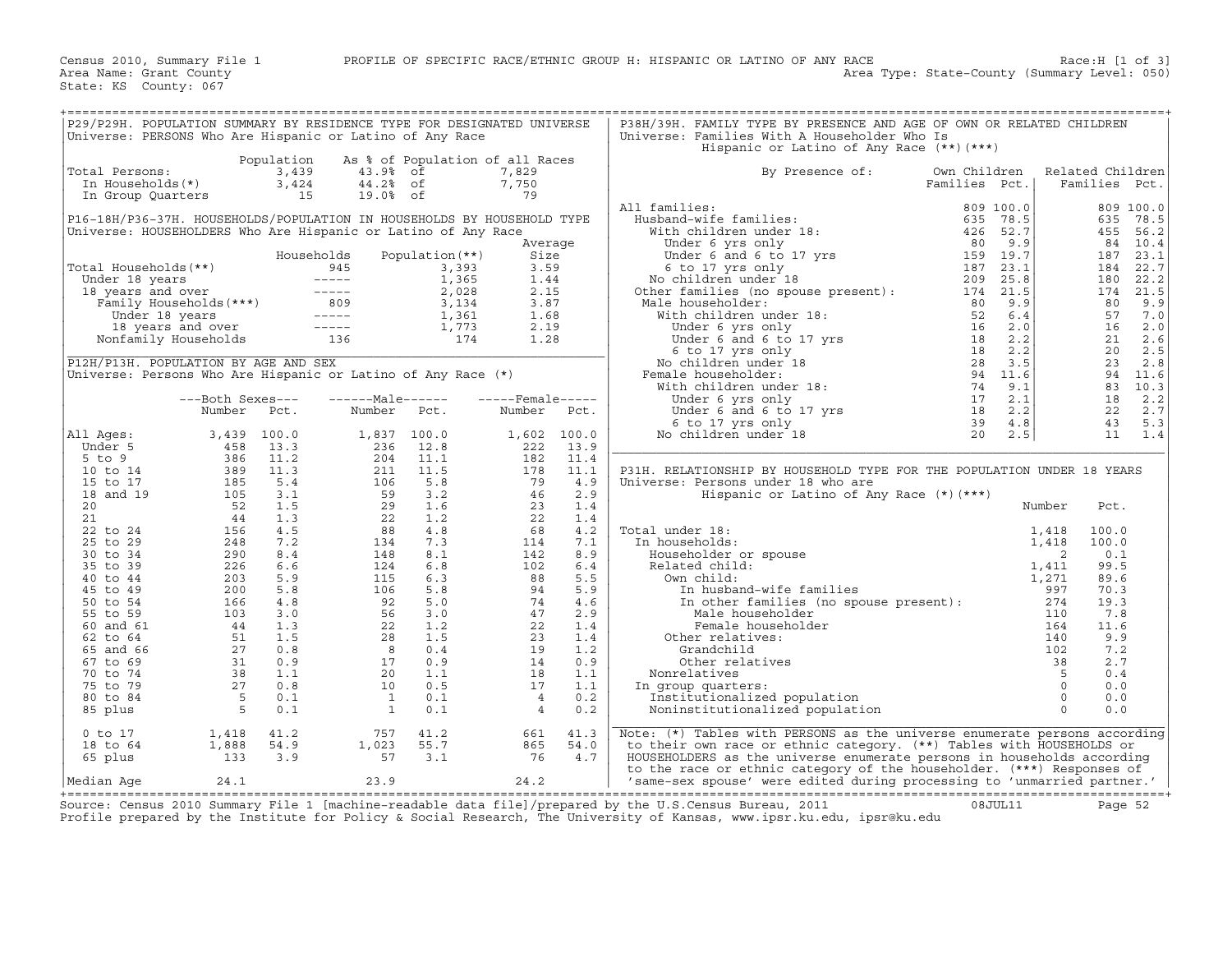| P29H/P34H. RELATIONSHIP BY HOUSEHOLD TYPE FOR ALL PERSONS & PERSONS 65+<br>Universe: Persons Who Are Hispanic or Latino of Any Race $(*)$ (***) |                |       |        |                   |       | PCT14H. PRESENCE OF MULTIGENERATIONAL HOUSEHOLDS<br>Universe: Households With A Householder Who Is |                |          |                         |           |
|-------------------------------------------------------------------------------------------------------------------------------------------------|----------------|-------|--------|-------------------|-------|----------------------------------------------------------------------------------------------------|----------------|----------|-------------------------|-----------|
|                                                                                                                                                 | All Ages       |       |        | 65 years and over |       | Hispanic or Latino of Any Race (**)                                                                |                |          | Number                  | Pct.      |
|                                                                                                                                                 | Number         | Pct.  |        | Number            | Pct.  |                                                                                                    |                |          |                         |           |
|                                                                                                                                                 |                |       |        |                   |       | Total:                                                                                             |                |          |                         | 945 100.0 |
| Total:                                                                                                                                          | 3,439          | 100.0 |        | 133               | 100.0 | Household has 3 or more generations                                                                |                |          | 73                      | 7.7       |
| In households:                                                                                                                                  | 3,424          | 99.6  |        | 131               | 98.5  | Household does not have 3+ qenerations                                                             |                |          | 872                     | 92.3      |
| In family households:                                                                                                                           | 3,252          | 94.6  |        | 104               | 78.2  |                                                                                                    |                |          |                         |           |
| Householder:                                                                                                                                    | 809            | 23.5  |        | 48                | 36.1  |                                                                                                    |                |          |                         |           |
| Male                                                                                                                                            | 634            | 18.4  |        | 36                | 27.1  |                                                                                                    |                |          |                         |           |
| Female                                                                                                                                          | 175            | 5.1   |        | 12                | 9.0   |                                                                                                    |                |          |                         |           |
| Spouse                                                                                                                                          | 618            | 18.0  |        | 36                | 27.1  | PCT19H. NONRELATIVES BY HOUSEHOLD TYPE (*) (***)                                                   |                |          |                         |           |
| Parent                                                                                                                                          | 25             | 0.7   |        | 14                | 10.5  | Universe: Nonrelatives who are                                                                     |                |          |                         |           |
| Parent-in-law                                                                                                                                   | $\overline{8}$ | 0.2   |        | $\overline{3}$    | 2.3   | Hispanic or Latino of Any Race (Total: 119)                                                        |                |          |                         |           |
| Child:                                                                                                                                          | 1,489          | 43.3  |        |                   |       |                                                                                                    |                |          |                         |           |
| Biological                                                                                                                                      | 1,388          | 40.4  |        |                   |       |                                                                                                    | In Family      |          | In Nonfamily            |           |
|                                                                                                                                                 | 34             |       |        |                   |       |                                                                                                    |                |          |                         |           |
| Adopted                                                                                                                                         | 67             | 1.0   |        |                   |       |                                                                                                    | Households     |          | Households              |           |
| Step                                                                                                                                            |                | 1.9   |        |                   |       |                                                                                                    | Number Pct.    |          | Number                  | Pct.      |
| Grandchild                                                                                                                                      | 106            | 3.1   |        |                   |       |                                                                                                    |                |          |                         |           |
| Brother or sister                                                                                                                               | 38             | 1.1   |        |                   |       | Nonrelatives:                                                                                      |                | 83 100.0 |                         | 36 100.0  |
| Son-in-law/daughter-in-law                                                                                                                      | 17             | 0.5   |        |                   |       | Roomer or boarder                                                                                  | $\overline{4}$ | 4.8      | $\Omega$                | 0.0       |
| Other relatives (#)                                                                                                                             | 59             | 1.7   |        | 3                 | 2.3   | Housemate or roommate                                                                              | 14             | 16.9     | 9                       | 25.0      |
| Nonrelatives                                                                                                                                    | 83             | 2.4   |        | $\Omega$          | 0.0   | Unmarried partner                                                                                  |                | 56 67.5  | 17                      | 47.2      |
| In nonfamily households:                                                                                                                        | 172            | 5.0   |        | 27                | 20.3  | Other nonrelatives                                                                                 | 9              | 10.8     |                         | 10 27.8   |
| Male householder:                                                                                                                               | 86             | 2.5   |        | - 6               | 4.5   |                                                                                                    |                |          |                         |           |
| Living alone                                                                                                                                    | 64             | 1.9   |        | 6                 | 4.5   |                                                                                                    |                |          |                         |           |
| Not living alone                                                                                                                                | 22             | 0.6   |        | $\Omega$          | 0.0   |                                                                                                    |                |          |                         |           |
| Female householder:                                                                                                                             | 50             | 1.5   |        | 20                | 15.0  | H17H. HOUSING UNITS BY HOUSEHOLDER'S AGE AND TENURE                                                |                |          |                         |           |
| Living alone                                                                                                                                    | 46             | 1.3   |        | 20                | 15.0  | Universe: Occupied Housing Units With A Householder Who Is                                         |                |          |                         |           |
| Not living alone                                                                                                                                | $\overline{4}$ | 0.1   |        | $\Omega$          | 0.0   | Hispanic or Latino of Any Race (**)                                                                |                |          |                         |           |
| Nonrelatives                                                                                                                                    | 36             | 1.0   |        | 1                 | 0.8   |                                                                                                    |                |          |                         |           |
| In group quarters:                                                                                                                              | 15             | 0.4   |        | $\overline{2}$    | 1.5   | Age of                                                                                             | Owner Occupied |          | Renter Occupied         |           |
| Institutionalized                                                                                                                               | 15             | 0.4   |        | $\overline{2}$    | 1.5   | Householder                                                                                        | Number         | Pct.     | Number                  | Pct.      |
| Noninstitutionalized                                                                                                                            | $\Omega$       | 0.0   |        | $\Omega$          | 0.0   |                                                                                                    |                |          |                         |           |
|                                                                                                                                                 |                |       |        |                   |       |                                                                                                    |                |          |                         |           |
|                                                                                                                                                 |                |       |        |                   |       | All Ages:                                                                                          | 695            | 100.0    |                         | 250 100.0 |
| $(\#)$ For 65 yrs & over, includes children, siblings, etc. not shown separately                                                                |                |       |        |                   |       | 15 to 24                                                                                           | 37             | 5.3      | 42                      | 16.8      |
|                                                                                                                                                 |                |       |        |                   |       | 25 to 34                                                                                           | 151            | 21.7     | 78                      | 31.2      |
|                                                                                                                                                 |                |       |        |                   |       | 35 to 44                                                                                           | 186            | 26.8     | 48                      | 19.2      |
|                                                                                                                                                 |                |       |        |                   |       | 45 to 54                                                                                           | 170            | 24.5     | 40                      | 16.0      |
| P18H. HOUSEHOLD TYPE                                                                                                                            |                |       |        |                   |       | 55 to 59                                                                                           | 49             | 7.1      | 14                      | 5.6       |
|                                                                                                                                                 |                |       |        |                   |       | 60 to 64                                                                                           | 43             | 6.2      | 13                      | 5.2       |
| Universe: Households with a Householder Who is                                                                                                  |                |       |        |                   |       | 65 to 74                                                                                           | 40             | 5.8      | 12                      | 4.8       |
| Hispanic or Latino of Any Race (**)                                                                                                             |                |       | Number | Pct.              |       | 75 to 84                                                                                           | 19             | 2.7      | $\overline{\mathbf{3}}$ | 1.2       |
|                                                                                                                                                 |                |       |        |                   |       |                                                                                                    |                | 0.0      | $\Omega$                | 0.0       |
|                                                                                                                                                 |                |       |        |                   |       | 85 and over                                                                                        | $\Omega$       |          |                         |           |
|                                                                                                                                                 |                |       |        | 945 100.0         |       |                                                                                                    |                |          |                         |           |
| Total:                                                                                                                                          |                |       | 809    | 85.6              |       |                                                                                                    |                |          |                         |           |
| Family households (***) :                                                                                                                       |                |       |        |                   |       |                                                                                                    |                |          |                         |           |
| Husband-wife families                                                                                                                           |                |       | 635    | 67.2              |       | Note: (*) Tables with PERSONS as the universe enumerate persons                                    |                |          |                         |           |
| Other families:                                                                                                                                 |                |       |        | 174 18.4          |       | according to their own race or ethnic category. (**) Tables with                                   |                |          |                         |           |
| Male householder, no wife present                                                                                                               |                |       | 80     | 8.5               |       | HOUSEHOLDS or HOUSEHOLDERS as the universe enumerate persons in                                    |                |          |                         |           |
| ner lamilies:<br>Male householder, no wife present<br>Female householder, no husband present<br>Comily bouseholder, no husband present          |                |       | 94     | 9.9               |       | households according to the race or ethnic category of the                                         |                |          |                         |           |
| Nonfamily households:                                                                                                                           |                |       | 136    | 14.4              |       | householder. (***) Responses of 'same-sex spouse' were edited                                      |                |          |                         |           |
| Householder living alone                                                                                                                        |                |       | 110    | 11.6              |       | during processing to 'unmarried partner.'                                                          |                |          |                         |           |
| Householder not living alone                                                                                                                    |                |       | 26     | 2.8               |       |                                                                                                    |                |          |                         |           |
|                                                                                                                                                 |                |       |        |                   |       |                                                                                                    |                |          |                         |           |
|                                                                                                                                                 |                |       |        |                   |       |                                                                                                    |                |          |                         |           |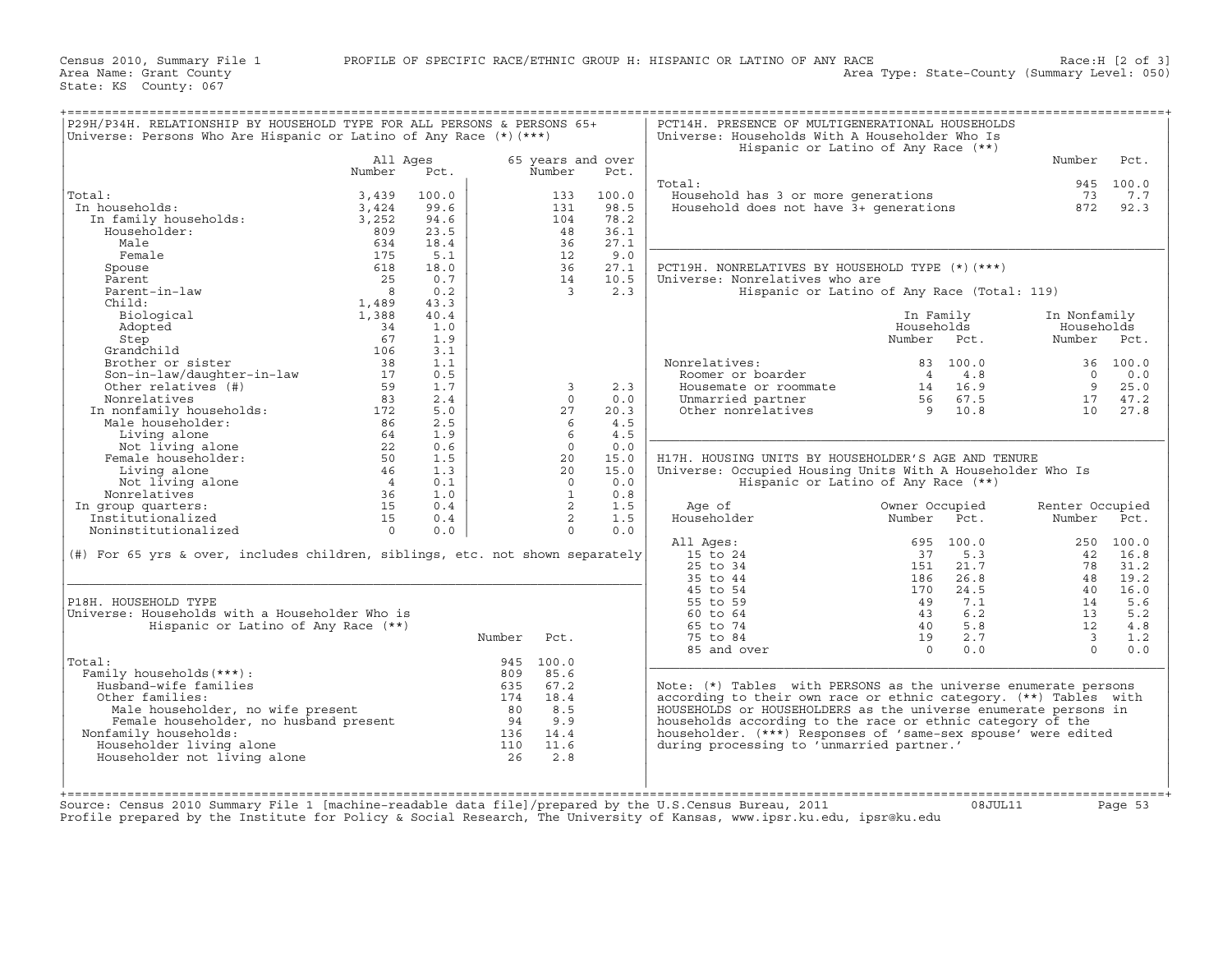| P28H/H16H. HOUSEHOLDS (OCCUPIED HOUSING UNITS) BY HOUSEHOLD SIZE BY TYPE AND BY TENURE<br> Universe: Households (Occupied Housing Units) With A Householder Who Is Hispanic or Latino of Any Race (**)(***) |                   |       |                         |       |                         |       |                   |       |                    |       |
|-------------------------------------------------------------------------------------------------------------------------------------------------------------------------------------------------------------|-------------------|-------|-------------------------|-------|-------------------------|-------|-------------------|-------|--------------------|-------|
|                                                                                                                                                                                                             | All<br>Households | Pct.  | Family<br>Households    | Pct.  | Nonfamily<br>Households | Pct.  | Owner<br>Occupied | Pct.  | Renter<br>Occupied | Pct.  |
| household sizes:<br>  All                                                                                                                                                                                   | 945               | 100.0 | 809                     | 100.0 | 136                     | 100.0 | 695               | 100.0 | 250                | 100.0 |
| 1-person households                                                                                                                                                                                         | 110               | 11.6  | (Family always >1 pers) |       | 110                     | 80.9  | 59                | 8.5   | 51                 | 20.4  |
| 2-person households                                                                                                                                                                                         | 180               | 19.0  | 163                     | 20.1  | 17                      | 12.5  | 134               | 19.3  | 46                 | 18.4  |
| 3-person households                                                                                                                                                                                         | 183               | 19.4  | 176                     | 21.8  |                         | 5.1   | 127               | 18.3  | 56                 | 22.4  |
| 4-person households                                                                                                                                                                                         | 198               | 21.0  | 197                     | 24.4  |                         | 0.7   | 151               | 21.7  | 47                 | 18.8  |
| 5-person households                                                                                                                                                                                         | 141               | 14.9  | 140                     | 17.3  |                         | 0.7   | 117               | 16.8  | 24                 | 9.6   |
| 6-person households                                                                                                                                                                                         | 78                | 8.3   | 78                      | 9.6   |                         | 0.0   | 66                | 9.5   | 12                 | 4.8   |
| 7-or-more person households                                                                                                                                                                                 | 55                | 5.8   | 55                      | 6.8   |                         | 0.0   | 41                | 5.9   | 14                 | 5.6   |

|                                | Total<br>Population | Pct.                      | Ιn<br>Families | Pct.                      | Nonfamilies | Pct.        | In Owner<br>Occupied | Pct.                      | In Renter<br>Occupied | Pct.   |
|--------------------------------|---------------------|---------------------------|----------------|---------------------------|-------------|-------------|----------------------|---------------------------|-----------------------|--------|
| Total population in households | 3,393               | 100.0                     | 3,134          | 92.4                      | 174         | 5.1         | 2,593                | 76.4                      | 800                   | 23.6   |
| Under 18 years                 | 1,365               | 100.0                     | 1,361          | 99.7                      |             |             |                      |                           |                       |        |
| 18 years and over              | 2,028               | 100.0                     | ⊥,773          | 87.4                      |             |             |                      |                           |                       |        |
| Average Household Size         | 3.59                | $\qquad \qquad - - - - -$ | 3.87           | $\qquad \qquad - - - - -$ | 1.28        | $- - - - -$ | 3.73                 | $\qquad \qquad - - - - -$ | 3.20                  | ------ |
| Under 18 years                 | $\pm 0.44$          | $------$                  | 1.68           | $\qquad \qquad - - - - -$ |             |             |                      |                           |                       |        |
| 18 years and over              | 2.15                | $------$                  | 2.19           | $\qquad \qquad - - - - -$ |             |             |                      |                           |                       |        |

| P28H/H16H. HOUSEHOLDS (OCCUPIED HOUSING UNITS) BY HOUSEHOLD SIZE BY TYPE AND BY TENURE<br>Universe: Households (Occupied Housing Units) With A Householder Who Is Hispanic or Latino of Any Race (**) (***)                                         |                          |      |                                                                                                                                                                   |              |                                                                                                              |         |                                                                                                                                                                                                                                                                                                                         |                                                           |                                                                                                                     |                |
|-----------------------------------------------------------------------------------------------------------------------------------------------------------------------------------------------------------------------------------------------------|--------------------------|------|-------------------------------------------------------------------------------------------------------------------------------------------------------------------|--------------|--------------------------------------------------------------------------------------------------------------|---------|-------------------------------------------------------------------------------------------------------------------------------------------------------------------------------------------------------------------------------------------------------------------------------------------------------------------------|-----------------------------------------------------------|---------------------------------------------------------------------------------------------------------------------|----------------|
|                                                                                                                                                                                                                                                     | All<br>Households        | Pct. | Family<br>Households                                                                                                                                              | Pct.         | Nonfamily<br>Households                                                                                      | Pct.    | Owner<br>Occupied                                                                                                                                                                                                                                                                                                       | Pct.                                                      | Renter<br>Occupied                                                                                                  | Pct.           |
| All household sizes:                                                                                                                                                                                                                                |                          |      |                                                                                                                                                                   |              |                                                                                                              |         | 695                                                                                                                                                                                                                                                                                                                     | 100.0                                                     | 250 100.0                                                                                                           |                |
|                                                                                                                                                                                                                                                     |                          |      |                                                                                                                                                                   |              |                                                                                                              |         | 59                                                                                                                                                                                                                                                                                                                      | 8.5                                                       | 51                                                                                                                  | 20.4           |
|                                                                                                                                                                                                                                                     |                          |      |                                                                                                                                                                   |              |                                                                                                              |         | 134 19.3                                                                                                                                                                                                                                                                                                                |                                                           |                                                                                                                     |                |
|                                                                                                                                                                                                                                                     |                          |      |                                                                                                                                                                   |              |                                                                                                              |         | 127                                                                                                                                                                                                                                                                                                                     |                                                           |                                                                                                                     |                |
|                                                                                                                                                                                                                                                     |                          |      |                                                                                                                                                                   |              |                                                                                                              |         | 151                                                                                                                                                                                                                                                                                                                     |                                                           |                                                                                                                     |                |
|                                                                                                                                                                                                                                                     |                          |      |                                                                                                                                                                   |              |                                                                                                              |         | 117                                                                                                                                                                                                                                                                                                                     |                                                           |                                                                                                                     |                |
|                                                                                                                                                                                                                                                     |                          |      |                                                                                                                                                                   |              |                                                                                                              |         |                                                                                                                                                                                                                                                                                                                         | 66 9.5                                                    |                                                                                                                     |                |
| 11 household sizes:<br>1-person households<br>2-person households<br>3-person households<br>5-person households<br>5-person households<br>6-person households<br>7-or-more person households<br>7-8 8.3<br>8.3<br>7-or-more person households<br>78 |                          |      | 809 100.0 136 100.0<br>(Family always >1 pers) 110 80.9<br>163 20.1 17 12.5<br>176 21.8 7 5.1<br>197 24.4 1 0.7<br>140 17.3 1 0.7<br>78 9.6 0 0.0<br>55 6.8 0 0.0 |              |                                                                                                              |         | 41                                                                                                                                                                                                                                                                                                                      |                                                           | $\begin{array}{cccc} 8.5 \\ 19.3 \\ 22.3 \\ 21.7 \\ 16.8 \\ 9.5 \\ 24 \\ 9.6 \\ 12 \\ 4.8 \\ 14 \\ 5.6 \end{array}$ |                |
| P16H/P17H/P36H/P37H/H11H/H12H. POPULATION IN HOUSEHOLDS AND AVERAGE HOUSEHOLD SIZE BY TYPE AND BY TENURE<br>Universe: Population in Households (Occupied Housing Units) With A Householder Who Is Hispanic or Latino of Any Race (**)               |                          |      |                                                                                                                                                                   |              |                                                                                                              |         |                                                                                                                                                                                                                                                                                                                         |                                                           |                                                                                                                     |                |
|                                                                                                                                                                                                                                                     | Total<br>Population Pct. |      | In<br>Families Pct.                                                                                                                                               |              | In<br>Nonfamilies Pct.                                                                                       |         | In Owner<br>Occupied Pct.                                                                                                                                                                                                                                                                                               |                                                           | In Renter<br>Occupied Pct.                                                                                          |                |
| Total population in households 3,393 100.0<br>Under 18 years 1,365 100.0<br>18 years and over 2,028 100.0<br>Nerage Household Size 3.59 -----<br>Under 18 years and over 2.15 -----<br>1.44 -----<br>1.9 years and over 2.15 -----                  |                          |      |                                                                                                                                                                   |              |                                                                                                              | 174 5.1 | 2,593                                                                                                                                                                                                                                                                                                                   | 76.4                                                      | 800 23.6                                                                                                            |                |
|                                                                                                                                                                                                                                                     |                          |      |                                                                                                                                                                   |              | ----- -----                                                                                                  |         | $\frac{1}{2}$                                                                                                                                                                                                                                                                                                           |                                                           | $\frac{1}{2}$                                                                                                       |                |
|                                                                                                                                                                                                                                                     |                          |      | 3, 134 92. 4<br>1, 361 99. 7<br>1, 773 87. 4                                                                                                                      |              | $\begin{array}{cccccc} - & - & - & - & - & - & - \\ & - & - & - & - & - \\ & & - & - & - & - \\ \end{array}$ |         | ------                                                                                                                                                                                                                                                                                                                  | $------$                                                  | ----- -----                                                                                                         |                |
|                                                                                                                                                                                                                                                     |                          |      |                                                                                                                                                                   | $3.87$ ----- | $1.28$ -----                                                                                                 |         |                                                                                                                                                                                                                                                                                                                         | $3.73$ -----                                              | $3.20$ -----                                                                                                        |                |
|                                                                                                                                                                                                                                                     |                          |      | $1.68$ -----                                                                                                                                                      |              | $\begin{array}{cccccc} - & - & - & - & - & - & - \\ & - & - & - & - & - \\ & & - & - & - & - \end{array}$    |         | $\frac{1}{2}$                                                                                                                                                                                                                                                                                                           |                                                           |                                                                                                                     |                |
|                                                                                                                                                                                                                                                     |                          |      |                                                                                                                                                                   | $2.19$ ----- |                                                                                                              |         |                                                                                                                                                                                                                                                                                                                         |                                                           |                                                                                                                     |                |
| PCT20/PCT22H. GROUP QUARTERS POPULATION BY SEX BY AGE BY GROUP QUARTERS TYPE<br>Universe: Population in group quarters for persons who are Hispanic or Latino of Any Race (*)                                                                       |                          |      |                                                                                                                                                                   |              |                                                                                                              |         |                                                                                                                                                                                                                                                                                                                         |                                                           |                                                                                                                     |                |
|                                                                                                                                                                                                                                                     |                          |      | $---$ All Ages $---$                                                                                                                                              |              |                                                                                                              |         |                                                                                                                                                                                                                                                                                                                         |                                                           | -------------------- 18 Years and Over ----------------------                                                       |                |
|                                                                                                                                                                                                                                                     |                          |      |                                                                                                                                                                   |              |                                                                                                              | Pct. of |                                                                                                                                                                                                                                                                                                                         | Pct. of                                                   |                                                                                                                     | Pct. of        |
|                                                                                                                                                                                                                                                     |                          |      |                                                                                                                                                                   |              |                                                                                                              | All     |                                                                                                                                                                                                                                                                                                                         | Total                                                     |                                                                                                                     | Total          |
|                                                                                                                                                                                                                                                     |                          |      | Number                                                                                                                                                            |              |                                                                                                              |         | Pct. Total Ages Male                                                                                                                                                                                                                                                                                                    | $18+$                                                     | Female                                                                                                              | $18+$          |
| All types of group quarters:                                                                                                                                                                                                                        |                          |      | 15                                                                                                                                                                | 100.0        |                                                                                                              |         | $\begin{array}{cccccc} 15 & 100.0 & & & 12 & 80.0 \\ 15 & 100.0 & & & 12 & 80.0 \\ 11 & 73.3 & & & 11 & 73.3 \\ 0 & 0.0 & & & 0 & 0.0 \\ 4 & 26.7 & & 1 & 6.7 \\ 0 & 0.0 & & 0 & 0.0 \\ 0 & 0.0 & & & 0 & 0.0 \\ 0 & 0.0 & & & 0 & 0.0 \\ 0 & 0.0 & & & 0 & 0.0 \\ 0 & 0.0 & & & 0 & 0.0 \\ 0 & 0.0 & & & 0 & 0.0 \\ \$ | $\begin{array}{c}\n 80.0 \\  \circ \quad 0\n \end{array}$ | $\overline{3}$                                                                                                      | 20.0           |
| Institutionalized population:                                                                                                                                                                                                                       |                          |      | 15                                                                                                                                                                | 100.0        |                                                                                                              |         |                                                                                                                                                                                                                                                                                                                         |                                                           | $\mathbf{3}$                                                                                                        | 20.0           |
| Correctional facilities for adults                                                                                                                                                                                                                  |                          |      | 11                                                                                                                                                                | 73.3         |                                                                                                              |         |                                                                                                                                                                                                                                                                                                                         |                                                           | $\circ$                                                                                                             | 0.0            |
| Juvenile facilities                                                                                                                                                                                                                                 |                          |      | $\overline{0}$                                                                                                                                                    | 0.0          |                                                                                                              |         |                                                                                                                                                                                                                                                                                                                         |                                                           | $\Omega$                                                                                                            | 0.0            |
|                                                                                                                                                                                                                                                     |                          |      |                                                                                                                                                                   |              |                                                                                                              |         |                                                                                                                                                                                                                                                                                                                         |                                                           |                                                                                                                     | 20.0           |
|                                                                                                                                                                                                                                                     |                          |      |                                                                                                                                                                   |              |                                                                                                              |         |                                                                                                                                                                                                                                                                                                                         |                                                           | $\overline{0}$                                                                                                      | 0.0            |
| Noninstitutionalized population:                                                                                                                                                                                                                    |                          |      |                                                                                                                                                                   |              |                                                                                                              |         |                                                                                                                                                                                                                                                                                                                         |                                                           | $\Omega$                                                                                                            | 0.0            |
| University and facilities<br>Nursing facilities and the other institutional facilities<br>Other institutional facilities and the solution<br>on the college/university student housing and the Military quarters<br>Military quarters<br>           |                          |      |                                                                                                                                                                   |              |                                                                                                              |         |                                                                                                                                                                                                                                                                                                                         |                                                           |                                                                                                                     | $0 \qquad 0.0$ |
|                                                                                                                                                                                                                                                     |                          |      |                                                                                                                                                                   |              |                                                                                                              |         |                                                                                                                                                                                                                                                                                                                         |                                                           | $\Omega$                                                                                                            | 0.0            |
|                                                                                                                                                                                                                                                     |                          |      | $\Omega$                                                                                                                                                          | 0.0          |                                                                                                              |         |                                                                                                                                                                                                                                                                                                                         |                                                           | $\Omega$                                                                                                            | 0.0            |
| Other noninstitutional facilities                                                                                                                                                                                                                   |                          |      |                                                                                                                                                                   |              |                                                                                                              |         |                                                                                                                                                                                                                                                                                                                         |                                                           |                                                                                                                     |                |

+===================================================================================================================================================+

Source: Census 2010 Summary File 1 [machine−readable data file]/prepared by the U.S.Census Bureau, 2011 08JUL11 Page 54 Profile prepared by the Institute for Policy & Social Research, The University of Kansas, www.ipsr.ku.edu, ipsr@ku.edu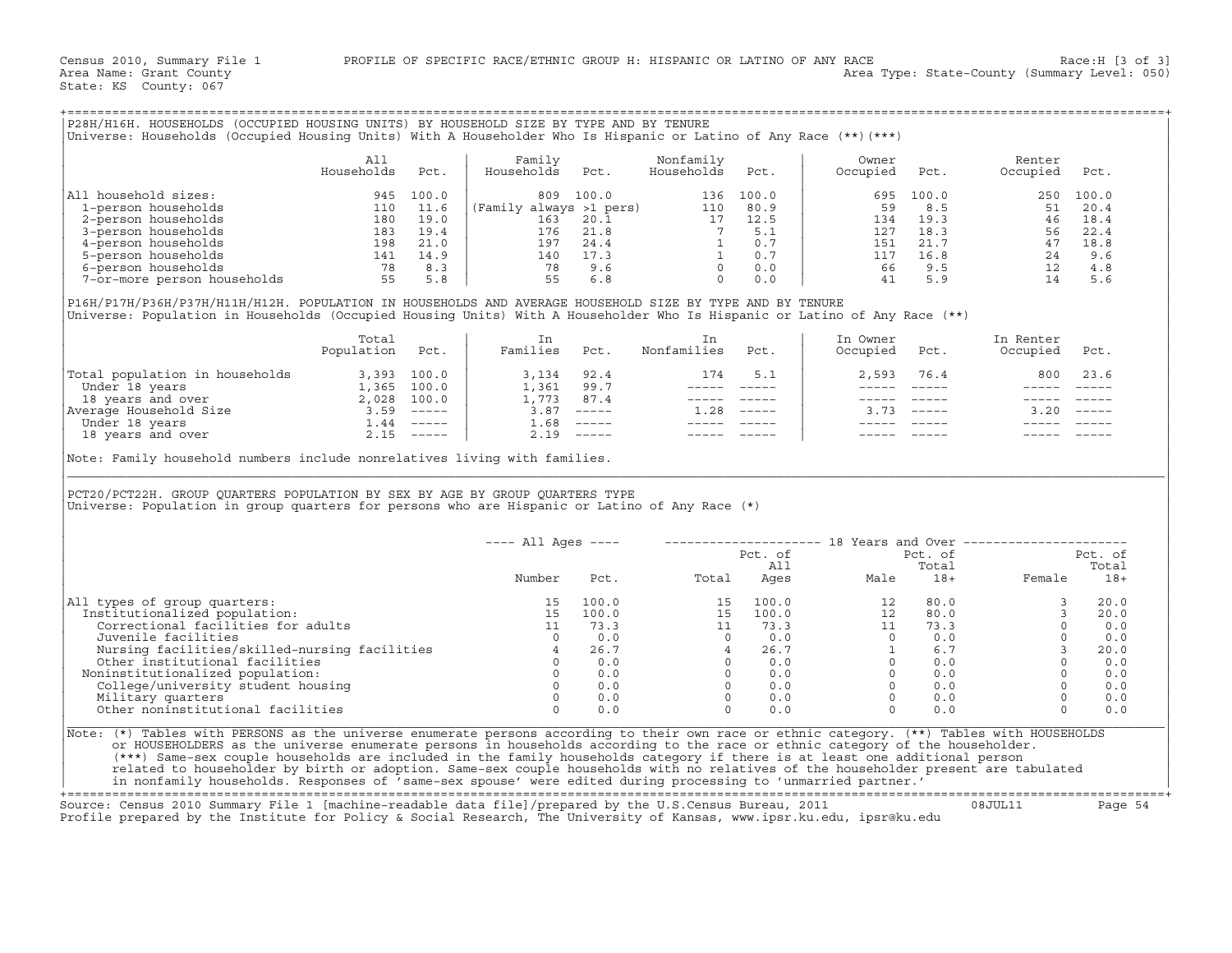|                                                                                                                                                                                                                                                                |                                                                                                                                                                                                                                                          |      | P29/P29I. POPULATION SUMMARY BY RESIDENCE TYPE FOR DESIGNATED UNIVERSE                                                                                                                                                                                                                                            |      |                                                                                                                      |              | P38I/39I. FAMILY TYPE BY PRESENCE AND AGE OF OWN OR RELATED CHILDREN                                                                                                                                                                                                |               |                  |                         |                           |
|----------------------------------------------------------------------------------------------------------------------------------------------------------------------------------------------------------------------------------------------------------------|----------------------------------------------------------------------------------------------------------------------------------------------------------------------------------------------------------------------------------------------------------|------|-------------------------------------------------------------------------------------------------------------------------------------------------------------------------------------------------------------------------------------------------------------------------------------------------------------------|------|----------------------------------------------------------------------------------------------------------------------|--------------|---------------------------------------------------------------------------------------------------------------------------------------------------------------------------------------------------------------------------------------------------------------------|---------------|------------------|-------------------------|---------------------------|
|                                                                                                                                                                                                                                                                |                                                                                                                                                                                                                                                          |      | Universe: PERSONS Who Are White Alone, Not Hispanic or Latino<br>Population As % of Population of all Races                                                                                                                                                                                                       |      |                                                                                                                      |              | Universe: Families With A Householder Who Is<br>White Alone, Not Hispanic or Latino (**)(***)                                                                                                                                                                       |               |                  |                         |                           |
| Total Persons:                                                                                                                                                                                                                                                 |                                                                                                                                                                                                                                                          |      | otal Persons:<br>In Households (*)<br>In Group Quarters<br>Sanction 2016 1989 of<br>Sanction 2016 1989 of<br>Sanction 2016 1989 of<br>Sanction 2019 of<br>Sanction 2019 of<br>Sanction 2019 of<br>Sanction 2019 of<br>Sanction 2019 of<br>Sanction 2                                                              |      | 7,829                                                                                                                |              | By Presence of:                                                                                                                                                                                                                                                     | Own Children  | Related Children |                         |                           |
|                                                                                                                                                                                                                                                                |                                                                                                                                                                                                                                                          |      |                                                                                                                                                                                                                                                                                                                   |      | 7,750<br>79                                                                                                          |              |                                                                                                                                                                                                                                                                     | Families Pct. | Families Pct.    |                         |                           |
|                                                                                                                                                                                                                                                                |                                                                                                                                                                                                                                                          |      | P16-18I/P36-37I. HOUSEHOLDS/POPULATION IN HOUSEHOLDS BY HOUSEHOLD TYPE                                                                                                                                                                                                                                            |      |                                                                                                                      |              | All families:<br>All families:<br>Husband-wife families:<br>Husband-wife families:<br>Which children under 18:<br>Under 6 years only<br>Under 6 and 6 to 17 yrs<br>6 to 17 yrs only<br>No children under 18<br>No children under 18<br>No children under 18:<br>Mal |               |                  |                         | 1,236 100.0<br>1,057 85.5 |
| Universe: HOUSEHOLDERS Who Are White Alone, Not Hispanic or Latino                                                                                                                                                                                             |                                                                                                                                                                                                                                                          |      |                                                                                                                                                                                                                                                                                                                   |      |                                                                                                                      |              |                                                                                                                                                                                                                                                                     |               |                  |                         | 406 32.8                  |
|                                                                                                                                                                                                                                                                |                                                                                                                                                                                                                                                          |      |                                                                                                                                                                                                                                                                                                                   |      | Average                                                                                                              |              |                                                                                                                                                                                                                                                                     |               |                  | 86                      | 7.0                       |
|                                                                                                                                                                                                                                                                |                                                                                                                                                                                                                                                          |      | Households Population (**)                                                                                                                                                                                                                                                                                        |      | Size<br>2.46                                                                                                         |              |                                                                                                                                                                                                                                                                     |               |                  | 107                     | 8.7<br>213 17.2           |
|                                                                                                                                                                                                                                                                |                                                                                                                                                                                                                                                          |      |                                                                                                                                                                                                                                                                                                                   |      | 0.61                                                                                                                 |              |                                                                                                                                                                                                                                                                     |               |                  |                         | 651 52.7                  |
| Total Households (**)<br>Under 18 years<br>1,725 ----- 1,046<br>18 years and over<br>Family Households (***)<br>Under 18 years<br>Under 18 years<br>1,236 3,644<br>1,034<br>1,034<br>18 years and over<br>1,034<br>1,034<br>1,034<br>1,034<br>2,610<br>Nonfami |                                                                                                                                                                                                                                                          |      |                                                                                                                                                                                                                                                                                                                   |      | 1.85                                                                                                                 |              |                                                                                                                                                                                                                                                                     |               |                  |                         | 179 14.5                  |
|                                                                                                                                                                                                                                                                |                                                                                                                                                                                                                                                          |      |                                                                                                                                                                                                                                                                                                                   |      | 2.95<br>0.84                                                                                                         |              |                                                                                                                                                                                                                                                                     |               |                  | 47<br>31                | 3.8<br>2.5                |
|                                                                                                                                                                                                                                                                |                                                                                                                                                                                                                                                          |      |                                                                                                                                                                                                                                                                                                                   |      | 2.11                                                                                                                 |              |                                                                                                                                                                                                                                                                     |               |                  | 12                      | 1.0                       |
|                                                                                                                                                                                                                                                                |                                                                                                                                                                                                                                                          |      |                                                                                                                                                                                                                                                                                                                   |      | 1.10                                                                                                                 |              |                                                                                                                                                                                                                                                                     |               |                  | $\overline{\mathbf{c}}$ | 0.2                       |
| P12I/P13I. POPULATION BY AGE AND SEX                                                                                                                                                                                                                           |                                                                                                                                                                                                                                                          |      |                                                                                                                                                                                                                                                                                                                   |      | <u> Liste de la construcción de la construcción de la construcción de la construcción de la construcción de la c</u> |              |                                                                                                                                                                                                                                                                     |               |                  | 17<br>16                | 1.4<br>1.3                |
| Universe: Persons Who Are White Alone, Not Hispanic or Latino (*)                                                                                                                                                                                              |                                                                                                                                                                                                                                                          |      |                                                                                                                                                                                                                                                                                                                   |      |                                                                                                                      |              |                                                                                                                                                                                                                                                                     |               |                  |                         | 132 10.7                  |
|                                                                                                                                                                                                                                                                |                                                                                                                                                                                                                                                          |      |                                                                                                                                                                                                                                                                                                                   |      |                                                                                                                      |              |                                                                                                                                                                                                                                                                     |               |                  | 84                      | 6.8                       |
|                                                                                                                                                                                                                                                                | ---Both Sexes---<br>Number                                                                                                                                                                                                                               | Pct. | ------Male------<br>Number Pct.                                                                                                                                                                                                                                                                                   |      | -----Female-----<br>Number                                                                                           | Pct.         |                                                                                                                                                                                                                                                                     |               |                  |                         | 19 1.5<br>18 1.5          |
|                                                                                                                                                                                                                                                                |                                                                                                                                                                                                                                                          |      |                                                                                                                                                                                                                                                                                                                   |      |                                                                                                                      |              |                                                                                                                                                                                                                                                                     |               |                  |                         | 47 3.8                    |
| All Ages:                                                                                                                                                                                                                                                      | 4,240 100.0                                                                                                                                                                                                                                              |      | 2,098 100.0                                                                                                                                                                                                                                                                                                       |      |                                                                                                                      | 2,142 100.0  |                                                                                                                                                                                                                                                                     |               |                  |                         | 48 3.9                    |
|                                                                                                                                                                                                                                                                |                                                                                                                                                                                                                                                          |      |                                                                                                                                                                                                                                                                                                                   |      | 124                                                                                                                  | 5.8<br>6.2   |                                                                                                                                                                                                                                                                     |               |                  |                         |                           |
|                                                                                                                                                                                                                                                                |                                                                                                                                                                                                                                                          |      |                                                                                                                                                                                                                                                                                                                   |      |                                                                                                                      | 6.3          | P31I. RELATIONSHIP BY HOUSEHOLD TYPE FOR THE POPULATION UNDER 18 YEARS                                                                                                                                                                                              |               |                  |                         |                           |
|                                                                                                                                                                                                                                                                |                                                                                                                                                                                                                                                          |      |                                                                                                                                                                                                                                                                                                                   |      | $\begin{array}{r} 124 \\ 132 \\ 134 \\ 78 \\ 50 \\ 11 \\ 13 \\ 13 \\ 14 \\ 120 \end{array}$                          | 3.6          | Universe: Persons under 18 who are                                                                                                                                                                                                                                  |               |                  |                         |                           |
|                                                                                                                                                                                                                                                                |                                                                                                                                                                                                                                                          |      |                                                                                                                                                                                                                                                                                                                   |      |                                                                                                                      | 2.3          |                                                                                                                                                                                                                                                                     |               |                  |                         |                           |
|                                                                                                                                                                                                                                                                |                                                                                                                                                                                                                                                          |      |                                                                                                                                                                                                                                                                                                                   |      |                                                                                                                      | 0.5<br>0.8   |                                                                                                                                                                                                                                                                     |               |                  |                         |                           |
|                                                                                                                                                                                                                                                                |                                                                                                                                                                                                                                                          |      |                                                                                                                                                                                                                                                                                                                   |      |                                                                                                                      | 2.5          | Total under 18:                                                                                                                                                                                                                                                     |               |                  |                         |                           |
|                                                                                                                                                                                                                                                                |                                                                                                                                                                                                                                                          |      |                                                                                                                                                                                                                                                                                                                   |      |                                                                                                                      | 6.6          | In households:                                                                                                                                                                                                                                                      |               |                  |                         |                           |
|                                                                                                                                                                                                                                                                |                                                                                                                                                                                                                                                          |      |                                                                                                                                                                                                                                                                                                                   |      | 114                                                                                                                  | 5.6<br>5.3   | Householder or spouse<br>Related child:                                                                                                                                                                                                                             |               |                  |                         |                           |
|                                                                                                                                                                                                                                                                |                                                                                                                                                                                                                                                          |      |                                                                                                                                                                                                                                                                                                                   |      | 130                                                                                                                  | 6.1          |                                                                                                                                                                                                                                                                     |               |                  |                         |                           |
|                                                                                                                                                                                                                                                                |                                                                                                                                                                                                                                                          |      |                                                                                                                                                                                                                                                                                                                   |      | 163                                                                                                                  | 7.6          |                                                                                                                                                                                                                                                                     |               |                  |                         |                           |
|                                                                                                                                                                                                                                                                |                                                                                                                                                                                                                                                          |      |                                                                                                                                                                                                                                                                                                                   |      | 168<br>$\begin{array}{r} 168 \\ 183 \\ 68 \\ 80 \\ \end{array}$                                                      | 7.8<br>8.5   |                                                                                                                                                                                                                                                                     |               |                  |                         |                           |
|                                                                                                                                                                                                                                                                |                                                                                                                                                                                                                                                          |      |                                                                                                                                                                                                                                                                                                                   |      |                                                                                                                      | 3.2          |                                                                                                                                                                                                                                                                     |               |                  |                         |                           |
|                                                                                                                                                                                                                                                                |                                                                                                                                                                                                                                                          |      |                                                                                                                                                                                                                                                                                                                   |      |                                                                                                                      | 3.7          |                                                                                                                                                                                                                                                                     |               |                  |                         |                           |
|                                                                                                                                                                                                                                                                |                                                                                                                                                                                                                                                          |      |                                                                                                                                                                                                                                                                                                                   |      |                                                                                                                      | 1.7<br>2.8   |                                                                                                                                                                                                                                                                     |               |                  |                         |                           |
|                                                                                                                                                                                                                                                                |                                                                                                                                                                                                                                                          |      |                                                                                                                                                                                                                                                                                                                   |      |                                                                                                                      | 4.2          | Nonrelatives                                                                                                                                                                                                                                                        |               |                  |                         |                           |
|                                                                                                                                                                                                                                                                |                                                                                                                                                                                                                                                          |      |                                                                                                                                                                                                                                                                                                                   |      |                                                                                                                      | 3.5          | In group quarters:                                                                                                                                                                                                                                                  |               |                  |                         |                           |
|                                                                                                                                                                                                                                                                |                                                                                                                                                                                                                                                          |      |                                                                                                                                                                                                                                                                                                                   |      | $37$<br>$60$<br>$91$<br>$75$<br>$60$<br>$52$                                                                         | 2.8<br>2.4   | Institutionalized population<br>Noninstitutionalized population                                                                                                                                                                                                     |               |                  |                         |                           |
|                                                                                                                                                                                                                                                                | 11 Ages: 4, 240 100.0<br>Under 5 235 5.5<br>5 to 9<br>10 to 14 288 6.8<br>15 to 17 172 4.1<br>18 and 19 81 1.9<br>21 30 .7<br>22 to 24 122 2.9<br>25 to 29 255 6.0<br>35 to 39 225 6.0<br>35 to 39 226 5.3<br>40 to 44 243 5.7<br>45 to 49 332 7.8<br>45 |      | $\begin{array}{cccc} 2\, , 098 & 100\, . \, 0 \\ 111 & 5\, . \, 3 \\ 153 & 7\, . \, 3 \\ 154 & 7\, . \, 3 \\ 94 & 4\, . \, 5 \\ 31 & 1\, . \, 5 \\ 94 & 4\, . \, 5 \\ 31 & 1\, . \, 5 \\ 22 & 1\, . \, 0 \\ 69 & 3\, . \, 3 \\ 114 & 5\, . \, 4 \\ 169 & 8\, . \, 1 \\ 112 & 5\, . \, 3 \\ 113 & 5\, . \, 4 \\ 1$ |      |                                                                                                                      |              |                                                                                                                                                                                                                                                                     |               |                  |                         |                           |
| $0$ to $17$                                                                                                                                                                                                                                                    |                                                                                                                                                                                                                                                          |      |                                                                                                                                                                                                                                                                                                                   |      | 468                                                                                                                  | 21.8         | Note: (*) Tables with PERSONS as the universe enumerate persons according                                                                                                                                                                                           |               |                  |                         |                           |
| 18 to 64<br>65 plus                                                                                                                                                                                                                                            | 980 23.1<br>2,586 61.0<br>674 15.9                                                                                                                                                                                                                       |      | $\begin{array}{rr} 512 & 24.4 \\ 1,287 & 61.3 \\ 299 & 14.3 \end{array}$                                                                                                                                                                                                                                          |      | $1,299$<br>$375$                                                                                                     | 60.6<br>17.5 | to their own race or ethnic category. (**) Tables with HOUSEHOLDS or<br>HOUSEHOLDERS as the universe enumerate persons in households according                                                                                                                      |               |                  |                         |                           |
|                                                                                                                                                                                                                                                                |                                                                                                                                                                                                                                                          |      |                                                                                                                                                                                                                                                                                                                   |      |                                                                                                                      |              | to the race or ethnic category of the householder. (***) Responses of                                                                                                                                                                                               |               |                  |                         |                           |
| Median Aqe                                                                                                                                                                                                                                                     | 42.7                                                                                                                                                                                                                                                     |      | 41.8                                                                                                                                                                                                                                                                                                              | 43.6 |                                                                                                                      |              | 'same-sex spouse' were edited during processing to 'unmarried partner.'                                                                                                                                                                                             |               |                  |                         |                           |

+===================================================================================================================================================+Source: Census 2010 Summary File 1 [machine−readable data file]/prepared by the U.S.Census Bureau, 2011 08JUL11 Page 55 Profile prepared by the Institute for Policy & Social Research, The University of Kansas, www.ipsr.ku.edu, ipsr@ku.edu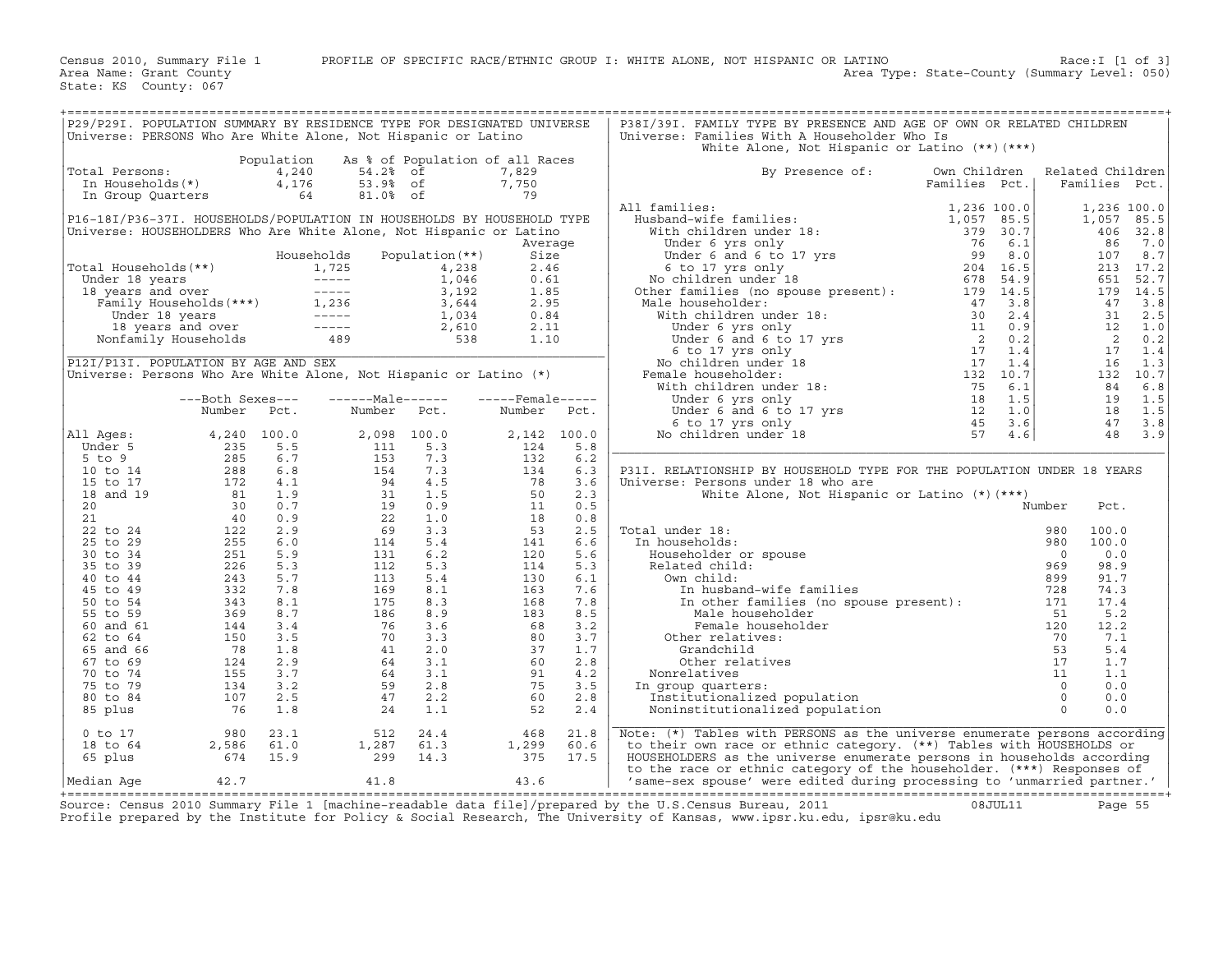Census 2010, Summary File 1 PROFILE OF SPECIFIC RACE/ETHNIC GROUP I: WHITE ALONE, NOT HISPANIC OR LATINO Race:I [2 of 3]<br>Area Name: Grant County (summary Level: 050) Area Type: State-County (Summary Level: 050)

State: KS County: 067

| P29I/P34I. RELATIONSHIP BY HOUSEHOLD TYPE FOR ALL PERSONS & PERSONS 65+<br>Universe: Persons Who Are White Alone, Not Hispanic or Latino (*) (***)                           |                 |       |                |                          |       | PCT14I. PRESENCE OF MULTIGENERATIONAL HOUSEHOLDS<br>Universe: Households With A Householder Who Is      |                                                  |                          |             |
|------------------------------------------------------------------------------------------------------------------------------------------------------------------------------|-----------------|-------|----------------|--------------------------|-------|---------------------------------------------------------------------------------------------------------|--------------------------------------------------|--------------------------|-------------|
|                                                                                                                                                                              |                 |       |                |                          |       |                                                                                                         | White Alone, Not Hispanic or Latino (**)         |                          |             |
|                                                                                                                                                                              | All Ages        |       |                | 65 years and over        |       |                                                                                                         |                                                  | Number                   | Pct.        |
|                                                                                                                                                                              | Number          | Pct.  |                | Number                   | Pct.  |                                                                                                         |                                                  |                          |             |
|                                                                                                                                                                              |                 |       |                |                          |       | Total:                                                                                                  |                                                  |                          | 1,725 100.0 |
| Total:                                                                                                                                                                       | 4,240           | 100.0 |                | 674                      | 100.0 | Household has 3 or more generations                                                                     |                                                  | 38                       | 2.2         |
| In households:                                                                                                                                                               | 4,176           | 98.5  |                | 626                      | 92.9  | Household does not have 3+ generations                                                                  |                                                  | 1,687                    | 97.8        |
| n households:<br>In family households:<br>Householder:                                                                                                                       |                 |       |                | 448                      | 66.5  |                                                                                                         |                                                  |                          |             |
|                                                                                                                                                                              | 3,637           | 85.8  |                |                          |       |                                                                                                         |                                                  |                          |             |
|                                                                                                                                                                              | 1,236           | 29.2  |                | 247                      | 36.6  |                                                                                                         |                                                  |                          |             |
| Male                                                                                                                                                                         | 999             | 23.6  |                | 217                      | 32.2  |                                                                                                         |                                                  |                          |             |
| Female                                                                                                                                                                       | 237             | 5.6   |                | 30                       | 4.5   |                                                                                                         |                                                  |                          |             |
| Spouse                                                                                                                                                                       | 1,067           | 25.2  |                | 179                      | 26.6  | PCT19I. NONRELATIVES BY HOUSEHOLD TYPE (*) (***)                                                        |                                                  |                          |             |
| Parent                                                                                                                                                                       | 20              | 0.5   |                | 10                       | 1.5   | Universe: Nonrelatives who are                                                                          |                                                  |                          |             |
| Parent-in-law                                                                                                                                                                | 12              | 0.3   |                | $\overline{9}$           | 1.3   |                                                                                                         | White Alone, Not Hispanic or Latino (Total: 105) |                          |             |
| Child:                                                                                                                                                                       | 1,125           | 26.5  |                |                          |       |                                                                                                         |                                                  |                          |             |
| Biological                                                                                                                                                                   | 1,051           | 24.8  |                |                          |       |                                                                                                         | In Family                                        | In Nonfamily             |             |
| Adopted                                                                                                                                                                      | 23              | 0.5   |                |                          |       |                                                                                                         | Households                                       | Households               |             |
| Step                                                                                                                                                                         | 51              | 1.2   |                |                          |       |                                                                                                         | Number Pct.                                      | Number                   | Pct.        |
| Grandchild                                                                                                                                                                   | 68              | 1.6   |                |                          |       |                                                                                                         |                                                  |                          |             |
|                                                                                                                                                                              |                 |       |                |                          |       |                                                                                                         |                                                  |                          |             |
| Brother or sister                                                                                                                                                            | 19              | 0.4   |                |                          |       | Nonrelatives:                                                                                           | 55 100.0                                         |                          | 50 100.0    |
| Son-in-law/daughter-in-law                                                                                                                                                   | 11              | 0.3   |                |                          |       | Roomer or boarder                                                                                       | $6 \t 10.9$<br>$\frac{6}{3}$                     | $\overline{\phantom{a}}$ | 6.0         |
| Other relatives (#)                                                                                                                                                          | 24              | 0.6   |                | $\overline{3}$           | 0.4   | Housemate or roommate                                                                                   | 5.5                                              | 11                       | 22.0        |
| Nonrelatives                                                                                                                                                                 | 55              | 1.3   |                | $\circ$                  | 0.0   | Unmarried partner                                                                                       | 21 38.2                                          | 26                       | 52.0        |
|                                                                                                                                                                              |                 | 12.7  |                | 178                      | 26.4  | Other nonrelatives                                                                                      | $25 \t 45.5$                                     | 10                       | 20.0        |
|                                                                                                                                                                              |                 | 6.0   |                | 45                       | 6.7   |                                                                                                         |                                                  |                          |             |
|                                                                                                                                                                              |                 | 5.3   |                | 44                       | 6.5   |                                                                                                         |                                                  |                          |             |
| Nonrelatives 55<br>In nonfamily households: 539<br>Male householder: 253<br>Living alone 226<br>Not living alone 27<br>Female householder: 236<br>Temale alone<br>277<br>232 |                 | 0.6   |                | $\mathbf{1}$             | 0.1   |                                                                                                         |                                                  |                          |             |
|                                                                                                                                                                              |                 | 5.6   |                | 129                      | 19.1  | H17I. HOUSING UNITS BY HOUSEHOLDER'S AGE AND TENURE                                                     |                                                  |                          |             |
| Living alone                                                                                                                                                                 | 222             | 5.2   |                | 126                      | 18.7  | Universe: Occupied Housing Units With A Householder Who Is                                              |                                                  |                          |             |
| Not living alone                                                                                                                                                             | $\frac{14}{14}$ | 0.3   |                | $\overline{\phantom{a}}$ | 0.4   |                                                                                                         | White Alone, Not Hispanic or Latino (**)         |                          |             |
|                                                                                                                                                                              |                 |       |                |                          |       |                                                                                                         |                                                  |                          |             |
| Nonrelatives                                                                                                                                                                 | 50              | 1.2   |                | $\overline{4}$           | 0.6   |                                                                                                         |                                                  |                          |             |
| In group quarters:                                                                                                                                                           | 64              | 1.5   |                | 48                       | 7.1   | Age of                                                                                                  | Owner Occupied                                   | Renter Occupied          |             |
| Institutionalized                                                                                                                                                            | 64              | 1.5   |                | 48                       | 7.1   | Householder                                                                                             | Number Pct.                                      | Number Pct.              |             |
| Noninstitutionalized                                                                                                                                                         | $\overline{0}$  | 0.0   |                | $\Omega$                 | 0.0   |                                                                                                         |                                                  |                          |             |
|                                                                                                                                                                              |                 |       |                |                          |       | All Ages:                                                                                               | 1,304 100.0                                      |                          | 421 100.0   |
| $(\#)$ For 65 yrs & over, includes children, siblings, etc. not shown separately                                                                                             |                 |       |                |                          |       | 15 to 24                                                                                                | 20<br>1.5                                        | 36                       | 8.6         |
|                                                                                                                                                                              |                 |       |                |                          |       | 25 to 34                                                                                                | 136<br>10.4                                      | 118                      | 28.0        |
|                                                                                                                                                                              |                 |       |                |                          |       | 35 to 44                                                                                                | 180<br>13.8                                      | 59                       | 14.0        |
|                                                                                                                                                                              |                 |       |                |                          |       | 45 to 54                                                                                                | 22.1<br>288                                      | 81                       | 19.2        |
| P18I. HOUSEHOLD TYPE                                                                                                                                                         |                 |       |                |                          |       | 55 to 59                                                                                                | 13.8<br>180                                      | 34                       | 8.1         |
| Universe: Households with a Householder Who is                                                                                                                               |                 |       |                |                          |       | 60 to 64                                                                                                | 10.7<br>140                                      | 32                       | 7.6         |
| White Alone, Not Hispanic or Latino (**)                                                                                                                                     |                 |       |                |                          |       | 65 to 74                                                                                                | 14.6<br>191                                      | 28                       | 6.7         |
|                                                                                                                                                                              |                 |       |                |                          |       |                                                                                                         |                                                  |                          |             |
|                                                                                                                                                                              |                 |       | Number         | Pct.                     |       | 75 to 84                                                                                                | 141<br>10.8                                      | 19                       | 4.5         |
|                                                                                                                                                                              |                 |       |                |                          |       | 85 and over                                                                                             | 28<br>2.1                                        | 14                       | 3.3         |
| Total:                                                                                                                                                                       |                 |       |                | 1,725 100.0              |       |                                                                                                         |                                                  |                          |             |
| Family households (***) :                                                                                                                                                    |                 |       | 1,236          | 71.7                     |       |                                                                                                         |                                                  |                          |             |
| Husband-wife families                                                                                                                                                        |                 |       | 1,057          | 61.3                     |       | Note: (*) Tables with PERSONS as the universe enumerate persons                                         |                                                  |                          |             |
| Other families:                                                                                                                                                              |                 |       | 179            | 10.4                     |       | according to their own race or ethnic category. (**) Tables with                                        |                                                  |                          |             |
| ner Lamilies:<br>Male householder, no wife present<br>Female householder, no husband present<br>Eamily households: 489                                                       |                 |       |                | 2.7                      |       | HOUSEHOLDS or HOUSEHOLDERS as the universe enumerate persons in                                         |                                                  |                          |             |
|                                                                                                                                                                              |                 |       |                | 7.7                      |       | households according to the race or ethnic category of the                                              |                                                  |                          |             |
| Nonfamily households:                                                                                                                                                        |                 |       |                | 28.3                     |       | householder. (***) Responses of 'same-sex spouse' were edited                                           |                                                  |                          |             |
| Householder living alone                                                                                                                                                     |                 |       | $489$<br>$448$ | 26.0                     |       | during processing to 'unmarried partner.'                                                               |                                                  |                          |             |
| Householder not living alone                                                                                                                                                 |                 |       |                | 2.4                      |       |                                                                                                         |                                                  |                          |             |
|                                                                                                                                                                              |                 |       |                |                          |       |                                                                                                         |                                                  |                          |             |
|                                                                                                                                                                              |                 |       |                |                          |       |                                                                                                         |                                                  |                          |             |
|                                                                                                                                                                              |                 |       |                |                          |       |                                                                                                         |                                                  |                          |             |
|                                                                                                                                                                              |                 |       |                |                          |       | Source: Census 2010 Summary File 1 [machine-readable data file]/prepared by the U.S.Census Bureau, 2011 | 08JUL11                                          | Page 56                  |             |

Profile prepared by the Institute for Policy & Social Research, The University of Kansas, www.ipsr.ku.edu, ipsr@ku.edu